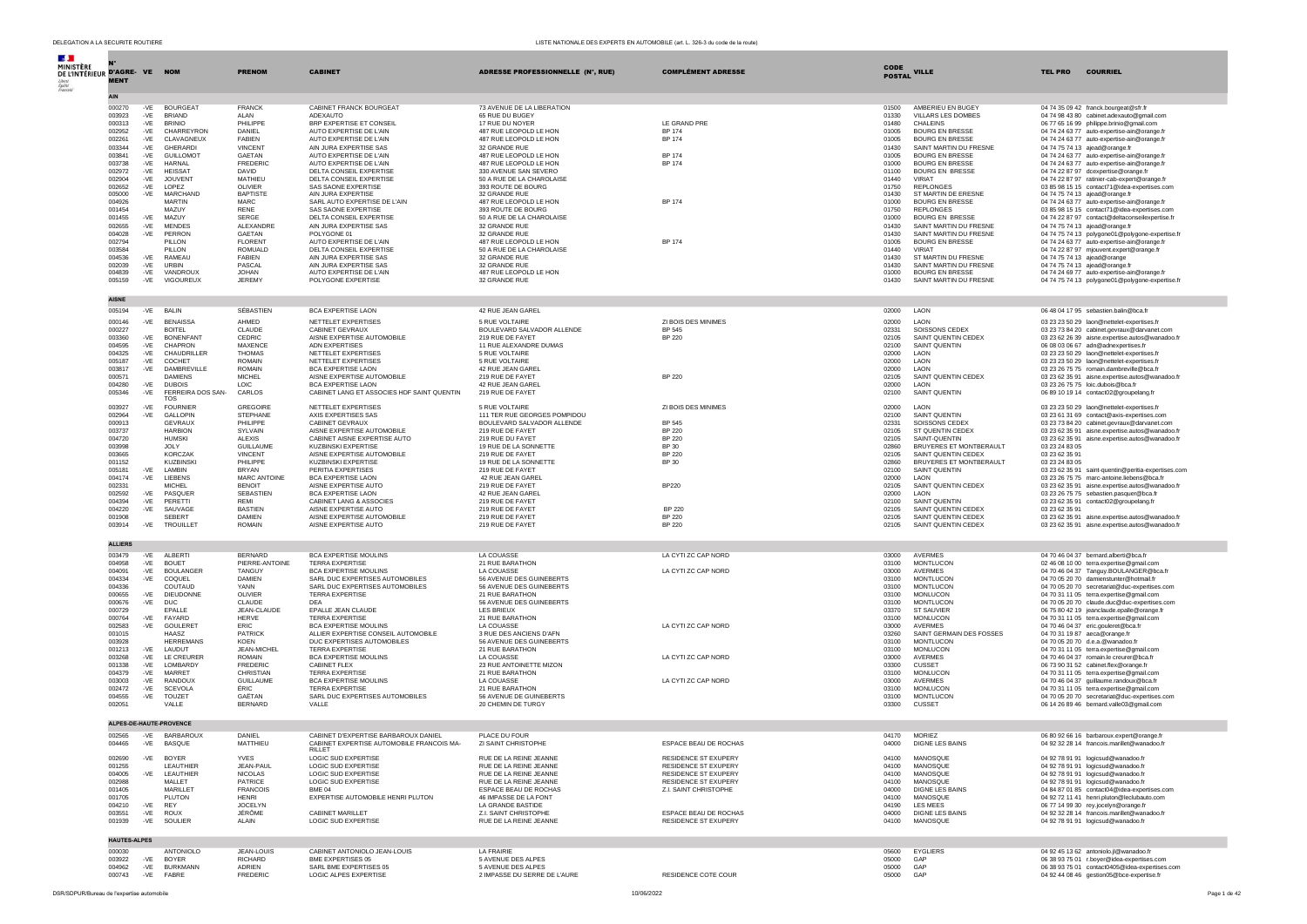| DELEGATION A LA SECURITE ROUTIERE<br>LISTE NATIONALE DES EXPERTS EN AUTOMOBILE (art. L. 326-3 du code de la route) |                |                                     |                                    |                                                            |                                                                  |                                                               |                |                                                    |                                                                                                |
|--------------------------------------------------------------------------------------------------------------------|----------------|-------------------------------------|------------------------------------|------------------------------------------------------------|------------------------------------------------------------------|---------------------------------------------------------------|----------------|----------------------------------------------------|------------------------------------------------------------------------------------------------|
|                                                                                                                    |                |                                     |                                    |                                                            |                                                                  |                                                               |                |                                                    |                                                                                                |
|                                                                                                                    |                |                                     |                                    |                                                            |                                                                  |                                                               | CODE           |                                                    |                                                                                                |
| DE L'INTÉRIEUR D'AGRE- VE NOM<br><b>MENT</b>                                                                       |                |                                     | <b>PRENOM</b>                      | <b>CABINET</b>                                             | <b>ADRESSE PROFESSIONNELLE (N°, RUE)</b>                         | <b>COMPLÉMENT ADRESSE</b>                                     | <b>POSTAL</b>  | <b>VILLE</b>                                       | <b>COURRIEL</b><br><b>TEL PRO</b>                                                              |
|                                                                                                                    |                |                                     |                                    |                                                            |                                                                  |                                                               |                |                                                    |                                                                                                |
| 001094                                                                                                             |                | <b>JAUSSAUD</b>                     | CHRISTIAN                          |                                                            | 8 RUE DES SAGNIERES                                              |                                                               | 05000          | GAP                                                | 04 92 51 59 94 jaussaudch@orange.fr                                                            |
| 003101                                                                                                             | $-VE$          | <b>MONGILARDI</b>                   | AURÉLIEN                           | LOGIC ALPES EXPERTISE                                      | L'IMPASSE DU SERRE DE L'AURE                                     | <b>IMMEUBLE COTE COUR</b>                                     | 05000          | GAP                                                | 04 92 44 08 46 gestion05@bce-expertise.fr                                                      |
| 004632<br>001579                                                                                                   | -VE            | <b>MUNOZ</b><br><b>NIANG</b>        | <b>FABRICE</b><br><b>DIDIFR</b>    | SARL LOGIC ALPES EXPERTISE<br>NIANG EXPERTISE AUTOMOBILE   | 2 IMPASSE DU SERRE DE L'AURE<br>PLACE DE CHABRIERES              | <b>IMMEUBLE COTE COUR</b>                                     | 05000<br>05230 | GAP<br><b>CHORGES</b>                              | 04 92 44 08 46 logic-alpes05@orange.fr<br>04 92 20 42 97 niang.cabinet@wanadoo.fr              |
| 003173                                                                                                             | -VE            | PELTIER                             | <b>HUGUES</b>                      | BME EXPERTISES 05                                          | 5 AVENUE DES ALPES                                               |                                                               | 05000          | GAP                                                | 04 65 03 05 58 h.peltier@idea-expertises.com                                                   |
|                                                                                                                    |                |                                     |                                    |                                                            |                                                                  |                                                               |                |                                                    |                                                                                                |
| <b>ALPES-MARITIMES</b>                                                                                             |                |                                     |                                    |                                                            |                                                                  |                                                               |                |                                                    |                                                                                                |
| 000111                                                                                                             |                | BATLLE                              | <b>DANIEL</b>                      | DANIEL BATTLE                                              | RESIDENCE DES BOSQUETS A                                         | 16 AVENUE DES BOSQUETS                                        | 06200          | <b>NICE</b>                                        | 06 20 25 18 80 dbatlle@orange.fr                                                               |
| 003946                                                                                                             | $-VE$          | <b>BEHEM</b>                        | LAURENT                            | BCA EXPERTISE ALPES MARITIMES                              | 1056 CHEMIN DES CAMPELIERES                                      |                                                               | 06260          | <b>MOUGINS</b>                                     | 04 93 69 81 60 laurent.behem@bca.fr                                                            |
| 000139<br>002234                                                                                                   | $-VE$          | BELLIS<br><b>BERANGER</b>           | JEAN-ROGER<br>ARNAUD               | CABINET D'EXPERTISES FRANQUET<br>AEC & AB EXPERTISE        | PARC D'ACTIVITE SECTEUR A3<br>93 AVENUE DE NICE                  | 47 ALLEE DES PECHEURS                                         | 06700<br>06800 | SAINT LAURENT DU VAR<br>CAGNES SUR MER             | 04 97 12 11 70 secretariat@cab-franquet.com                                                    |
| 003787                                                                                                             | $-VE$          | <b>BERARD</b>                       | <b>LUCAS</b>                       | BME EXPERTISES 06                                          | 26 AVENUE DE CANNES                                              |                                                               | 06800          | CAGNES SUR MER                                     | 09 74 53 42 69 contact@auto-exp-cagnes.com<br>04 22 13 23 10 I.berard@idea-expertises.com      |
| 000174                                                                                                             |                | <b>BERTRAND</b>                     | PHILIPPE                           | <b>BME EXPERTISE</b>                                       | 22 AVENUE DE CAGNES                                              |                                                               | 06800          | <b>CAGNES SUR MER</b>                              | 04 22 13 23 10 contact06@idea-expertises.com                                                   |
| 004086                                                                                                             | $-VF$          | <b>BIFFI</b><br><b>BOCCHECIAMPF</b> | BENJAMIN                           | BME EXPERTISES 06                                          | 26 AVENUE DE CANNES                                              |                                                               | 06800          | CAGNES SUR MER                                     | 04 22 13 23 10 b.biffi@idea-expertises.com                                                     |
| 000216<br>002942                                                                                                   | -VE            | <b>BONNEVIALLE</b>                  | THIFRRY<br><b>GUILLAUME</b>        | ODEA<br>CABINET DOUCET - KORHEL                            | 65 AVENUE DE CANNES<br>2 BOULEVARD RENE CASSIN                   | RESIDENCE LES PINS BLEUS BAT A2L                              | 06160<br>06200 | <b>JUAN LES PINS</b><br><b>NICE</b>                | 04 97 23 95 35 odea.boccheciampe@leclubauto.com<br>04 93 21 20 70 contact@doucet-korhel.com    |
| 000247                                                                                                             | -VE            | <b>BOSQUET</b>                      | <b>FRANCOIS</b>                    | CABINET D'EXPERTISES BOSQUET                               | 3 AVENUE ANDRE CHENIER                                           |                                                               | 06100          | <b>NICE</b>                                        | 04.93.52.38.24 cabinet.bosquet@bosquet.fr                                                      |
| 003058                                                                                                             |                | CARDONA                             | PIFRRE-JEAN                        | AZUR EXPERTISE AUTO                                        | 2235 CHEMIN DE SAINT CLAUDE                                      |                                                               | 06600          | ANTIBES                                            | 04 97 21 75 81 info@azur-expertise.com                                                         |
| 003369<br>003729                                                                                                   | -VE            | CARLIN<br>CHEMIT                    | OLIVIER<br><b>DELPHINE</b>         | AZUR EXPERTISE AUTO<br>AUTO EXPERTISES CAGNES              | 2235 CHEMIN DE SAINT CLAUDE<br>93 AVENUE DE NICE                 |                                                               | 06600<br>06800 | ANTIBES<br>CAGNES SUR MER                          | 04 97 21 75 81 info@azur-expertise.com<br>04 93 19 49 69 p.serisier@auto-exp-cagnes.com        |
| 000472                                                                                                             | $-VE$          | CHOPARD-LALLIER                     | CHRISTIAN                          | <b>RIVIERA EXPERTISES</b>                                  | 148 AV GUYNEMER                                                  | CAP VAR - BAT D1 -                                            | 06700          | ST LAURENT DU VAR                                  | 04 93 32 78 33 riviera@riviera-expertises.fr                                                   |
| 004769                                                                                                             | -VE            | <b>COTTRET</b>                      | <b>DAMIEN</b>                      | BCA EXPERTISE ALPES MARITIMES                              | 1056 CHEMIN DES CAMPELIERES                                      | IMMEUBLE ESPACE AZUR - BAT B                                  | 06250          | <b>MOUGINS</b>                                     | 04 93 69 81 60 damien.cotteret@bca.fr                                                          |
| 004796                                                                                                             |                | CUISINIER                           | SYI VAIN                           | AZUR EXPERTISE AUTO                                        | 2235 CHEMIN DE SAINT CLAUDE                                      |                                                               | 06600          | <b>ANTIBES</b>                                     | 04 97 21 75 81 info@azur-expertise.com                                                         |
| 000564<br>005215                                                                                                   | $-VE$          | DAHAN<br>DAL DEGAN                  | GEORGES<br>VALENTIN                | DAHAN GEORGES<br>BCE 06 - CABINET OTT                      | 1011 CHEMIN DES CABRIERES<br>47 BOULEVARD RENE CASSIN            | <b>BOUROSUD</b>                                               | 06250<br>06200 | <b>MOUGINS</b><br><b>NICE</b>                      | 04 93 75 82 49 georges.dahan@9business.fr<br>04 93 21 20 70 nice@expertiseconcept.fr           |
| 003816                                                                                                             |                | DAI MASSO                           | <b>ADRIEN</b>                      | <b>BME EXPERTISES</b>                                      | 26 AVENUE DE CANNES                                              | LE DAVY                                                       | 06800          | CAGNES SUR MER                                     | 04 93 22 66 26 contact06@idea-expertises.com                                                   |
| 004122                                                                                                             | $-VE$          | <b>DEGUISE</b>                      | <b>SEBASTIEN</b>                   | <b>BME EXPERTISES 06</b>                                   | 26 AVENUE DE CANNES                                              |                                                               | 06800          | CAGNES SUR MER                                     | 04 22 13 23 10 s.deguise@idea-expertises.com                                                   |
| 005345                                                                                                             | $-VE$          | DI FRANCO<br>DI GAETANO             | <b>DARIO</b>                       | BME EXPERTISES 06<br>CABINET D'EXPERTISES FRANQUET         | 26 AVENUE DE CANNES<br>148 AVENUE GEORGES GUYNEMER               |                                                               | 06800          | CAGNES SUR MER                                     | 04 22 13 23 10 d.difranco@idea-expertises.com                                                  |
| 005241<br>000661                                                                                                   | $-VE$<br>-VE   | <b>DOMERGUE</b>                     | LUCA<br><b>YVES</b>                | CABINET D'EXPERTISE DOMERGUE                               | MARINA BAIE DES ANGES                                            | RESIDENCE LE DUCAL                                            | 06700<br>06270 | SAINT LAURENT DU VAR<br>VILLENEUVE LOUBET          | 04 97 12 11 70 contact@groupe-cartex.com<br>04 93 44 56 09 domergue.expert@wanadoo.fr          |
| 003824                                                                                                             | $-VE$          | <b>DOXIN</b>                        | <b>MICHEL</b>                      | AB EXPERTISES                                              | 251 CHEMIN DES GOURETTES                                         |                                                               | 06370          | <b>MOUANS SARTOUX</b>                              | 09 74 53 42 70 m doxin@ab-expertises.com                                                       |
| 002411                                                                                                             |                | <b>DURAND</b>                       | ALAIN                              | CABINET DURAND ALAIN                                       | 07 PLACE MEJANE GARBEJAIRE                                       | SOPHIA ANTIPOLIS                                              | 06560          | VALBONNE                                           | 06 62 92 39 95 alaindur062010@hotmail.fr                                                       |
| 004351<br>002730                                                                                                   | $-VE$<br>$-VE$ | EYSSERIC<br><b>EYSSERIC</b>         | MATTHIEU<br><b>STEPHANE</b>        | BME EXPERTISES 06<br><b>BME EXPERTISES 06</b>              | 26 AVENUE DE CANNES<br>26 AVENUE DE CANNES                       |                                                               | 06800<br>06800 | <b>CAGNES SUR MER</b><br><b>CAGNES SUR MER</b>     | 04 22 13 23 10 m.eysseric@idea-expertises.com<br>04 22 13 23 10                                |
| 000741                                                                                                             | -VE            | FABIANO                             | ANTOINE                            | FABIANO ANTOINE                                            | 51 BOULEVARD MONTREAL                                            | LE CLOS FABRON - BATIMENT C                                   | 06200          | <b>NICE</b>                                        | 06 86 46 40 47 antoine.fabiano@wanadoo.fr                                                      |
| 000769                                                                                                             |                | -VE FELIGIONI                       | OLIVIER                            | AZUR EXPERTISE AUTO                                        | 2235 CHEMIN DE SAINT CLAUDE                                      |                                                               | 06600          | ANTIBES                                            | 04 97 21 75 81 info@azur-expertise.com                                                         |
| 002733                                                                                                             |                | <b>FFRRI</b>                        | JFAN-DAMIEN                        | CABINET MARINA EXPERTISE                                   | MARINA BAIE DES ANGES                                            |                                                               | 06270          | VILLENEUVE LOUBET                                  | 04 93 21 20 70 ofexpert@wanadoo.fr                                                             |
| 003983<br>000821                                                                                                   |                | <b>FOURNIEF</b><br>FRANOUET         | JULIEN<br><b>RENE</b>              | AZUR EXPERTISE AUTO<br>CABINET D'EXPERTISES FRANQUET       | 2235 CHEMIN DE SAINT CLAUDE<br>PARC D'ACTIVITE SECTEUR A3        | 47 ALLEE DES PECHEURS                                         | 06600<br>06700 | ANTIBES<br>SAINT LAURENT DU VAR                    | 04 97 21 75 81 info@azur-expertise.com<br>04.97.12.11.70 secretariat@cab-franquet.com          |
| 002250                                                                                                             | -VE            | FRANQUET                            | PASCAL                             | CABINET D'EXPERTISES FRANQUET                              | PARC D'ACTIVITE SECTEUR A3                                       | 47 ALLEE DES PECHEURS                                         | 06700          | SAINT LAURENT DU VAR                               | 04 97 12 11 70 secretariat@cab-franquet.com                                                    |
| 004615                                                                                                             | -VE            | <b>GAMEIRO SANTOS</b>               | <b>JULIEN</b>                      | <b>BME EXPERTISES 06</b>                                   | 26 AVENUE DE CANNES                                              |                                                               | 06800          | <b>CAGNES SUR MER</b>                              | 04 22 13 23 10 j.gameiro@idea-expertises.com                                                   |
| 004616                                                                                                             | -VE            | GAY                                 | PIFRRF-MARIE                       | <b>BME EXPERTISE 06</b>                                    | 26 AVENUE DE CANNES                                              |                                                               | 06800          | CAGNES SUR MER                                     | 04 22 13 23 10 pm.gay@idea-expertises.com                                                      |
| 000900<br>005108                                                                                                   | -VE            | <b>GENESTE</b><br><b>GERMOGLIO</b>  | <b>FREDERIC</b><br><b>JEREMY</b>   | <b>GMF</b><br><b>BME EXPERTISES 06</b>                     | 400 PROMENADE DES ANGLAIS<br>26 AVENUE DE CANNES                 |                                                               | 06289<br>06800 | NICE CEDEX 3<br><b>CAGNES SUR MEF</b>              | 06 80 45 52 52 fgeneste@gmf.fr<br>04 22 13 23 10 contact06@idea-expertises.com                 |
| 004142                                                                                                             | -VE            | <b>GIANNANTONIO</b>                 | FRANCOIS-JOSEPH                    | <b>BME EXPERTISES 06</b>                                   | 26 AVENUE DE CANNES                                              |                                                               | 06800          | <b>CAGNES SUR MER</b>                              | 04 22 13 23 10 fj.giannantonio@idea-expertises.com                                             |
| 004497                                                                                                             | -VE            | <b>GIORDANENGO</b>                  | <b>SEBASTIEN</b>                   | PACA EXPERTISES                                            | 1 AVENUE CLEMENT ADER                                            |                                                               | 06100          | <b>NICE</b>                                        | 04 92 04 88 82 contact@paca-expertises.com                                                     |
| 003032                                                                                                             |                | <b>GOURDIN</b>                      | SYLVAIN                            | CABINET DOUCET - KORHEL                                    | 2 BOULEVARD RENE CASSIN                                          |                                                               | 06200          | <b>NICE</b>                                        | 04 93 21 20 70 contact@doucet-korhel.com                                                       |
| 003251<br>000989                                                                                                   |                | <b>GUERRERO</b><br>GUERRERO LUISES  | ANTOINE<br>JOSE                    | NICE EXPERTISE<br>CABINET GUERRERO                         | ZA NICE LA PLAINE<br>24 RUE DU DOCTEUR FIGHIERA                  | 1 AVENUE E. PONTREMOLI - BP 3073<br><b>I F VAI ENTINI B</b>   | 06202<br>06300 | NICE CEDEX 3<br><b>NICE</b>                        | 04 93 71 30 16 nice-expertise@orange.fr<br>06 09 87 02 62 guerrero.jose@orange.fr              |
| 003403                                                                                                             |                | <b>GUYOMAR</b>                      | <b>JEREMY</b>                      | AZUR EXPERTISE AUTO                                        | <b>MARINA BURO</b>                                               | 1752 RN 7                                                     | 06270          | VILLENEUVE LOUBET                                  | 04 93 22 66 26 info@azur-expertise.com                                                         |
| 003518                                                                                                             | -VE            | HOUDEAU                             | <b>BENOIT</b>                      | CABINET BME EXPERTISES 06                                  | 26 AVENUE DE CANNES                                              |                                                               | 06800          | CAGNES SUR MER                                     | 09 74 53 31 40 b.houdeau@idea-expertises.com                                                   |
| 001140<br>003088                                                                                                   |                | KORHEL<br>KORHEL                    | PASCAL                             | BCE06<br>BCE06                                             | 2 BOULEVARD RENE CASSIN<br>2 BOULEVARD RENE CASSIN               |                                                               | 06200<br>06200 | <b>NICE</b><br>NIC <sub>E</sub>                    | 04 93 21 20 70 gestion06@bce-expertise.fr                                                      |
| 004993                                                                                                             | -VE            | KRIEGUER                            | <b>DOMINIQUE</b><br><b>EMILE</b>   | BME EXPERTISE 06                                           | 26 AVENUE DE CANNES                                              |                                                               | 06800          | <b>CAGNE SUR MER</b>                               | 04 93 21 20 70 gestion06@bce-expertise.fr<br>04 22 13 23 10 contatc06@idea-expertises.com      |
| 001284                                                                                                             |                | LELONG-FRAISSE                      | JEAN-PIERRE                        | <b>SARL EJAF</b>                                           | 24 AVENUE MICHEL JOURDAN                                         | LE NEUILLY                                                    | 06150          | CANNES LA BOCCA                                    | 04 93 47 23 24 sarl.eiap@wanadoo.fr                                                            |
| 001344                                                                                                             | $-VE$          | LORPHELIN                           | JFAN-MARC                          | CABINET JM LORPHELIN                                       | 64 CHEMIN DES CHENES                                             |                                                               | 06130          | GRASSE                                             | 06 13 63 12 75 jeanmarc.lorphelin@sfr.fr                                                       |
| 003164<br>002451                                                                                                   | -VE<br>$-VE$   | MAES<br>MARE                        | <b>FRANCK</b><br>CHRISTOPHE        | <b>MOTORS EXPERT</b><br>NICE EXPERTISE                     | 806 AVENUE DES PLANS<br>ZA NICE LA PLAINE                        | CENTRE D'AFFAIRES DU LOUP<br>1 AVENUE E. PONTREMOLI - BP 3073 | 06270<br>06202 | VILLENEUVE LOUBET<br>NICE CEDEX 3                  | 06 09 52 75 75 contact@motors-expert.com<br>04 93 71 30 16 nice-expertise@orange.fr            |
| 001421                                                                                                             | -VE            | <b>MARTIN</b>                       | <b>GUY</b>                         | AZUR EXPERTISE AUTO                                        | 2235 CHEMIN DE SAINT CLAUDE                                      |                                                               | 06600          | ANTIBES                                            | 04 97 21 75 81 info@azur-expertise.com                                                         |
| 001420                                                                                                             |                | <b>MARTIN</b>                       | DANIEL                             |                                                            | 1190 CHEMIN DE PIERASCAS                                         |                                                               | 06140          | <b>TOURETTES SUR LOUF</b>                          | 04 93 59 39 96 dmartin7@wanadoo.fr                                                             |
| 002782                                                                                                             | $-VE$          | <b>MEGROUS</b><br>MERARD            | ABDELKARIM<br>MAXIME               | AAME                                                       | 1177 RUE JEAN MONNET                                             | LA BAIE AUX MIMOSAS BAT A                                     | 06210<br>06530 | MANDELIEU LA NAPOULE                               | 09 51 64 75 39 contact@a-a-m-e.com                                                             |
| 004186<br>001497                                                                                                   | -VE<br>-VE     | MILLO                               | <b>MICHEL</b>                      | RIVIERA EXPERTISES                                         | 47 CHEMIN DE GRANGE NEUVE<br>148 AV GUYNEMER                     | CAP VAR - BAT D1 -                                            | 06700          | SAINT CEZAIRE SUR SIAGNE<br>ST LAURENT DU VAR      | 06 69 19 64 20 expertautoindependant@gmail.com<br>04 93 32 78 33 riviera@riviera-expertises.fr |
| 001515                                                                                                             |                | <b>MONI</b>                         | <b>GILBERT</b>                     | MONI GILBERT EXPERTISE                                     | VILLA LE MERIDIEN                                                | 423 BOULEVARD JEAN OSSOLA                                     | 06700          | SAINT LAURENT DU VAR                               | 04 93 31 33 13 gilbert.moni@wanadoo.fr                                                         |
| 003102                                                                                                             | $-VE$          | <b>MORACCHINI</b>                   | SÉBASTIEN                          | BME EXPERTISES 06                                          | 26 AVENUE DE CANNES                                              |                                                               | 06800          | CAGNES SUR MER                                     | 04 22 13 23 10 s.moracchini@idea-expertises.com                                                |
| 003341<br>005293                                                                                                   | $-VE$<br>$-VE$ | MORETTE<br>PATRONCINI               | GILLES<br>JÉRÔME                   | <b>BME 06</b><br>AZUR EXPERTISE AUTO                       | 26 AVENUE DE CANNES<br>223 T CHEMIN DE SAINT CLAUDE              |                                                               | 06800<br>06600 | CAGNES SUR MER<br>ANTIBES                          | 04 22 13 23 10 a.morette@idea-expertises.com<br>04 97 21 75 81 g.martin@azur-expertise.com     |
| 003893                                                                                                             | $-VE$          | PONCHANT                            | <b>ERIC</b>                        | <b>BME EXPERTISES 06</b>                                   | 26 AVENUE DE CANNES                                              |                                                               | 06800          | <b>CAGNES SUR MER</b>                              | 04 22 13 23 10 e.ponchant@idea-expertises.com                                                  |
| 003300                                                                                                             | $-VE$          | <b>REPOUSSARD</b>                   | <b>FRANCOIS</b>                    | BCA EXPERTISE ALPES MARITIMES                              | 1056 CHEMIN DES CAMPELIÈRES                                      |                                                               | 06250          | <b>MOUGINS</b>                                     | 04 93 69 81 60 francois.repoussard@bca.fr                                                      |
| 002927                                                                                                             | $-VE$          | <b>REVERSAT</b>                     | CHRISTOPHE                         | BCA EXPERTISE ALPES MARITIMES                              | 1056 CHEMIN DES CAMPELIÈRES                                      |                                                               | 06250          | <b>MOUGINS</b>                                     | 04 93 69 81 60 christophe.reversat@bca.fr                                                      |
| 003187<br>001842                                                                                                   | -VE<br>$-VE$   | <b>ROLANDO</b><br><b>ROMANO</b>     | <b>XAVIER</b><br><b>PATRICK</b>    | <b>PACA EXPERTISES</b><br><b>PACA EXPERTISES</b>           | 1 AV CLEMENT ADER<br>1 AV CLEMENT ADER                           |                                                               | 06100<br>06100 | <b>NICE</b><br>NIC <sub>E</sub>                    | 04 92 07 88 88 contact@paca-expertises.com<br>04 92 07 88 88 contact@paca-expertises.com       |
| 004217                                                                                                             | $-VE$          | ROUSSARD                            | JÉRÉMY                             | BME EXPERTISES 06                                          | 26 AVENUE DE CANNES                                              |                                                               | 06800          | CAGNES SUR MER                                     | 04 22 13 23 10 j.roussard@idea-expertises.com                                                  |
| 001920                                                                                                             |                | <b>SERISIER</b>                     | PHILIPPE                           | AUTO EXPERTISE CAGNES                                      | 93 AVENUE DE NICE                                                |                                                               | 06800          | CAGNES SUR MER                                     | 09.74.53.31.40 n.serisier@auto-exp-cannes.com                                                  |
| 001929                                                                                                             | -VE            | <b>SIZAIRE</b>                      | PASCAL                             | AZUR EXPERTISE AUTO                                        | 2235 CHEMIN DE SAINT CLAUDE                                      |                                                               | 06600          | ANTIRES                                            | 04 97 21 75 81 info@azur-expertise.com                                                         |
| 004548                                                                                                             |                | SIZAIRE                             | <b>VIRGIL</b>                      | AZUR EXPERTISE AUTO                                        | 2235 CHEMIN DE SAINT CLAUDE                                      |                                                               | 06600          | ANTIBES                                            | 04 97 21 75 81 info@azur-expertise.com                                                         |
| <b>ARDÈCHE</b>                                                                                                     |                |                                     |                                    |                                                            |                                                                  |                                                               |                |                                                    |                                                                                                |
|                                                                                                                    |                |                                     |                                    |                                                            |                                                                  |                                                               |                |                                                    |                                                                                                |
| 004946<br>004873                                                                                                   |                | -VE AIGON<br>DELHOMME               | <b>JONATHAN</b><br>AI FXIS         | EIRL EXPERTISE AUTO PASSION<br>CABINET PARISSEAUX          | 22 BIS OUARTIER CHAUDEBOIS<br>15 RUE RHIN ET DANUBES ZA MARENTON |                                                               | 07150<br>07100 | VALLON PONT D'ARC<br>ANNONAY                       | 06 66 17 48 21 contact@expertiseautopassion.fr<br>contact.cabparisseaux@orange.fr              |
| 000752                                                                                                             |                | FANGET                              | ALEX                               |                                                            | 124 IMPASSE DES VARENNES                                         |                                                               | 07340          | PEAUGRES                                           | 06 80 08 19 58 alex.fanget@orange.fr                                                           |
| 001624                                                                                                             |                | -VE PARISSEAUX                      | JEAN-MARIE                         | POLYGONE EXPERTISE                                         | 15 AVENUE RHIN DANUBE                                            |                                                               | 07100          | ANNONAY                                            | 04 75 33 76 00 polygone07@polygone-expertise.fr                                                |
| 001928                                                                                                             | -VE<br>$-VE$   | SIONNEAU<br>VEYRE                   | <b>JACQUES</b><br><b>NICOLAS</b>   | SIONNEAU<br>CABINET PARISSEAUX                             | ZA DE CHAMBOULAS                                                 |                                                               | 07200          | UCEL<br>ANNONAY                                    | 04 75 35 14 86 cabinet.sionneau@wanadoo.fr                                                     |
| 004227                                                                                                             |                |                                     |                                    |                                                            | 2 CHEMIN DE LA MUETTE                                            |                                                               | 07100          |                                                    | 04 75 33 76 00 veyre-nicolas@hotmail.fr                                                        |
| <b>ARDENNES</b>                                                                                                    |                |                                     |                                    |                                                            |                                                                  |                                                               |                |                                                    |                                                                                                |
|                                                                                                                    |                |                                     |                                    | <b>SEMAA</b>                                               |                                                                  |                                                               | 08001          |                                                    |                                                                                                |
| 000072<br>003049                                                                                                   |                | <b>BACHELLEZ</b><br><b>BAUDET</b>   | <b>VINCENT</b><br><b>GUILLAUME</b> | CABINET WALLENDORFF                                        | 10 ROUTE DE PRIX<br>61 AVENUE LEON BOURGEOIS                     | <b>BP 17</b>                                                  | 08000          | CHARLEVILLE MEZIERES CEDEX<br>CHARLEVILLE MEZIERES | 03 24 57 07 34 semaa.chmez@wanadoo.fr<br>03 24 37 59 39 baudet.guillaume@wallendorff.fr        |
| 000646                                                                                                             | $-VE$          | <b>DESQUIENS</b>                    | PHILIPPE                           | NORD DE FRANCE EXPERTISE AUTOMOBILE                        | 10 ROUTE DE PRIX                                                 |                                                               | 08000          | CHARLEVILLE MEZIERES                               | 03 24 57 07 34 contactndf@idea-expertises.com                                                  |
| 003984                                                                                                             | $-VE$          | GAILLARD                            | <b>VICTORIEN</b>                   | NORD DE FRANCE EXPERTISE AUTOMOBILE                        | 10 ROUTE DE PRIX                                                 |                                                               | 08000          | CHARLEVILLE MEZIERES                               | 03.24.57.07.34 v. naillard@idea-expertises.com                                                 |
| 004644<br>002283                                                                                                   | $-VE$          | <b>RENAUDIN</b><br>WALLENDORFF      | ANTOINE<br><b>MORGAN</b>           | NORD DE FRANCE EXPERTISE AUTOMOBILE<br>CABINET WALLENDORFF | 10 ROUTE DE PRIX                                                 |                                                               | 08000<br>08004 | CHARLEVILLE MEZIERES<br>CHARLEVILLE MEZIERES       | 03 62 26 01 60 contactndf@idea-expertises.com                                                  |
| 005231                                                                                                             | -VE<br>-VE     | WUIBLET                             | <b>VINCENT</b>                     | NORD DE FRANCE EXPERTISE AUTOMOBILE                        | 61 AV LEON BOURGEOIS<br>10 ROUTE DE PRIX                         | <b>BP 584</b>                                                 | 08000          | CHARLEVILLE MEZIERES                               | 03 24 37 59 39 morgan.wallendorff@wanadoo.fr<br>03 62 26 01 60 contactndf@idea.expertises.com  |
|                                                                                                                    |                |                                     |                                    |                                                            |                                                                  |                                                               |                |                                                    |                                                                                                |
| ARIÈGE                                                                                                             |                |                                     |                                    |                                                            |                                                                  |                                                               |                |                                                    |                                                                                                |
| 002152                                                                                                             |                | <b>GELIN</b>                        | DANY                               | EXAL                                                       | 27 RUE DU BUGUET                                                 | APPT 11                                                       | 09700          | SAVERDUN                                           | 06 65 25 81 69 gelindany@yahoo.fr                                                              |
| 001103                                                                                                             |                | <b>JIFFARD</b>                      | JEAN-PIERRE                        | AUTOMOBILE EXPERTISE TECHNIQUE                             | 14 ROUTE DE FOIX                                                 |                                                               | 09100          | PAMIERS                                            | 05 61 67 65 12 contact@aet-pamiers.fr                                                          |
|                                                                                                                    |                |                                     |                                    |                                                            |                                                                  |                                                               |                |                                                    |                                                                                                |

DSR/SDPUR/Bureau de l'expertise automobile 10/06/2022 Page 2 de 42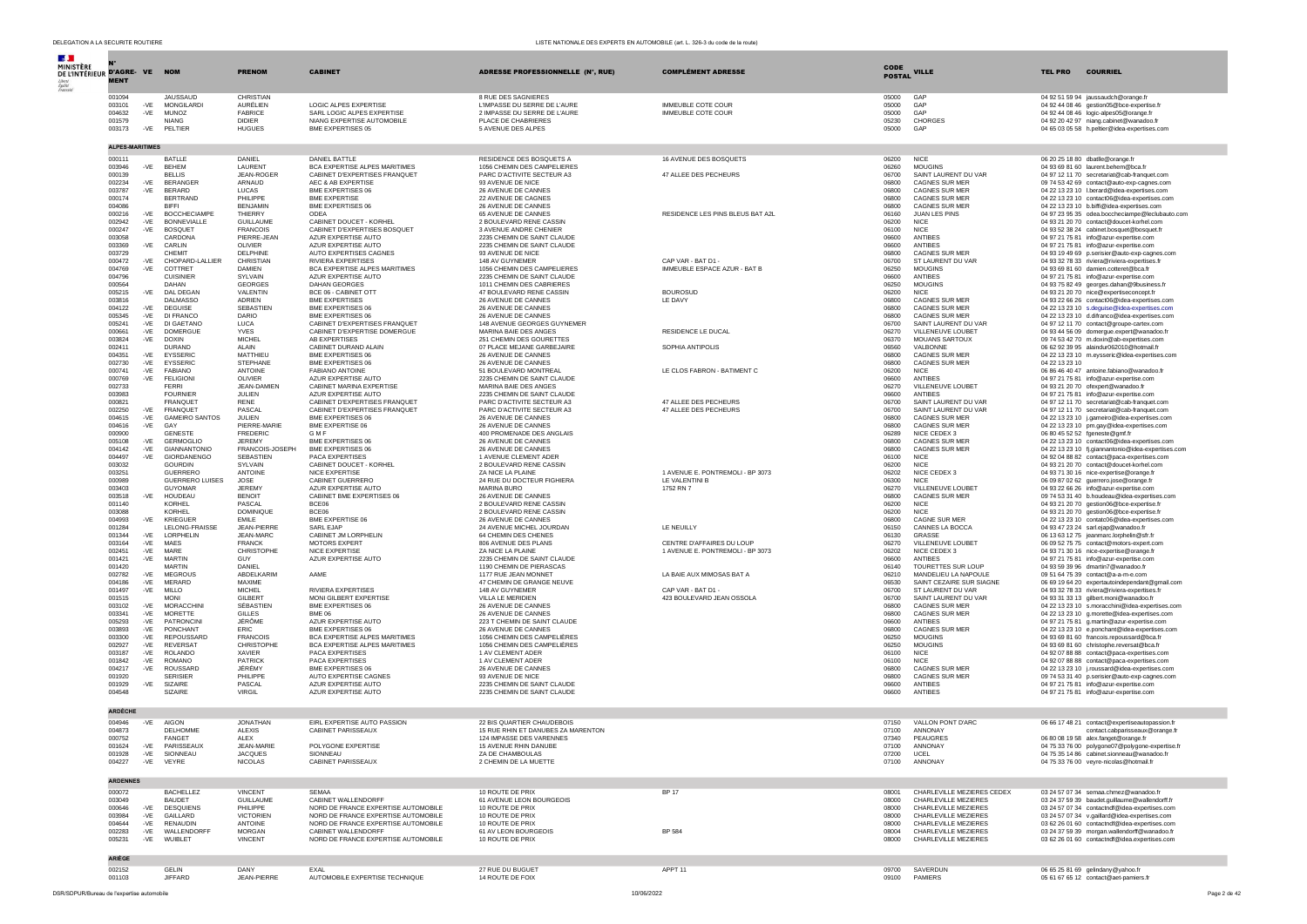| <b>Section</b><br>MINISTÈRE<br>DE L'INTÉRIEUR D'AGRE- VE NOM |                                   |                 |                                          | <b>PRENOM</b>                      | <b>CABINET</b>                                                     | <b>ADRESSE PROFESSIONNELLE (N°, RUE)</b>                            | <b>COMPLÉMENT ADRESSE</b>                                                   | <b>CODE</b>             | <b>VILLE</b>                                | <b>TEL PRO</b><br><b>COURRIEL</b>                                                                                                      |
|--------------------------------------------------------------|-----------------------------------|-----------------|------------------------------------------|------------------------------------|--------------------------------------------------------------------|---------------------------------------------------------------------|-----------------------------------------------------------------------------|-------------------------|---------------------------------------------|----------------------------------------------------------------------------------------------------------------------------------------|
|                                                              | <b>MENT</b>                       |                 |                                          |                                    |                                                                    |                                                                     |                                                                             | <b>POSTAL</b>           |                                             |                                                                                                                                        |
|                                                              | 001182<br>003709<br>005277        | $-VE$<br>$-VE$  | LAMMOGLIA<br>PAGNAC<br>WAGENHEIM         | JEAN-FRANCOIS<br>SEBASTIEN<br>ERIC | LAMMOGLIA<br>AFT JIFFARD<br><b>EXPERTISE ET CONCEPT</b>            | ZA DE PIC<br>14 ROUTE DE FOIX<br>9 AVENUE DE FEMOURAS               | 9 AVENUE DE FEMOURAS                                                        | 09100<br>09100<br>09100 | PAMIERS<br>PAMIFRS<br><b>PAMIERS</b>        | 05 61 60 91 60 jf.lammoglia@expertiseconcept.fr<br>05 61 67 65 12 jiffard.aet@wanadoo.fr<br>05 61 60 91 60 pamiers@expertiseconcept.fr |
|                                                              | <b>AUBE</b>                       |                 |                                          |                                    |                                                                    |                                                                     |                                                                             |                         |                                             |                                                                                                                                        |
|                                                              | 005326<br>002580                  | -VE             | -VE AUDET<br><b>BOTIN</b>                | <b>FLORIAN</b><br>PHII IPPF        | <b>BCA EXPERTISE TROYES</b><br>CABINET JEAN PIERRE GAMORY          | 84 RUE JEAN BAPTISTE COLBERT<br>46 RUE DE LA PAIX                   |                                                                             | 10600<br>10000          | LA CHAPELLE SAINT-LUC<br><b>TROYES</b>      | 01 41 40 14 00 florian.audet@bca.fr<br>03 25 43 82 64 gamory.troyes@ref-conseil.fr                                                     |
|                                                              | 002689<br>004097                  | -VE             | <b>BOUNOUARA</b><br><b>BRUGUET</b>       | <b>REDOUAN</b><br><b>ROMAIN</b>    | <b>CISZEWICZ EXPERTISES</b><br>CABINET CISZEWICZ                   | 42 RUE DE LA PAIX<br>42 RUE DE LA PAIX                              | BP 30019                                                                    | 10000<br>10901          | <b>TROYES</b><br>TROYES CEDEX 9             | 03 25 43 44 90 contact@cabinetciszewicz.com<br>03 25 43 44 90 cabinet.ciszewicz@cabinetciszewicz.com                                   |
|                                                              | 004932<br>000480                  | -VE             | <b>BURGER</b><br>CISZEWICZ               | <b>BARBARA</b><br>THADEE           | <b>BCA EXPERTISE TROYES</b><br>CABINET CISZEWICZ                   | 84 RUE JEAN BAPTISTE COLBERT<br>42 RUE DE LA PAIX                   | BP 3019                                                                     | 10600<br>10901          | LA CHAPELLE SAINT LUC<br>TROYES CEDEX 9     | 06 35 03 72 11 barbara.burger@bca.fr<br>03 25 43 44 90 cabinet.ciszewicz@cabinetciszewicz.com                                          |
|                                                              | 002392                            | $-VE$           | <b>CISZEWICZ</b>                         | DAVID                              | CABINET CISZEWICZ                                                  | 42 RUE DE LA PAIX                                                   | BP 3019                                                                     | 10901                   | TROYES CEDEX 9                              | 03 25 43 44 90 cabinet.ciszewicz@cabinetciszewicz.com                                                                                  |
|                                                              | 003508<br>002151                  | -VE<br>-VE      | FEBVRE<br><b>GAMORY</b>                  | STEPHANE<br><b>JEAN-PIERRE</b>     | <b>BCA EXPERTISE TROYES</b><br>CABINET JEAN PIERRE GAMORY          | 84 RUE JEAN BAPTISTE COLBERT<br>46 RUE DE LA PAIX                   |                                                                             | 10600<br>10000          | LA CHAPELLE SAINT LUC<br><b>TROYES</b>      | 03 25 74 89 21 stephane.febvre@bca.fr<br>03 25 43 82 64 gamory@wanadoo.fr                                                              |
|                                                              | 004882<br>002153                  | -VE<br>-VE      | GAMORY<br>LASNIER                        | <b>ROMAIN</b><br><b>FABIEN</b>     | CABINET D'EXPERTISE GAMORY<br>CABINET JEAN PIERRE GAMORY           | 46 RUE DE LA PAIX<br>46 RUE DE LA PAIX                              |                                                                             | 10000<br>10000          | <b>TROYES</b><br><b>TROYES</b>              | 03 25 43 82 64 gamory.troyes@ref-conseil.fr<br>03 25 43 82 64 gamory.troyes@ref-conseil.fr                                             |
|                                                              | 004856<br>005283                  | -VE<br>$-VE$    | LEBEGUE<br><b>I FMAIRE</b>               | PAUL<br><b>NICOLAS</b>             | <b>BCA EXPERTISE TROYES</b><br>CONSEIL EXPERTISE AUTOMOBILE        | 84 RUE JEAN BAPTISTE COLBERT<br>3 RUE DE ROME                       | PARC SUD DU GRAND TROYES                                                    | 10600<br>10300          | LA CHAPELLE SAINT LUC<br>SAINTE-SAVINE      | 03 25 74 89 21 paul.lebegue@bca.fr<br>03 25 43 82 64 gamory.troyes@ref-conseil.fr                                                      |
|                                                              | 001348<br>003777                  |                 | LOUET<br>MACARIO                         | <b>DAMIEN</b><br>JOSE              | CE <sub>2</sub> A<br>SRAT EXPERT AUTO                              | 14 BIS AVENUE CHOMEDEY DE MAISONNEUVE<br>2 PLACE ST VINCENT DE PAUL | BP 90105                                                                    | 10000<br>10002          | <b>TROYES</b><br><b>TROYES CEDEX</b>        | 03 25 46 44 90 ce2a.troyes@leclubauto.com<br>03 25 43 76 76 jose.macario@laposte.fr                                                    |
|                                                              | 001729                            | -VE             | PRIADKA                                  | <b>JEROME</b>                      | CABINET CISZEWICZ                                                  | 42 RUE DE LA PAIX                                                   | BP 3019                                                                     | 10901                   | TROYES CEDEX 9                              | 03 25 43 44 90 cabinet.ciszewicz@cabinetciszewicz.com                                                                                  |
|                                                              | <b>AUDE</b>                       |                 |                                          |                                    |                                                                    |                                                                     |                                                                             |                         |                                             |                                                                                                                                        |
|                                                              | 004764                            | -VE             | ARMANGAU                                 | JEAN-FRANCOIS                      | ARMANGAU CONSEIL AUTOMOBILE - AGENCE ECAO                          | 18 RUE DE L'EPERVIER                                                |                                                                             | 11430                   | GRUISSAN                                    | 06 11 08 22 29 armangau.expertauto@gmail.com                                                                                           |
|                                                              | 004564<br>000314                  |                 | <b>BORRUT</b><br><b>BRIOLS</b>           | <b>JOAN</b><br><b>DIDIER</b>       | NARBONNE EXPERTISE<br>AUDE AUTO EXPERTISE                          | 1 OUAI D'ALSACE<br>665 AVENUE PAUL HENRI MOUTON                     | BP 523<br>BP 1039                                                           | 11105<br>11860          | NARBONNE CEDEX<br>CARCASSONNE CEDEX 9       | 04 68 32 17 39 narbonne.expert@orange.fr<br>04 68 11 62 16 contact@expert-auto-aude.fr                                                 |
|                                                              | 005080<br>000417                  | -VE             | <b>BRIOLS</b><br><b>CERVERA</b>          | MAXIME<br>JEAN-CLAUDE              | SARL AUDE AUTO EXPERTISE<br>SAS GROUPE CERVERA                     | 665 AVENUE PAUL HENRI MOUTON<br>8 TER RUE MELAIR                    | LA FERRAUDIERE III - BP 1039                                                | 11860<br>11000          | CARCASSONNE<br>CARCASSONNE                  | 04 68 11 62 16 contact@expert-auto-aude.fr<br>04 68 72 70 50 groupecervera@wanadoo.fr                                                  |
|                                                              | 004692<br>000475                  | -VE<br>-VE      | CHABOT<br>CHUPEAL                        | JULIEN<br>LAURENT                  | SARL AUDE AUTO EXPERTISE<br>AUDE AUTO EXPERTISE                    | 665 AVENUE PAUL HENRI MOUTON<br>665 AVENUE PAUL HENRI MOUTON        | BP 1039<br>BP 1039                                                          | 11860<br>11860          | CARCASSONNE CEDEX 9<br>CARCASSONNE CEDEX 9  | 04 68 11 62 16 contact@expert-auto-aude.fr<br>04 68 11 62 16 contact@expert-auto-aude.fr                                               |
|                                                              | 002629                            | -VE             | CLAVEL                                   | <b>MICKAFI</b>                     | NARRONNE EXPERTISE                                                 | 1 OUAI D'ALSACE                                                     | <b>BP 523</b>                                                               | 11105                   | NARBONNE CEDEX                              | 04 68 32 17 39 narbonne.expert@orange.fr                                                                                               |
|                                                              | 002883<br>000914                  | -VE<br>-VE      | <b>DOURNES</b><br><b>GHIANDA</b>         | <b>FLORENT</b><br>PATRICK          | FD EXPERTISE<br>SARL AUDE AUTO EXPERTISE                           | LA BOURIETTE<br>665 AVENUE PAUL HENRI MOUTON                        | BP 1039                                                                     | 11610<br>11860          | VENTENAC-CABARDES<br>CARCASSONNE CEDEX 9    | 06 45 92 02 83 contact@fd-expertise.fr<br>04 68 11 62 16 contact@expert-auto-aude.fr                                                   |
|                                                              | 001063<br>003450                  | $-VE$           | HOUL MIFRE<br>LAURENT                    | JEAN-PIERRE<br><b>JOHANN</b>       | NARBONNE EXPERTISE<br>NARBONNE EXPERTISE                           | 1 QUAI D'ALSACE<br>1 QUAI D'ALSACE                                  | <b>BP 523</b><br><b>BP 523</b>                                              | 11105<br>11105          | NARBONNE CEDEX<br>NARBONNE CEDEX            | 04 68 32 17 39 narbonne.expert@orange.fr<br>04 68 32 17 39 narbonne.expert@orange.fr                                                   |
|                                                              | 001510<br>004191                  | -VE<br>-VE      | MOMMAYOU<br><b>MONNE</b>                 | <b>VINCENT</b><br>JULIEN           | NARBONNE EXPERTISE<br>SAS NARBONNE EXPERTISES                      | 1 OUAI D'ALSACE<br>1 QUAI D'ALSACE                                  | <b>BP 523</b><br><b>BP 523</b>                                              | 11105<br>11105          | NARBONNE CEDEX<br>NARBONNE                  | 04 68 32 17 39 narbonne.expert@orange.fr<br>04 68 32 17 39 julien.monne@orange.fr                                                      |
|                                                              | 001819<br>004053                  | $-VE$<br>-VE    | <b>RIUS</b><br><b>TOUYET</b>             | <b>THIERRY</b><br><b>ÉRIC</b>      | AUDE AUTO EXPERTISE<br>SARL AUDE AUTO EXPERTISE                    | 665 AVENUE PAUL HENRI MOUTON<br>665 AVENUE PAUL HENRI MOUTON        | BP 1039<br>BP 1039                                                          | 11860<br>11860          | CARCASSONNE CEDEX 9<br>CARCASSONNE CEDEX 9  | 04 68 11 62 16 contact@expert-auto-aude.fr<br>04 68 11 62 16 contact@expert-auto-aude.fr                                               |
|                                                              |                                   |                 |                                          |                                    |                                                                    |                                                                     |                                                                             |                         |                                             |                                                                                                                                        |
|                                                              | <b>AVEYRON</b><br>005374          | -VE             | <b>BERNARDO</b>                          | LAURENT                            | <b>BCA EXPERTISE RODEZ</b>                                         | 20 AVENUE DE BOURRAN                                                |                                                                             | 12000                   | <b>RODEZ</b>                                | 05 65 67 44 25 laurent.bernardo@bca.fr                                                                                                 |
|                                                              | 002688                            | -VE             | <b>BLANCHY</b><br><b>BONNEMAIRE</b>      | ARNAUD<br><b>VINCENT</b>           | <b>BCA EXPERTISE RODEZ</b><br><b>BCA EXPERTISE RODEZ</b>           | RESIDENCE 3L<br><b>RESIDENCE 3L</b>                                 | 20 AVENUE DE BOURRAN                                                        | 12000<br>12000          | RODEZ<br><b>RODEZ</b>                       | 05 65 67 44 25 Arnaud.BLANCHY@bca.fr                                                                                                   |
|                                                              | 003054<br>004565                  | -VE             | <b>BROSSY</b>                            | <b>JEAN-MARIE</b>                  | AVEYRON EXPERTISE                                                  | 110 RUE DU DOCTEUR THEODOR MATHIEU                                  | 20 AVENUE DE BOURRAN<br><b>BP 228</b>                                       | 12002                   | RODEZ CEDEX                                 | 05 65 67 44 25 vincent.bonnemaire@bca.fr<br>05 65 68 08 21 contact@aveyron-expertise.fr                                                |
|                                                              | 000366<br>000503                  | $-VE$<br>$-VE$  | CANIVENO<br><b>CONFOLENT</b>             | PHILIPPE<br>PHILIPPE               | SARL CANIVENQ ET FILS<br><b>BCA EXPERTISE RODEZ</b>                | 1709 AVENUE DU ROUERGUE<br><b>RESIDENCE 3L</b>                      | 20 AVENUE DE BOURRAN                                                        | 12000<br>12000          | RODEZ<br><b>RODEZ</b>                       | 05 65 87 10 40 sarl.caniveng@wanadoo.fr<br>05 65 67 44 25 philippe.confolent@bca.fr                                                    |
|                                                              | 002544<br>002395                  | -VE             | COURTOIS<br><b>CUIJPERS</b>              | PHILIPPE<br><b>NIKOLAI</b>         | SARL CANIVENO ET FILS<br>AVEYRON EXPERTISE                         | 1709 AVENUE DU ROUERGUE<br>110 RUE DU DR THEODOR MATHIEU            | <b>BP 228</b>                                                               | 12000<br>12002          | RODEZ<br>RODEZ CEDEX                        | 05 65 87 10 40 sarl.caniveng@wanadoo.fr<br>05 65 68 08 21 contact@aveyron-expertise.fr                                                 |
|                                                              | 004139<br>001162                  | -VE             | GARRIC.<br>LACOMBE                       | <b>ROMAIN</b><br><b>RENE</b>       | <b>AVEYRON EXPERTISE</b><br>SARL CANIVENQ ET FILS                  | 110 RUE DU DR THEODOR MATHIEU<br>1709 AVENUE DU ROUERGUE            | <b>BP 228</b>                                                               | 12002<br>12000          | RODEX CEDEX<br>RODEZ                        | 05 65 68 08 21 contact@aveyron-expertise.fr<br>05 65 87 10 40 sarl.caniveng@wanadoo.fr                                                 |
|                                                              | 003155                            | $-VE$           | LANDSMANN                                | <b>GUILLAUME</b>                   | SARL CANIVENO ET FILS                                              | 103. RUE DU DOCTEUR THEODER MATHIEU                                 | RESIDENCE LES ASCLEPIADES                                                   | 12000                   | RODEZ                                       | 05 65 87 10 40 contact@expertisescaniveng.fr                                                                                           |
|                                                              | 004515<br>004294                  | $-VE$<br>-VE    | MANNEBACH<br>NEGRIER                     | SARAH<br>ANTHONY                   | <b>AVEYRON EXPERTISE</b><br><b>BCA EXPERTISE RODEZ</b>             | 110 RUE DU DR THEODOR MATHIEU<br>RESIDENCE 3L                       | <b>BP 228</b><br>20 AVENUE DE BOURRAN                                       | 12002<br>12000          | RODEZ CEDEX<br>RODEZ                        | 05 65 68 08 21 contact@aveyron-expertise.fr<br>05 65 67 44 25 anthony.negrier@bca.fr                                                   |
|                                                              | 005255<br>004391                  | -VE<br>-VE      | <b>NICOL</b><br>NURIT                    | CELIAN<br>CEDRIC                   | <b>BCA EXPERTISE RODEZ</b><br>AVEYRON EXPERTISE                    | 20 AVENUE DE BOURRAN<br>110 RUE DU DR THEODOR MATHIEU               | RESIDENCE 3L<br><b>BP 228</b>                                               | 12000<br>12002          | RODEZ CEDEX<br>RODEZ                        | 05 65 67 44 25 celian.nicol@bca.fr<br>05 65 68 08 21 contact@aveyron-expertse.fr                                                       |
|                                                              | 003289<br>003548                  | $-VE$<br>-VE    | PAGES<br><b>ROBLOT</b>                   | PHILIPPE<br><b>FRANCK</b>          | <b>AVEYRON EXPERTISE</b><br><b>BCA EXPERTISE RODEZ</b>             | 110 RUE DU DR THEODOR MATHIEU<br><b>RESIDENCE 3L</b>                | <b>BP 228</b><br>20 AVENUE DE BOURRAN                                       | 12002<br>12000          | RODEZ CEDEX<br>RODEZ                        | 05 65 68 08 21 eric.chevallier3@wanadoo.fr<br>05 65 67 44 25 franck.roblot@bca.fr                                                      |
|                                                              | 003899<br>003193                  | -VE             | <b>RODIER</b><br><b>TRAMECON</b>         | <b>FLORENT</b><br>JÉRÔME           | <b>BCA EXPERTISE RODEZ</b><br>SARL CANIVENQ ET FILS                | RESIDENCE 3L<br>1709 AVENUE DU ROUERGUE                             | 20 AVENUE DE BOURRAN                                                        | 12000<br>12000          | RODEZ<br><b>RODEZ</b>                       | 05 65 67 44 25 florent.rodier@bca.fr<br>05 65 87 10 40 sarl.caniveng@wanadoo.fr                                                        |
|                                                              |                                   |                 |                                          |                                    |                                                                    |                                                                     |                                                                             |                         |                                             |                                                                                                                                        |
|                                                              | <b>BOUCHES-DU-RHÔNE</b><br>004581 | $-VE$           | ABEIJON-BUJAN                            | <b>THOMAS</b>                      | <b>BCI EXPERTISE</b>                                               | 4 LOTISSEMENT LES JARDINS D'AIMERY                                  |                                                                             | 13700                   | MARIGNANE                                   | 04 20 20 13 04 contact@bci-expertise.fr                                                                                                |
|                                                              | 002374                            | $-VE$           | ADAMO                                    | ALBAN                              | ALLIANCE EXPERTS                                                   | 143 BOULEVARD PASTEUR                                               |                                                                             | 13730                   | SAINT VICTORET                              | 04 42 13 02 40 contact@alliance-experts.com                                                                                            |
|                                                              | 003783<br>002673                  | $-VE$           | ALBERTELL<br>ALLIGIER                    | JULIEN<br>RÊMI                     | <b>MARSEILLE EXPERTISES</b><br>SARL CABINET D EXPERTISES DU DELTA  | ESPACE VALENTINE - BAT. B<br><b>RUE GERARD GADIOT</b>               | 1 MONTEE DE SAINT MENET<br>BP 40033                                         | 13011<br>13633          | MARSEILLE<br>ARLES CEDEX                    | 04 91 10 40 20 marseille-expertises@marseille-expertises.com<br>04 90 93 48 51 ced.arles@expert-auto.fr                                |
|                                                              | 000036<br>000054                  | -VE<br>-VE      | ARMANDO<br>AUDOUARD                      | <b>JACQUES</b><br>PHILIPPE         | CABINET D'EXPERTISE SOGENEX<br>PHILIPPE AUDOUARD EXPERT AUTOMOBILE | 135/137 AVENUE CLOT BEY<br>CENTRE COMMERCIAL BAT C                  | 137 ROUTE DEPARTEMENTALE 568                                                | 13008<br>13740          | MARSEILLE<br>LE ROVE                        | 04 91 72 48 48 sogenex@wanadoo.fr<br>04 91 69 25 51 aucoex@orange.fr                                                                   |
|                                                              | 000059<br>004587                  | -VE             | <b>AULAS</b><br><b>BACCO</b>             | JFAN<br><b>SEBASTIEN</b>           | MAIF<br><b>GM CONSULTANT CONSEIL</b>                               | LE PILON DU ROY ZI AIX EN PROVENCE<br>201 ROUTE DE LA SEDS          | RUF PIERRE BERTHIER BP 9000<br>BAT C - PARC DU RELAIS                       | 13764<br>13127          | AIX EN PROVENCE CEDEX 3<br><b>VITROLLES</b> | 04 42 37 62 28 jean.aulas@maif.fr<br>04 42 02 45 58 caroline.bourcy@gmconsultant.com                                                   |
|                                                              | 000107<br>005161                  | -VE BASA<br>-VE | <b>BAUDOIN</b>                           | <b>FRANCK</b><br>CEDRIC            | AUTOMOTOEXPERT.FR<br><b>EXPERTS AUTOMOBILES ASSOCIES</b>           | 29 RUE MARIO PAVRONE<br>22 RUE JOSEPH THORET                        |                                                                             | 13014<br>13802          | MARSEILLE                                   | 09 51 43 34 62 contact@automotoexpert.fr<br>04 42 55 23 48 s.luaire@expertseaa.fr                                                      |
|                                                              | 004079                            | -VE             | BAUDY                                    | JULIEN                             | ALLIANCE EXPERTS                                                   | 143 BD PASTEUR                                                      | ZI TUBE NORD, BP 10068                                                      | 13730                   | <b>ISTRES CEDEX</b><br>SAINT VICTORET       | 04 42 13 02 40 contact@alliance-experts.com                                                                                            |
|                                                              | 000122<br>004083                  | -VE             | <b>BAULT</b><br><b>BERKANI</b>           | OLIVIER<br>MOURAD                  | EXPERTS AUTOMOBILES ASSOCIES<br>EXPERTS AUTOMOBILES ASSOCIES       | ZA TUBE NORD<br>22 RUE JOSEPH THORET                                | LE RETORTIER<br>ZI TUBE NORD                                                | 13802<br>13802          | <b>ISTRES CEDEX</b><br><b>ISTRES CEDEX</b>  | 04 42 55 23 48 secretariat@expertseaa.fr<br>04 42 55 23 48 secretariat@expertseaa.fr                                                   |
|                                                              | 004563<br>004864                  | $-VE$<br>$-VE$  | <b>BERTHIEF</b><br><b>BERTIN</b>         | <b>JEROME</b><br>MATHIEU           | LANEXAU<br>MARSEILLE EXPERTISE                                     | 43 ALLÉES DES GENÈVRIERS<br>1 MONTEE DE SAINT MENET                 | VAL DE SIBOURG                                                              | 13680<br>13011          | LANÇON DE PROVENCE<br>MARSEILLE             | 04 42 11 62 24 lanexau@orange.fr<br>04 91 10 40 20 gestion13@bce-expertise.fr                                                          |
|                                                              | 004955<br>000200                  | -VE             | BERTRAND<br><b>BLANC</b>                 | <b>THOMAS</b><br><b>MICHEL</b>     | MARSEILLE EXPERTISES BCE 13<br>CABINET D'EXPERTISE DU DELTA        | RUE DE LA VALLEE VERTE<br>RUE GERARD GADIOT                         | <b>BATIMENT BOURBON 2</b><br>BP 40033                                       | 13011<br>13633          | MARSEILLE<br>ARLES CEDEX                    | 04 91 10 40 20 gestion13@bce-expertise.fr<br>04 90 93 48 51 michel.blanc@expert-auto.fr                                                |
|                                                              | 002319                            |                 | RI AN                                    | <b>DAVID</b>                       | CARINET D'EVREPTISE DI LDELT                                       | RUE GERARD GADIO"                                                   | RP 40033                                                                    | 13633                   | ARLES CEDE                                  | 04 90 93 48 51 david.bla                                                                                                               |
|                                                              | 004847<br>004087                  | $-VE$<br>$-VE$  | <b>BLANC</b><br><b>BOIRON</b>            | <b>FREDERIC</b><br><b>BERTRAND</b> | BCA EXPERTISE MARSEILLE<br><b>GM CONSULTANT CONSEIL</b>            | 8 AVENUE SAINT MENET<br>201 ROUTE DE LA SEDS                        | DOMAINE VALLEE VERTE VALENTINE BATIMENT BOURBON 1<br>BAT C - PARC DU RELAIS | 13011<br>13127          | MARSEILLE<br><b>VITROLLES</b>               | 04 91 29 07 54 frederic.blanc@bca.fr<br>04 42 02 45 58 caroline.bourcy@gmconsultant.com                                                |
|                                                              | 004689<br>004957                  | $-VE$<br>$-VE$  | <b>BOUAZIZ</b><br><b>BOUAZIZ</b>         | AHDI<br>SOFIANE                    | KPI EXPERTISE 13<br><b>BCI EXPERTISE</b>                           | 20 TRAVERSE DE LA BUZINE<br>4 LOTISSEMENT LES JADINS D'AIMERY       | LA ROSERAIE BATIMENT B2                                                     | 13011<br>13700          | MARSEILLE<br>MARIGNANE                      | 04 91 75 82 20 kpi13.marseille@kpi-groupe.fr<br>04 20 20 13 04 contact@bci-expertise.fr                                                |
|                                                              | 004090<br>000290                  | $-VE$           | <b>BOUBESLA</b><br><b>BOYER</b>          | MALIK<br>CAMILLE                   | ALLIANCE EXPERTS<br>LA POSTE DTC/DMRE                              | 143 BOULEVARD PASTEUR<br>400 AVENUE DU 8 MAI 1947                   |                                                                             | 13730<br>13340          | SAINT VICTORET<br>ROGNAC                    | 04 42 13 02 40 contact@alliance-experts.com<br>04 42 87 76 91 camille.boyer@laposte.fr                                                 |
|                                                              | 000295<br>000305                  |                 | <b>BRANCHEREAU</b><br><b>RRETIGNIERE</b> | PHILIPPE<br><b>PATRICE</b>         | CABINET BRANCHEREAU<br>CABINET BRETIGNIERE                         | LOTISSEMENT MON PLAISIR<br>58 MONTEE DE ST MENET                    | AVENUE FERNAND CHAUVIN                                                      | 13530<br>13011          | <b>TRETS</b><br><b>MARSEILLE</b>            | branchereau.philippe@wanadoo.fr                                                                                                        |
|                                                              | 000308                            |                 | <b>BREUX</b>                             | THIERRY                            | CABINET THIERRY BREUX EIRL                                         | 256 ROUTE DE LA LIBERATION                                          |                                                                             | 13126                   | VAUVENARGUES                                | 04 91 26 00 38 p.bretigniere@wanadoo.fr<br>06 74 56 38 23 thierry.breux@gmail.com                                                      |
|                                                              | 003802<br>000344                  | $-VE$<br>$-VE$  | <b>BROCART</b><br><b>BUTTIGIEG</b>       | SEBASTIEN<br><b>ANTOINE</b>        | ALLIANCE EXPERTS<br><b>CABINET BUTTIGIEG</b>                       | 143 BOULEVARD PASTEUR<br>LA ROSERAIE - BAT B                        | 20 TRAVERSE DE LA BUZINE                                                    | 13730<br>13011          | SAINT VICTORET<br>MARSEILLE                 | 04 42 13 02 40 contact@alliance-experts.com<br>06 07 03 45 11 buttigieg-expertant@orange.fr                                            |
|                                                              | 005170<br>000370                  | -VE             | CACCIOPPOLI<br>-VE CARANDO               | <b>NICOLAS</b><br>LAURENT          | <b>AIXEA</b><br>CABINET CHAUVENSY & CARANDO                        | 1110 AVENUE JEAN PERRIN<br>50 TRAVERSE PARANGON                     | <b>LES MILLES</b>                                                           | 13290<br>13008          | AIX-EN-PROVENCE<br>MARSEILLE                | 04 42 52 93 52 aixea@groupe-ela.fr<br>04 91 17 05 70 cabinetevm@wanadoo.fr                                                             |
|                                                              | 000371<br>000379                  | $-VE$<br>$-VE$  | CARANTA<br>CARDUNER                      | <b>BRUNO</b><br><b>CHRISTOPHE</b>  | PROVENCE EXPERTISE<br>AUTO EXPERTISE CARDUNER                      | 305 AV. DE LA PATROUILLE DE FRANCE<br>286 CHEMIN DU PAS DE LA MUE   | LE GUYNEMER - BAT 4                                                         | 13300<br>13170          | SALON DE PROVENCE<br>LES PENNES MIRABEAU    | 04 90 44 80 17 contact@provence-expertise.fr<br>04 42 75 05 73 christophe-carduner@hotmail.fr                                          |
|                                                              | 004322<br>004594                  |                 | -VE CARRER<br>-VE CARRERAS               | <b>FMMANUEL</b><br>JEAN-CHRISTOPHE | PROVENCE EXPERTISE<br>ALLIANCE EXPERTS                             | 305 AVENUE DE LA PATROUILLE DE FRANCE<br>143 BD PASTEUR             | LE GUYNEMER - BAT B4                                                        | 13300<br>13730          | SALON DE PROVENCE<br>SAINT VICTORET         | 04 90 44 80 17 e.carrer@provence-expertise.fr<br>04 42 13 02 40 contact@alliance-experts.com                                           |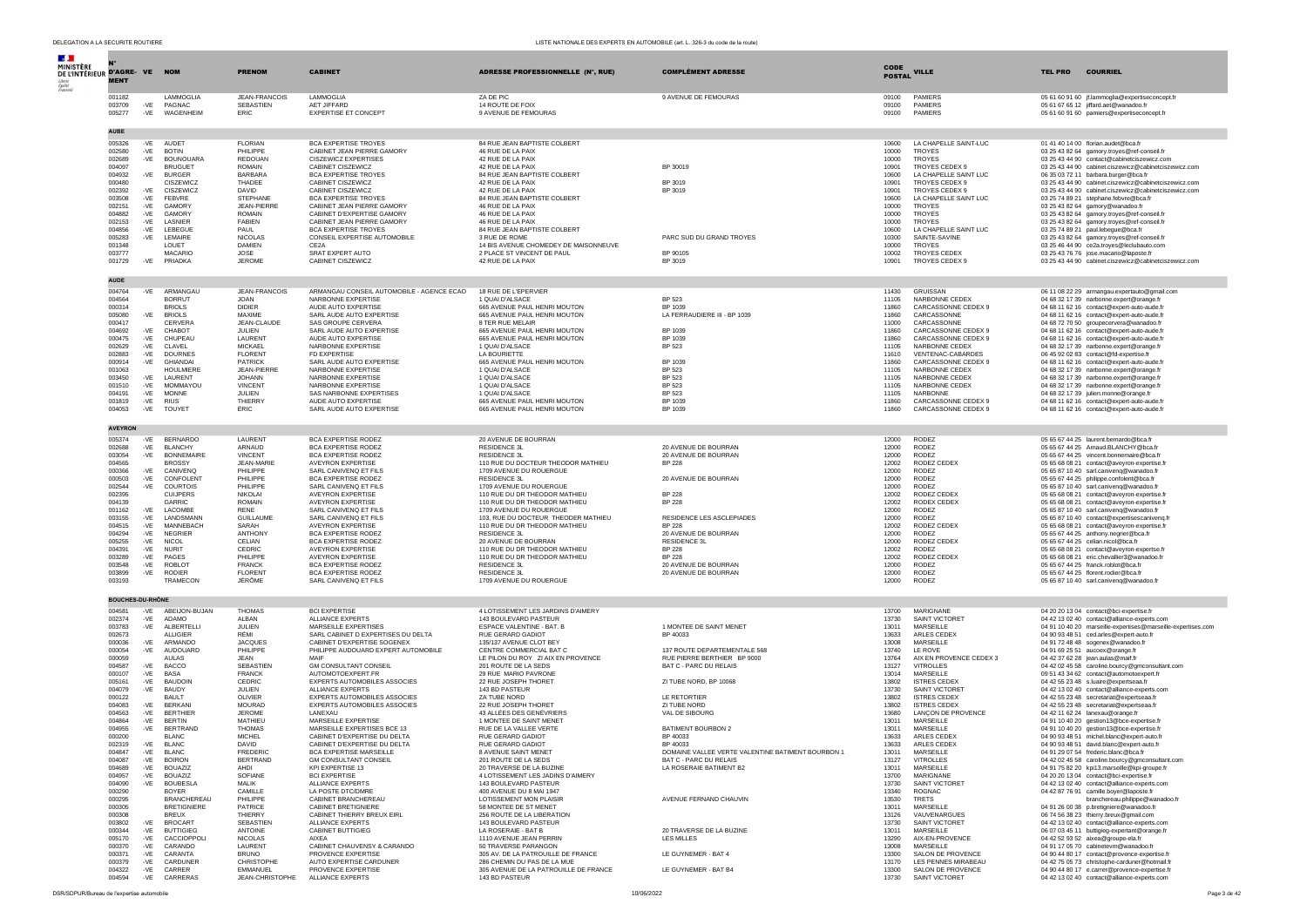| DELEGATION A LA SECURITE ROUTIERE            |                |                                             |                                     |                                                                    |                                                          | LISTE NATIONALE DES EXPERTS EN AUTOMOBILE (art. L. 326-3 du code de la route) |                       |                                           |                                                                                                     |
|----------------------------------------------|----------------|---------------------------------------------|-------------------------------------|--------------------------------------------------------------------|----------------------------------------------------------|-------------------------------------------------------------------------------|-----------------------|-------------------------------------------|-----------------------------------------------------------------------------------------------------|
| DE L'INTÉRIEUR D'AGRE- VE NOM<br><b>MENT</b> |                |                                             | <b>PRENOM</b>                       | <b>CABINET</b>                                                     | ADRESSE PROFESSIONNELLE (N°, RUE)                        | <b>COMPLÉMENT ADRESSE</b>                                                     | CODE<br><b>POSTAL</b> | <b>VILLE</b>                              | <b>TEL PRO COURRIEL</b>                                                                             |
| 000413<br>002699                             | $-VE$<br>$-VE$ | CECILIA<br>CERDA                            | PIFRRE<br>LAURENT                   | MARSEILLE EXPERTISES BCE 13<br>AIXEA                               | RUE DE LA VALLEE VERTE<br>1110 AVENUE JEAN PERRIN        | <b>BATIMENT BOURBON 2</b>                                                     | 13011<br>13290        | <b>MARSEILLE</b><br>AIX EN PROVENCE       | 04 91 10 40 20 gestion13@bce-expertise.fr<br>04 42 52 93 52 s.canel@groupe-ela.fr                   |
| 002568                                       | $-VE$          | CHAGNIOT                                    | THIERRY                             | MAIF                                                               | LE ZENITH                                                | 179 BOULEVARD LIREILLE LAUZE                                                  | 13010                 | MARSEILLE                                 | 04 91 99 96 92 thierry.chagniot@maif.fr                                                             |
| 004434                                       | $-VE$          | CHAMPETIER                                  | JEAN-CHRISTOPHE                     | SAS PROVEXA EXPERTISE                                              | 266 BOULEVARD MIREILLE LAUZE                             |                                                                               | 13010                 | MARSEILLE                                 | 04 96 10 03 70 provexa@orange.fr                                                                    |
| 004435<br>000458                             | $-VE$<br>$-VE$ | CHANTERETTE<br>CHAUVENSY                    | MAGALIE<br><b>DANIEL</b>            | BCA EXPERTISE AIX EN PROVENCE<br>CABINET CHAUVENSY & CARANDO       | 355 RUE LOUIS DE BROGLIE<br>50 TRAVERSE PARANGON         | LE TRITIUM BAT B                                                              | 13799<br>13008        | AIX EN PROVENCE CEDEX 3<br>MARSEILLE      | 04 42 24 41 14 magalie.chanterette@bca.fr<br>04.91.17.05.70 cabineteym@wanadoo.fr                   |
| 002702                                       | $-VE$          | CHAUVIN                                     | LAURENT                             | <b>AVENIR EXPERTISES</b>                                           | 58 MONTEE DE ST MENET                                    | LE CARRE DES ARTS                                                             | 13011                 | MARSEILLE                                 | 04 91 24 88 21 avenirexpertises@avenirexpertises.com                                                |
| 002874<br>004791                             | $-VE$<br>-VE   | CHAUVIN<br>CHERGUIA                         | <b>NICOLAS</b><br><b>ELIAS</b>      | <b>GM CONSULTANT</b><br><b>CONSEILS EXPERTS</b>                    | 201 ROUTE DE LA SEDS<br>244 BOULEVARD BARTHELEMY ABBADIE | BAT C - PARC DU RELAIS                                                        | 13127<br>13730        | <b>VITROLLES</b><br>SAINT VICTORET        | 04 42 02 45 58 nicolas.chauvin@gmconsultant.com<br>06 65 48 99 88 contact.conseilsexperts@gmail.com |
| 003967                                       | $-VE$          | CHEVALLIER                                  | AYMERIC                             | MARSEILLE EXPERTISES BCE 13                                        | RUE DE LA VALLEE VERTE                                   | BATIMENT BOURBON 2                                                            | 13011                 | MARSEILLE                                 | 04 91 10 40 20 gestion13@bce-expertise.fr                                                           |
| 002954                                       | $-VE$          | CHEVRIS                                     | GERALD                              | COTE BLEUE EXPERTISES                                              | 143 BOULEVARD PASTEUR                                    |                                                                               | 13730                 | SAINT VICTORET                            | 04 42 13 02 40 contact@alliance-experts.com                                                         |
| 003215<br>005238                             | -VE<br>$-VE$   | <b>CIVEYRAC</b><br>CLEMENTE VICENTE         | JEAN-LUC<br>CELIA                   | <b>GM CONSULTANT CONSEIL</b><br>MARSEILLE EXPERTISE BCE 13         | 201 ROUTE DE LA SEDS<br>RUE DE LA VALLEE VERTE           | BAT C - PARC DU RELAIS<br>BATIMENT BOURBON 2                                  | 13127<br>13011        | <b>VITROLLES</b><br>MARSEILLE             | 04 42 02 45 58 caroline.bourcy@gmconsultant.com<br>04 91 10 40 20 c.clemente@expertiseconcept.fr    |
| 003136                                       | $-VE$          | COCHET                                      | <b>FRANK</b>                        | BCA EXPERTISE MARSEILLE                                            | 8 AVENUE SAINT MENET                                     | DOMAINE VALLEE VERTE VALENTINE BATIMENT BOURBON 1                             | 13011                 | MARSEILLE                                 | 04 91 29 07 54 frank.cochet@bca.fr                                                                  |
| 004872                                       | $-VE$          | D'ANGELO                                    | REMI-LOIC                           | MARSEILLE EXPERTISES BCE 13                                        | RUE DE LA VALLEE VERTE                                   | <b>BATIMENT BOURBON 2</b>                                                     | 13011                 | MARSEILLE                                 | 04 91 10 40 20 gestion13@bce-expertise.fr                                                           |
| 005092<br>003647                             | -VE<br>-VE     | <b>DAUPHIN</b><br>DAYMARD                   | <b>SEBASTIEN</b><br><b>ARNAUD</b>   | CABINET CHAUVENSY & CARANDO<br>BCA EXPERTISE AIX EN PROVENCE       | 150 TRAVERSE PARANGON<br>355 RUE LOUIS DE BROGLIE        | LE TRITIUM BAT B                                                              | 13008<br>13100        | MARSEILLE<br>AIX EN PROVENCE              | 04 91 17 05 70 eum@groupe-eula.fr<br>04 42 24 41 14 arnaud.davmard@bca.fr                           |
| 004969                                       | $-VE$          | DEJUSSIEU                                   | <b>JEROME</b>                       | <b>BCI EXPERTISE</b>                                               | 4 LOTISSEMENT LES JARDINS D'AIMERY                       |                                                                               | 13700                 | MARIGNANE                                 | 04 20 20 13 04 contact@bci-expertise.fr                                                             |
| 000611<br>004576                             | $-VE$<br>-VE   | DEL BOVE<br>DELABARRE                       | JEAN-LUC<br><b>FMMANUEL</b>         | ALLIANCE EXPERTS<br>BCA EXPERTISE AIX EN PROVENCE                  | 143 BOULEVARD PASTEUR<br>355 RUE LOUIS DE BROGLIE        | <b>IF TRITIUM BAT B</b>                                                       | 13730<br>13799        | SAINT VICTORET<br>AIX EN PROVENCE CEDEX 3 | 04 42 13 02 40 contact@alliance-experts.com<br>04 42 24 41 14 emmanuel.delabarre@bca.fr             |
| 004971                                       |                | DELERME                                     | ANTHONY                             | <b>AVENIR EXPERTISES</b>                                           | 58 MONTEE DE SAINT MENET                                 | LE CARRE DES ARTS                                                             | 13011                 | MARSEILLE                                 | 04 91 24 88 21 contact13@idea-expertises.com                                                        |
| 002721                                       | -VE            | DELUY                                       | <b>MARC</b>                         | ALLIANCE EXPERTS                                                   | 143 BOULEVARD PASTEUR                                    |                                                                               | 13730                 | SAINT VICTORET                            | 04 42 13 02 40 contact@alliance-experts.com                                                         |
| 003582<br>000647                             | -VE<br>$-VE$   | DERIVAZ<br><b>DESSI</b>                     | <b>GILLES</b><br>DANIEL             | SARL KPLEXPERTISES 13<br>BCA EXPERTISE MARSEILLE                   | AVENUE DE PEREZ<br>8 AVENUE SAINT MENET                  | DOMAINE VALLEE VERTE VALENTINE BATIMENT BOURBON 1                             | 13200<br>13011        | ARLES<br>MARSEILLE                        | 04 91 75 82 20 kpi13.marseille@kpi-groupe.fr<br>04 91 29 07 54 daniel.dessi@bca.fr                  |
| 004568                                       | -VE            | <b>DEVEAUX</b>                              | CYRIL                               |                                                                    | 13 BOULEVARD BERANGER                                    |                                                                               | 13015                 | MARSEILLE                                 | 06 34 20 06 42 cyril.deveaux.expertise@gmail.com                                                    |
| 004875<br>005230                             | $-VE$          | <b>DIAT</b><br><b>DOUBLET</b>               | ALEXANDRE<br><b>BRUNO</b>           | CABINET D'EXPERTISE DU DELTA - KPI GROUPE                          | 3 RUE GERARD GADIOT                                      | BP 40033                                                                      | 13633<br>13290        | ARLES<br>AIX-EN-PROVENCE                  | 04 90 93 48 51 delta.arles@kpi-groupe.fr                                                            |
| 005386                                       | $-VE$<br>-VE   | EL HOUKSSOUS                                | AHMED                               | BCA EXPERTISE AIX EN PROVENCE<br>KPI EXPERTISES 13 ARI ES          | 355 RUE LOUIS DE BROGLIE<br>3 RUE GERARD GADIOT          | LE TRITIUM BAT B                                                              | 13200                 | ARI ES                                    | 04 67 63 05 28 bruno.doublet@bca.fr<br>04 90 93 48 51 arles@kpi-groupe.fr                           |
| 003142                                       | -VE            | ELIE                                        | <b>SEBATIEN</b>                     | <b>GM CONSULTANT</b>                                               | 201 ROUTE DE LA SEDS                                     | BAT C - PARC DU RELAIS                                                        | 13127                 | <b>VITROLLES</b>                          | 04 42 02 45 58 caroline.bourcy@gmconsultant.com                                                     |
| 004350                                       |                | -VE EVEN                                    | FLAVIE                              | REFERENCE EXPERTISE BRETAGNE AGENCE DE<br><b>RENNES</b>            | 201 ROUTE DE LA SEDS                                     | BAT C - PARC DU RELAIS                                                        | 13127                 | <b>VITROLLES</b>                          | 04 42 02 45 58 caroline.bourcy@gmconsultant.com                                                     |
| 002961                                       |                | -VE FAURE                                   | JEAN-MICHEL                         | CABINET D'EXPERTISE DU DELTA                                       | RUE GERARD GADIOT                                        | BP 40033                                                                      | 13633                 | ARLES CEDEX                               | 04 90 93 48 51 jeanmichel.faure@expert-auto.fr                                                      |
| 003076                                       | -VE            | <b>FILONI</b><br><b>FONTANILLE</b>          | <b>FABIEN</b>                       | <b>SARL EURONAMEX</b>                                              | 266 BD MIREILLE LAUZE<br>201 ROUTE DE LA SEDS            |                                                                               | 13010                 | MARSEILLE                                 | 04 96 10 03 70 provexa@leclubauto.com                                                               |
| 002736<br>004612                             | -VE<br>-VE     | FOURCADE                                    | <b>NICOLAS</b><br>KEVIN             | <b>GM CONSULTANT CONSEIL</b><br>MARSEILLE EXPERTISES BCE 13        | DOMAINE VALLEE VERTE                                     | BAT C - PARC DU RELAIS<br>RUE DE LA VALLEE VERTE - BAT BOURBON 2              | 13127<br>13011        | <b>VITROLLES</b><br>MARSEILLE             | 04 42 02 45 58 nicolas.fontanille@gmconsultant.com<br>04 91 10 40 20 j.lancon@bce-expertise.fr      |
| 004613                                       |                | <b>FOURNIER</b>                             | LIONEL                              | CABINET D'EXPERTISE DU DELTA                                       | 20 TRAVERS DE LA BUZINE                                  | <b>BAT B - RES LA ROSERAIE</b>                                                | 13011                 | MARSEILLE                                 | 04 91 75 82 20 ced.marseille@expert-auto.fr                                                         |
| 002573                                       | $-VE$          | GALLEGO                                     | ALEXANDRE                           | EOUAD RCC                                                          | LE VILLA D'ESTE                                          | 15 AVENUE ROBERT SCHUMAN                                                      | 13002                 | MARSEILLE                                 | 04 91 90 30 87 marseille@equad.fr                                                                   |
| 002741<br>000875                             | -VE            | GALLICE<br><b>GAUDIN</b>                    | PHILIPPE<br><b>YVES</b>             | GALLICE EXPERTISE AUTOMOBILE (GEA)<br><b>SARL PROVEXA</b>          | 58 MONTEE DE SAINT MENET<br>266 BD MIREILLE LAUZE        | LE CARRE DES ARTS                                                             | 13011<br>13010        | MARSEILLE<br>MARSEILLE                    | 06 16 37 12 91 philippe.gallice.pg@gmail.com<br>04 96 10 03 70 provexa@leclubauto.com               |
| 000915                                       |                | GHIO                                        | <b>MICHEL</b>                       | AUTEXIA                                                            | 180 AVENUE DU PRADO                                      |                                                                               | 13008                 | MARSEILLE                                 | michel.ghio@autexia.fr                                                                              |
| 000916<br>003321                             | -VE            | <b>GHYSEL</b><br>GONZALVEZ                  | JEAN-LUC<br><b>GILLES</b>           | GHYSEL-CARDUNER EXPERTISE AUTOMOBILE<br>G.E.A. EXPETISE AUTOMOBILE | 20 AVENUE DE LONDRES<br>201, RUE CHARLES NEDELEC         | LA RESPELIDO A                                                                | 13127<br>13110        | <b>VITROLLES</b><br>PORT DE BOUC          | 04 42 75 05 73 ghysel.expertises@wanadoo.fr<br>07 81 10 00 26 gonzalvez.expert@gmail.com            |
| 003515                                       | $-VE$          | GOURMAUD                                    | THIERRY                             | <b>FACA</b>                                                        | 50 VOIE ARIANE                                           | ZI ATHELIA 1                                                                  | 13600                 | LA CIOTAT                                 | 04 42 36 94 41 contact@eaca.fr                                                                      |
| 004362                                       |                | GRAZZINI                                    | JULIEN                              | SARL MARSEILLE EXPERTISE                                           | 1 MONTEE DE SAINT MENET                                  | ESPACE VALENTINE BT 8                                                         | 13011                 | MARSEILLE                                 | 04 91 10 40 20 gestion@marseille-expertises.com                                                     |
| 004717<br>002304                             | -VE<br>$-VE$   | GREE<br>GROS                                | <b>ANTHONY</b><br>STEPHANE          | ALLIANCE EXPERTS<br>ALLIANCE EXPERTS                               | 143 BD PASTEUR<br>143 BD PASTEUR                         |                                                                               | 13730<br>13530        | SAINT VICTORET<br>SAINT VICTORET          | 04 42 13 02 40 contact@alliance-experts.com<br>04 42 13 02 40 contact@alliance-experts.com          |
| 003994                                       |                | -VE GUIMBLET                                | PHILIPPE                            | ALLIANCE EXPERTS                                                   | 143 BOULEVARD PASTEUR                                    |                                                                               | 13730                 | SAINT VICTORET                            | 04 42 13 02 40 contact@alliance-experts.com                                                         |
| 001008                                       |                | GUIN                                        | <b>BERNARD</b>                      | CABINET GUIN                                                       | 671 ROUTE DE NOVES                                       | RUE DE LA VALLEE VERTE - BAT BOURBON 2                                        | 13440                 | CABANNES                                  | 04 90 90 43 43 cabinetguin@aol.com                                                                  |
| 003844<br>003034                             | $-VE$<br>-VE   | <b>HARRIBOL</b><br>HERRERO-PEDRAZAS FLORENT | SAID                                | MARSEILLE EXPERTISES BCE 13<br><b>BCA EXPERTISE AIX</b>            | DOMAINE VALLEE VERTE<br>355 RUE LOUIS DE BROGLIE         | <b>BAT B LE TRITIUM</b>                                                       | 13011<br>13090        | MARSEILLE<br>AIX EN PROVENCE              | 04 91 10 40 20 j.lancon@bce-expertise.fr<br>06 74 00 71 49 florent.herrero@bca.fr                   |
| 001077                                       | $-VE$          | <b>ICHER</b>                                | JEAN-YVES                           | MAIF                                                               | LE ZENITH                                                | 179 BOULEVARD MIREILLE LAUZE                                                  | 13395                 | MARSEILLE CEDEX 10                        | 04 91 29 68 20 jean-yves.icher@maif.fr                                                              |
| 001081<br>001097                             | $-VE$<br>-VE   | <b>ITALIANO</b><br>.1FAN                    | JEAN-PAUL<br><b>STEPHANE</b>        | CABINET D'EXPERTISES<br>EXPERTS AUTOMOBILES ASSOCIES               | LE BATEAU BLANC BAT A<br>MONTEE DE SAINT MENET           | AVENUE DU COMMANDANT L'HERMINIER<br>RT B                                      | 13500<br>13011        | <b>MARTIGUES</b><br>MARSEILLE             | 04 42 80 28 69 itajp@aol.com<br>04 96 13 04 60 contact.marseille@experteaa.fr                       |
| 004806                                       | -VE            | JOLY                                        | <b>DIMITRI</b>                      | ALLIANCE EXPERTS                                                   | 143 BD PASTEUR                                           |                                                                               | 13730                 | SAINT VICTORET                            | 04 42 13 02 40 contact@alliance-experts.com                                                         |
| 003410                                       | $-VE$          | <b>JULLIAT</b>                              | ALEXANDRE                           | MARSEILLE EXPERTISES                                               | ESPACE VALENTINE - BAT. B                                | 1 MONTEE DE SAINT MENET                                                       | 13011                 | MARSEILLE                                 | 04 91 10 40 20 marseille-expertises@marseille-expertises.com                                        |
| 004370<br>003756                             | -VE            | LA NIECE<br>LABAT                           | <b>GUILLAUME</b><br><b>BENJAMIN</b> | ALLIANCE EXPERTS<br>SALON EXPERTISES AUTOMOBILES                   | 143 BD PASTEUR<br>ZI LA GANDONNE - BP 78                 | BOULEVARD VENTADOUINO                                                         | 13730<br>13300        | SAINT VICTORET<br>SALON DE PROVENCE       | 04 42 13 02 40 contact@alliance-experts.com<br>08 20 00 10 18 labat_benjamin@yahoo.fr               |
| 001167                                       | $-VE$          | <b>LACURIE</b>                              | JEAN-YVES                           | CABINET LACURIE                                                    | 27 BOULEVARD CHARLES MORETTI                             | <b>IF VENITIEN</b>                                                            | 13014                 | <b>MARSEILLE</b>                          | 04 91 14 01 30 jeanyves.lacurie@orange.fr                                                           |
| 001175                                       | $-VE$          | LAGRIFFOUL<br>LANCON                        | <b>JEAN</b><br><b>JANICK</b>        | <b>GAN ASSURANCES</b>                                              | 82 AVENUE DE HAMBOURG                                    | LE CESAR - CS 40007                                                           | 13272                 | MARSEILLE CEDEX 08                        | 04 96 17 30 86 jean.lagriffoul@gan.fr                                                               |
| 002254<br>003267                             | $-VE$<br>-VE   | <b>LATHULIFRE</b>                           | EMMANUEL                            | MARSEILLE EXPERTISES BCE 13<br>DEKRA EXPERTISE                     | RUE DE LA VALLEE VERTE<br>201 ROUTE DE LA SEDS           | BATIMENT BOURBON 2<br><b>BAT C - PARC DU RELAIS</b>                           | 13011<br>13127        | MARSEILLE<br><b>VITROLLES</b>             | 04 91 10 40 20 gestion13@bce-expertise.fr<br>04 42 02 45 58 caroline.bourcy@gmconsultant.com        |
| 005270                                       | $-VE$          | LAURANS                                     | <b>FABIEN</b>                       | KPI 13 EXPERTISES                                                  | 3 RUE GERARD GADIOT                                      | BP 40033                                                                      | 13633                 | ARLES CEDEX                               | 04 90 93 48 51 kpi13.arles@kpi-groupe.fr                                                            |
| 003157<br>002844                             | -VE<br>-VE     | LAUZE<br><b>I FRRETON</b>                   | MAXENCE<br>SÉBASTIEN                | MATMUT<br>EXPERTS AUTOMOBILES ASSOCIES                             | LOT Nº 53 PARC DE LA DURANNE<br>22 RUE JOSEPH THORET     | ZI TUBE NORD - BP 10068                                                       | 13100<br>13802        | AIX EN PROVENCE<br><b>ISTRES CEDEX</b>    | 04 42 69 43 58 lauze.maxence@matmut.fr<br>04 42 55 23 48 secretariat@expertseaa.fr                  |
| 003270                                       | $-VE$          | LEMONNIER                                   | GRÉGORY                             | <b>GM CONSULTANT</b>                                               | 201 ROUTE DE LA SEDS                                     | BAT C - PARC DU RELAIS                                                        | 13127                 | <b>VITROLLES</b>                          | 04 42 02 45 58 caroline.bourcy@gmconsultant.com                                                     |
| 002770                                       | -VE            | LERIN                                       | <b>NICOLAS</b>                      | <b>GM CONSULTANT</b>                                               | 201 ROUTE DE LA SEDS                                     | BAT C - PARC DU RELAIS                                                        | 13127                 | <b>VITROLLES</b>                          | 04 42 02 45 58 nicolas.lerin@gmconsultant.com                                                       |
| 002651<br>003703                             | $-VE$<br>$-VE$ | LIFANTE<br>LOISEAU                          | FREDERIC<br>JULIEN                  | ALLIANCE EXPERTS<br>ALLIANCE EXPERTS                               | 143 BD PASTEUR<br>143 BOULEVARD PASTEUR                  |                                                                               | 13730<br>13730        | SAINT VICTORET<br>SAINT VICTORET          | 04 42 13 02 40 contact@alliance-experts.com<br>04 42 13 02 40 contact@alliance-experts.com          |
| 002986                                       | -VE            | <b>LOMBARDO</b>                             | CHRISTIAN                           | BCA EXPERTISE AIX EN PROVENCE                                      | 355 RUE LOUIS DE BROGLIE                                 | <b>IF TRITIUM BAT B</b>                                                       | 13100                 | AIX EN PROVENCE                           | 04 42 24 41 14 christian.lombardo@bca.fr                                                            |
| 004815<br>005264                             | $-VE$<br>$-VE$ | LOUIS-PALLUEL<br>MADANI                     | JULIEN<br>AMAURY                    | <b>BCE-EXPERTISE</b><br>SARL EVM EXPERTISE VEHICULE A MOTEUR       | AVENUE DU 12 JUILLET 1998<br>50 TRAVERSE PARANGON        | LOTISSEMENT CENTRE DE VIE L'ENFANT - BAT E<br>ESCALE SUD BATIMENT A           | 13290<br>13008        | AIX-EN-PROVENCE<br>MARSEILLE              | 06 16 98 07 21 gestion13@bce-expertise.fr<br>04 91 17 05 70 evm@groupe-ela.fr                       |
| 003740                                       | -VE            | MADI                                        | LOTFI                               | PROVEXA                                                            | 266 BOULEVARD MIREILLE LAUZE                             |                                                                               | 13010                 | MARSEILLE                                 | 04 96 10 03 70 madi.lotfi@hotmail.fr                                                                |
| 004627                                       | -VE            | MAGNE                                       | BENJAMIN                            | MARSEILLE EXPERTISES BCE 13                                        | RUE DE LA VALLEE VERTE                                   | BATIMENT BOURBON 2                                                            | 13011                 | MARSEILLE                                 | 04 91 10 40 20 gestion13@bce-expertise.fr                                                           |
| 001424<br>002915                             | $-VF$          | MARTINEZ<br>MARTINF7                        | JEAN-MARIE<br>CYRIL                 | <b>SARL PROVEXA</b><br><b>BCA EXPERTISE MARSEILLE</b>              | 266 BOULEVARD MIREILLE LAUZE<br>8 AVENUE SAINT MENET     | DOMAINE VALLEE VERTE VALENTINE BATIMENT BOURBON 1                             | 13010<br>13011        | MARSEILLE<br>MARSEILLE                    | 04 96 10 03 70 provexa@orange.fr<br>04 91 29 07 54 cyril.martinez@bca.fr                            |
| 003871                                       | $-VE$          | MASTRUZZO                                   | <b>MICHAEL</b>                      | CABINET D'EXPERTISE SOGENEX                                        | 50 TRAVERSE PARANGON                                     |                                                                               | 13008                 | MARSEILLE                                 | 04 91 17 05 70 cabinetevm@wanadoo.fr                                                                |
| 004940                                       | $-VE$          | MEYER                                       | <b>BENOIT</b>                       | BCA EXPERTISE MARSEILLE                                            | 8 AVENUE SAINT MENET                                     | DOMAINE VALLEE VERTE VALENTINE BATIMENT BOURBON 1                             | 13011                 | MARSEILLE                                 | 04 91 29 07 54 benoit.mever@bca.fr                                                                  |
| 002659<br>004899                             | $-VE$          | <b>MICHEL</b><br><b>MICHELAT</b>            | EMMANUEI<br><b>RODOLPHE</b>         | MARSEILLE EXPERTISES BCE 13<br>ALLIANCE EXPERTS                    | RUE DE LA VALLEE VERTE<br>143 BOULEVARD PASTEUR          | BATIMENT BOURBON 2                                                            | 13011<br>13730        | MARSEILLE<br>SAINT VICTORET               | 04 91 10 40 20 gestion13@bce-expertise.fr<br>04 42 13 02 40 contact@alliance-expert.com             |
| 002786                                       | -VF            | MONDELLO                                    | <b>FRANCOIS</b>                     | ALLIANCE EXPERTS                                                   | 143 BOULEVARD PASTEUR                                    |                                                                               | 13730                 | SAINT VICTORET                            | 04 42 13 02 40 contact@alliance-experts.com                                                         |
| 001522<br>001527                             | -VE<br>-VE     | MONTEGU<br><b>MORAND</b>                    | PASCAL<br>PHILIPPE                  | BCA EXPERTISE AIX EN PROVENCE<br>SNFA                              | 355 RUE LOUIS DE BROGLIE<br>97 RUE SAUVEUR TOBELEM       | LE TRITIUM BAT B                                                              | 13799<br>13007        | AIX EN PROVENCE CEDEX 3<br>MARSEILLE      | 04 42 24 41 14 pascal.montegu@bca.fr<br>04 42 60 05 57 pm.snea@wanadoo.fr                           |
| 002578                                       | -VE            | <b>MORENO</b>                               | <b>GILLES</b>                       | <b>GM CONSULTANT CONSEIL</b>                                       | 201 ROUTE DE LA SEDS                                     | BAT C - PARC DU RELAIS                                                        | 13127                 | VITROLLES                                 | 04 42 02 45 58 caroline.bourcy@gmconsultant.com                                                     |
| 003880                                       |                | <b>MORENO</b>                               | <b>GUILLAUME</b>                    | CABINET CHAUVENSY & CARANDO                                        | 8 IMPASSE CAMOINS                                        |                                                                               | 13010                 | MARSEILLE                                 | 04 91 17 05 70 cabinetevm@wanadoo.fr                                                                |
| 004524<br>002347                             | $-VE$          | <b>MORENO</b><br><b>MOURADIAN</b>           | <b>DAVID</b><br>LAURENT             | EXPERTS AUTOMOBILES ASSOCIES<br>EXPERTS AUTOMOBILES ASSOCIES       | ZA TUBE NORD<br>MONTEE DE SAINT MENET                    | LE RETORTIER<br>BT B                                                          | 13802<br>13011        | <b>ISTRES CEDEX</b><br>MARSEILLE          | 04 42 55 23 48 secrétariat@expertseaa.fr<br>04 96 13 04 60 contact.marseille@expert.fr              |
| 002530                                       | $-VE$          | <b>MOUTON</b>                               | <b>ERIC</b>                         | <b>GM CONSULTANT CONSEIL</b>                                       | 201 ROUTE DE LA SEDS                                     | BAT C - PARC DU RELAIS                                                        | 13127                 | <b>VITROLLES</b>                          | 04 42 02 45 58 caroline.bourcy@gmconsultant.com                                                     |
| 003882                                       | $-VE$          | NAIT ALI                                    | RACHID                              | BCA EXPERTISE AIX EN PROVENCE                                      | 355 RUE LOUIS DE BROGLIE                                 | LE TRITIUM BAT B                                                              | 13799                 | AIX EN PROVENCE CEDEX 3                   | 04 42 24 41 14 rachid.naitali@bca.fr                                                                |
| 005006<br>001601                             | $-VE$          | <b>NOU</b><br>OLIVIERI                      | <b>LUDOVIC</b><br>CHRISTIAN         | CABINET PROVENCE EXPERTISE<br>OLIVIERI EXPERTISE AUTO              | 24 RUE YVES FARGES<br>565 AVENUE DU PRADO                |                                                                               | 13300<br>13008        | SALON DE PROVENCE<br>MARSEILLE            | 04 90 44 80 17 b.caranta@provence-expertise.fr<br>06 60 68 09 95 colivieri@wanadoo.fr               |
| 001606                                       | -VE            | ORTHION                                     | <b>ALAIN</b>                        | SAS CABINET ALAIN ORTHION                                          | 262 CHEMIN DU RANCH                                      |                                                                               | 13680                 | <b>LANCON PROVENCE</b>                    | 06 72 88 58 31 alain-orthion@orange.fr                                                              |
| 004527                                       |                | ORTIZ-VINAY                                 | <b>GUILLAUME</b>                    | ALLIANCE EXPERTS                                                   | 143 BOULEVARD PASTEUR                                    |                                                                               | 13730                 | SAINT VICTORET                            | 04 42 13 02 40 contact@alliance-exeprts.com                                                         |
| 004829<br>003025                             | $-VE$<br>-VE   | PACCARD<br>PECHOUX                          | PIERRE<br><b>VINCENT</b>            | MARSEILLE EXPERTISES BCE 13<br>AIXEA                               | RUE DE LA VALLEE VERTE<br>1110 AVENUE JEAN PERRIN        | BATIMENT BOURBON 2                                                            | 13011<br>13290        | MARSEILLE<br>AIX EN PROVENCE              | 04 91 10 40 20 gestion13@bce-expertise.fr<br>04 42 52 93 52 aixea@groupe-ela.fr                     |
| 001644                                       | -VE            | PENICHOU                                    | PIERRE                              | MAIF                                                               | LE ZENITH                                                | 179 BOULEVARD MIREILLE LAUZE                                                  | 13010                 | MARSEILLE                                 | 04 91 99 96 91 pierre.penichou@maif.fr                                                              |
| 002999                                       | $-VE$          | PEREZ                                       | THIERRY                             | MARSEILLE EXPERTISES BCE 13                                        | RUE DE LA VALLEE VERTE                                   | BATIMENT BOURBON 2                                                            | 13011                 | MARSEILLE                                 | 04 91 10 40 20 gestion13@bce-expertise.fr                                                           |
| 004299<br>002793                             | -VE<br>-VE     | PIAT<br>PIERRISNARD                         | SEBASTIEN<br>HERVÉ                  | BCA EXPERTISE AIX EN PROVENCE<br><b>SAS PROVEXA</b>                | 355 RUE LOUIS DE BROGLIE<br>266 BOULEVARD MIREILLE LAUZE | LE TRITIUM BAT B                                                              | 13799<br>13010        | AIX EN PROVENCE CEDEX 3<br>MARSEILLE      | 04 42 24 41 14 sebastien.piat@bca.fr<br>04 96 10 03 70 provexa@orange.fr                            |
| 002799                                       | -VE            | POUCEL                                      | <b>NICOLAS</b>                      | <b>AVENIR EXPERTISES</b>                                           | 58 MONTEE DE ST MENET                                    | LE CARRE DES ARTS                                                             | 13011                 | MARSEILLE                                 | 04 91 24 88 21 avenirexpertises@avenirexpertises.com                                                |
| 004904                                       | -VE            | PRADEL                                      | MELISSA                             | ALLIANCE EXPERTS                                                   | 143 BD PASTEUR                                           |                                                                               | 13730                 | SAINT-VICTORET                            | 04 42 13 02 40 contact@alliance-experts.com                                                         |
| 005394                                       |                | -VE RAMIREZ                                 | TOM                                 | EXPERTISE & CONCEPT MARSEILLE                                      | DOMAINE DE LA VALLEE VERTE                               |                                                                               | 13011                 | MARSEILLE                                 | 04 91 10 40 20 marseille@expertiseconcept.fr                                                        |

DSR/SDPUR/Bureau de l'expertise automobile 10/06/2022 Page 4 de 42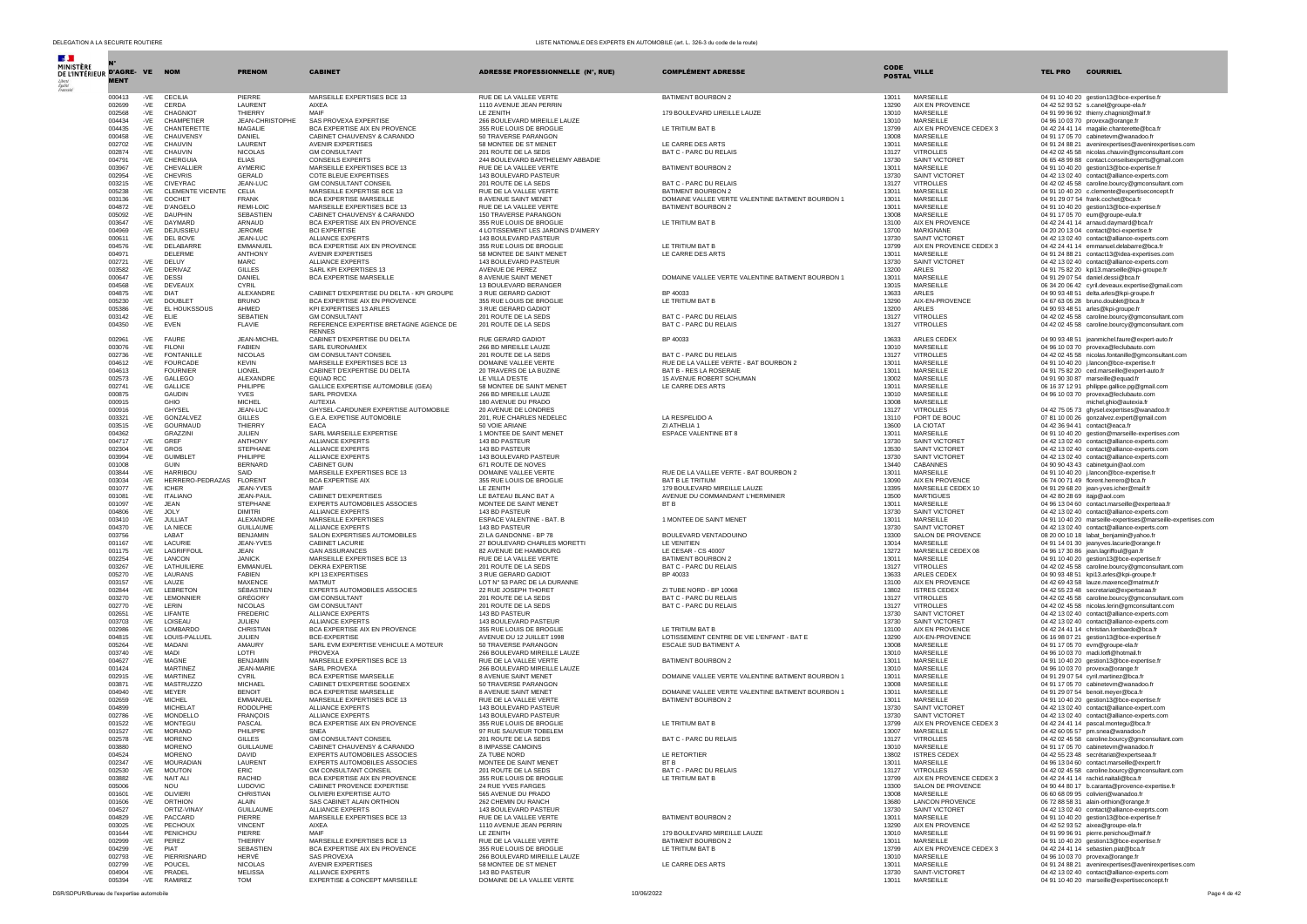| $\mathcal{A}$ .                              |                  |              |                                     |                                   |                                                                    |                                                                |                                                     |                       |                                                        |                                                                                                           |
|----------------------------------------------|------------------|--------------|-------------------------------------|-----------------------------------|--------------------------------------------------------------------|----------------------------------------------------------------|-----------------------------------------------------|-----------------------|--------------------------------------------------------|-----------------------------------------------------------------------------------------------------------|
| <b>MINISTÈRE</b><br>DE L'INTÉRIEUR D'AGRE-VE |                  |              | <b>NOM</b>                          | <b>PRENOM</b>                     | <b>CABINET</b>                                                     | ADRESSE PROFESSIONNELLE (N°, RUE)                              | <b>COMPLÉMENT ADRESSE</b>                           | CODE<br><b>POSTAL</b> | <b>VILLE</b>                                           | <b>TEL PRO</b><br><b>COURRIEL</b>                                                                         |
|                                              | <b>MENT</b>      |              |                                     |                                   |                                                                    |                                                                |                                                     |                       |                                                        |                                                                                                           |
|                                              | 003179           | $-VE$        | <b>RAO</b>                          | <b>FRANCOIS</b>                   | COTE BLEUE EXPERTISES                                              | 143 BOULEVARD PASTEUR                                          |                                                     | 13730                 | SAINT VICTORET                                         | 04 42 13 02 40 contact@alliance-experts.com                                                               |
|                                              | 004906<br>004834 | $-VE$<br>-VE | RAYNAUD<br><b>REYES</b>             | JULIEN.<br><b>FLORIAN</b>         | ALLIANCE EXPERTS<br>MARSEILLE EXPERTISES BCE 13                    | 143 BOULEVARD PASTEUR<br>DOMAINE VALLEE VERTE                  | RUE DE LA VALLEE VERTE - BAT BOURBON 2              | 13730<br>13011        | SAINT VICTORET<br>MARSEILLE                            | 04 42 13 02 40 contact@alliance-experts.com<br>04 91 10 40 20 j.lancon@bce-expertise.fr                   |
|                                              | 004213           | $-VE$        | <b>RIEUX</b>                        | <b>BENJAMIN</b>                   | ALIANCE EXPERTS                                                    | 143 BOULEVARD PASTEUR                                          |                                                     | 13730                 | SAINT VICTORET                                         | 04 42 13 02 40 contact@alliance-experts.com                                                               |
|                                              | 003007<br>002802 | -VE          | <b>ROCHER</b><br><b>ROUME</b>       | SÉBASTIEN<br><b>STEPHAN</b>       | <b>GM CONSULTANT CONSEIL</b><br>CABINET CHAUVENSY & CARANDO        | 201 ROUTE DE LA SEDS<br>8 IMPASSE CAMOINS                      | BAT C - PARC DU RELAIS                              | 13127<br>13010        | <b>VITROLLES</b><br><b>MARSEILLE</b>                   | 04 42 02 45 58 caroline.bourcy@gmconsultant.com<br>04 91 17 05 70 cabinetevm@wanadoo.fr                   |
|                                              | 002931           | -VE          | <b>ROUSSEL</b>                      | GÉRARD                            | ALLIANCE EXPERTS                                                   | 143 RUE PASTEUR                                                |                                                     | 13730                 | SAINT VICTORET                                         | 04 42 13 02 40 contact@alliance-experts.com                                                               |
|                                              | 001863<br>005152 | $-VE$        | <b>RUBINIA</b><br>SAUDADIER         | PATRICK<br>ANTHONY                | CENTRE DE GESTION D'AIX EN PROVENCE<br>ALLIANCE EXPERTS            | LE PILON DU ROY - ZI D'AIX EN PROVENCE<br>143 BD PASTEUR       | RUE PIERRE BERTHIER - BP 9000                       | 13764<br>13730        | AIX EN PROVENCE CEDEX 13<br>SAINT VICTORET             | 04 42 37 52 47 patrick.rubinia@maif.fr<br>04 42 13 02 40 contact@alliance-experts.eu                      |
|                                              | 005021           | -VE          | SCOTTO DI CARLO                     | <b>ANTHONY</b>                    | ALLIANCE EXPERTS                                                   | 143 BOULEVARD PASTEUR                                          |                                                     | 13730                 | SAINT VICTORET                                         | 04 42 13 02 40 contact@alliance-experts.com                                                               |
|                                              | 003189<br>003325 | $-VE$        | SERBELLONI<br>SIFFREDI              | SÉBASTIEN<br><b>NICOLAS</b>       | SAS MISTRAL EXPERTIES AUTOMOBILES<br>ALLIANCE EXPERTS              | LA PALMERAIE DU CANET BAT A<br>143 BD PASTEUR                  | 22 BD CHARLES MORETTI                               | 13014<br>13730        | MARSEILLE<br>SAINT VICTORET                            | 07 81 80 01 79 sebastien.serbelloni@gmail.com<br>04 42 13 02 40 nicolas.siffredi@bca.fr                   |
|                                              | 003190           | -VE          | <b>SKEIF</b>                        | JEAN-PHILIPPE                     | EXPERTS AUTOMOBILES ASSOCIES                                       | 22 RUE JOSEPH THORET                                           | ZI TUBE NORD - BP 10068                             | 13802                 | <b>ISTRES CEDEX</b>                                    | 04 42 55 23 48 secretariat@expertseaa.fr                                                                  |
|                                              | 002806<br>004837 | -VE<br>-VF   | SOULET<br>SURTEAUVILLE              | <b>BASTIEN</b><br><b>MATHIFU</b>  | <b>SEMEXA</b><br><b>BCI EXPERTISE</b>                              | 201 ROUTE DE LA SEDS<br>4 LOTISSEMENT LES JARDINS D'AIMERY     | BAT C - PARC DU RELAIS                              | 13127<br>13700        | <b>VITROLLES</b><br>MARIGNANE                          | 04 42 02 45 58 caroline.bourcy@gmconsultant.com<br>04 20 20 13 04 contact@bci-expertise.fr                |
|                                              | 004651           | -VE          | TANGUY                              | ANTONIN                           | SOGENEX                                                            | 44 RUE DES FORGES                                              |                                                     | 13010                 | MARSEILLE                                              | 04 91 72 48 48 sogenex@wanadoo.fr                                                                         |
|                                              | 003748<br>004050 | $-VE$<br>-VE | TARLET<br>TEILLET                   | FRÉDÉRIC<br><b>XAVIER</b>         | GERARD MAZUR SAS<br>BCA EXPERTISE AIX EN PROVENCE                  | 201 ROUTE DE LA SEDS<br>355 RUE LOUIS DE BROGLIE               | BAT C - PARC DU RELAIS<br>LE TRITIUM BAT B          | 13127<br>13799        | <b>VITROLLES</b><br>AIX EN PROVENCE                    | 04 42 02 45 58 caroline.bourcy@gmconsultant.com<br>04 42 24 41 14 xavier.teillet@bca.fr                   |
|                                              | 001973           | -VE          | TELLIER                             | DANIEL                            | CABINET D'EXPERTISES                                               | 82 BOULEVARD MICHELET                                          | LE GRAND ST GINIEZ B4                               | 13008                 | MARSEILLE                                              | 04 91 71 23 30 tellier.d.expertauto@free.fr                                                               |
|                                              | 005399<br>004653 | -VE          | <b>TONINELL</b>                     | <b>FRANCK</b><br>SAMUEL           | <b>AVENIR EXPERTISES</b><br>CABINET D'EXPERTISE DU DELTA           | 75 MONTEE DE SAINT MENET<br><b>RUE GERARD GADIOT</b>           | BP 40033                                            | 13011<br>13633        | MARSEILLE<br><b>ARLES</b>                              | 04 91 24 88 21 contact13@idea-expertises.com                                                              |
|                                              | 002481           | -VE          | <b>TOULOUSE</b><br>TRABUCCC         | PHILIPPE                          | CABINET D'EXPERTISE DU DELTA                                       | <b>RUE GERARD GADIOT</b>                                       | BP 40033                                            | 13633                 | ARLES CEDEX                                            | 04 90 93 48 51 ced.arles@expert-auto.fr<br>04 90 93 48 51 philippe.trabucco@expert-auto.fr                |
|                                              | 004749           | $-VE$        | <b>TURKI</b>                        | <b>REMI</b>                       | EXPERTS AUTOMOBILES ASSOCIES                                       | 1 MONTEE DE SAINT MENET                                        | <b>IMMEUBLE LE VENITIEN</b>                         | 13011                 | MARSEILLE                                              | 04 96 13 04 60 contact.marseille@expertseaa.fr                                                            |
|                                              | 002060<br>003440 | -VE<br>-VE   | VASSAL<br>VINCENT                   | PHILIPPE<br><b>FREDERIC</b>       | CABINET VASSAL<br>AIXEA                                            | 27 BOULEVARD CHARLES MORETTI<br>1110 AVENUE JEAN PERRIN        |                                                     | 13014<br>13290        | MARSEILLE<br>AIX EN PROVENCE                           | 06 23 71 60 68 philippevassal13@gmail.com<br>04 42 52 93 52 s.canel@groupe-ela.fr                         |
|                                              | 002133           |              | ZANDOTTI                            | <b>MICHEL</b>                     | CABINET MICHEL ZANDOTTI                                            | 142 AVENUE DE TOULON                                           |                                                     | 13010                 | MARSEILLE                                              | 04 91 79 62 00 michel.zandotti@wanadoo.fr                                                                 |
|                                              | <b>CALVADOS</b>  |              |                                     |                                   |                                                                    |                                                                |                                                     |                       |                                                        |                                                                                                           |
|                                              | 000028           | -VE          | ANQUETIL                            | CYRIL                             | <b>DEKRA EXPERTISE</b>                                             | 7 BIS RUE DE NAVARRE                                           |                                                     | 14123                 | CORMELLES LE ROYAL                                     | 02 31 35 85 15 marcos.sanchez@dekra-expertise.net                                                         |
|                                              | 004862<br>000064 | -VE<br>-VE   | AUTRET<br>AVISSE                    | <b>CLEMENT</b><br>ARNAUD          | CABINET AVISSE<br>CABINET AVISSE                                   | 51 TER ROUTE DE CAEN<br>51 TER ROUTE DE CAEN                   | ST DESIR - BP 63111                                 | 14103<br>14103        | LISIEUX<br>LISIEUX CEDEX                               | 02 31 31 08 65 cabinet.avisse@leclubauto.com                                                              |
|                                              | 003443           | $-VE$        | BARBET                              | MAYEUL                            | <b>DEKRA EXPERTISE</b>                                             | 7 BIS RUE DE NAVARRE                                           |                                                     | 14123                 | CORMELLES LE ROYAL                                     | 02 31 31 08 65 cabinet.avisse@leclubauto.com<br>02 31 35 85 15 mayeul.barbet@dekra-expertise.net          |
|                                              | 004783           | $-VE$        | BAREY                               | LOUIS                             | DEKRA EXPERTISE                                                    | 17 ESPACE JEAN MANDELET                                        |                                                     | 14123                 | CORMELLES LE ROYAL                                     | 02 31 35 85 15 louis.barey@dekra-expertise.net                                                            |
|                                              | 003129<br>003678 | -VE<br>-VE   | <b>RFAUDROUET</b><br><b>BENARD</b>  | SYLVAIN<br><b>GILLES</b>          | CREATIV'EXPERTIZ<br><b>DEKRA EXPERTISE</b>                         | 7 RUE DE NAVARRE - ZAC PORTE D'ESPAGNE<br>7 BIS RUE DE NAVARRE |                                                     | 14123<br>14123        | <b>CORMELLES LE ROYAL</b><br>CORMELLES LE ROYAL        | 02 31 35 77 35 sylvain.beaudrouet@creativexpertiz.net<br>02 31 35 85 15 gilles.benard@camexa.net          |
|                                              | 004274           | $-VE$        | <b>BERARD</b>                       | CHRISTOPHE                        | <b>DEKRA EXPERTISE</b>                                             | 7 BIS RUE DE NAVARRE                                           |                                                     | 14123                 | CORMELLES LE ROYAL                                     | 02 31 35 85 15 accueil.expertise.fr@dekra.com                                                             |
|                                              | 005245<br>003463 | -VE<br>-VE   | <b>BI AMPAIN</b><br><b>BOUCOURT</b> | JÉRÉMY<br>ARNAUD                  | CREATIV' EXPERTIZ GROUPE<br>DEKRA EXPERTISE                        | 7 RUE DE NAVARE<br>7 BIS RUE DE NAVARRE                        |                                                     | 14123<br>14123        | <b>CORMELLES LE ROYAL</b><br><b>CORMELLES LE ROYAL</b> | 02 31 35 77 35 accueilcaen@creativexpertiz.fr<br>02 31 35 85 15 arnaud.boucourt@orange.fr                 |
|                                              | 004470           | -VE          | CARIO                               | <b>NICOLAS</b>                    | <b>DEKRA EXPERTISE</b>                                             | 7 BIS RUE DE NAVARRE                                           |                                                     | 14123                 | CORMELLES-LE-ROYAL                                     | 02 31 35 85 15 nicolas.cario@dekra-expertise.net                                                          |
|                                              | 003216<br>004107 | -VE          | <b>CLEMENT</b><br>COHIER            | SEBASTIEN<br><b>ROMAIN</b>        | CABINET AVISSE<br>CABINET AVISSE                                   | 51 TER ROUTE DE CAEN<br>51 TER, ROUTE DE CAEN                  | ST DESIR - BP 63111<br>SAINT DÉSIR DE LISIEUX       | 14103<br>14103        | LISIEUX CEDEX<br>LISIEUX CEDEX                         | 02 31 31 08 65 cabinet.avisse@leclubauto.com<br>02 31 31 08 65 romain.cohier@neuf.fr                      |
|                                              | 005340           | $-VE$        | CROCHET                             | PHILIP                            | CREATIV EXPERTIZ GROUPE                                            | 7 BIS RUE DE NAVARRE                                           |                                                     | 14123                 | <b>CORMELLES LE ROYAL</b>                              | 07 86 67 20 47 accueilmorlaix@creativexpertiz.fr                                                          |
|                                              | 004966<br>004120 | $-VE$<br>-VE | DAUNEY<br>DE FEYTER                 | VALENTIN<br>PATRICK               | <b>DEKRA EXPERTISE</b><br>DEKRA EXPERTISE                          | 17 ESPACE JEAN MANTELET<br>7 BIS RUE DE NAVARRE                |                                                     | 14123<br>14123        | CORMELLES LE ROYAL<br><b>CORMELLES LE ROYAL</b>        | 02 31 35 85 15 valentin.dauney@dekra.com<br>02 31 35 85 15 dekra-expertise.net                            |
|                                              | 004603           |              | DECAUX                              | <b>NICOLAS</b>                    | CREATIV EXPERTISE CAEN                                             | 7 RUE DE NAVARRE                                               | 8 A DE LA PORTE D'ESPAGNE                           | 14123                 | <b>CORMELLES LE ROYAL</b>                              | 02 31 35 77 35 accueilcaen@creativexpertiz.net                                                            |
|                                              | 003502           | $-VE$        | DELAMOTTE                           | <b>AURELIEN</b>                   | CABINET AVISSE                                                     | 51 TER ROUTE DE CAEN                                           | ST DESIR - BP 63111                                 | 14103                 | LISIEUX CEDEX                                          | 02 31 31 08 65 cabinet.avisse@leclubauto.com                                                              |
|                                              | 003140<br>003068 | $-VE$<br>-VE | DELVAL<br>DEPARFOURU                | MATHIEU<br>LOIC                   | <b>DEKRA EXPERTISE</b><br>CREATIV' EXPERTIZ                        | 7 BIS RUE DE NAVARRE<br>7 BIS RUE DE NAVARRE                   | ZAC PORTE D'ESPAGNE                                 | 14123<br>14123        | CORMELLES LE ROYAL<br>CORMELLES LE ROYAL               | 02 31 35 85 15 mathieu.delval@dekra-expertise.net<br>09 72 64 60 70 loic.deparfourru@creativexpertiz.fr   |
|                                              | 005095           |              | <b>DISSARD</b>                      | <b>SEBASTIEN</b>                  | CREATIV'EXPERTIZ GROUPE                                            | 7 BIS RUE DE NAVARRE                                           |                                                     | 14123                 | CORMELLES LE ROYAL                                     | 01 30 72 30 42 accueilcergy@creativexpertiz-fr                                                            |
|                                              | 000665<br>000681 | -VE          | <b>DOSSIER</b><br><b>DUCROT</b>     | JEAN-LUC<br><b>JEROME</b>         | CABINET AVISSE SAINT DESIR<br>EA2M                                 | 51 TER ROUTE DE CAEN<br>BP <sub>3</sub>                        | BP 63111                                            | 14103<br>14123        | LISIEUX CEDEX<br><b>IFS</b>                            | 02 33 29 83 48 accueil.alencon@cabinetavisse.fr<br>02 31 35 77 35 accueil@ea2m.net                        |
|                                              | 003234           | $-VE$        | <b>DURAND</b>                       | CHARLES                           | <b>DEKRA EXPERTISE</b>                                             | 7 BIS RUE DE NAVARRE                                           |                                                     | 14123                 | <b>CORMELLES LE ROYAL</b>                              | 02 31 35 85 15                                                                                            |
|                                              | 005331<br>004353 | -VE<br>$-VE$ | <b>ECHKHICHEKH</b><br>FAVRIL        | <b>MONSEE</b><br>ALEXANDRE        | <b>DEKRA EXPERTISE</b><br>CABINET AVISSE                           | 17 ESPACE JEAN MANTELET<br>51 TER ROUTE DE CAEN - ST DESIR     |                                                     | 14123<br>14100        | CORMELLES LE ROYAL<br>SAINT-DESIR                      | 02 31 35 85 15 monsef.echkhichekh@dekra.com<br>02 31 31 08 65 alexfuncars@hotmail.fr                      |
|                                              | 004880           | -VE          | FOULLOY                             | <b>GUILLAUME</b>                  | <b>DEKRA EXPERTISE</b>                                             | 17 ESPACE JEAN MANDELET                                        |                                                     | 14123                 | CORMELLES LE ROYAL                                     | 02 31 35 85 15 guillaume.foulloy@dekra.com                                                                |
|                                              | 000820<br>005042 | $-VE$        | <b>FRANCOIS</b><br><b>FRUGIER</b>   | JFAN-PAUL<br>REYNALD              | LA POSTE SERV. RISQUES ET ASSURANCES<br><b>BCA EXPERTISE ROUEN</b> | TERRITORIAL EXPERTS AUTOMOBILES<br>10 RUE JANE ADDAMS          | 50 QUAI DE VENDEUVRE - BP 63141<br>SAINT CONTEST    | 14019<br>14280        | CAEN CEDEX 2<br>SAINT CONTEST                          | 02 31 55 22 11 jean-paul.francois@laposte.fr<br>02 35 12 27 94 reynald.frugier@bca.fr                     |
|                                              | 005032           | $-VE$        | GARDEL                              | <b>REGIS</b>                      | <b>DEKRA EXPERTISE SAS</b>                                         | 17 ESPACE JEAN MANTELET                                        |                                                     | 14123                 | <b>CORMELLES LE ROYAL</b>                              | 02 31 35 85 15                                                                                            |
|                                              | 005292<br>004140 | -VE<br>$-VE$ | GASCOIN<br>GAULTIER                 | <b>GUILLAUME</b><br>LOÏC          | REFERENCE EXPERTISE NORMANDIE<br><b>BCA EXPERTISE CAEN</b>         | 2 RUE D'HERMIA<br>10, RUE JANE ADDAMS                          | <b>BP 25</b><br>PARC ATHENA                         | 14200<br>14280        | HEROUVILLE-SAINT-CLAIR<br>SAINT CONTEST                | 02 72 79 71 00 caen@reference-expertise.fr<br>02 31 93 76 95 loic.gaultier@bca.fr                         |
|                                              | 002893           | -VE          | <b>GITTON</b>                       | SAMUEL                            | DEKRA EXPERTISE                                                    | 17 ESPACE JEAN MANTELET                                        |                                                     | 14123                 | CORMELLES LE ROYAL                                     | 02 31 35 85 10 accueil.expertise.fr@dekra.com                                                             |
|                                              | 000952<br>004617 | $-VE$        | GOSSELIN<br>GOUIGOUX                | <b>GUY</b><br><b>BASTIEN</b>      | CREATIV'EXPERTIZ AGENCE DE CAEN<br>CREATIV'EXPERTIZ                | 7 RUE DE NAVARRE - ZAC PORTE D'ESPAGNE<br>7 BIS RUE DE NAVARRE | CS50003 - CORMELLES LE ROYAL<br>ZAC PORTE D'ESPAGNE | 14123<br>14123        | <b>IFS</b><br><b>CORMELLES LE ROYAL</b>                | 02 31 35 77 35 accueilcaen@creativexpertiz.net                                                            |
|                                              | 002748           | -VE          | GUSTA                               | <b>BRUNO</b>                      | <b>DEKRA EXPERTISE</b>                                             | 7 BIS RUE DE NAVARRE                                           | ZAC DE LA PORTE D'ESPAGNE                           | 14123                 | CORMELLES LE ROYAL                                     | 09 72 64 60 70 bastien.gouigoux@creativexpertiz.fr<br>02 31 35 85 15 bruno.gusta@dekra-expertise.net      |
|                                              | 001052           | $-VE$        | <b>HERVE</b>                        | <b>FREDERIC</b>                   | EA2M                                                               | BP <sub>3</sub>                                                |                                                     | 14123                 | <b>IFS</b>                                             | 02 31 35 77 35 accueil@ea2m.net                                                                           |
|                                              | 003517<br>004286 | -VE          | <b>HERVIEU</b><br>HUE               | <b>BASILE</b><br>DAVID            | CREATIV'EXPERTIZ AGENCE DE CAEN<br><b>BCA EXPERTISE CAEN</b>       | 7 RUE DE NAVARRE - ZAC PORTE D'ESPAGNE<br>10, RUE JANE ADDAMS  | CS50003 - CORMELLES LE ROYAL<br>PARC ATHENA         | 14123<br>14280        | <b>IFS</b><br>SAINT CONTEST                            | 02 31 35 77 35 accueilcaen@creativexpertiz.net<br>02 31 94 76 95 david.hue@bca.fr                         |
|                                              | 004152           | -VE          | IMBERT                              | LAURENT                           | <b>DEKRA EXPERTISE</b>                                             | 17 ESPACE JEAN MANTELET                                        | CS 81014                                            | 14123                 | CORMELLE LE ROYAL                                      | 02 31 35 85 15 laurent.imbert@dekra.com                                                                   |
|                                              | 003408<br>001104 | -VE<br>-VE   | <b>JACQUET</b><br><b>JIMENEZ</b>    | <b>DAMIEN</b><br><b>DENIS</b>     | <b>DEKRA EXPERTISE</b><br>REFERENCE EXPERTISE - AGENCE DE CAEN     | 17 ESPACE JEAN MANTELET<br>2 RUE D'HERMIA                      | CS 81014<br>ZAC DES CITES - BP 25                   | 14123<br>14200        | <b>CORMELLES LE ROYAL</b><br>HEROUVILLE SAINT CLAIR    | 02 31 35 85 15 accueil.expertise.fr@dekra.com<br>02 72 79 71 00 caen@reference-expertise.fr               |
|                                              | 004723           |              | KARTAL                              | <b>YUNUS</b>                      | <b>SAS DEKRA EXPERISE</b>                                          | 7 BIS RUE DE NAVARRE                                           | ZAC PORTE D'ESPAGNE                                 | 14123                 | CORMELLE LE ROYAL                                      | 02 31 35 85 15 accueil.expertise.fr@dekra.com                                                             |
|                                              | 003524<br>004162 | -VF<br>-VE   | <b>LAMOUR</b><br>LANG               | LOIC.<br><b>SEBASTIEN</b>         | DEKRA EXPERTISE<br>CABINET DEKRA EXPERTISE                         | 17 ESPACE JEAN MANTELET<br>7 BIS RUE DE NAVARRE                |                                                     | 14123<br>14123        | <b>CORMELLES LE ROYAL</b><br>CORMELLES LE ROYAL        | 02 31 35 85 15 loic.lamour@dekra.com<br>02 31 35 85 15                                                    |
|                                              | 003466           | $-VE$        | LARRIBAUT                           | GATIEN                            | SAS CREATIV' EXPERTIZ GROUPE                                       | 7 RUE DE NAVARRE                                               |                                                     | 14123                 | CORMELLES LE ROYAL                                     | 01 34 78 96 30 gatien.larribaut@creativexpertiz.fr                                                        |
|                                              | 005329<br>005259 | -VE<br>$-VE$ | LAUGER<br>LAURENT                   | <b>KEVIN</b><br>JULIEN            | <b>DEKRA EXPERTISE</b><br>CREATIV                                  | 17 ESPACE JEAN MANTELET<br>7 BIS RUE DE NAVARRE                |                                                     | 14123<br>14123        | <b>CORMELLES LE ROYAL</b><br>CORMELLES-LE-ROYAL        | 02 31 35 85 15 kevin.lauger@dekra.com<br>02 31 35 77 35 julien.laurent@creativexpertiz.fr                 |
|                                              | 004808           | $-VE$        | LE CORNEC                           | SYLVAIN                           | CREATIV'EXPERTISE                                                  | 7 RUE DE NAVARRE - ZAC PORTE D'ESPAGNE                         |                                                     | 14123                 | <b>CORMELLES LE ROYAL</b>                              | 02 31 35 77 35 accueilcaen@creativexpertiz.net                                                            |
|                                              | 004809<br>005051 | -VE<br>-VE   | LE MEE<br>LE RAZ                    | <b>FABRICE</b><br><b>FLORIAN</b>  | <b>DEKRA EXPERTISE</b><br><b>BCA EXPERTISE CAEN</b>                | 17 ESPACE JEAN MANDELET<br>10 RUE JANE ADDAMS                  | PARC ATHENA - IMMEURI E THEMA                       | 14123<br>14280        | CORMELLES LE ROYAL<br>SAINT CONTEST                    | 02 31 35 85 15 fabrice.lemee@dekra-expertise.net<br>07 50 15 40 50 florian.leraz@bca.fr                   |
|                                              | 002444           | -VE          | <b>I FCHAUVE</b>                    | PIFRRE                            | CREATIV'EXPERTIZ AGENCE DE BAYEUX                                  | 97 RUE ST PATRICE                                              |                                                     | 14400                 | BAYEUX                                                 | 02 31 92 14 53 accueilbayeux@creativexpertiz.net                                                          |
|                                              | 003701           | $-VE$        | LELOGEAIS                           | <b>NICK</b>                       | CREATIV'EXPERTIZ AGENCE DE CAEN                                    | 7 RUE DE NAVARRE - ZAC PORTE D'ESPAGNE<br>5 RUE PICHAUVIN      | CS50003 - CORMELLES LE ROYAL                        | 14123                 | IES.                                                   | 02 31 35 77 35 accueilcaen@creativexpertiz.net                                                            |
|                                              | 002910<br>004511 | -VE<br>-VE   | LEROUX<br><b>I EVAVASSEUR</b>       | <b>VINCENT</b><br><b>BAPTISTE</b> | ALLIANCE EXPERTISE AUTOMOBILE<br>CREATIV                           | 7 RUE DE NAVARRE                                               |                                                     | 14790<br>14123        | <b>VERSON</b><br>CORMELLES LE ROYAL                    | 02 31 46 90 10 alliance-expertise50@wanadoo.fr<br>02 31 35 77 35 baptiste.levavasseur@creativexpertiz.net |
|                                              | 004173           | $-VE$        | <b>L'HOPITAL</b>                    | <b>JEROME</b>                     | CREATIV'EXPERTIZ                                                   | 7 RUE DE NAVARRE - ZAC PORTE D'ESPAGNE                         |                                                     | 14123                 | CORMELLES LE ROYAL                                     | 02 31 35 77 35 jerome.lhopital@creativexpertiz.net                                                        |
|                                              | 001334<br>002775 | $-VE$<br>-VE | LOISEL<br>LORENTZ                   | <b>MICHEL</b><br><b>DAVID</b>     | CREATIV' EXPERTIZ                                                  | 22 IMPASSE DE LA SENTE<br>7 BIS RUE DE NAVARRE                 |                                                     | 14320<br>14123        | FEUGUEROLLES BULLY<br>CORMELLE LE ROYALE               | 02 31 26 64 57 ml.loisel.expert@orange.fr<br>02 31 35 77 35 david.lorentz@creativexpertiz.net             |
|                                              | 003165           |              | MARIE                               | ADRIEN                            | EA2M                                                               | BP <sub>3</sub>                                                |                                                     | 14123                 | <b>IFS</b>                                             | 02 31 35 77 35 accueil@ea2m.net                                                                           |
|                                              | 004516<br>002990 | -VF<br>$-VE$ | MARIE<br><b>MAROUES</b>             | ANTOINE<br>ERIC                   | DEKRA EXPERTISE SAS<br>CREATIV' AGENCE DE CAEN                     | 17 ESPACE JEAN MANTELET<br>7 RUE DE NAVARRE                    |                                                     | 14123<br>14123        | CORMELLES LE ROYAL<br>CORMELLES LE ROYAL               | 02 31 35 85 16 antoine.marie@dekra.com<br>02 31 35 77 35 caen@creativexpertiz.fr                          |
|                                              | 004188           |              | -VE MICLOT                          | SEBASTIEN                         | REFERENCE EXPERTISE NORMANDIE - AGENCE DE<br>CAEN                  | 2 RUE D'HERMIA                                                 | ZAC DES CITES - BP 25                               | 14200                 | HEROUVILLE SAINT CLAIR                                 | 02 72 79 71 00 caen@reference-expertise.fr                                                                |
|                                              | 005316           | -VE          | <b>MONNY</b>                        | <b>MARC</b>                       | SAS DEKRA EXPERTISE                                                | 17 ESPACE JEAN MANTELET                                        |                                                     | 14123                 | CORMELLES LE ROYAL                                     | 02 31 35 85 15 accueil.expertise.fr@dekra.com                                                             |
|                                              | 001552           |              | <b>MOURET</b>                       | PHILIPPE                          | CEAN                                                               | 701 RUE LEON FOUCAULT                                          | BP 60025                                            | 14201                 | HEROUVILLE CEDEX                                       | 02 31 06 19 19 cean@cean-herouville.com                                                                   |
|                                              | 005189<br>004297 | $-VE$<br>-VE | <b>NOUR</b><br>OPRON                | SOFIANE<br>MATHIEU                | CREATIV' EXPERTISE<br>CREATIV EXPERTIZ NORMANDIE                   | 7 BIS RUE DE NAVARRE<br>7 BIS RUE DE NAVARRE                   |                                                     | 14123<br>14123        | CORMELLES-LE-ROYAL<br>CORMELLES LE ROYAL               | 02 72 34 13 86 sofiane.nour11@gmail.com<br>02 32 28 06 42 mathieu.opron@creativexpertiz.fr                |
|                                              | 001611           | $-VE$        | OUIN                                | LAURENT                           | CREATIV EXPERTIZ                                                   | 7 BIS RUE DE NAVARRE                                           |                                                     | 14123                 | CORMELLES LE ROYAL                                     | 02 31 35 77 35 caen@creativexpertiz.fr                                                                    |
|                                              | 004735<br>004902 | -VF<br>$-VE$ | PARMENTIFR<br>PESQUEREL             | <b>DAMIEN</b><br><b>AURELIEN</b>  | SAS DEKRA EXPERTISE<br>CREATIV' EXPERTIZ                           | 17 ESPACE JEAN MANTELET<br>7 RUE DE NAVARRE                    | ZAC PORTE D'ESPAGNE                                 | 14123<br>14123        | CORMELLE LE ROYAL<br><b>IFS</b>                        | 02 31 35 85 15 accueil.expertise.fr@dekra.com<br>02 31 35 77 35 accueilcaen@creativexpertiz.net           |
|                                              | 003110           | $-VE$        | QUENETTE                            | <b>GEOFFROY</b>                   | <b>BCA EXPERTISE CAEN</b>                                          | 10. RUE JANE ADDAMS                                            | PARC ATHENA                                         |                       | 14280 SAINT CONTEST                                    | 02 31 94 76 95 geoffroy.quenette@bca.fr                                                                   |
|                                              | 003668           |              | -VE RAGOT                           | GREGORY                           | <b>BCA EXPERTISE CAEN</b>                                          | 10, RUE JANE ADDAMS                                            | PARC ATHENA                                         | 14280                 | SAINT CONTEST                                          | 02 31 94 76 95 gregory.ragot@bca.fr                                                                       |

DSR/SDPUR/Bureau de l'expertise automobile 10/06/2022 Page 5 de 42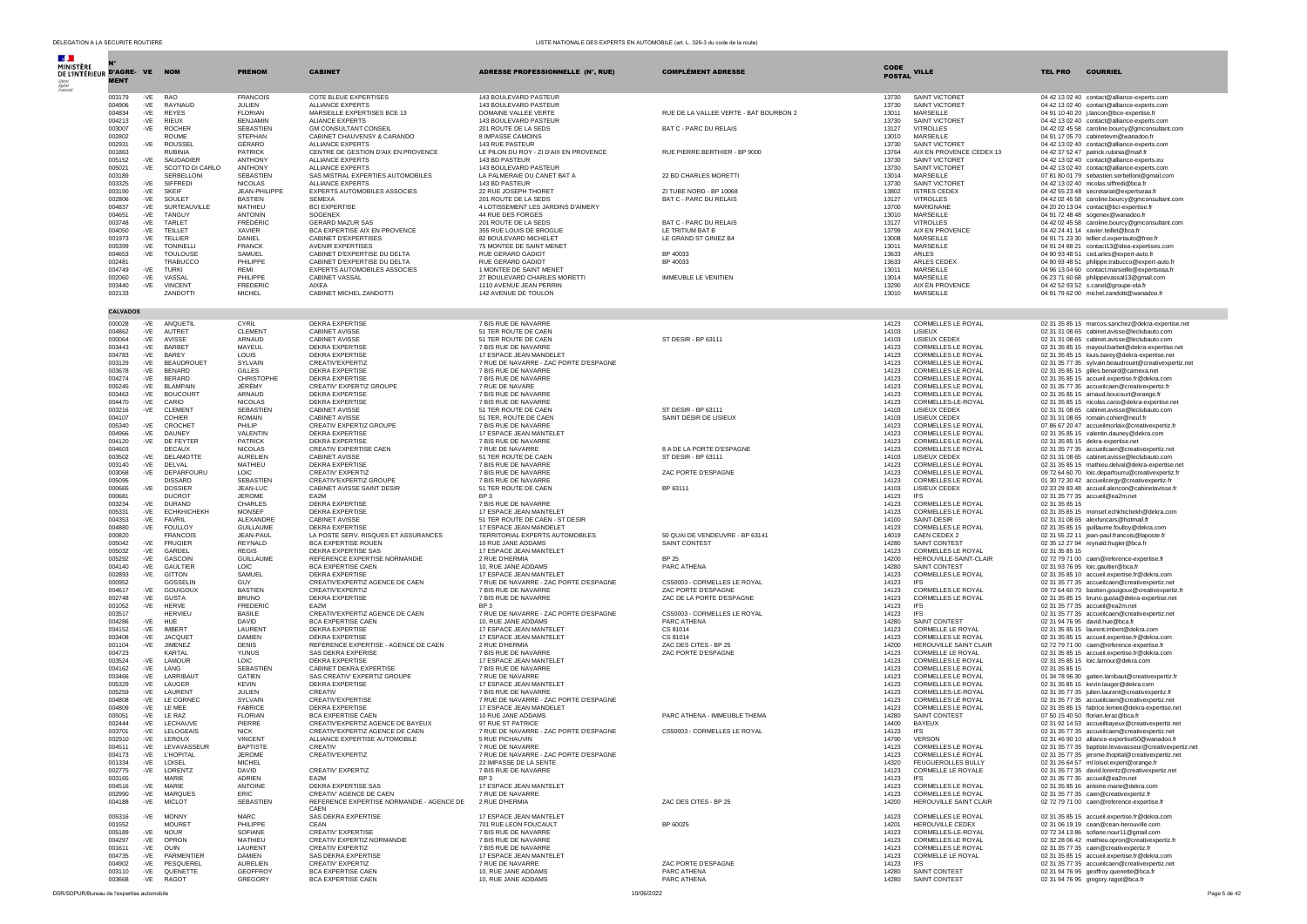| $\sim$                                     |                          |                   |                                     |                                     |                                                                     |                                                                   |                                                       |                       |                                                        |                                                                                                          |
|--------------------------------------------|--------------------------|-------------------|-------------------------------------|-------------------------------------|---------------------------------------------------------------------|-------------------------------------------------------------------|-------------------------------------------------------|-----------------------|--------------------------------------------------------|----------------------------------------------------------------------------------------------------------|
| MINISTÈRE<br>DE L'INTÉRIEUR D'AGRE- VE NOM |                          |                   |                                     | <b>PRENOM</b>                       | <b>CABINET</b>                                                      | <b>ADRESSE PROFESSIONNELLE (N°, RUE)</b>                          | <b>COMPLÉMENT ADRESSE</b>                             | CODE<br><b>POSTAL</b> | <b>VILLE</b>                                           | <b>COURRIEL</b><br><b>TEL PRO</b>                                                                        |
|                                            | <b>MENT</b>              |                   |                                     |                                     |                                                                     |                                                                   |                                                       |                       |                                                        |                                                                                                          |
|                                            | 005256                   | -VE               | <b>RINCENT</b>                      | <b>JEAN-BAPTISTE</b>                | CREATIV' EXPERTIZ GROUPE                                            | 7 RUE DE NAVARRE - ZAC PORTE D'ESPAGNE                            |                                                       | 14123                 | CORMELLES LE ROYAL                                     | 02 31 35 77 35 accueilcaen@creativexpertiz.fr                                                            |
|                                            | 002989<br>003713         | -VE<br>-VE        | <b>ROBILLARD</b><br><b>ROLHION</b>  | MAITE<br>PIERRE                     | CREATIV'EXPERTIZ<br><b>DEKRA EXPERTISE SAS</b>                      | 7 RUE DE NAVARRE - ZAC PORTE D'ESPAGNE<br>17 ESPACE JEAN MANTELET |                                                       | 14123<br>14123        | <b>CORMELLES LE ROYAL</b><br><b>CORMELLES LE ROYAL</b> | 02 31 35 77 35 maite.robillard@creativexpertiz.net<br>02 31 35 85 15 accueil.expertise.fr@dekra.com      |
|                                            | 002930                   | -VE               | ROUSSEL                             | <b>FRANCK</b>                       | ALLIANCE EXPERTISE AUTOMOBILE                                       | 5 RUE PICHAUVIN                                                   |                                                       | 14790                 | <b>VERSON</b>                                          | 02 31 46 90 10 alliance-expertise50@wanadoo.fr                                                           |
|                                            | 004544                   | -VE               | SAADI<br><b>SANCHEZ</b>             | DJEMSDINE<br><b>MARCOS</b>          | <b>DEKRA EXPERTISE</b><br>DEKRA EXPERTISE                           | ZAC DE LA PORTE D'ESPAGNE                                         |                                                       | 14123                 | CORMELLES-LE-ROYAL<br>CORMELLES LE ROYAL               | 02 31 35 85 15 accueil.expertise.fr@dekra.com                                                            |
|                                            | 001877<br>002669         | $-VE$             | <b>SCHNEIDER</b>                    | MAXIME                              | <b>DEKRA EXPERTISE</b>                                              | 7 BIS RUE DE NAVARRE<br>7 BIS RUE DE NAVARRE                      |                                                       | 14123<br>14123        | CORMELLES LE ROYAL                                     | 02 31 35 85 15 marcos.sanchez@dekra-expertise.net<br>02 31 35 85 15 maxime.schneider@dekra-expertise.net |
|                                            | 003907                   | $-VE$             | SOCHON                              | <b>BENJAMIN</b>                     | REFERENCE EXPERTISE NORMANDIE - AGENCE DE                           | 2 RUE D'HERMIA                                                    | <b>BP 25</b>                                          | 14200                 | HEROUVILLE-SAINT-CLAIR                                 | 02 72 79 71 00 caen@reference-expertise.fr                                                               |
|                                            | 005155                   | $-VE$             | <b>STRUPIECHONSKI</b>               | DANNY                               | CAEN<br>CREATIV'EXPERTIZ                                            | 7 BIS RUE DE NAVARRE                                              |                                                       | 14123                 | CORMELLES LE ROYAL                                     | 02 31 35 77 35 accueil@creativexpertiz.fr                                                                |
|                                            | 004049                   | $-VE$             | TAILLEFER                           | SAMUEL                              | CREATIV'EXPERTIZ AGENCE DE BAYEUX                                   | 97 RUE ST PATRICE                                                 |                                                       | 14400                 | BAYEUX                                                 | 02 31 92 14 53 accueilbaveux@creativexpertiz.net                                                         |
|                                            | 003556<br>004423         | $-VE$<br>-VE      | THEOT<br><b>TREHET</b>              | <b>GUILLAUME</b><br>LOIC            | CREATIV'EXPERTIZ AGENCE DE CAEN<br>ALLIANCE EXPERTISE AUTOMOBILE    | 7 RUE DE NAVARRE - ZAC PORTE D'ESPAGNE<br>5 RUE PICHAUVIN         | CS50003 - CORMELLES LE ROYAL                          | 14123<br>14790        | IFS<br><b>VERSON</b>                                   | 02 31 35 77 35 accueilcaen@creativexpertiz.net<br>02 31 46 90 10 alliance-expertise50@wanadoo.fr         |
|                                            | 002028                   | $-VE$             | TROTREAU                            | <b>DIDIER</b>                       | REFERENCE EXPERTISE NORMANDIE - AGENCE CAEN 2 RUE D'HERMIA          |                                                                   | ZAC DES CITES - BP 25                                 | 14200                 | HEROUVILLE-SAINT-CLAIR                                 | 02 72 79 71 00 caen@reference-expertise.fr                                                               |
|                                            | 003120<br>002341         | $-VE$<br>$-VE$    | VAAST<br>VAUOUELIN                  | LUCIEN<br>CEDRIC                    | <b>DEKRA EXPERTISE</b><br>BCA EXPERTISE CAEN                        | 7 B RUE DE NAVARRE<br>10, RUE JANE ADDAMS                         | PARC ATHENA                                           | 14123<br>14280        | CORMEILLES LE ROYAL<br>SAINT CONTEST                   | 02 31 35 85 15 lucien.vaast@dekra-expertise.net<br>02 31 94 76 95 cedric.vauguelin@bca.fr                |
|                                            | 004840                   | -VE               | <b>VETU</b>                         | <b>KFVIN</b>                        | DEKRA EXPERTISE                                                     | 17 ESPACE JEAN MANDELET                                           |                                                       | 14123                 | CORMELLES LE ROYAL                                     | 02 31 35 85 15 kevin.vetu@dekra-expertise.net                                                            |
|                                            | 002090<br>004426         | $-VE$<br>-VE VIEL | VIBERT                              | NEEL<br>PAUL-HENRI                  | REFERENCE XPERTISE NORMANDIE - AGENCE DE<br><b>CAENTIV'EXPERTIZ</b> | 2 RUE D'HERMIA<br>7 RUE DE NAVARRE - ZAC PORTE D'ESPAGNE          | ZAC DES CITES - BP 25<br>CS50003 - CORMELLES LE ROYAL | 14200<br>14123        | HEROUVILLE SAINT CLAIR<br><b>IFS</b>                   | 02 72 79 71 00 caen@reference-expertise.fr<br>02.31.35.77.35 accueilcaen@creativexpertiz.net             |
|                                            | 003439                   |                   | VIEL                                | <b>NICOLAS</b>                      | CREATIV'EXPERTIZ                                                    | 7 RUE DE NAVARRE - ZAC PORTE D'ESPAGNE                            | CS50003 - CORMELLES LE ROYAL                          | 14123                 | <b>IFS</b>                                             | 02 31 25 77 35 accueilcaen@creativexpertiz.net                                                           |
|                                            | CANTAL                   |                   |                                     |                                     |                                                                     |                                                                   |                                                       |                       |                                                        |                                                                                                          |
|                                            | 002677                   | -VE               | ARAUJO                              | <b>DOMINGOS</b>                     | AURILLAC AUTO EXPERTISE                                             | 18 RUE GUTENBERG                                                  |                                                       | 15000                 | AURILLAC                                               | 04 71 48 57 67 aae.expertise@wanadoo.fr                                                                  |
|                                            | 002610                   | $-VE$             | CALDAYROUX                          | LAURENT                             | <b>CABINET MATIAS</b>                                               | ZAC DE BARADEL                                                    | 2 RUE CARNOT                                          | 15000                 | <b>AURILLAC</b>                                        | 04 71 63 68 15 laurent.matias.@wanadoo.fr                                                                |
|                                            | 001437<br>001747         | -VE<br>$-VE$      | MATIAS<br>PUECH                     | LAURENT<br><b>MARC</b>              | <b>CABINET MATIAS</b><br>AURILLAC AUTO EXPERTISE                    | <b>ZAC DE BARADEL</b><br>5 RUE GUTENBERG                          | 2 RUE CARNOT                                          | 15000<br>15000        | AURILLAC<br><b>AURILLAC</b>                            | 04 71 63 68 15 laurent.matias.@wanadoo.fr<br>04 71 48 57 67 aae.expertise@wanadoo.fr                     |
|                                            | 005383                   | -VE               | ROSSIGNOL                           | <b>ALEXIS</b>                       | EXPERTISE & CONCEPT AURILLAC                                        | <b>RUE CARNOT</b>                                                 | ZAC DE BARADEL                                        | 15000                 | AURILLAC                                               | 04 71 63 68 15 aurillac@expertiseconcept.fr                                                              |
|                                            | 003456                   |                   | <b>SIMON</b>                        | <b>YVES</b>                         | <b>CABINET MATIAS</b>                                               | ZAC DE BARADEL                                                    | 2 RUE CARNOT                                          | 15000                 | AURILLAC                                               | 04 71 63 68 15 laurent.matias.@wanadoo.fr                                                                |
|                                            | CHARENTE                 |                   |                                     |                                     |                                                                     |                                                                   |                                                       |                       |                                                        |                                                                                                          |
|                                            | 005372                   | -VE               | <b>BERNARD</b>                      | DENNIS                              | <b>EXPAD</b>                                                        | 11 RUE DES ARTISANS                                               |                                                       | 16800                 | SOYAUX                                                 | 05 45 69 06 66 contact@expad.eu                                                                          |
|                                            | 000242                   | $-VE$             | <b>BONTEMPS</b>                     | EDDY                                |                                                                     | LES MARTONNAUDS                                                   |                                                       | 16110                 | <b>AGRIS</b>                                           | 05 45 24 57 82 expert@gmx.fr                                                                             |
|                                            | 000304<br>004094         | $-VE$             | <b>BRETENOUX</b><br><b>BROTHIER</b> | <b>JACOUES</b><br>ANTHONY           | <b>EXPERTISE AUTO 16</b><br>LANG ET ASSOCIES CHARENTES              | 108 BIS ROUTE DE ROYAN<br>485 RUE DE LA GENOISE                   | CS 51017                                              | 16710<br>16430        | SAINT YRIEIX SUR CHARENTE<br>CHAMPNIERS                | 05 45 62 50 37 expertiseauto16@orange.fr<br>05 45 95 45 57 contact16@groupelang.fr                       |
|                                            | 004474                   | $-VE$             | CHARBONNAUD                         | <b>AURELIEN</b>                     | CHARENTES EXPERTISES AUTO                                           | ZE LA CROIX BLANCHE                                               | <b>BP11</b>                                           | 16800                 | SOYAUX                                                 | 05.45.69.06.66 cea.angouleme@leclubauto.com                                                              |
|                                            | 000481                   |                   | <b>CIVET</b>                        | <b>DOMINIQUE</b>                    | AFC SARL PHILIPPE MICHAUD                                           | 30 AVENUE DU MARECHAL LECLERC                                     | <b>BP 131</b>                                         | 16104                 | COGNAC CEDEX                                           | 05 45 82 12 15 michaud.cognac@leclubauto.com                                                             |
|                                            | 004703<br>002431         | -VE<br>-VE        | <b>DESMAISON</b><br>HERVE           | SYLVAIN<br>GREGOR                   | <b>DSE EXPERTISES</b><br>EXPERTISE AUTO 16                          | LE MAINE LAFONT-CHAVENAT<br>108 BIS ROUTE DE ROYAN                |                                                       | 16320<br>16710        | <b>BOISNE LA TUDE</b><br>SAINT YRIEIX SUR CHARENTE     | 06 51 40 81 51 dse.expertise@yahoo.fr<br>05 45 62 50 37 expertiseauto16@orange.fr                        |
|                                            | 003266                   | $-VE$             | LAISNE                              | PIERRE-ANDRE                        | CHARENTES EXPERTISES AUTO                                           | ZE LA CROIX BLANCHE                                               | <b>BP11</b>                                           | 16800                 | SOYAUX                                                 | 05 45 69 06 66 cea.angouleme@leclubauto.com                                                              |
|                                            | 004508<br>001260         | $-VE$<br>-VE      | LE PORS<br>LECLAIR                  | <b>BAPTISTE</b><br>JEAN-LOIC        | CHARENTE EXPERTISE AUTO<br>CHARENTES EXPERTISES AUTO                | <b>RUE DES ARTISANS</b><br>ZE LA CROIX BLANCHE                    | ZE LA CROIX BLANCHE<br><b>BP11</b>                    | 16800<br>16800        | SOYAUX<br>SOYAUX                                       | 05 45 69 06 66 cea.angouleme@leclubauto.com<br>05 45 69 06 66 cea.angouleme@leclubauto.com               |
|                                            | 001329                   | $-VE$             | LIXON                               | <b>DIDIER</b>                       | CABINET DIDIER LIXON                                                | ZA LES MONTAGNES                                                  | BP 1707                                               | 16430                 | <b>CHAMPNIERS</b>                                      | 05 45 95 45 57 d.lixon@orange.fr                                                                         |
|                                            | 002452<br>003460         | $-VE$<br>$-VE$    | <b>MINGOT</b><br>PATRY              | CHRISTOPHE<br>AI RAN                | LANG ET ASSOCIES CHARENTES<br><b>EXPERTISE AUTO 16 SAS</b>          | 485 RUE DE LA GENOISE<br>108 BIS ROUTE DE ROYAN                   |                                                       | 16430<br>16710        | <b>CHAMPNIERS</b><br>ST YRIFIX SUR CHARENTE            | 05 45 95 45 57 contact16@groupelang.fr<br>05 45 62 50 37 expertiseauto16@orange.fr                       |
|                                            | 003711                   | $-VE$             | PORTAL                              | CLEMENT                             | CABINET LANG ET ASSOCIES CHARENTES                                  | 485 RUE DE LA GENOISE                                             |                                                       | 16430                 | CHAMPNIERS                                             | 05 45 95 45 57 contact16@groupelang.fr                                                                   |
|                                            | 005147<br>003117         | $-VE$<br>-VE      | RABOUTE<br>STEFANI                  | <b>FLORIAN</b><br>GILLES            | SAS EXPERTISE AUTO 16<br>LANG ET ASSOCIES CHARENTE                  | 108 BIS ROUTE DE ROYAN<br>485 RUE DE LA GENOISE                   |                                                       | 16710<br>16430        | SAINT YRIEIX SUR CHARENTE<br>CHAMPNIERS                | 05 45 62 50 37 expertiseauto16@orange.fr<br>05 45 95 45 57 contact16@groupelang.fr                       |
|                                            |                          |                   |                                     |                                     |                                                                     |                                                                   |                                                       |                       |                                                        |                                                                                                          |
|                                            | <b>CHARENTE-MARITIME</b> |                   |                                     |                                     |                                                                     |                                                                   |                                                       |                       |                                                        |                                                                                                          |
|                                            | 000020<br>004782         | -VE               | ALLIOT<br>AYRAULT                   | HERVÉ<br><b>REGIS</b>               | <b>EXPAD</b><br>EXPERTISE ET CONCEPT LA ROCHELLE                    | 4 RUE LEONARD DE VINCI<br>1A RUE DU BOIS D'HURE                   | ZAC BELLE AIRE                                        | 17440<br>17140        | AYTRE<br>LAGORD                                        | 08 05 28 10 00 larochelle@expad.eu<br>05 46 42 24 34 contact@cmexpertises.fr                             |
|                                            | 003130                   | $-VE$             | <b>BENEYTON</b>                     | <b>BFNJAMIN</b>                     | CABINET HUGUENY                                                     | BAT I F SEXTANT - BP 90026                                        | 5 RUE DE LA TRINQUETTE                                | 17002                 | LA ROCHELLE CEDEX 01                                   | 05 46 45 32 22 contact@cabinethugueny.fr                                                                 |
|                                            | 003564<br>003791         | -VE<br>$-VE$      | BERGE<br><b>BODY</b>                | <b>NICOLAS</b><br>CEDRIC            | <b>EXPAD</b><br>EXPAD                                               | 4 RUE LEONARD DE VINCI<br>4 RUE LEONARD DE VINCI                  | ZAC BELLE AIRE                                        | 17440<br>17440        | AYTRE<br>AYTRE                                         | 05 46 50 82 72 contact@expad.eu<br>08 05 28 10 00 cbody@expad.eu                                         |
|                                            | 003959                   | -VE               | <b>BROSSIER</b>                     | <b>GERMAIN</b>                      | <b>EXPAD</b>                                                        | 4 RUE LEONARD DE VINCI                                            | ZAC BELLE AIRE                                        | 17440                 | AYTRE                                                  | 08 05 28 10 00 larochelle@expad.eu                                                                       |
|                                            | 002701                   | -VE               | CHAMBEAUD                           | <b>MIKAEL</b>                       | EXPERTISE ET CONCEPT LA ROCHELLE                                    | 1A RUE DU BOIS D'HURE                                             |                                                       | 17140                 | LAGORD                                                 | 05 46 42 24 34 contact@cmexpertises.fr                                                                   |
|                                            | 004964<br>003218         | $-VE$<br>$-VE$    | CHION<br>COELHO                     | MARC.<br>PAULO                      | FIRL CHION MARC<br>EXPERTISE ET CONCEPT LA ROCHELLE                 | 46 RUE DES TARDS<br>1A RUE DU BOIS D'HURE                         |                                                       | 17600<br>17140        | <b>LA CLISSE</b><br>LAGORD                             | 06 23 97 70 19 cabinet.ame17@gmail.fr<br>05 46 42 24 34 contact@cmexpertises.fr                          |
|                                            | 003874                   | $-VE$             | DA COSTA MENDES                     | JOSE                                | <b>EXPAD</b>                                                        | 4 RUE LEONARD DE VINCI                                            | ZAC BELLE AIRE                                        | 17440                 | AYTRE                                                  | 08 05 28 10 00 larochelle@expad.eu                                                                       |
|                                            | 004117<br>004348         | $-VE$<br>$-VE$    | DAI FUX<br><b>DUBILLOT</b>          | <b>SEBASTIEN</b><br>SAMUEL          | CABINET EXPAD<br><b>EXPAD</b>                                       | 4 RUE LEONARD DE VINCI<br>4 RUE LEONARD DE VINCI                  | ZAC BELLE AIRE<br>ZAC BELLE AIRE                      | 17440<br>17440        | AYTRE<br>AYTRE                                         | 08 05 28 10 00 larochelle@expad.eu<br>08 05 28 10 00 larochelle@expad.eu                                 |
|                                            | 005214                   | $-VE$             | <b>DUMATS</b>                       | ADRIEN                              | BCA EXPERTISE LA ROCHELLE                                           | 152 AVENUE DU CIMETIERE                                           |                                                       | 17000                 | LA ROCHELLE CEDEX                                      | 05 56 34 68 68 adrien.dumats@bca.fr                                                                      |
|                                            | 002413<br>003830         | -VE<br>$-VE$      | <b>FAURE</b><br><b>FAUVET</b>       | <b>XAVIER</b><br>PIERRE             | BCA EXPERTISE LA ROCHELLE<br>BCA EXPERTISE LA ROCHELLE              | 148 AVENUE DU CIMETIERE<br>148 AVENUE DU CIMETIERE                | <b>RESIDENCE ELOISE</b><br><b>RESIDENCE ELOISE</b>    | 17000<br>17000        | <b>LA ROCHELLE</b><br>LA ROCHELLE                      | 05 46 41 45 33 xavier.faure@bca.fr<br>05 46 41 45 33 Pierre.FAUVET@bca.fr                                |
|                                            | 003832                   | $-VE$             | FEYRIT                              | LAURENT                             | EXPERTISE ET CONCEPT LA ROCHELLE                                    | 1 A RUE DU BOIS D'HURE                                            |                                                       | 17140                 | LAGORD                                                 | 05 46 42 24 34 contact@cmexpertises.fr                                                                   |
|                                            | 002547<br>002644         | -VE               | <b>FOUCHE</b><br><b>GALLAS</b>      | <b>FABRICE</b><br><b>DIDIER</b>     | <b>EXPAD</b><br><b>GALLAS EXPERT</b>                                | 4 RUE LEONARD DE VINCI<br>36 COURS LEMERCIER                      | ZAC BELLE AIRE                                        | 17440<br>17100        | AYTRE<br>SAINTES                                       | 08 05 28 10 00 ffouche@expad.eu<br>06 30 24 29 82 didiergallas@free.fr                                   |
|                                            | 005282                   | -VF               | GANTOIS                             | AI BERT                             | EXPERTISE ET CONCEPT LA ROCHELLE                                    | 1 RUE DU BOIS D'HURE                                              | CS 90050                                              | 17140                 | <b>LAGORD</b>                                          | 05 46 42 24 34 larochelle@expertiseconcept.fr                                                            |
|                                            | 001048<br>001073         | -VE               | <b>HERBERT</b><br>HUGUENY           | <b>FRANCIS</b><br><b>JEAN-LOUIS</b> | EXPERTISE ET CONCEPT LA ROCHELLE<br>CABINET HUGUENY                 | 1 A RUE DU BOIS D'HURE<br>5 RUE DU CHÂTEAU D'EAU                  |                                                       | 17140<br>17139        | LAGORD<br>DOMPIERRE/MER                                | 05 46 42 24 34 contact@cmexpertises.fr<br>06 81 91 51 67 jhugueny@wanadoo.fr                             |
|                                            | 001132                   | -VE               | KERYHUEL                            | AI AIN                              | BCA EXPERTISE LA ROCHELLE                                           | 148 AVENUE DU CIMETIERE                                           | <b>RESIDENCE ELOISE</b>                               | 17000                 | LA ROCHELLE                                            | 05 46 41 45 33 alain.kervhuel@bca.fr                                                                     |
|                                            | 001160<br>003697         | $-VE$<br>$-VE$    | LACARRIERE<br>LARRIVE               | LOIC<br><b>GUILLAUME</b>            | EXPERTISE ET CONCEPT LA ROCHELLE<br><b>BCA EXPERTISE</b>            | 1A RUE DU BOIS D'HURE<br>152 AVENUE DU CIMETIERE                  |                                                       | 17140<br>17000        | LAGORD<br>LA ROCHELLE                                  | 05 46 42 24 34 contact@cmexpertises.fr<br>05 56 34 68 68 quillaume.larrive@bca.fr                        |
|                                            | 002202                   | -VE               | LE BOT                              | MARC.                               | <b>CABINET TURGNE PIERRE</b>                                        | PARC ATLANTIQUE 2 RTE DE ROYAN                                    | BP 90061                                              | 17102                 | SAINTES CEDEX                                          | 05 46 97 16 16 pierre.turgne@expertiseturgne.eu                                                          |
|                                            | 002907<br>004729         | -VE<br>$-VE$      | LE DOUAIRON<br>LE PICHON            | ERWAN<br>CÉDRIC                     | BCA EXPERTISE LA ROCHELLE<br>SARL CABINET LANG ET ASSOCIES CHARENTE | 148 AVENUE DU CIMETIERE<br>2 ROUTE DE ROYAN                       | RESIDENCE ELOISE                                      | 17000<br>17100        | LA ROCHELLE<br><b>SAINTES</b>                          | 05 46 41 45 33 erwan.ledouairon@bca.fr                                                                   |
|                                            | 004730                   | -VE               | LEROY                               | MATHIEU                             | CABINET PIERRE TURGNE "EXPERTISE AUTOMOBILE" 4 RUE LEONARD DE VINCI |                                                                   | ZAC BELLE AIRE                                        | 17440                 | AYTRE                                                  | 05 46 97 16 16 contact17@groupelang.fr<br>08 05 28 10 00 larochelle@expad.eu                             |
|                                            | 001325                   |                   | -VE LIONNAIS                        | SAMUEL<br><b>FRANCK</b>             | BCA EXPERTISE LA ROCHELLE                                           | 148 AVENUE DU CIMETIERE                                           | <b>RESIDENCE ELOISE</b>                               | 17000                 | LA ROCHELLE                                            | 05 46 41 45 33 samuel.lionnais@bca.fr<br>05.46.42.24.34 contact@cmexpertises.fr                          |
|                                            | 004069<br>001397         | -VE               | MADIFR<br>MARCHAND                  | <b>PATRICK</b>                      | EXPERTISE ET CONCEPT LA ROCHELLE<br>SARL AUTEXIA                    | 1 A RUE DU BOIS D'HURE<br>ZI LA COMBE                             |                                                       | 17140<br>17700        | <b>LAGORD</b><br><b>SURGERES</b>                       | 05 46 07 59 42 patrick.marchand@autexia.fr                                                               |
|                                            | 003932                   |                   | MII ON                              | <b>JESSY</b>                        | CABINET TURGNE PIERRE                                               | 2 ROUTE DE ROYA                                                   | PARC ATLANTIQUE                                       | 17102                 | SAINTE                                                 | 05.46.97.16.16 contact@expertiseturane.eu                                                                |
|                                            | 004525<br>004025         | $-VE$<br>$-VE$    | <b>MORIN</b><br>PAUGAM              | MATHIEU<br>CLEMENT                  | EXPERTISE ET CONCEPT LA ROCHELLE<br>BCA EXPERTISE LA ROCHELLE       | 1A RUE DU BOIS D'HURE<br>148 AVENUE DU CIMETIERE                  | <b>RESIDENCE ELOISE</b>                               | 17140<br>17000        | LAGORD<br>LA ROCHELLE                                  | 05 46 42 24 34 contact@cmexpertises.fr<br>05 46 41 45 33 clement.paugam@bca.fr                           |
|                                            | 002795                   | -VE               | PINEAU                              | SÉBASTIEN                           | CABINET LANG & ASSOCIES                                             | 2 ROUTE DE ROYAN                                                  | 90061                                                 | 17100                 | SAINTES                                                | 05 46 97 90 29 contact17@cabinetlang.fr                                                                  |
|                                            | 004910<br>004420         | $-VE$             | SIVADIER<br>TEILLET                 | ALEXANDRE<br>GAËL                   | EXPAD LA ROCHELLE<br>CHARENTE MARITIME EXPERTISES                   | 4 RUE LEONARD DE VINCI<br>2 RUE ABBE GREGOIRE                     | ZAC BELLE AIRE<br>BP 902015                           | 17440<br>17011        | AYTRE<br>LA ROCHELLE CEDEX                             | 08 05 28 10 00 larochelle@expad.eu<br>05 46 42 24 34 contact@cmexpertises.fr                             |
|                                            | 002808                   | $-VE$             | THEUIL                              | CHRISTOPHE                          | EXPERTISE ET CONCEPT LA ROCHELLE                                    | 1 A RUE DU BOIS D'HURE                                            |                                                       | 17140                 | LAGORD                                                 | 05 46 42 24 34 contact@cmexpertises.fr                                                                   |
|                                            | 002032<br>003762         | $-VE$<br>$-VE$    | TURGNE<br>VERSICHEL                 | PIERRE<br>JULIEN                    | CABINET TURGNE PIERRE<br><b>EXPAD</b>                               | PARC ATLANTIQUE 2 RTE DE ROYAN<br>4 RUE LEONARD DE VINCI          | BP 90061<br>ZAC BELLE AIRE                            | 17102<br>17440        | SAINTES CEDEX<br>AYTRE                                 | 05 46 97 16 16 pierre.turgne@expertiseturgne.eu<br>08 05 28 10 00 larochelle@expad-eu                    |
|                                            | 004843                   |                   | <b>XIMENES</b>                      | <b>REMY</b>                         | EXPERTISE ET CONCEPT LA ROCHELLE                                    | 1 RUE DU BOIS D'HURE                                              |                                                       | 17140                 | LAGORD                                                 | 05 46 42 24 34 larochelle@expertiseconcept.fr                                                            |
|                                            | CHER                     |                   |                                     |                                     |                                                                     |                                                                   |                                                       |                       |                                                        |                                                                                                          |
|                                            | 005352                   | -VE               | ABGARYAN                            | ERVAND                              | <b>BCA EXPERTISE BOURGES</b>                                        | 14 ALLEE CHARLES PATHE                                            | <b>BAT B</b>                                          | 18000                 | <b>BOURGES</b>                                         | 06 37 14 59 48 ervand.abgaryan@bca.fr                                                                    |
|                                            | 004585                   |                   | ARNAUD                              | JULIEN                              | SOLA EXPERTISE                                                      | <b>RUE DU PRESSOIR</b>                                            |                                                       | 18390                 | SAINT GERMAIN DU PUY                                   | 02 48 27 25 25 sola.expertise@gmail.com                                                                  |
|                                            | 000188<br>003212         | -VE               | <b>BIDAULT</b><br>CARVALHO          | PASCAL<br>ELIE                      | SOLA EXPERTISE<br>BERRY EXPERTS AUTO                                | RUE DU PRESSOIR<br>220 RUE DU CLOS DU CHAT                        | <b>BP 21</b><br><b>BP 23</b>                          | 18390<br>18230        | SAINT GERMAIN DU PUY<br>SAINT DOULCHARD                | 02 48 27 25 25 secretariat@expertisegallet.com<br>02 48 21 16 69 s.berry@ac2a.eu                         |
|                                            | 000396                   |                   | CASTAING                            | LAURENT                             | <b>BCA EXPERTISE BOURGES</b>                                        | 14, ALLÉE CHARLES PATHE                                           | ZAC DE L'ÉCHANGEUR - BAT C                            | 18000                 | <b>BOURGES</b>                                         | 02 48 24 72 90 laurent.castaing@bca.fr                                                                   |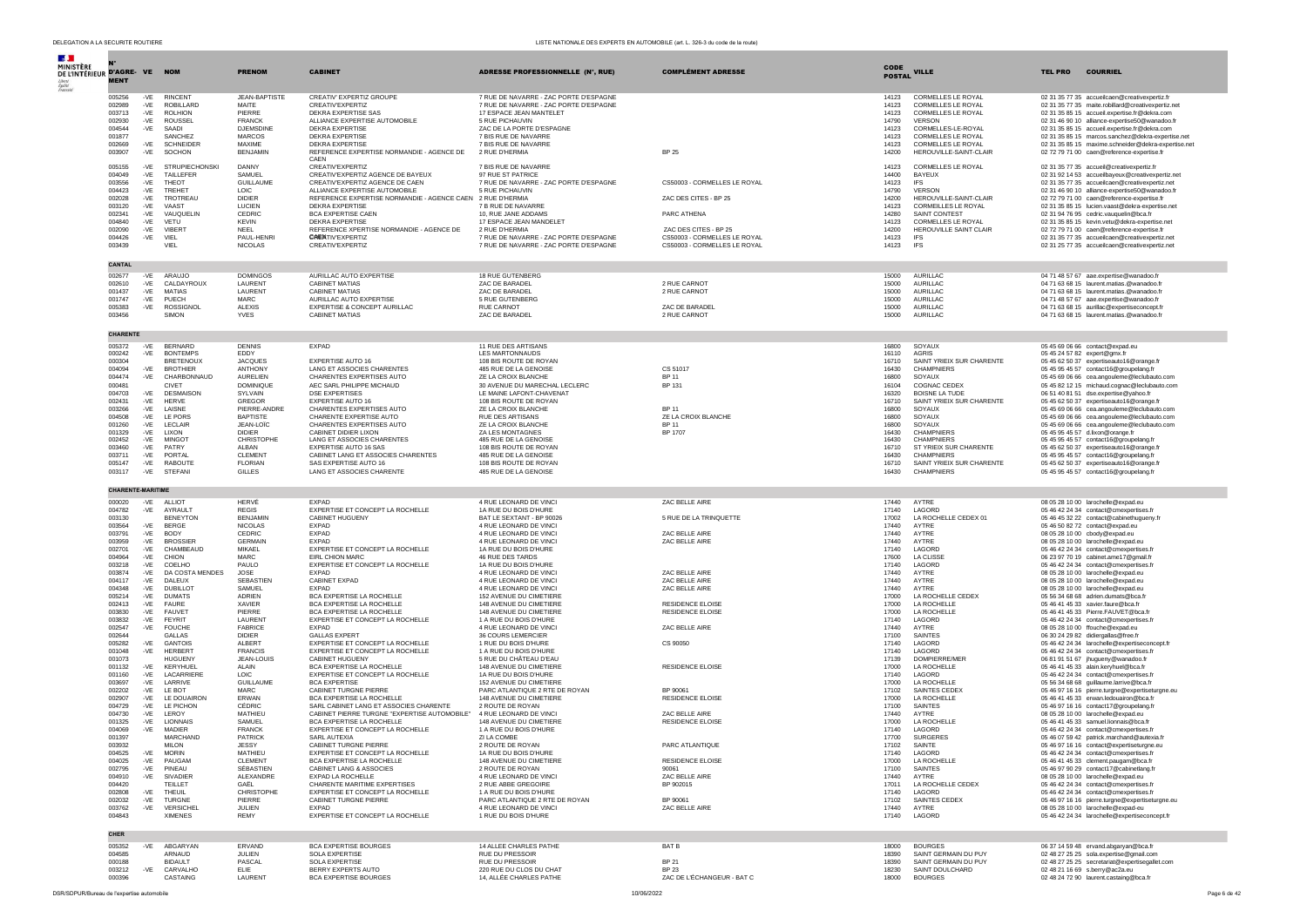| $\mathcal{A}$ .<br>MINISTÈRE<br>DE L'INTÉRIEUR D'AGRE-VE NOM |                     |                |                                      | <b>PRENOM</b>                      | <b>CABINET</b>                                               | <b>ADRESSE PROFESSIONNELLE (N°, RUE)</b>                | <b>COMPLÉMENT ADRESSE</b>                              | <b>CODE</b>    | <b>VILLE</b>                                    | <b>COURRIEL</b><br><b>TEL PRO</b>                                                           |
|--------------------------------------------------------------|---------------------|----------------|--------------------------------------|------------------------------------|--------------------------------------------------------------|---------------------------------------------------------|--------------------------------------------------------|----------------|-------------------------------------------------|---------------------------------------------------------------------------------------------|
|                                                              | <b>MENT</b>         |                |                                      |                                    |                                                              |                                                         |                                                        | <b>POSTAL</b>  |                                                 |                                                                                             |
|                                                              | 000434<br>003062    |                | CHAMBRIN<br>CLAVON                   | PHILIPPE<br><b>THOMAS</b>          | <b>SOLA EXPERTISE</b><br><b>BCA EXPERTISE BOURGES</b>        | <b>RUE DU PRESSOIR</b><br>14, ALLÉE CHARLES PATHE       | <b>BP 21</b><br>ZAC DE L'ÉCHANGEUR - BAT C             | 18390<br>18000 | SAINT GERMAIN DU PUY<br><b>BOURGES</b>          | 02 48 27 25 25 secretariat@expertisegallet.com<br>02 48 24 72 90 thomas.clavon@bca.fr       |
|                                                              | 005290              | $-VE$          | COURCIER                             | <b>THOMAS</b>                      | <b>BCA EXPERTISE BOURGES</b>                                 | 14 ALLEE CHARLES PATHE                                  |                                                        | 18000          | <b>BOURGES</b>                                  | 03 80 28 06 54 thomas.courcier@bca.fr                                                       |
|                                                              | 000560              | $-VE$          | <b>CUVILLIER</b>                     | JEAN-MARC                          | BERRY EXPERTS AUTO                                           | 220 RUE DU CLOS DU CHAT                                 | <b>BP 23</b>                                           | 18230          | SAINT DOULCHARD                                 | 02 48 21 16 69 s.berry@ac2a.eu                                                              |
|                                                              | 004130<br>004977    | $-VE$<br>-VE   | <b>DROUIN</b><br><b>DUBUISSON</b>    | FMILIEN<br>BENJAMIN                | BERRY EXPERTS AUTO<br>SOLA EXPERTISE                         | 220 RUE DU CLOS DU CHAT<br>RUE DU PRESSOIR              | <b>BP 23</b>                                           | 18230<br>18390 | SAINT DOULCHARD<br>SAINT GERMAIN DU PUY         | 02 48 21 16 69 s.berry@ac2a.eu<br>02 48 27 25 25 sola.expertise@gmail.com                   |
|                                                              | 003776              | $-VE$          | LE PADELLEC                          | YANN                               | SOLA EXPERTISE                                               | RUE DU PRESSOIR                                         | <b>BP 21</b>                                           | 18390          | SAINT GERMAIN DU PUY                            | 02 48 27 25 25 secretariat@expertisegallet.com                                              |
|                                                              | 002443              | $-VE$          | <b>I FRRETON</b>                     | JÉRÔME                             | SOLA EXPERTISE                                               | <b>RUE DU PRESSOIR</b>                                  | <b>BP 21</b>                                           | 18390          | SAINT GERMAIN DU PUY                            | 02 48 27 25 25 secretariat@expertisegallet.com                                              |
|                                                              | 001267<br>001367    | $-VE$          | LECOMTE<br>MAGNIN-FEYSOT             | ALAIN<br><b>HUBERT</b>             | <b>BERRY EXPERTIX 18</b><br><b>BCA EXPERTISE BOURGES</b>     | 220 RUE DU CLOS DU CHAT<br>14. ALLÉE CHARLES PATHE      | <b>BP 23</b><br>ZAC DE L'ÉCHANGEUR - BAT C             | 18230<br>18000 | SAINT DOULCHARD<br><b>BOURGES</b>               | 02 48 21 16 69 berry.expertix@wanadoo.fr<br>02 48 24 72 90 hubert.magnin-fevsot@bca.fr      |
|                                                              | 005388              | -VE            | <b>MAUGEIN</b>                       | <b>KEVIN</b>                       | <b>BCA EXPERTISE</b>                                         | 14 ALLEE CHARLES PATHEE                                 |                                                        | 18000          | <b>BOURGES</b>                                  | 09 77 42 79 99 kevin.maugein@bca.fr                                                         |
|                                                              | 004194<br>004531    | $-VE$<br>$-VE$ | NOËL<br>PETIT                        | JEAN-CHRISTOPHE<br><b>STEPHAN</b>  | <b>BCA EXPERTISE BOURGES</b><br>BERRY EXPERTS AUTO           | 14, ALLÉE CHARLES PATHE<br>220 RUE DU CLOS DU CHAT      | ZAC DE L'ÉCHANGEUR - BAT C<br>BP 23                    | 18000<br>18230 | <b>BOURGES</b><br>SAINT DOULCHARD               | 02 48 24 72 90 jean-christophe.noel@bca.fr<br>02 48 21 16 69 s.berry@ac2a.eu                |
|                                                              | 003006              | $-VE$          | <b>ROBIN</b>                         | JEROME                             | SOLA EXPERTISE                                               | RUE DU PRESSOIR                                         | <b>BP 21</b>                                           | 18390          | SAINT GERMAIN DU PUY                            | 02 48 27 25 25 secretariat@expertisegallet.com                                              |
|                                                              | 003908              | $-VE$          | SOUDRY                               | <b>GUILLAUME</b>                   | <b>BCA EXPERTISE BOURGES</b>                                 | 14, ALLÉE CHARLES PATHE                                 | ZAC DE L'ÉCHANGEUR - BAT C                             | 18000          | <b>BOURGES</b>                                  | 02 48 24 72 90 quillaume.soudry@bca.fr                                                      |
|                                                              | 002096<br>004908    | $-VE$          | <b>VINCHON</b><br>VOLKA              | <b>STEPHANE</b><br>MORGANE         | CENTRE EXPERTS AUTOS<br>SOLA EXPERTISE                       | ZAC PORT SEC NORD<br>RUE DU PRESSOIR                    | 4 RUE ARCHIMEDE<br><b>BP 21</b>                        | 18000<br>18390 | <b>BOURGES</b><br>SAINT GERMAIN DU PUY          | 02 48 50 71 30 stephane.vinchon@club-internet.fr<br>02 48 27 25 25 sola.expertise@gmail.com |
|                                                              |                     |                |                                      |                                    |                                                              |                                                         |                                                        |                |                                                 |                                                                                             |
|                                                              | CORRÈZE<br>004313   | -VE            | ANTROP                               | <b>KEVIN</b>                       | CABINET D'EXPERTISES RANSAN                                  | 58 BIS AV VICTOR HUGO                                   |                                                        | 19000          | TULLE                                           | 05 55 20 23 56 expertauto.ransan@wanadoo.fr                                                 |
|                                                              | 002829              | -VE            | AVININ                               | <b>STEPHANE</b>                    | <b>BCA EXPERTISE BRIVE</b>                                   | 17 AVENUE MAILLARD                                      |                                                        | 19100          | <b>RRIVE CEDEX</b>                              | 05 55 17 66 02 stephane.avinin@bca.fr                                                       |
|                                                              | 004685              |                | <b>BACHIRI</b>                       | <b>HAMID</b>                       | <b>BCA EXPERTISE BRIVE</b><br>EXPERTISE & CONCEPT BRIVE      | 17 AVENUE MAILLARD                                      |                                                        | 19100          | BRIVE LA GAILLARDE                              | 05 55 17 66 02 hamid.bachiri@bca.fr<br>05 81 52 40 00 brive@expertiseconcept.fr             |
|                                                              | 002379<br>005213    | $-VE$<br>$-VE$ | <b>BERGOUGNOUX</b><br><b>BERREUR</b> | THIERRY<br>KÉVIN                   | <b>EXPERTISE CONCEPT BRIVE</b>                               | 5 RUE ROBERT MARGERIT<br>5 RUE ROBERT MARGERITE         |                                                        | 19100<br>19100 | BRIVE LA GAILLARDE<br>BRIVE LA GAILLARDE        | 05 81 52 40 00 brive@expertiseconcept.fr                                                    |
|                                                              | 000456              | -VE            | CHAUVE                               | <b>FABRICE</b>                     | CABINET RANSAN                                               | 40 BIS RUE MAURICE CAQUOT                               | BP 101                                                 | 19004          | TULLE CEDEX                                     | 05 55 20 23 56 expertauto.ransan@wanadoo.fr                                                 |
|                                                              | 002716<br>003819    | $-VE$<br>-VE   | DE CLERCC<br>DE CLERCQ               | <b>STEEVE</b><br><b>FRANCK</b>     | CABINET LANG SOLUTIONS MOBILES<br><b>BCA EXPERTISE BRIVE</b> | 1 RUE LAVOISIER<br>17 AVENUE MAILLARD                   |                                                        | 19100<br>19100 | <b>BRIVE LA GAILLARDE</b><br><b>BRIVE CEDEX</b> | 06 02 72 09 63 auto.conseil.expertise15@gmail.com<br>05 55 17 66 02 Franck.DECLERCQ@bca.fr  |
|                                                              | 004498              |                | <b>GIRESSE</b>                       | REMI                               | SARL CABINET D'EXPERTISE RANSAN                              | 58 BIS AVENUE VICTOR HUGO                               |                                                        | 19000          | TULLE                                           | 05 55 20 23 56 expertauto.ransan@wanadoo.fr                                                 |
|                                                              | 003992              | $-VE$          | GOULMY                               | GAEL                               | CABINET D'EXPERTISES RANSAN                                  | 40 BIS RUE MAURICE CAQUOT                               | BP 101                                                 | 19004          | TULLE CEDEX                                     | 05 55 20 23 56 expertauto.ransan@wanadoo.fr                                                 |
|                                                              | 001112<br>002373    | -VE<br>$-VE$   | JOUVET<br>MADEI                      | ARNAUD<br><b>FABRICE</b>           | CABINET JOUVET ARNAUD<br>CABINET D'EXPERTISES                | LA VAYSSE<br>2 RUE NAVIER                               | ESC A - PORTE 11 - ETAGE 3                             | 19500<br>19100 | TURENNE<br><b>BRIVE</b>                         | 06 80 10 25 27 arnaud.jouvet@gmail.com<br>05 55 23 74 40 madei@clubinternet.fr              |
|                                                              | 004818              | $-VE$          | <b>MARCHE</b>                        | <b>JEAN</b>                        | <b>BCA EXPERTISE BRIVE</b>                                   | 17 AVENUE MAILLARD                                      |                                                        | 19100          | BRIVE LA GAILLARDE                              | 05 55 17 66 02 jean.marche@bca.fr                                                           |
|                                                              | 001447<br>002495    | -VE            | MAURY<br><b>MECMAYER</b>             | <b>MICHEL</b><br>STEPHANE          | CABINET MAURY EXPERTISES<br>CABINET MAURY EXPERTISES         | RUE JEAN MERMOZ<br>RUE JEAN MERMOZ                      |                                                        | 19360<br>19360 | MALEMORT SUR CORREZE<br>MALEMORT SUR CORREZE    | 05 55 92 25 26 cabinet.maury@wanadoo.fr<br>05 55 92 25 26 cabinet.maury@wanadoo.fr          |
|                                                              | 002179              |                | MOUZAT                               | GERARD                             | SARL MAURY EXPERTISES                                        | RUE JEAN MERMOZ                                         |                                                        | 19360          | MALEMORT SUR CORREZE                            | 05 55 92 25 26 cabinet.maury@wanadoo.fr                                                     |
|                                                              | 002182              |                | PARROT                               | <b>RENE</b>                        | CABINET SUD EXPERT<br><b>EXPERTISE &amp; CONCEPT BRIVE</b>   | 13 RUE GASPERI                                          |                                                        | 19100          | <b>BRIVE</b>                                    | tea-brive@wanadoo.fr<br>05 81 52 40 00 brive@expertiseconcept.fr                            |
|                                                              | 002186<br>001775    | $-VE$<br>-VE   | PENICHOU<br>RANSAN                   | CHRISTIAN<br><b>FABRICE</b>        | CABINET RANSAN                                               | 5 RUE ROBERT MARGERIT<br>40 BIS RUE MAURICE CAQUOT      | BP 101                                                 | 19100<br>19004 | BRIVE LA GAILLARDE<br>TULLE CEDEX               | 05 55 20 23 56 expertauto.ransan@wanadoo.fr                                                 |
|                                                              | 001776              |                | <b>RANSAN</b>                        | GUY                                | CABINET RANSAN                                               | 40 BIS RUE MAURICE CAOUOT                               | <b>BP 101</b>                                          | 19004          | TULLE CEDEX                                     | 05 55 20 23 56 expertauto.ransan@wanadoo.fr                                                 |
|                                                              | 005384<br>003669    | $-VF$<br>-VE   | RAYMOND<br>REBIERE                   | <b>BORIS</b><br>NICOLAS            | CREATIV'EXPERTIZ BRIVE<br><b>BCA EXPERTISE BRIVE</b>         | RUE JEAN MERMOZ<br>17 AVENUE MAILLARD                   |                                                        | 19360<br>19100 | BRIVE-LA-GAILLARDE<br>BRIVE LA GAILLARDE        | 05 55 92 25 26 boris.raymond@creativexpertiz.fr<br>05 55 17 66 02 nicolas.rebiere@bca.fr    |
|                                                              | 005376              | $-VE$          | ROUGIE                               | LUDOVIC                            | BCA EXPERTISE BRIVE-LA-GAILLARDE                             | N°17 AVENUE MAILLARD                                    |                                                        | 19100          | BRIVE-LA-GAILLARDE                              | 06 74 00 72 54 ludovic.rougie@bca.fr                                                        |
|                                                              | 002026              |                | <b>TRIPIED</b>                       | JEAN-PIERRE                        | TRIPIED EXPERTISE AUTOMOBILE                                 | 16 RUE JACOUES THIBAUD                                  | BP 10104                                               | 19103          | <b>BRIVE CEDEX</b>                              | 05 55 87 38 39 tea-brive@wanadoo.fr                                                         |
|                                                              | <b>CORSE-DU-SUD</b> |                |                                      |                                    |                                                              |                                                         |                                                        |                |                                                 |                                                                                             |
|                                                              | 001654              |                | PERRIER                              | JEAN-CLAUDE                        | PERRIER JEAN-CLAUDE                                          | RES BARBICAJA B1                                        | RTE DES SANGUINAIRES                                   | 20000          | <b>AJACCIO</b>                                  | 04 95 10 22 06 jean-claudeetannick@wanadoo.fr                                               |
|                                                              | 002050<br>003478    | -VE<br>$-VE$   | VALLE<br>AI BERTI                    | PASCAL<br><b>FLORENT</b>           | GIE EXPERTISES AUTOMOBILES<br>KPI EXPERTISES CORSE           | RESIDENCE L'OREE DU BOIS<br>LOTISSEMENT LA CHENAIE 2    | AVENUE NOEL FRANCHINI<br><b>LIFUDIT RIBAROTTI</b>      | 20090<br>20167 | AJACCIO CEDEX<br>SARROLA CARCOPINO              | 04 95 23 60 01 cabinet.papillon@wanadoo.fr<br>06 89 32 26 62 florent.alberti@gmail.com      |
|                                                              | 000215              | -VE            | BOCCHECIAMPE                         | <b>ROBERT</b>                      | CABINET BOCCHECIAMPE                                         |                                                         | ROUTE DE SAN GAVINO                                    | 20114          | <b>FIGARI</b>                                   | 04 95 71 01 75 boccheciampe@leclubauto.com                                                  |
|                                                              | 003133<br>002612    | $-VE$          | CARRIE<br><b>KUNTZ</b>               | EMMANUEL<br>CAMILLE                | GIE EXPERTISE AUTOMOBILE<br>CK EXPERT AUTO                   | RESIDENCE OREE DU BOIS<br>LES JARDINS DES MARINES N° 18 | AVENUE NOEL FRANCHINI - BP 514<br>LIEU DIT SCAGLIONE   | 20189<br>20166 | AJACCIO CEDEX 2<br>PORTICCIO                    | 04 95 23 60 01 secretariat.gie@wanadoo.fr<br>06 88 03 67 90 camille.kuntz54@gmail.com       |
|                                                              | 003758              | $-VE$          | MASIA                                | <b>JACKY</b>                       | GIE EXPERTISES AUTOMOBILES                                   | L'OREE DU BOIS, BAT, B                                  | AVENUE NOEL FRANCHINI - BP 514                         | 20186          | AJACCIO CEDEX                                   | 04 95 23 60 01 secretariat.gie@wanadoo.fr                                                   |
|                                                              | 003759              |                | POLI                                 | PIERRE-TOUSSAINT                   | GIE EXPERTISE AUTOMOBILE                                     | AVENUE NOEL FRANCHINI - BP 514                          | RESIDENCE L'OREE DU BOIS, BAT. B                       | 20189          | AJACCIO CEDEX 2                                 | 04 95 23 60 01 secretariat.gie@wanadoo.fr                                                   |
|                                                              | <b>HAUTE-CORSE</b>  |                |                                      |                                    |                                                              |                                                         |                                                        |                |                                                 |                                                                                             |
|                                                              | 002390              |                | CHA                                  | <b>JOSEPH</b>                      | <b>BCA EXPERTISE</b>                                         | AVENUE SAMPIERO CORSO                                   | CS 20071                                               | 20289          | <b>BASTIA CEDEX</b>                             | 04 91 29 07 54 Joseph.CHA@bca.fr                                                            |
|                                                              | 000607<br>000751    | $-VE$          | DEFAY<br>FANARA                      | CHRISTIAN<br>RAIMONDO              | <b>CABINET DEFAY</b><br>FANARA RAIMONDO                      | VILLA LES MURETS<br>VILLA MARIANNA                      | HAMEAU DE MAUSOLEO<br>BORGHIO DI CODE VOLPI 15         | 20222<br>20233 | <b>BRANDO</b><br><b>SISCO MARINE</b>            | 04 95 33 63 56 defayexperauto@wanadoo.fr<br>04 95 35 25 12                                  |
|                                                              | 004611              | $-VE$          | <b>FINOCCHI</b>                      | NICOLAS                            | <b>BCA EXPERTISE CORSE</b>                                   | AVENUE SAMPIERO CORSO                                   | 1ER ETAGE - CS 20071                                   | 20289          | <b>BASTIA CEDEX</b>                             | 06 08 74 61 24 nicolas.finocchi@bca.fr                                                      |
|                                                              | 003987<br>004620    | -VE<br>$-VE$   | <b>GAUTHIER</b><br>JULIEN            | <b>NICOLAS</b><br>WILLIAM          | <b>BCA EXPERTISE CORSE</b><br><b>BCA EXPERTISE CORSE</b>     | AVENUE SAMPIERO CORSO<br>AVENUE SAMPIERO CORSO          | 1ER ETAGE - CS 20071<br>1ER ETAGE - CS 20071           | 20289<br>20289 | <b>BASTIA CEDEX</b><br><b>BASTIA CEDEX</b>      | 06 80 22 08 01 bca.corse@bca.fr<br>07 50 15 21 37 william.julien@bca.fr                     |
|                                                              | 004725              | $-VE$          | <b>KLEINDIENST</b>                   | <b>DAMIEN</b>                      | <b>BCA EXPERTISE CORSE</b>                                   | AVENUE SAMPIERO CORSO                                   | 1ER ETAGE - CS 20071                                   | 20289          | <b>BASTIA CEDEX</b>                             | 07 50 15 21 26 damien.kleindienst@bca.fr                                                    |
|                                                              | 003326              |                | VINCENTELLI                          | JEAN-MARIE                         | <b>CABINET PAOLINI</b>                                       | ZI MIGLIACCIARO                                         | <b>BP 32</b>                                           | 20240          | <b>GHISONACCIA</b>                              | 04 95 56 14 28 vince-jm@hotmail.fr                                                          |
|                                                              | 004583<br>004951    | $-VE$<br>-VE   | ANEST<br><b>BARANGER</b>             | XAVIER<br><b>ROMAIN</b>            | CABINET OTT<br>CAR E MARE EXPERTISES                         | RESIDENCE LES PLEIADES BAT. A<br>ROUTE DU STADE         | AVENUE PAUL GIACOBBI<br>ALLEE DES FLEURS               | 20600<br>20600 | <b>BASTIA</b><br><b>FURIANI</b>                 | 04 95 33 02 47 gestion2b@bce-expertise.fr<br>04 95 33 78 09 secretariat@caremare.fr         |
|                                                              | 002387              | $-VE$          | CABIROL                              | PHILIPPE                           | COSUDEX                                                      | RESIDENCE LES PLEIADES BAT. A                           | AVENUE PAUL GIACOBB                                    | 20600          | <b>BASTIA</b>                                   | 04 95 33 02 47 gestion2b@bce-expertise.fr                                                   |
|                                                              | 003380<br>003931    | $-VE$          | DE OLIVEIRA<br>LE BIHAN              | PHILIPPE<br>JULIEN                 | CAR E MARE EXPERTISES<br>COSUDEX                             | ROUTE DU STADE<br>AVENUE PAUL GIACOBBI                  | ALLEE DES FLEURS                                       | 20600<br>20600 | <b>FURIANI</b><br><b>BASTIA</b>                 | 04 95 33 78 09 caremare@orange.fr<br>04 95 33 02 47 gestion2b@bce-expertise.fr              |
|                                                              | 004007              |                | LENOIR                               | DAVID                              | CAR E MARE EXPERTISES                                        | ROUTE DU STADE                                          | ALLÉE DES FLEURS                                       | 20600          | <b>FURIANI</b>                                  | 04 95 33 78 79 caremare@orange.fr                                                           |
|                                                              | 003305<br>004754    | -VF<br>$-VE$   | SEGUY<br>VILLARD                     | <b>FABRICE</b><br><b>FRANCK</b>    | COSUDEX<br>EURL COSUDEX EXPERT AUTOMOBILE                    | AVENUE PAUL GIACCOLI<br>AVENUE PAUL GIACOBBI            | RESIDENCE LES PLEIADES - BAT A<br>LES PLEIADES - BAT A | 20600<br>20600 | <b>BASTIA</b><br><b>BASTIA</b>                  | 04 95 33 02 47 gestion2b@bce-expertise.fr<br>04 95 33 02 47 gestion2b@bce-expertise.fr      |
|                                                              |                     |                |                                      |                                    |                                                              |                                                         |                                                        |                |                                                 |                                                                                             |
|                                                              | <b>CÔTE-D'OR</b>    |                |                                      |                                    |                                                              |                                                         |                                                        |                |                                                 |                                                                                             |
|                                                              | 003483<br>000307    | -VE<br>$-VE$   | BANKAERT<br><b>BRETZNER</b>          | <b>BENOIT</b><br>SYLVAIN           | CADEXA                                                       | <b>IMMEUBLE LE MAJOR</b><br>CARINET BRETZNER            | 170 AVENUE JEAN JAURES<br>36 RUE DE BOURGOGNE          | 21000<br>21121 | <b>DIJON</b><br>FONTAINE LES DIJON              | 03 80 52 15 15 contact@cadexa.fr<br>03 80 57 32 15 cabinet.bretzner@orange.fr               |
|                                                              | 005371              | -VE            | CAHOUZARD                            | <b>BENOIT</b>                      | <b>BCA EXPERTISE DIJON</b>                                   | 25 RUE LOUIS DE BROGLIE                                 |                                                        | 21000          | <b>DIJON</b>                                    | benoit.cahouzard@bca.fr                                                                     |
|                                                              | 000390              | $-VF$          | CARTHAGE<br>CHARLES                  | FRANCOIS                           | CABINET CCEAMI CARTHAGE<br>CADEXA                            | 3 RUE DT OUIGNARD                                       | <b>ZAF CAPNORD</b>                                     | 21000          | <b>DIJON</b>                                    | 03.80.73.48.55 fr.carthage@wanadoo.fr                                                       |
|                                                              | 003373<br>004963    | -VE            | CHARLES                              | <b>GUILLAUME</b><br><b>VINCENT</b> | CADEXA                                                       | 170 AVENUE JEAN JAURES<br>170 AVENUE JEAN JAURES        |                                                        | 21000<br>21000 | DIJON<br><b>DIJON</b>                           | 03 80 52 15 15 contact@cadexa.fr<br>03 80 52 12 12 contact@cadexa.fr                        |
|                                                              | 004324              | $-VE$          | CHATAIN                              | <b>CYRIL</b>                       | CAB EXPERTISE                                                | 11 rue Louis de BROGLIE                                 |                                                        | 21000          | <b>DIJON</b>                                    | 03 80 52 05 32 accueil@cabexpertise.com                                                     |
|                                                              | 002706<br>002707    | -VE<br>-VE     | CLAUDON<br>CLERGET                   | SEBASTIEN<br><b>STEVE</b>          | CAB EXPERTISE<br>CAB EXPERTISE                               | 11 RUE LOUIS DE BROGLIE<br>11 rue Louis de BROGLIE      |                                                        | 21000<br>21000 | <b>DIJON</b><br><b>DIJON</b>                    | 03 80 52 05 32 accueil@cabexpertise.com<br>03 80 52 05 32 accueil@cabexpertise.com          |
|                                                              | 003137              |                | CRETON                               | CEDRIC.                            | CEA EXPERTISE                                                | 3 RUE LOUIS DE BROGLIE                                  |                                                        | 21000          | DIJON                                           | 03 80 71 31 00 cea.expertises@wanadoo.fr                                                    |
|                                                              | 002877              | $-VE$          | <b>CUNIER</b>                        | PHILIPPE                           | <b>BCA EXPERTISE DIJON</b>                                   | 23 RUE LOUIS DE BROGLIE                                 | PARC TECHNOLOGIQUE                                     | 21000          | DIJON                                           | 03 80 28 06 54 philippe.cunier@bca.fr                                                       |
|                                                              | 002714<br>003224    | $-VE$<br>-VE   | CURT<br>DANDELOT                     | <b>FREDERIC</b><br><b>NICOLAS</b>  | <b>BCA EXPERTISE DIJON</b><br>CAB EXPERTISE                  | PARC TECHNOLOGIQUE<br>11 rue Louis de BROGLIE           | 23 RUE LOUIS DE BROGLIE                                | 21000<br>21000 | <b>DIJON</b><br><b>DIJON</b>                    | 03 80 28 06 54 frederic.curt@bca.fr<br>03 80 52 05 32 accueil@cabexpertise.com              |
|                                                              | 005205              | $-VE$          | <b>DUCERT</b>                        | <b>VINCENT</b>                     | <b>BCA EXPERTISE DIJON</b>                                   | 25 RUE LOUIS DE BROGLIE                                 |                                                        | 21000          | <b>DIJON</b>                                    | 03 80 28 06 54 usc.dijon@bca.fr                                                             |
|                                                              | 003825<br>004352    |                | DUHAMEL<br><b>FAVET</b>              | <b>BAPTISTE</b><br>LAURENT         | BCA EXPERTISE DIJON<br>CABINET GRIVEAUX                      | 23 RUE LOUIS DE BROGLIE<br>8 RUE DES FRERES LUMIERE     | PARC TECHNOLOGIQUE                                     | 21000          | <b>DIJON</b><br>CHENOVE                         | 03 80 28 06 54 baptiste.duhamel@bca.fr                                                      |
|                                                              | 003075              | $-VE$          | <b>FEURTET</b>                       | LAURENT                            | CABINET D'EXPERTISE ANDRE GRIVEAUX                           | 8 RUE DES FRERES LUMIERE                                | <b>BP 176</b>                                          | 21304<br>21304 | CHENOVE CEDEX                                   | 03 80 52 97 90 cabinet.griveaux@wanadoo.fr<br>03 80 52 97 90 cabinet.griveaux@wanadoo.fr    |
|                                                              | 003567              | $-VE$          | FRIDEL                               | <b>NICOLAS</b>                     | SARL CADEXA                                                  | 170 AVENUE JEAN JAURES                                  |                                                        | 21000          | <b>DIJON</b>                                    | 03.80.52.15.15 contact@cadexa.fr                                                            |
|                                                              | 000892<br>000895    | $-VE$<br>$-VE$ | GEAY<br><b>GEISSER</b>               | OLIVIER<br>JEAN-MICHEL             | SARL CADEXA<br>SARL CADEXA                                   | 170 AVENUE JEAN JAURES<br>170 AVENUE JEAN JAURES        |                                                        | 21000<br>21000 | <b>DIJON</b><br><b>DIJON</b>                    | 03 80 52 15 15 contact@cadexa.fr<br>03 80 52 15 15 contact@cadexa.fr                        |
|                                                              | 002201              |                | GRISOT                               | <b>YVES</b>                        | SARL GRISOT YVES                                             | 8 RUE DES ERERES LUMIERE                                | BP 7                                                   | 21300          | CHENOVE                                         | 03 80 52 92 79 y-grisot@orange.fr                                                           |
|                                                              | 000974<br>001018    | $-VE$<br>$-VE$ | GRIVEAUX<br><b>HAILLOT</b>           | ANDRE<br><b>VINCENT</b>            | CABINET ANDRE GRIVEAUX<br>CEA EXPERTISE                      | 8 RUE DES FRERES LUMIERE<br>3 RUE LOUIS DE BROGLIE      | <b>BP 176</b>                                          | 21300<br>21000 | CHENOVE<br>DIJON                                | 03 80 52 97 90 a.griveaux@pluris-expertise.com<br>03 80 71 31 00 cea.expertises@wanadoo.fr  |
|                                                              | 001057              |                | <b>HIVERT</b>                        | <b>JACQUES</b>                     | CABINET HIVERT JACOUES                                       | 8 RUE DES FRERES LUMIERE                                | BP 95                                                  | 21302          | CHENOVE CEDEX                                   | 03 80 52 05 35 cabinet.hivert@wanadoo.fr                                                    |
|                                                              |                     |                |                                      |                                    |                                                              |                                                         |                                                        |                |                                                 |                                                                                             |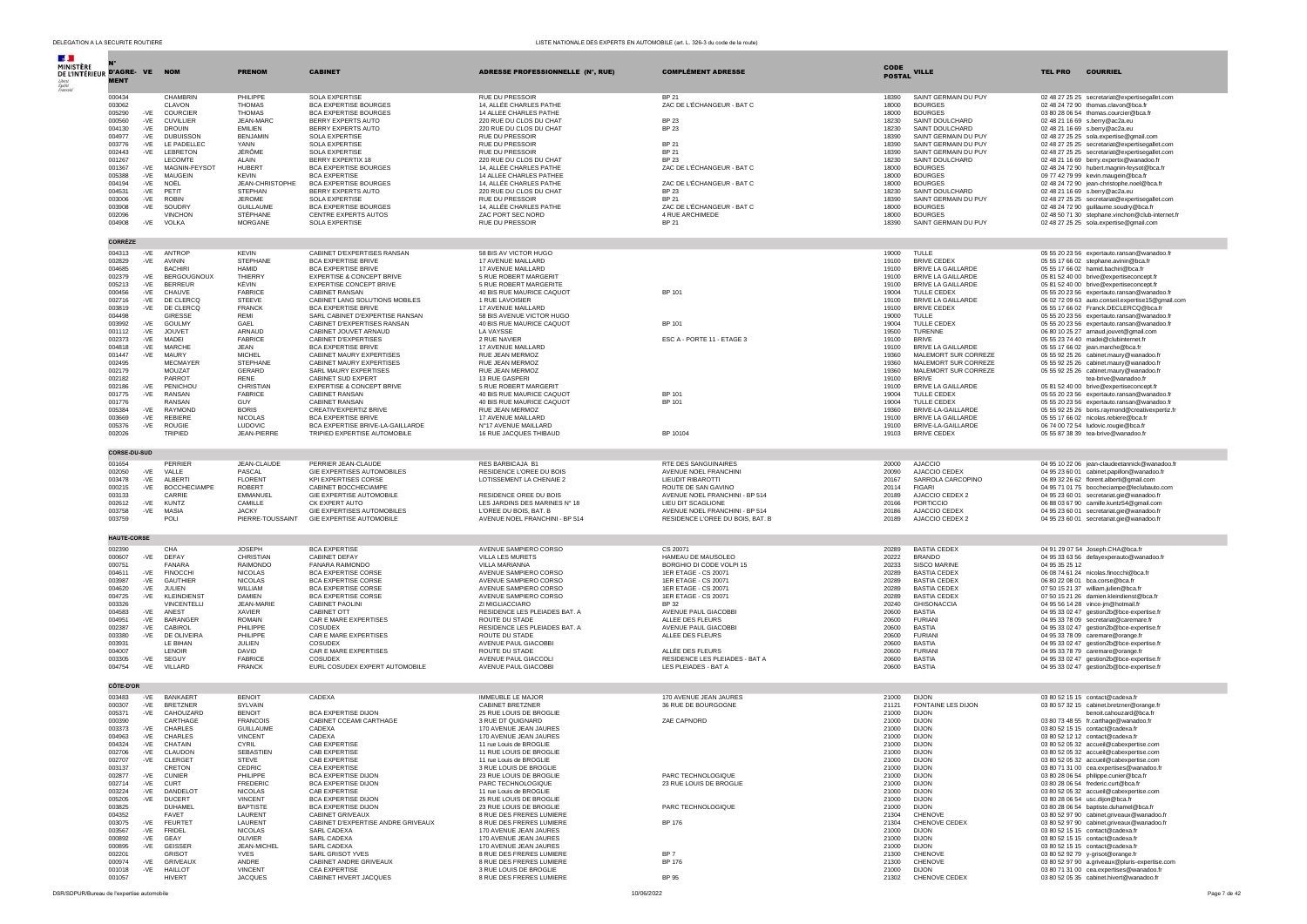| DE L'INTÉRIEUR D'AGRE- VE NOM<br><b>MENT</b> |              |                                    | <b>PRENOM</b>                   | <b>CABINET</b>                                                 | ADRESSE PROFESSIONNELLE (N°, RUE)                               | <b>COMPLÉMENT ADRESSE</b>                    | <b>CODE</b><br><b>POSTAL</b> | <b>VILLE</b>                                     | <b>TEL PRO</b><br><b>COURRIEL</b>                                                                                |
|----------------------------------------------|--------------|------------------------------------|---------------------------------|----------------------------------------------------------------|-----------------------------------------------------------------|----------------------------------------------|------------------------------|--------------------------------------------------|------------------------------------------------------------------------------------------------------------------|
| 005266                                       | -VE          | <b>JACOT</b>                       | ARNAUD                          | <b>BCA EXPERTISE DIJON</b>                                     | 23 RUE LOUIS DE BROGLIE                                         | PARC TECHNOLOGIQUE                           | 21066                        | DIJON CEDEX                                      | 03 80 28 06 54 usc.diion@bca.fr                                                                                  |
| 002759                                       |              | JACOTO <sub>1</sub>                | <b>EREDERIC</b>                 | CADEXA                                                         | 170 AVENUE JEAN JAURES                                          |                                              | 21000                        | <b>DIJON</b>                                     | 03 80 52 15 15 contact@cadexa.fr                                                                                 |
| 002977                                       | $-VE$        | <b>JERMANN</b>                     | <b>THOMAS</b>                   | SARL CADEXA                                                    | 170 AVENUE JEAN JAURES                                          |                                              | 21000                        | <b>DIJON</b>                                     | 03 80 52 15 15 contact@cadexa.fr                                                                                 |
| 001219<br>003275                             | $-VE$        | <b>I AVERNET</b><br>LOERCH         | <b>ROGER</b><br>RAPHAEL         | SARL LAVERNET<br><b>BEXA</b>                                   | 35 RUE CHARLES LAHAYE<br>PARC VALMY - PARK AVENUE               | 8 F RUE JEANNE BARRET                        | 21000<br>21000               | <b>DIJON</b><br>DIJON                            | 03 80 45 48 50<br>03 80 28 04 64 bexa3@wanadoo.fr                                                                |
| 004182                                       | -VE          | MAVIER                             | <b>MICKAEL</b>                  | CADEXA                                                         | 170 AVENUE JEAN JAURES                                          | IMMEUBLE LE MAJOR                            | 21000                        | <b>DIJON</b>                                     | 03 80 52 15 15 contact@cadexa.fr                                                                                 |
| 001488                                       |              | <b>MICHALIK</b>                    | <b>PATRICK</b>                  | SARL TEAM EXPERT                                               | 13 AVENUE DU 8 SEPTEMBRE 1944                                   |                                              | 21200                        | <b>BEAUNE</b>                                    | 03 80 26 91 69 pmichalik@free.fr                                                                                 |
| 002596<br>004192                             |              | MILLE<br><b>NAUDIN</b>             | MICHAEL<br>MATHIEU              | CABINET BRETZNER<br>CABINET AUTOMOBILE BOURGOGNE EXPERTISE     | 36 RUE DE BOURGOGNE<br>11 RUE DE BROGLIE                        |                                              | 21121<br>21000               | FONTAINE LES DIJON                               | 03 80 57 32 15 cabinet.bretzner@orange.fr                                                                        |
| 001603                                       |              | OLLIER                             | MARC.                           | <b>GROUPAMA GRAND EST</b>                                      | 30 BOULEVARD DE CHAMPAGNE                                       | BP 97830                                     | 21078                        | <b>DIJON</b><br><b>DIJON CEDEX</b>               | 03 80 52 05 32 gestion21@idea-expertises.com<br>03 80 78 33 69 mollier@GROUPAMA-ge.fr                            |
| 002926                                       | -VE          | PUEO                               | <b>GUILLAUME</b>                | SARL CADEXA                                                    | 170 AVENUE JEAN JAURES                                          |                                              | 21000                        | <b>DIJON</b>                                     | 03 80 52 15 15 contact@cadexa.fr                                                                                 |
| 001791                                       |              | RENARD                             | <b>MICHEL</b>                   | <b>CEA EXPERTISE</b>                                           | 3 RUE LOUIS DE BROGLIE                                          |                                              | 21000                        | <b>DIJON</b>                                     | 03 80 71 31 00 cea.expertises@wanadoo.fr                                                                         |
| 005235<br>004037                             | -VE<br>-VE   | <b>RENOU</b><br><b>RICHARD</b>     | <b>ALEXIS</b><br><b>BASTIEN</b> | CAB EXPERTISE<br>CABINET ANDRE GRIVEAUX                        | 11 RUE LOUIS DE BROGLIE<br>8 RUE DES FRERES LUMIERE             |                                              | 21000<br>21300               | DIJON<br>CHENOVE                                 | 03 80 52 05 32 accueil@cabexpertise.com<br>03 80 52 97 90 contact21@pluris-expertise.com                         |
| 005246                                       | $-VE$        | <b>ROUMY</b>                       | CLAUDE                          | SARL CADEXA                                                    | 170 AVENUE JEAN JAURES                                          |                                              | 21000                        | DIJON.                                           | 03 80 52 15 15 contact@cadexa.fr                                                                                 |
| 003580                                       | $-VE$        | <b>TIXIER</b>                      | <b>HENRI</b>                    | CADEXA                                                         | IMMEUBLE LE MAJOR                                               | 170 AVENUE JEAN JAURES                       | 21000                        | DIJON                                            | 03 80 52 15 15 contact@cadexa.fr                                                                                 |
| 002045                                       | -VE          | VACHER                             | LAURENT                         | SARL CADEXA                                                    | 170 AVENUE JEAN JAURES                                          | IMMEUBLE LE MAJOR                            | 21000                        | DIJON                                            | 03 80 52 15 15 contact@cadexa.fr                                                                                 |
| <b>CÔTES-D'ARMOR</b><br>004098               | -VE          | <b>BRUNETIERE</b>                  | STÉPHANE                        | CABINET GILLET ET ASSOCIES                                     | PARC D'ACTIVITES LA BILLARDAIS                                  | BP 37407                                     | 22107                        | <b>DINAN CEDEX</b>                               |                                                                                                                  |
| 002948                                       | -VE          | CAMPION                            | <b>STEPHANE</b>                 | CABINET GILLET ET ASSOCIES                                     | PARC D'ACTIVITES LA BILLARDAIS                                  | ROUTE DE PLOUBALAY BP 37407                  | 22107                        | <b>DINAN CEDEX</b>                               | 02 96 85 27 27 s.brunetiere@cabinetgillet.fr<br>02 96 85 81 90 jcg@cabinetgillet.fr                              |
| 002872                                       | -VE          | CARIOU                             | SYLVAIN                         | AUTO EXPERTISE CONSEIL                                         | 4 RUE BALZAC                                                    | CS 60519                                     | 22005                        | ST-BRIEUC CEDEX 1                                | 02 96 33 92 22 aec.compta@wanadoo.fr                                                                             |
| 004323                                       | $-VE$        | CARRO                              | SYI VAIN                        | CABINET GILLET ET ASSOCIES                                     | BP 37407                                                        |                                              | 22107                        | <b>DINAN</b>                                     | 02 96 85 27 27 s.carro@cabinetgillet.fr                                                                          |
| 000407<br>004279                             | -VE<br>$-VE$ | CAUDAN<br>COLOGNE                  | <b>RONAN</b><br><b>JOHAN</b>    | SAS MORLAIX EXPERTISES<br>BCA EXPERTISE SAINT BRIEUC           | 6 PLACE DES URSULINES<br>69 RUE CHAPTAL                         |                                              | 22300<br>22000               | LANNION<br>SAINT BRIEUC                          | 02 96 46 57 57 caudan.ronan@neuf.fr<br>02 96 61 46 96 johan.cologne@bca.fr                                       |
| 000552                                       | -VE          | CROLAIS                            | FRIC.                           | BCA EXPERTISE SAINT BRIEUC                                     | 69 RUE CHAPTAL                                                  |                                              | 22000                        | <b>SAINT BRIEUC</b>                              | 02 96 61 46 96 eric.crolais@bca.fr                                                                               |
| 003926                                       | $-VE$        | <b>DONVAL</b>                      | YVAN                            | AUTO EXPERTISES CONSEIL                                        | 4 CENTRE COMMERCIAL BALZAC                                      | <b>BP 519</b>                                | 22005                        | SAINT BRIEUC CEDEX 01                            | 02 96 33 92 22 auto.expertises.conseil@leclubauto.com                                                            |
| 004606                                       | $-VE$        | ESNAULT                            | ALEXANDRE                       | GILLET ET ASSOCIES<br>ECA                                      | PARC D'AFFAIRES LA BILLARDAIS                                   | BP 37407                                     | 22107                        | <b>DINAN CEDEX</b>                               | 02 96 85 27 27 a.esnault@cabinetgillet.fr                                                                        |
| 000775<br>004985                             | -VE          | <b>FEUILLADE</b><br><b>GICQUEL</b> | <b>JACOUY</b><br><b>VINCENT</b> | CREATIV'EXPERTIZ                                               | 18 RUE COLVESTRE<br>9 RUE D'ALEMBERT                            |                                              | 22220<br>22000               | <b>TREGUIER</b><br>SAINT-BRIEUC                  | 02 96 92 13 20 jfeuillade@bouqinauto.com<br>02 96 85 27 27 accueildinan@creativexpertiz.fr                       |
| 000003                                       |              | <b>GILLET</b>                      | JEAN-CLAUDE                     | CABINET GILLET ET ASSOCIES                                     | PARC D'ACTIVITES LA BILLARDAIS                                  | ROUTE DE PLOUBALAY BP 37407                  | 22107                        | <b>DINAN CEDEX</b>                               | 02 96 85 81 90 jcg@cabinetgillet.fr                                                                              |
| 002744                                       | -VE          | GOUDEDRANCHE                       | <b>FREDERIC</b>                 | CABINET GILLET ET ASSOCIES                                     | PARC D'ACTIVITES LA BILLARDAIS                                  | ROUTE DE PLOUBALAY BP 37407                  | 22107                        | <b>DINAN CEDEX</b>                               | 02 96 85 81 90 jcg@cabinetgillet.fr                                                                              |
| 001086                                       | $-VE$        | <b>JAGUIN</b><br><b>LACROIX</b>    | CHRISTIAN                       | CABINET GILLET ET ASSOCIES                                     | PARC D'ACTIVITES LA BILLARDAIS                                  | ROUTE DE PLOUBALAY BP 407                    | 22107                        | DINAN CEDEX                                      | 02 96 85 81 90 jcg@cabinetgillet.fr                                                                              |
| 001165<br>003158                             | $-VE$<br>-VE | LE BIHAN                           | FRIC.<br><b>JOHANN</b>          | AUTO EXPERTISES CONSEIL<br>CABINET GILLET ET ASSOCIES          | 4 RUE BALZAC<br>PARC D'ACTIVITES LA BILLARDAIS                  | CS60519<br>ROUTE DE PLOUBALAY BP 37407       | 22005<br>22107               | SAINT BRIEUC CEDEX 01<br>DINAN CEDEX             | 02 96 33 92 22 auto.expertises.conseil@leclubauto.com<br>02 96 85 81 90 jcg@cabinetgillet.fr                     |
| 002577                                       | $-VE$        | LEJANVRE                           | <b>FRÉDÉRIC</b>                 | AVUS CONSEIL                                                   | ROUTE DE PLOUBALAY                                              | IMMEUBLE LE BILLARDAY - BP 37407             | 22100                        | <b>TADEN</b>                                     | 06 49 58 39 32 f.lejanvre@avusconseil.fr                                                                         |
| 001340                                       | -VE          | LONGUEVRE                          | <b>NICOLAS</b>                  | BCA EXPERTISE SAINT BRIEUC                                     | 69 RUE CHAPTAL                                                  |                                              | 22000                        | <b>SAINT BRIEUC</b>                              | 02 96 61 46 96 nicolas.longuevre@bca.fr                                                                          |
| 001360                                       | -VE          | LUGUERN                            | PATRICE                         | AUTO EXPERTISES CONSEIL                                        | 4 CENTRE COMMERCIAL BALZAC                                      | <b>BP 519</b>                                | 22005                        | SAINT BRIEUC CEDEX 01                            | 02 96 33 92 22 auto.expertises.conseil@leclubauto.com                                                            |
| 003417<br>004777                             | $-VE$<br>-VE | MALARGE<br>MARIE                   | <b>FRANCK</b><br>DOMINIQUE      | AUTO EXPERTISES CONSEIL<br>BCA EXPERTISE SAINT BRIEUC          | 4 RUE BALZAC<br>69 RUE CHAPTAL                                  | <b>BP 519</b>                                | 22005<br>22000               | SAINT BRIEUC CEDEX 01<br>SAINT-BRIEUC            | 02 96 33 92 22 auto.expertises.conseil@leclubauto.com<br>02 96 61 46 96 dominique.marie@bca.fr                   |
| 005209                                       | -VE          | MARZIN                             | QUENTIN                         | CREATIV' EXPERTIZ BRETAGNE                                     | ROUTE DE PLOUBALAY                                              | PARC D'AFFAIRES DE LA BILLARDAISE - BP 37407 | 22100                        | <b>TADEN</b>                                     | 02 96 85 27 27 frederic.lejanvre@creativexpertiz.fr                                                              |
| 001450                                       | $-VE$        | <b>MAUVIFUX</b>                    | JEAN-LUC                        | <b>RCA EXPERTISE SAINT BRIEUC</b>                              | 69 RUE CHAPTAL                                                  |                                              | 22000                        | <b>SAINT BRIEUC</b>                              | 02 96 61 46 96 jean-luc.mauvieux@bca.fr                                                                          |
| 005192                                       | -VE          | MORVAN                             | CHRISTOPHER                     | CREATIV EXPERTIZ BRETAGNE                                      | PARC D'AFFAIRE LA BILLARDAIS                                    |                                              | 22107                        | <b>DINAN</b>                                     | 02 97 63 29 16 accueildinan@creativexpertiz.fr                                                                   |
| 002609<br>005223                             | -VE<br>-VE   | QUENOUAULT<br><b>REBOLIA</b>       | <b>FABRICE</b><br>ANTOINE       | CABINET GILLET ET ASSOCIES<br>CREATIV' EXPERTIZ BRETAGNE       | PARC D'ACTIVITES LA BILLARDAIS<br>PARC D'AFFAIRES LA BILLARDAIS | ROUTE DE PLOUBALAY BP 37407<br>BP 37407      | 22107<br>22107               | <b>DINAN CEDEX</b><br><b>DINAN CEDEX</b>         | 02 96 85 81 90 jcg@cabinetgillet.fr                                                                              |
| 004779                                       | $-VE$        | RIBAS PINA DA COSTA                | <b>FABIO</b>                    | BCA EXPERTISE SAINT BRIEUC                                     | 69 RUE CHAPTAL                                                  |                                              | 22000                        | <b>SAINT BRIEUC</b>                              | 02 97 63 29 16 accueildinan@creativexpertiz.fr<br>02 48 24 72 90 fabio.dacosta@bca.fr                            |
| 003008                                       |              | <b>ROUDAUT</b>                     | <b>DOMINIOUE</b>                | CABINET GILLET ET ASSOCIES                                     | PARC D'ACTIVITES LA BILLARDAIS                                  | ROUTE DE PLOUBALAY BP 37407                  | 22107                        | <b>DINAN CEDEX</b>                               | 02 96 85 81 90 jcg@cabinetgillet.fr                                                                              |
| 004912                                       | -VE          | THEREZIEN                          | <b>VINCENT</b>                  | CABINET D'EXPERTISE GILLET ET ASSOCIES                         | PARC D'ACTIVITE LA BILLARDAIS - ROUTE DE PLOUBALAIS             | BP 37407                                     | 22107                        | <b>DINAN</b>                                     | 02 96 85 27 27 secretariat@cabinetgillet.fr                                                                      |
| 005028                                       | -VE          | VACCARELLA                         | REMI                            | CREATIV EXPERTIZ BRETAGNE                                      | PARC DE LA BILLARDAIS                                           | BP 37407                                     | 22107                        | <b>DINAN CEDEX</b>                               | 06 22 64 87 25 dinan@creativexpertiz.fr                                                                          |
| <b>CREUSE</b><br>001168                      | -VE          | LAFONT                             | ALAIN                           | EXPERTISE AUTOMOBILE LAFONT                                    | 28 ROUTE DE LIMOGES                                             |                                              | 23150                        | AHUN                                             | 05 55 62 47 16 alain.lafont4@wanadoo.fr                                                                          |
| 001534                                       |              | <b>MORFAU</b>                      | <b>YVES</b>                     | CABINET MOREAU                                                 | 6 BOULEVARD GUILLAUMIN                                          |                                              | 23000                        | <b>GUERET</b>                                    | 05 55 52 42 10 y.moreau3@wanadoo.fr                                                                              |
| 004405                                       | -VE          | RENAUD                             | <b>BAPTISTE</b>                 | REZE EXPERTISE AUTOMOBILE                                      | 59 TER AVENUE DU BERRY                                          | <b>BP 183</b>                                | 23004                        | <b>GUERET CEDEX</b>                              | 05 55 52 47 36 reze.expertise.auto@wanadoo.fr                                                                    |
| 001801                                       |              | REZE                               | PATRICE                         | REZE EXPERTISE AUTOMOBILE                                      | 59 TER AVENUE DU BERRY                                          | BP 183                                       | 23004                        | <b>GUERET CEDEX</b>                              | 05 55 52 47 36 reze.expertise.auto@wanadoo.fr                                                                    |
| <b>DORDOGNE</b><br>002112                    | -VE          | <b>BANNES WAIT</b>                 | <b>BI ANDINE</b>                | CABINET BLANDINE BANNES WAIT                                   | <b>LES ROUSSILLOUX</b>                                          |                                              | 24140                        | SAINT JEAN D'ESTISSAC                            |                                                                                                                  |
| 002623                                       | -VE          | <b>BARTOLO</b>                     | FERNAND                         | PERIGORD EXPERTISE AUTOMOBILE                                  | CREAVALLEE SUD - BORIE MARTY                                    |                                              | 24660                        | NOTRE DAME DE SANILHAC                           | 05 53 82 40 95 bwexpertise@gmail.com<br>05 53 35 79 00 cabinet@perigordexpertiseautomobile.com                   |
| 005390                                       | $-VE$        | <b>BASPEYRAS</b>                   | CYRIL                           | CREATIV' EXPERTIZ                                              | 14 RUE GUYNEMER                                                 |                                              | 24000                        | PERIGUEUX                                        | 05 53 45 44 30 perigueux@creativexpertiz.fr                                                                      |
| 004102                                       | -VE          | CATTAÏ                             | SAMUEL                          | <b>BCA EXPERTISE PERIGUEUX</b>                                 | ENSEMBLE IMMOBILIER CREAPOLE                                    | CHARBONNIERAS                                | 24660                        | <b>COULOUNIEIX CHAMIERS</b>                      | 05 53 08 54 00 samuel.cattai@bca.fr                                                                              |
| 000483<br>003382                             | -VE          | <b>CLAUSTRES</b><br>DEBREGEAS      | PHILIPPE<br><b>AURELIEN</b>     | <b>CLAUSTRES EXPERTISES</b><br>BCA EXPERTISE PERIGUEUX         | 27 RUE LA BOETIE<br>ENSEMBLE IMMOBILIER CREAPOLE                | BP 3023<br>CHARBONNIERAS                     | 24003<br>24660               | PERIGUEUX CEDEX<br><b>COULOUNIEIX CHAMIERS</b>   | 05 53 53 40 61 ph.claustres.expert@wanadoo.fr<br>06 74 00 48 78 aurelien.debregeas@bca.fr                        |
| 003139                                       | -VE          | DELAMARE                           | SÉBASTIEN                       | EURL DELAMARE EXPERTISE AUTO                                   | 65 RUE LA FRANCE                                                |                                              | 24140                        | VILLAMBLARD                                      | 06 83 29 95 18 delamare.expertise.auto@orange.fr                                                                 |
| 002409                                       |              | <b>DUPUY</b>                       | <b>FREDERIC</b>                 | MILHAC EXPERTISES 24                                           | 14 RUE GUYNEMER                                                 | BP 4046                                      | 24004                        | PERIGUEUX CEDEX                                  | 05 53 45 44 30 milhac.expertises@free.fr                                                                         |
| 000715                                       | $-VE$        | <b>DUVERNEUIL</b>                  | <b>I AURENT</b>                 | PERIGORD EXPERTISE AUTOMOBILE                                  | CREAVALLEE SUD - BORIE MARTY                                    |                                              | 24660                        | NOTRE DAME DE SANILHAC                           | 05 53 35 79 00 cabinet@perigordexpertiseautomobile.com                                                           |
| 000759<br>000917                             | -VE<br>$-VE$ | <b>FAURE</b><br><b>GIBERT</b>      | CHRISTOPHE<br>ERIC              | PERIGORD EXPERTISE AUTOMOBILE<br>PERIGORD EXPERTISE AUTOMOBILE | CREAVALLEE SUD - BORIE MARTY<br>CREAVALLEE SUD                  | <b>BORIE MARTY</b>                           | 24660<br>24660               | NOTRE DAME DE SANILHAC<br>NOTRE DAME DE SANILHAC | 05 53 35 79 00 cabinet@perigordexpertiseautomobile.com<br>05 53 35 79 00 cabinet@perigordexpertiseautomobile.com |
| 003253                                       | -VE          | <b>GUILLAUME</b>                   | <b>FRANCOIS</b>                 | PERIGORD EXPERTISE AUTOMOBILE                                  | CREAVALLEE SUD - BORIE MARTY                                    |                                              | 24660                        | NOTRE DAME DE SANILHAC                           | 05 53 35 79 00 cabinet@perigordexpertiseautomobile.com                                                           |
| 004671                                       | -VE          | <b>HARY</b>                        | MATTHIEU                        | BCA EXPERTISE PERIGUEUX                                        | LIEU DIT CHARBONNIERES                                          |                                              | 24660                        | COULOUNIEIX-CHAMIERS                             | 05 53 08 54 00 matthieu.hary@bca.fr                                                                              |
| 001186                                       | -VE          | LAMY                               | JEAN-LOUIS                      | MILHAC EXPERTISES 24                                           | 14 RUE GUYNEMER                                                 | BP 4046                                      | 24004                        | PERIGUEUX CEDEX                                  | 05 53 45 44 30 milhac.expertises@free.fr                                                                         |
| 001494<br>003422                             | -VE          | MILHAC<br>MILHAC                   | FRANCIS-JEAN<br>CEDRIC          | MILHAC EXPERTISES 24<br>MILHAC EXPERTISES 24                   | 14 RUE GUYNEMER<br>14 RUE GUYNEMER                              | BP 4046<br>BP 4046                           | 24004<br>24004               | PERIGUEUX CEDEX<br>PERIGUEUX CEDEX               | 05 53 45 44 30 milhac.expertises@free.fr<br>05 53 45 44 30 milhac.expertises@free.fr                             |
| 001642                                       | -VE          | PENAUD                             | JEAN-FRANCOIS                   | CABINET JF PENAUD                                              | <b>ENCHAYRE</b>                                                 |                                              | 24590                        | <b>ARCHIGNAC</b>                                 | 05 53 31 01 88 jfpenaud@orange.fr                                                                                |
| 003546                                       |              | <b>RASTOUIL</b>                    | THIERRY                         | SARL MILHAC EXPERTISES 24                                      | 14 RUE GUYNEMER                                                 |                                              | 24000                        | PERIGUEUX                                        | 05 53 45 44 30 thierry.rastouil@wanadoo.fr                                                                       |
| 004909                                       | $-VE$        | ROULLAND                           | <b>DYLAN</b>                    | MILHAC EXPERTISES 24                                           | 14 RUE GUYNEMER                                                 |                                              | 24000                        | PERIGUEUX                                        | 05 53 45 44 30 milhac.expertises@free.fr                                                                         |
| 003309<br>003437                             | -VE<br>$-VE$ | SUDRET<br><b>TOUILLET</b>          | <b>ARNAUD</b><br>FRÉDÉRIC       | <b>RCA EXPERTISE PERIGUEUX</b><br>MILHAC EXPERTISES 24         | ENSEMBLE IMMOBILIER CREAPOLE<br>14 RUE GUYNEMER                 | CHARBONNIERAS                                | 24660<br>24004               | COULOUNIEIX CHAMIERS<br>PERIGUEUX                | 05 53 08 54 00 arnaud.sudret@bca.fr<br>05 53 45 44 30 milhac.expertises@free.f                                   |
| 004226                                       |              | -VE VENANT                         | <b>BORIS</b>                    | MILHAC EXPERTISES 24                                           | 14 RUE GUYNEMER                                                 | BP 4046                                      | 24000                        | PERIGUEUX                                        | 05 53 45 44 30 milhac.expertises@free.fr                                                                         |
|                                              |              |                                    |                                 |                                                                |                                                                 |                                              |                              |                                                  |                                                                                                                  |
| 000123                                       |              | <b>BAVEREL</b>                     | PIERRE                          | <b>FCEA</b>                                                    | ZI PRE BRENOT                                                   | BP 3059                                      | 25046                        | BESANCON CEDEX                                   | 03 81 61 79 10 besancon@doubs-expertise.com                                                                      |
| 005035<br>002943                             | -VE<br>$-VE$ | <b>BEIGNON</b><br><b>BORDY</b>     | HUGO<br><b>FABRICE</b>          | BCA EXPERTISE BESANCON<br><b>FCEA</b>                          | 7 AVENUE DES MONTBOUCONS<br>4 PLACE EUGENE THEVENIN             |                                              | 25000<br>25300               | <b>BESANCON</b><br>PONTARLIER                    | 03 80 28 06 54 hugo.beignon@bca.fr                                                                               |
| 000328                                       | $-VE$        | <b>BRUNIGER</b>                    | PHILIPPE                        | <b>GTEC EXPERTISE</b>                                          | 11 RUE CHRISTIAAN HUYGENS                                       | BP 1105                                      | 25002                        | BESANCON CEDEX                                   | 03 81 46 68 38 pontarlier@doubs-expertise.com<br>03 81 53 46 55 bt@gtec25.org                                    |
| 000332                                       | -VE          | <b>BUGNET</b>                      | <b>FABRICE</b>                  | BCA EXPERTISE BESANCON                                         | 7 AVENUE DES MONTBOUCONS                                        | TEMIS CENTER 5                               | 25000                        | <b>BESANCON CEDEX</b>                            | 03 81 50 00 22 fabrice.bugnet@bca.fr                                                                             |
| 003448                                       | $-VE$        | COFFE                              | ALEXANDRE                       | CENTRE EST EXPERTISE                                           | LE MEDIATIC - PARC LAFAYETTE                                    | 11 A RUE CHRISTIAAN HUYGENS - BP 1105        | 25002                        | <b>BESANCON CEDEX</b>                            | 03 81 53 46 55 alexandre.coffe@centre-est-expertise.com                                                          |
| 000583                                       |              | <b>DARS</b>                        | PASCAL                          | <b>CENTRE EST EXPERTISE</b>                                    | 11 A RUE CHRISTIAN HUYGENS<br><b>7I PRE BRENOT</b>              |                                              | 25000                        | <b>BESANCON</b>                                  | 03 81 53 46 55 info@centre expertise.com                                                                         |
| 002509<br>002836                             | $-VE$<br>-VE | DEIANA<br>DELACOTE                 | JULIEN<br><b>MARC</b>           | <b>FCEA</b><br>FRANCHE COMTE EXPERTISE AUTOMOBILE              | 8 RUE ARMAND BLOCH                                              | BP 3059                                      | 25046<br>25200               | <b>BESANCON CEDEX</b><br>MONTRELIARD             | 03 81 61 79 10 besancon@doubs-expertise.com<br>03 81 94 56 33 montbeliard@doubs-expertise.com                    |
| 002884                                       |              | <b>DUOUET</b>                      | AI FXANDRE                      | CENTRE EST EXPERTISE                                           | LE MEDIATIC PARC LAFAYETTE                                      | 11 A RUE CHRISTIAN HUYGENS                   | 25002                        | BESANÇON CEDEX                                   | 03 81 53 46 55 alexandre.duquet@centre-est-expertise.com                                                         |
| 000815                                       |              | <b>FRACHEBOIS</b>                  | <b>ROBERT</b>                   | <b>CABINET FRACHEBOIS</b>                                      | 6 AVENUE DE L'EUROPE                                            |                                              | 25400                        | ARBOUANS                                         | 03 81 30 42 20 cabinet.frachebois@wanadoo.fr                                                                     |
| 003243                                       | $-VE$        | <b>FRACHEBOIS</b>                  | CEDRIC                          | CABINET FRACHEBOIS                                             | 6 AVENUE DE L'EUROPE                                            |                                              | 25400                        | ARBOUANS                                         | 03 81 30 42 20 cabinet.frachebois@wanadoo.fr                                                                     |
| 000873<br>000893                             |              | GAUDEY<br><b>GEHIN</b>             | <b>DIDIER</b><br>LAURENT        | PONTARLIER EXPERTISE SARL<br>CABINET GEHIN                     | 4 PLACE DES BERNARDINES<br>15 AVENUE CHABAUD LATOUR             | BP 382                                       | 25300<br>25208               | PONTARLIER<br>MONTBELIARD CEDEX                  | 03 81 46 68 38 pontarlier@doubs-expertise.com<br>03 81 94 56 33 cabinet.gehin@wanadoo.fr                         |
| 004936                                       | -VE          | GIRARDOT                           | <b>THOMAS</b>                   | BCA EXPERTISE DIJON                                            | 7 AVENUE DES MONTBOUCONS                                        |                                              | 25000                        | <b>BESANCON</b>                                  | 03 81 50 00 22 thomas.girardot@bca.fr                                                                            |
| 002604                                       | -VE          | <b>GLASSON</b>                     | PHILIPPE                        | <b>GLASSON PHILIPPE AUTOMOBILE</b>                             | 11 CHEMIN DE PALENTE                                            |                                              | 25024                        | <b>BESANCON CEDEX</b>                            | 06 80 03 70 50 philippeglasson5@gmail.com                                                                        |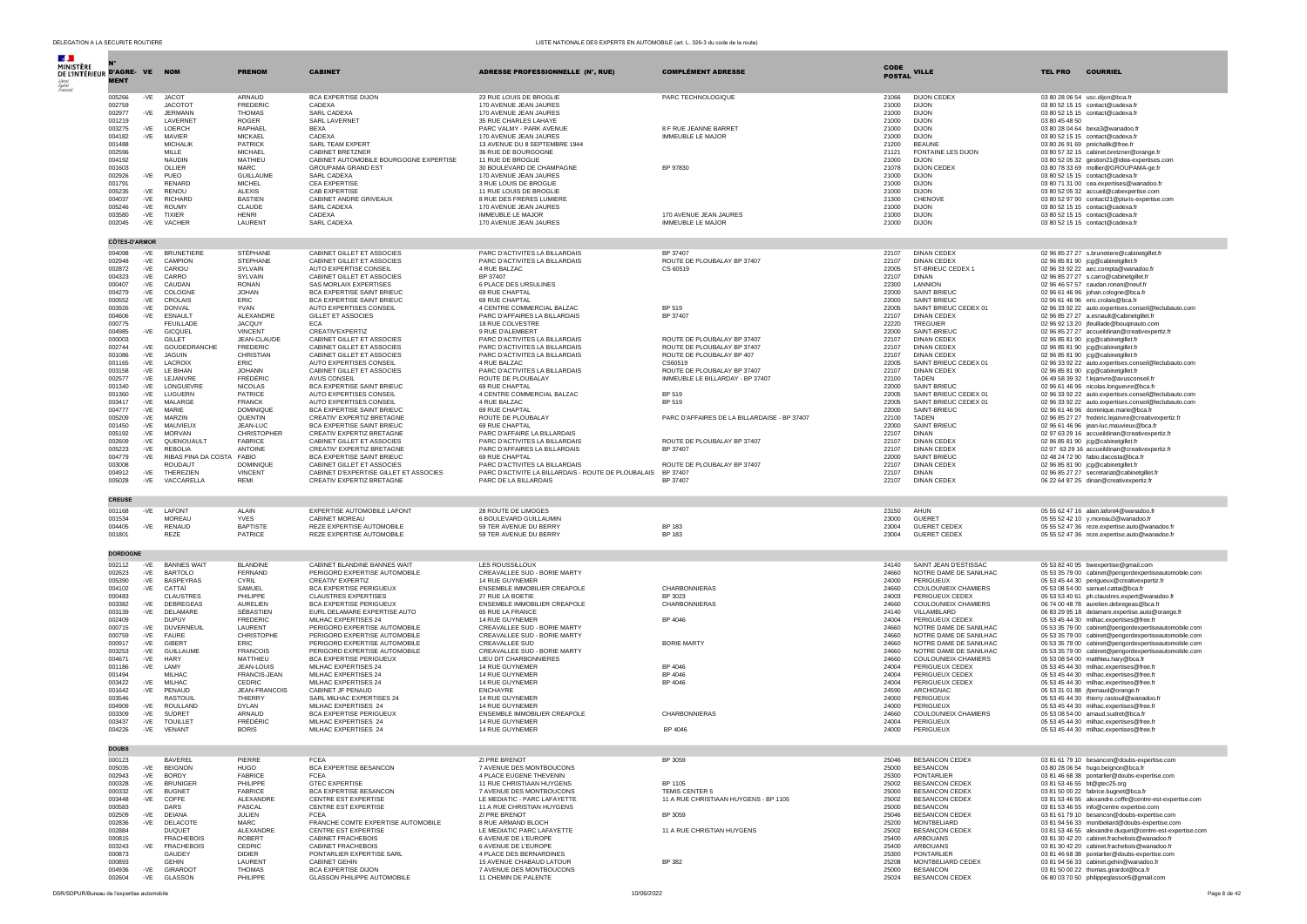| <b>Section</b>                             |                  |                |                                   |                                   |                                                                     |                                                                                                                             |                                                |                       |                                             |                                                                                                      |
|--------------------------------------------|------------------|----------------|-----------------------------------|-----------------------------------|---------------------------------------------------------------------|-----------------------------------------------------------------------------------------------------------------------------|------------------------------------------------|-----------------------|---------------------------------------------|------------------------------------------------------------------------------------------------------|
| MINISTÈRE<br>DE L'INTÉRIEUR D'AGRE- VE NOM |                  |                |                                   | <b>PRENOM</b>                     | <b>CABINET</b>                                                      | ADRESSE PROFESSIONNELLE (N°, RUE)                                                                                           | <b>COMPLÉMENT ADRESSE</b>                      | CODE<br><b>POSTAL</b> | <b>VILLE</b>                                | <b>COURRIEL</b><br><b>TEL PRO</b>                                                                    |
|                                            | <b>MENT</b>      |                |                                   |                                   |                                                                     |                                                                                                                             |                                                |                       |                                             |                                                                                                      |
|                                            | 004889<br>003663 | $-VE$          | HERNANDEZ<br><b>IMPINI</b>        | <b>NICOLAS</b><br><b>MICKAEL</b>  | <b>BCA EXPERTISE BESANCON</b><br><b>BCA EXPERTISE BESANCON</b>      | 7 AVENUE DES MONTBOUCONS<br>7 AVENUE DES MONTBOUCONS                                                                        | TEMIS CENTER 5<br>TEMIS CENTER 5               | 25000<br>25000        | <b>BESANCON CEDEX</b><br>BESANCON CEDEX     | 03 80 28 06 54 nicolas.hernandez@bca.fr                                                              |
|                                            | 001261           | $-VE$          | LECLERO                           | RENÉ                              | LA POSTE SERV. RISQUES ET ASSURANCES                                | TERRITORIAL EXPERTS AUTOMOBILES                                                                                             | 14 RUE GAMBETTA                                | 25018                 | <b>BESANCON CEDEX</b>                       | 03 81 50 00 22 mickael.impini@bca.fr<br>03 81 65 55 74 rene.leclerc@laposte.fr                       |
|                                            | 001314           | $-VE$          | <b>I HOMME</b>                    | JEAN-FRANCOIS                     | <b>FCEA</b>                                                         | 4 RUE FUGENE THEVENIN                                                                                                       |                                                | 25300                 | PONTARLIFR                                  | 03 81 46 68 38 pontarlier@doubs-expertise.com                                                        |
|                                            | 004828<br>004639 | -VE<br>-VE     | <b>OTTIGNON</b><br>PELLICIOLI     | <b>FRANCOIS</b><br>MAXIME         | <b>FCEA</b><br>SARL CENTRE EST EXPERTISE                            | 4 RUE EUGENE THEVENIN<br>11 RUE HUYGENS                                                                                     | BP 1105                                        | 25300<br>25000        | PONTARLIER<br><b>BESANCON</b>               | 03 81 46 68 38 pontarlier@doubs-expertise.com<br>03 81 53 46 55 info@cee25.com                       |
|                                            | 001657           | $-VE$          | PESEUX                            | <b>HUBERT</b>                     | <b>FCFA</b>                                                         | <b>ZI PRE BRENOT</b>                                                                                                        | BP 3059                                        | 25046                 | <b>BESANCON CEDEX</b>                       | 03 81 61 79 10 besancon@doubs-expertise.com                                                          |
|                                            | 002924<br>005233 | -VE<br>$-VE$   | PETITJEAN<br>POMMIER              | CHRISTOPHE<br><b>MARION</b>       | <b>FCEA</b><br>BCA EXPERTISE BESANCON                               | 4 RUE EUGENE THEVENIN<br>7 AVENUE DES MONTBOUCONS                                                                           | TEMIS CENTER 5                                 | 25300<br>25000        | PONTARLIER<br><b>BESANCON</b>               | 03 81 46 68 38 pontarlier@doubs-expertise.com<br>06.80.08.09.54 marion.pommier@bca.fr                |
|                                            | 002848           | $-VE$          | <b>REGNAUD</b>                    | <b>SEBASTIEN</b>                  | CENTRE EST EXPERTISE                                                | LE MEDIATIC - PARC LAFAYETTE                                                                                                | 11 A RUE CHRISTIAAN HUYGENS - BP 1105          | 25002                 | <b>BESANCON CEDEX</b>                       | 03 81 53 46 55 sebastien.regnault@centre-est-expertise.com                                           |
|                                            | 003476<br>004410 | -VE<br>$-VE$   | <b>ROMAIN</b><br>ROUX             | SÉBASTIEN<br>PIERRE-EMMANUEL      | FRANCHE COMTE EXPERTISE AUTOMOBILE<br><b>BCA EXPERTISE BESANCON</b> | 8 RUE ARMAND BLOCH<br>7 AVENUE DES MONTBOUCONS                                                                              | TEMIS CENTER 5                                 | 25200<br>25000        | <b>MONTBELIARD</b><br><b>BESANCON CEDEX</b> | 03 81 94 56 33 montbeliard@doubs-expertise.com<br>03 81 50 00 22 pierre-emmanuel.roux@bca.fr         |
|                                            | 005019           | -VE            | SALE                              | <b>ANTHONY</b>                    | <b>CENTRE EST EXPERTISE</b>                                         | 11 A RUE CHRISTIAN HUYGENS                                                                                                  |                                                | 25002                 | <b>BESANCON CEDEX</b>                       | 03 81 53 46 55 info@cee25.com                                                                        |
|                                            | 002027<br>002042 | -VE<br>-VE     | <b>TROSSAT</b><br>USLU            | <b>BRUNO</b><br>ADNAN             | <b>GTEC EXPERTISE</b><br>FRANCHE COMTE EXPERTISE AUTOMOBILE         | 11 RUE CHRISTIAAN HUYGENS<br>8 RUE ARMAND BLOCH                                                                             | BP 1105                                        | 25002<br>25200        | <b>BESANCON CEDEX</b><br>MONTRELIARD        | 03 81 53 46 55 bt@gtec25.org<br>03 81 94 56 33 montbeliard@doubs-expertise.com                       |
|                                            | 004559           | -VE            | <b>VITTE</b>                      | <b>SEBASTIEN</b>                  | <b>FCEA</b>                                                         | ZI PRE BRENOT                                                                                                               | BP 3059                                        | 25046                 | <b>BESANCON</b>                             | 03 81 61 79 10 besancon@doubs-expertise.com                                                          |
|                                            | 002108           |                | VUILLEMIN                         | <b>RENE</b>                       | <b>VUILLEMIN RENE</b>                                               | 1 RUE DE BELLEVUE                                                                                                           |                                                | 25650                 | MAISONS DU BOIS LIEVREMONT                  | 06 46 79 06 69 renevuillemin.expert@gmail.com                                                        |
|                                            | <b>DRÔME</b>     |                |                                   |                                   |                                                                     |                                                                                                                             |                                                |                       |                                             |                                                                                                      |
|                                            | 003195           | -VE            | ABES                              | LIONEL                            | <b>BCA EXPERTISE VALENCE</b>                                        | 21 A RUE DU DOCTEUR ABEL                                                                                                    |                                                | 26000                 | VALENCE                                     | 04 75 43 39 17 lionel.abes@bca.fr                                                                    |
|                                            | 000170<br>000196 | -VE            | <b>BERTHET</b><br><b>BLACHIER</b> | ERIC<br>DOMINIQUE                 | <b>BLACHIER EXPERTISE</b>                                           | SOCIETE VALENTINOISE D'EXPERTISES AUTOMOBILES LE CRYSVAL - ROVALTAIN TGV - 5 AVENUE DE LA GARE<br><b>LES VEYRIERS</b>       | BP 10331 ALIXAN                                | 26958<br>26120        | VALENCE CEDEX<br><b>MONTMEYRAN</b>          | 04 75 78 52 40 contact.svea@orange.fr<br>04 75 59 39 78 d-blachier@orange.fr                         |
|                                            | 004787           | $-VE$          | <b>BOIDRON</b>                    | <b>BRYAN</b>                      | SARL FORUM EXPERTISES 26-07                                         | 214 ROUTE DE MARSEILLE                                                                                                      |                                                | 26200                 | MONTELIMAR                                  | 04 75 52 87 48 bryan.boidron@kpi-groupe.fr                                                           |
|                                            | 004096<br>000360 | -VE            | <b>BRUGGEMAN</b><br>CAMBLONG      | MATTHIEU<br><b>PATRICK</b>        | BCA EXPERTISE VALENCE<br>CECAR EXPERTS                              | 21 A, RUE DU DOCTEUR ABEL<br>18 RUE DES ESPRATS                                                                             | CS 50056                                       | 26000<br>26202        | VALENCE<br>MONTELIMAR CEDEX                 | 04 75 43 39 17 matthieu.bruggeman@bca.fr<br>04 75 00 73 00 p.camblong@leclubauto.com                 |
|                                            | 004667           | $-VE$          | CHOSSON                           | YOAN                              | <b>BCA EXPERTISE VALENCE</b>                                        | 21 A, RUE DU DOCTEUR ABEL                                                                                                   |                                                | 26000                 | VALENCE                                     | 04 75 43 39 17 yoan.chosson@bca.fr                                                                   |
|                                            | 003221<br>000525 | -VE<br>$-VE$   | COMTE<br>COSTES                   | <b>VINCENT</b><br><b>JEROME</b>   | <b>CABINET COSTES</b>                                               | SOCIETE VALENTINOISE D'EXPERTISES AUTOMOBILES LE CRYSVAL - ROVALTAIN TGV - 5 AVENUE DE LA GARE<br>1 RUE PIERRE JULIEN       | BP 10331 ALIXAN                                | 26958<br>26200        | VALENCE CEDEX<br><b>MONTELIMAR</b>          | 04 75 78 52 40 contact.svea@orange.fr<br>06 01 78 33 72 jcostes07@gmail.com                          |
|                                            | 004696           | $-VE$          | COUDENE                           | YANN                              | <b>CABINET DEGOT</b>                                                | 49 RUE DE ROBERVAL                                                                                                          |                                                | 26000                 | VALENCE                                     | 04 75 41 80 60 expertiseauto2607@cabinet-degot.fr                                                    |
|                                            | 003470<br>000638 | -VE<br>$-VE$   | <b>DEGOT</b><br><b>DESBOST</b>    | LAURENT<br><b>LIONEL</b>          | <b>DEGOT LAURENT EXPERTISE</b>                                      | 157 AVENUE DE CHABEUIL<br>SOCIETE VALENTINOISE D'EXPERTISES AUTOMOBILES LE CRYSVAL - ROVALTAIN TGV - 5 AVENUE DE LA GARE    | BP 10331 ALIXAN                                | 26000<br>26958        | VALENCE<br>VALENCE CEDEX                    | 06 13 53 33 63 laurent.degot2607@gmail.com<br>04 75 78 52 40 contact.svea@orange.fr                  |
|                                            | 000691           | -VE            | <b>DUMAS</b>                      | CLAUDE                            |                                                                     | 42 IMPASSE DES BLEUETS                                                                                                      |                                                | 26740                 | SAUZET                                      | 04 75 46 10 65 dumasclaude@gmail.com                                                                 |
|                                            | 002639<br>004978 | $-VE$          | <b>DURIS</b><br><b>FAURE</b>      | <b>STEPHANE</b><br><b>ANTHONY</b> | CABINET PARISSEAUX<br>BCE 26 EXPERTISE ET CONCEPT MONTELIMAR        | 7 RUE GIUSEPPE VERDI<br>13 PLACE DU THEATRE                                                                                 | <b>BP47</b>                                    | 26902<br>26200        | VALENCE CEDEX 9<br><b>MONTELIMAR</b>        | 04 75 56 84 87 jean-marie.parisseaux@wanadoo.fr<br>04 75 01 93 38 montelimar@expertiseconcept.fr     |
|                                            | 000778           | $-VE$          | FILLIAT                           | <b>FRANCK</b>                     | BCA EXPERTISE VALENCE                                               | 21 A, RUE DU DOCTEUR ABEL                                                                                                   |                                                | 26000                 | VALENCE                                     | 04 91 29 07 54 franck.filliat@bca.fr                                                                 |
|                                            | 003985<br>002965 | $-VE$          | GAILLARD<br>GARNIFR               | YANN<br><b>RENOIT</b>             | <b>BCA EXPERTISE VALENCE</b>                                        | 21 A. RUE DU DOCTEUR ABEL<br>SOCIETE VALENTINOISE D'EXPERTISES AUTOMOBILES LE CRYSVAL - ROVALTAIN TGV - 5 AVENUE DE LA GARE | BP 10331 ALIXAN                                | 26000<br>26958        | VALENCE<br>VALENCE CEDEX                    | 04 75 43 39 17 vann.gaillard@bca.fr<br>04 75 78 52 40 contact.svea@orange.fr                         |
|                                            | 004537           | -VE            | GRINCOURT SCHLUM- ROMAIN          |                                   | ARCANE EXPERTISE & CONSEIL AUTOMOBILE                               | LE CRYSVAL ROVALTAIN TGV - 5 AVENUE DE LA GARE                                                                              | BP 25354 ALIXAN                                | 26958                 | VALENCE CEDEX 9                             | 04 75 25 10 40 contact@arcane-expertise.fr                                                           |
|                                            | 003839           |                | <b>BERGER</b><br><b>GUICHET</b>   | <b>DAVID</b>                      | BCA EXPERTISE VALENCE                                               | 21 A. RUE DU DOCTEUR ABEL                                                                                                   |                                                | 26000                 | VALENCE                                     |                                                                                                      |
|                                            | 000995           | $-VE$<br>$-VE$ | <b>GUIGNARD</b>                   | SEBASTIEN                         | ARCANE EXPERTISE ET CONSEIL                                         | ROVALTAIN GARE TGV                                                                                                          | 5 AVENUE DE LA GARE                            | 26300                 | ALIXAN                                      | 04 75 43 39 17 david.guichet@bca.fr<br>04 75 25 10 40                                                |
|                                            | 004155           | $-VE$          | <b>JACOUET</b>                    | <b>JEREMIE</b>                    | BCA EXPERTISE VALENCE                                               | 21 RUE DU DOCTEUR ABEL                                                                                                      |                                                | 26000                 | VALENCE                                     | 04 78 26 43 17 jeremie.jacquet@bca.fr                                                                |
|                                            | 002296<br>001428 | $-VE$          | JULIEN<br>MARZE                   | LAURENT-WILLY<br><b>DENIS</b>     | ARCANE EXPERTISE ET CONSEIL<br><b>CECAR EXPERTS</b>                 | BP 10331 - ALIXAN<br>18 RUE DES ESPRATS                                                                                     | CS 50056                                       | 26958<br>26202        | VALENCE CEDEX 9<br>MONTELIMAR CEDEX         | 04 75 78 40 10 lw.julien@cabinet-julien.fr<br>04 75 00 73 00 d.marze@leclubauto.com                  |
|                                            | 005322           | $-VE$          | MASCIA                            | <b>ROMAIN</b>                     | MASCIA ROMAIN                                                       | 3 ALLEE DE GRANGE FEUILLE                                                                                                   |                                                | 26200                 | <b>MONTELIMAR</b>                           | 06 31 18 86 39 romain.mascia@live.fr                                                                 |
|                                            | 004026<br>001658 | -VE<br>$-VE$   | PERNAUD-CLERC<br>PETIT            | DAVID<br><b>HUBERT</b>            | PERNAUD-CLERC EXPERTISE<br>CABINET D'EXPERTISES HUBERT PETIT        | 45 RUE DES BACHOLLES<br>22 BOULEVARD DE L'EUROPE                                                                            |                                                | 26300<br>26200        | ROCHEFORT-SAMSON<br><b>MONTELIMAR</b>       | 07 85 61 75 82 contact26@pernaud-clerc-expertise.fr<br>04 75 52 78 63 h.petit-expertise@orange.fr    |
|                                            | 003293           | $-VE$          | PETIT                             | CLAUDE                            | CECAR EXPERTS                                                       | 18 RUE DES ESPRATS                                                                                                          | CS 50056                                       | 26202                 | MONTELIMAR CEDEX                            | 04 75 00 73 00 c.petit@leclubauto.com                                                                |
|                                            | 003544<br>004761 | -VE<br>$-VE$   | PONCE<br>PORTELA                  | <b>MICKAEL</b><br>MATTHIEU        | ARCANE EXPERTISE ET CONSEIL<br>SAS CECAR                            | BP 10331 - ALIXAN<br>18 RUE DES ESPRATS                                                                                     |                                                | 26958<br>26200        | VALENCE CEDEX 9<br><b>MONTELIMAR</b>        | 04 75 78 40 10 m. ponce@arcane-expertise.fr<br>04 75 00 73 00 contact26-07@idea-expertises.com       |
|                                            | 003001           | $-VE$          | PORTELINHA                        | PHII IPPF                         | ARCANE EXPERTISE ET CONSEIL                                         | BP 10313 - ALIXAN                                                                                                           |                                                | 26958                 | VALENCE CEDEX 9                             | 04 75 78 40 10 p.portelinha@arcane-expertise.fr                                                      |
|                                            | 002925<br>003298 | -VE            | PRADIER<br><b>REIGNOUX</b>        | <b>NICOLAS</b><br>PIERRE          | MONTELIMAR EXPERTISES BCE26<br>CECAR                                | 13 PLACE DU THEATRE<br>18 RUE DES ESPRATS                                                                                   |                                                | 26200<br>26200        | <b>MONTELIMAR</b><br><b>MONTELIMAR</b>      | 04 75 01 34 14 n.pradier@bce-expertise.fr<br>04 75 00 73 00 prejanoux@libertysurf.fr                 |
|                                            | 003670           | -VE            | <b>REMOUE</b>                     | OLIVIER                           | CABINET DEGOT                                                       | 8 AVENUE JEAN MONNET                                                                                                        | BP 10036                                       | 26902                 | VALENCE CEDEX 9                             | 04 75 41 80 60 laurent.degot@neuf.fr                                                                 |
|                                            | 002287<br>005333 | -VE<br>-VE     | <b>RENEST</b><br><b>RIOS</b>      | CHRISTOPHE<br><b>FABIEN</b>       | IDEA ARCANE EXPERTISE ET CONSEIL<br>KPI 26/07                       | 5 AVENUE DE LA GARE<br>6 CHEMIN FORTUNEAU                                                                                   | LE CRYSVAL                                     | 26958<br>26200        | VALENCE CEDEX 9<br><b>MONTELIMAR</b>        | 04 75 25 10 40 contact26@idea-expertises.com<br>04 75 52 02 77 kpi26.montelimar@kpi-groupe.fr        |
|                                            | 005228           | -VE            | SICARD                            | MAXIME                            | BCA EXPERTISE VALENCE                                               | 21A RUE DU DR ABEL                                                                                                          |                                                | 26000                 | VALENCE                                     | 04 78 26 43 17 maxime.sicard@bca.fr                                                                  |
|                                            | 004551           | $-VE$          | TAUBAN<br><b>TORTEL</b>           | <b>NICOLAS</b>                    | ARCANE EXPERTISE & CONSEIL AUTOMOBILE                               | LE CRYSVAL ROVALTAIN TGV - 5 AVENUE DE LA GARE                                                                              | BP 25354 ALIXAN                                | 26958                 | VALENCE CEDEX 9                             | 04 75 25 10 40 contact@arcane-expertise.fr                                                           |
|                                            | 003012<br>004655 | $-VE$<br>-VE   | TROETSCHER                        | CÉDRIC<br><b>JEROME</b>           | BCA EXPERTISE VALENCE<br><b>CECAR EXPERTS</b>                       | 21 A, RUE DU DOCTEUR ABEL<br>18 RUE DES ESPRATS                                                                             | CS 50056                                       | 26000<br>26202        | VALENCE<br>MONTELIMAR CEDEX                 | 04 75 43 39 17 cedric.tortel@bca.fr<br>04 75 00 73 00 j.troetscher@leclubauto.com                    |
|                                            | 002029           |                | <b>TROUILLET</b>                  | <b>DOMINIQUE</b>                  | ARCANE EXPERTISE ET CONSEIL                                         | BP 10313 - ALIXAN                                                                                                           |                                                | 26958                 | VALENCE CEDEX 9                             | 04 75 78 40 10 d.trouillet@arcane-expertise.fr                                                       |
|                                            | <b>EURE</b>      |                |                                   |                                   |                                                                     |                                                                                                                             |                                                |                       |                                             |                                                                                                      |
|                                            | 002828           |                | ANGOT                             | OLIVIER                           | CREATIV'EVREUX                                                      | PARC D'ACTIVITES DE LA FORET                                                                                                | RUE BECQUEREL BP 108                           | 27091                 | EVREUX CEDEX 9                              | 02 32 28 06 42 accueilevreux@creativexpertiz.net                                                     |
|                                            | 005391<br>002192 | -VE<br>-VE     | BAUBRY<br><b>BERTRAN</b>          | <b>DAMIEN</b><br><b>MICHEL</b>    | CREATIV' EXPERTIZ NORMANDIE<br>CEAV                                 | 117 RUE HENRI BECQUEREL<br>26 RUE PAUL DOUMER                                                                               | BP 349                                         | 27000<br>27203        | <b>EVREUX</b><br><b>VERNON CEDEX</b>        | 02 32 28 06 42 evreux@creativexpertiz.fr<br>02 32 21 55 12 c.e.a.v@wanadoo.fr                        |
|                                            | 004658           | -VE            | <b>BREGY</b>                      | <b>STEPHANE</b>                   | EC <sub>2</sub> A                                                   | 29 ROUTE DE FRILEUSE                                                                                                        |                                                | 27150                 | NOJEON EN VEXIN                             | 06 23 03 19 54 bs.ec2a@gmail.com                                                                     |
|                                            | 002366<br>003731 | -VE<br>$-VE$   | CHOCAT<br><b>CULOT</b>            | MATHIEU<br>CHRISTOPHE             | CREATIV'EVREUX<br><b>BCA EXPERTISE EVREUX</b>                       | PARC D'ACTIVITES DE LA FORET<br>380 RUE CLEMENT ADER                                                                        | RUE BECQUEREL BP 108<br>ZAC du LONG BUISSON    | 27091<br>27000        | <b>EVREUX CEDEX 9</b><br><b>EVREUX</b>      | 02 32 28 06 42 accueilevreux@creativexpertiz.net<br>02 35 12 27 94 christophe.culot@bca.fr           |
|                                            | 000586           |                | <b>DAURIAC</b>                    | JEAN-CLAUDE                       |                                                                     | <b>RESIDENCE LES FORIERES</b>                                                                                               | <b>RUE DES CHALETS</b>                         | 27000                 | <b>FVREUX</b>                               | 06 75 06 59 59 ieanclaudedauriac@vahoo.fr                                                            |
|                                            | 003236<br>005103 | $-VE$<br>$-VE$ | <b>DUVAL</b><br>FERREIRA          | CYRIL<br>ADRIEN                   | <b>BEREXAUTO</b><br>CREATIV' EXPERTIZ AGENCE EVREUX                 | ZAC DES GRANGES<br>117 RUE HENRI BECQUEREL                                                                                  | 4 RUE DU COMMANDANT ROBERT MALRAIT<br>CS 10108 | 27300<br>27091        | BERNAY<br><b>EVREUX</b>                     | 02 32 43 32 44 berexauto.direction@ref-conseil.fr<br>02 32 28 06 42 accueilevreux@creativexpertiz.fr |
|                                            | 003079           | -VE            | <b>FOVIAUX</b>                    | SEBASTIEN                         | CREATIV'EVREUX                                                      | PARC D'ACTIVITES DE LA FORET                                                                                                | RUE BECQUEREL BP 108                           | 27091                 | EVREUX CEDEX 9                              | 02 32 28 06 42 accueilevreux@creativexpertiz.net                                                     |
|                                            | 000824<br>005350 | -VE            | <b>FREDIAN</b><br>GAUTRAT         | OLIVIER<br><b>NICOLAS</b>         | BEREXAUTO                                                           | 4 RUE DU COMMANDANT ROBERT MALRAIT<br>4 RUE DU COMMANDANT ROBERT MALRAIT                                                    |                                                | 27300                 | BERNAY<br><b>BERNAY</b>                     | 02 32 43 32 44 berexauto.direction@ref-conseil.fr<br>02 32 43 32 44 bernay@reference-expertise.fr    |
|                                            | 005271           | $-VE$<br>-VE   | GUESSARD                          | JULIEN                            | REFERENCE EXPERTISE NORMANDIE<br><b>BCA EXPERTISE EVREUX</b>        | 380 RUE CLEMENT ADER                                                                                                        | BATIMENT 11 - ZAC DU LONG BUISSON              | 27300<br>27000        | <b>EVREUX</b>                               | 02 35 12 27 94 julien.guessard@bca.fr                                                                |
|                                            | 002593<br>003409 | $-VE$          | <b>HUGONNENC</b><br>JAUNET        | MATTHIEU                          | <b>HEXCO</b>                                                        | 9 IMPASSE DU BEC SUD                                                                                                        |                                                | 27800                 | LE BEC - HELLOUIN<br>EVREUX CEDEX 9         | 06 30 49 54 11 matthieu.hugonnenc.pro@gmail.com                                                      |
|                                            | 001220           | -VE            | LAVILLE                           | MANOEL<br>PATRICE                 | <b>CREATIV'EVREUX</b><br>CEAV                                       | PARC D'ACTIVITES DE LA FORET<br>26 RUE PAUL DOUMER                                                                          | RUE BECQUEREL BP 108<br>BP 349                 | 27091<br>27203        | <b>VERNON CEDEX</b>                         | 02 32 28 06 42 accueilevreux@creativexpertiz.net<br>02 32 21 55 12 c.e.a.v@wanadoo.fr                |
|                                            | 001287           | $-VE$          | LENEUTRE                          | <b>FRANCK</b>                     | BEREXAUTO                                                           | 4 RUE DU COMMANDANT ROBERT MALRAIT                                                                                          |                                                | 27300                 | <b>BERNAY</b>                               | 02 32 43 32 44 berexauto.direction@ref-conseil.fr                                                    |
|                                            | 003532<br>00131/ | $-VE$<br>-VE.  | LEROY<br>LIADOUZE                 | SYLVAIN<br>LAUREN I               | <b>BCA EXPERTISE EVREUX</b><br>CREATIV'EVREUX                       | 380 RUE CLEMENT ADER<br>PARC D'ACTIVITES DE LA FORET                                                                        | ZAC du LONG BUISSON<br>KOF RECODEREL BL 108    | 27000<br>27091        | <b>EVREUX</b><br><b>EAREOX CEDEX 8</b>      | 02 32 39 54 35 sylvain.leroy@bca.fr<br>UZ 32 28 Ub 42 accuellevreux@creativexpertiz.net              |
|                                            | 003415           | -VE LIN        |                                   | THIERRY                           | BEREXAUTO                                                           | 4 RUE DU COMMANDANT ROBERT MALRAIT                                                                                          |                                                | 27300                 | BERNAY                                      | 02 32 43 32 44 berexauto.direction@ref-conseil.fr                                                    |
|                                            | 002301<br>001359 | -VE            | LUCAS<br><b>LUCAS</b>             | SYLVAIN<br>CLAUDE                 | CABINET LUCAS EXPERTISES<br>CABINET LUCAS EXPERTISES                | 26 RUE DES CONCHES<br>26 RUE DES CONCHES                                                                                    | BP 851<br><b>BP 851</b>                        | 27008<br>27008        | <b>EVREUX CEDEX</b><br><b>EVREUX CEDEX</b>  | 02 32 33 15 03 cbt.lucas.expertises@wanadoo.fr<br>02 32 33 15 03 cbt.lucas.expertises@wanadoo.fr     |
|                                            | 003707           | $-VE$          | <b>MARTIN</b>                     | <b>GUILLAUME</b>                  | BEREXAUTO                                                           | 4 RUE DU COMMANDANT ROBERT MALRAIT                                                                                          |                                                | 27300                 | <b>BERNAY</b>                               | 02 32 43 32 44 bernay@reference-expertise.fr                                                         |
|                                            | 001465<br>001914 | -VE<br>-VE     | <b>MENIGOZ</b><br><b>SELLIEZ</b>  | PHILIPPE<br>PHILIPPE              | CABINET PHILIPPE MENIGOZ<br>BCA EXPERTISE EVREUX                    | 6 ALLEE DU PARC<br>380 RUE CLEMENT ADER                                                                                     | ZAC du LONG BUISSON                            | 27190<br>27000        | <b>GLISOLLES</b><br><b>EVREUX</b>           | 02 32 31 13 20 philippemenigozexpertise@orange.fr<br>02 32 39 54 35 philippe.selliez@bca.fr          |
|                                            | 004231           | -VE            | VIEILLARD                         | <b>VINCENT</b>                    | <b>BCA EXPERTISE EVREUX</b>                                         | 380 RUE CLEMENT ADER                                                                                                        | ZAC DU LONG BUISSON                            | 27000                 | <b>EVREUX</b>                               | 02 32 39 54 35 vincent.vieillard@bca.fr                                                              |
|                                            | EURE-ET-LOIR     |                |                                   |                                   |                                                                     |                                                                                                                             |                                                |                       |                                             |                                                                                                      |
|                                            | 004460           | -VE            | AUBIN                             | <b>THOMAS</b>                     | <b>BCA EXPERTISE CHARTRES</b>                                       | 4 RUE BLAISE PASCAL                                                                                                         | BAT-B                                          | 28000                 | CHARTRES                                    | 02 37 28 29 26 thomas.aubin@bca.fr                                                                   |
|                                            | 004466<br>005081 | $-VE$<br>-VE   | BELLENOUE<br><b>BURNEL</b>        | <b>JOHN</b><br>PIFRRE             | CABINET PATRICK YVON EXPERTISES<br>CREATIV'EXPERTIZ CHARTRES        | ZI SAINT SEVERIN<br>21 SENTE DES RONCE                                                                                      | BP 70011<br>LE GORGET                          | 28220<br>28900        | CLOYES SUR LE LOIR<br>SAINT-PRIEST          | 02 37 98 60 55 secretariatyvon@orange.fr<br>02 37 18 15 20 accueilchartres@creativexpertiz.fr        |
|                                            | 004321           | -VE            | CAILLAUDAUD                       | FRANTZ                            | PATRICK YVON EXPERTISES                                             | ZI ST SEVERIN                                                                                                               | BP 70011                                       | 28220                 | CLOYES SUR LE LOIR                          | 02 37 98 60 55 frantz.caillaudaud@gmail.com                                                          |
|                                            | 003495<br>003217 | $-VE$<br>-VE   | <b>CLEMENT</b><br>COCHELIN        | ANTHONY<br><b>THOMAS</b>          | <b>BCA EXPERTISE CHARTRES</b><br>CABINET VERET                      | 4 RUE BLAISE PASCAL<br>88 RUE DE NUISEMENT                                                                                  | ZAC PARC D ARCHEVILLIERS BAT B                 | 28000<br>28500        | CHARTRES<br>VERNOUILLET                     | 02 37 28 29 26 Anthony.CLEMENT@bca.fr<br>02 37 50 18 55 cabinet.veret.vves@wanadoo.fr                |
|                                            | 002713           |                | -VE CRISTOFOLI                    | RAPHAEL                           | CREATIV'EXPERTIZ CHARTRES                                           | 21 SENTE DES RONCES                                                                                                         | LE GORGET                                      | 28300                 | <b>SAINT PREST</b>                          | 02 37 18 15 20 accueilchartres@creativexpertiz.net                                                   |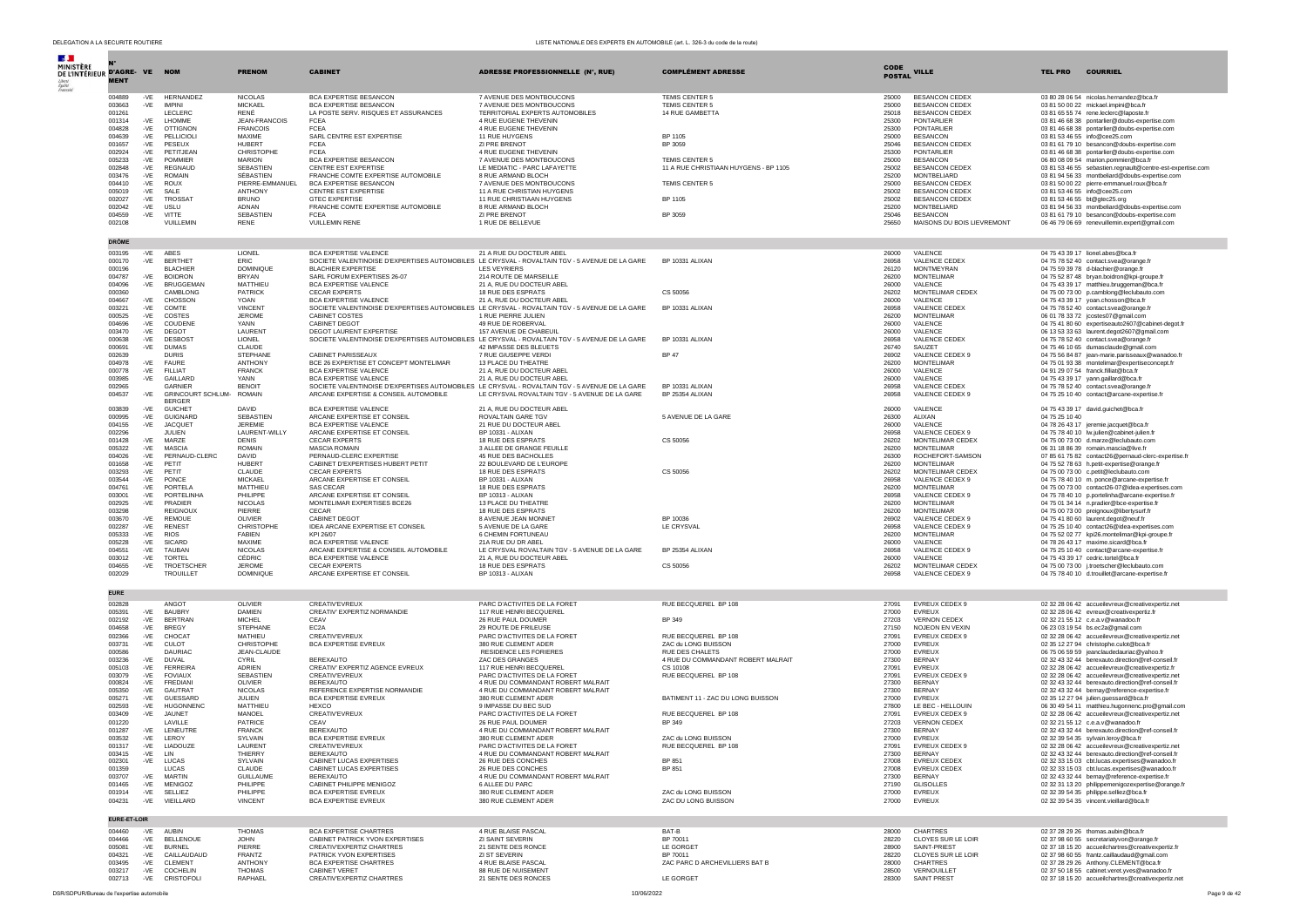| $\mathbf{r}$<br>MINISTÈRE<br>DE L'INTÉRIEUR D'AGRE- VE NOM |                  |              |                                  | <b>PRENOM</b>                       | <b>CABINET</b>                                                              | ADRESSE PROFESSIONNELLE (N°, RUE)                                        | <b>COMPLÉMENT ADRESSE</b>                               | CODE           | <b>VILLE</b>                            | <b>TEL PRO</b>            | <b>COURRIEL</b>                                                                                  |
|------------------------------------------------------------|------------------|--------------|----------------------------------|-------------------------------------|-----------------------------------------------------------------------------|--------------------------------------------------------------------------|---------------------------------------------------------|----------------|-----------------------------------------|---------------------------|--------------------------------------------------------------------------------------------------|
|                                                            | <b>MENT</b>      |              |                                  |                                     |                                                                             |                                                                          |                                                         | <b>POSTAL</b>  |                                         |                           |                                                                                                  |
|                                                            | 000799<br>000855 | -VE          | <b>FORGE</b><br>GANDON           | FREDERIC<br>PHILIPPE                | <b>BCA EXPERTISE CHARTRES</b><br>CABINET GANDON                             | 4 RUE BLAISE PASCAL<br>BP 50 005                                         | ZAC PARC D ARCHEVILLIERS BAT B                          | 28000<br>28350 | CHARTRES<br>SAINT LUBIN DES JONCHERETS  |                           | 02 37 28 29 26 Frederic.FORGE@bca.fr<br>09 60 19 20 22 philippe.gandon28@orange.fr               |
|                                                            | 005375           | -VE          | HUAU                             | <b>JEREMY</b>                       | CREATIV EXPERTIZ AGENCE DE CHARTRES                                         | 4 RUE LOUIS PASTEUR                                                      |                                                         | 28630          | LE COUDRAY                              |                           | 02 37 18 15 20 chartres@creativexpertiz.fr                                                       |
|                                                            | 002436           | $-VE$        | <b>JUGELE</b>                    | ERIC                                | EJE                                                                         | 1 TER RUE DES GRANGES                                                    |                                                         | 28100          | DREUX                                   |                           | 06 75 95 79 85 ejea28100@gmail.com                                                               |
|                                                            | 001207<br>003858 | $-VE$<br>-VE | LAROCHE<br><b>LE NAOUR</b>       | <b>GILLES</b><br>MARC.              | CABINET EXAM<br>CHARTRES & DREUX EXPERTISE                                  | 13 RUE DE L'ORME GUYOT<br>5 ALLEE DES ATLANTES                           | <b>I FS PROPYLEES 1</b>                                 | 28300<br>28000 | <b>GASVILLE OISEME</b><br>CHARTRES      |                           | 02 37 28 18 30 contact@exam-expertise-solution.com<br>02 37 28 31 50 accueil28@expertisegroup.fr |
|                                                            | 003861           | $-VE$        | LEGER                            | <b>MICHAEL</b>                      | BCA EXPERTISE CHARTRES                                                      | 4 RUE BLAISE PASCAL                                                      | ZAC PARC D ARCHEVILLIERS BAT B                          | 28000          | CHARTRES                                |                           | 02 37 28 29 26 michael.leger@bca.fr                                                              |
|                                                            | 001417           | $-VE$        | <b>MARTIN</b>                    | <b>DOMINIOUE</b>                    | MARTIN EXPERTISE                                                            | 16 RUE MICHEL DUBOIS                                                     |                                                         | 28300          | CHAMPHOL                                |                           | 02.37.21.09.66 martin expertise@laposte.net                                                      |
|                                                            | 002506<br>004734 | -VE          | MOULANIER<br>-VE MOUSSEL         | PASCAL<br><b>DONOVAN</b>            | CHARTRES-DREUX.EXPERTISE<br>CREATIV' EXPERTIZ                               | 5 ALLEE DES ATLANTES<br>21 SENTIER DES RONCES                            | 1ER ETAGE GAUCHE - LES PROPYLEES 1<br>LE GEORGET        | 28000<br>28300 | CHARTRES<br><b>SAINT PREST</b>          |                           | 02 37 28 31 50 p.moulanier@ref-conseil.fr<br>02 37 18 15 20 accueilchartres@creativexpertiz.net  |
|                                                            | 003425           | -VE          | <b>NAUDIN</b>                    | CI EMENT                            | CEA AUGER                                                                   | 33 D RUE DES PIERRES MISSIGAULT                                          | BP 80024                                                | 28630          | BARJOUVILLE                             |                           | 02 37 28 31 50 cea.chartres@ref-conseil.fr                                                       |
|                                                            | 004528           |              | OUESLAT                          | SANDRINE                            | SARL EXAM                                                                   | 2 ALLEE DES ATLANTES, LES PROPYLEES 1 - BAT 2                            |                                                         | 28000          | CHARTRES                                |                           | 02 37 30 81 50 contact@exam-expertise-solution.com                                               |
|                                                            | 001660<br>004455 | -VE          | PETIT<br>SOULARUE                | <b>MICHEL</b><br><b>ROMAIN</b>      | SARL CECA 28<br>CREATIV ESPERTIZ CHARTRES                                   | 8 RUE DE L'ORMETEAU<br>4 RUE LOUIS PASTEUR                               | BP 41095                                                | 28303<br>28630 | LEVES CEDEX<br>LE COUDRAY               |                           | 02 37 18 15 20 ceca28@wanadoo.fr<br>06 28 23 57 13 accueilchartres@creativexpertiz.fr            |
|                                                            | 001998           |              | <b>THOMMERET</b>                 | DANIEL                              | <b>CEA AUGER</b>                                                            | 33 D RUE DES PIERRES MISSIGAULT                                          | BP 80024                                                | 28630          | BARJOUVILLE                             |                           | 02 37 28 31 50 cea.chartres@ref-conseil.fr                                                       |
|                                                            | 002809           | $-VE$        | THOUVENIN<br>TYSSANDIER          | SÉBASTIEN<br><b>FREDERIC</b>        | DREUX EXPERTISE AUTOMOBILE<br>CREATIV'EXPERTIZ 28                           | 88 RUE DE NUISEMENT<br>8 RUE DE L'ORMETEAU                               | BP 41095                                                | 28500<br>28303 | VERNOUILLET                             |                           | 02 37 50 18 55 dea.dreux@ref-conseil.fr<br>02 37 18 15 20 accueil@creativexpertiz28.net          |
|                                                            | 002037<br>002529 | -VE<br>$-VE$ | VANHALST                         | OLIVIER                             | <b>CEA AUGER</b>                                                            | 33 D RUE DES PIERRES MISSIGAULT                                          | BP 80024                                                | 28630          | LEVES CEDEX<br><b>BARJOUVILLE</b>       |                           | 02 37 28 31 50 cea.chartres@ref-conseil.fr                                                       |
|                                                            | 004751           |              | -VE VEDIE                        | <b>BENJAMIN</b>                     | CHARTRES EXPERTISE AUTOMOBILE                                               | 5 ALLEE DES ATLANTES                                                     |                                                         | 28000          | <b>CHARTRES</b>                         |                           | 02 37 28 31 50 cea.chartres@ref-conseil-fr                                                       |
|                                                            | 002072<br>002093 |              | <b>VERET</b><br>VILLAUME         | <b>YVES</b><br>THIERRY              | <b>CABINET VERET</b><br>MMA ASSURANCES                                      | 88 RUE DE NUISEMENT<br>7 AVENUE MARCEL PROUST                            |                                                         | 28500<br>28932 | VERNOUILLET<br><b>CHARTRES CEDEX</b>    |                           | 02 37 50 18 55 cabinet.veret.yves@wanadoo.fr<br>02 37 33 82 53 tvillaume@aol.com                 |
|                                                            | <b>FINISTÈRE</b> |              |                                  |                                     |                                                                             |                                                                          |                                                         |                |                                         |                           |                                                                                                  |
|                                                            | 002868           |              | <b>BEAU</b>                      | LIONEL                              | CABINET ROUXEL SARL                                                         | 485 RUE JURIEN DE LA GRAVIERE                                            | BP 51231                                                | 29212          | BREST CEDEX 1                           |                           | 02 98 05 51 55 cabinet-rouxel@wanadoo.fr                                                         |
|                                                            | 004085<br>005077 | $-VE$<br>-VE | <b>BIANIC</b><br><b>BLOT</b>     | JULIEN<br><b>DAMIEN</b>             | REFERENCE EXPERTISE BRETAGNE AGENCE DE<br><b>BRES ROUXEL</b>                | 285 RUE ANDRE CHEDID<br>485 RUE JURIEN DE LA GRAVIERE                    | CS 70034 GUIPAUAS                                       | 29802<br>29212 | BREST CEDEX 9<br><b>BREST</b>           | 02 98 05 51 55            | 02 98 02 09 33 reb.brest@ref-conseil.fr                                                          |
|                                                            | 004092           | -VE          | <b>BOUTEC</b>                    | WII I IAM                           | <b>BCA EXPERTISE BREST</b>                                                  | ZI DE KERGONAN                                                           | 5 RUE DE KERVEZENNEC                                    | 29200          | <b>BREST</b>                            |                           | 02 98 02 91 27 William.BOUTEC@bca.fr                                                             |
|                                                            | 000327<br>002696 | $-VE$        | <b>BRUNETIERE</b><br>CARIOU      | RENÉ<br>LUDOVIC                     | SAS AUTO QUIMPER EXPERTS                                                    | PARC D'ACTIVITES DE KEROURVOIS SUD                                       | BP 603                                                  | 29551<br>29551 | QUIMPER CEDEX 09<br>OUIMPER CEDEX 09    |                           | 02 98 66 63 63 aqe@brunetiere.com                                                                |
|                                                            | 004867           | $-VE$        | CASTREC                          | <b>DYLAN</b>                        | SAS AUTO QUIMPER EXPERTS<br>AUTO OUIMPER EXPERTS                            | PARC D'ACTIVITES DE KEROURVOIS SUD<br>PARC D'ACTIVITES DE KEROURVOIS SUD | BP 603                                                  | 29551          | OUIMPER CEDEX 09                        | 02 98 66 63 63 age@age.fr | 02 98 66 63 63 age@brunetiere.com                                                                |
|                                                            | 000364           | -VE          | CAUDAN                           | DOMINIQUE                           | GROUPAMA LOIRE BRETAGNE                                                     | 1 RUE HERVE DE GUEBRIANT                                                 |                                                         | 29414          | LANDERNEAU CEDEX                        |                           | 02 98 85 71 64 dcaudan@GROUPAMA-loire-bretagne.fr                                                |
|                                                            | 002389           |              | -VE CAUDAN                       | ERWAN                               | REFERENCE EXPERTISE BRETAGNE AGENCE DE<br><b>OUIMPER</b>                    | 4 RUE LOUISON BOBET                                                      |                                                         | 29000          | QUIMPER                                 |                           | 02 98 10 11 57 reb.quimper@ref-conseil.fr                                                        |
|                                                            | 003464<br>004483 |              | -VE CORRE<br><b>DIRAISON</b>     | GILDAS<br>SEBASTIEN                 | EXPERTISE AUTOMOBILE ROUXEL<br>AUTO QUIMPER EXPERTS                         | 485 RUE JURIEN DE LA GRAVIERE<br>PARC D'ACTIVITES KEROUVOIS - SUD        | BP 51231<br>BP 603                                      | 29212<br>29551 | BREST CEDEX 1<br>QUIMPER CEDEX 9        | 02 98 66 63 63 age@age.fr | 02 98 05 51 55 gildascorre@hotmail.com                                                           |
|                                                            | 004709           |              | EMEILLAT                         | YVES-ALEXIS                         | REFERENCE EXPERTISE BRETAGNE AGENCE DE<br>OUIMPER                           | 4 RUE LOUISON BOBET                                                      |                                                         | 29000          | OUIMPER                                 |                           | 02 98 10 11 57 reb.quimper@ref-conseil.fr                                                        |
|                                                            | 004799           |              | -VF FAVRFI                       | ARNAUD                              | AUTO QUIMPER EXPERT                                                         | PARC D'ACTIVITE DE KEROURVOIS SUD                                        | BP 603                                                  | 29551          | <b>OUIMPER CEDEX</b>                    | 02 98 66 63 63 age@age.fr |                                                                                                  |
|                                                            | 000784           |              | -VE FLOC'HLAY                    | RONAN                               | REFERENCE EXPERTISE BRETAGNE AGENCE DE<br>OUIMPER                           | 4 RUE LOUISON BOBET                                                      |                                                         | 29000          | OUIMPER                                 |                           | 02 98 10 11 57 reb.quimper@ref-conseil.fr                                                        |
|                                                            | 000817           |              | <b>FRANCES</b>                   | <b>RENE</b>                         | EXPERTISE AUTOMOBILE DE CORNOUAILLE<br><b>BCA EXPERTISE BREST</b>           | 3 ALLEE PIERRE JOLIVET                                                   | ZAC DE CREAC'H GWEN                                     | 29334          | QUIMPER CEDEX                           |                           | 02 98 10 11 57 experts.auto.29@wanadoo.fr                                                        |
|                                                            | 003835<br>002895 | -VE          | <b>GAONACH</b><br>GOURTAY        | <b>DAMIEN</b><br>LOIC               | CABINET ROUXEL SARL                                                         | <b>ZI DE KERGONAN</b><br>485 RUE JURIEN DE LA GRAVIERE                   | 5 RUE DE KERVEZENNEC<br>BP 51231                        | 29200<br>29212 | <b>BREST</b><br>BREST CEDEX 1           |                           | 02 98 02 91 27 damien.gaonach@bca.fr<br>02 98 05 51 55 cabinet-rouxel@wanadoo.fr                 |
|                                                            | 002749           | -VE          | GUYADER                          | <b>REGIS</b>                        | CABINET ROUXEL SARL                                                         | 485 RUE JURIEN DE LA GRAVIERE                                            | BP 51231                                                | 29212          | BREST CEDEX 1                           |                           | 02 98 05 51 55 cabinet-rouxel@wanadoo.fr                                                         |
|                                                            | 002902<br>003853 | -VE<br>-VE   | <b>JAOUEN</b><br>KERDRAON        | JEAN-FRANCOIS<br>JULIEN             | <b>BCA EXPERTISE BREST</b><br><b>BCA EXPERTISE BREST</b>                    | ZI DE KERGONAN<br>ZI DE KERGONAN                                         | 5 RUE DE KERVEZENNEC<br>5 RUE DE KERVEZENNEC            | 29200<br>29200 | <b>BREST</b><br><b>BREST</b>            |                           | 02 98 02 91 28 jean-francois.jaouen@bca.fr<br>02 98 02 91 28 julien.kerdraon@bca.fr              |
|                                                            | 002765           |              | -VE KERMARREC                    | OLIVIER                             | MORLAIX EXPERTISES                                                          | ZA LA CROIX ROUGE                                                        | BP 87325                                                | 29673          | MORLAIX CEDEX                           |                           | 02 98 88 21 52 morlaix.expertises@leclubauto.com                                                 |
|                                                            | 004165           | -VE          | LAUNAY                           | MAXIME                              | REFERENCE EXPERTISE BRETAGNE AGENCE DE<br><b>OUIMPER</b>                    | 4 RUE LOUISON BOBET                                                      |                                                         | 29000          | OUIMPER                                 |                           | 02 98 10 11 57 reb.quimper@ref-conseil.fr                                                        |
|                                                            | 001224<br>001227 |              | LE BACCON<br>-VE IF BERRE        | STÉPHANE<br>PASCAL                  | SAS AUTO OUIMPER EXPERTS<br><b>BCA EXPERTISE BREST</b>                      | PARC D'ACTIVITES DE KEROURVOIS SUD<br>ZI DE KERGONAN                     | BP 603<br>5 RUE DE KERVEZENNEC                          | 29551<br>29200 | OUIMPER CEDEX 09<br><b>BREST</b>        |                           | 02 98 66 63 63 age@brunetiere.com<br>02 98 02 91 28 pascal.le berre@bca.fr                       |
|                                                            | 004624           |              | -VE LE BOUEDEC                   | <b>JEAN</b>                         | REFERENCE EXPERTISE BRETAGNE AGENCE DE<br><b>OUIMPER</b>                    | 4 RUE LOUISON BOBET                                                      |                                                         | 29000          | QUIMPER                                 |                           | 02 98 10 11 57 reb.quimper@ref-conseil.fr                                                        |
|                                                            | 002576           |              | LE GOFF                          | STÉPHANE                            | <b>BCA EXPERTISE BREST</b>                                                  | ZI DE KERGONAN                                                           | 5 RUE DE KERVEZENNEC                                    | 29200          | <b>BREST</b>                            |                           | 02 98 02 91 28 stephane.le goff@bca.fr                                                           |
|                                                            | 001245           |              | LE MOIGNE                        | THIERRY                             | REFERENCE EXPERTISE BRETAGNE AGENCE DE                                      | 285 RUE ANDRE CHEDID                                                     | CS 70094 GUIPAVAS                                       | 29802          | BREST CEDEX 9                           |                           | 02 98 02 09 33 reb.brest@ref-conseil.fr                                                          |
|                                                            | 001250<br>002442 | -VE<br>-VE   | LE ROY<br>LEBIAN                 | THIERRY<br><b>JEAN-CHRISTIAN</b>    | <b>REFERENCE EXPERTISE BRETAGNE AGENCE DE</b><br><b>BRASEXPERTISE BREST</b> | 285 RUE ANDRE CHEDID<br>ZI DE KERGONAN                                   | ZI LAVALLOT - CS 70094 GUIPAVAS<br>5 RUE DE KERVEZENNEC | 29802<br>29200 | BREST CEDEX 9<br><b>BREST</b>           |                           | 02 98 02 09 33 reb.brest@ref-conseil.fr<br>02 96 61 46 96 jean-christian.lebian@bca.fr           |
|                                                            | 004010           | $-VE$        | LOAEC                            | <b>RONAN</b>                        | MORLAIX EXPERTISES                                                          | ZA LA CROIX ROUGE                                                        | BP 87325                                                | 29673          | MORLAIX CEDEX                           |                           | 02 98 88 21 52 morlaix.expertises@leclubauto.com                                                 |
|                                                            | 003421           | -VE          | MERDY                            | <b>JEAN-MARIE</b>                   | AUTO QUIMPER EXPERT                                                         | BP 603                                                                   |                                                         | 29551          | QUIMPER CEDEX 9                         |                           | 02 98 66 63 63 merdy@age.fr                                                                      |
|                                                            | 002847<br>003884 | $-VE$        | MOGUEROL<br><b>NICOLAS</b>       | DOMINIQUE<br>GAETAN                 | REFERENCE EXPERTISE BRETAGNE AGENCE DE<br><b>BRESTET D'EXPERTISE ROUXEL</b> | 285 RUE ANDRE CHEDID<br>485 RUE JURIEN DE LA GRAVIERE                    | CS 70094 GUIPAVAS<br>BP 51231                           | 29802<br>29212 | BREST CEDEX 9<br>BREST CEDEX 1          |                           | 02 98 02 09 33 reb.brest@ref-conseil.fr<br>02 98 05 51 55 cabinet-rouxel@wanadoo.fr              |
|                                                            | 001651           |              | PERON                            | PIFRRE                              | <b>SOTHIS BREST</b>                                                         | BP 91244                                                                 |                                                         | 29212          | BREST CEDEX 1                           |                           | 02 98 46 46 47 brest@sothis.fr                                                                   |
|                                                            | 004530           | -VE          | PERON                            | YANN-MAEL                           | REFERENCE EXPERTISE BRETAGNE AGENCE DE                                      | 285 RUE ANDRE CHEDID                                                     | CS 70094 GUIPAVAS                                       | 29802          | BREST CEDEX 9                           |                           | 02 98 02 09 33 reb.brest@ref-conseil.fr                                                          |
|                                                            | 001707<br>001762 |              | -VE POCHIC<br><b>OUINIOU</b>     | JEAN-MARC<br>CHRISTOPHE             | <b>BRESIUTO QUIMPER EXPERTS</b><br>MORI AIX EXPERTISES                      | PARC D'ACTIVITES DE KEROURVOIS SUD<br><b>ZA LA CROIX ROUGE</b>           | BP 603<br>BP 87325                                      | 29551<br>29673 | QUIMPER CEDEX 09<br>MORLAIX CEDEX       |                           | 02 98 66 63 63 age@brunetiere.com<br>02 98 88 21 52 morlaix.expertises@leclubauto.com            |
|                                                            | 001861           |              | <b>ROUXEL</b>                    | JEAN-CLAUDE                         | CABINET ROUXEL SARL                                                         | 485 RUE JURIEN DE LA GRAVIERE                                            | BP 51231                                                | 29212          | BREST CEDEX 1                           |                           | 02 98 05 51 55 cabinet@cabinet-rouxel.fr                                                         |
|                                                            | 002469           | $-VE$        | SALAUN                           | EMMANUEL                            | SAS AUTO QUIMPER EXPERTS                                                    | PARC D'ACTIVITES DE KEROURVOIS SUD                                       | BP 603                                                  | 29551          | QUIMPER CEDEX 09                        |                           | 02 98 66 63 63 age@brunetiere.com                                                                |
|                                                            | 002667<br>004222 | -VE<br>$-VE$ | SAULDAY<br><b>STEPHAN</b>        | EMMANUEL<br>FRÉDÉRIC                | REFERENCE EXPERTISE BRETAGNE AGENCE DE<br><b>REFERENCE EXPERTISE BREST</b>  | 285 RUE ANDRE CHEDID<br>285 RUE ANDREE CHEDID                            | ZI LAVALLOT - CS 70094 GUIPAVAS<br>ZI LAVALLOT          | 29802<br>29490 | BREST CEDEX 9<br><b>BREST GUIPAVAS</b>  |                           | 02 98 02 09 33 reb.brest@ref-conseil.fr<br>02 98 02 09 33 brest@reference-expertise.fr           |
|                                                            | 005025           | $-VE$        | TANGUY                           | MATHIEU                             | CREATIV BRETAGNE AGENCE DE OUIMPER                                          | RUE GALILEE PARC                                                         | PARC D'ACTIVITE DE KERKOURVOIS SUD                      | 29500          | <b>ERGUE GABERIC</b>                    |                           | 02 98 66 63 63 accueilguimper@creativ-expertiz.fr                                                |
|                                                            | 002853           |              | ZEPHORIS                         | JEAN-MARC                           | EXPERTISE AUTOMOBILE DE CORNOUAILLE                                         | 3 ALLEE PIERRE JOLIVET                                                   | ZAC DE CREAC'H GWEN                                     | 29334          | QUIMPER CEDEX                           |                           | 02 98 10 11 57 experts.auto.29@wanadoo.fr                                                        |
|                                                            | GARD             |              |                                  |                                     |                                                                             |                                                                          |                                                         |                |                                         |                           |                                                                                                  |
|                                                            | 003126<br>005242 | -VE          | ALBERT<br>-VE AMIOT              | LAURENT<br><b>OUENTIN</b>           | <b>NIMES EXPERTISES</b><br><b>BCA EXPERTISE NIMES</b>                       | 510 RUE ETIENNE LENOIR<br>305 RUE JOHN MAC ADAM                          | ZAC KM DELTA II<br>IMMEUBLE ESPACE DELTA                | 30900<br>30900 | <b>NIMES</b><br><b>NIMES</b>            |                           | 04 66 04 89 89 contact@kpi-expertises.fr<br>07 76 03 85 48 quentin.amiot@bca.fr                  |
|                                                            | 000025           |              | ANDRE                            | <b>HERVE</b>                        | CABINET D'EXPERTISES AUTOMOBILES ANDRE HERVE 4 IMPASSE GABRIEL FAURE        |                                                                          |                                                         | 30100          | <b>ALES</b>                             |                           | 04 66 30 46 40 andre.herve.expert@gmail.com                                                      |
|                                                            | 004562           |              | AYME                             | FRANCOIS-XAVIER                     | NIMES EXPERTISES                                                            | 510 RUE ETIENNE LENOIR<br>63 ANCIENNE ROUTE DE GENERAC                   | ZAC KM DELTA II                                         | 30900          | <b>NIMES</b>                            |                           | 04 66 04 89 89 contact@kpi-expertises.fr                                                         |
|                                                            | 003444<br>000143 | -VE          | -VE BAZATAOUI<br><b>BELTRAMO</b> | <b>THOMAS</b><br><b>MICHEL</b>      | CABINET CESARI<br><b>BCA EXPERTISE NIMES</b>                                | 305 RUE JOHN MAC ADAM                                                    | LES VILLEGIALES ESPACE DELTA                            | 30900<br>30000 | <b>NIMES</b><br><b>NIMES</b>            |                           | 04 66 84 77 67 cesari@leclubauto.com<br>04 66 29 67 96 michel.beltramo@bca.fr                    |
|                                                            | 003793           | $-VE$        | <b>BOUCHE</b>                    | <b>JEREMY</b>                       | NIMES EXPERTISES                                                            | 510 RUE ETIENNE LENOIR                                                   | <b>ZAC KM DELTA II</b>                                  | 30900          | <b>NIMES</b>                            |                           | 04 66 04 89 89 contact@kpi-expertises.fr                                                         |
|                                                            | 004575           |              | -VE BOUCHOUI                     | JAMAI.                              | <b>BCA EXPERTISE NIMES</b>                                                  | 305 RUE JOHN MAC ADAM                                                    | LES VILLEGIALES ESPACE DELTA                            | 30000          | <b>NIMES</b>                            |                           | 04 66 29 67 96 jamal.bouchoui@bca.fr                                                             |
|                                                            | 004566<br>000418 | -VE          | CAMBEDOUZOU<br>CESARI            | <b>BRICE</b><br><b>ANTOINE</b>      | <b>NIMES EXPERTISES</b><br>CESARINGENIERIE                                  | 510 RUE ETIENNE LENOIR<br>63 ANCIENNE ROUTE DE GENERAC                   | ZAC KM DELTA II                                         | 30900<br>30900 | <b>NIMES</b><br><b>NIMES</b>            |                           | 04 66 04 89 89 contact@nimesexpertises.<br>04 66 84 77 67 csri@leclubauto.com                    |
|                                                            | 004567           | $-VF$        | CESARI                           | <b>JEROME</b>                       | CABINET CESARI                                                              | 63 ANCIENNE ROUTE DE GENERAC                                             |                                                         | 30900          | <b>NIMES</b>                            |                           | 04 66 84 77 67 cesari@leclubauto.com                                                             |
|                                                            | 003060<br>000524 | -VE          | CHARLES<br>COSTES                | <b>NICOLAS</b><br><b>JEAN-LOUIS</b> | <b>BCA EXPERTISE NIMES</b><br><b>GARDOISE EXPERTISE CEVENNES</b>            | 305 RUE JOHN MAC ADAM<br>172 CHEMIN DU MAS D'AYROLLES                    | LES VILLEGIALES ESPACE DELTA                            | 30000<br>30380 | <b>NIMES</b><br>SAINT CHRISTOL LEZ ALES |                           | 04 66 29 67 96 nicolas.charles@bca.fr<br>04 66 52 00 40 gardoise@leclubauto.fr                   |
|                                                            | 002881           | -VE          | <b>DEMADRILLE</b>                | YANN                                | <b>BCA EXPERTISE NIMES</b>                                                  | 305 RUE JOHN MAC ADAM                                                    | LES VILLEGIALES ESPACE DELTA                            | 30000          | <b>NIMES</b>                            |                           | 04 66 29 67 96 Yann.DEMADRILLE@bca.fr                                                            |
|                                                            | 004605           |              | -VE DIGNAC                       | ARNAUD                              |                                                                             | 48 CHEMIN DES BASSINS                                                    |                                                         | 30350          | LEZAN                                   |                           | 06 72 14 22 88 arnaud.dignac@wanadoo.fr                                                          |
|                                                            | 004271<br>002891 | -VE<br>-VE   | <b>FOURNIER</b><br>GAUDIN        | CHRISTOPHE<br>OLIVIER               | GARDOISE EXPERTISE CEVENNES                                                 | 172 CHEMIN DU MAS D'AYROLLES<br>1 BIS IMPASSE DES LAVANDES               |                                                         | 30380<br>30870 | SAINT CHRISTOL LEZ ALES<br>CLARENSAC    |                           | 04 66 52 00 40 fournier@leclubauto.com<br>04 46 60 13 27 omcg30@orange.fr                        |
|                                                            | 000925           |              | <b>GIMENEZ</b>                   | <b>BERNARD</b>                      | LITTORAL EXPERTISES                                                         | 510 RUE ETIENNE LENOIR                                                   | ZAC KM DELTA II                                         | 30900          | <b>NIMES</b>                            |                           | 04 66 04 89 89 littoral@kpi-expertises.fr                                                        |
|                                                            | 000927           |              | GINER                            | <b>PATRICE</b>                      | GARDOISE D'EXPERTISE (NIMES)                                                | 62 RUE DE L'HOSTELLERIE                                                  |                                                         | 30900          | <b>NIMES</b>                            |                           | 04 66 52 00 40 gestion30@bce-expertise.fr                                                        |
|                                                            | 000935<br>000943 | -VE          | GIZZI<br>GOIX                    | MAX<br>JEAN-JACQUES                 | NIMES EXPERTISES                                                            | 510 RUE ETIENNE LENOIR<br>14 LES PERRIERES                               | ZAC KM DELTA II                                         | 30900<br>30820 | <b>NIMES</b><br>CAVEIRAC                |                           | 04 66 04 89 89 contact@kpi-expertises.fr<br>04 66 74 38 33 jean.jacquesgoix@orange.fr            |
|                                                            | 002432           |              | -VE HOFFMANN                     | JEAN-PIERRE                         | AUTO EXPERTISE DU LANGUEDOC                                                 | 4 LOTISSEMENT DES AIRETTES                                               |                                                         | 30121          | <b>MUS</b>                              |                           | 06 07 11 19 00 ael30@orange.fr                                                                   |
|                                                            | 004154           | $-VE$        | <b>JACOUET</b><br>-VE JALABERT   | <b>BAPTISTE</b>                     | <b>KPI EXPERTISES</b>                                                       | 510 RUE ETIENNE LENOIR<br>63 ANCIENNE ROUTE DE GENERAC                   |                                                         | 30900          | <b>NIMES</b>                            |                           | 04 66 04 89 89 kpi30-nimes@kpi-groupe.fr                                                         |
|                                                            | 005119<br>003350 | -VE          | LUNEL                            | <b>GUILLAUME</b><br>SEBASTIEN       | SARL CESARINGENIERIE<br>BCE 30 EXPERTISE ET CONCEPT NIMES                   | 91 AVENUE JEAN PROUVE                                                    |                                                         | 30900<br>30900 | <b>NIMES</b><br><b>NIMES</b>            |                           | 04 66 84 77 67 csri.compta@leclubauto.com<br>06 22 42 65 47 ales@expertiseconcept.fr             |
|                                                            | 002369           |              | MATHIEU                          | JEAN-CLAUDE                         |                                                                             | QUARTIER CHAMBAOUDE                                                      |                                                         | 30960          | <b>LES MAGES</b>                        |                           | 06 14 48 04 34 mathieujcexpertauto@orange.fr                                                     |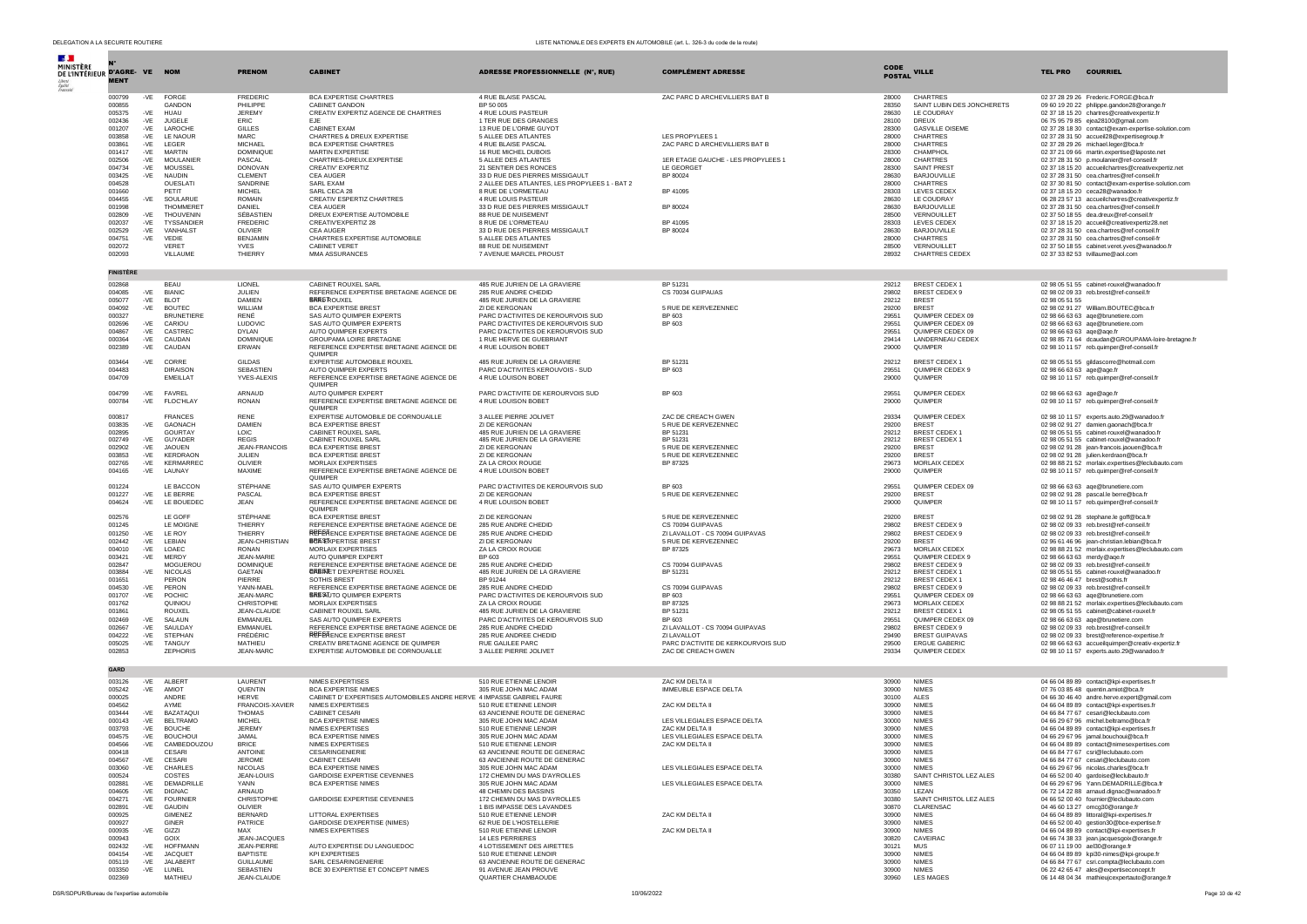| MINISTÈRE                    |                      |                |                                            |                                    |                                                                                |                                                             |                                                            |                       |                                              |                               |                                                                                                |
|------------------------------|----------------------|----------------|--------------------------------------------|------------------------------------|--------------------------------------------------------------------------------|-------------------------------------------------------------|------------------------------------------------------------|-----------------------|----------------------------------------------|-------------------------------|------------------------------------------------------------------------------------------------|
| DE L'INTÉRIEUR D'AGRE-VE NOM |                      |                |                                            | <b>PRENOM</b>                      | <b>CABINET</b>                                                                 | <b>ADRESSE PROFESSIONNELLE (N°, RUE)</b>                    | <b>COMPLÉMENT ADRESSE</b>                                  | CODE<br><b>POSTAL</b> | <b>VILLE</b>                                 | <b>TEL PRO</b>                | <b>COURRIEL</b>                                                                                |
|                              | <b>MENT</b>          |                |                                            |                                    |                                                                                |                                                             |                                                            |                       |                                              |                               |                                                                                                |
|                              | 003708               | -VE            | <b>MICHAUD</b>                             | <b>MEDERICK</b>                    | GARDOISE D'EXPERTISE (NIMES)<br><b>CABINET CESAR</b>                           | 62 RUE DE L'HOSTELLERIE                                     |                                                            | 30900                 | <b>NIMES</b><br><b>NIMES</b>                 |                               | 04 66 52 00 40 gestion30@bce-expertise.fr                                                      |
|                              | 001563<br>004298     | -VE<br>$-VE$   | <b>MUSCIO</b><br>PERLETTI                  | ROCCO<br><b>MICHAEL</b>            | <b>BCA EXPERTISE NIMES</b>                                                     | 63 ANCIENNE ROUTE DE GENERAC<br>305 RUE JOHN MAC ADAM       | LES VILLEGIALES ESPACE DELTA                               | 30900<br>30000        | <b>NIMES</b>                                 |                               | 04 66 84 77 67 cesari@leclubauto.com<br>04 66 29 67 96 michael.perletti@bca.fr                 |
|                              | 003294               | -VE            | PIALET                                     | NICOLAS                            | NIMES EXPERTISES                                                               | 510 RUE ETIENNE LENOIR                                      | ZAC KM DELTA II                                            | 30900                 | <b>NIMES</b>                                 |                               | 04 66 04 89 89 contact@nimesexpertises.com                                                     |
|                              | 003176<br>002335     | -VE<br>-VE     | PIBAROT<br>PONCE DE LEON                   | CHRISTOPHE<br><b>NICOLAS</b>       | GARDOISE EXPERTISE CEVENNES<br>NIMES EXPERTISES                                | 172 CHEMIN DU MAS D'AYROLLES<br>510 RUE ETIENNE LENOIR      | ZAC KM DELTA II                                            | 30380<br>30900        | SAINT CHRISTOL LEZ ALES<br><b>NIMES</b>      |                               | 04 66 52 00 40 gardoise@leclubauto.fr<br>04.66.04.89.89 contact@kni-expertises.fr              |
|                              | 001716               |                | PONCE DE LEON                              | <b>JOSE</b>                        |                                                                                | MAS DU TANNEUR                                              |                                                            | 30820                 | CAVEIRAC                                     | 04 66 81 31 19 cpdl@free.fr   |                                                                                                |
|                              | 003453               | $-VE$          | REITZER<br>RENAUDIE                        | PHILIPPE<br><b>VINCENT</b>         | CESARINGENIERIE SARL<br><b>BCA EXPERTISE NIMES</b>                             | 63 ANCIENNE ROUTE DE GENERAC<br>305 RUE JOHN MAC ADAM       |                                                            | 30900                 | <b>NIMES</b><br><b>NIMES</b>                 |                               | 04 66 84 77 67 cesari@leclubauto.com<br>06 45 93 30 80 vincent.renaudie@bca.fr                 |
|                              | 005197<br>001800     | -VE            | REYNAUD                                    | JEAN-PAUL                          | <b>GARDOISE D'EXPERTISE (NIMES)</b>                                            | 62 RUE DE L'HOSTELLERIE                                     |                                                            | 30900<br>30900        | <b>NIMES</b>                                 |                               | 04 66 52 00 40 gestion30@bce-expertise.fr                                                      |
|                              | 005057               | -VE            | <b>RIGON</b>                               | LAURENT                            | <b>BCA EXPERTISE NIMES</b>                                                     | 305 RUE JOHN MC ADAM                                        |                                                            | 30900                 | <b>NIMES</b>                                 |                               | 06 74 94 80 58 laurent.rigon@bca.fr                                                            |
|                              | 004762<br>004040     | -VE<br>-VE     | ROBA<br><b>ROMIEU</b>                      | MIGUEL<br><b>MARC</b>              | NIMES EXPERTISES<br>CABINET D'EXPERTISE VIALLE                                 | 510 RUE ETIENNE LENOIR<br>LA CASTAGNADE 44 QUAI JEAN JAURES | BP 50213                                                   | 30900<br>30104        | <b>NIMES</b><br>ALES CEDEX                   |                               | 04 66 04 89 89 pascal-jean.symesak@wanadoo.fr<br>04 66 30 71 72 vialle.cabinet@wanadoo.fr      |
|                              | 003433               | -VE            | SIMEONI                                    | PIERRE                             | NIMES EXPERTISES                                                               | 510 RUE ETIENNE LE NOIR                                     | ZAC KM DELTA II                                            | 30900                 | <b>NIMES</b>                                 |                               | 04 66 04 89 89 contact@nimesexpertises.com                                                     |
|                              | 002477<br>004652     | -VE            | TERENDIJ<br><b>TERME</b>                   | <b>BRICE</b><br><b>RUBEN</b>       | AUTO EXPERTISE ET CONSEIL<br>TERME RUBEN EXPERTISE                             | 7 RUE DES MICOCOULIERS<br>10 G VIELLE ROUTE DE SALINDRES    | L'ENCLOS DE L'OLIVIER                                      | 30870<br>30340        | CLARENSAC<br>SAINT PRIVAT DES VIEUX          |                               | 04 66 81 82 37 brice.terendij@orange.fr<br>04 66 43 27 87 trexpertise@gmail.com                |
|                              | 004422               | -VE            | <b>TESTUD</b>                              | LIONEL                             | CABINET D'EXPERTISE VIALLE                                                     | 12 RUE DE LA BERGERIE PIST OASIS III                        | BP 50213                                                   | 30104                 | <b>ALES</b>                                  |                               | 04 66 30 71 72 testud.lionel@orange.fr                                                         |
|                              | 004052               | $-VE$          | THOMAS                                     | <b>AURELIEN</b>                    | KPI GROUPE<br><b>KPI EXPERTISES</b>                                            | 510 RUE ETIENNE LENOIR                                      |                                                            | 30000                 | <b>NIMES</b>                                 |                               | 04 66 04 89 89 aurelien.thomas@kpi-groupe.fr<br>04.66.04.89.89 contact@kni-expertises.fr       |
|                              | 002004<br>005196     | $-VE$<br>-VE   | <b>TINTURIER</b><br>VERGNAUD               | <b>FRANCOIS</b><br><b>MATTHIFU</b> | <b>BCA EXPERTISE NIMES</b>                                                     | 510 RUE ETIENNE LENOIR<br>305 RUE JOHN MAC ADAM             | 510 RUE ETIENNE LENOIR                                     | 30900<br>30900        | <b>NIMES</b><br><b>NIMES</b>                 |                               | 04 67 73 05 28 matthieu.vergnaud@bca.fr                                                        |
|                              | 002526               | $-VE$          | VIALLE                                     | SEBASTIEN                          | CABINET D'EXPERTISE VIALLE                                                     | LA CASTAGNADE 44 QUAI JEAN JAURES                           | BP 50213                                                   | 30104                 | ALES CEDEX                                   |                               | 04 66 30 71 72 vialle.cabinet@wanadoo.fr                                                       |
|                              | 004233               |                | VIGNAUD                                    | <b>DAVID</b>                       | NIMES EXPERTISES                                                               | 510 RUE ETIENNE LENOIR                                      | ZAC KM DELTA II                                            | 30900                 | <b>NIMES</b>                                 |                               | 04 66 04 89 89 david.vignaud@centredexpertises.com                                             |
|                              | <b>HAUTE-GARONNE</b> |                |                                            |                                    |                                                                                |                                                             |                                                            |                       |                                              |                               |                                                                                                |
|                              | 004861               | -VE            | AGUILAR                                    | CI ÉMENT                           | CENTRE D'EXPERTISE GOT ET GARCENAC                                             | 80 ROUTE REVEL                                              |                                                            | 31400                 | <b>TOULOUSE</b>                              |                               | 05 62 71 83 83 got-garcenac@wanadoo.fr                                                         |
|                              | 005065<br>002143     |                | <b>AHRIOUI</b><br>ALPHAND                  | <b>BADRE</b><br><b>ROBERT</b>      | CABINET LANG ET ASSOCIES<br>ACI                                                | 6 IMPASSE LOUIS DE FROIDOUR<br>17 ROUTE DE GRATENTOUR       |                                                            | 31200<br>31150        | TOULOUSE<br><b>BRUGUIERES</b>                |                               | 05 61 47 92 73 contact@cabinetlang.fr<br>05 34 27 00 00 robert.alphand@alphacrash.fr           |
|                              | 005380               | -VE            | <b>BALDECK</b>                             | YANN                               | <b>BCA EXPERTISE TOULOUSE</b>                                                  | 118 ROUTE D'ESPAGNE                                         |                                                            | 31100                 | <b>TOULOUSE</b>                              |                               | 09 77 42 79 99 yann.baldeck@bca.fr                                                             |
|                              | 000109<br>004953     |                | <b>BASTIEN</b><br><b>BAUTISTA</b>          | <b>JACQUES</b><br><b>ANTHONY</b>   | <b>CTEX</b><br>CABINENT LANG ET ASSOCIES                                       | 3 IMPASSE CLAUDE CORNAC<br>96 CHEMIN DE LARRAMET            |                                                            | 31140<br>31170        | LAUNAGUET<br><b>TOURNEFEUILLE</b>            |                               | 05 34 27 00 00 ctex@ctexauto.com<br>05 61 47 92 73 contact31@cabinetlang.fr                    |
|                              | 005257               | -VE            | <b>BEDOS</b>                               | CLÉMENT                            | ACE MIDI-PYRÉNÉES                                                              | 296 AVENUE JEAN RIEUX                                       |                                                            | 31500                 | <b>TOULOUSE</b>                              |                               | 05 62 47 36 21 toulouse@ace-group.fr                                                           |
|                              | 003050               | -VE            | BENETEAU                                   | THIERRY                            | CABINET LANG & ASSOCIES                                                        | 96 CHEMIN DE LARRAMET                                       |                                                            | 31170                 | <b>TOURNEFEUILLE</b>                         |                               | 05 61 47 92 73 contact31@cabinetlang.fr                                                        |
|                              | 000160<br>000194     | $-VE$<br>-VE   | BERJAUD<br><b>BILLERES</b>                 | <b>SERGE</b><br>JEAN-JACQUES       | MAIF<br><b>SECA</b>                                                            | 140 RUE CARMIN<br>201 QUINTER ROUTE D'EAUNES                | LE NAUROUZE - HALL A                                       | 31670<br>31600        | LABEGE<br><b>MURET</b>                       |                               | 05 61 00 89 50 serge.berjaud@maif.fr<br>05 62 86 23 72 jeanjacquesbilleres@gmail.com           |
|                              | 004687               | -VE            | <b>BLAINEAU</b>                            | ALEXANDRE                          | <b>LANG ET ASSOCIES</b>                                                        | 96 CHEMIN DE LARRAMET                                       |                                                            | 31170                 | TOURNEFEUILLE                                |                               | 05 57 77 15 50 alexandreblaineau@cabinetlang.fr                                                |
|                              | 005334<br>005373     | $-VE$<br>-VE   | <b>BOURLARD</b><br>BOUYSSOU                | <b>DYLAN</b><br><b>KEVIN</b>       | EXPERTISE ET CONCEPT BORDEAUX<br>EXPERTISE ET CONCEPT TOULOUSE                 | 11 RUE LOUIS BLERIOT<br>10 RUE DU CASSE                     |                                                            | 31130<br>31240        | <b>BEGLES</b><br>SAINT JEAN                  |                               | 06 10 29 88 94 bordeaux@expertiseconcept.fr<br>05 61 61 62 00 toulouse@expertiseconcept.fr     |
|                              | 004429               | $-VE$          | <b>BROCHAIN</b>                            | <b>GUILLAUME</b>                   | BCA EXPERTISE TOULOUSE                                                         | 118 ROUTE D'ESPAGNE                                         | IMMEUBLE LE PHENIX                                         | 31100                 | <b>TOULOUSE</b>                              |                               | 05 61 75 08 00 quillaume.brochain@bca.fr                                                       |
|                              | 002385               |                | <b>BRUN</b>                                | <b>CÉDRIC</b>                      | AMP EXPERTISES                                                                 | 2 BIS RUE PAUL CHARRIER                                     |                                                            | 31100                 | <b>TOULOUSE</b>                              |                               | 05 57 77 82 82 contact@amp-expertise.com                                                       |
|                              | 004961<br>003493     | $-VE$<br>$-VE$ | <b>BUENO</b><br><b>BURGUET</b>             | <b>ANTHONY</b><br>ARNAUD           | <b>GOT ET CARCENAC</b><br>BCA EXPERTISE TOULOUSE                               | 80 ROUTE DE REVEL<br>118 ROUTE D'ESPAGNE                    | <b>IMMEUBLE LE PHENIX</b>                                  | 31400<br>31100        | <b>TOULOUSE</b><br><b>TOULOUSE</b>           |                               | 05 62 71 83 83 got-carcenac@wanadoo.fr<br>05 61 75 08 00 arnaud.burguet@bca.fr                 |
|                              | 005082               | -VE            | CAGNON                                     | <b>BRICE</b>                       | SOCIETE CIVILE CEA GOT ET CARCENAC                                             | 80 ROUTE DE REVEL                                           |                                                            | 31400                 | TOULOUSE                                     |                               | 05 62 71 83 83 contact@got-carcenac.fr                                                         |
|                              | 004100<br>002694     | -VE<br>-VE     | CALVET<br>CAMPISTRON                       | <b>JORDAN</b><br>ARNAUD            | ACE MIDI-PYRÉNÉES<br>CABINET LANG & ASSOCIES                                   | 296 AVENUE JEAN RIEUX<br>96 CHEMIN DE LARRAMET              |                                                            | 31500<br>31170        | TOULOUSE<br>TOURNEEEUILLE                    |                               | 05 62 47 36 26 j.calvet@acemidi-pyrenees.fr<br>05 61 47 92 73 contact31@cabinetlang.fr         |
|                              | 000372               |                | CARAYOL                                    | PIERRE                             |                                                                                | 22 RUE PRADAL                                               |                                                            | 31400                 | TOULOUSE                                     |                               | 06 24 06 64 30 petercar@voila.fr                                                               |
|                              | 000374               | $-VE$          | CARCENAC                                   | AIMÉ<br><b>PATRICE</b>             | CABINET GOT ET CARCENAC                                                        | 80 ROUTE DE REVEL                                           |                                                            | 31400                 | <b>TOULOUSE</b>                              |                               | 05 62 71 83 83 got-carcenac@wanadoo.fr                                                         |
|                              | 000401<br>002698     | -VE<br>-VE     | CASTETS<br>CASTETS                         | LOIC                               | <b>EURO EXPERTISE</b><br>EURO EXPERTISE                                        | 22 CHEMIN DE LA VIOLETTE<br>22 CHEMIN DE LA VIOLETTE        |                                                            | 31210<br>31210        | <b>L'UNION</b><br><b>L'UNION</b>             |                               | 05 63 03 20 98 euro.expertise@orange.fr<br>05 63 03 20 98 euro.expertise@orange.fr             |
|                              | 002611               | $-VE$          | CHAIGNEAU                                  | ERIC                               | BCA EXPERTISE TOULOUSE                                                         | 118 ROUTE D'ESPAGNE                                         | <b>IMMEUBLE LE PHENIX</b>                                  | 31100                 | <b>TOULOUSE</b>                              |                               | 05.61.75.08.00 eric chaigneau@hca.fr                                                           |
|                              | 005206<br>003214     | -VE<br>$-VE$   | CHARREAU<br>CHOURRE                        | <b>ANTHONY</b><br><b>HERVE</b>     | SARL LANG ET ASSOCIES<br>EXPERTISE & CONCEPT TOULOUSE                          | 96 CHEMIN DE LARRAMET<br>10 rue du Cassé                    |                                                            | 31170<br>31240        | TOURNEEEUILLE<br>SAINT JEAN                  |                               | 05 61 47 92 73 contact31@cabinetlang.fr<br>05 81 52 40 00 toulouse2@expertiseconcept.fr        |
|                              | 005263               | $-VE$          | CHUPEAU                                    | TANGUY                             | GROUPE EXPERTISE ET CONCEPT TOULOUSE                                           | 10 RUE DU CASSE                                             |                                                            | 31240                 | SAINT JEAN                                   |                               | 05.61.61.62.00 d.mora@expertiseconcent.fr                                                      |
|                              | 004794<br>004871     | -VE<br>-VE     | COURNEIL<br>COUTAL                         | <b>KEVIN</b><br><b>REMY</b>        | CABINET LANG & ASSOCIES<br>CABINET RUQUET MORA ROBINET                         | 96 CHEMIN DE LARRAMET<br>AVENUE DE ROUS                     | ZAC DES LANDES                                             | 31170<br>31800        | TOURNEFEUILLE<br><b>ESTANCARBON</b>          |                               | 05 61 47 92 73 contact31@cabinetlang.fr<br>05 61 61 62 00 rmr.toulouse@expertiseconcept.fr     |
|                              | 003064               | -VE            | <b>DAL MOLIN</b>                           | PIFRRE                             | ACE MIDI PYRENEES                                                              | 296 AVENUE JEAN RIEUX                                       |                                                            | 31500                 | <b>TOULOUSE</b>                              |                               | 05 62 47 36 21 toulouse@ace-group.fr                                                           |
|                              | 000575               |                | DANINI                                     | GERALD                             | GM                                                                             | 18 PLACE ROGUET                                             | BP 3024                                                    | 31024                 | <b>TOULOUSE</b>                              | 05 61 77 00 50 gdanini@gmf.fr |                                                                                                |
|                              | 004602               | $-VE$          | DE FIGUEIREDO HEN- ALICIA<br><b>RIQUES</b> |                                    | BCA EXPERTISE TOULOUSE                                                         | 118 ROUTE D'ESPAGNE                                         | IMMEUBLE PHENIX BATIMENT A                                 | 31100                 | <b>TOULOUSE</b>                              |                               | 07 50 15 40 52 alicia.henriques@bca.fr                                                         |
|                              | 002856<br>002835     | $-VE$<br>$-VE$ | DEBORT<br>DECOBERT                         | SAMUEL<br><b>FRANCOIS</b>          | <b>GROUPAMA</b><br>EXPERTISE ET CONCEPT TOULOUSE - RUQUET MORA 10 RUE DU CASSE | 14 RUE DE VIDAILHAU                                         |                                                            | 31131<br>31240        | <b>BALMA CEDEX</b><br>SAINT JEAN             |                               | 05 55 93 50 22 samuel.debort@GROUPAMA-oc.fr<br>05 61 61 62 00 rmr.toulouse@expertiseconcept.fr |
|                              |                      |                |                                            |                                    | <b>ROBINET</b>                                                                 |                                                             |                                                            |                       |                                              |                               |                                                                                                |
|                              | 004933<br>004343     | -VE<br>-VE     | DEGOIZE<br><b>DESMEULLES</b>               | <b>DIMITRI</b><br><b>STEPHANE</b>  | BCA EXPERTISE TOULOUSE<br>SARL BESSONNE-TELLO                                  | 118 ROUTE D'ESPAGNE<br>92 CHEMIN DE GABARDIE                | <b>IMMEUBLE LE PHENIX</b>                                  | 31100<br>31200        | <b>TOULOUSE</b><br><b>TOULOUSE</b>           |                               | 05 61 75 08 00 dimitri.degoise@bca.fr<br>05 61 61 62 00 contact@cabinet-bessonne.fr            |
|                              | 004874               | -VE            | DEUMIE                                     | <b>VINCENT</b>                     | CABINET RUQUET MORA ROBINET - SAINT GAUDENS                                    | 1 IMPASSE DE ROUS                                           | ZAC DES LANDES                                             | 31800                 | <b>ESTANCARROM</b>                           |                               | 05 61 61 62 00 rmr.toulouse@expertiseconcept.fr                                                |
|                              | 004974               |                | DEVEAUX                                    | EMMANUEL                           | EXPERTISE ET CONCEPT SAINT GAUDENS-RUQUET<br>MORA ROBINET                      | 1 IMPASSE DE ROUS                                           | ZA DES LANDES                                              | 31800                 | ESTANCARBON                                  |                               | 05 61 61 62 00 rmr.saintgaudens@expertiseconcept.fr                                            |
|                              | 005361               |                | -VE DUFAU                                  | <b>BENJAMIN</b>                    | SARL LANG & ASSOCIES SUD-OUEST                                                 | 6 IMPASSE LOUIS DE FROIDOUR                                 |                                                            | 31200                 | <b>TOULOUSE</b>                              |                               | 05 59 27 43 43 contact64@groupelang.fr                                                         |
|                              | 005098<br>000737     | -VE<br>-VE     | <b>DUQUE</b><br><b>ESTIVALEZES</b>         | <b>FABIEN</b><br><b>JANIK</b>      | CABINET LANG ET ASSOCIES<br>MAIF                                               | 6 IMPASSE LOUIS DE FROIDOUR<br>140 RUE CARMIN               | POLE AUTOMOBILE - HALL A                                   | 31200<br>31670        | TOULOUSE<br>LABEGE                           |                               | 05 61 47 92 73 fabienduque@cabinetlang.fr<br>05 61 00 89 51 janik.estivalezes@maif.fr          |
|                              | 003394               | -VE            | GARCES                                     | RONALD                             | EXPERTISE CONTRÔLE                                                             | <b>BORDENEUVE</b>                                           |                                                            | 31560                 | NAILLOUX                                     |                               | 06 12 55 76 79 contact@expertise-controle.fr                                                   |
|                              | 000861<br>002966     | -VE<br>$-VE$   | <b>GARCIA</b><br>GAUBERT                   | OLIVIER<br>CHRISTOPHE              | OLIVIER GARCIA EXPERTISE<br><b>CG EXPERTISES</b>                               | 51 RUE DES PARADOUX<br>2 IMPASSE VICTOR HUGO                |                                                            | 31000<br>31560        | <b>TOULOUSE</b><br>NAILLOUX                  | 06 84 96 31 91 oge@orange.fr  | 06 01 46 83 60 contact@co-expertises.com                                                       |
|                              | 000885               |                | <b>GAUTIE</b>                              | GERARD                             | CABINET GAUTIE                                                                 | 15 ROUTE DE CASTELMAUROU                                    |                                                            | 31850                 | <b>BEAUPUY</b>                               |                               | 09 62 53 52 70 gerardgautie.expert@orange.fr                                                   |
|                              | 004494<br>004803     | $-VE$          | <b>GERARD</b><br><b>GILOTTI</b>            | <b>DAVID</b><br><b>BENJAMIN</b>    | CABINET LANG & ASSOCIES<br>CABINET LANG & ASSOCIES                             | 96 CHEMIN DE LARRAMET<br>96 CHEMIN DE LARRAMET              |                                                            | 31170<br>31170        | <b>TOURNEFEUILLE</b><br><b>TOURNEFEUILLE</b> |                               | 05 61 47 92 73 contact31@cabinetlang.fr<br>05 61 47 32 73 contact31@cabinetlang.fr             |
|                              | 005258               | -VE            | GONZALES                                   | <b>KEVIN</b>                       | EXPERTISE CONCEPT TOULOUSE                                                     | 10 RUE DU CASSE                                             |                                                            | 31240                 | SAINT JEAN                                   |                               | 05 61 61 62 00 toulouse@expertiseconcept.fr                                                    |
|                              | 000953               |                | GOT                                        | FRANCOIS-XAVIER                    | CABINET GOT ET CARCENAC                                                        | 80 ROUTE DE REVEL                                           |                                                            | 31400                 | TOULOUSE                                     |                               | 05 62 71 83 83 got-carcenac@wanadoo.fr                                                         |
|                              | 005046<br>004500     | -VE<br>-VE     | GOURDOU<br><b>GUILLEMIN</b>                | PAUL<br>JULIEN                     | BCA EXPERTISE TOULOUSE<br><b>BCA EXPERTISE</b>                                 | 118 ROUTE D'ESPAGNE<br>118 ROUTE D'ESPAGNE                  | IMMEURLE LE PHENIX - BAT A<br>IMMEUBLE PHENIX - BATIMENT A | 31100<br>31100        | <b>TOULOUSE</b><br>TOULOUSE                  |                               | 06 30 29 84 90 paul.gourdou@bca.fr<br>05 62 71 83 83 julien.guillemin@bca.fr                   |
|                              | 004988               | -VE            | <b>GUILPAIN</b>                            | ALEXANDRE                          | ACE MIDI PYRENEES                                                              | 296 AVENUE JEAN RIEUX                                       |                                                            | 31500                 | <b>TOULOUSE</b>                              |                               | 05 62 47 36 21 toulouse@ace-group.fr                                                           |
|                              | 002168<br>004890     | $-VE$          | GUITARD<br><b>JANDET</b>                   | PHII IPPF<br>PAUL                  | CABINET GUITARD PHILIPPE<br>CABINET LANG ET ASSOCIES                           | 1799 ROUTE DE SAINT-RUSTICE<br>96 CHEMIN DE LARRAMET        |                                                            | 31620<br>31170        | CASTELENEAU-D'ESTRETEFONDS<br>TOURNEFEUILLE  |                               | 05 61 82 04 48 philippe.guitard31@gmail.com<br>05 61 47 92 73 contact31@cabinetlang.fr         |
|                              | 002435               | -VE            | JOUY                                       | STEPHANE                           | BCA EXPERTISE TOULOUSE                                                         | 118 ROUTE D'ESPAGNE                                         | <b>IMMEUBLE LE PHENIX</b>                                  | 31100                 | <b>TOULOUSE</b>                              |                               | 05 61 75 08 00 stephane.jouy@bca.fr                                                            |
|                              | 001124               | -VE KEBLI      |                                            | OMAR                               | AUTO EXPERTISE 31                                                              | 59 BIS AVENUE DE LA GARE                                    |                                                            | 31120                 | PORTET SUR GARONNE                           |                               | 05 34 50 14 14 auto-expertise@orange.fr                                                        |
|                              | 004158<br>001158     | -VE            | <b>KOENIG</b><br>-VE LABOURDETTE           | <b>BENJAMIN</b><br>THIERRY         | SARL RMR TOULOUSE<br>ACE MIDI-PYRENEES                                         | 10 RUE DU CASSE<br>296 AVENUE JEAN RIEUX                    |                                                            | 31240<br>31500        | SAINT JEAN<br><b>TOULOUSE</b>                |                               | 05 61 61 62 00 rmr.toulouse@expertiseconcept.fr<br>05.62.47.36.21 toulouse@ace-groupe.fr       |
|                              | 001188               |                | LANCE                                      | <b>ALEXIS</b>                      | CUNNINGHAM LINDSEY FRANCE                                                      | 18 AVENUE DE L'EUROPE                                       | VILLAGE MEMPHIS - TECHVILLAGE 2 - BP 72128                 | 31521                 | RAMONVILLE SAINTE-AGNE                       |                               | 05 62 74 49 50 alance@cl-fr.com                                                                |
|                              | 001193<br>002210     | $-VE$          | LANG<br>I AVIALE                           | PIERRE-YVES<br>JEAN-MARC           | CABINET LANG<br>CABINET LANG & ASSOCIES                                        | 96 CHEMIN DE LARRAMET<br>96 CHEMIN DE LARRAMET              |                                                            | 31170<br>31170        | TOURNEFEUILLE<br><b>TOURNEFEUILLE</b>        |                               | 05 61 47 92 73 contact31@cabinetlang.fr<br>05 61 47 92 73 contact31@cabinetlang.fr             |
|                              | 001369               | -VE            | MAILHE                                     | JEAN-CLAUDE                        | CABINET AMEAC                                                                  | 75 BOULEVARD MATABIAU                                       |                                                            | 31000                 | TOULOUSE                                     |                               | 05 61 62 67 19 cabinet.ameac@orange.fr                                                         |
|                              | 001376               | $-VE$          | MAINGUY                                    | <b>VINCENT</b>                     | BCA EXPERTISE TOULOUSE                                                         | 118 ROUTE D'ESPAGNE                                         | <b>IMMEUBLE LE PHENIX</b>                                  | 31100                 | <b>TOULOUSE</b>                              |                               | 05 61 75 08 00 vincent.mainguv@bca.fr                                                          |
|                              | 001379<br>005268     | -VE            | MALBETH<br>MANGIEU                         | PHILIPPE<br>VALENTIN               | CAPITOLE EXPERTISE<br>CABINET LANG ET ASSOCIES PAYS BASQUE                     | 11 AVENUE DE FONDEYRE<br>96 CHEMIN DE LARRAMET              |                                                            | 31200<br>31170        | <b>TOULOUSE</b><br><b>TOURNEFEUILLE</b>      |                               | 05 61 35 91 90 philippe.malbeth@expert-de-justice.org<br>05 61 47 92 73 contact@cabinetlang.fr |
|                              | 001396               | $-VE$          | MARCAILLOU                                 | <b>FRANCIS</b>                     | C.E.A.M.                                                                       | 29 CHEMIN DES ROSSIGNOLIS                                   |                                                            | 31270                 | VILLENEUVE TOLOSANE                          |                               | 05 61 31 12 04 ceam@orange.fr                                                                  |
|                              | 005396<br>004819     | -VE            | -VE MARCHETTI<br><b>MARTIN</b>             | JULIEN<br><b>KEVIN</b>             | CTRE EXPERTISE AUTO GOT ET CARCENAC<br>SARL RUOUET MORA ROBINET                | 80 ROUTE DE REVEL<br>1 RUE DE LA GARONNE                    |                                                            | 31400<br>31800        | <b>TOULOUSE</b><br>VALENTINE                 |                               | 05 62 71 83 83 contact@got-carcenac.fr<br>05 61 61 62 00 rmr.saintgaudens@expertiseconcept.fr  |
|                              | 003323               | -VE            | <b>MARTINEZ</b>                            | JOSE                               |                                                                                | 3 AVENUE DES OISEAUX                                        |                                                            | 31450                 | LABASTIDE BEAUVOIR                           |                               | 06 26 11 46 71 jose.martinez.31000@gmail.com                                                   |
|                              | 004016               | -VE            | MELADE                                     | <b>STEPHANE</b>                    | MIDI PYRENEES EXPERTISES                                                       | 65 AVENUE DE FRONTON                                        |                                                            | 31200                 | TOULOUSE                                     |                               | 05 61 07 54 04 pauldeflotte@mpex.fr                                                            |
|                              | 001484<br>004823     |                | -VE MEYER<br>-VE MOLINA                    | <b>DOMINIQUE</b><br>DAVID          | DOMINIQUE MEYER<br>CABINET LANG & ASSOCIES                                     | 425 CHEMIN DE PALHARET<br>96 CHEMIN DE LARRAMET             |                                                            | 31450<br>31170        | ODARS<br>TOURNEFEUILLE                       |                               | 06 71 63 78 26 meyer.expertise@gmail.fr<br>05 61 47 92 73 contact31@cabinetlang.fr             |
|                              |                      |                |                                            |                                    |                                                                                |                                                             |                                                            |                       |                                              |                               |                                                                                                |

DSR/SDPUR/Bureau de l'expertise automobile 10/06/2022 Page 11 de 42 and 20/06/2022 Page 11 de 42 and 20/06/2022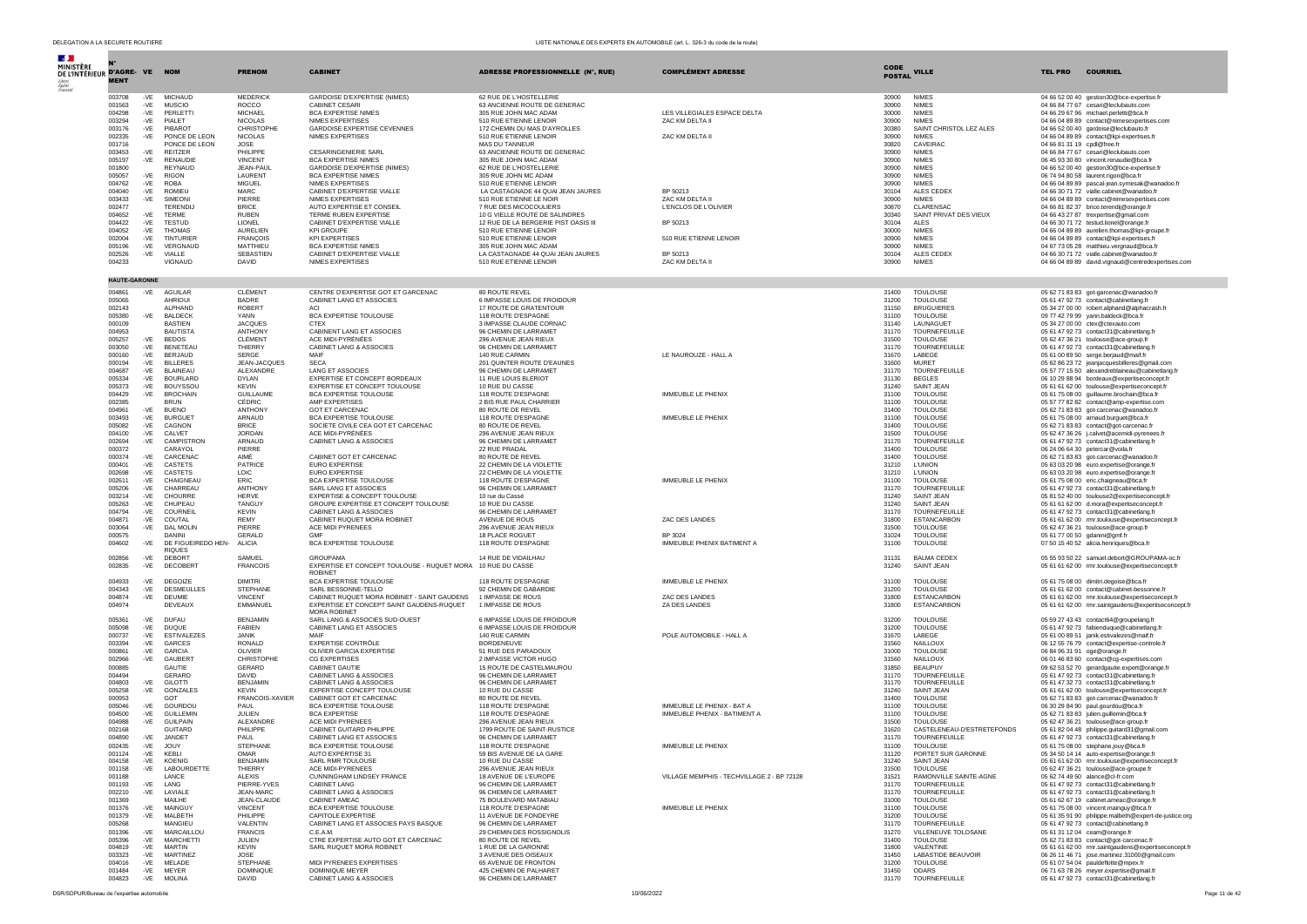| $\mathcal{A}$ .<br><b>MINISTÈRI</b><br>DE L'INTÉRIEUR D'AGRE- VE NOM |                       |                |                                    | <b>PRENOM</b>                         | <b>CABINET</b>                                                            | <b>ADRESSE PROFESSIONNELLE (N°, RUE)</b>                  | <b>COMPLÉMENT ADRESSE</b>                       | CODE           | <b>VILLE</b>                               | <b>COURRIEL</b><br><b>TEL PRO</b>                                                              |
|----------------------------------------------------------------------|-----------------------|----------------|------------------------------------|---------------------------------------|---------------------------------------------------------------------------|-----------------------------------------------------------|-------------------------------------------------|----------------|--------------------------------------------|------------------------------------------------------------------------------------------------|
|                                                                      | <b>MENT</b>           |                |                                    |                                       |                                                                           |                                                           |                                                 | <b>POSTAL</b>  |                                            |                                                                                                |
|                                                                      | 003283<br>002994      | -VE<br>$-VE$   | MOMMAYOU<br><b>MORA</b>            | GÉRALD<br><b>DAVID</b>                | EXPERTISE & CONCEPT TOULOUSE<br>EXPERTISE ET CONCEPT TOULOUSE             | 10 rue du Cassé<br>10 RUE DU CASSE                        |                                                 | 31240<br>31240 | <b>SAINT JEAN</b><br>SAINT-JEAN            | 05 81 52 40 00 toulouse2@expertiseconcept.fr<br>05 61 61 62 00 toulouse@expertiseconcept.fr    |
|                                                                      | 005135<br>005138      | -VE<br>$-VE$   | <b>MOTTIER</b><br>NALLIT           | GRÉGORY<br><b>DAMIEN</b>              | CABINET RUQUET MORA ROBINET<br>CABINET LANG ET ASSOCIES                   | 10 RUE DU CASSE<br>96 CHEMIN DE LARRAMET                  |                                                 | 31240<br>31170 | SAINT JEAN<br><b>TOURNEFEUILLE</b>         | 05 61 61 62 00 toulouse@expertiseconcept.fr<br>05 61 47 92 73 contact@cabinetlang.fr           |
|                                                                      | 004295<br>001616      | -VE            | <b>NICOL</b><br>PANCHOUT           | CEDRIC<br>CHRISTIAN                   | <b>BCA EXPERTISE TOULOUSE</b>                                             | 118 ROUTE D'ESPAGNE<br>13 IMPASSE DE LA BOISSERIE         | <b>IMMEUBLE LE PHENIX</b>                       | 31100<br>31180 | <b>TOULOUSE</b><br>SAINT GENIES BELLEVUE   | 05 61 75 08 00 cedric.nicol@bca.fr                                                             |
|                                                                      | 004830                | $-VE$          | PARIS                              | <b>JULIEN</b>                         | CABINET RUQUET ET ASSOCIES                                                | 10 RUE CASSE                                              |                                                 | 31240          | SAINT-JEAU                                 | 05 61 74 66 14 c-panchout@orange.fr<br>05 61 61 62 00 rmr.toulouse@expertiseconcept.fr         |
|                                                                      | 003428<br>001636      | -VE<br>-VE     | PASTOR PASCUAL<br>PEDUSSEAU        | PASCAL<br>NORBERT                     | <b>ACTE</b><br>MAIF                                                       | 2 BIS RUE PAUL CHARRIER<br>140 RUE CARMIN                 | BP 70412<br>LE NAUROUZE - HALL A                | 31300<br>31670 | <b>TOULOUSE</b><br>LABEGE                  | 05 34 61 42 60 contact@acte.pro<br>05 61 00 89 81 norbert.pedusseau@maif.fr                    |
|                                                                      | 004201<br>005176      | $-VE$<br>-VE   | PEREZ<br>PICAUDOU                  | LIONEL<br>PIERRICK                    | BCA EXPERTISE TOULOUSE<br>SARL CABINET RUQUET MORA ROBINET TOULOUSE       | 118 ROUTE D'ESPAGNE<br>10 RUE DU CASSE                    | IMMEUBLE LE PHENIX                              | 31100<br>31240 | <b>TOULOUSE</b><br>SAINT-JEAN              | 05 61 75 08 00 lionel.perez@bca.fr<br>05 61 61 62 00 misa.picaudou@orange.fr                   |
|                                                                      | 003475                |                | PUCHA                              | LUCAS                                 | CABINET RUQUET MORA ROBINET - TOULOUSE                                    | 10 RUE DU CASSE                                           |                                                 | 312240         | SAINT JEAN                                 | 05 61 61 62 00 rmr.toulouse@expertiseconcept.fr                                                |
|                                                                      | 002621<br>003547      | $-VE$          | PUGET<br>RAULT                     | FRIC.<br><b>BRICE</b>                 | BCA EXPERTISE TOULOUSE<br>BCA EXPERTISE TOULOUSE                          | 118 ROUTE D'ESPAGNE<br>118 ROUTE D'ESPAGNE                | <b>IMMEUBLE LE PHENIX</b><br>IMMEUBLE LE PHENIX | 31100<br>31100 | <b>TOULOUSE</b><br>TOULOUSE                | 05 61 75 08 00 eric.puget@bca.fr<br>05 61 75 08 00 brice.rault@bca.fr                          |
|                                                                      | 001808<br>005150      | $-VE$<br>-VE   | RICHARD<br><b>RIOU</b>             | ROBERT<br>MAXIME                      | AVEZOU CHASTAING 31 EXPERTISE CONCEPT TOU-<br>LOUSE                       | 2 IMPASSE LES VIGNES<br>10 RUE DU CASSE                   |                                                 | 31450<br>31240 | POMPERTUZAT<br>SAINT JEAN                  | 05 62 18 93 05 robert.richard51@sfr.fr<br>05 81 52 40 00 toulouse2@expertiseconcept.fr         |
|                                                                      | 001821<br>004039      | -VF            | <b>RIVIERE</b><br><b>ROFFE</b>     | ROBERT<br>FARIEN                      | CABINET RIVIERE<br>CABINET LANG & ASSOCIES                                | 19 CHEMIN NICOL<br>96 CHEMIN DE LARRAMET                  |                                                 | 31200<br>31170 | TOULOUSE<br><b>TOURNEEEUILLE</b>           | 05 61 48 77 77 riviere.expertise@leclubauto.com<br>05 61 47 92 73 contact31@cabinetlang.fr     |
|                                                                      | 003714<br>001843      | -VE            | <b>ROMERC</b><br><b>RONDAN</b>     | <b>VINCENT</b><br><b>JEAN</b>         | AUTO CLASSIC BY CABINET LANG<br>LA POSTE SER. RISOUES ET ASSURANCES       | 96 CHEMIN DE LARRAMET<br>TERRITORIAL EXPERTS AUTOMOBILES  | 5 RUE CHARLES CAMICHEL - BP 60216               | 31170<br>31002 | TOURNEFEUILLE<br>TOULOUSE CEDEX 6          | 05 61 47 92 73 vincentromero@cabinetlang.fr<br>06 07 24 36 05 jean.rondan@laposte.fr           |
|                                                                      | 001864                | $-VE$          | <b>RUOUET</b>                      | YVAN                                  | EXPERTISE ET CONCEPT TOULOUSE                                             | 10 RUE DU CASSE                                           |                                                 | 31240          | SAINT-JEAN                                 | 05 61 61 62 00 toulouse@expertiseconcept.fr                                                    |
|                                                                      | 002468<br>002668      | -VE            | SAINT-AGUE<br>SAVOLDELLI           | ALAIN<br>JÉRÔME                       | <b>CABINET BESSONNE</b><br>TOULOUSE EXPERTISE AUTOMOBILE                  | 92 CHEMIN DE GABARDIE<br>BAT C                            | BP 92039                                        | 31018<br>31240 | <b>TOULOUSE CEDEX 2</b><br>SAINT JEAN      | 05 61 61 62 00 jean.asenjo@cabinet-bessonne.<br>05 62 75 61 57 tea.31@orange.fr                |
|                                                                      | 005153                |                | SEEUWS                             | <b>JORDAN</b>                         | AVEZOU CHASTAING 31 EXPERTISE CONCEPT TOU-<br>LOUSE                       | 10 RUE DU CASSE                                           |                                                 | 31240          | SAINT JEAN                                 | 05 81 52 40 00 contact@avezou-chastaing.fr                                                     |
|                                                                      | 002622                | -VE            | SOUQUIERE                          | <b>NICOLAS</b>                        | ACE MIDI-PYRÉNÉES                                                         | 296 AVENUE JEAN RIEUX                                     |                                                 | 31500          | <b>TOULOUSE</b>                            | 05 62 47 36 21 toulouse@ace-group.fr                                                           |
|                                                                      | 002670<br>003310      | -VE            | <b>STOFFER</b><br><b>TARAYRE</b>   | JEAN-MARC<br><b>EMMANUEL</b>          | ACE MIDI PYRENEES<br>EXPERTISE & CONCEPT TOULOUSE                         | 296 AVENUE JEAN RIEU<br>10 rue du Cassé                   | BP 5017                                         | 31032<br>31240 | TOULOUSE CEDEX 5<br>SAINT JEAN             | 05 62 47 36 20<br>05 81 52 40 00 toulouse2@expertiseconcept.fr                                 |
|                                                                      | 001974<br>002478      |                | TELLO<br>TEULE                     | <b>FRANÇOIS</b><br>ÉRIC               | TELLO FRANCOIS<br>CABINET GUITARD                                         | <b>LAS VIGNETOS</b><br>29 CHEMIN DE LA VIOLETTE           |                                                 | 31210<br>31240 | <b>BORDES DE RIVIERE</b><br><b>L'UNION</b> | francoistello@hotmail.fr<br>05 62 75 99 99 cabinet-guitard@wanadoo.fr                          |
|                                                                      | 004055<br>002058      | -VE            | VALENTIN<br>VANNIER                | <b>THOMAS</b><br><b>GILLES</b>        | AGRI EXPERTISE SUD OUEST<br>BCA EXPERTISE TOULOUSE                        | 59 BIS AVENUE DE LA GARE<br>118 ROUTE D'ESPAGNE           | <b>IMMEUBLE LE PHENIX</b>                       | 31120<br>31100 | PORTET SUR GARONNE<br><b>TOULOUSE</b>      | 05 62 86 73 08 bureau@agriexpertise.fr<br>05 61 75 08 00 gilles.vannier@bca.fr                 |
|                                                                      | 002501                | -VE            | VARGA<br>-VE VILLAR                | <b>FREDERIC</b>                       | BCA EXPERTISE TOULOUSE                                                    | 118 ROUTE D'ESPAGNE                                       | <b>IMMEUBLE LE PHENIX</b>                       | 31100          | TOULOUSE<br><b>TOURNEFEUILLE</b>           | 05 61 75 08 00 frederic.varga@bca.fr                                                           |
|                                                                      | 003917<br><b>GERS</b> |                |                                    | CEDRIC                                | CABINET LANG & ASSOCIES                                                   | 96 CHEMIN DE LARRAMET                                     |                                                 | 31170          |                                            | 05 61 47 92 73 contact31@cabinetlang.fr                                                        |
|                                                                      | 000027                |                | -VE ANDRIEU                        | JEAN-CLAUDE                           | CABINET D'EXPERTISE ANDRIEU JEAN-CLAUDE                                   | RD 237 DOMAINE SAINT JAYMES                               |                                                 | 32300          | SAINT MICHEL                               | 07 71 04 60 95 expertise.andrieu@yahoo.fr                                                      |
|                                                                      | 003921<br>000429      | -VE<br>$-VE$   | AZEMA<br>CHAIX                     | <b>FREDERIC</b><br>JOEL               | SARL MERET EXPERTISE<br>SEA MERET EXPERTISE                               | 8 RUE PIERRE BROSSOLETTE<br>8 RUE PIERRE BROSSOLETTE      |                                                 | 32000<br>32000 | <b>AUCH</b><br><b>AUCH</b>                 | 05 61 47 92 73 contact31@cabinetlang.fr<br>05 61 47 92 73 contact31@cabinetlang.fr             |
|                                                                      | 000474                | $-VE$          | CHRISTOPHE                         | EMMANUEL                              | <b>ECCE</b>                                                               | 5 ROUTE DU MADIRAN                                        |                                                 | 32400          | CAHUZAC SUR ADOUR                          | 06 31 66 07 09 cbt.ecce@orange.fr                                                              |
|                                                                      | 003465<br>005118      | -VE<br>$-VE$   | <b>DARROUX</b><br><b>ITHIER</b>    | <b>JEROME</b><br>CYRIL                | EXPERTISE & CONCEPT AUCH<br>SARL CABINET LANG ET ASSOCIE GASCOGNE         | CS 70010<br>8 RUE PIERRE BROSSOLETTE                      |                                                 | 32001<br>32000 | AUCH CEDEX<br><b>AUCH</b>                  | 05 62 05 79 24 contact.auch@expertiseconcept.fr<br>05 62 05 03 37 contact32@cabinetlang.fr     |
|                                                                      | 002766<br>002456      | -VE            | LABADIE<br>PECCATTE                | <b>FRANCK</b><br><b>SEBASTIEN</b>     | EXPERTISE & CONCEPT AUCH<br>SARL SOUQUES                                  | CS 70010<br>8 RUE PIERRE BROSSOLETTE                      | ZI DE L'HIPPODROME                              | 32001<br>32000 | AUCH CEDEX<br>AUCH                         | 05 62 05 79 24 contact.auch@expertiseconcept.fr<br>05 62 05 03 37 souques-sarl@wanadoo.fr      |
|                                                                      | 004534<br>004835      | $-VE$          | PORTES<br><b>SCHRACK</b>           | <b>EMMANUEL</b><br><b>ROMAIN</b>      | CABINET LANG GASCOGNE<br>SARL MERET EXPERTISES                            | 8 RUE PIERRE BROSSOLETTE<br>8 RUE PIERRE BROSSOLETTE      |                                                 | 32000          | <b>AUCH</b>                                | 05 61 47 92 73 contact31@cabinetlang.fr                                                        |
|                                                                      | 001942                | -VE            | SOUQUES                            | <b>FRANCK</b>                         | SEA MERET EXPERTISE                                                       | 8 RUE PIERRE BROSSOLETTE                                  |                                                 | 32000<br>32000 | <b>AUCH</b><br><b>AUCH</b>                 | 05 62 05 03 37 accueil.sea@orange.fr<br>05 61 47 92 73 contact31@cabinetlang.fr                |
|                                                                      | 002015<br>002019      | -VF<br>-VE     | <b>TORMEN</b><br>TOURNAN           | <b>BRUNO</b><br>STÉPHANE              | MERET EXPERTISES<br>EXPERTISE & CONCEPT AUCH                              | 8 RUE PIERRE BROSSOLETTE<br>CS 70010                      |                                                 | 32000<br>32001 | AUCH<br>AUCH CEDEX                         | 05 61 47 92 73 contact31@cabinetlang.fr<br>05 62 05 79 24 contact.auch@expertiseconcept.fr     |
|                                                                      | 004234                |                | VILLOT                             | <b>DAMIEN</b>                         | SARL SODEMA                                                               | 20 RUE DU 8 MAI 1945                                      |                                                 | 32150          | CENON                                      | 05 57 77 82 82 contact@sodema-expertise.com                                                    |
|                                                                      | <b>GIRONDE</b>        |                |                                    |                                       |                                                                           |                                                           |                                                 |                |                                            |                                                                                                |
|                                                                      | 005180<br>005359      | -VE            | -VE ALLONNEAU<br>ALMEIDA-COSTA     | <b>BENOÎT</b><br>ANTHONY              | <b>CABINET LANG</b><br>AMP EXPERTISES                                     | 25 AVENUE LEONARD DE VINCI<br>118 RUE CAMILLE PELLETAN    |                                                 | 33600<br>33150 | PESSAC<br>CENON                            | 05 54 00 01 20 contact33@cabinetlang.fr<br>09 67 20 27 71 contact@amp-expertise.com            |
|                                                                      | 004459<br>004949      | -VE            | AOUIDAD<br>ARTUSO                  | <b>ROBIN</b><br><b>ROMAIN</b>         | BORDEAUX SUD EXPERTISES<br>CENTRE LIBOURNAIS D'EXPERTISES TECHNIQUES      | 26 AVENUE EDOUARD BOURLAUX<br>6 RUE DU GENERAL MONSABERT  |                                                 | 33140<br>33500 | VILLENAVE D'ORNON<br>LIBOURNE              | 05 57 12 29 90 bsexpertises@gmailcom<br>05 57 51 90 57 expert@clet33.com                       |
|                                                                      | 003045<br>002684      |                | AUDRAS<br><b>BEE</b>               | PHILIPPE<br><b>DAVID</b>              | CABINET ALEUTHERA EXPERTISE<br>COTE D'ARGENT EXPERTISE AUTO BEE           | 271 ROUTE DE LA GRANDE JEANNETTE<br>11 RUE DE L'ETOILE    |                                                 | 33420<br>33340 | <b>GENISSAC</b><br>ST YZANS DE MEDOC       | 06 71 86 54 12 aleuthera.expertise@gmail.com<br>06 71 22 58 30 david.bee@voila.fr              |
|                                                                      | 000144                |                | <b>BELUTAUD</b>                    | <b>FRANCIS</b>                        | CABINET BELUTAUD                                                          | 31 AVENUE GUSTAVE EIFFEL                                  | BERSOL 2                                        | 33600          | PESSAC CEDEX                               | 05 56 10 11 01 cabinet.belutaud@leclubauto.com                                                 |
|                                                                      | 000164<br>002687      | -VE<br>-VE     | <b>BERNERON</b><br><b>BERTIN</b>   | THIERRY<br>STEPHANE                   | AQUITAINE EXPERTISES<br><b>GAN ASSURANCES</b>                             | 4 RUE EUGENE FREYSSINET<br>19 ALLEE JAMES WATT            | ZA DU HAUT MADERE<br>CS 80030                   | 33140<br>33692 | VILLENAVE D'ORNON<br><b>MERIGNAC CEDEX</b> | 05 56 30 06 10 contact@a3-concept.eu<br>05 56 43 30 40 stephane.bertin@gan.fr                  |
|                                                                      | 000210<br>003358      | $-VE$          | <b>BLONDEL</b><br><b>BOCQUET</b>   | ARNAUD<br><b>FLORIAN</b>              | BCA EXPERTISE BORDEAUX OUEST<br>CENTRE LIBOURNAIS D'EXPERTISES TECHNIQUES | 15 BIS ALLEE JAMES WATT<br>6 RUE DU GENERAL MONSABERT     | <b>BP 243</b>                                   | 33700<br>33506 | <b>MERIGNAC</b><br>LIBOURNE CEDEX          | 05 56 34 68 68 Arnaud.BLONDEL@bca.fr<br>05 57 51 90 57 expert@clet33.com                       |
|                                                                      | 003445                | -VE            | <b>BOINOT</b>                      | <b>DOMINIQUE</b>                      | AUDIT AUTO EXPERTISE                                                      | 4 RUE EUGENE FREYSSINET                                   | ZA DU HAUT MADERE                               | 33140          | VILLENAVE D'ORNON                          | 05 56 30 06 10 contact@a3-concept.eu                                                           |
|                                                                      | 004765<br>003953      | $-VE$<br>-VE   | <b>BOMPARD</b><br><b>BONNET</b>    | <b>FLORENCE</b><br><b>DAMIEN</b>      | BCA EXPERTISE BORDEAUX EST<br>EXPERTISE ET CONCEPT BORDEAUX               | RUE DE LA BLANCHERIE<br>11 RUE BLERIOT                    | BATIMENT AQUILAE DORIAN                         | 33370<br>33130 | ARTIGUES PRES BORDEAUX<br><b>BEGLES</b>    | 05 62 16 45 30 florence.bompard@bca.fr<br>05 56 10 11 01 bordeaux@expertiseconcept.fr          |
|                                                                      | 002626<br>003797      | $-VE$          | <b>BOUNIOT</b><br>BOURNAZEL        | PIERRE<br><b>ALDRIC</b>               | SERI AQUITAINE<br>BCA EXPERTISE BORDEAUX                                  | 5 ALLEE ELSA TRIOLET<br>15 BIS ALLEE JAMES WATT           |                                                 | 33150<br>33700 | CENON-BORDEAUX<br>MERIGNAC                 | 05 57 77 00 70 bordeaux.tech@seri-aquitaine.fr<br>05 56 34 68 68 aldric.bournazel@bca.fr       |
|                                                                      | 000293<br>000343      | $-VE$<br>$-VE$ | <b>BOYER</b><br><b>BUTEL</b>       | SOPHIE<br>FRIC.                       | CBE<br>MAIF                                                               | 20 OUAI DE BACALAN<br>22 RUE LEONARD DE VINCI             | EUROPARC - BAT 18                               | 33300<br>33600 | <b>BORDEAUX</b><br>PESSAC                  | 05 56 29 04 25 cabinet.cbe@leclubauto.com<br>05 49 26 99 29 aurelien.but-gourio@maif.fr        |
|                                                                      | 005269                |                | CALES                              | ANATOLE                               | CREATIV' EXPERTIZ BORDEAUX                                                | 20 RUE DU 8 MAI 1945                                      |                                                 | 33150          | CENON                                      | 05 57 77 82 82 accueilbordeaux@creativexpertiz.fr                                              |
|                                                                      | 005308<br>002337      | $-VE$<br>-VE   | CAMELEYRE<br>CAUBIT                | <b>CYRIL</b><br>STEPHANE              | EXPERTISE & CONCEPT BORDEAUX<br>AMP EXPERTISES                            | 11 RUE LOUIS BLERIOT<br>18 RUE DU 8 MAI 1945              |                                                 | 33130<br>33150 | <b>BEGLES</b><br>CENON                     | 05 56 10 11 01 bordeaux@expertiseconcept.fr<br>09 67 20 27 71 contact@amp-expertise.com        |
|                                                                      | 000409<br>004868      | $-VE$          | CAZAURANG<br>CHALMIN               | <b>FREDERIC</b><br>LEOPOLD            | AXA<br>EXPERTISE ET CONCEPT BOREDEAUX                                     | 163 AVENUE DU HAUT LEVEQUE<br><b>11 RUE BLERIOT</b>       |                                                 | 33608<br>33323 | PESSAC<br><b>BEGLES</b>                    | 05 57 89 07 61 frederic.cazaurang@axa.fr<br>05 56 10 11 01 bordeaux@expertiseconcept.fr        |
|                                                                      | 003808<br>003134      | -VE            | CHARDAT<br>CHARRIER                | ULRIC<br>LOIC                         |                                                                           | 4 RUE EUGENE FREYSSINET                                   | ZA DU HAUT MADERE                               | 33140<br>33600 | VILLENAVE D'ORNON<br>PESSAC                | 05 56 30 06 10 contact@a3-concept.eu                                                           |
|                                                                      | 004475                | $-VF$          | CHEVALIER                          | <b>FLORIAN</b>                        | ESPACE AUTO EXPERTISES<br>CABINET HERMEX                                  | 31 AVENUE GUSTAVE EIFFEL<br>11 RUE BLERIOT                | CS 33070                                        | 33323          | <b>BEGLES CEDEX</b>                        | 05 56 10 11 05 eae.mourlanne@herm-ex.fr<br>05 56 10 11 01                                      |
|                                                                      | 002630<br>004600      | $-VE$          | CLOSSON<br><b>CRONEMBERGER SI-</b> | <b>JEROME</b><br><b>VICTOR</b>        | AQUITAINE MIDI PYRENNEES EXPERTISES<br>CREATIV' EXPERTIZ                  | 18 RUE DU 8 MAI 1945<br>20 RUE DU 8 MAI 1945              |                                                 | 33150<br>33150 | CENON<br>CENON                             | 09 67 20 27 71 contact@amp-expertise.com<br>05 57 77 87 82 accueilbordeaux@creativexpertiz.net |
|                                                                      | 002357                | $-VE$          | NIMBU VIANA<br>CURTAROLO           | FABRICE                               | AUTO MOTO EXPERTISE                                                       | 4 RUE EUGENE FREYSSINET                                   | ZA DU HAUT MADERE                               | 33140          | VILLENAVE D'ORNON                          | 05 56 30 06 10 fcurtarolo@yahoo.fr                                                             |
|                                                                      | 000578                |                | <b>DANTOU</b>                      | GUY                                   | SARL CECA                                                                 | IMMEUBLE PONT D'AQUITAINE                                 | RUE CANTELAUDETTE - BP 26                       | 33305          | LORMONT CEDEX                              | 05 57 77 15 50 cabinet dantou@wanadoo.fr                                                       |
|                                                                      | 004601<br>003226      | -VE<br>$-VE$   | <b>DAUDET</b><br>DE VATHAIRE       | <b>DENIS</b><br><b>JEAN-SEBASTIEN</b> | BCA EXPERTISE BORDEAUX OUEST                                              | 15 BIS ALEE JAMES WATT<br>12 CHEMIN DE BOURGADE           |                                                 | 33700<br>33430 | <b>MERIGNAC</b><br><b>BAZAS</b>            | 05 56 34 68 68 denis.daudet@bca.fr<br>06 84 70 10 99 expert.devathaire@gmail.com               |
|                                                                      | 000642<br>004705      | -VE            | <b>DESHORS</b><br>DIONIS DU SEJOUR | <b>RENE</b><br>ALEXANDRE              | AQUITAINE EXPERTISES<br>EXPERTISE ET CONCEPT BORDEAUX                     | 1 OUAI WILSON<br>11 RUE LOUIS BLERIOT                     | CS 10005                                        | 33130<br>33130 | <b>BEGLES</b><br><b>BEGLES</b>             | 05.56.31.83.83 deshors.rene@orange.fr<br>05 56 10 11 01 bordeaux@expertiseconcept.fr           |
|                                                                      | 000675                |                | <b>DUBUC</b>                       | PHILIPPE                              | <b>GMF</b>                                                                | DIRECTION DES SINISTRES                                   | 13 RUE THEODORE BLANC                           | 33074          | BORDEAUX CEDEX                             | 05 56 11 94 08 pdubuc@gmf.fr                                                                   |
|                                                                      | 004707<br>002839      | $-VE$<br>-VE   | <b>DUCOS</b><br>DUFEAL             | MAXIME<br>CHRISTOPHE                  | CENTRE BORDELAIS D'EXPERTISES<br>EXPERTISE ET CONCEPT BORDEAUX            | 31 AVENUE GUSTAVE EIFFEL<br>11 RUE LOUIS BLERIOT          |                                                 | 33600<br>33130 | PESSAC<br><b>BEGLES</b>                    | 05 56 10 11 01 cbe@herm-ex.fr<br>05 56 10 11 01 Bordeaux@expertiseconcept.fr                   |
|                                                                      | 005252<br>002732      | $-VE$<br>-VE   | <b>DUPRAT</b><br><b>FAURE</b>      | MARINA<br><b>PASCAL</b>               | EXPERTISE ET CONCEPT BORDEAUX                                             | 11 RUE BLERIOT<br>19 CHEMIN DU CALVAIRE                   |                                                 | 33323<br>33360 | <b>BEGLES CEDEX</b><br>OUINSAC             | 05 56 10 11 01 Bordeaux@expertiseconcept.fr<br>06 01 81 47 65 pascal.sandrine@club-internet.fr |
|                                                                      | 003982                |                | FERNANDEZ                          | MATHIEU                               | <b>BCA EXPERTISE</b>                                                      | 122 ROUTE DU MEDOC                                        |                                                 | 33110          | LE BOUSCAT                                 | 05 56 34 68 68 mathieu.fernandez@bca.fr                                                        |
|                                                                      | 003654<br>004246      | $-VE$<br>$-VF$ | <b>FISCHER</b><br>GARBAY           | <b>FLORIAN</b><br>YANNICK             | BCA EXPERTISE BORDEAUX OUEST<br>EXPERTISE ET CONCEPT BORDEAUX             | 15 BIS ALLEE JAMES WATT<br>11 RUE LOUIS BLERIOT           |                                                 | 33700<br>33130 | <b>MERIGNAC</b><br><b>BEGLES</b>           | 01 55 49 15 70 florian.fischer@bca.fr<br>05 56 10 11 01 bordeaux@expertiseconcept.fr           |
|                                                                      | 005109<br>000948      | -VE            | GERONAZZO<br>GONZALEZ              | <b>BENOIT</b><br>SERGE                | A3 CONCEPT                                                                | 4 RUE EUGENE FREYSSINET<br>12 RUE DU GENERAL DE MONSABERT |                                                 | 33140<br>33500 | VILLENAVE D'ORNON<br><b>LIBOURNE</b>       | 05 56 30 06 10 contact@a3-concept.eu<br>06 12 52 97 50                                         |
|                                                                      | 000949                |                | GORSE                              | JEAN-PAUL                             | CABINET JP GORSE                                                          | 44 COURS DE LA LIBERATION                                 |                                                 | 33000          | <b>BORDEAUX</b>                            | 05 56 56 49 50 automoto.expertise@orange.fr                                                    |

DSR/SDPUR/Bureau de l'expertise automobile 10/06/2022 Page 12 de 42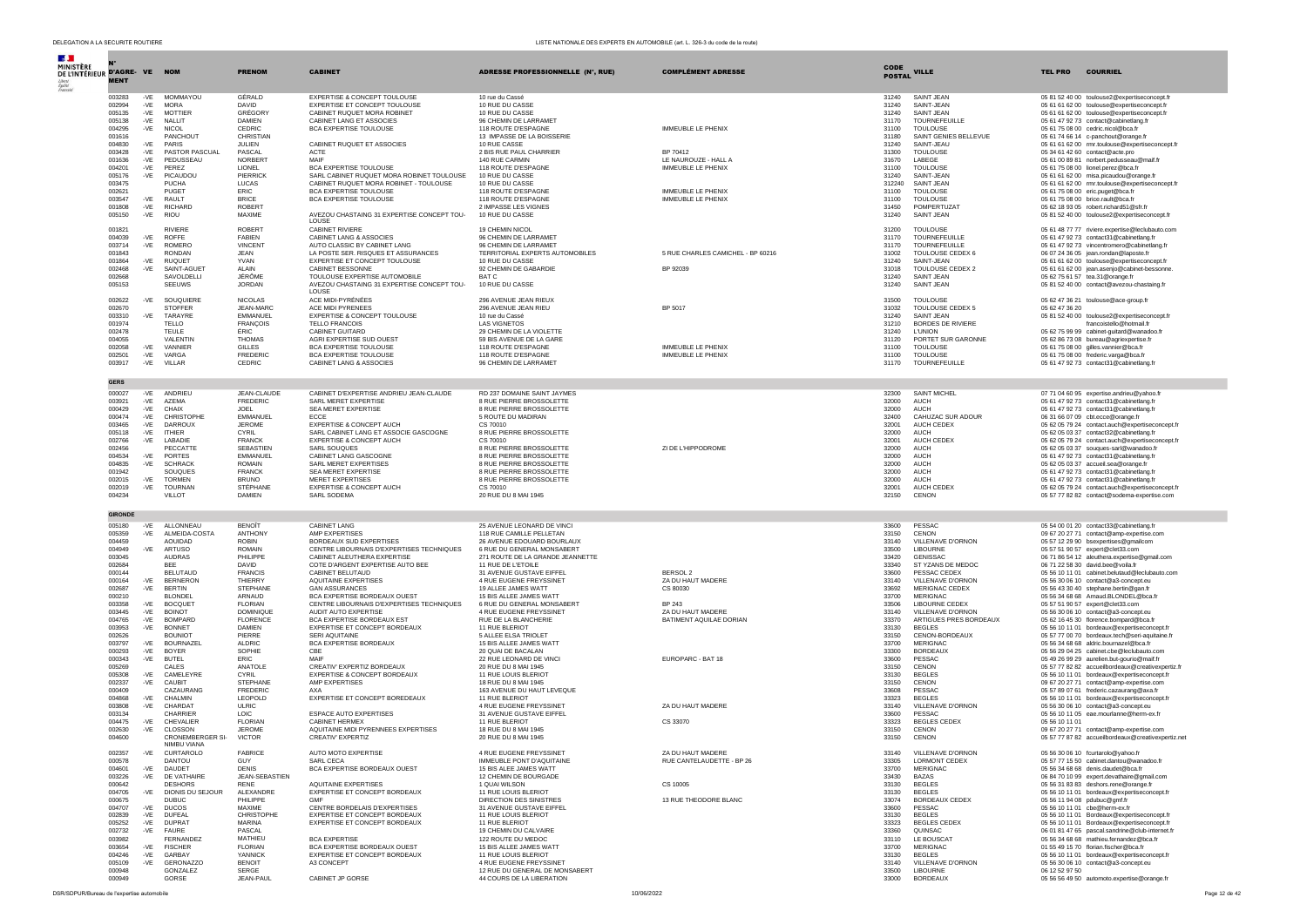| $\mathcal{A}$ .<br><b>MINISTÈRE</b><br>DE L'INTÉRIEUR D'AGRE- VE NOM | <b>MENT</b>      |              |                                    | <b>PRENOM</b>                    | <b>CABINET</b>                                                                               | <b>ADRESSE PROFESSIONNELLE (N°, RUE)</b>             | <b>COMPLÉMENT ADRESSE</b>                              | CODE<br><b>POSTAL</b> | <b>VILLE</b>                             | <b>TEL PRO</b> | <b>COURRIEL</b>                                                                                      |
|----------------------------------------------------------------------|------------------|--------------|------------------------------------|----------------------------------|----------------------------------------------------------------------------------------------|------------------------------------------------------|--------------------------------------------------------|-----------------------|------------------------------------------|----------------|------------------------------------------------------------------------------------------------------|
|                                                                      | 003151           | -VE          | <b>HASBROUCC</b>                   | CYRIL                            | EXPERTISE ET CONCEPT BORDEAUX                                                                | 11 RUE BLERIOT                                       |                                                        | 33130                 | <b>BEGLES</b>                            |                | 05 56 10 11 22 bordeaux@expertiseconcept.fr                                                          |
|                                                                      | 001025           |              | <b>HASCOET</b>                     | LAURENT                          | <b>EXPERTICAR</b>                                                                            | 20 RUE DU 8 MAI 1945                                 | ZONE JEAN ZAY                                          | 33150                 | CENON                                    |                | 05 57 77 82 82 contact@experticar.expert                                                             |
|                                                                      | 005315<br>002903 | -VE          | <b>ITCIA</b><br>-VE JIMENEZ        | ARNAUD<br>CHRISTOPHE             | BCA EXPERTISE BORDEAUX<br>BCA EXPERTISE BORDEAUX OUEST                                       | 122 ROUTE DU MEDOC<br>15 BIS ALLEE JAMES WATT        |                                                        | 33110<br>33700        | LE BOUSCAT<br><b>MERIGNAC</b>            |                | 05 56 34 68 68 arnaud.itcia@bca.fr<br>05 56 34 68 68 christophe.jimenez@bca.fr                       |
|                                                                      | 002763           | -VE          | JOUBERT                            | OLIVIER                          | BCA EXPERTISE BORDEAUX OUEST                                                                 | 15 BIS ALLEE JAMES WATT                              |                                                        | 33700                 | MERIGNAC.                                |                | 05 56 34 68 68 olivier.joubert@bca.fr                                                                |
|                                                                      | 001120           |              | KALFON                             | <b>DENIS</b>                     | MAIF                                                                                         | 44-50 BD GEORGE V                                    |                                                        | 33077                 | <b>BORDEAUX CEDEX</b>                    |                | 05 56 99 96 99 denis.kalfon@maif.fr                                                                  |
|                                                                      | 004161           | $-VE$        | LACUEILLE                          | <b>NICOLAS</b>                   | ABC EXPERTISE                                                                                | 4 RUE EUGENE FREYSSINET                              | ZA DU HAUT MADERE                                      | 33140                 | VILLENAVE D'ORNON                        |                | 05 56 30 06 10 contact@a3-concept.eu                                                                 |
|                                                                      | 003929<br>001173 | -VE<br>$-VE$ | <b>LAFAURIF</b><br>LAGARDERE       | PIERRE-JEAN<br><b>JEAN-MARIE</b> | CREATIV'EXPERTIZ AGENCE DE BORDEAUX<br>CABINET J-M. LAGARDERE                                | ZONE JEAN ZAY<br>111 EUROFAC TOUR 4                  | <b>RUE NAUDET</b>                                      | 33150<br>33170        | <b>CENON</b><br><b>GRADIGNAN</b>         |                | 05 57 77 82 82 accueilbordeaux@creativexpertiz.net<br>05 56 86 02 10 cabinetlagardere@sfr.fr         |
|                                                                      | 002488           | -VE          | LAMARCHE                           | <b>ALEXIS</b>                    | LIBOURNAIS D'EXPERTISES                                                                      | 6 RUE DU GENERAL DE MONSABERT                        | BP 243                                                 | 33506                 | LIBOURNE CEDEX                           |                | 05 57 51 90 57 expert@clet33.com                                                                     |
|                                                                      | 005218           | -VE          | LANTERNAS                          | GAËL                             | BCA EXPERTISE BORDEAUX EST                                                                   | RUE DE LA BLANCHERIE                                 | BATIMENT AQUILAE - DORIAN SUD                          | 33370                 | ARTIGUES-PRES-BRDEAUX                    |                | 05 56 34 68 68 gael.lanternas@bca.fr                                                                 |
|                                                                      | 003757           | -VE          | LARROOUE                           | XAVIER                           | <b>AOUITAINE EXPERTISES</b>                                                                  | 4 RUE EUGENE FREYSSINE®                              | ZA DU HAUT MADERE                                      | 33140                 | VILLENAVE D'ORNON                        |                | 05 56 30 06 10 contact@a3-concept.eu                                                                 |
|                                                                      | 004443<br>004623 | -VE<br>-VE   | LATAILLADE<br>LAURETOU             | JULIEN<br>JULIEN                 | BCA EXPERTISE BORDEAUX EST<br>SAS ACE EXPERTISES AUTOMOBILES                                 | RUE DE LA BLANCHERIE<br>6 AVENUE NEIL AMSTRONG       | BATIMENT AQUILAE DORIAN                                | 33370<br>33692        | ARTIGUES PRES BORDEAUX<br>MERIGNAC CEDEX |                | 05 56 92 18 29 julien.lataillade@bca.fr<br>06 31 44 00 16 contact@acexpertauto.fr                    |
|                                                                      | 003160           | $-VE$        | LE CHAPELAIN                       | <b>JEAN-PASCAL</b>               | AUDIT AUTO EXPERTISE                                                                         | 4 RUE EUGENE FREYSSINET                              | ZA DU HAUT MADERE                                      | 33140                 | VILLENAVE D'ORNON                        |                | 05.56.30.06.10 contact@a3-concent.eu                                                                 |
|                                                                      | 002772           | $-VE$        | LESAGE                             | <b>VINCENT</b>                   | <b>EXPERTISE ET CONCEPT</b>                                                                  | <b>11 RUE BLERIOT</b>                                |                                                        | 33130                 | <b>BEGLES</b>                            |                | 05 56 10 11 01 bordeaux@expertiseconcept.fr                                                          |
|                                                                      | 004375           | $-VE$        | LESCURE                            | <b>GUILLAUME</b>                 | EXPERTISE ET CONCEPT BORDEAUX                                                                | 11 RUE LOUIS BLERIOT                                 |                                                        | 33130                 | <b>BEGLES</b>                            |                | 05 56 10 11 01 bordeaux@expertiseconcept.fr                                                          |
|                                                                      | 001305           |              | LESTRADE<br>LHOMME                 | PASCAL<br><b>ADRIEN</b>          | EURL JURIDIOUE AUTO EXPERTISE                                                                | PASCAL LESTRADE                                      | 41 RUE MALLERET - APPT 11                              | 33000                 | <b>BORDEAUX</b>                          |                | 05 57 14 00 21 juridiqueautoexpertise@wanadoo.fr                                                     |
|                                                                      | 004512<br>001354 | -VE<br>$-VE$ | LOUSTALOT                          | <b>BERNARD</b>                   | EXPERTISE ET CONCEPT BORDEAUX<br>CENTRE LIBOURNAIS D'EXPERTISES                              | 11 RUE BLERIOT<br>6 RUE DU GENERAL DE MONSABERT      | <b>BP 243</b>                                          | 33130<br>33506        | <b>BEGLES</b><br>LIBOURNE CEDEX          |                | 05 56 10 11 01 bordeaux@expertiseconcept.fr<br>05 57 51 90 57 expert@clet33.com                      |
|                                                                      | 001363           | $-VE$        | MAENC                              | <b>FREDERIC</b>                  | CABINET MAENC ET FILS                                                                        | ZA DU LIMANCET - BP 80077                            | 120 AVENUE LEON BLUM                                   | 33110                 | LE BOUSCAT                               |                | 05 57 22 25 80 maenc.expertiseauto@wanadoo.fr                                                        |
|                                                                      | 001362           |              | MAENC                              | DANIEL                           | CABINET MAENC ET FILS                                                                        | ZA DU LIMANCET - BP 80077                            | 120 AVENUE LEON BLUM                                   | 33110                 | LE BOUSCAT                               |                | 05 57 22 25 80 maenc.expertiseauto@wanadoo.fr                                                        |
|                                                                      | 004895           | $-VE$        | MAGO <sup>-</sup>                  | YOHANN                           | EXPERTISE ET CONCEPT BORDEAUX                                                                | 11 RUE LOUIS BLERIOT                                 |                                                        | 33130                 | <b>BEGLES</b>                            |                | 05 56 10 11 01 bordeaux@expertiseconcept.fr                                                          |
|                                                                      | 004015<br>004181 | -VE<br>-VE   | MASSE<br>MASSE                     | ANTOINE<br>VALENTIN              | CREATIV EXPERTIZ NOUVELLE AQUITAINE - BORDEAUX 20 RUE DU 8 MAI 1945<br><b>ACA CONSULTANT</b> | 6 RUE DU GENERAL DE MONSABERT                        | ZONE JEAN ZAY                                          | 33150<br>33500        | <b>CENON</b><br>LIBOURNE                 |                | 05 57 77 82 82 accueilbordeaux@creativexpertiz.fr<br>06 17 98 21 68 v.masse@conseil-expertises.com   |
|                                                                      | 004020           | -VE          | <b>MONTION</b>                     | PIERRICK                         | CREATIV EXPERTIZ                                                                             | 20 RUE DU 8 MAI 1945                                 | ZONE JEAN ZAY                                          | 33150                 | <b>CENON</b>                             |                | 05 57 77 82 82 pierrickmontion@creativexpertiz.fr                                                    |
|                                                                      | 001553           | -VE          | MOURLANNE                          | <b>OLIVIER</b>                   | <b>EXPERTISE AUTO CONSEILS</b>                                                               | 82 ave. du 8 MAI 1945                                |                                                        | 33210                 | <b>TOULENNE</b>                          |                | 05 57 36 60 03 eac.mourlanne@gmail.com                                                               |
|                                                                      | 002316           | -VE          | MUZARD                             | CHRISTIAN                        | <b>CM EXPERTISES</b>                                                                         | 9 ALLEE DE LA PELOUSE                                | LA HUME                                                | 33470                 | <b>GUJAN-MESTRAS</b>                     |                | 09 64 09 31 88 christian.muzard33@orange.fr                                                          |
|                                                                      | 001570           |              | -VE NANAGASSA GONGA                | DANIEL                           | CABINET HANZ<br><b>HERM-EX</b>                                                               | 4 RUE DES PLACES                                     |                                                        | 33310                 | LORMONT                                  |                | 07 69 32 33 80 danielnanagassagonga@gmail.com                                                        |
|                                                                      | 005140<br>001617 | -VE          | ORLAY<br>PAOLIN                    | LOIC<br><b>GEORGES</b>           | ARCACHONNAISE EXPERTISE AUTO PAOLIN                                                          | 11 RUE LOUIS BLERIOT<br><b>19 CHEMIN CAILLIVOLE</b>  |                                                        | 33130<br>33260        | <b>BEGLES</b><br><b>LA TESTE</b>         | 05 56 10 11 01 | 05 56 10 11 01 aeo.paolin@herm-ex.fr                                                                 |
|                                                                      | 004393           |              | -VE PARACHOU                       | SYI VAIN                         | BCA EXPERTISE BORDEAUX                                                                       | RUE DE LA BLANCHERIE - BATIMENT AQUILAE - DORIAN     |                                                        | 33370                 | ARTIGUES PRES BORDEAUX                   |                | 06 30 63 24 07 sylvain.parachou@bca.fr                                                               |
|                                                                      | 004251           |              | PATISSOU                           | <b>MARIEN</b>                    | CREATIV'EXPERTIZ AGENCE DE BORDEAUX                                                          | SODE JEAN ZAY                                        |                                                        | 33150                 | CENON                                    |                | 05 57 77 82 82 accueilbordeaux@creativexpertiz.net                                                   |
|                                                                      | 004640           | -VE          | PENOT                              | <b>KEVIN</b>                     | EXPERTISE ET CONCEPT BORDEAUX                                                                | 11 RUE BLERIO"                                       |                                                        | 33130                 | <b>BEGLES</b>                            |                | 05 56 10 11 01 bordeaux@expertiseconcept.fr                                                          |
|                                                                      | 001669<br>001709 |              | PHII IPP                           | JEAN-LOUIS<br><b>STEPHANE</b>    | <b>GAN ASSURANCE</b><br>EXPERTISE ET CONCEPT BORDEAUX                                        | 19 ALLEE JAMES WATT<br>11 RUE BLERIOT                | <b>BAT A</b><br>CS 33070                               | 33692                 | <b>MERIGNAC CEDEX</b><br><b>BEGLES</b>   |                | 05 56 43 30 64 jean-louis.philipp@gan.fr<br>05 56 10 11 01 bordeaux@expertiseconcept.fr              |
|                                                                      | 003109           |              | -VE POIGNANT<br>PRALON             | <b>VINCENT</b>                   | BORDEAUX SUD EXPERTISES                                                                      | 75 ROUTE DE BRANNE                                   |                                                        | 33323<br>33370        | <b>TRESSES</b>                           |                | bsexpertises@gmail.com                                                                               |
|                                                                      | 005012           | -VE          | RAFFARD                            | <b>JEREMY</b>                    | EXPERTISE ET CONCEPT BORDEAUX                                                                | 11 RUE BLERIOT                                       |                                                        | 33323                 | <b>BEGLES CEDEX</b>                      |                | 05 56 10 11 01 bordeaux@expertiseconcept.fr                                                          |
|                                                                      | 002461           |              | <b>RESSEGUIER</b>                  | OLIVIER                          | CBE                                                                                          | 20 QUAI DE BACALAN                                   |                                                        | 33300                 | <b>BORDEAUX</b>                          |                | 05 56 29 04 25 cabinet.cbe@leclubauto.com                                                            |
|                                                                      | 005149           | -VE          | <b>RFY</b>                         | PIFRRE                           | A3 CONCEPT                                                                                   | 4 RUE EUGENE FREYSSINET                              |                                                        | 33140                 | VILLENAVE D'ORNON                        |                | 05 56 30 06 10 contact@a3-concept.eu                                                                 |
|                                                                      | 002462<br>002615 | -VE          | <b>RIBEIRO</b><br>-VE RIBES        | LIONEL<br>ANTOINE                | EXPERTISE ET CONCEPT BORDEAUX<br>EXPERTISE ET CONCEPT BORDEAUX                               | 11 RUE LOUIS BLERIOT<br>11 RUE LOUIS BLERIOT         |                                                        | 33130<br>33130        | <b>BEGLES</b><br><b>BEGLES</b>           |                | 05 56 10 11 22 bordeaux@expertiseconcept.fr<br>05 56 10 11 22 a.ribes@expertiseconcept.fr            |
|                                                                      | 004302           | -VE          | RIMBEAUX                           | <b>OUENTIN</b>                   | CREATIV EXPERTIZ BORDEAUX                                                                    | 11 AVENUE DES MONDAULT                               |                                                        | 33270                 | <b>FLOIRAC</b>                           |                | 05 57 77 82 82 quentin.rimbeaux@creativexpertiz.fr                                                   |
|                                                                      | 001817           |              | <b>RIOULT</b>                      | PIERRE                           | AQUITAINE EXPERTISES                                                                         | 4 RUE EUGENE FREYSSINET                              | ZA DU HAUT MADERE                                      | 33140                 | VILLENAVE D'ORNON                        |                | 05 56 30 06 10 contact@a3-concept.eu                                                                 |
|                                                                      | 003183           | $-VE$        | ROBERT                             | JEAN-WILLY                       | EXPERTISE ET CONCEPT BORDEAUX                                                                | 11 RUE LOUIS BLERIOT                                 |                                                        | 33130                 | <b>BEGLES</b>                            |                | 05 56 10 11 00 bordeaux@expertiseconcept.fr                                                          |
|                                                                      | 001871<br>004412 | $-VE$        | SAINTE-MARIE<br>SAINT-MARC         | ALAIN<br><b>GUILLAUME</b>        | CABINET BALUTAUD<br>EXPERTISE ET CONCEPT BORDEAUX                                            | 31 AVENUE GUSTAVE EIFFEL<br>11 RUE LOUIS BLERIOT     |                                                        | 33615<br>33323        | PESSAC<br><b>BEGLES</b>                  |                | 05 56 10 11 01 quillaume813@aliceadsl.fr<br>05 56 10 11 22 bordeaux@expertiseconcept.fr              |
|                                                                      | 004044           | -VE          | SAN NICOLAS                        | <b>SERAPHIN</b>                  | BCA EXPERTISE BORDEAUX OUEST                                                                 | 15 BIS ALLEE JAMES WATT                              |                                                        | 33700                 | <b>MERIGNAC</b>                          |                | 07 50 15 21 38 seraphin.sannicolas@bca.fr                                                            |
|                                                                      | 001882           |              | SARAZIN                            | <b>BERNARD</b>                   | ATLANTIC EXPERTISES                                                                          | 31 AVENUE GUSTAVE EIFFEL                             | ZI BERSOL 2                                            | 33600                 | PESSAC                                   |                | 05 56 10 11 01 atlanexp@herm-ex.fr                                                                   |
|                                                                      | 001923           | -VE          | <b>SICRE</b>                       | <b>DIDIER</b>                    | CABINET SICRE EXPERTISES                                                                     | LAHEREYRE                                            |                                                        | 33410                 | SAINTE CROIX DU MONT                     |                | 06 23 75 48 83 didier.sicre@orange.fr                                                                |
|                                                                      | 005323<br>003308 | -VE          | STEFANELLI<br><b>SUBERBIE</b>      | LOUIS<br>JULIEN                  | SAS A3 CONCEPT EXPERTISE<br>CBE                                                              | 4 RUE EUGENE FREYSSINET<br>20 QUAI DE BACALAN        |                                                        | 33140<br>33300        | VILLENAVE D'ORNON<br><b>BORDEAUX</b>     |                | 05 56 30 06 10 contact@a3-concept.eu<br>05 56 29 04 25 cabinet.cbe@leclubauto.com                    |
|                                                                      | 004223           |              | <b>TERRIOU</b>                     | MARTIAL                          | ARCACHONNAISE EXPERT AUTO                                                                    | 19, CHEMIN CAILLIVOLE                                |                                                        | 33260                 | LA TESTE                                 |                | 05 56 10 11 01 martialterriou@hotmail.fr                                                             |
|                                                                      | 003558           |              | <b>THOMAS</b>                      | <b>VINCENT</b>                   | ABC EXPERTISES                                                                               | <b>4 RUE EUGENE FREYSSINET</b>                       | ZA DU HAUT MADERE                                      | 33140                 | VILLENAVE D'ORNON                        |                | 05 56 30 06 10 vincentth@fr.oleane.com                                                               |
|                                                                      | 004307           | $-VE$        | TIERBA                             | <b>FABRICE</b>                   | BCA EXPERTISE BORDEAUX EST                                                                   | RUE DE LA BLANCHERIE                                 | BATIMENT AQUILAE DORIAN                                | 33370                 | ARTIGUES PRÈS BORDEAUX                   |                | 05 56 92 18 29 fabrice.tierba@bca.fr                                                                 |
|                                                                      | 003779           | $-VE$        | VIDAL                              | <b>JEAN-LOUIS</b>                | ACE EXPERTISES                                                                               | 64 RUE ABEL GOURGUES BP 20046                        |                                                        | 33211                 | LANGON CEDEX                             |                | 05 56 63 11 87 ace.expertises@wanadoo.fr                                                             |
|                                                                      | 002550<br>004310 | -VE          | VINCENTE<br>-VE WEISS              | MATTHIEU<br><b>MORGAN</b>        | EIRL MATHIEU VINCENTE<br>BCA EXPERTISE BORDEAUX OUEST                                        | 31 LE BOURG NORD<br>15 BIS ALLEE JAMES WATT          |                                                        | 33540<br>33700        | LANDERROUET SUR SEGUR<br><b>MERIGNAC</b> |                | 06 83 15 48 99 mathieu.vincente@solutionsexpertises.fr<br>05 56 34 68 68 morgan.weiss@bca.fr         |
|                                                                      | 002129           |              | -VE YUNG                           | PHILIPPE                         | AUDIT AUTO EXPERTISE                                                                         | 4 RUE EUGENE FREYSSINET                              | ZA DU HAUT MADERE                                      | 33140                 | VILLENAVE D'ORNON                        |                | 05 56 30 06 10 audit.auto.expertise@laposte.net                                                      |
|                                                                      | <b>HÉRAULT</b>   |              |                                    |                                  |                                                                                              |                                                      |                                                        |                       |                                          |                |                                                                                                      |
|                                                                      | 003196           | -VE          | AMAL RIC                           | WILERIED                         | SOURNIA                                                                                      | 83 AVENUE PRESIDENT WILSON                           | <b>BP 484</b>                                          | 34506                 | <b>BEZIERS CEDEX</b>                     |                | 04 67 76 17 16 cabinet.soumia@wanadoo.fr                                                             |
|                                                                      | 002865           | -VE          | AMOROSC                            | <b>GERALD</b>                    | <b>BCA EXPERTISE MONTPELLIER</b>                                                             | 601 RUE GEORGES MELIES                               | IMMEUBLE YWOOD - ODYSSEUM                              | 34000                 | MONTPELLIER                              |                | 04 67 63 05 28 gerald.amoroso@bca.fr                                                                 |
|                                                                      | 004238<br>005188 | -VE<br>$-VE$ | ANDRE<br>ARTIERES                  | WILLIAM<br>JULIEN                | GROUPAMA MEDITERRANEE<br><b>EURL CEAM</b>                                                    | 2 MAISON DE L'AGRICULTURE<br>15 RUE DU PUECH RADIER  | PLACE CHAPTAL                                          | 34261<br>34970        | <b>MONTPELLIER</b><br><b>LATTES</b>      | 04 67 34 86 01 |                                                                                                      |
|                                                                      | 003943           | $-VE$        | ARTUS                              | ALEXIS                           | CLASSIC CAR EXPERTISES                                                                       | 258 RUE DES AMANDIERS                                |                                                        | 34980                 | ST CLEMENT DE RIVIERE                    |                | 04 67 20 12 00 contact34@idea-expertises.com<br>06 50 59 69 46 auto-expertise@live.fr                |
|                                                                      | 004586           | -VE          | <b>AYACHE</b>                      | JULIEN                           | <b>EXPERTISE CONSEIL AUTOMOBILE</b>                                                          | 8 RUE DE LA TRAMONTANA                               |                                                        | 34630                 | SAINT-THIRFRY                            |                | 06 86 64 87 09 expertiseconseilautomobile@gmail.com                                                  |
|                                                                      | 004314           | -VE          | <b>BALMES</b>                      | <b>VINCENT</b>                   | CABINET D'EXPERTISE BITERROIS                                                                | 44 RUE DENIS DIDEROT                                 | <b>BP 290</b>                                          | 34504                 | <b>BEZIERS CEDEX</b>                     |                | 04 67 31 42 28 ceabbalmes@orange.fr                                                                  |
|                                                                      | 005325           |              | -VE BARD                           | MAXIME                           | BCA EXPERTISE MONTPELLIER                                                                    | 601 RUE GEORGES MELIES                               |                                                        | 34000                 | <b>MONTPELLIER</b>                       |                | 06 76 05 91 99 maxime.bard@bca.fr                                                                    |
|                                                                      | 000104<br>002333 | $-VE$<br>-VE | <b>BARTHELEMY</b><br><b>BERNAT</b> | AI AIN<br>ALEXANDRE              | GROUPAMA MEDITERRANEE<br>CABINET CATILLO-CUFI-RICHARD                                        | 2 PLACE CHAPTAL<br>4 RUE DE DUBLIN                   | MAISON DE L'AGRICULTURE - BAT. 2<br>PARC AQUATECHNIQUE | 34261<br>34200        | MONTPELLIER CEDEX 2<br>SETE              |                | 04 67 34 75 93 abarthelemy@GROUPAMA-med.fr<br>04 67 74 33 87 expertises.auto.catillo.cufi@wanadoo.fr |
|                                                                      | 004592           | $-VE$        | <b>BERTOLINI</b>                   | RICHARD                          | LANGUEDOC EXPERT AUTO                                                                        | 11 IMPASSE DU STADE                                  |                                                        | 34160                 | CASTRIES                                 |                | 09 51 69 13 39 contact@languedoc-expert-auto.fr                                                      |
|                                                                      | 000202           |              | <b>BLANCHARD</b>                   | <b>MICHEL</b>                    | <b>DIAG AUTO IMMO</b>                                                                        | 16 AVENUE FOLCO DE BARONCELLI                        |                                                        | 34160                 | <b>BOISSERON</b>                         | 04 67 58 23 87 |                                                                                                      |
|                                                                      | 003956           | $-VE$        | <b>BOUSQUET</b>                    | <b>STEPHAN</b>                   | CABINET FRETAY ET ASSOCIÉS                                                                   | 6 ZA LES RODETTES                                    | RUE LAGARDE                                            | 34120                 | PEZENAS                                  |                | 04 67 90 79 79 contact@centre-expertises.com                                                         |
|                                                                      | 004848           |              | -VE BRESSON                        | CEDRIC                           | BCA EXPERTISE MONTPELLIER                                                                    | 601 RUE GEORGES MELIES                               | IMMEUBLE YWOOD - ODYSSEUM                              | 34000                 | <b>MONTPELLIER</b>                       |                | 04 67 63 05 28 cedric.bresson@bca.fr                                                                 |
|                                                                      | 002691<br>002147 | -VE<br>-VE   | <b>BREVILLE</b><br>CASTANIEF       | PASCAL<br>ANDRE                  | EXPERTISE AUTOMOBILE PLESSIS<br>SOURNIA                                                      | 537 CHEMIN DU SABLASOU<br>83 AVENUE PRESIDENT WILSON | ZA DE L'AUBE ROUGE<br><b>BP 484</b>                    | 34170<br>34506        | CASTELNAU LE LEZ<br><b>BEZIERS CEDEX</b> |                | 04 67 72 16 36 plessis@expertise-plessis.com<br>04 67 76 17 16 cabinet.soumia@wanadoo.fr             |
|                                                                      | 004471           |              | CHABOT                             | YANN                             | CABINET D'EXPERTISE AUTOMOBILE MONTPELLIERAIN 1550 AVENUE DES PLATANES                       |                                                      | BP 70002                                               | 34871                 | LATTES                                   |                | 04 67 20 12 00 eriche@wanadoo.fr                                                                     |
|                                                                      | 003965           |              | CHAMAYOL                           | SEBASTIEN                        | CEAM CABINET CHEVALLIER                                                                      | 1550 AVENUE DES PLATANES                             | BP 70002                                               | 34970                 | LATTES                                   |                | 04 67 20 12 00 eric.chevallier3@wanadoo.fr                                                           |
|                                                                      | 003643           |              | CHAPTAL                            | LAURENT                          | CABINET FRETAY                                                                               | 44 RUE DENIS DIDEROT                                 | <b>BP 290</b>                                          | 34504                 | <b>BEZIER CEDEX</b>                      |                | 04 67 90 79 79 I.chaptal@idea-expertise.com                                                          |
|                                                                      | 004597<br>003061 | -VE          | CHAUDON<br>CHAZEL                  | ARNAUD<br><b>BENOIT</b>          | <b>BCA EXPERTISE MONTPELLIER</b><br><b>EXPERTISE AUTOMOBILE PLESSIS</b>                      | 601 RUE GEORGES MELIES<br>537 CHEMIN DU SABLASOU     | IMMEUBLE YWOOD - ODYSSEUM                              | 34000<br>34170        | MONTPELLIER                              |                | 04 67 63 05 28 arnaud.chaudon@bca.fr                                                                 |
|                                                                      | 000465           |              | CHEVALLIER                         | ERIC                             | CEAM CABINET CHEVALLIER                                                                      | 1550 AVENUE DES PLATANES                             | ZA DE L'AUBE ROUGE<br>BP 70002                         | 34970                 | CASTELNAU LE LEZ<br>LATTES               |                | 04 67 72 16 36 plessis@expertise-plessis.com<br>04 67 20 12 00 eric.chevallier3@wanadoo.fr           |
|                                                                      | 004792           | -VE          | CHOQUART                           | ROMAIN                           | <b>CEAM</b>                                                                                  | 1550 AVENUE DES PLATANES                             |                                                        | 34871                 | LATTES                                   |                | 04 67 20 12 00 docceam@orange.fr                                                                     |
|                                                                      | 003645           | $-VE$        | COMBES                             | SEBASTIEN                        | CS EXPERTISE ET CONSEIL AUTO                                                                 | 1 RUE PIERRE DE COUBERTIN                            |                                                        | 34370                 | MAUREILHAN                               |                | 06 72 64 00 74 csexpertiseetconseilauto@gmail.com                                                    |
|                                                                      | 003812           | $-VE$        | CONTE                              | GREGORY                          |                                                                                              | 1 IMPASSE DU VIOGNIER                                |                                                        | 34810                 | POMEROLS                                 |                | 06 29 58 31 35 gregoryconte@c-expertiseauto.com                                                      |
|                                                                      | 000543<br>000556 | -VE          | COVES<br>-VE CUFI                  | <b>STEPHANE</b><br><b>MICHEL</b> | <b>BCA EXPERTISE MONTPELLIER</b><br>CABINET CATILLO-CUFI-RICHARD                             | 601 RUE GEORGES MELIES<br>4 RUE DE DUBLIN            | IMMEUBLE YWOOD - ODYSSEUM<br>PARC AOUATECHNIOUE        | 34000<br>34200        | <b>MONTPELLIER</b><br>SETE               |                | 04 67 63 05 28 stephane.coves@bca.fr<br>04 67 74 33 87 expertises.auto.catillo.cufi@wanadoo.fr       |
|                                                                      | 004115           | $-VE$        | CUEL                               | JONATHAN                         | CABINET D'EXPERTISE CATILLO-CUFI-RICHARD                                                     | PARC AQUATECHNIOUE                                   | 4 RUE DE DUBLIN                                        | 34200                 | SETE                                     |                | 04 67 74 33 87 jonathan.cufi@expertise-cufi.com                                                      |
|                                                                      | 003377           | $-VE$        | <b>CUILLE</b>                      | ALAIN                            |                                                                                              | 285 CHEMIN DE GRABELS                                |                                                        | 34270                 | LES MATELLES                             |                | 04 67 84 33 10 alain.cuille@wanadoo.fr                                                               |
|                                                                      | 005190           | $-VE$        | DE PAULA                           | ROMAIN                           | EURL CEAM                                                                                    | 15 RUE DU PUECH RADIER                               |                                                        | 34970                 | LATTES                                   |                | 04 67 20 12 00 contact34@idea-expertises.com                                                         |
|                                                                      | 002731           |              | <b>FAUCHARD</b>                    | JEROME                           | CEAM CABINET CHEVALLIER                                                                      | 1550 AVENUE DES PLATANES                             | BP 70002                                               | 34970                 | LATTES                                   |                | 04 67 20 12 00 eric.chevallier3@wanadoo.fr                                                           |
|                                                                      | 000813<br>002963 | $-VE$        | FOURNY<br>-VE GALLAND              | <b>FRANCK</b><br>THIBAUT         | MONTPELLIER EXPERTISES<br>CABINET FRETAY ANDRE SARL                                          | 28 ZI DU PUECH RADIER<br><b>ZA LES RODETTES</b>      | 3 RUE LAGARDE                                          | 34970<br>34120        | LATTES<br>PEZENAS                        |                | 04 99 13 32 20 cabinet@montpellier-expertises.fr<br>04 67 90 79 79 direction@centre-expertises.com   |
|                                                                      | 000852           | -VE          | GALTIER                            | <b>FREDERIC</b>                  | CEAM CABINET CHEVALLIER                                                                      | 1550 AVENUE DES PLATANES                             | BP 70002                                               | 34970                 | LATTES                                   |                | 04 67 20 12 00 eric.chevallier3@wanadoo.fr                                                           |
|                                                                      | 002743           | $-VE$        | GARCIA                             | <b>GILLES</b>                    | CABINET CATILLO-CUFI-RICHARD                                                                 | 115 RUE OLOF PALME                                   | ZAC DE TOURNEZY                                        | 34070                 | <b>MONTPELLIER</b>                       |                | 04 67 42 72 89 expertisesauto.catillorichard@wanadoo.fr                                              |
|                                                                      |                  |              | -VE GENIES                         | GAUTIFR                          | KPI EXPERTISES 34                                                                            | 28 RUE DU PUECH RADIER                               |                                                        | 34970                 | <b>LATTES</b>                            | 04 99 13 32 20 |                                                                                                      |
|                                                                      | 005107           |              |                                    |                                  |                                                                                              |                                                      |                                                        |                       |                                          |                |                                                                                                      |
|                                                                      | 005295<br>003148 | -VE          | GIRARD<br>-VE GONZALEZ             | <b>BASTIEN</b><br>ALAIN          | EXPERTISE AUTOMOBILE PLESSIS<br>CABINET HUGUES-REY                                           | 537 CHEMIN DU SABLASOU<br>23 RUE NELSON MANDELA      | ZA DE TOURNEZY                                         | 34170<br>34073        | CASTELNAU LE LEZ<br>MONTPELLIER CEDEX 03 |                | 04 67 72 16 36 p.plessis@expertiseconcept.fr<br>04 67 69 16 16 hugues-rey.expertises@wanadoo.fr      |

DSR/SDPUR/Bureau de l'expertise automobile automobile 10/06/2022 Page 13 de 42 automobile 10/06/2022 Page 13 de 42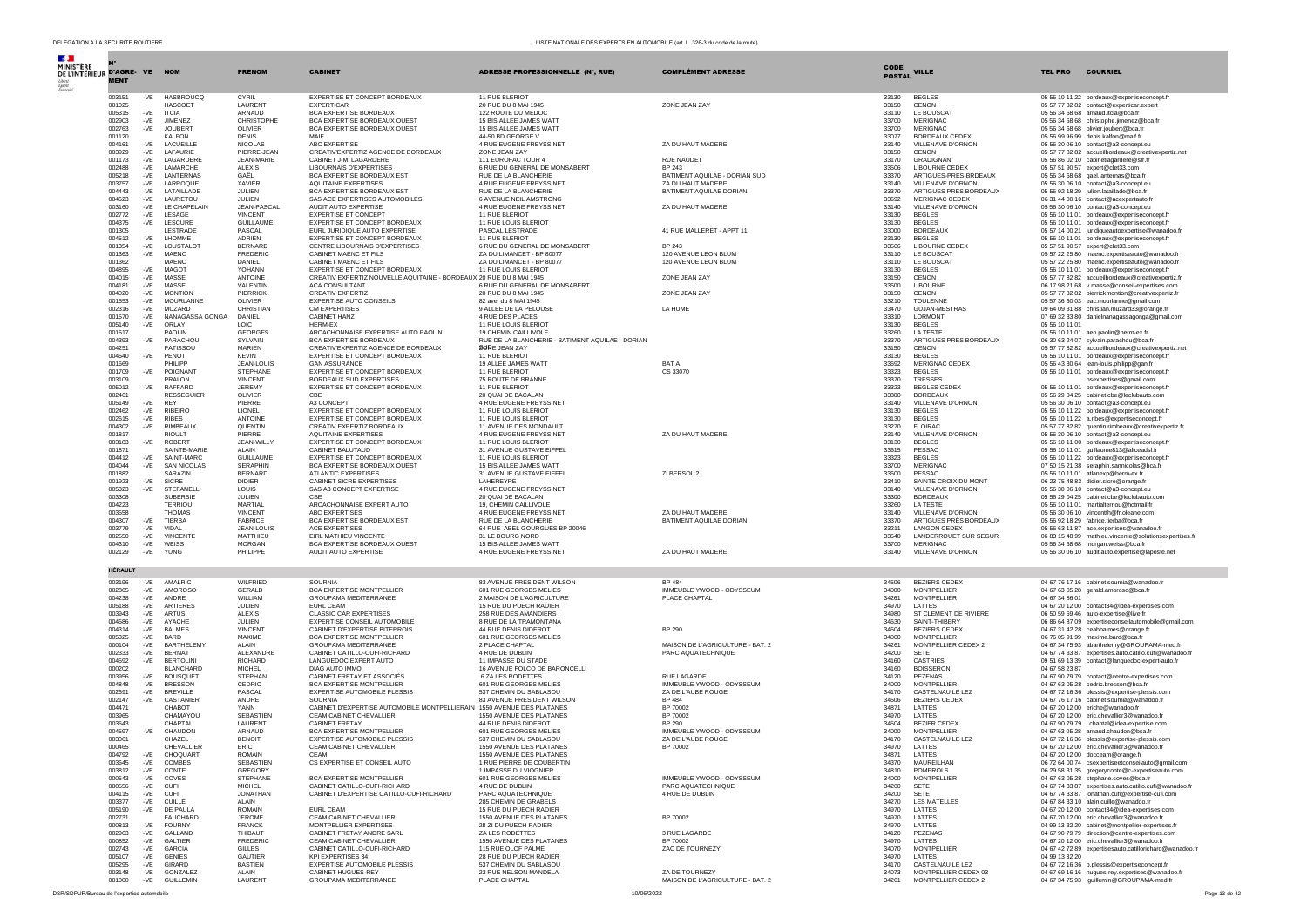| DE L'INTÉRIEUR D'AGRE-VE NOM<br><b>MENT</b> |                |                                    | <b>PRENOM</b>                    | <b>CABINET</b>                                                                  | ADRESSE PROFESSIONNELLE (N°, RUE)                         | <b>COMPLÉMENT ADRESSE</b>                 | <b>CODE</b><br><b>POSTAL</b> | <b>VILLE</b>                                 | <b>TEL PRO</b>               | <b>COURRIEL</b>                                                                                  |
|---------------------------------------------|----------------|------------------------------------|----------------------------------|---------------------------------------------------------------------------------|-----------------------------------------------------------|-------------------------------------------|------------------------------|----------------------------------------------|------------------------------|--------------------------------------------------------------------------------------------------|
| 003516                                      | -VE            | GUIRAUD                            | <b>FREDERIC</b>                  | <b>EXPERTISES FG</b>                                                            | 25 RUE RENE BAZIN                                         |                                           | 34490                        | THEZAN LES BEZIERS                           |                              | 06 20 38 38 56 fred.guiraud@yahoo.fr                                                             |
| 001028                                      |                | HAYEZ                              | <b>MICHEL</b>                    | CABINET HAYEZ                                                                   | 65 IMPASSE DES 3 POINTES                                  | <b>ZAC DES VERRIES</b>                    | 34980                        | ST GELY DU FESC                              |                              | 04 67 04 00 56 michel.hayez@wanadoo.fr                                                           |
| 003265                                      | -VE            | LAFON                              | OLIVIER                          | BCA EXPERTISE MONTPELLIER                                                       | 601 RUE GEORGES MELIET                                    | IMMEUBLE YWOOD ODYSSEUM                   | 34000                        | <b>MONTPELLIER</b>                           |                              | 04 67 63 05 28 olivier.lafon@bca.fr                                                              |
| 003583<br>004446                            | -VE            | LEONE<br>LORENTZ                   | <b>GRÉGORY</b><br><b>NICOLAS</b> | <b>BCA MONTPELIER</b><br>AUTO EXPERTISE 34                                      | 601 RUE GEORGES MELIES<br>2 BIS CHEMIN DU REGINA          |                                           | 34000<br>34110               | <b>MONTPELLIER</b><br>VIC LA GARDIOLE        |                              | 04 67 63 05 28 gregory.leone@bca.fr<br>06 89 72 76 12 auto.expertise34@orange.fr                 |
| 001357                                      | -VE            | LOUVIER                            | SYLVAIN                          |                                                                                 | 266 AVENUE DE LA MONTAGNE                                 |                                           | 34290                        | VALROS                                       |                              | 07 83 49 49 10 sylvain.louvier08@gmail.com                                                       |
| 001404                                      |                | MARILLAT                           | <b>RAYMOND</b>                   | ALLIANCE EXPERTS HERAULT (SECA)                                                 | ZA LES CLACHS                                             |                                           | 34560                        | POUSSAN                                      |                              | 04 67 51 42 15 marillat.expertises@orange.fr                                                     |
| 004569                                      | $-VE$          | <b>MARQUET</b>                     | <b>FRANCOIS</b>                  | D'EXPERTISE AUTOMOBILE BITERROIS                                                | 44 RUE DENIS DIDEROT                                      | BP 290                                    | 34504                        | <b>BEZIERS Cedex</b>                         |                              | 04 67 31 42 28 expertiseautobiterrois@wanadoo.fr                                                 |
| 003537                                      | $-VE$          | MARTINAND                          | ALAIN                            | EXPERTISE SOURNIA ET ASSOCIES - GME                                             | 83 AVENUE PRESIDENT WILSON                                |                                           | 34500                        | <b>BEZIERS</b>                               |                              | 04 67 76 17 16 martinand@expertise-sournia.com                                                   |
| 001425                                      | $-VE$          | MARTINEZ                           | <b>REGIS</b>                     | BCA EXPERTISE MONTPELLIER                                                       | 601 RUE GEORGES MELIES                                    | IMMEUBLE YWOOD - ODYSSEUM                 | 34000                        | <b>MONTPELLIER</b>                           |                              | 04 67 63 05 28 regis.martinez@bca.fr                                                             |
| 001438<br>004821                            | $-VE$          | MATTASOGLIO<br>MAURY               | <b>HERALD</b><br><b>GAUTHIER</b> | <b>EXPERTISE AUTOMOBILE PLESSIS</b><br>EURL EXPERTISE AUTOMOBILE PLESSIS        | 537 CHEMIN DU SABLASOU<br>537 CHEMIN DU SABLASOU          | ZA DE L'AUBE ROUGE                        | 34170<br>34170               | CASTELNAU LE LEZ<br>CASTELNAU LE LEZ         |                              | 04 67 72 16 36 plessis@expertise-plessis.com<br>04 67 72 16 36 contact@avezou-chastaing.fr       |
| 003282                                      |                | MEZY                               | <b>DAMIEN</b>                    | EXPERTISE AUTOMOBILE PLESSIS                                                    | 537 CHEMIN DU SABLASOU                                    | ZA DE L'AUBE ROUGE                        | 34170                        | CASTELNAU LE LEZ                             |                              | 04 67 72 16 36 plessis@expertise-plessis.com                                                     |
| 002918                                      | $-VE$          | MILESI                             | CYRIL                            | SOURNIA                                                                         | 83 AVENUE PRESIDENT WILSON                                | <b>BP 484</b>                             | 34506                        | <b>BEZIERS CEDEX</b>                         |                              | 04 67 76 17 16 cabinet.soumia@wanadoo.fr                                                         |
| 004570                                      | $-VE$          | <b>MOGIS</b>                       | DAVID                            | CABINET SOULE                                                                   | 65 IMPASSE DES TROIS POINTES                              | ZAC DES VERRIES                           | 34980                        | ST GELY DU FESC                              |                              | 04 67 58 06 09 contact@synergos.fr                                                               |
| 005201                                      | $-VE$          | <b>MONDOF</b>                      | <b>MARVIN</b>                    | BCA EXPERTISE MONTPELLIER                                                       | 601 RUE GEORGES MELIES                                    |                                           | 34000                        | <b>MONTPELLIER</b>                           |                              | 04 67 63 05 28 marvin.mondor@bca.fr                                                              |
| 001612<br>005142                            | $-VE$<br>$-VE$ | OULLIE<br>PICOT                    | LAURENT<br>WILLIAM               | ALLIANCE EXPERTS HERAULT (SECA)<br>CEAM                                         | 304 AVENUE DES LAURIERS<br>15 RUE DU PUECH RADIER         | ZA LES CLACHS<br>BP 700 002               | 34560<br>34871               | POUSSAN<br>LATTES                            |                              | 04 67 51 42 15 marillat.expertises@orange.fr<br>06 78 81 37 26 contact34@idea-expertises.com     |
| 001681                                      | $-VE$          | PIFRRE                             | PAUL                             | CABINET PAUL PIERRE                                                             | 49 ALLEE ARTHUR RIMBAUD                                   | LE PARC DE VAUTES                         | 34980                        | SAINT GELY DU FESC                           |                              | 04 67 63 00 00 paul.pierre@exp-automoto.com                                                      |
| 004641                                      | -VE            | PIERRE                             | <b>NICOLAS</b>                   | CABINET PAUL PIERRE                                                             | 65 IMPASSE DES TROIS POINTES                              |                                           | 34980                        | SAINT GELY DU FESC                           |                              | 04 67 63 00 00 paul.pierre@exp-automoto.com                                                      |
| 001703                                      | -VE            | PLESSIS                            | PATRICE                          | EXPERTISE AUTOMOBILE PLESSIS                                                    | 537 CHEMIN DU SABLASOU                                    | ZA DE L'AUBE ROUGE                        | 34170                        | CASTELNAU LE LEZ                             |                              | 04 67 72 16 36 plessis@expertise-plessis.com                                                     |
| 002211                                      |                | <b>RFY</b>                         | <b>BERNARD</b>                   | CABINET HUGUES-REY                                                              | 23 RUE NELSON MANDELA                                     | ZA DE TOURNEZY                            | 34073                        | MONTPELLIER CEDEX 03                         |                              | 04 67 69 16 16 hugues.rey.expertises@wanadoo.fr                                                  |
| 001837                                      |                | ROJTMAN                            | <b>MICHEL</b>                    | GROUPAMA MEDITERRANEE                                                           | 2 PLACE CHAPTAL<br>304 AVENUE DES LAURIERS                | MAISON DE L'AGRICULTURE - BAT. 2          | 34261                        | MONTPELLIER CEDEX 2                          |                              | 04 67 34 76 61 mrojtman@GROUPAMA-med.fr                                                          |
| 004646<br>001851                            | $-VE$<br>-VE   | ROUQUETTE<br>ROUS                  | <b>JULIEN</b><br><b>BERNARD</b>  | ALLIANCE EXPERTS HERAULT (SECA)<br>MONTPELLIER EXPERTISES                       | 28 ZI DU PUECH RADIER                                     | ZA LES CLACHS                             | 34560<br>34970               | POUSSAN<br>LATTES                            | 04 42 13 02 40               | 04 99 13 32 20 cabinet@montpellier-expertises.fr                                                 |
| 003114                                      |                | SARES                              | MATHIEU                          | EXPERTISE PLESSIS AUTOMOBILE                                                    | 537 CHEMIN DU SABLASOU                                    | ZA DE L'AUBE ROUGE                        | 34170                        | CASTELNAU LE LEZ                             |                              | 04 67 72 16 36 mathieu-sares@voila.fr                                                            |
| 001948                                      | $-VE$          | <b>STECZYCKI</b>                   | DAVID                            | CABINET HERAULT MEDITERRANEE EXPERTISE                                          | 15 RUE DE LA CAPELETTE                                    |                                           | 34300                        | AGDE                                         |                              | 07 50 45 23 84 expert@cabinethme.com                                                             |
| 001951                                      | -VE            | <b>STELLA</b>                      | <b>DIDIER</b>                    | CABINET CATILLO-CUFI-RICHARD                                                    | 115 RUE OLOF PALME                                        | ZAC DE TOURNEZY                           | 34070                        | MONTPELLIER                                  |                              | 04 67 42 72 89 expertisesauto.catillorichard@wanadoo.fr                                          |
| 002263                                      |                | TARBOURIECH                        | <b>JACK</b>                      | SRAT EXPERT AUTO                                                                |                                                           | BP 81189                                  | 34009                        | MONTPELLIER CEDEX 1                          |                              | 04 67 34 50 29 jack.tarbouriech@laposte.fr                                                       |
| 002075                                      | $-VE$          | VERHILLE - DHALLUIN MICHEL         |                                  | EXPERTISE AUTOMOBILE PLESSIS                                                    | 537 CHEMIN DU SABLASOU<br>601 RUE GEORGES MELIES          | ZA DE L'AUBE ROUGE                        | 34170                        | CASTELNAU LE LEZ<br><b>MONTPELLIER</b>       |                              | 04 67 72 16 36 plessis@expertise-plessis.com                                                     |
| 004232                                      | $-VE$          | VIEILLEDENT                        | <b>NICOLAS</b>                   | BCA EXPERTISE MONTPELLIER                                                       |                                                           | IMMEUBLE YWOOD - ODYSSEUM                 | 34000                        |                                              |                              | 04 67 63 05 28 nicolas.vieilledent@bca.fr                                                        |
| ILLE-ET-VILAINE                             |                |                                    |                                  |                                                                                 |                                                           |                                           |                              |                                              |                              |                                                                                                  |
| 000060<br>002680                            | $-VE$<br>-VE   | <b>AUNILLON</b><br><b>BARREAUD</b> | JEAN-JACQUES<br>EMMANUEL         | <b>BCA EXPERTISE RENNES</b><br>CABINET TONNELLIER SARL                          | 7 RUE LEO LAGRANGE<br>7 RUE DE LA JANAIE                  | ZAC DE LA CONTERIE<br><b>BP 24</b>        | 35131<br>35404               | CHARTRES DE BRETAGNE<br>SAINT MALO CEDEX     |                              | 02 99 50 87 02 Jean-Jacques.AUNILLON@bca.fr<br>02.99.82.34.01 stmalo@cabinet-tonnellier.fr       |
| 003357                                      | $-VE$          | <b>BLANDIN</b>                     | SYLVAIN                          | <b>SOTHIS RENNES</b>                                                            | 30 ROUTE DE FOUGERES                                      |                                           | 35510                        | CESSON SEVIGNE                               |                              | 02 99 36 72 12 rennes@sothis.fr                                                                  |
| 000212                                      |                | <b>BLOUIN</b>                      | <b>ANTHONY</b>                   | <b>REA RENNES</b>                                                               | 9 RUE LEO LAGRANGE                                        | CS 47605                                  | 35161                        | CHARTRES DE BRETAGNE                         |                              | 02 43 49 19 83 a.blouin@ref-conseil.fr                                                           |
| 003679                                      | $-VE$          | <b>BOIN</b>                        | <b>NICOLAS</b>                   | CABINET LE GALLAIS SEBASTIEN                                                    | 14 BIS BOULEVARD DES TROIS CROIX                          |                                           | 35000                        | <b>RENNES</b>                                | 02 99 41 00 10 nboin@neuf.fr |                                                                                                  |
| 000231                                      | $-VE$          | <b>BONENFANT</b>                   | PHILIPPE                         | <b>BCA EXPERTISE RENNES</b>                                                     | 7 RUE LEO LAGRANGE                                        | ZAC DE LA CONTERIE                        | 35131                        | CHARTRES DE BRETAGNE                         |                              | 02 99 50 87 02 Philippe.BONENFANT@bca.fr                                                         |
| 003490                                      |                | <b>BOUCARD</b>                     | <b>REGIS</b>                     | CABINET LE GALLAIS                                                              | 14 BIS BOULEVARD DES TROIS CROIX                          |                                           | 35000                        | <b>RENNES</b>                                |                              | 02 99 41 00 10 s.legallais@wanadoo.fr                                                            |
| 003055<br>005366                            | $-VE$<br>-VE   | <b>BOUGET</b><br><b>BOUVAIS</b>    | SAMUEL<br>YAN                    | SAFI                                                                            | 9 RUE KERAUTRET BOTMEL<br>9 BOULEVARD DU SCORFF           | ZAC LES TOUCHES                           | 35000<br>35740               | <b>RENNES</b><br>PACE                        | 02 99 41 00 10               | 02 99 50 62 75 sael.dubourg@wanadoo.fr                                                           |
| 000341                                      |                | <b>BURON</b>                       | ANTOINE                          | <b>GMF ASSURANCES</b>                                                           | PARC ATALANTE                                             | 7 RUE MAURICE FABRE CS 46501              | 35042                        | <b>RENNES CEDEX</b>                          | 02 99 54 67 10               |                                                                                                  |
| 002606                                      | $-VE$          | CAPRAIS                            | CYRIL                            | SAEL                                                                            | 9 RUE KERAUTRET BOTMEL                                    |                                           | 35000                        | <b>RENNES</b>                                |                              | 02 99 50 62 75 sael.dubourg@wanadoo.fr                                                           |
| 004333                                      | -VE            | CONNUEL                            | SYLVAIN                          | <b>SOTHIS RENNES</b>                                                            | 30 ROUTE DE FOUGERES                                      |                                           | 35510                        | <b>CESSON SEVIGNE</b>                        |                              | 02 99 36 72 12 rennes@sothis.fr                                                                  |
| 002711                                      | -VE            | COUMAILLEAU                        | <b>ANTHONY</b>                   | CABINET TONNELLIER SARL                                                         | 7 RUE DE LA JANAIE                                        | <b>BP 24</b>                              | 35404                        | SAINT MALO CEDEX                             |                              | 02 99 82 34 01 stmalo@cabinet-tonnellier.fr                                                      |
| 005091                                      | $-VE$          | DANIEL                             | CLEMENT                          | REFERENCE EXPERTISE BRETAGNE                                                    | 9 RUE LEO LAGRANGE                                        |                                           | 35131                        | CHARTRES DE BRETAGNE                         |                              | 02 72 79 71 00 rennes@reference-expertise.fr                                                     |
| 002312<br>003320                            | -VE<br>$-VE$   | <b>DENIS</b><br>DOBE               | SEBASTIEN<br><b>NICOLAS</b>      | <b>BCA EXPERTISE RENNES</b><br>CABINET LE GALLAIS                               | 7 RUE LEO LAGRANGE<br>14 BIS BOULEVARD DES TROIS CROIX    | ZAC DE LA CONTERIE                        | 35131<br>35000               | CHARTRES DE BRETAGNE<br><b>RENNES</b>        |                              | 02 99 50 87 02 sebastien.denis@bca.fr<br>02 99 41 00 10 s.legallais@wanadoo.fr                   |
| 000673                                      |                | <b>DUBOURG</b>                     | DOMINIQUE                        | SAEL                                                                            | 9 RUE KERAUTRET BOTMEL                                    |                                           | 35000                        | <b>RENNES</b>                                |                              | 02 99 50 62 75 sael-dubourg.com                                                                  |
| 004134                                      | $-VE$          | FAISANT                            | DAVID                            | SOTHIS RENNES                                                                   | 30 ROUTE DE FOUGERES                                      |                                           | 35510                        | <b>CESSON SEVIGNE</b>                        |                              | 02 99 36 72 12 rennes@sothis.fr                                                                  |
| 003393                                      | $-VE$          | <b>GADBOIS</b>                     | <b>GUILLAUME</b>                 | <b>EXACTE</b>                                                                   | 473 RUE DES BUHARATS                                      |                                           | 35800                        | SAINT-LUNAIRE                                |                              | 07 66 88 90 49 g.gadbois@outlook.fr                                                              |
| 004802                                      |                | GAILLARD                           | <b>GILLES</b>                    | REFERENCE EXPERTISE BRETAGNE AGENCE DE<br><b>RENNES</b>                         | 9 RUE LEO LAGRANGE                                        | CS 47605                                  | 35176                        | CHARTRES DE BRETAGNE                         |                              | 02 72 79 71 00 reb.rennes@ref-conseil.fr                                                         |
| 003988                                      | $-VE$          | GEHRI                              | <b>JEREMIF</b>                   | LE GALLAIS EXPERTISES SERVICES                                                  | 14 BOULEVARD TROIS CROIX<br><b>BP 24</b>                  |                                           | 35000                        | <b>RENNES</b>                                |                              | 02 99 41 00 10 s.legallais@wanadoo.fr                                                            |
| 000979<br>001004                            |                | <b>GICQUEL</b><br><b>GUILLET</b>   | YVES<br>CLAUDE                   | CABINET TONNELLIER SARL<br>CABINET GUILLET                                      | 27 RUE DU CAMPING                                         |                                           | 35404<br>35890               | SAINT MALO CEDEX<br><b>BOURG DES COMPTES</b> |                              | 02 99 82 34 01 stmalo@cabinet-tonnellier.fr<br>02 99 04 87 40 quillet.expertises@gmail.com       |
| 003692                                      | $-VE$          | <b>JAMBON</b>                      | OLIVIER                          | EXPERTISE ET CONCEPT AGENCE DE RENNES                                           | 9 RUE KERAUTRET BOTMEL                                    |                                           | 35200                        | <b>RENNES</b>                                |                              | 02 99 50 62 75 rennes@expertiseconcept.fr                                                        |
| 002608                                      | -VE            | JOLY                               | YOHANN                           | <b>BCA EXPERTISE RENNES</b>                                                     | 7 RUE LEO LAGRANGE                                        |                                           | 35131                        | CHARTRES DE BRETAGNE                         |                              | 02 99 50 87 02 yohann.joly@bca.fr                                                                |
| 002439                                      | $-VE$          | LAGUITTON                          | ARNAUD                           | <b>FCAAR</b>                                                                    | 33 RUE GUILLAUME ONFROY                                   |                                           | 35400                        | SAINT MALO                                   |                              | 06 22 64 87 27 a.laguitton@ecaar.eu                                                              |
| 005338                                      | $-VE$          | LASKAVA                            | <b>IRYNA</b>                     | CREATIV' EXPERTIZ BRETAGNE                                                      | 5 RUE DU BORDAGE                                          |                                           | 35510                        | CESSON-SEVIGNE                               | 02 96 85 27 27               |                                                                                                  |
| 005123                                      | -VE            | LAURENT                            | <b>DAMIEN</b>                    | OPTIMA EXPERTISE AUTOMOBILE - SOTHIS RENNES                                     | 30 ROUTE DE FOUGERES                                      |                                           | 35510                        | CESSON-SEVIGNE                               |                              | 02 99 36 72 12 rennes@sothis.fr                                                                  |
| 001223<br>001231                            | -VE<br>$-VE$   | LAYEC<br>LE BOUDEC                 | PATRICE<br>ALAIN                 | GROUPAMA LOIRE BRETAGNE<br>MAIF                                                 | 23 BOULEVARD SOLFERINO<br>11 RUE ANDRE MEYNIER            | CS 76914                                  | 35012<br>35069               | <b>RENNES CEDEX</b><br><b>RENNES CEDEX</b>   |                              | 02 99 29 57 57 GROUPAMA-fil@GROUPAMA-loire-bretagne.fr<br>02 99 33 67 11 alain.le.boudec@maif.fr |
| 001240                                      | $-VE$          | <b>LE GALLAIS</b>                  | SÉBASTIEN                        | C2 AUDIT ET CONSEIL                                                             | 35 RUE LE HUEROU                                          |                                           | 35000                        | <b>RENNES</b>                                |                              | 02 99 41 00 10 c2a@expert-service.fr                                                             |
| 002984                                      | $-VE$          | LEFEUVRE                           | <b>BAPTISTE</b>                  | CABINET LE GALLAIS                                                              | 14 BIS BOULEVARD DES TROIS CROIX                          |                                           | 35000                        | <b>RENNES</b>                                |                              | 02 99 41 00 10 s.legallais@wanadoo.fr                                                            |
| 001293                                      | $-VE$          | LEQUITTE                           | <b>BENOÎT</b>                    | <b>BCA EXPERTISE RENNES</b>                                                     | 7 RUE LEO LAGRANGE                                        | ZAC DE LA CONTERIE                        | 35131                        | CHARTRES DE BRETAGNE                         |                              | 02 99 50 87 02 benoit.lequitte@bca.fr                                                            |
| 001335                                      | -VE            | LOISON-BOUILLON                    | <b>NOEL</b>                      | SOTHIS RENNES                                                                   | 30 ROUTE DE FOUGERES                                      |                                           | 35510                        | <b>CESSON SEVIGNE</b>                        |                              | 02 99 36 72 12 rennes@sothis.fr                                                                  |
| 001352                                      | $-VE$          | LOUIS<br><b>MARTINAT</b>           | PIERRICK<br><b>HENRI</b>         | <b>BCA EXPERTISE RENNES</b><br>MAIF                                             | 7 RUE LEO LAGRANGE                                        | ZAC DE LA CONTERIE                        | 35131                        | CHARTRES DE BRETAGNE                         |                              | 02 99 50 87 02 pierrick.louis@bca.fr                                                             |
| 002654<br>003875                            | $-VE$<br>$-VE$ | <b>MEROT</b>                       | <b>HFRVF</b>                     | <b>CABINET MEROT</b>                                                            | 11 RUE ANDRE MEYNIER<br>9 AVENUE FRANCOIS MITTERRAND      | CS 76914                                  | 35069<br>35135               | <b>RENNES CEDEX</b><br><b>CHANTEPIE</b>      |                              | 02 99 59 92 00 henri.martinat@maif.fr<br>02 99 26 17 65 merot.expertise@gmail.com                |
| 001475                                      | -VE            | MESLET                             | PIERRICK                         | <b>BCA EXPERTISE RENNES</b>                                                     | 7 RUE LEO LAGRANGE                                        | ZAC DE LA CONTERIE                        | 35131                        | CHARTRES DE BRETAGNE                         |                              | 02 99 50 87 02 pierrick.meslet@bca.fr                                                            |
| 005008                                      | $-VE$          | PICHERIT                           | ALEXANDRE                        | REFERENCE EXPERTISE BRETAGNE                                                    | 9 RUE LEO LAGRANGE                                        |                                           | 35131                        | CHARTRES DE BRETAGNE                         |                              | 02 72 79 71 00 reb.rennes@ref-conseil.fr                                                         |
| 001793<br>002591                            | $-VE$          | <b>RENIMEL</b><br><b>RUBIN</b>     | <b>JACKY</b><br><b>VINCENT</b>   | GROUPAMA LOIRE-BRETAGNE<br>REFERENCE EXPERTISE BRETAGNE AGENCE DE               | 23 BOULEVARD SOLFERINO<br>9 RUE LEO LAGRANGE              | CS 51209                                  | 35012<br>35176               | <b>RENNES CEDEX</b><br>CHARTRES DE BRETAGNE  | 02 99 29 55 09               | 02 72 79 71 00 reb.rennes@ref-conseil.fr                                                         |
|                                             |                |                                    |                                  | <b>RENNES</b>                                                                   |                                                           |                                           |                              |                                              |                              |                                                                                                  |
| 002562<br>005058                            | -VE<br>$-VE$   | SAMPFUR<br>SANTIAGO                | SÉBASTIEN<br>QUENTIN             | SAFI<br><b>BCA EXPERTISE RENNES</b>                                             | 9 RUE KERAUTRET BOTMEL<br>4 RUE LEO LAGRANGE              | PARC DE LA CONTERIE - 4 - 1ER ETG - BAT A | 35000<br>35131               | <b>RENNES</b><br>CHARTRES DE BRETAGNE        |                              | 02 99 50 62 75 sael.dubourg@wanadoo.fr<br>07 52 60 30 28 quentin.santiago@bca.fr                 |
| 003936                                      | $-VE$          | SIX                                | <b>MATHIAS</b>                   | VACAR - SIX MATHIAS                                                             | 4 RUE DES OYATS                                           |                                           | 35350                        | SAINT MELOIR DES ONDES                       |                              | 06 87 28 91 31 contact.vacar@gmail.com                                                           |
| 001944                                      | $-VE$          | SOUTY                              | <b>ARNAUD</b>                    | <b>BCA EXPERTISE RENNES</b>                                                     | 7 RUE LEO LAGRANGE                                        | ZAC DE LA CONTERIE                        | 35131                        | CHARTRES DE BRETAGNE                         |                              | 02 99 50 87 02 arnaud.souty@bca.fr                                                               |
| 003723                                      | -VE            | THIEBART                           | PHILIPPE                         | ART EXPERTISE AUTOMOBILE                                                        | 123 RUE DE VERN                                           |                                           | 35200                        | <b>RENNES</b>                                |                              | 06 64 09 23 49 p.thiebart@art-expertise-auto.fr                                                  |
| NDRE                                        |                |                                    |                                  |                                                                                 |                                                           |                                           |                              |                                              |                              |                                                                                                  |
| 002218                                      |                | <b>AURAIN</b>                      | <b>FRANCK</b>                    | AGR CHATEAUROUX EXPERTISES                                                      | ZI AEROPORTUAIRE DE DEOLS                                 | 695 RUE BLÉRIOT - BP 224                  | 36004                        | CHATEAUROUX CEDEX                            |                              | 02 54 34 34 10 d.brunet.expertises@wanadoo.fr                                                    |
| 000062                                      |                | <b>AUSSEINE</b>                    | <b>MICHEL</b>                    | CABINET AUSSEINE                                                                | 55 RUE GEORGES CLEMENCEAU                                 | BP <sub>5</sub>                           | 36001                        | CHATEAUROUX CEDEX                            |                              | 02 54 22 34 43 cabinet.ausseine@wanadoo.fr                                                       |
| 000240<br>004318                            | -VE            | <b>BONNET</b><br><b>BONNET</b>     | PASCAL<br><b>JULIEN</b>          | EXPERTISES AUTOMOBILE PASCAL BONNET<br>CABINET D'EXPERTISE AUTOMOBILE P. BONNET | 104 BOULEVARD GEORGE SAND<br>104 BD GEORGE SAND           |                                           | 36000                        | CHATEAUROUX<br>CHATEAUROUX                   | 02 54 04 11 24               | 02 54 07 11 24 expert-bonnet@fr.oleane.com                                                       |
| 005351                                      | -VE            | CAILLAULT                          | <b>XAVIER</b>                    | SAS EXPAD                                                                       | 38 AVENUE JOHN KENNEDY                                    |                                           | 36000<br>36000               | CHATEAUROUX                                  |                              | 02 46 71 02 20 contact@expad.eu                                                                  |
| 005311                                      | -VE            | <b>DAVOUST</b>                     | <b>JIMMY</b>                     | CABINET LANG ET ASSOCIES BERRY LIMOUSIN                                         | BOULEVARD DU FRANC                                        |                                           | 36250                        | SAINT-MAUR                                   |                              | 02 54 34 34 10 contact36@groupelang.fr                                                           |
| 003513                                      | -VE            | GAUTIER                            | CEDRIC                           | AGR CHATEAUROUX EXPERTISES                                                      | ZI AEROPORTUAIRE DEOLS                                    | <b>BP 224</b>                             | 36004                        | CHATEAUROUX CEDEX                            |                              | 02 54 34 34 10 cedric.gautier@auto-expertise.fr                                                  |
| 000891                                      |                | GAZUT                              | JOEL                             | LA POSTE SERV. RISQUES ET ASSURANCES                                            | EXPERTS AUTOMOBILES-2 BIS RUE DU PALAIS DE JUSTICE BP 535 |                                           | 36018                        | CHATEAUROUX CEDEX                            |                              | 02 54 53 54 86 joel.gazut@laposte.fr                                                             |
| 002541                                      | $-VE$          | <b>MONJOINT</b>                    | JÉRÔME                           | CABINET AUSSEINE                                                                | 55 RUE GEORGES CLEMENCEAU                                 | BP <sub>5</sub>                           | 36001                        | CHATEAUROUX CEDEX                            |                              | 02 54 22 34 43 cabinet.ausseine@wanadoo.fr                                                       |
| 003302<br>003722                            | -VE<br>-VE     | <b>ROBIN</b><br>SOULAT             | SEBASTIEN<br>BENOÎT              | AGR CHATEAUROUX EXPERTISES<br><b>EXPAD</b>                                      | ZONE AEROPORTUAIRE DE DEOLS<br>38 AVENUE JOHN KENNEDY     | 695 RUE BLÉRIOT - BP 224                  | 36004<br>36000               | CHATEAUROUX CEDEX<br>CHATEAUROUX CEDEX       |                              | 02 54 34 34 10 sebastien.robin@orange-business.fr<br>08 05 82 10 00 contact@expad.eu             |
|                                             |                |                                    |                                  |                                                                                 |                                                           |                                           |                              |                                              |                              |                                                                                                  |
| <b>INDRE-ET-LOIRE</b><br>003942             | $-VE$          | ANGER                              | MATHIEU                          | <b>BCA EXPERTISE TOURS</b>                                                      | 28 RUE DES GRANGES GALAND                                 | IMMEUBLE CREA PLUS RDC                    | 37550                        | <b>SAINT AVERTIN</b>                         |                              | 02 47 05 00 71 mathieu.anger@bca.fr                                                              |
| 003355                                      |                | -VE AULAGNET                       | <b>SERGE</b>                     | <b>EXPAD</b>                                                                    | 94 BIS AVENUE DE LA REPUBLIOUE                            |                                           | 37170                        | CHAMBRAY LES TOURS                           |                              | 02.47.35.90.00 tours@expad.eu                                                                    |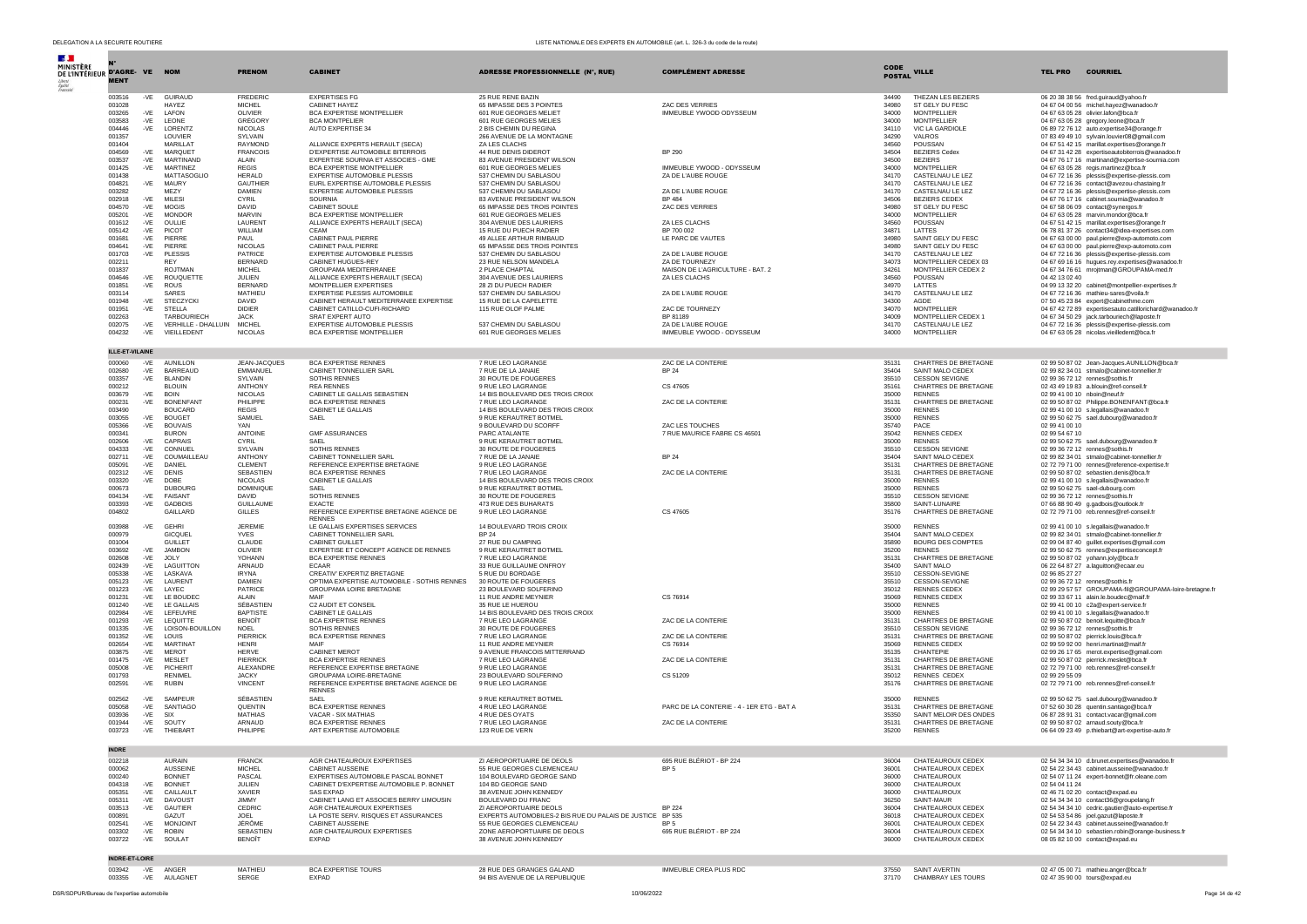| $\mathcal{A}$ .<br><b>MINISTÈRE</b> |                  |              |                                    |                                       |                                                                       |                                                             |                                                  | CODE           |                                               |                |                                                                                                |
|-------------------------------------|------------------|--------------|------------------------------------|---------------------------------------|-----------------------------------------------------------------------|-------------------------------------------------------------|--------------------------------------------------|----------------|-----------------------------------------------|----------------|------------------------------------------------------------------------------------------------|
| DE L'INTÉRIEUR D'AGRE- VE           | <b>MENT</b>      |              | <b>NOM</b>                         | <b>PRENOM</b>                         | <b>CABINET</b>                                                        | <b>ADRESSE PROFESSIONNELLE (N°, RUE)</b>                    | <b>COMPLÉMENT ADRESSE</b>                        | <b>POSTAL</b>  | <b>VILLE</b>                                  | <b>TEL PRO</b> | <b>COURRIEL</b>                                                                                |
|                                     | 003356           | -VE          | AVERTIN                            | <b>STEPHANE</b>                       | REFERENCE EXPERTISE AUTOMOBILE                                        | 56 AVENUE MARCEL DASSAULT                                   |                                                  | 37205          | <b>TOURS</b>                                  |                | 02 47 71 40 50 reference.tours@wanadoo.fr                                                      |
|                                     | 000071<br>000150 |              | <b>BACHELIER</b><br><b>BENOIT</b>  | <b>ROGER</b><br><b>REMY</b>           | <b>CABINET BACHELIER</b>                                              | 50 RUE GEORGES COURTELINE<br>71 RUE DE BEL AIR              |                                                  | 37300<br>37230 | JOUE LES TOURS<br><b>FONDETTES</b>            |                | 02 47 53 04 40 cabinet.bachelier@orange.fr<br>02 47 42 07 84 remy.benoit1@gmail.com            |
|                                     | 002199           |              | <b>BOBET</b>                       | JEAN-CHRISTIAN                        | ATB EXPERTISES                                                        | 322 AVENUE MAGINOT                                          | BP 67419                                         | 37074          | TOURS CEDEX 2                                 |                | 02 47 88 45 45 jcbobet.atb-expertises@wanadoo.fr                                               |
|                                     | 003361           | $-VE$        | <b>BOURGEOIS</b>                   | <b>DENIS</b>                          | <b>EXPAD</b>                                                          | 54 BIS AVENUE DE LA REPUBLIQUE                              |                                                  | 37170          | CHAMBRAY LES TOURS                            |                | 02 47 35 90 00 tours@expad.eu                                                                  |
|                                     | 000283<br>000294 | -VE          | <b>BOUVERET</b><br><b>BOZON</b>    | JEAN-LOUIS<br>ARMAND                  | REFERENCE EXPERTISE VAL DE LOIRE<br>CABINET BOZON SARL                | 56 AVENUE MARCEL DASSAULT<br>8 ALLEE DE RIGNY USSE          | BP 327                                           | 37200<br>37173 | <b>TOURS</b><br>CHAMBRAY LES TOURS CEDEX      |                | 02 72 79 71 00 il.bouveret@reference-expertise.fr<br>02 47 48 40 40 bozon@leclubauto.com       |
|                                     | 004664           | $-VE$        | <b>BRULIN</b>                      | <b>FLORENT</b>                        | BCA EXPERTISE TOURS                                                   | RUE DES GRANGES GALAND (28)                                 |                                                  | 37550          | ST AVERTIN                                    |                | 06 31 27 88 13 florent.brulin@bca.fr                                                           |
|                                     | 004869           | -VE          | CHARRIAU                           | MAXIME                                | REFERENCE EXPERTISE AUTOMOBILE                                        | 56 AVENUE MARCEL DASSAULT                                   |                                                  | 37200          | <b>TOURS</b>                                  |                | 02 72 79 71 00 rea.tours@ref-conseil.fr                                                        |
|                                     | 004278<br>002710 |              | CLAESS<br>-VE CONTE                | SEBASTIEN<br>OLIVIER                  | <b>BCA EXPERTISE TOURS</b><br><b>BCA EXPERTISE TOURS</b>              | 28 RUE DES GRANGES GALAND<br>28 RUE DES GRANGES GALAND      | IMMEUBLE CREA PLUS RDC<br>IMMEUBLE CREA PLUS RDC | 37550<br>37550 | SAINT AVERTIN<br>ST AVERTIN                   |                | 02 47 05 00 71 sebastien.claess@bca.fr<br>02 47 05 00 71 Olivier.CONTE@bca.fr                  |
|                                     | 003225           |              | <b>DAVID</b>                       | ALAIN                                 | REFERENCE EXPERTISE AUTOMOBILE                                        | 56 AVENUE MARCEL DASSAULT                                   |                                                  | 37205          | <b>TOURS</b>                                  |                | 02 47 71 40 50 reference.tours@wanadoo.fr                                                      |
|                                     | 003974           |              | -VE DELANOUE                       | <b>NICOLAS</b>                        | REFERENCE EXPERTISE VAL DE LOIRE                                      | 56 AVENUE MARCEL DASSAULT                                   |                                                  | 37200          | <b>TOURS</b>                                  |                | 02 72 79 71 00 n.delanoue@reference-expertise.fr                                               |
|                                     | 004260<br>004979 | -VE          | <b>DUVERNE</b><br><b>FEVRIER</b>   | ALEXANDRE<br><b>DAVID</b>             | REFERENCE EXPERTISE VAL DE LOIRE                                      | 194 RUE AUGUSTE CHEVALLIER<br>56 AVENUE MARCEL DASSAULT     |                                                  | 37000<br>37200 | <b>TOURS</b><br><b>TOURS</b>                  |                | 06 70 50 19 87 alexandre.duverne@gmail.com<br>02 72 79 71 00 d.fevrier@reference-expertise.fr  |
|                                     | 000805           |              | <b>FOUCHER</b>                     | PATRICK                               |                                                                       | RES. LE CLOS DU LAC                                         | 16, AVENUE JEAN PORTALIS                         | 37200          | <b>TOURS</b>                                  |                | 06 81 05 45 73 expertise-automobiles-foucher-patrick@wanadoo.fr                                |
|                                     | 000843           |              | <b>GACHA</b>                       | <b>JACOUES</b>                        | <b>FXPAD</b>                                                          | 94 BIS AVENUE DE LA REPUBLIQUE                              |                                                  | 37170          | CHAMBRAY LES TOURS                            |                | 02 47 35 90 00 tours@expad.eu                                                                  |
|                                     | 004883<br>002890 | -VE<br>-VE   | GANDEMER<br>GARRIOU                | TEDDY<br><b>REGIS</b>                 | CABINET EXPAD TOURS<br>REFERENCE EXPERTISE VAL DE LOIRE               | 54 BIS AVENUE DE LA REPUBLIQUE<br>56 AVENUE MARCEL DASSAULT |                                                  | 37170<br>37200 | CHAMBRAY LES TOURS<br><b>TOURS</b>            |                | 02 47 35 90 00 tours@expad.eu<br>02 72 79 71 00 r.garriou@reference-expertise.fr               |
|                                     | 003086           |              | GAUTRON                            | JOHNNY                                |                                                                       | LE CARROIR DE MONTOUEUIL                                    | LE CARROIR DE MONTQUEUIL                         | 37270          | <b>AZAY SUR CHER</b>                          |                | 07 79 49 65 95 johnny.gautron@gmail.com                                                        |
|                                     | 002589           | -VE          | <b>GLEMAREC</b>                    | PASCAL                                | REFERENCE EXPERTISE VAL DE LOIRE                                      | 56 AVENUE MARCEL DASSAULT                                   |                                                  | 37200          | <b>TOURS</b>                                  |                | 02 72 79 71 00 p.glemarec@reference-expertise.fr<br>02.47.71.40.50 reference tours@wanadoo.fr  |
|                                     | 003250<br>004987 | -VE          | <b>GUERIN</b><br>GUILLOCHON        | JEAN-MARIE<br><b>VINCENT</b>          | REFERENCE EXPERTISE AUTOMOBILE<br>SARL REFERENCE EXPERTISE AUTOMOBILE | 56 AVENUE MARCEL DASSAULT<br>56 AVENUE MARCEL DASSAULT      |                                                  | 37205<br>37200 | <b>TOURS</b><br><b>TOURS</b>                  |                | 02 72 79 71 00 rea.tours@ref-conseil.fr                                                        |
|                                     | 004892           | -VE          | <b>JEULIN</b>                      | <b>FLAVIEN</b>                        | <b>SARL EXPAD</b>                                                     | 54 BIS AVENUE DE LA REPUBLIQUE                              |                                                  | 37170          | CHAMBRAY LES TOURS                            |                | 02 47 35 90 00 tours@expad.eu                                                                  |
|                                     | 005184           | -VE          | <b>JODET</b>                       | GRÉGORY                               | REFERENCE EXPERTISE VAL DE LOIRE                                      | 56 AVENUE MARCEL DASSAULT                                   |                                                  | 37200          | <b>TOURS</b>                                  |                | 02 72 79 71 00 tours@reference-expertise.fr                                                    |
|                                     | 001289<br>001308 | -VE<br>$-VE$ | LEPAGE<br>LEVAYER                  | <b>BRUNO</b><br><b>VINCENT</b>        | BCA EXPERTISE TOURS<br><b>EXPAD</b>                                   | 28 RUE DES GRANGES GALAND<br>94 BIS AVENUE DE LA REPUBLIQUE | IMMEUBLE CREA PLUS RDC                           | 37550<br>37170 | SAINT AVERTIN<br><b>CHAMBRAY LES TOURS</b>    |                | 02 47 05 00 71 bruno.lepage@bca.fr<br>02 47 35 90 00 tours@expad.eu                            |
|                                     | 004377           | -VE          | MARIE-ADOLPHE                      | <b>GEOFFREY</b>                       | <b>FXPAD</b>                                                          | 54 BIS AVENUE DE LA REPUBLIOUE                              |                                                  | 37170          | <b>CHAMBRAY LES TOURS</b>                     |                | 02 47 35 90 00 tours@expad.eu                                                                  |
|                                     | 005368           | -VE          | MENAGER                            | FRANCOIS-REGIS                        | REFERENCE EXPERTISE VAL DE LOIRE                                      | 56 AVENUE MARCEL DASSAULT                                   |                                                  | 37200          | <b>TOURS</b>                                  |                | 02 72 79 71 00 tours@reference-expertise.fr                                                    |
|                                     | 004630<br>001568 | $-VE$<br>-VE | <b>MEUNIER</b><br>NAKACHE          | <b>ETIENNE</b><br><b>STEPHANE</b>     | SARL ADEXIA SOTHIS TOURS<br>BCA EXPERTISE TOURS                       | 322 AVENUE ANDRE MAGINOT<br>28 RUE DES GRANGES GALAND       | <b>IMMEUBLE CREA PLUS RDC</b>                    | 37100<br>37550 | <b>TOURS</b><br>ST AVERTIN                    |                | 02 47 88 45 45 emeunier@sothis.fr<br>02 47 05 00 71 stephane.nakache@bca.fr                    |
|                                     | 004390           | -VE          | NOURY                              | <b>GWENAEL</b>                        | REFERENCE EXPERTISE AUTOMOBILE                                        | 56 AVENUE MARCEL DASSAULT                                   |                                                  | 37205          | TOURS CEDEX 03                                |                | 02 47 71 40 50 rea.tours@ref-conseil.fr                                                        |
|                                     | 004832           |              | PETITJEAN                          | EMMANUEL                              | AD'EXIA - SOTHIS TOURS                                                | 116 RUE RONSARD                                             | CS 17557                                         | 37075          | <b>TOURS</b>                                  |                | 02 47 88 45 45 tours@sothis.fr                                                                 |
|                                     | 004204<br>005221 | -VE<br>-VE   | PHILIPPE<br>PILLET                 | <b>BERTRAND</b><br>LOIC               | SOTHIS TOURS - SARL AD'EXIA<br><b>BCA EXPERTISE TOURS</b>             | 322, AVENUE ANDRÉ MAGINOT<br>27 RUE GRANDES GALANDS         |                                                  | 37100<br>37550 | <b>TOURS</b><br>ST AVERTIN                    |                | 02 47 88 45 45 tours@sothis.fr<br>02 47 05 00 71 loic.pillet@bca.fr                            |
|                                     | 004678           | -VE          | <b>POLLET</b>                      | <b>NICOLAS</b>                        | SOCIETE EXPAD                                                         | 54 BIS AVENUE DE LA REPUBLIQUE                              |                                                  | 37170          | CHAMBRAY LES TOURS                            |                | 02 47 35 90 00 tours@expad.eu                                                                  |
|                                     | 001726           |              | PREDAL                             | <b>MICHEL</b>                         | REFERENCE EXPERTISE AUTOMOBILE                                        | 56 AVENUE MARCEL DASSAULT                                   |                                                  | 37205          | <b>TOURS</b>                                  |                | 02 47 71 40 50 reference.tours@wanadoo.fr                                                      |
|                                     | 005056<br>002463 | $-VE$<br>-VE | RAFFIN<br><b>RIO</b>               | <b>DORIAN</b><br><b>JEAN-FRANCOIS</b> | <b>BCA EXPERTISE TOURS</b><br>REFERENCE EXPERTISE VAL DE LOIRE        | 28 RUE DES GRANGES GALAND<br>56 AVENUE MARCEL DASSAULT      | <b>IMMEUBLE CREAPLUS</b>                         | 37550<br>37200 | SAINT AVERTIN<br><b>TOURS</b>                 |                | 07.52.60.30.24 dorian.raffin@hca.fr                                                            |
|                                     | 004545           | $-VE$        | SABOURAULT                         | <b>KEVIN</b>                          | CABINET EXPAD                                                         | 54 BIS AVENUE DE LA REPUBLIOUE                              |                                                  | 37170          | CHAMBRAY LES TOURS                            |                | 02 72 79 71 00 jf.rio@reference-expertise.fr<br>02 47 35 90 00 tours@expad.eu                  |
|                                     | 002579           | -VE          | SENECHAULT                         | SÉBASTIEN                             | <b>BCA EXPERTISE TOURS</b>                                            | 28 RUE DES GRANGES GALAND                                   | IMMEUBLE CREA PLUS RDC                           | 37550          | ST AVERTIN                                    |                | 02 47 05 00 71 sebastien.senechault@bca.fr                                                     |
|                                     | 001922<br>004308 | -VE          | <b>SEVENO</b><br><b>TURPIN</b>     | <b>DIDIER</b><br>ETIENNE              | CENTRE DE REGLEMENT MAIF<br><b>VIZIOCAR</b>                           | 107 RUE DU COLOMBIER<br>21 RUE WILLY RONIS                  |                                                  | 37077<br>37100 | <b>TOURS CEDEX 2</b><br><b>TOURS</b>          | 02 47 81 41 10 | 07 85 90 33 24 contact@viziocar.com                                                            |
|                                     | 004235           | $-VE$        | <b>VOISIN</b>                      | <b>MERIADEC</b>                       | BCA EXPERTISE TOURS                                                   | 28 RUE DES GRANGES GALAND                                   | IMMEUBLE CREA PLUS RDC                           | 37550          | SAINT AVENTIN                                 |                | 02.47.05.00.71 meriadec.voisin@hca.fr                                                          |
|                                     | 004236           |              | -VE WILLE                          | <b>JIMMY</b>                          | JIMMY WILLE EXPERTISE AUTOMOBILE                                      | 6 L ORGE BECHERIE                                           |                                                  | 37310          | CHEDIGNY                                      |                | 06 68 06 95 55 expertlib@outlook.com                                                           |
|                                     | <b>ISÈRE</b>     |              |                                    |                                       |                                                                       |                                                             |                                                  |                |                                               |                |                                                                                                |
|                                     | 000010           | -VE          | ABRIAL                             | JEAN-FRANÇOIS                         | ALLIANCE EXPERTS ISERE                                                | 120 RUE DU GRAND CHAMP                                      |                                                  | 38140          | APPRIEU                                       |                | 06 64 48 58 75 jf.abrial@alliance-experts.com                                                  |
|                                     | 002827           | -VE          | AMBLARD                            | <b>STEPHANE</b>                       | KPI EXPERTISE 38                                                      | 18 RUE DE LA TUILLERIE                                      |                                                  | 38176          | SEYSSINET PARISET                             |                | 04 56 38 51 17 kpi38.grenoble@kpi-groupe.fr                                                    |
|                                     | 000034           | $-VE$        | ARGIOLU                            | <b>ROBERT</b>                         | <b>GRENOBLE EXPERTISES</b>                                            | 3 IMPASSE DU CHAMP FILA                                     |                                                  | 38320          | <b>FYRENS</b>                                 |                | 04 38 24 01 93 dumas@leclubauto.com                                                            |
|                                     | 003315<br>000065 | -VE          | <b>ARMANET</b><br>AYACHE           | <b>ROMAIN</b><br><b>ROBERT</b>        | PERFORM GROUPE<br>CABINET JEAN CLAUDE FIARD                           | 116 RUE ISAAC ASIMOV<br><b>RUE TAILLES</b>                  | BP 633<br>ZI DES BLANCHISSERIES                  | 38315<br>38500 | BOURGOIN JALLIEU CEDEX<br><b>VOIRON</b>       |                | 04 74 28 14 33 cabinet@monin-veyret-expertise.fr<br>04 76 05 21 94 fiard@experts-autos.fr      |
|                                     | 002830           | -VE          | <b>BORDES</b>                      | PHILIPPE                              | CET - 888                                                             | 76 COURS SAINT ANDRE                                        |                                                  | 38800          | LE PONT DE CLAIX                              |                | 04 76 98 02 02 contact38@alliance-experts.com                                                  |
|                                     | 005211           | $-VE$        | <b>BOUDIER</b>                     | FRÉDÉRIC                              | ALLIANCE EXPERTS ISERE                                                | 120 RUE DU GRAND CHAMP                                      |                                                  | 38140          | APPRIEU                                       |                | 04 42 13 02 40 contact@alliance-experts.com                                                    |
|                                     | 002221<br>003056 | $-VE$<br>-VE | <b>BOUVIER</b><br><b>BRUGIRARD</b> | <b>MICHEL</b><br><b>GUILLAUME</b>     | PERFORM GROUPE<br><b>VIENNE EXPERTISES</b>                            | 116 RUE ISAAC ASIMOV<br>76 AVENUE GENERAL LECLERC           | BP 633<br><b>BP 226</b>                          | 38315<br>38201 | BOURGOIN JALLIEU CEDEX<br>VIENNE CEDEX        |                | 04 74 28 14 33 cabinet@monin-veyret-expertise.fr<br>04 74 78 40 78 gillesesparcieux@wanadoo.fr |
|                                     | 003641           | $-VE$        | CAMPEGGIA                          | <b>FRANCK</b>                         | ALLIANCE EXPERTS ISERE                                                | 120 RUE DU GRAND CHAMP                                      |                                                  | 38140          | APPRIEU                                       |                | 04 42 13 02 40 contact@alliance-experts.com                                                    |
|                                     | 003368           | -VE          | CAMPIGLIO                          | AURÉLIEN                              | ALPES EXPERTISES 38                                                   | 1 ALLEE DE CERTEZE                                          | <b>ZI MAYENCIN</b>                               | 38610          | <b>GIFRES</b>                                 |                | 04 76 96 53 65 gestion38@bce-expertise.fr                                                      |
|                                     | 002300<br>002292 | -VE          | CAMUS<br>CEDOLIN                   | PHILIPPE<br>FABRICE                   | AIN ISERE RHÔNE EXPERTISES AUTO<br>MAIF                               | LE PETIT MARTERAY<br>ZONE D'ACTIVITES DU CHÂTEAU MALISSOL   | 515 CHEMIN DES CHARBONNIERES<br><b>BP 128</b>    | 38510<br>38209 | <b>SERMERIEU</b><br><b>VIENNE CEDEX</b>       |                | 06 08 16 24 53 pcamusexpert@yahoo.fr<br>04 74 57 39 42 fcedolin@sferenreparation.fr            |
|                                     | 005200           |              | CHATELAIN                          | LIONEL                                | SAS VIENNE EXPERTISES                                                 | 30 AVENUE GENERAL LECLERC                                   |                                                  | 38200          | <b>VIENNE</b>                                 |                | 04 74 78 40 78 contact38@idea-expertises.com                                                   |
|                                     | 003496           | $-VE$        | CLOT                               | <b>GUILLAUME</b>                      | <b>BCA EXPERTISE GRENOBLE</b>                                         | 36 RUE DE LA TUILERIE                                       | CITY PARC                                        | 38171          | <b>SEYSSINET CEDEX</b>                        |                | 04 76 70 29 70 Guillaume.CLOT@bca.fr                                                           |
|                                     | 005305<br>003383 | $-VE$<br>-VE | COURTIFU<br>DECHANDON              | <b>PATRICK</b><br>MATHIEU             | BCA EXPERTISE GRENOBLE<br>ALPES EXPERTISES 38                         | 36 RUE DE LA TUILERIE<br>1 ALLEE DE CERTEZE                 | ZI MAYENCIN                                      | 38170<br>38610 | SEYSSINET-PARISET<br><b>GIERES</b>            |                | 04 78 26 43 17 patrick.courtieu@bca.fr<br>04 76 96 53 65 gestion38@bce-expertise.fr            |
|                                     | 004706           |              | -VE DOVILLEZ                       | <b>DAMIEN</b>                         | PERFORM GROUP CABINET HONIN-VEYRET                                    | 116 RUE ISAAC ASIMOV                                        | BP 40633                                         | 38305          | BOURGOIN-JALLIEU                              |                | 04 74 28 14 33 cabinet@monin-veynet-expertise.fr                                               |
|                                     | 004132           |              | -VE DUCLOS                         | RFMI                                  | SAS VIENNE EXPERTISES                                                 | 30, AVENRUE GÉNÉRAL LECLERC                                 | BP 226 JAZZ PARC BAT SWING                       | 38201          | <b>VIENNE CEDEX</b>                           |                | 04 74 78 40 78 ve.remiduclos@orange.fr                                                         |
|                                     | 003233<br>000689 | -VE          | <b>DUCRUET</b><br><b>DUMAS</b>     | ALEXANDRE<br><b>BERNARD</b>           | CABINET DUCRUET<br>ALPES EXPERTISES 38                                | 8 AVENUE MARIUS CHOROT<br>1 ALLEE DE CERTEZE                | <b>ZI MAYENCIN</b>                               | 38430<br>38610 | <b>MOIRANS</b><br><b>GIERES</b>               |                | 06 16 88 31 90 ducruet.expertises@gmail.com<br>04 76 96 53 65 gestion38@bce-expertise.fr       |
|                                     | 000734           |              | <b>ESPARCIEUX</b>                  | <b>GILLES</b>                         | <b>VIENNE EXPERTISES</b>                                              | 76 AVENUE GENERAL LECLERC                                   | <b>BP 226</b>                                    | 38201          | <b>VIENNE CEDEX</b>                           |                | 04 74 78 40 78 gillesesparcieux@wanadoo.fr                                                     |
|                                     | 004879           | -VE          | FERNANDES                          | PATRICK                               | DAUPHINE EXPERTISE AUTOMOBILE                                         | 11 RUE ABBE VINCENT                                         |                                                  | 38600          | <b>FONTAINE</b>                               |                | 04 76 40 38 31 jpv@expertise-villessoubre.fr                                                   |
|                                     | 000772<br>005041 | -VE          | FERRAZ<br>FERRIER                  | ANDRE<br>QUENTIN                      | CABINET INVESTIGATIONS FG<br>BCA EXPERTISE VALENCE                    | LES PALLETEAUX                                              |                                                  | 38110<br>38170 | LA CHAPELLE DE LA TOUR<br>SEYSSINET - PARISET |                | 04 74 97 20 99 andre.ferraz@wanadoo.fr<br>06 30 61 90 96 quentin.ferrier@bca.fr                |
|                                     | 000776           | $-VE$        | <b>FIARD</b>                       | JEAN-CLAUDE                           | CABINET JEAN CLAUDE FIARD                                             | <b>RUE TAILLES</b>                                          | ZI DES BLANCHISSERIES                            | 38500          | <b>VOIRON</b>                                 |                | 04 76 05 21 94 fiard@experts-autos.fr                                                          |
|                                     | 000783           |              | <b>FLAVIANO</b>                    | <b>FRANCOIS</b>                       | CABINET FLAVIANO                                                      | 15 A RUE DE CIVERT                                          |                                                  | 38550          | LE PEAGE DE ROUSSILLON                        |                | 04 74 86 53 58 francois.flaviano@wanadoo.fr                                                    |
|                                     | 004921<br>003019 | -VE<br>$-VE$ | GAGNAIRE<br><b>GINERSET</b>        | <b>BORIS</b><br>OLIVIER               | ALLIANCE EXPERTS ISERE<br>PERFORM GROUPE                              | 120 RUE DU GRAND CHAMP<br>116 RUE ISAAC ASIMOV              | BP 40633                                         | 38140<br>38300 | <b>APPRIEL</b><br>BOURGOIN JALLIEU            |                | 04 42 13 02 40 b.gagnaire@alliance-experts.com<br>09 70 19 52 64 comptabilite@performgroupe.fr |
|                                     | 000942           | $-VE$        | GOIN                               | LAURENT                               | ALPES EXPERTISES 38                                                   | 1 ALLEE DE CERTEZE                                          | ZI MAYENCIN                                      | 38610          | <b>GIERES</b>                                 |                | 04 76 96 53 65 gestion38@bce-expertise.fr                                                      |
|                                     | 003991           | -VE          | GOLERET                            | <b>JACQUES</b>                        | SARL ALPES EXPERTISES 38                                              | 1 ALLEE DE CERTEZE<br>1 ALLEE DE CERTEZE                    | ZI MAYENCIN II                                   | 38610          | <b>GIERES</b>                                 |                | 04 76 97 75 50 gestion38@bce-expertise.fr                                                      |
|                                     | 000962<br>003401 | $-VE$        | GRAGLIA<br><b>GUILLARME</b>        | LAURENT<br>GERARD                     | ALPES EXPERTISES 38<br>ALPES EXPERTISES                               | 6 BOULEVARD ROGER SALENGRO                                  | <b>ZI MAYENCIN</b><br><b>RESIDENCE ELYSEE</b>    | 38610<br>38100 | <b>GIERES</b><br>GRENOBLE                     |                | 04 76 96 53 65 gestion38@bce-expertise.fr<br>04 76 96 53 65 alpes.expertises@wanadoo.fr        |
|                                     | 004147           | -VE          | GUILLERD                           | ALEXANDRE                             | <b>IRS EXPERTISES</b>                                                 | 69 CHEMIN DU GEAI                                           |                                                  | 38110          | CESSIEU                                       |                | 06 08 84 06 03 contact@irsexpertises.fr                                                        |
|                                     | 001093           |              | JAUCH                              | <b>RAYMOND</b>                        |                                                                       | 40 IMPASSE LES BATIES                                       | VILLA LES ROCHES                                 | 38470          | COGNIN LES GORGES                             |                | 06.76.05.43.15 raymond.jauch@hotmail.fr                                                        |
|                                     | 005342<br>001095 | $-VE$        | <b>JAUCOURT</b><br>JAY             | <b>OLIVIER</b><br>JEAN-PAUL           | ALLIANCE EXPERTS ISERE<br>ALPES EXPERTISES                            | 120 RUE DU GRAND CHAMP<br>6 BOULEVARD ROGER SALENGRO        | RESIDENCE ELYSEE                                 | 38140<br>38100 | APPRIEU<br>GRENOBLE                           |                | 04 42 13 02 40 contact@alliance-experts.com<br>04 76 96 53 65 alpes.expertises@wanadoo.fr      |
|                                     | 002976           | -VF          | JAY                                | <b>STEPHANE</b>                       | CFT-888                                                               | 76 COURS SAINT ANDRE                                        |                                                  | 38800          | LE PONT DE CLAIX                              |                | 04 76 98 02 02 s.jay@cet888.fr                                                                 |
|                                     | 004367           | $-VE$        | <b>JEANDOT</b>                     | MATHIEU                               | CEAI RHONE ALPES                                                      | 6 RUE DES MIMOSAS                                           |                                                  | 38280          | VILETTE D'ANTHON                              |                | 06 86 28 39 82 cabinet.jeandot.expertises@gmail.com                                            |
|                                     | 002277<br>001302 | $-VE$<br>-VE | <b>JOUFFRAY</b><br>LESCOUET        | THIERRY<br>JEAN-FRANCOIS              | ALPES EXPERTISES 38<br>JFL EXPERTISE AUTOMOBILE                       | 1 ALLEE DE CERTEZE<br><b>86 RUE GAMBETTA</b>                | ZI MAYENCIN                                      | 38610<br>38490 | <b>GIERES</b><br><b>LES ABRETS</b>            |                | 04 76 96 53 65 gestion38@bce-expertise.fr<br>06 18 58 32 67 jflexpertiseautomoto@gmail.com     |
|                                     | 002328           | $-VE$        | LOCATELLI                          | <b>DIDIER</b>                         | CABINET VOIRON EXPERTISES                                             | RUF TAILLES                                                 | <b>ZI DES BLANCHISSERIES</b>                     | 38500          | <b>VOIRON</b>                                 | 04 76 05 21 94 |                                                                                                |
|                                     | 002911           | -VE          | LOCONTE                            | <b>FREDERIC</b>                       | A.E.A                                                                 | 15 ZONE ARTISANALE DE LA CHANDELIERE                        |                                                  | 38570          | <b>GONCELIN</b>                               |                | 06 23 45 58 16 aexpertiseauto@gmail.com                                                        |
|                                     | 001332<br>001384 |              | LOIODICE<br>MALLAN                 | <b>HENRI</b><br>SERGE                 | <b>VIENNE EXPERTISES</b>                                              | 20 RUE NICOLAS BOILEAU<br>76 AVENUE GENERAL LECLERC         |                                                  | 38700<br>38201 | LA TRONCHE<br><b>VIENNE CEDEX</b>             |                | 04 76 42 47 02 henri.loiodice@wanadoo.fr<br>04 74 78 40 78 gillesesparcieux@wanadoo.fr         |
|                                     | 004999           | -VF          | MARCELO                            | YOANN                                 | PERFORM GROUPE                                                        | 116 RUE ISAAC ASIMOV                                        | BP 226<br>BP 40633                               | 38308          | BOURGOIN-JAILLEUX CEDEX                       |                | 04 74 28 14 33 contactbourgoin@performgroupe.fr                                                |
|                                     | 005131           | -VE          | <b>MARCHAND</b>                    | <b>DAMIEN</b>                         | DAMIEN MARCHAND DM EXPERTISE AUTOMOBILE                               | 573 GRANDE RUE DU BOURG                                     |                                                  | 38510          | SAINT VICTOR DE MORESEL                       |                | 07 49 23 66 96 dmexpertiseauto@gmail.com                                                       |
|                                     | 001422           | $-VE$        | MARTINAT<br>MATHIAN                | <b>BERNARD</b><br><b>NICOLAS</b>      | EXPERT EN AUTOMOBILES<br>MONIN-VEYRET EXPERTISE                       | 38 RUE DE LA GRAVELOTTE                                     | BP 633                                           | 38800          | <b>BORDEAUX</b>                               |                | 06 08 81 20 17 assistexpertise@yahoo.fr                                                        |
|                                     | 003743<br>004521 | -VE<br>-VE   | MAURIAUD                           | <b>FREDERIC</b>                       | <b>VOIRON EXPERTISES</b>                                              | 116 RUE ISAAC ASIMOV<br>ZI DES BLANCHISSERIES               | RUE DE TAILLES                                   | 38315<br>38500 | BOURGOIN JALLIEU CEDEX<br><b>VOIRON</b>       |                | 04 74 28 14 33 mathiannico@wanadoo.fr<br>04 76 05 21 94 voiron@experts-autos.fr                |
|                                     | 004184           | $-VE$        | MENCIEUX                           | ALEXANDRE                             | PERFORM GROUPE                                                        | 116 RUE ISAAC ASIMOV                                        | BP 633                                           | 38315          | BOURGOIN JALLIEU CEDEX                        |                | 04 74 28 14 33 am.expert@leclubauto.com                                                        |
|                                     | 004448           | -VE          | <b>MERCIER</b>                     | <b>THOMAS</b>                         | <b>BCA EXPERTISE GRENOBLE</b>                                         | 36 RUE DE LA TUILERIE                                       | CITY PARC                                        | 38171          | SEYSSINET CEDEX                               |                | 04 76 70 29 70 thomas.mercier@bca.fr                                                           |
|                                     | 005175           |              | <b>MESSINA</b>                     | <b>BRANDON</b>                        | CET 888 - IDEA GRENOBLE                                               | 76 COURS SAINT ANDRE                                        |                                                  | 38800          | LE PONT DE CLAIX                              |                | 04 76 98 02 02 contact38@idea-expertises.com                                                   |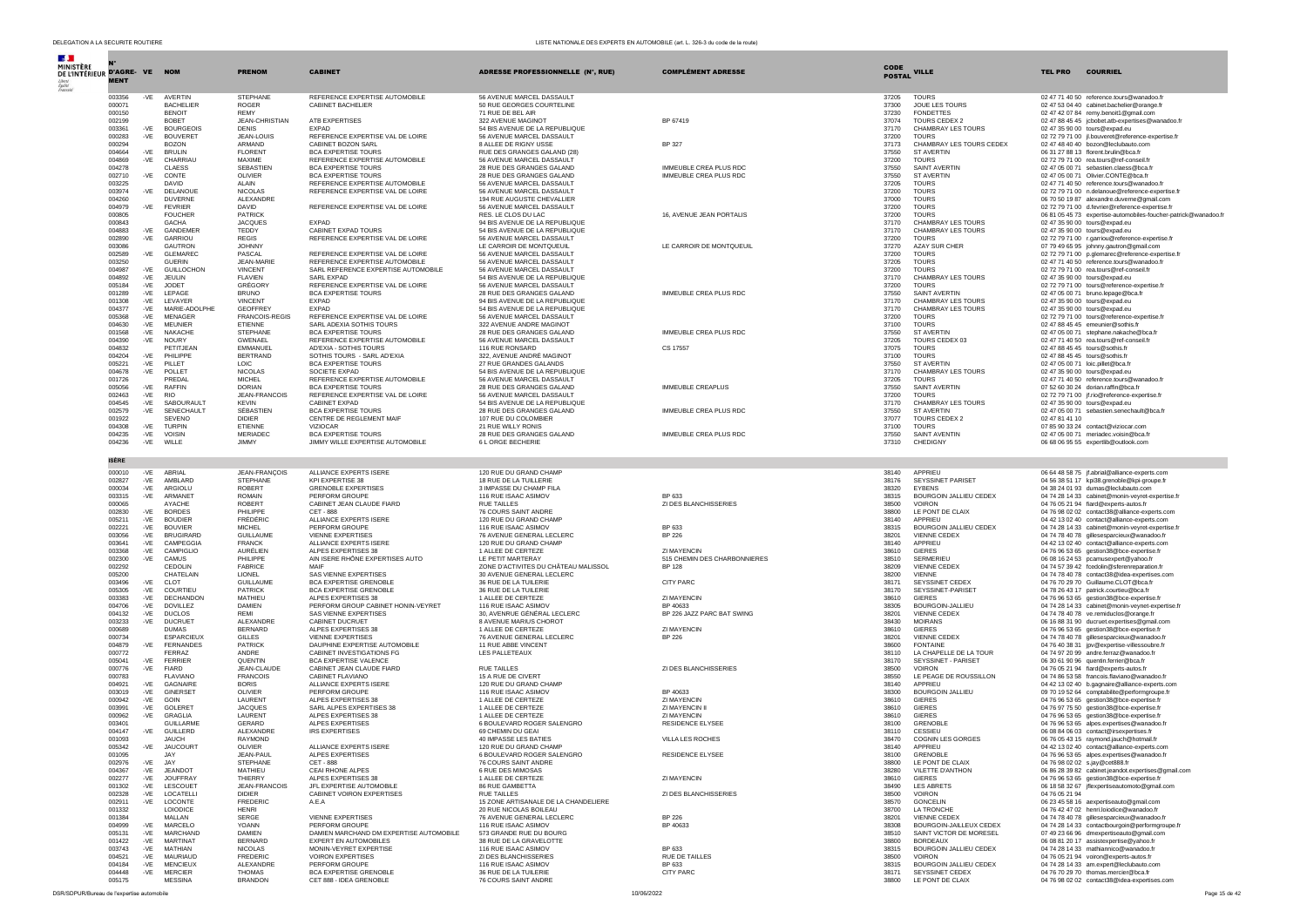| <b>Section</b>                             |                         |              |                                         |                                   |                                                                             |                                                                          |                                                  |                       |                                                  |                                                                                                 |
|--------------------------------------------|-------------------------|--------------|-----------------------------------------|-----------------------------------|-----------------------------------------------------------------------------|--------------------------------------------------------------------------|--------------------------------------------------|-----------------------|--------------------------------------------------|-------------------------------------------------------------------------------------------------|
| MINISTÈRE<br>DE L'INTÉRIEUR D'AGRE- VE NOM |                         |              |                                         | <b>PRENOM</b>                     | <b>CABINET</b>                                                              | <b>ADRESSE PROFESSIONNELLE (N°, RUE)</b>                                 | <b>COMPLÉMENT ADRESSE</b>                        | CODE<br><b>POSTAL</b> | <b>VILLE</b>                                     | <b>TEL PRO</b><br><b>COURRIEL</b>                                                               |
|                                            | <b>MENT</b>             |              |                                         |                                   |                                                                             |                                                                          |                                                  |                       |                                                  |                                                                                                 |
|                                            | 001516<br>004384        | -VE          | -VE MONIN-VEYRET<br>MOREL               | PIERRE<br><b>FABIEN</b>           | PERFORM GROUPE<br>PERFORM GROUPE                                            | 116 RUE ISAAC ASIMOV<br>116 RUE ISAAC ASIMOV                             | BP 633<br>BP 40633                               | 38315<br>38305        | BOURGOIN JALLIEU CEDEX<br>BOURGOIN JALLIEU CEDEX | 04 74 28 14 33 cabinet@monin-veyret-expertise.fr<br>04 74 28 14 33 fm.expert@leclubauto.com     |
|                                            | 001605                  |              | <b>ORCET</b>                            | <b>JEAN-MARIE</b>                 | BCA EXPERTISE GRENOBLE                                                      | 36 RUE DE LA TUILERIE                                                    | <b>CITY PARC</b>                                 | 38171                 | SEYSSINET CEDEX                                  | 04 76 70 29 70 jean-marie.orcet@bca.fr                                                          |
|                                            | 004401<br>005146        | $-VE$<br>-VE | POLIZZI<br>PREVEL                       | SYLVAIN<br>JULIEN                 | ALPES EXPERTISES 38<br>ALLIANCE EXPERTS ISERE                               | 1 ALLEE DE CERTEZE<br>120 RUE DU GRAND CHAMP                             | ZI MAYENCIN                                      | 38610<br>38140        | <b>GIFRES</b><br>APPRIEU                         | 04 76 96 53 65 gestion38@bce-expertise.fr<br>04 42 13 02 40 contact@alliance-experts.com        |
|                                            | 001756                  |              | <b>OUERCIA</b>                          | <b>ROGER</b>                      |                                                                             | 395 RUE LEON PORTE                                                       |                                                  | 38360                 | NOYAREY                                          | 06 88 60 21 13 roger.quercia@orange.fr                                                          |
|                                            | 001767<br>004406        | $-VE$<br>-VE | <b>RABOUIN</b><br>RIBEIRO DA SILVA      | PHII IPPF<br><b>JONATHAN</b>      | CEMAC.<br>ALLIANCE EXPERTS ISERE                                            | 10 CHEMIN DES VERNES<br>120 RUE DU GRAND CHAMP                           |                                                  | 38110<br>38140        | CESSIEU<br>APPRIEU                               | 04 74 93 35 41 philippe.rabouin@gmail.com<br>04 42 13 02 40 contact@alliance-experts.com        |
|                                            | 001828                  |              | <b>ROBLES</b>                           | <b>MICHEL</b>                     | MAIF                                                                        | ZONE D'ACTIVITES DU CHÂTEAU MALISSOL                                     | <b>BP 128</b>                                    | 38209                 | <b>VIENNE CEDEX</b>                              | 04 74 57 39 42 michel.robles@maif.fr                                                            |
|                                            | 005306<br>003552        | -VE<br>-VE   | <b>RODRIGUEZ</b><br>ROUX                | <b>DENIS</b><br><b>FABIEN</b>     | BCA EXPERTISE GRENOBLE<br>ALPES EXPERTISES 38                               | 36 RUE DE LA TUILERIE<br>1 ALLEE DE CERTEZE                              | ZI MAYENCIN                                      | 38170<br>38610        | SEYSSINET-PARISET<br><b>GIERES</b>               | 06 30 61 90 96 denis.rodriguez@bca.fr<br>04 76 96 53 65 gestion38@bce-expertise.fr              |
|                                            | 002558                  | -VE          | SERRANO                                 | CHRISTOPHE                        | CET - 888                                                                   | 76 COURS SAINT ANDRE                                                     |                                                  | 38800                 | LE PONT DE CLAIX                                 | 04 76 98 02 02 c.serrano@cet888.fr                                                              |
|                                            | 001953<br>004747        |              | <b>SUAT</b><br>TABARD                   | <b>MICHEL</b><br>RÉMI             | CET<br><b>ISERE EXPERTISES</b>                                              | 76 COURS SAINT ANDRE<br>120 RUE DU GRAND CHAMP                           |                                                  | 38800<br>38140        | LE PONT DE CLAIX<br>APPRIEU                      | 04 76 98 02 02 m.suat@cet38.com<br>04 76 66 90 10 borisgagnaire.isere.expertises@gmail.com      |
|                                            | 005198                  | -VE          | <b>TESSARC</b>                          | FABIEN                            | <b>KPI EXPERTISE 38</b>                                                     | 334 RUE DES 20 TOISES                                                    |                                                  | 38950                 | SAINT-MARTIN-LE-VINOUX                           | 09 74 19 00 00 kpi38.grenoble@kpigroupe.fr                                                      |
|                                            | 005027<br>005158        | -VE<br>-VE   | <b>THOMAS</b><br>TRANIER                | RFMI<br>SYLVAIN                   | PERFORM GROUPE<br>SARL ISERE EXPERTISE                                      | 116 RUE ISAAC ASIMOV<br>120 RUE DU GRAND CHAMP                           |                                                  | 38300<br>38140        | BOURGOIN-JAILLEU<br>APPRIEU                      | 04 74 28 14 33 contactbourgoin@performgroupe.fr<br>04 76 66 90 10                               |
|                                            | 004230                  |              | VIDIL                                   | <b>REMY</b>                       | CEA DU SUD EST                                                              | ZI MAYENCIN II                                                           |                                                  | 38610                 | <b>GIERES</b>                                    | 04 76 97 75 50 ceadusudest@orange.fr                                                            |
|                                            | 002205<br>002100        | -VE<br>$-VE$ | VILLESSOUBRE<br>VINOY                   | <b>JEAN-PIERRE</b><br>SEBASTIEN   | VILLESSOUBRE JEAN-PIERRE<br>MAIF - CENTRE DE REGLEMENT                      | 42 RUE DES APALOIS<br>ZONE D'ACTIVITES DU CHÂTEAU MALISSOL               | <b>BP 128</b>                                    | 38530<br>38209        | CHAPAREILLAN<br>VIENNE CEDEX                     | 06 08 64 03 26 j-p.villessoubre@orange.fr<br>04 74 57 39 43 sebastien.vinoy@maif.fr             |
|                                            | 004427                  | -VE          | <b>WRONA</b>                            | PAUL                              | RHONE ALPES EXPERT                                                          | 75 ROUTE DE LA VERNE                                                     |                                                  | 38112                 | MEAUDRE                                          | 06 68 64 72 29 rhonealpes.expert@hotmail.com                                                    |
|                                            | <b>JURA</b>             |              |                                         |                                   |                                                                             |                                                                          |                                                  |                       |                                                  |                                                                                                 |
|                                            | 002375                  | -VE          | <b>BAROLIN</b>                          | SYLVAIN                           | JURA EXPERTISES AUTOMOBILES                                                 | ZI BP 90155                                                              | 257 RUE VICTOR PUISEUX                           | 39004                 | LONS LE SAUNIER CEDEX                            | 03 84 43 43 66 juraexpe@ader.fr                                                                 |
|                                            | 000748                  | $-VE$        | <b>FAIVRE</b>                           | LAURENT<br>CAMILLE                | JURA EXPERTISES AUTOMOBILES                                                 | ZI BP 90155<br>257 RUE VICTOR PUISEUX                                    | 257 RUE VICTOR PUISEUX                           | 39004                 | LONS LE SAUNIER CEDEX                            | 03 84 43 43 66 juraexpe@ader.fr                                                                 |
|                                            | 005177<br>004487        | -VE<br>-VE   | <b>FAIVRE</b><br>FASS                   | <b>SEBASTIEN</b>                  | JURA EXPERTISES AUTOMOBILES<br>JURA EXPERTISES AUTOMOBILES                  | 257 RUE VICTOR PUISEUX                                                   |                                                  | 39000<br>39000        | LONS LE SAUNIER<br>LONS LE SAUNIER               | 03 84 43 43 66 camille.faivre@pluris-expertise.com<br>03 84 43 43 66 juraexpe@ader.fr           |
|                                            | 000766<br>004381        | $-VE$        | <b>FEBVRE</b><br><b>METROT</b>          | PASCAL<br>LOIC                    | JURA EXPERTISES AUTOMOBILES                                                 | ZI BP 90155<br>BP 155                                                    | 257 RUE VICTOR PUISEUX<br>257 RUE VICTOR PUISEUX | 39004<br>39004        | LONS LE SAUNIER CEDEX                            | 03 84 43 43 66 juraexpe@ader.fr                                                                 |
|                                            | 001640                  | -VE          | PELLISSARD                              | LIONEL                            | CABINET JURA EXPERTISE AUTOMOBILES<br>CABINET D'EXPERTISE LIONEL PELLISSARD | 455 CHEMIN DE LA CHAUMETTE                                               |                                                  | 39570                 | LONS LE SAUNIER<br>PANNESSIERES                  | 03 84 43 43 66 juraexpe@ader.fr<br>03 84 86 21 32 pellissard.lionel@orange.fr                   |
|                                            | 004743                  | $-VE$        | SALOMON                                 | <b>NICOLAS</b>                    | JURA EXPERTISES AUTOMOBILES                                                 | 257 RUE VICTOR PUISEUX                                                   |                                                  | 39004                 | LONS LE SAUNIER                                  | 03 84 43 43 66 juraexpe@ader.fr                                                                 |
|                                            | 003579<br>002008        | -VE<br>-VE   | <b>TEIXEIRA MENDES</b><br><b>TISSOT</b> | <b>SERGIO</b><br>ALAIN            | JURA EXPERTISES AUTOMOBILES<br><b>JURA EXPERTISES AUTOMOBILES</b>           | 257 RUE VICTOR PUISEUX<br>ZI BP 90155                                    | Z.I BP 155<br>257 RUE VICTOR PUISEUX             | 39004<br>39004        | LONS LE SAUNIER<br>LONS LE SAUNIER CEDEX         | 06 07 54 18 39 juraexpe@ader.fr<br>03 84 43 43 66 juraexpe@ader.fr                              |
|                                            |                         |              |                                         |                                   |                                                                             |                                                                          |                                                  |                       |                                                  |                                                                                                 |
|                                            | <b>LANDES</b><br>002679 | $-VE$        | ASSABY                                  | SEBASTIEN                         | SARL ASSABY EXPERTISE AUTOMOBILE                                            | 79 IMPASSE DE LA TEOULERE                                                |                                                  | 40280                 | SAINT PIERRE DU MONT                             |                                                                                                 |
|                                            | 002685                  | -VE          | <b>BERTHOLD</b>                         | CEDRIC                            | CONSULTANT ET EXPERT AUTOMOBILE (CECAB)                                     | 4 RUE DES PRUNUS                                                         |                                                  | 40100                 | DAX                                              | 09 67 16 79 68 contact@assabyexpertises.com<br>06 35 58 57 29 cecabdax@gmail.com                |
|                                            | 003359<br>003317        | $-VE$        | <b>BOITEAU</b><br><b>BOULESTIN</b>      | MATTHIEU<br>ALEXANDRE             | CABINET LAHITTE<br>CABINET LAHITTE                                          | 1 AVENUE DE SABRES<br>1 AVENUE DE SABRES                                 | <b>BP 181</b><br><b>BP 181</b>                   | 40004<br>40004        | MONT DE MARSAN CEDEX<br>MONT DE MARSAN CEDEX     | 05 58 06 93 93 gestion.lahitte@orange.fr<br>05 58 06 93 93 gestion.lahitte@orange.fr            |
|                                            | 005078                  | -VE          | <b>BOUSQUET</b>                         | WILLIAM                           | EXPERTISE ET CONCEPT BAYONNE                                                | 381 RUE MAURICE MENTON                                                   |                                                  | 40990                 | SAINT PAUL LES DAX                               | 05 58 91 33 27 bayonne@expertiseconcept.fr                                                      |
|                                            | 002950<br>002712        | $-VE$        | CENDRES<br>COURREGES                    | <b>BRUNO</b><br><b>DIDIER</b>     | EXPERTISE & CONCEPT DAX<br><b>EXPERTISE &amp; CONCEPT DAX</b>               | 28 BOULEVARD SAINT VINCENT DE PAUL<br>28 BOULEVARD SAINT VINCENT DE PAUL | <b>BP 84</b><br><b>BP84</b>                      | 40990<br>40990        | SAINT-PAUL-LES-DAX<br>SAINT-PAUL-LES-DAX         | 05 58 91 62 89 dax@expertiseconcept.fr<br>05 58 91 62 89 dax@expertiseconcept.fr                |
|                                            | 002217                  |              | DARRICAU                                | <b>ROBERT</b>                     | CABINET LAFONTAN EXPERTISES                                                 | 5 AVENUE CAMILLE BRETTES                                                 | RESIDENCE DU FRONTON                             | 40280                 | SAINT PIERRE DU MONT                             | 05 58 75 75 11 robert.darricau@wanadoo.fr                                                       |
|                                            | 002406<br>004489        | $-VE$<br>-VE | <b>DISCAZAUX</b><br><b>FERREIRA</b>     | <b>GILLES</b><br>LUIS             | EXPERTISE & CONCEPT DAX<br>EXPERTISE & CONCEPT DAX                          | 28 BOULEVARD SAINT VINCENT DE PAUL<br>28 BOULEVARD SAINT VINCENT DE PAUL | <b>BP 84</b><br><b>BP 84</b>                     | 40990<br>40990        | SAINT-PAUL-LES-DAX<br>SAINT-PAUL-LES-DAX         | 05 58 91 62 89 dax@expertiseconcept.fr<br>05 58 91 62 89 dax@expertiseconcept.fr                |
|                                            | 001170                  |              | LAFONTAN                                | <b>JEAN-MICHEL</b>                | CABINET LAFONTAN EXPERTISES                                                 | 5 AVENUE CAMILLE BRETTES                                                 | <b>RESIDENCE DU FRONTON</b>                      | 40280                 | SAINT PIERRE DU MONT                             | 05 58 75 75 11 auto.expertises.lafontan@wanadoo.fr                                              |
|                                            | 001176<br>005301        | -VE          | -VE LAHITTE<br>LAHITTE                  | <b>DOMINIOUE</b><br><b>THOMAS</b> | CABINET LAHITTE<br>CABINET LAHITTE                                          | 1 AVENUE DE SABRES<br>1 AVENUE DES SABRES                                | <b>BP 181</b>                                    | 40004<br>40004        | MONT DE MARSAN CEDEX<br>MONT DE MARSAN           | 05 58 06 93 93 gestion.lahitte@orange.fr<br>05 58 06 93 93 gestion.lahitte@orange.fr            |
|                                            | 003739                  | -VE          | LAUREDE                                 | <b>FABIEN</b>                     | CABINET LAHITTE                                                             | 1 AVENUE DE SABRES                                                       | BP 181                                           | 40004                 | MONT DE MARSAN CEDEX                             | 05 58 06 93 93 gestion.lahitte@orange.fr                                                        |
|                                            | 003322<br>004518        |              | LEFEBVRE<br><b>MARTIN</b>               | JFAN.<br>DAVID                    | CONSULTOUS<br>ADOUR EXPERTISES                                              | 123 RUE DE CAMPET<br>113 RUE DU 22 AOUT 1944                             |                                                  | 40160<br>40990        | GASTES<br>SAINT PAUL LES DAX                     | 06 72 88 86 00 andy.rakoto@plateformeastree.com<br>05 58 91 80 85 adour.expertises@wanadoo.fr   |
|                                            | 005387                  | $-VE$        | <b>MOREL</b>                            | ANTOINE                           | EXPERTISE ET CONCEPT DAX                                                    | 381 RUE MAURICE MENTON                                                   |                                                  | 40990                 | SAINT PAUL LES DAX                               | 05 58 91 62 89 dax@expertiseconcept.fr                                                          |
|                                            | 003285<br>004635        | -VE<br>-VE   | <b>MORI IGHEN</b><br>OURLIAC            | CI FMENT<br>MAXIME                | <b>EXPERTISE &amp; CONCEPT DAX</b><br>EXPERT LAND                           | 28 BOULEVARD SAINT VINCENT DE PAUL<br>28 BOULEVARD SAINT VINCENT DE PAUL | <b>BP84</b><br><b>BP 84</b>                      | 40990<br>40990        | SAINT-PAUL-LES-DAX<br>SAINT PAUL LES DAX         | 05 58 91 62 89 dax@expertiseconcept.fr<br>05 58 91 62 89 contact@expertland.fr                  |
|                                            | 004838                  | $-VE$        | VALDHER                                 | VALENTIN                          |                                                                             | 51 RUE DE LA BOURGOGNE                                                   | <b>RESIDENCE COSSE</b>                           | 40280                 | SAINT-PIERRE DU MONT                             | 06 64 35 87 53 valentinvaldher@outlook.com                                                      |
|                                            | LOIR-ET-CHER            |              |                                         |                                   |                                                                             |                                                                          |                                                  |                       |                                                  |                                                                                                 |
|                                            | 005071                  | -VE          | <b>BEAUCHAMF</b>                        | JEREMY                            | SARI ADEXIA                                                                 | 260 RUE LAENNEC                                                          |                                                  | 41350                 | VINEUIL                                          | 02 54 78 17 38 blois@sothis.fr                                                                  |
|                                            | 003202<br>000325        |              | <b>BERENGUER</b><br><b>BRUNEL</b>       | PIERRE<br>GÉRARD                  | SOTHIS BLOIS<br><b>GERARD BRUNEL EXPERT</b>                                 | 260 RUE LAENNEC<br>34 AVENUE DE VERDUN                                   | CS 24319                                         | 41043<br>41000        | <b>BLOIS CEDEX</b><br><b>BLOIS</b>               | 02 54 78 17 38 blois@sothis.fr<br>02 54 74 52 73 g.brunel@wanadoo.fr                            |
|                                            | 004693                  | $-VE$        | CHATAIGNEF                              | <b>FI ORIAN</b>                   | ADEXIA / SOTHIS BLOIS                                                       | 260 RUE LAENNEC                                                          |                                                  | 41350                 | <b>VINEUIL</b>                                   | 02 54 78 17 38 blois@sothis.fr                                                                  |
|                                            | 002726<br>000780        | -VE          | <b>DOUNON</b><br><b>FILOCHE</b>         | <b>CLEMENT</b><br>ERIC            | ADEXIA<br>LOIR ET CHER EXPERTISE                                            | 260 RUE LAENNEC<br><b>RUE DES GUIGNIERES</b>                             | CS 4302                                          | 41350<br>41043        | <b>VINEUIL</b><br><b>BLOIS CEDEX</b>             | 02 54 78 17 38 blois@sothis.fr<br>02 54 51 10 20 ericfilocheexpert@wanadoo.fr                   |
|                                            | 003836                  |              | GIRARDOT                                | CHARLES-LOUIS                     | <b>EXPERTISES AUTO VIOLETTE</b>                                             | 46 TER ROUTE NATIONALE                                                   | CS 4319 LA CHAUSSEE ST VICTOR                    | 41043                 | <b>BLOIS CEDEX</b>                               | 02 54 78 17 38 expertisesauto.violette@orange.fr                                                |
|                                            | 003396<br>002746        | -VE          | GIRAUDEAU<br><b>GUIDET</b>              | <b>PATRICK</b><br>CHRISTOPHE      | LOIR ET CHER EXPERTISE<br>LOIR ET CHER EXPERTISE SARL                       | RUE DES GUIGNIERES<br>ZAC DE PLAISANCE                                   | CS 4302<br>RUE DES ARROGANTES                    | 41043<br>41206        | <b>BLOIS CEDEX</b><br>ROMORANTIN CEDEX           | 02 54 51 10 20 ericfilocheexpert@wanadoo.fr<br>02 54 76 23 56 loir-et-cher-expertise@wanadoo.fr |
|                                            | 003845                  |              | <b>HEGRON</b>                           | FABRICE                           | EXPERTISES AUTO VIOLETTE                                                    | 46 TER ROUTE NATIONALE                                                   | CS 4319 LA CHAUSSEE ST VICTOR                    | 41043                 | <b>BLOIS CEDEX</b>                               | 02 54 78 17 38 expertisesauto.violette@orange.fr                                                |
|                                            | 003167<br>002515        | -VE          | <b>MARTIN</b><br>MILLOT                 | THIBAUD<br>JEAN-PIERRE            | EXPERTISES AUTO VIOLETTE<br>SOTHIS BLOIS                                    | 46 TER ROUTE NATIONALE<br>260 RUE LAENNEC                                | CS 4319 LA CHAUSSEE ST VICTOR<br>CS 24319        | 41043<br>41043        | <b>BLOIS CEDEX</b><br><b>BLOIS CEDEX</b>         | 02 54 78 17 38 expertisesauto.violette@orange.fr<br>02 54 78 17 38 blois@sothis.fr              |
|                                            | 001584                  |              | NIOCHE                                  | <b>DENIS</b>                      | CABINET NIOCHE                                                              | MARMAGNE                                                                 |                                                  | 41200                 | PRUNIERS EN SOLOGNE                              | 06 75 42 59 12 cabinetnioche@wanadoo.fr                                                         |
|                                            | 005009<br>005030        | -VE<br>$-VE$ | PLOU<br>VIDALO <sub>1</sub>             | ROMUALD<br>LEONARD                | LOIR ET CHER EXPERTISE<br>LOIR ET CHER EXPERTISE                            | <b>RUE DES GUIGNIERES</b><br><b>RUE DES GUIGNIERES</b>                   | CS 4302                                          | 41043<br>41043        | <b>BLOIS</b><br><b>BLOIS</b>                     | 02 54 51 10 20 Ice.blois@ref-conseil.fr<br>02 54 51 10 20 Ice.blois@ref-conseil.fr              |
|                                            | 003916                  | -VE          | <b>VIEIRA LOPES</b>                     | MATTHIEU                          | LOIR ET CHER EXPERTISE                                                      | RUE DES GUIGNIERES                                                       | CS 4302                                          | 41043                 | <b>BLOIS CEDEX</b>                               | 02 54 51 10 20 ericfilocheexpert@wanadoo.fr                                                     |
|                                            | 002259                  | -VE          | YVON                                    | <b>PATRICK</b>                    | PATRICK YVON EXPERTISES                                                     | 3 RUE DE LA FONTAINE                                                     | CEDEX 421                                        | 41500                 | MAVES                                            | 06 48 15 15 75 yvon.expertise@orange.fr                                                         |
|                                            | LOIRE                   |              |                                         |                                   |                                                                             |                                                                          |                                                  |                       |                                                  |                                                                                                 |
|                                            | 004582                  |              | -VE ADNOT                               | <b>DAVID</b>                      | CABINET ALLIER LOIRE EXPERTISES                                             | RD 4 - TAILLEFER SUD                                                     |                                                  | 42640                 | SAINT GERMAIN LESPINASSE                         | 04 77 66 10 10 cabinet.roumy@orange.fr                                                          |
|                                            | 002941<br>000179        | -VE<br>-VE   | <b>BERTHUCAT</b><br><b>BESSE</b>        | <b>GILLES</b><br>PASCAL           | BCA EXPERTISE SAINT ETIENNE<br>BCA EXPERTISE SAINT ETIENNE                  | 20 RUE DE L INNOVATION<br>20 RUE DE L INNOVATION                         | <b>1ER ETAGE</b><br><b>1ER ETAGE</b>             | 42000<br>42000        | SAINT ETIENNE<br>SAINT ETIENNE                   | 04 77 93 43 91 Gilles.BERTHUCAT@bca.fr<br>04 77 93 43 91 pascal.besse@bca.fr                    |
|                                            | 004088                  | .VF          | <b>BORGE</b>                            | YOANN                             | CARINET CERARD E                                                            | 7 OI IAI DE LA RIV                                                       | BP 17                                            | 42400                 | SAINT CHAMON                                     | 04 77 29 29 00 y.borges@gerard-payre                                                            |
|                                            | 003796<br>003329        | -VE          | <b>BOURG</b><br><b>BROSSAT</b>          | OLIVIER<br>SEBASTIEN              | BCA EXPERTISE SAINT-ETIENNE<br>AUTO LOIRE EXPERTS                           | 20 RUE DE L'INNOVATION<br>RUE DE L'AEROPORT                              |                                                  | 42000<br>42160        | SAINT-ETIENNE<br>ANDREZIEUX BOUTHEON             | 06 80 08 12 00 olivier.bourg@bca.fr<br>04 77 49 05 50 ale@aldexnerts.fr                         |
|                                            | 003367                  | -VE          | CAHIN                                   | MAXIME                            | BCA EXPERTISE SAINT ETIENNE<br>CABINET JACQUE MAËS                          | 20 RUE DE L'INNOVATION                                                   |                                                  | 42000                 | SAINT-ETIENNE                                    | 04 77 93 43 91 maxime.cahin@bca.fr                                                              |
|                                            | 002628<br>000451        |              | CHAMBON<br>CHATAING                     | SEBASTIEN<br><b>YVES</b>          | CABINET BRUYERE                                                             | 25 RUE BORIE<br>ZI SUD                                                   | ESPACE BENOIT FOURNEYRON                         | 42000<br>42162        | SAINT ETIENNE<br>ANDREZIEUX CEDEX                | 04 77 92 33 50 j.maes@wanadoo.fr<br>04 77 55 53 33 expert.auto@cabinetbruyere.fr                |
|                                            | 004103                  |              | CHAVALLARD                              | MARC                              | VENTURA                                                                     | 64 RUE CLEMENT ADER                                                      |                                                  | 42153                 | <b>RIORGES</b>                                   | 06 67 78 04 17 marc.chavallard@ac-environnement.com                                             |
|                                            | 000460<br>002068        | $-VE$        | CHAZOT<br>CHOUZET                       | GUY<br>MANUFI                     | CABINET CHAZOT<br>CABINET CHOUZET                                           | 1 RUE JEAN MOULIN<br>60-62 BLD BARON DU MARAIS                           | BP 152                                           | 42150<br>42303        | <b>LA RICAMARIE</b><br>ROANNE CEDEX              | 04 77 80 07 54 auvchazot@wanadoo.fr<br>04 77 70 35 13 expert.chouzet@orange.fr                  |
|                                            | 000592                  | -VE          | DE BRITO                                | ROGER                             | DE BRITO<br><b>EUROPE EXPERTISES</b>                                        | 27 A RUE ALFRED DE MUSSET                                                |                                                  | 42240                 | <b>UNIEUX</b>                                    | 06 95 06 28 48 rdebrito@wanadoo.fr                                                              |
|                                            | 003498<br>003499        | $-VE$        | DE BRITO<br>-VE DE BRITO                | <b>NICOLAS</b><br>THIFRRY         | EUROPE EXPERTISES                                                           | 14 RUE JEAN NEYRET<br>14 RUE JEAN NEYRET                                 |                                                  | 42000<br>42000        | SAINT ETIENNE<br>SAINT ETIENNE                   | 04 77 43 16 50 europe.expertises@wanadoo.fr<br>04 77 43 16 50 europe.expertises@wanadoo.fr      |
|                                            | 004071<br>004338        | $-VE$        | DE BRITO<br>-VE DE BRITO                | FABIEN<br><b>JONATHAN</b>         | EUROPE EXPERTISES<br>EUROPE EXPERTISES                                      | 14 RUE JEAN NEYRET<br>14 RUE JEAN NEYRET                                 |                                                  | 42000<br>42000        | SAINT ETIENNE<br>SAINT ETIENNE                   | 04 77 43 16 50 europe.expertises@wanadoo.fr<br>04 77 43 16 50 europe.expertises@wanadoo.fr      |
|                                            | 002171                  |              | DUPUY-SALLE                             | JEAN-BAPTISTE                     | CABINET JACQUE MAËS                                                         | 25 RUE BORIE                                                             |                                                  | 42000                 | SAINT ETIENNE                                    | 04 77 92 33 50 j.maes@wanadoo.fr                                                                |
|                                            | 000713<br>005364        | $-VE$        | <b>DUSSUPT</b><br>-VE EL MOUNTASSIB     | JEAN-MICHEL<br><b>MOURAD</b>      | BCA EXPERTISE SAINT ETIENNE<br>BCA EXPERTISE SAINT-FTIENNE                  | 20 RUE DE L INNOVATION<br>20 RUE DE L'INNOVATION                         | <b>1ER ETAGE</b>                                 | 42000<br>42000        | SAINT ETIENNE<br>SAINT-FTIFNNF                   | 04 77 93 43 91 Jean-Michel.DUSSUPT@bca.fr<br>04 78 26 43 17 mourad.elmountassib@bca.fr          |
|                                            | 004981                  |              | -VE FRERY                               | JULIEN                            | CABINET POLYGONE PROSPECTIVES                                               | 25 RUE BORIE                                                             |                                                  | 42000                 | ST-ETIENNE                                       | 04 77 92 33 50 accueil@polygoneprospectives.fr                                                  |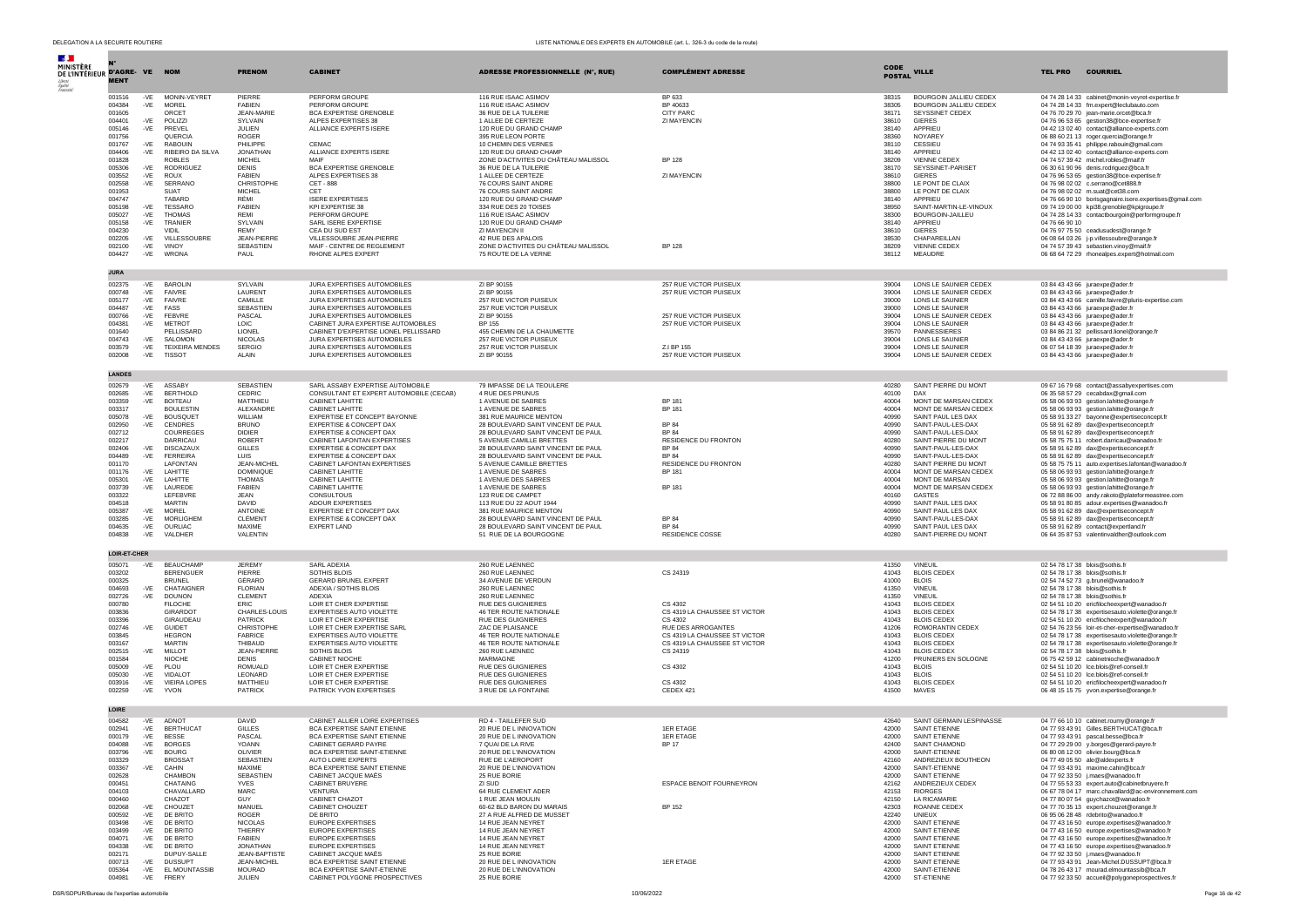| $\mathcal{A}$ .<br><b>MINISTÈRE</b><br>DE L'INTÉRIEUR D'AGRE- VE | <b>MENT</b>        |                | <b>NOM</b>                | <b>PRENOM</b>                    | <b>CABINET</b>                                                      | ADRESSE PROFESSIONNELLE (N°, RUE)                   | <b>COMPLÉMENT ADRESSE</b>              | CODE<br><b>POSTAL</b> | <b>VILLE</b>                              | <b>COURRIEL</b><br><b>TEL PRO</b>                                                        |
|------------------------------------------------------------------|--------------------|----------------|---------------------------|----------------------------------|---------------------------------------------------------------------|-----------------------------------------------------|----------------------------------------|-----------------------|-------------------------------------------|------------------------------------------------------------------------------------------|
|                                                                  | 003083             | -VE            | <b>GANNAT</b>             | YAN                              | <b>BCA EXPERTISE SAINT ETIENNE</b>                                  | 20 RUE DE L INNOVATION                              | <b>1ER ETAGE</b>                       | 42000                 | SAINT ETIENNE                             | 04 77 93 43 91 Yan.GANNAT@bca.fr                                                         |
|                                                                  | 000863             |                | GARDE                     | JEAN-CHRISTOPHE                  | CABINET BRUYERE                                                     | ZI SUD                                              | ESPACE BENOIT FOURNEYRON               | 42162                 | ANDREZIEUX CEDEX                          | 04 77 55 53 33 expert.auto@cabinetbruyere.fr                                             |
|                                                                  | 002260             |                | GORD                      | CHRISTOPHE                       | CABINET GERARD PAYRE SA                                             | BP 17 - RICHAGNEUX                                  |                                        | 42401                 | SAINT CHAMOND CEDEX                       | 04 77 29 29 00 cabinet@gerard-payre.fr                                                   |
|                                                                  | 005111             |                | GRIZ                      | OLIVER                           | CABINET BRUYERE                                                     | ESPACE BENOIT FOURNEYRON                            |                                        | 42160                 | ANDREZIEUX BOUTHEON                       | 04 77 55 53 33 oliver.griz@cabinetbruyere.fr                                             |
|                                                                  | 001006             |                | <b>GUILLOT</b>            | LAURENT                          | <b>FESSIEUX</b>                                                     |                                                     |                                        | 42590                 | SAINT JODARD                              | 04 77 63 45 44 guillot.laurent2@tiscali.fr                                               |
|                                                                  | 003775             |                | LAURANSON                 | PATRICE                          | <b>CABINET BRUYERE</b>                                              | ESPACE BENOIT FOURNEYRON                            | ZI SUD BP 87                           | 42162                 | ANDREZIEUX CEDEX                          | 04 77 55 53 33 expert.auto@cabinetbruyere.fr                                             |
|                                                                  | 001364<br>001383   | $-VE$          | MAES<br>MALLAN            | <b>JACQUES</b><br><b>ERIC</b>    | CABINET JACQUES MAËS<br>AUTO LOIRE EXPERTS                          | 25 RUE BORIE<br>RUE DE L'AEROPORT                   |                                        | 42000<br>42160        | SAINT ETIENNE<br>ANDREZIEUX BOUTHEON      | 04 77 92 33 50 j.maes@wanadoo.fr<br>04 77 49 05 50 ale@aldexperts.fr                     |
|                                                                  | 003168             | $-VE$          | <b>MERCANTE</b>           | RFMI                             | CABINET BRUYERE                                                     | ZI SUD                                              | ESPACE BENOIT FOURNEYRON               | 42162                 | ANDREZIEUX CEDEX                          | 04 77 55 53 33 expert.auto@cabinetbruyere.fr                                             |
|                                                                  | 005195             | $-VE$          | MOREL                     | VALENTIN                         | KPI GROUPE                                                          | 23 RUE VICTOR HUGO                                  |                                        | 42400                 | SAINT-CHAMOND                             | 04 77 29 29 00 kpi42.saint-etienne@kpi-groupe.fr                                         |
|                                                                  | 002663             | $-VE$          | PEILLON                   | <b>PATRICK</b>                   | BCA EXPERTISE SAINT ETIENNE                                         | 20 RUE DE L INNOVATION                              | <b>1ER ETAGE</b>                       | 42000                 | SAINT ETIENNE                             | 04 77 93 43 91 patrick.peillon@bca.fr                                                    |
|                                                                  | 003175             | $-VE$          | PEZZOL                    | <b>MATTHIAS</b>                  | BCA EXPERTISE SAINT ETIENNE                                         | 20 RUE DE L'INNOVATION                              | <b>1ER ETAGE</b>                       | 42000                 | <b>SAINT ETIENNE</b>                      | 04 77 93 43 91 matthias.pezzoli@bca.fr                                                   |
|                                                                  | 004540             | $-VE$          | RONZE                     | SÉBASTIEN                        | IDEA LOIRE - HAUTE LOIRE                                            | 10 ZA DU PARC SECTEUR GAMPILLE                      |                                        | 42490                 | <b>FRAISSES</b>                           | 04 71 02 20 44 s.ronze@idea-expertises.com                                               |
|                                                                  | 004042             | $-VE$          | <b>ROUCHON</b>            | ARMAND                           | <b>LANG ET ASSOCIES</b>                                             | 1 RUE DE L'AEROPORT                                 | ZONE DES ESSARTS                       | 42160                 | ANDREZIEUX BOUTHEON                       | 04 77 49 05 50 contact42@cabinetlang.fr                                                  |
|                                                                  | 002803<br>001888   | $-VE$<br>$-VE$ | ROUMY<br>SAUZET           | PIERRE<br>PHILIPPE               | ALLIER LOIRE EXPERTISE<br><b>VS EXPERTISES</b>                      | 135 ROUTE D'AMBIERLE<br>23 RUE VICTOR HUGO          | ROUTE DEPARTEMENTALE 4<br><b>BP 17</b> | 42640<br>42400        | SAINT GERMAIN LESPINASSE<br>SAINT CHAMOND | 04 77 66 10 10 cabinet.roumy@orange.fr<br>04 77 29 29 00 cabinet@vsexpertises.fr         |
|                                                                  | 004045             | $-VE$          | SEAUVE                    | YANNICK                          | CABINET BRUYERE                                                     | <b>ESPACE BENOIT FOURNEYRON</b>                     | ZI SUD BP 87                           | 42162                 | ANDREZIEUX CEDEX                          | 04 77 55 53 33 expert.auto@cabinetbruyere.fr                                             |
|                                                                  | 002046             | $-VE$          | VACHET                    | <b>PATRICK</b>                   | BCA EXPERTISE SAINT ETIENNE                                         | 20 RUE DE L'INNOVATION                              | <b>1ER ETAGE</b>                       | 42000                 | SAINT ETIENNE                             | 04 77 93 43 91 patrick.vachet@bca.fr                                                     |
|                                                                  | 002084             | $-VE$          | VERRIERE                  | THIERRY                          | <b>VS EXPERTISES</b>                                                | 23 RUE VICTOR HUGO                                  |                                        | 42400                 | SAINT CHAMOND                             | 04 77 29 29 00 cabinet@vsexpertises.fr                                                   |
|                                                                  | <b>HAUTE-LOIRE</b> |                |                           |                                  |                                                                     |                                                     |                                        |                       |                                           |                                                                                          |
|                                                                  | 000061             | $-VE$          | AURELLE                   | THIERRY                          | VELAY EXPERTISES AUTOMOBILES                                        | 11 RUE SAINT VOSY                                   |                                        | 43700                 | <b>BRIVES CHARENSAC</b>                   | 04 71 06 61 35 cabinet.vea@orange.fr                                                     |
|                                                                  | 000232             |                | <b>BONHOMME</b>           | ANDRE                            | CABINET BONHOMME ANDRE                                              | 147 AVENUE CHARLES DUPUY                            |                                        | 43700                 | <b>BRIVES CHARENSAC</b>                   | 04 71 07 11 11 cabinet.bonhomme@wanadoo.fr                                               |
|                                                                  | 000501             | $-VE$          | COMTE                     | EMMANUEL                         | CABINET CHALAYE DECHAUD                                             | 23 AVENUE CHARLES DUPUY                             |                                        | 43000                 | LE PUY EN VELAY                           | 04 71 02 20 44 chalaye.dechaud.et.associes@wanadoo.fr                                    |
|                                                                  | 000604             | $-VE$          | DECHAUD                   | JEAN-PIERRE                      | CABINET CHALAYE DECHAUD                                             | 23 AVENUE CHARLES DUPUY                             |                                        | 43000                 | LE PUY EN VELAY                           | 04 71 02 20 44 chalaye.dechaud.et.associes@wanadoo.fr                                    |
|                                                                  | 004797             | $-VE$          | DECHAUD                   | MAXIME                           | CABINET OPE                                                         | 23 AVENUE CHARLES DUPUY                             |                                        | 43000                 | LE PUY EN VELAY                           | 04 71 02 20 44 contact4243@ope-expertauto.com                                            |
|                                                                  | 003732             | $-VE$          | <b>DEVIDAL</b>            | CHRISTOPHE                       | VELAY EXPERTISES AUTOMOBILES                                        | 11 RUE SAINT VOSY                                   |                                        | 43700                 | <b>BRIVES CHARENZAC</b>                   | 04 71 06 61 35 cabinet.vea@orange.fr                                                     |
|                                                                  | 005319             | $-VE$          | <b>GAZANION</b>           | <b>LEO</b>                       | OPE HAUTE LOIRE                                                     | 23 AVENUE CHARLES DUPUY                             |                                        | 43000                 | LE PUY EN VELAY                           | 04 71 02 20 44 contact4243@idea-expertises.com                                           |
|                                                                  | 003399             | $-VE$          | GRANGEON                  | <b>VINCENT</b>                   | VELAY EXPERTISES AUTOMOBILES                                        | 11 RUE SANT VOSY                                    |                                        | 43700                 | <b>BRIVES CHARENSAC</b>                   | 04 71 06 61 35 cabinet.vea@orange.fr                                                     |
|                                                                  | 003259             | $-VE$          | <b>HUGUENIN</b>           | <b>NICOLAS</b>                   | SARL NICOLAS HUGUENIN EXPERTISE                                     | 12 RUE PIERRE DE NOLHAC                             |                                        | 43000                 | LE PUY EN VELAY                           | 06 67 73 34 66 contact@nicolas-huguenin-expertise.fr                                     |
|                                                                  | 003442             | $-VE$          | VOLLE                     | <b>YOANN</b>                     | VELAY EXPERTISES AUTOMOBILES                                        | 11 RUE SAINT VOSY                                   |                                        | 43700                 | <b>BRIVES CHARENSAC</b>                   | 04 71 06 61 35 cabinet.vea@orange.fr                                                     |
|                                                                  | LOIRE-ATLANTIQUE   |                |                           |                                  |                                                                     |                                                     |                                        |                       |                                           |                                                                                          |
|                                                                  | 002674             |                | ANIZAN                    | SEBASTIEN                        | ATLANTIQUE EXPERTISE AUTO                                           |                                                     | BP 60295                               | 44702                 | ORVAULT CEDEX 02                          | 06 77 45 92 40 anizan@atlantique-expertise-auto.com                                      |
|                                                                  | 004948             |                | <b>ARDOIS</b>             | <b>OUENTIN</b>                   | GROUPE EXPERTISES SERVICES SAINT NAZAIRE                            | 40 RUE DE L'ETOILE DU MATIN                         |                                        | 44600                 | SAINT-NAZAIRE                             | 02 40 00 88 89 gesnantes@expert-service.fr                                               |
|                                                                  | 000051             |                | AUBERT                    | GILBERT                          | AFN                                                                 | 120 BOULEVARD DES POILUS                            |                                        | 44300                 | <b>NANTES</b>                             | 02 51 89 63 63 autoexpertisesnantaises@wanadoo.fr                                        |
|                                                                  | 000113<br>004785   | $-VE$          | BATY<br>BAUVINEAU         | <b>MICHEL</b><br>BENJAMIN        | CABINET MACE ET ASSOCIES<br>MY EXPERTISE AUTO                       | 12 RUE JOSEPH CUGNOT<br>9 RUE KEPLER                | BP 20115                               | 44401<br>44240        | REZE CEDEX<br>LA CHAPELLE SUR ERDRE       | 02 40 47 18 66 accueil@mace-expertise.fr                                                 |
|                                                                  | 002686             |                | <b>BERTHOME</b>           | <b>VINCENT</b>                   | CABINET MACE ET ASSOCIES                                            | 12 RUE JOSEPH CUGNOT                                | BP 20115                               | 44401                 | <b>REZE CEDEX</b>                         | 02 40 48 10 48 contact@myexpertiseauto.com<br>02 40 47 18 66 accueil@mace-expertise.fr   |
|                                                                  | 003948             | $-VE$          | BERTORELLY                | <b>GEOFFREY</b>                  | BCA EXPERTISE NANTES NORD                                           | 3 RUE JULES VERNE                                   | IMMEUBLE LES ESPACES OCEANES           | 44400                 | REZE                                      | 02 40 47 13 46 geoffrey.bertorelly@bca.fr                                                |
|                                                                  | 005395             | $-VE$          | <b>BICHET</b>             | <b>OUENTIN</b>                   | <b>BCA EXPERTISE NANTES</b>                                         | 3 RUE JULES VERNE                                   |                                        | 44400                 | REZE                                      | 06 07 71 07 30 quentin.bichet@bca.fr                                                     |
|                                                                  | 000209             |                | <b>BLOND</b>              | <b>JOEL</b>                      | BLOND JOEL EXPERT AUTO                                              | 16 BIS AVENUE DES CERISIERS                         |                                        | 44500                 | LA BAULE                                  | 06 20 46 55 17 jb0213@gmail.com                                                          |
|                                                                  | 004866             | $-VE$          | <b>BOLEIS</b>             | <b>STEVAN</b>                    | EXPERTISES LOIRE ATLANTIQUE                                         | 40 RUE DE L'ETOILE DU MATIN                         |                                        | 44600                 | SAINT-NAZAIRE                             | 02 40 00 84 40 ela.hervouet@orange.fr                                                    |
|                                                                  | 003203             |                | <b>BONS</b>               | PHII IPPF                        | SARL GROUPE EXPERTISES SERVICES                                     | 5 RUE GEORGES CHARPAK                               | BP 10113                               | 44400                 | RF7F                                      | 02 40 33 23 32 gesnantes@expert-service.fr                                               |
|                                                                  | 004469             | $-VE$          | BOURSEREAU                | <b>MARC</b>                      | CABINET MACE ET ASSOCIES                                            | 12 RUE JOSEPH CUGNOT                                | BP 20115                               | 44400                 | REZE                                      | 02 40 47 18 66 contact@mace-expertise.fr                                                 |
|                                                                  | 002567             | $-VE$          | CHABOT                    | <b>NICOLAS</b>                   | <b>BCA EXPERTISE NANTES NORD</b>                                    | 3 RUE JULES VERNE                                   | IMMEUBLE LES ESPACES OCEANES           | 44400                 | REZE                                      | 02 40 47 13 46 nicolas.chabot@bca.fr                                                     |
|                                                                  | 005234             | $-VE$          | CHAGNAS                   | ETIENNE                          | <b>GROUPE EXPERTISES SERVICES</b>                                   | 5 RUE GEORGES CHARPAK                               |                                        | 44402                 | RF7F                                      | 02 40 33 23 32 e-chagnas@idea-expertises.com                                             |
|                                                                  | 000425             |                | CHAILLAN                  | <b>BERNARD</b>                   | CABINET BERNARD CHAILLAN                                            | 4 RUE MARYSE BASTIE                                 | BP 134                                 | 44703                 | ORVAULT CEDEX                             | 02 51 78 65 64 chaillan.bernard@leclubauto.com                                           |
|                                                                  | 000453             | $-VE$          | CHATELLIEF                | <b>PATRICK</b>                   | MY EXPERTISE AUTO                                                   | 9 RUE KEPLER                                        |                                        | 44240                 | LA CHAPELLE SUR ERDRE                     | 02 40 48 10 48 contact@myexpertiseauto.com                                               |
|                                                                  | 004078<br>000522   | $-VE$<br>$-VE$ | CORDIER<br>COSSEAU        | <b>GUILLAUME</b><br><b>BRUNO</b> | <b>GM CONSULTANT</b><br>BCA EXPERTISE NANTES NORD                   | 1 RUE DUGUESCLIN<br>3 RUE JULES VERNE               | IMMEUBLE LES ESPACES OCEANES           | 44000<br>44400        | NANTES<br>REZE                            | 02 40 10 84 86 guillaume.cordier@gmconsultant.com<br>02 40 47 13 46 bruno.cosseau@bca.fr |
|                                                                  | 005401             | $-VE$          | COURBET                   | <b>FLORENTIN</b>                 | CABINET D'EXPERTISES MACE ET ASSOCIES                               | 12 RUE JOSEPH CUGNOT                                |                                        | 44400                 | <b>REZE</b>                               | 02 40 47 18 66                                                                           |
|                                                                  | 000536             | $-VE$          | COURCOL                   | <b>GEORGES-ERIC</b>              |                                                                     | <b>GE COURCOL</b>                                   |                                        | 44290                 | PIERRIC                                   | 02 40 07 01 99 gecourcol@free.fr                                                         |
|                                                                  | 000561             | $-VE$          | <b>DABIREAU</b>           | PHILIPPE                         | EXPERIANSS'GRAND EST                                                | 12 RUE JOSEPH CUGNOT                                | BP 20115                               | 44401                 | REZE CEDEX                                | 02 40 47 18 66 philippe.dabireau@mace-expertise.fr                                       |
|                                                                  | 000562             | $-VE$          | <b>DABIREAU</b>           | <b>VINCENT</b>                   | CABINET MACE ET ASSOCIES                                            | 12 RUE JOSEPH CUGNOT                                | BP 20115                               | 44401                 | <b>REZE CEDEX</b>                         | 02 40 47 18 66 accueil@mace-expertise.fr                                                 |
|                                                                  | 000569             | $-VE$          | DALIFARD                  | PATRICE                          | GROUPE EXPERTISES SERVICES NANTES                                   | 5 RUE GEORGES CHARPAK                               | BP 10113                               | 44402                 | REZE                                      | 02 40 33 23 32 gesnantes@expert-service.fr                                               |
|                                                                  | 002571             | $-VE$          | DAVID                     | <b>NICOLAS</b>                   | BCA EXPERTISE NANTES NORD                                           | 3 RUE JULES VERNE                                   | IMMEUBLE LES ESPACES OCEANES           | 44400                 | <b>REZE</b>                               | 02 40 47 13 46 nicolas.david@bca.fr                                                      |
|                                                                  | 000630             |                | <b>DELMAS</b>             | <b>JACQUES</b>                   | JACQUES DELMAS EXPERT AUTOMOBILE                                    | 10 RUE DES ETOURNEAUX                               |                                        | 44230                 | ST SEBASTIEN SUR LOIRE                    | 02 53 68 14 19 contact@delmas-expertise.fr                                               |
|                                                                  | 002882<br>005402   | $-VE$          | <b>DESFORGES</b>          | LOIC<br><b>FABIEN</b>            | BCA EXPERTISE NANTES SUD<br>CABINET D'EXPERTISES MACE ET ASSOCIES   | 4 RUE JACK LONDON<br>12 RUE JOSEPH CUGNOT           | LES ESPACES OCEANES                    | 44400<br>44400        | REZE<br>REZE                              | 02 40 16 32 96 loic.desforges@bca.fr                                                     |
|                                                                  | 003981             | $-VE$<br>$-VE$ | <b>DEVIS</b><br>DOUCET    | MAEL                             | ATLANTIQUE EXPERTISE AUTO                                           | BP 60295                                            |                                        | 44702                 | ORVAULT                                   | 02 40 47 18 66<br>07 86 89 57 16 doucet@atlantique-expertise-auto.com                    |
|                                                                  | 004877             | $-VE$          | <b>DUQUESNEL</b>          | <b>ROMAIN</b>                    | <b>CCEA EXPERTISE</b>                                               | 12 RUE DES JADES                                    | TECHNOPARC DE L'AUBINIERE              | 44300                 | NANTES                                    | 02 40 30 35 50 contact@ccea-expertise.eu                                                 |
|                                                                  | 000719             |                | <b>FCOMARD</b>            | <b>ROBERT</b>                    | <b>CCEA EXPERTISE</b>                                               | 12 IMPASSE DES JADES                                | BP 92511                               | 44325                 | NANTES CEDEX 03                           | 02 40 30 35 50 contact@ccea-expertise.eu                                                 |
|                                                                  | 004798             | $-VE$          | <b>FACHAUX</b>            | <b>MARC</b>                      | SARL GROUPE EXPERTISES SERVICES                                     | 5 RUE GEORGES CHARPAK                               |                                        | 44400                 | REZE                                      | 02 40 33 23 32 gesnantes@expertise-service.fr                                            |
|                                                                  | 000794             | $-VE$          | <b>FONTENEAU</b>          | <b>JOSEPH</b>                    | <b>GROUPAMA LOIRE BRETAGNE</b>                                      | SERVICE EXPERTISE                                   | 3-5 RUE FELIBIEN BP 3409               | 44034                 | NANTES CEDEX 1                            | 02 40 41 34 61 jfonteneau@GROUPAMA-loire-bretagne.fr                                     |
|                                                                  | 002887             | $-VE$          | <b>FOUASSON</b>           | LAURENT                          | SARL GROUPE EXPERTISES SERVICES                                     | 5 RUE CHARPAK                                       |                                        | 44400                 | <b>REZE</b>                               | 02 40 33 23 32 gesnantes@expert-service.fr                                               |
|                                                                  | 000806             | $-VE$          | FOUCRAUT                  | <b>YVES</b>                      | CABINET MACE ET ASSOCIES                                            | 12 RUE JOSEPH CUGNOT                                | BP 20115                               | 44401                 | REZE CEDEX                                | 02 40 47 18 66 accueil@mace-expertise.fr                                                 |
|                                                                  | 000069             |                | <b>GABORIAU</b>           | OLIVIER                          | CABINET MACE ET ASSOCIES                                            | 12 RUE JOSEPH CUGNOT                                | BP 20115                               | 44401                 | REZE CEDEX                                | 02 40 47 18 66 accueil@mace-expertise.fr                                                 |
|                                                                  | 004715<br>000939   | $-VE$<br>$-VE$ | GLORY<br>GODIN            | <b>NICOLAS</b><br>DOMINIQUE      | CABINET MACE ET ASSOCIES<br>MY EXPERTISE AUTO                       | 12 RUE JOSEPH CUGNOT<br>9 RUE KEPLER                | BP 20115                               | 44401<br>44240        | REZE CEDEX<br>LA CHAPELLE SUR ERDRE       | 02 40 47 18 66 accueil@mace-expertise.fr<br>02 40 48 10 48 contact@myexpertiseauto.com   |
|                                                                  | 002428             | $-VE$          | <b>GROSSET</b>            | <b>DENIS</b>                     | <b>GROSSET DENIS</b>                                                | 29 L'ANGLE                                          |                                        | 44360                 | SAINT-ETIENNE DE MONTLUC                  | 06 17 64 81 84 denisgrosset@yahoo.fr                                                     |
|                                                                  | 004499             | $-VE$          | <b>GUERIN</b>             | <b>ANTHONY</b>                   | BCA EXPERTISE NANTES NORD                                           | 3 RUE JULES VERNE                                   | IMMEUBLE LES ESPACES OCEANES           | 44400                 | REZE                                      | 02 40 47 13 36 anthony.guerin@bca.fr                                                     |
|                                                                  | 003087             | $-VE$          | <b>GUIBERT</b>            | <b>VINCENT</b>                   | BCA EXPERTISE NANTES                                                | 3 RUE JULES VERNE                                   |                                        | 44400                 | REZE                                      | 02 40 47 13 46 usc.rennes@bca.fr                                                         |
|                                                                  | 003400             | -VE            | <b>GUICHET</b>            | AYMERIC                          | CABINET MACE ET ASSOCIES                                            | 12 RUE JOSEPH CUGNOT                                | BP 20115                               | 44401                 | <b>REZE CEDEX</b>                         | 02 40 47 18 66 accueil@mace-expertise.fr                                                 |
|                                                                  | 003840             |                | <b>GUILLET</b>            | ANTOINE                          | AUTO EXPERTISES NANTAISES                                           | 120 BOULEVARD DES POILUS                            |                                        | 44300                 | NANTES                                    | 02 51 89 63 63 antoine.guillet3@wanadoo.fr                                               |
|                                                                  | 001019             | -VE            | <b>HALBERT</b>            | LAURENT                          | <b>CCEA EXPERTISE</b>                                               | 12 IMPASSE DES JADES                                | BP 92511                               | 44325                 | NANTES CEDEX 03                           | 02 40 30 35 50 contact@ccea-expertise.eu                                                 |
|                                                                  | 004148             | $-VE$          | HATTE                     | <b>FLORENT</b>                   | BCA EXPERTISE NANTES NORD                                           | 3 RUE JULES VERNE                                   | IMMEUBLE LES ESPACES OCEANES           | 44400                 | REZE                                      | 02 40 47 13 46 florent.hatte@bca.fr                                                      |
|                                                                  | 001053             | $-VE$          | <b>HERVOUET</b>           | CHRISTOPHE                       | SARL CABINET AUBERT                                                 | 40 RUE DE L'ETOILE DU MATIN                         | <b>BP 78</b>                           | 44602                 | SAINT NAZAIRE CEDEX                       | 02 40 00 84 40                                                                           |
|                                                                  | 003848             | $-VE$          | <b>HOUDET</b>             | JEAN-MICHEL                      | CABINET GROUPE EXPERTISES SERVICES NANTES                           | 5 RUE GEORGES CHARPAK                               |                                        | 44400                 | REZE                                      | 02 40 33 23 32 gesnantes@expert-service.fr                                               |
|                                                                  | 005212<br>001087   | $-VE$<br>$-VE$ | HOUGARD<br><b>JAJOLET</b> | CLÉMENT<br><b>THOMAS</b>         | CCEA EXPERTISE NANTES<br>BCA EXPERTISE NANTES NORD                  | 12 IMPASSE DES FADES<br>3 RUE JULES VERNE           | IMMEUBLE LES ESPACES OCEANES           | 44300<br>44400        | NANTES<br>REZE                            | 02 40 30 35 50 comptarh@groupe-ccea.fr<br>02 40 47 13 46 thomas.jajolet@bca.fr           |
|                                                                  | 003693             | $-VE$          | <b>JULIOT</b>             | JULIEN                           | JUMEL EXPERTISES SERVICES                                           | 3 RUE ANATOLE DE MONZIE                             | BP 50325                               | 44203                 | NANTES CEDEX 2                            | 02 40 33 23 32 julienjuliot@hotmail.com                                                  |
|                                                                  | 001117             |                | <b>JUMEL</b>              | JEAN-FRANCOIS                    | VAE SERVICES                                                        | 12 RUE MARIE CURIE                                  | CS 83206                               | 44233                 | SAINT SEBASTIEN SUR LOIRE CEDEX           | 02 40 33 23 32 accueil@jumel-expertises.com                                              |
|                                                                  | 001121             | $-VE$          | KARLISCH                  | LAURENT                          | MY EXPERTISE AUTO                                                   | 9 RUE KEPLER                                        |                                        | 44240                 | LA CHAPELLE SUR ERDRE                     | 02 40 48 10 48 contact@mvexpertiseauto.com                                               |
|                                                                  | 002257             | -VE            | LAJAT                     | YANN                             | MY EXPERTISE AUTO                                                   | 9 RUE KEPLER                                        |                                        | 44240                 | LA CHAPELLE SUR ERDRE                     | 02 40 48 10 48 contact@myexpertiseauto.com                                               |
|                                                                  | 003091             | $-VE$          | LE BIGOT                  | RODOLPHE                         | CCEA EXPERTISE                                                      | 12 IMPASSE DES JADES                                | BP 92511                               | 44325                 | NANTES CEDEX 03                           | 02 40 30 35 50 contact@ccea-expertise.eu                                                 |
|                                                                  | 004373             | $-VE$          | LE BORGNE                 | BENJAMIN                         | MACE EXPERTISE                                                      | 12 RUE JOSEPH CUGNOT                                | BP 20115                               | 44401                 | REZE CEDEX                                | 02 40 47 18 66 accueil@mace-expertise.fr                                                 |
|                                                                  | 004625             | -VE            | LE BOUTER                 | <b>JULIEN</b>                    | CABINET MACE ET ASSOCIES                                            | 12 RUE JOSEPH CUGNOT                                | BP 20115                               | 44401                 | RF7F                                      | 02 40 47 18 66 contact@mace-expertise.fr                                                 |
|                                                                  | 001235             | $-VE$          | LE CROM                   | XAVIER                           | BCA EXPERTISE NANTES NORD                                           | 3 RUE JULES VERNE                                   | IMMEUBLE LES ESPACES OCEANES           | 44400                 | REZE                                      | 02 40 47 13 46 xavier.le crom@bca.fr                                                     |
|                                                                  | 004444             | $-VE$          | <b>LE RICHOM</b>          | <b>MICKAEL</b>                   | <b>CCEA EXPERTISE</b>                                               | 12 IMPASSE DES JADES                                | TECHNOPARC DE L'AUBINIERE - BP 92511   | 44325                 | NANTES CEDEX 3                            | 02 40 30 35 50 contact@ccea-expertise.eu                                                 |
|                                                                  | 004169             |                | LECLERCO                  | <b>DAMIEN</b>                    | CABINET LG2D EXPERTISES                                             | 32 RUE HENRI COCHARD                                | BP 82023                               | 44020                 | NANTES                                    | 02 40 74 36 37 damien1101@hotmail.fr                                                     |
|                                                                  | 003094             | $-VE$          | LEDROIT                   | CYRILLE<br><b>DOMINIOUE</b>      | MY EXPERTISE AUTO<br>MY EXPERT AUTO                                 | 9 RUE KEPLER                                        |                                        | 44240                 | LA CHAPELLE SUR ERDRE                     | 02 40 48 10 48 contact@myexpertiseauto.com                                               |
|                                                                  | 001294             | $-VF$          | <b>I FRAY</b><br>LESCANNE | <b>ERIC</b>                      |                                                                     | 9 RUE KEPLER                                        |                                        | 44240<br>44325        |                                           | 02 40 48 10 48 contact@mvexpertiseauto.com                                               |
|                                                                  | 002447<br>002156   | $-VE$          | LESIEUR                   | RENE                             | <b>CCEA EXPERTISE</b><br>ATLANTIC AUTO EXPERT                       | 12 IMPASSE DES JADES<br>14 BOULEVARD GEORGES MANDEL | BP 92511                               | 44200                 | NANTES CEDEX 03<br>NANTES                 | 02 40 30 35 50 contact@ccea-expertise.eu<br>02 40 35 84 88 atlanticautoexpert@wanadoo.fr |
|                                                                  | 001313             | $-VE$          | <b>I FZORAY</b>           | <b>HFRVF</b>                     | MY EXPERTISE AUTO                                                   | 9 RUE KEPLER                                        |                                        | 44240                 | LA CHAPELLE SUR ERDRE                     | 02 40 48 10 48 contact@myexpertiseauto.com                                               |
|                                                                  | 003276             | -VE            | LOIRAT                    | YANN                             | CABINET MACE ET ASSOCIES                                            | 12 RUE JOSEPH CUGNOT                                | BP 20115                               | 44401                 | REZE CEDEX                                | 02 40 47 18 66 accueil@mace-expertise.fr                                                 |
|                                                                  | 002845             | -VE            | <b>MARTIN</b>             | JEROME                           | GROUPE EXPERTISES SERVICES / IDEA GRAND OUEST 5 RUE GEORGES CHARPAK |                                                     |                                        | 44400                 | RF7F                                      | 02 40 33 23 32 grandouest@idea-expertises.com                                            |
|                                                                  | 001414             |                | <b>MARTIN</b>             | <b>BERNARD</b>                   | CABINET MACE ET ASSOCIES                                            | 12 RUE JOSEPH CUGNOT                                | BP 20115                               | 44401                 | REZE CEDEX                                | 02 40 47 18 66 accueil@mace-expertise.fr                                                 |

DSR/SDPUR/Bureau de l'expertise automobile 10/06/2022 Page 17 de 42 auto 10/06/2022 Page 17 de 42 auto 10/06/2022 Page 17 de 42 auto 10/06/2022 Page 17 de 42 automobile 10/06/2022 Page 17 de 42 auto 10:00 page 17 de 42 aut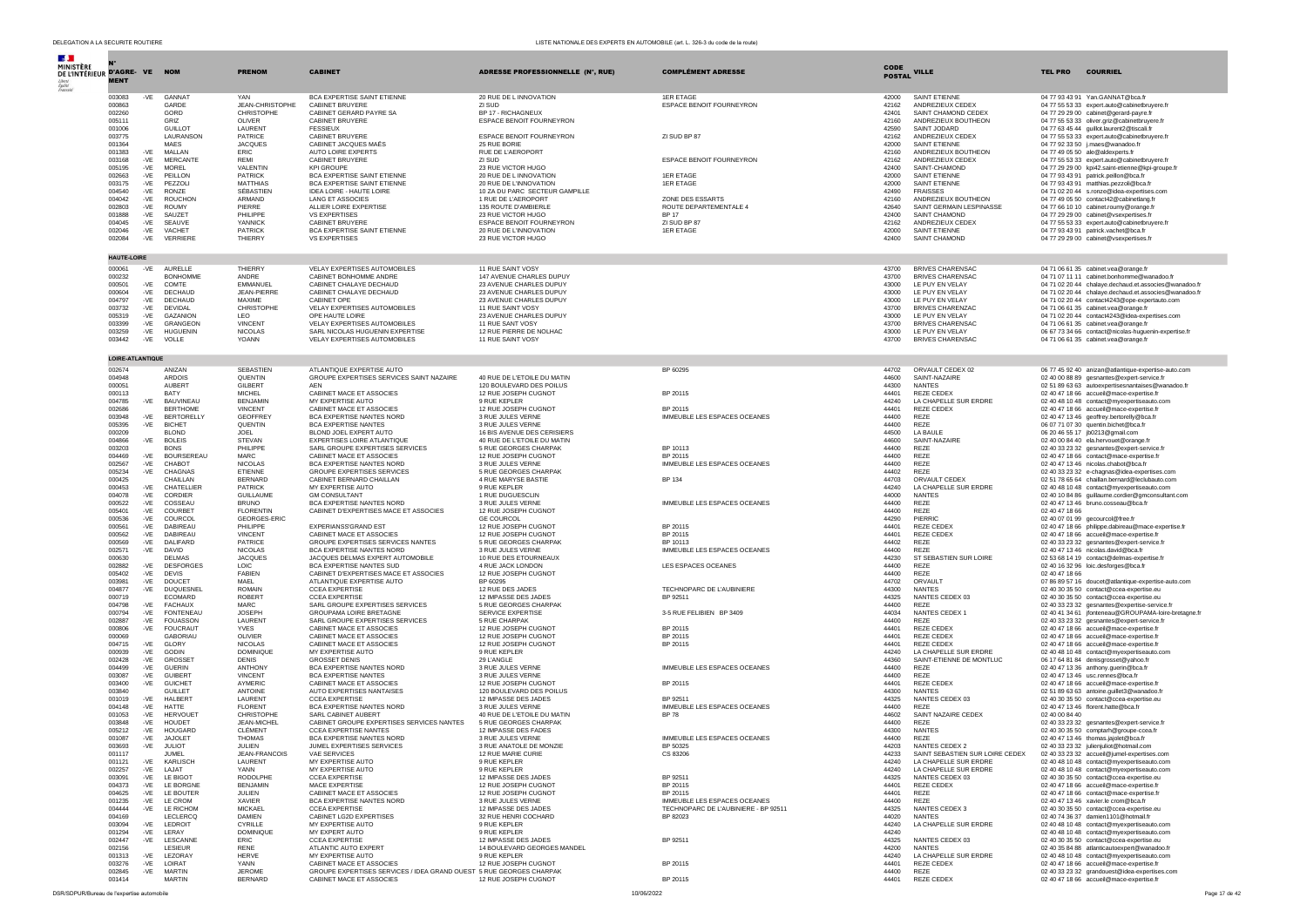| DELEGATION A LA SECURITE ROUTIERE |                       |                |                                |                                  |                                                                        | LISTE NATIONALE DES EXPERTS EN AUTOMOBILE (art. L. 326-3 du code de la route) |                              |                |                                        |                |                                                                                                |
|-----------------------------------|-----------------------|----------------|--------------------------------|----------------------------------|------------------------------------------------------------------------|-------------------------------------------------------------------------------|------------------------------|----------------|----------------------------------------|----------------|------------------------------------------------------------------------------------------------|
| <b>Section</b>                    |                       |                |                                |                                  |                                                                        |                                                                               |                              |                |                                        |                |                                                                                                |
| MINISTÈRE                         |                       |                |                                |                                  |                                                                        |                                                                               |                              | CODE           |                                        |                |                                                                                                |
| DE L'INTÉRIEUR D'AGRE- VE NOM     |                       |                |                                | <b>PRENOM</b>                    | <b>CABINET</b>                                                         | <b>ADRESSE PROFESSIONNELLE (N°, RUE)</b>                                      | <b>COMPLÉMENT ADRESSE</b>    | <b>POSTAL</b>  | <b>VILLE</b>                           | <b>TEL PRO</b> | <b>COURRIEL</b>                                                                                |
| Leberte<br>Égalité<br>Fraterin    | <b>MENT</b>           |                |                                |                                  |                                                                        |                                                                               |                              |                |                                        |                |                                                                                                |
|                                   | 004822                | $-VE$          | MERLY                          | <b>KEVIN</b>                     | BCA EXPERTISE NANTES                                                   | IMMEUBLE LES ESPACES OCEANE - 3 RUE JULES VERNE                               |                              | 44405          | REZE CEDEX                             |                | 02 40 47 13 46 kevin.merly@bca.fr                                                              |
|                                   | 004522                |                | M'HAMMEDI ALAOUI               | YOUSSEF                          | SARL GROUPE EXPERTISES SERVICES                                        | 5 RUE GEORGES CHARPAK                                                         | BP 10113                     | 44402          | <b>REZE CEDEX</b>                      |                | 02 40 33 23 32 gesnantes@expert-service.fr                                                     |
|                                   | 002453                | $-VE$          | <b>MOUILLE</b>                 | YOHANN<br><b>SEBASTIEN</b>       | SARL GROUPE EXPERTISES SERVICES                                        | 5 RUE GEORGES CHARPAK                                                         |                              | 44402<br>44300 | REZE                                   |                | 02 40 33 23 32 gesnantes@expert-service.fr                                                     |
|                                   | 004638<br>001668      | $-VE$<br>$-VE$ | PEDRONO<br>PHILIP              | ALAIN                            | CCEA<br>MY EXPERTISE AUTO                                              | 42 BOULEVARD DE LA BEAUJOIRE<br>9 RUE KEPLER                                  |                              | 44240          | <b>NANTES</b><br>LA CHAPELLE SUR ERDRE |                | 02 40 30 35 50 contact@ccea-expertise.eu<br>02 40 48 10 48 contact@myexpertiseauto.com         |
|                                   | 004532                | -VE            | PHILIP                         | <b>GREGOIRE</b>                  | MY EXPERTISE AUTO                                                      | 9 RUE KEPLER                                                                  |                              | 44240          | LA CHAPELLE SUR ERDRE                  |                | 02 40 48 10 48 contact@myexpertiseauto.com                                                     |
|                                   | 005169                | $-VE$          | PIRMET                         | <b>VINCENT</b>                   | SARL CONEXALL                                                          | 11 B RUE DE VIEILLEVIGNE                                                      |                              | 44140          | AIGREFEUILLE SUR MAINE                 |                | 06 83 60 67 50 vpirmet@gmail.com                                                               |
|                                   | 002603                | -VE            | PLACE                          | ARNAUD                           | SARL GROUPE EXPERTISES SERVICES                                        | 5 RUE GEORGES CHARPAK                                                         |                              | 44400          | REZE                                   |                | 02 40 33 23 32 gesnantes@expert-service.fr                                                     |
|                                   | 003474<br>004399      | $-VE$          | PLAGNE<br>PLANTIVE             | SÉBASTIEN<br>AI FXIS             | CETA<br>CCEA EXPERTISE                                                 | 40 ROUTE DE L'ETOILE DU MATIN<br>12 IMPASSE DES JADES                         | BP 42<br>BP 92511            | 44611<br>44325 | SAINT NAZAIRE CEDEX<br>NANTES CEDEX 03 |                | 02 40 00 88 89 ceta@wanadoo.fr<br>02 40 30 35 50 contact@ccea-expertise.eu                     |
|                                   | 003894                | -VE            | PONTHOREAU                     | SYLVAIN                          | BCA EXPERTISE NANTES NORD                                              | 3 RUE JULES VERNE                                                             | IMMEUBLE LES ESPACES OCEANES | 44400          | REZE                                   |                | 02 40 47 13 46 sylvain.ponthoreau@bca.fr                                                       |
|                                   | 000075                | $-VE$          | <b>RADIGOIS</b>                | <b>DOMINIOUE</b>                 | CABINET MACE ET ASSOCIES                                               | 12 RUE JOSEPH CUGNOT                                                          | BP 20115                     | 44401          | REZE CEDEX                             |                | 02 40 47 18 66 accueil@mace-expertise.fr                                                       |
|                                   | 004033                | $-VE$          | <b>RAUTURIER</b>               | FRANCOIS-XAVIER                  | LG <sup>2</sup> D EXPERTISES<br>SARL CABINET VENDEEN D'EXPERTISES      | 32 RUE HENRI COCHARD                                                          | BP 82023                     | 44020          | NANTES Cedex 1                         |                | 02 40 74 36 37 fxrauturier@sothis.fr                                                           |
|                                   | 001807<br>005178      | -VE<br>$-VE$   | <b>RICHARD</b><br>ROCHEREAU    | PATRICE<br>OLIVIER               | <b>CCEA EXPERTISE NANTES</b>                                           | 12 RUE JOSEPH CUGNOT<br>12 IMPASSE DES JADES                                  | BP 20115                     | 44401<br>44300 | <b>REZE CEDEX</b><br><b>NANTES</b>     |                | 02 40 47 18 66 accueil@mace-expertise.fr<br>02 40 30 35 50 comptarh@groupe-ccea.fr             |
|                                   | 003303                | $-VE$          | ROUSSEAU                       | CHRISTOPHE                       | CABINET MACE ET ASSOCIES                                               | 12 RUE JOSEPH CUGNOT                                                          | BP 20115                     | 44401          | REZE CEDEX                             |                | 02 40 47 18 66 accueil@mace-expertise.fr                                                       |
|                                   | 004647                | $-VE$          | SAILLARD                       | <b>VINCENT</b>                   | SARL GROUPE EXPERTISES SERVICES                                        | 5 RUE GEORGES CHARPAK                                                         | BP 10113                     | 44402          | REZE CEDEX                             |                | 02.40.33.23.32 gespantes@expert-service.fr                                                     |
|                                   | 005398                | $-VE$          | SOURISSEAU                     | <b>ANTHONY</b>                   | MY EXPERTISE AUTO                                                      | 9 RUE KEPLER                                                                  |                              | 44240          | LA CHAPELLE SUR ERDRE                  |                | 02 40 48 10 48 a.sourisseau@myexpertiseauto.com                                                |
|                                   | 001985<br>002812      | $-VE$          | THEBAUD<br><b>TOURTELIER</b>   | <b>JOEL</b><br>FRÉDÉRIC          | CABINET MACE ET ASSOCIES<br>FM EXPERTISES                              | 12 RUE JOSEPH CUGNOT<br>8 RUE DES LANDES DE TREJET                            | BP 20115                     | 44401<br>44118 | <b>REZE CEDEX</b><br>LA CHEVROLIERE    |                | 02 40 47 18 66 accueil@mace-expertise.fr<br>06 29 56 81 88 fmexpertises44@hotmail.fr           |
|                                   | 004654                | $-VE$          | <b>TOUVRON</b>                 | <b>LUDOVIC</b>                   | SARL GROUPE EXPERTISES SERVICES                                        | 5 RUE GEORGES CHARPAK                                                         | BP 10113                     | 44400          | RF7F                                   |                | 02 40 33 23 32 gesnantes@expert-service.fr                                                     |
|                                   | 002486                | -VE            | VELLE                          | <b>XAVIER</b>                    | BCA EXPERTISE NANTES SUD                                               | 4 RUE JACK LONDON                                                             | ESPACE OCEANE BAT B6         | 44400          | REZE                                   |                | 02 40 47 13 46 xavier.velle@bca.fr                                                             |
|                                   | 004560                | $-VE$          | VLAMINCK<br><b>YON</b>         | CYRIL<br>MARTIAL                 | <b>CCEA</b>                                                            | 12 IMPASSE DES JADES                                                          |                              | 44300<br>44402 | <b>NANTES</b><br>REZE                  |                | 02 40 30 35 50 nantes@groupe-ccea.fr                                                           |
|                                   | 004756<br>002128      | -VE<br>$-VE$   | YOU                            | <b>VICTOR</b>                    | GROUPE EXPERTISES SERVICES<br>MY EXPERTISE AUTO                        | 5 RUE GEORGES CHARPAK<br>9 RUE KEPLER                                         |                              | 44240          | LA CHAPELLE SUR ERDRE                  |                | 02 40 33 23 32 gesnantes@expert-service.fr<br>02 40 48 10 48 contact@mvexpertiseauto.com       |
|                                   |                       |                |                                |                                  |                                                                        |                                                                               |                              |                |                                        |                |                                                                                                |
|                                   | LOIRET                |                |                                |                                  |                                                                        |                                                                               |                              |                |                                        |                |                                                                                                |
|                                   | 002216                | $-VE$          | AYFFRE                         | JEAN-FREDERIC                    | CABINET AREA                                                           | 5 RUE CLAUDE LEWY                                                             | ZAC DE LA CIGOGNE            | 45100          | ORLEANS                                |                | 02 38 24 90 30 area-4@wanadoo.fr                                                               |
|                                   | 002376                | $-VE$          | <b>BARRAUX</b>                 | <b>FMMANUFL</b>                  | BARRAUX EXPERTISE                                                      | 20 RUE EDOUARD BRANLY                                                         | <b>BP 25</b>                 | 45701          | VILLEMANDEUR CEDEX                     |                | 02 38 93 63 61 e.barraux@experauto.com                                                         |
|                                   | 004464                | $-VE$          | <b>BASCHOUX</b>                | <b>STEPHANE</b>                  | <b>DARIOT</b>                                                          | BP 82027                                                                      |                              | 45771          | SARAN                                  |                | 02 38 72 47 00 s.baschoux@ref-conseil.fr                                                       |
|                                   | 000128                | $-VE$          | <b>BEAUFORT</b>                | <b>MAURICE</b>                   |                                                                        | 35 LA COUR                                                                    |                              | 45170          | CHILLEURS AUX BOIS                     |                | 06 28 77 31 60 beaufort.expertisauto@hotmail.fr                                                |
|                                   | 005076<br>004956      | $-VE$<br>-VE   | <b>BIDAULT</b><br>BILLAY       | <b>OUENTIN</b><br><b>DAMIEN</b>  | DARIOT MONTARGIS<br>SOCIETE LHUILLIER EXPERTISE                        | 20 RUE EDOUARD BRANLY<br>20 TER RUE NICEPHORE NIEPCE                          | <b>BP 25</b>                 | 45701<br>45700 | VILLEMANDEUR CEDEX<br>VILLEMANDEUR     |                | 02 38 93 63 61 dariot.montargis@ref-conseil.fr<br>02 38 93 21 14 sle2@wanadoo.fr               |
|                                   | 002600                | $-VE$          | <b>BOURGEOIS</b>               | NICOLAS                          | SARL SENE EXPERTISE                                                    | 72 AVENUE ANDRE MARIE AMPERE                                                  |                              | 45800          | SAINT JEAN DE BRAYE                    |                | 02 38 53 90 68 cabinet.sene@expertise-sene.fr                                                  |
|                                   | 004767                | $-VE$          | <b>BRIAND</b>                  | <b>GREGOIRE</b>                  | <b>BCA EXPERTISE ORLEANS</b>                                           | 5 RUE AUGUSTIN BERNARD MOUCHOT                                                | ZAC DES CHATELIERS           | 45000          | ORLEANS                                |                | 02 38 53 88 57 gregoire.briand@bca.fr                                                          |
|                                   | 002953<br>004335      | $-VE$<br>$-VF$ | CHAUVIN<br>COUDEIRE            | <b>LOIC</b><br><b>MAXENCE</b>    | DARIOT<br>SOCIETE LHUILLIER EXPERTISE                                  | 60 RUE DU CHENE VERT<br>20 TER RUE NICEPHORE NIEPCE                           | BP 82027<br><b>BP 55</b>     | 45771<br>45700 | SARAN<br><b>VILLEMANDEUR</b>           |                | 02 38 72 47 00 I.chauvin@ref-conseil.fr<br>02 38 93 21 14 sle2@wanadoo.fr                      |
|                                   | 004114                | $-VE$          | COURTE                         | <b>JULIEN</b>                    | STE DARIOT EXPERTISE                                                   | 60 RUE DU CHENE VERT                                                          |                              | 45770          | SARAN                                  | 02 38 72 47 00 |                                                                                                |
|                                   | 000641                | $-VE$          | <b>DESFORGES</b>               | <b>GUILLAUME</b>                 | <b>SCE DARIOT</b>                                                      | 60 RUE DU CHENE VERT                                                          | BP 82027                     | 45771          | SARAN                                  |                | 02 38 72 47 00 expertiseauto@sce-dariot.com                                                    |
|                                   | 002729                | -VE            | EVEZARD                        | LAURENT                          | <b>BCA EXPERTISE ORLEANS</b>                                           | 5 RUE AUGUSTIN BERNARD MOUCHOT                                                | ZAC DES CHATELIERS           | 45000          | ORLEANS                                |                | 02 38 53 88 57 laurent.evezard@bca.fr                                                          |
|                                   | 000750<br>002572      |                | <b>FALAOUE</b><br><b>FIDAN</b> | JEAN-YVES<br>OSMAN               | OCEA EXPERTISE<br><b>BCA EXPERTISE ORLEANS</b>                         | 156 RUE THEOPHILE JOURDAN<br>5 RUE AUGUSTIN BERNARD MOUCHOT                   | ZAC DES CHATELIERS           | 45160<br>45000 | OLIVET<br>ORLEANS                      |                | 06 78 69 78 86 jean-yves.falaque@ocea-expertise.fr<br>02 38 53 88 57 osman.fidan@bca.fr        |
|                                   | 003510                | $-VE$<br>$-VE$ | <b>FONTAINE</b>                | <b>STEPHANE</b>                  | <b>ADER EXPERTISE</b>                                                  | 415 RUE DE LA JUINE                                                           |                              | 45160          | OLIVET                                 |                | 01 78 90 12 20 stephane.fontaine@ader.fr                                                       |
|                                   | 005163                |                | <b>FORMAL</b>                  | MIKAFI OI IVER                   | <b>CLASSICS EXPERTISES</b>                                             | 980 RUE DE VERDUN                                                             |                              | 45160          | SATINT HILAIRE SAINT MESMIN            |                | 06 51 42 24 13 mikaelformal@yahoo.fr                                                           |
|                                   | 000830                | $-VE$          | <b>FRESNEAU</b>                | <b>BERTRAND</b>                  | ADER EXPERTISE                                                         | 415 RUE DE LA JUINE                                                           |                              | 45160          | OLIVET                                 |                | 01 78 90 12 20 bertrand.fresneau@ader.fr                                                       |
|                                   | 002739<br>004493      | $-VE$          | <b>FRUIT</b><br>GARNIER        | <b>JEREMY</b><br>MAXIME          | <b>CABINET AREA</b><br>SOCIETE CIVILE D'EXPERTISE AUTOMOBILE DARIOT    | ZAC DE LA CIGOGNE<br>60 RUE DU CHENE VERT                                     |                              | 45100<br>45770 | ORLEANS<br>SARAN                       | 02 38 72 47 00 | 02 38 24 90 30 area-4@wanadoo.fr                                                               |
|                                   | 003989                | -VE            | <b>GESSAT</b>                  | <b>FLORENT</b>                   | <b>BCA EXPERTISE ORLEANS</b>                                           | 5 RUE AUGUSTIN BERNARD MOUCHOT                                                | ZAC DES CHATELIERS           | 45000          | ORLEANS                                |                | 02 38 53 88 57 florent.gessat@bca.fr                                                           |
|                                   | 003568                |                | <b>GONTHIER</b>                | <b>THOMAS</b>                    | GROUPAMA PARIS VAL DE LOIRE                                            | 60 BOULEVARD DUHAMEL DU MONCEAU                                               | CS 10609                     | 45166          | OLIVET CEDEX                           |                | 02 38 49 77 77 tgonthier@groupama-pvl.fr                                                       |
|                                   | 002440                | $-VE$          | LAMBERT                        | <b>RODOLPHE</b>                  | SLE.                                                                   | 20 TER RUE NICEPHORE NIEPCE                                                   | <b>BP 55</b>                 | 45700          | VILLEMANDEUR                           |                | 02 38 93 21 14 sle2@wanadoo.fr                                                                 |
|                                   | 005204<br>002553      | -VE<br>-VE     | LEJEUNE<br>MANASTERSKI         | MAXIME<br>DAVID                  | <b>BCA EXPERTISE ORLEANS</b><br>DAVID MANASTERSKI EXPERTISE ET CONSEIL | 5 RUE AUGUSTIN BERNARD MOUCHOT<br>760 RUE DU COURTASAULE                      |                              | 45000<br>45760 | ORLEANS<br>MARIGNY LES USAGES          |                | 02 38 53 88 57 maxime.lejeune@bca.fr<br>07 61 78 53 30 dmec@davidmanasterski.fr                |
|                                   | 001457                | $-VE$          | MELEIRO                        | JOSE-CARLOS                      | SLE.                                                                   | 20 TER RUE NICEPHORE NIEPCE                                                   | <b>BP 55</b>                 | 45700          | VILLEMANDEUR                           |                | 02 38 93 21 14 sle2@wanadoo.fr                                                                 |
|                                   | 003351                | $-VE$          | <b>NIOCHE</b>                  | SYLVAIN                          | CABINET OLIVIER SENE                                                   | 110 RUE DU FAUBOURG BANNIER                                                   |                              | 45000          | ORLEANS                                | 02 38 53 90 68 |                                                                                                |
|                                   | 002921<br>004637      | $-VE$<br>-VF   | OURY<br>PAWI OWSKI             | SEBASTIEN<br><b>EREDERIC</b>     | <b>SCE DARIOT</b><br><b>LIDEO EXPERTISE</b>                            | 60 RUE DU CHENE VERT                                                          | BP 82027                     | 45771          | SARAN<br>OLIVET                        |                | 02 38 72 47 00 expertiseauto@sce-dariot.com                                                    |
|                                   | 004400                | $-VE$          | PLOUZENNEC                     | <b>YORAN</b>                     | AREA                                                                   | 427 RUE DE LA BERGERESSE<br>5 RUE CLAUDE LEWY                                 | ZAC DE LA CIGOGNE            | 45160<br>45100 | ORLEANS                                |                | 01 78 90 12 20 lideo-expertise@lideo-expertise.fr<br>02 38 24 90 30 plouzennec.yoran@gmail.com |
|                                   | 004032                | $-VE$          | POUPEAU                        | <b>JIMMY</b>                     | <b>BCA EXPERTISE ORLEANS</b>                                           | 5 RUE AUGUSTIN BERNARD MOUCHOT                                                | ZAC DES CHATELIERS           | 45000          | ORLEANS                                |                | 02 38 53 88 57 iimmy.poupeau@bca.fr                                                            |
|                                   | 001862                | -VE            | <b>ROY</b>                     | DOMINIQUE                        | <b>SCE DARIOT</b>                                                      | 60 RUE DU CHENE VERT                                                          | BP 82027                     | 45771          | SARAN                                  |                | 02 38 72 47 00 expertiseauto@sce-dariot.com                                                    |
|                                   | 001917<br>003554      |                | <b>SENE</b><br>SIRVENS         | OLIVIER<br><b>XAVIER</b>         | SARL SENE EXPERTISE<br>SIRVENS XAVIER                                  | 72 AVENUE ANDRE MARIE AMPERE<br>94 ROUTE D'ORLEANS                            |                              | 45800<br>45640 | SAINT JEAN DE BRAYE<br>SANDILLON       |                | 02 38 53 90 68 cabinet.sene@expertise-sene.fr<br>02 34 08 28 80 xavier.sir@neuf.fr             |
|                                   | 003910                |                | <b>TORIBIO</b>                 | LUDOVIC                          | GROUPAMA PARIS VAL DE LOIRE                                            | 60 BLD DUHAMEL DU MONCEAU                                                     |                              | 45166          | OLIVET                                 |                | 02 38 49 23 26 Itobirio@GROUPAMA-plv.fr                                                        |
|                                   | 002086                |                | VERSICHEL                      | <b>BERNARD</b>                   | AUTO EXPERTISE DU LOIRET                                               | BP 635                                                                        |                              | 45016          | ORLEANS CEDEX 01                       |                | 02 38 53 80 40 contact@ael45.fr                                                                |
|                                   | 003780                | $-VE$          | <b>WERMANN</b>                 | <b>KEVIN</b>                     | <b>SCE DARIOT</b>                                                      | 60 RUE DU CHENE VERT                                                          |                              | 45770          | SARAN                                  |                | 02 38 72 47 00 dariot.saran@ref-conseil.fr                                                     |
|                                   |                       |                |                                |                                  |                                                                        |                                                                               |                              |                |                                        |                |                                                                                                |
|                                   | LOT                   |                |                                |                                  |                                                                        |                                                                               |                              |                |                                        |                |                                                                                                |
|                                   | 000508<br>004800      |                | CONTI<br><b>FRANCOIS</b>       | <b>BERNARD</b><br>ALEXANDRE      | CABINET EXPERTISES CONTI<br>CABINET RUOUET MORA ROBINET CAHORS         | AU BOURG<br>523 AVENUE MARYSE BASTIE                                          |                              | 46090<br>46000 | MAXOU<br>CAHORS                        |                | 05 65 36 88 42 ctex.conti@wanadoo.fr<br>05 65 35 41 39 rmr.cahors@expertiseconcept.fr          |
|                                   | 004166                |                | <b>I AVAUR</b>                 | JEAN-NOFL                        | CABINET LEAC.                                                          | <b>IFS GRAVES</b>                                                             |                              | 46200          | MEYRONNE                               |                | 06 70 04 79 09 lavaurin@orange.fr                                                              |
|                                   | 005237                | $-VE$          | LEMAIRE                        | NICOLAS                          | EXPERTISE ET CONCEPT CAHORS                                            | 523 AVENUE MARYSE BASTIE                                                      |                              | 46000          | CAHORS                                 |                | 05 65 35 41 39 nico242008@hotmail.fr                                                           |
|                                   | 005232                | $-VE$          | LOUBET                         | MANON                            | SAS EXPERTISE ET CONCEPT                                               | 523 AVENUE MARYSE BASTIE                                                      |                              | 46000          | CAHORS                                 |                | 05.65.35.41.39 cabors@expertiseconcent.fr                                                      |
|                                   | 004200<br>003112      | -VF<br>$-VE$   | PEREZ<br><b>ROBINET</b>        | <b>GERALD</b><br>CHRISTOPHE      | CABINET RIQUET ET ASSOCIES<br>CABINET RUQUET ET ASSOCIES               | 523 AVENUE MARYSE BASTIE<br>523 AVENUE MARYSE BASTIE                          |                              | 46000<br>46000 | CAHORS<br>CAHORS                       |                | 05.65.35.41.39 geraldnerez80.vahoo.fr<br>05 65 35 41 39 ruguetetassocies@orange.fr             |
|                                   | 001955                | $-VE$          | SUKIASSIAN                     | DAVID                            | SARL DS EXPERTISE                                                      | CHEMIN DE LAVIT                                                               | LIEUDIT BOUZIES BAS          | 46330          | SAINT GERY - VERS                      |                | 06 10 16 19 99 ds.expertise@sfr.fr                                                             |
|                                   |                       |                |                                |                                  |                                                                        |                                                                               |                              |                |                                        |                |                                                                                                |
|                                   | <b>LOT-ET-GARONNE</b> |                |                                |                                  |                                                                        |                                                                               |                              |                |                                        |                |                                                                                                |
|                                   | 004763                | $-VE$          | <b>ALBUCHER</b>                | SYI VAIN                         | <b>BCA EXPERTISE AGEN</b>                                              | 7 RUE ALBERT                                                                  |                              | 47550          | <b>BOF</b>                             |                | 05 53 96 30 78 svlvain.albucher@bca.fr                                                         |
|                                   | 000022<br>005250      | $-VE$          | AMBLARD<br><b>BEN ZAHRA</b>    | ALAIN<br>AZZOUZ                  | CABINET DESI ANDRES<br>BCA EXPERTISE AGEN                              | 1 RUE DU TRECH - ZAC AGEN SUD - BP 40062<br>7 RUE ALBERT FERRASSE             |                              | 47003<br>47550 | AGEN CEDEX<br><b>BOF</b>               |                | 05 53 47 35 78 cabinet.deslandres@wanadoo.fr<br>05 53 96 30 78 azzouz.benzahra@bca.fr          |
|                                   | 002627                |                | <b>BOURDON</b>                 | PASCAL                           | <b>BCA EXPERTISE AGEN</b>                                              | ZAC DE TRENQUE                                                                |                              | 47000          | BOE                                    |                | 05 53 96 30 78 pascal.bourdon@bca.fr                                                           |
|                                   | 005400                | -VE            | <b>BOUTANT</b>                 | LUCAS                            | EXPERTISE ET CONCEPT AGEN                                              | 1 RUE DU TRECH                                                                |                              | 47000          | <b>AGEN</b>                            |                | 05 81 52 40 00 agen@expertiseconcept.fr                                                        |
|                                   | 004063                |                | CABIROL                        | GREGORY                          | <b>TOLAN</b><br>SOA EXPERTISES                                         | 100 AVENUE D'ITALIE                                                           |                              | 47000          | AGEN                                   |                | 05 53 77 06 22 tolan.expertises@orange.fr                                                      |
|                                   | 002949<br>002837      | $-VE$<br>$-VE$ | CAUMONT<br>DELBERT             | JEROME.<br>XAVIER                | CABINET DESLANDRES                                                     | LIEU DIT LA PAIX<br>1 RUE DU TRECH - ZAC AGEN SUD - BP 40062                  | <b>BEYSSAC</b>               | 47200<br>47003 | MARMANDE<br>AGEN CEDEX                 |                | 07 84 52 92 98 s.o.a.expertises@hotmail.com<br>05 53 47 35 78 cabinet.deslandres@wanadoo.fr    |
|                                   | 004344                | $-VE$          | DEVECCHI                       | <b>VINCENT</b>                   | CABINET DESLANDRES                                                     | 1 RUE DU TRECH - ZAC AGEN SUD - BP 40062                                      |                              | 47003          | <b>AGEN CEDEX</b>                      |                | 05 53 47 35 78 cabinet.deslandres@wanadoo.fr                                                   |
|                                   | 003073                | $-VE$          | EIGLE                          | PHILIPPE                         | BCA EXPERTISE AGEN                                                     | ZAC DE TRENOUE                                                                |                              | 47000          | <b>BOF</b>                             |                | 05 53 96 30 78 philippe.eigle@bca.fr                                                           |
|                                   | 003074                | -VE            | <b>FAVARO</b>                  | CHRISTOPHE                       | FAVARO CHRISTOPHE EIRL PRO FEEL EXPERT                                 | 45 RUE DE MONCLAR                                                             |                              | 47260          | LAPARADE                               |                | 06 95 48 96 27 profeelexpert@gmail.com                                                         |
|                                   | 000796<br>003039      | $-VF$<br>-VE   | <b>FONTES</b><br>FOURCADE      | <b>EREDERIC</b><br><b>LIONEL</b> | CABINET FONTES FREDERIC<br>CABINET FONTES FREDERIC                     | 1114 AVENUE DE GENERAL LECLERC<br>1114 AVENUE DE GENERAL LECLERC              | BP 30097<br>BP 30097         | 47003<br>47003 | AGEN CEDEX<br><b>AGEN CEDEX</b>        |                | 05 53 48 24 94 f.fontes@wanadoo.fr<br>05 53 48 24 94 f.fontes@wanadoo.fr                       |
|                                   | 003247                | -VE            | GIL                            | RAPHAEL                          | SARL CABINET DESLANDRES                                                | 1 RUE DU TRECH                                                                |                              | 47000          | AGEN                                   |                | 05 53 47 35 78 cabinet.deslandres@wanadoo.fr                                                   |
|                                   | 004716                |                | GLOUX                          | <b>FDDY</b>                      | CABINET DESLANDRES                                                     | 1 RUE DU TRECH                                                                |                              | 47000          | <b>AGEN</b>                            |                | 05 53 47 35 78 cabinet.deslandres@wanadoo.fr                                                   |
|                                   | 003659<br>001038      | -VE            | GRENIER<br><b>HEMON</b>        | JEAN-MARC<br><b>REGIS</b>        | BCA EXPERTISE AGEN<br>CABINET FONTES FREDERIC                          | ZAC DE TRENQUE<br>1114 AVENUE DE GENERAL LECLERC                              | BP 30097                     | 47000<br>47003 | <b>BOE</b><br>AGEN CEDEX               |                | 05 53 96 30 78 jean-marc.grenier@bca.fr<br>05.53.48.24.94 f.fontes@wanadoo.fr                  |
|                                   | 005299                | $-VE$          | <b>HILMOINE</b>                | <b>FABIEN</b>                    | C9 EXPERTISE                                                           | 1114 AVENUE DU GENERAL LECLERC                                                |                              | 47000          | <b>AGEN</b>                            |                | 05 53 48 24 94 contact@c9expertise.fr                                                          |
|                                   | 004727                |                | LARQUEY                        | <b>JEREMY</b>                    | CABINET FRANCIS TOLAN                                                  | 100 AVENUE D'ITALIE                                                           |                              | 47000          | <b>AGEN</b>                            |                | 05 53 77 06 22 tolan.expertises@orange.fr                                                      |
|                                   | 003284                | $-VE$          | <b>MORA</b>                    | <b>VINCENT</b>                   | <b>BCA EXPERTISE AGEN</b>                                              | ZAC DE TRENQUE - ROUTE AQUITAINE - REZ DE CHAUSSEE                            |                              | 47550          | AGEN                                   |                | 06.80.22.95.58 vincent mora@hca.fr                                                             |
|                                   | 003027<br>005298      | -VE<br>-VE     | RALU<br>SALBERT                | RFMI<br>JÉRÔME                   | <b>EXPERT AUTO 47</b><br><b>EXPERTISE ET CONCEPT</b>                   | CABINET REMI RALU<br>1 RUE DU TRECH                                           | LIEU-DIT PLANTOU - GIGET     | 47300<br>47000 | PUJOLS<br>AGEN                         |                | 05 53 41 71 94 expertauto47@orange.fr<br>05 34 61 42 60 agen@expertiseconcept.fr               |
|                                   |                       |                |                                |                                  |                                                                        |                                                                               |                              |                |                                        |                |                                                                                                |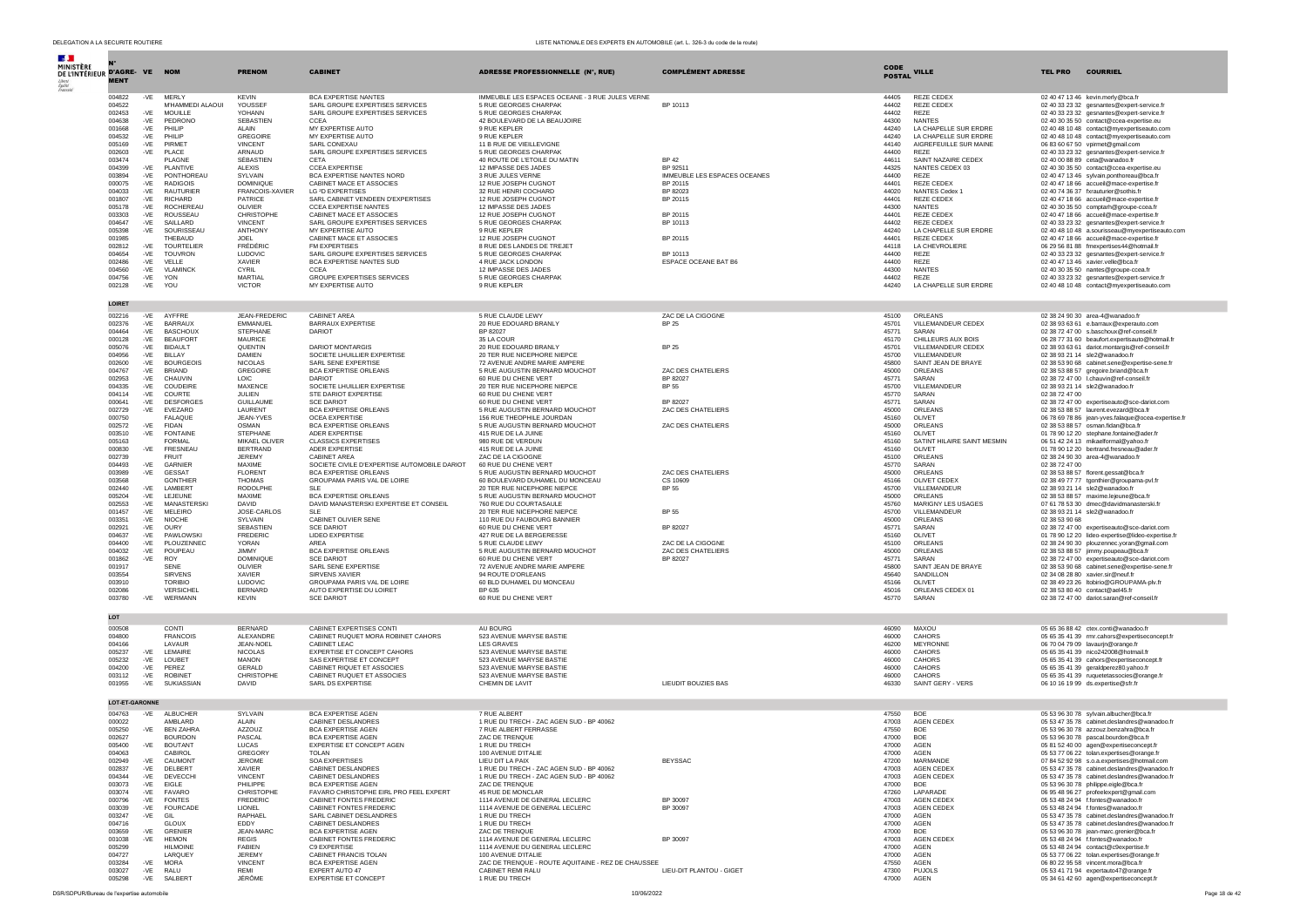| <b>Separate</b><br>MINISTÈRE<br>DE L'INTÉRIEUR D'AGRE- VE NOM |                       |              |                                      | <b>PRENOM</b>                       | <b>CABINET</b>                                                                                 | ADRESSE PROFESSIONNELLE (N°, RUE)                                       | <b>COMPLÉMENT ADRESSE</b>                                   | CODE           | <b>VILLE</b>                                | <b>COURRIEL</b><br><b>TEL PRO</b>                                                                      |
|---------------------------------------------------------------|-----------------------|--------------|--------------------------------------|-------------------------------------|------------------------------------------------------------------------------------------------|-------------------------------------------------------------------------|-------------------------------------------------------------|----------------|---------------------------------------------|--------------------------------------------------------------------------------------------------------|
|                                                               | <b>MENT</b>           |              |                                      |                                     |                                                                                                |                                                                         |                                                             | <b>POSTAL</b>  |                                             |                                                                                                        |
|                                                               | 004780<br>004748      | -VE          | -VE SARRABAYROUSE<br><b>TALOU</b>    | RÉMI<br>ROMAIN                      | <b>BCA EXPERTISE AGEN</b>                                                                      | ZAC DE TRENQUE<br>1 RUE DU TRECH                                        |                                                             | 47000<br>47000 | BOE<br>AGEN                                 | 05 53 96 30 78 remi.sarrabayrouse@bca.fr<br>05 53 47 35 78 cabinet.deslandres@wanadoo.fr               |
|                                                               | 002164                |              | <b>TOLAN</b>                         | <b>FRANCIS</b>                      | CABINET FRANCIS TOLAN                                                                          | 100 AV D'ITALIE - 1ER ETAGE                                             |                                                             | 47000          | <b>AGEN</b>                                 | 05 53 77 06 22 tolan.expertises@orange.fr                                                              |
|                                                               | 004656<br>002071      | -VE          | TUELLA<br>VERDIER                    | THIFRRY<br>SERGE                    | <b>DESI ANDRES</b><br><b>BCA EXPERTISE AGEN</b>                                                | 1 RUE DU TRECH - ZAC AGEN SUD<br>ZAC DE TRENQUE                         | BP 40062                                                    | 47003<br>47000 | <b>AGEN CEDEX</b><br>BOE                    | 05 53 47 35 78 cabinet.deslandres@wanadoo.fr<br>05 53 96 30 78 serge.verdier@bca.fr                    |
|                                                               | LOZÈRE                |              |                                      |                                     |                                                                                                |                                                                         |                                                             |                |                                             |                                                                                                        |
|                                                               | 000823                |              | <b>FRAYSSINET</b>                    | LEON                                |                                                                                                | 19 AVENUE DU 8 MAI 1945                                                 |                                                             | 48000          | <b>MENDE</b>                                | 04 66 49 32 04 leon.frayssinet@free.fr                                                                 |
|                                                               | 003333                | $-VE$        | MALAVAL                              | FREDERIC                            | LOZERE EXPERTISE AUTOMOBILE                                                                    | 1 RUE DES TOURDRES                                                      |                                                             | 48000          | MENDE<br><b>MENDE</b>                       | 04 66 65 07 23 f.malaval@orange.fr                                                                     |
|                                                               | 002920<br>001940      | -VE<br>-VE   | ORLIAC<br>SOULIER                    | LAURENT<br><b>MICHEL</b>            | LOZERE EXPERTISE AUTOMOBILE<br>LOZERE EXPERTISE AUTOMOBILE                                     | 1 RUE DES TOURDRES<br>1 RUE DES TOURDRES                                |                                                             | 48000<br>48000 | <b>MENDE</b>                                | 04 66 65 07 23 l.orliac48@orange.fr<br>04 66 65 07 23 autoexpertise48@orange.fr                        |
|                                                               | <b>MAINE-ET-LOIRE</b> |              |                                      |                                     |                                                                                                |                                                                         |                                                             |                |                                             |                                                                                                        |
|                                                               | 003941                | $-VE$        | ALVAREZ                              | ANTHONY                             | IDEA GRAND OUEST SAUMUR GROUPE EXPERTISE<br><b>SERVICE</b>                                     | 21 BOULEVARD DU MARECHAL JUIN                                           |                                                             | 49400          | SAUMUR                                      | 02 40 33 23 32 grandouest@idea-expertises.com                                                          |
|                                                               | 002678                | -VE          | ARNOULD                              | <b>AURELIEN</b>                     | ATHEXIS ANGERS                                                                                 | 76 AVENUE DU GENERAL PATTON                                             |                                                             | 49000          | ANGERS                                      | 02 41 79 77 17 athexis.angers@expert-service.fr                                                        |
|                                                               | 000055<br>000093      | -VE          | AUDUREAU<br><b>BARBE</b>             | <b>MARTIAL</b><br><b>ALAIN</b>      | SARL AUTO EXPERTISE<br>REFERENCE EXPERTISE AUTOMOBILE                                          | 22 RUE DU PRESIDENT PAUL DOUMER<br>BP 10104                             | BP 70642                                                    | 49306<br>49001 | CHOLET CEDEX<br>ANGERS CEDEX 01             | 02 41 62 31 93 auto.expert.cholet@wanadoo.fr<br>02 41 47 51 47 rea.angers@ref-conseil.fr               |
|                                                               | 003200                | -VE          | BARREAL                              | <b>FREDERIC</b>                     | <b>BCA EXPERTISE ANGERS</b>                                                                    | 2 AVENUE DE LA FONTAINE                                                 | 1ER ÉTAGE                                                   | 49070          | BEAUCOUZE                                   | 02 41 48 61 30 frederic.barreau@bca.fr                                                                 |
|                                                               | 002940<br>003945      | -VE          | -VE BASSET<br><b>BAYARD</b>          | <b>FREDERIC</b><br><b>DIDIER</b>    | <b>BASTAT FROUIN EXPERTISES</b><br>EIRL DIDIER BAYARD                                          | 45 AVENUE DU MARECHAL LECLERC<br>8 RUE GEOFFROY DE LA CELLE             |                                                             | 49300<br>49770 | CHOLLET<br><b>LA MEIGNANNE</b>              | 02 41 46 78 36 bfe@athexis.fr<br>06 26 07 42 06 didierbayard1@gmail.com                                |
|                                                               | 000006                |              | <b>BIOTTEAU</b>                      | LUC.                                |                                                                                                | 10 RUE TAVEAU                                                           |                                                             | 49400          | SAUMUR                                      | 02 41 40 79 07 biotteauluc.expert@wanadoo.fr                                                           |
|                                                               | 003487<br>000277      | -VE          | <b>BIOTTEAU</b><br><b>BOUSSEREAU</b> | OLIVIER<br><b>GILLES</b>            | <b>BIOTTEAU - TESSIER</b><br>ATHEXIS ANGERS                                                    | 21 BOULEVARD DU MARECHAL JUIN<br>76 AVENUE DU GENERAL PATTON            | <b>BP 75</b>                                                | 49402<br>49000 | SAUMUR CEDEX<br>ANGERS                      | 02 41 40 25 25 biotteau@leclubauto.com<br>02 41 79 77 17 g.boussereau@athexis.fr                       |
|                                                               | 003957                | -VE          | <b>BOUSSEREAU</b>                    | <b>GUILLAUME</b>                    | ATHEXIS ANGERS                                                                                 | 76 AVENUE DU GENERAL PATTON                                             |                                                             | 49000          | ANGERS                                      | 02 41 79 77 16 g.boussereau@athexis.fr                                                                 |
|                                                               | 000337                | -VE          | <b>BURFAU</b>                        | <b>JACKY</b>                        | <b>GROUPAMA LOIRE BRETAGNE</b>                                                                 | AVENUE DU GRAND PERIGNE                                                 | <b>BP 82</b>                                                | 49071          | BEAUCOUZE CEDEX                             | 02 41 35 81 74 posteexpertisegpl@GROUPAMA-loire-bretagne.fr                                            |
|                                                               | 000351<br>000446      | $-VE$<br>-VE | CAILLETTE<br>CHARLOS                 | CHRISTOPHE<br><b>ANTHONY</b>        | CAILLETTE CHRISTOPHE<br>REFERENCE EXPERTISE VAL DE LOIRE                                       | 8 SQUARE D'ATHENES<br>4 RUE AMEDEO AVOGADRO                             |                                                             | 49300<br>49070 | CHOLET<br><b>BEAUCOUZE</b>                  | 06 51 53 54 80 christophe@caillette.fr<br>02 72 79 71 00 angers@reference-expertise.fr                 |
|                                                               | 003494                |              | CHEVILLARD                           | <b>BERTRAND</b>                     | REFERENCE EXPERTISE AUTOMOBILE                                                                 | BP 10104                                                                |                                                             | 49001          | ANGERS CEDEX 01                             | 02 41 47 51 47 rea.angers@ref-conseil.fr                                                               |
|                                                               | 004331<br>000620      | -VE<br>$-VE$ | COLLANA<br>DELAUNAY                  | STEPHANE<br>CHRISTOPHE              | LYON CALADE EXPERTISE<br>REFERENCE EXPERTISE VAL DE LOIRE                                      | 477 ROUTE RIOTTIER<br>142 AVENUE DU MARECHAL LECLERC                    |                                                             | 49400<br>49306 | VILLEFRANCHE SUR SAONE<br>CHOLET            | 04 74 62 85 64 lyon.calade.expertise@wanadoo.fr<br>02 41 62 31 93 cholet@reference-expertise.fr        |
|                                                               | 005249                | -VE          | DELAUNAY                             | CLÉMENT                             | <b>ATHEXIS</b>                                                                                 | 45 AVENUE DU MARECHAL LECLERC                                           | BP 20414                                                    | 49304          | CHOLET CEDEX                                | 02 41 49 14 20 ges.cholet@idea-expertises.com                                                          |
|                                                               | 004341<br>005096      | -VE<br>$-VE$ | DELHOMELLE<br><b>DOUTEAU</b>         | <b>VINCENT</b><br><b>CEDRIC</b>     | REFERENCE EXPERTISE VAL DE LOIRE<br>REFERENCE EXPERTISE VAL DE LOIRE                           | 4 RUE AMADEO AVOGADRO<br>142 AVENUE DU MARECHAL LECLERC                 |                                                             | 49070<br>49300 | BEAUCOUZE<br>CHOLET                         | 02 72 79 71 00 angers@reference-expertise.fr<br>cholet@reference-expertise.fr                          |
|                                                               | 002960                | -VE          | <b>DUCHESNE</b>                      | <b>ROMAIN</b>                       | <b>BIOTTEAU - TESSIER</b>                                                                      | 21 BOULEVARD DU MARECHAL JUIN                                           | <b>BP 75</b>                                                | 49402          | SAUMUR CEDEX                                | 02 41 40 25 25 biotteau@leclubauto.com                                                                 |
|                                                               | 002586<br>002520      | -VE<br>-VE   | ELUARD<br><b>ESNARD</b>              | MICKAEL<br><b>CYRIL</b>             | ELUARD EXPERTISE - CONSEIL ET AUDIT<br>REFERENCE EXPERTISE VAL DE LOIRE                        | 7 RUE DE LA BRIANCIERE<br>4 RUE AMEDEO AVOGADRO                         |                                                             | 49170<br>49070 | SAINT GEORGES SUR LOIRE<br><b>BEAUCOUZE</b> | 06 80 08 12 64 eeca@eeca.fr<br>02 72 79 71 00 angers@reference-expertise.fr                            |
|                                                               | 002420                | -VE          | <b>FROUIN</b>                        | <b>JEROME</b>                       | ATHEXIS CHOLET                                                                                 | BP 20414                                                                |                                                             | 49304          | CHOLET CEDEX                                | 02 41 49 14 20 cholet@athexis.fr                                                                       |
|                                                               | 000894<br>000958      | -VE          | GEINDREAU<br>GOURDON                 | <b>JACKY</b><br>LUC.                | ATHEXIS CHOLET<br><b>GROUPAMA LOIRE BRETAGNE</b>                                               | BP 20414<br>AVENUE DU GRAND PERIGNE                                     | <b>BP 82</b>                                                | 49304<br>49071 | CHOLET CEDEX<br>BEAUCOUZE CEDEX             | 02.41.49.14.20 cholet@athexis.fr<br>02 41 35 81 74 posteexpertisegpl@GROUPAMA-loire-bretagne.fr        |
|                                                               | 003020                | -VE          | <b>GRIMAUL</b>                       | <b>HERMANN</b>                      | REFERENCE EXPERTISE VAL DE LOIRE                                                               | 142 AVENUE DU MARECHAL LECLERC                                          |                                                             | 49306          | CHOLET                                      | 02 41 62 31 93 cholet@reference-expertise.fr                                                           |
|                                                               | 002970                | $-VE$        | GUILLOU                              | <b>FRANCK</b>                       | <b>RSOLUTIONS EXPERTISES</b><br>CABINET BLOND MOREAU                                           | 4 RUE AMADEO AVOGADRO                                                   |                                                             | 49070          | BEAUCOUZE                                   | 09 73 79 45 40 f.quillou@reference-expertise.fr                                                        |
|                                                               | 003688<br>002756      | -VE          | <b>GUITTET</b><br>HUMEAU             | SAMUEL<br>STÉPHANE                  | GROUPAMA LOIRE BRETAGNE                                                                        | CENTRE D'ORGEMONT<br>AVENUE DU GRAND PERIGNE                            | 13 RUE CARL LINNE<br><b>BP 82</b>                           | 49000<br>49071 | ANGERS<br>BEAUCOUZE CEDEX                   | 02 41 68 93 33 bm.expertauto@wanadoo.fr<br>02 41 35 81 74 posteexpertisegpl@GROUPAMA-loire-bretagne.fr |
|                                                               | 004504                |              | KADRI                                | GABRIEL                             | ATHEXIS ANGERS<br>REFERENCE EXPERTISE AUTOMOBILE                                               | 76 AVENUE DU GENERAL PATTON                                             |                                                             | 49000          | ANGERS                                      | 02 41 79 77 16 g.boussereau@athexis.fr                                                                 |
|                                                               | 004995<br>003090      | -VE          | LASSEUX<br>LAURENT                   | CLEMENT<br>YOANN                    | IDEA GRAND OUEST GROUPE GES                                                                    | 4 RUE AMEDEO AVOGADRO<br>21 BOULEVARD DU MARECHAL JUIN                  | <b>BP 75</b>                                                | 49070<br>49402 | BEAUCOUZE<br>SAUMUR CEDEX                   | 02 72 79 71 00 rea.angers@ref-conseil.fr<br>06 16 56 28 12 grandouest@idea-expertises.com              |
|                                                               | 004374                | $-VE$        | LE DUFF                              | ARNAUD                              | GROUPEAMA LOIRE BRETAGNE                                                                       | AVENUE DU GRAND PERIGNE                                                 |                                                             | 49071          | BEAUCOUZE                                   | 02 41 35 81 74 aleduff@groupama-loire-bretagne.fr                                                      |
|                                                               | 003529<br>004168      | -VE<br>$-VE$ | LEBRETON<br><b>I FCATHELINAIS</b>    | CYRILLE<br><b>THOMAS</b>            | <b>IDEA GES SAUMUR</b><br><b>BCA EXPERTISE ANGERS</b>                                          | 21 BOULEVARD DU MARECHAL JOUIN<br>2 AVENUE DE LA FONTAINE               | 1ER ÉTAGE                                                   | 49402<br>49070 | SAUMUR<br><b>BEAUCOUZE</b>                  | 02 40 33 23 32 grandouest@idea-expertises.com<br>03.25.74.89.21 thomas lecathelinais@hca.fr            |
|                                                               | 004813                |              | LEROUX                               | <b>STEVEN</b>                       | REFERENCE EXPERTISE VAL DE LOIRE                                                               | 142 AVENUE DU MARECHAL LECLERC                                          |                                                             | 49306          | CHOLET                                      | 02 41 62 31 93 cholet@reference-expertise.fr                                                           |
|                                                               | 005052<br>005349      | $-VE$        | LEROY<br>LORMIER                     | ANTOINE<br><b>XAVIER</b>            | <b>BCA EXPERTISE ANGERS</b><br>REFERENCE EXPERTISE VAL DE LOIRE                                | 2 AVENUE DE LA FONTAINE<br>4 RUE AMEDEO AVOGADRO                        |                                                             | 49070<br>49070 | <b>BEAUCOUZE</b><br><b>BEAUCOUZE</b>        | 02 59 50 87 02 antoine.leroy@bca.fr<br>02 72 79 71 00 angers@reference-expertise.fr                    |
|                                                               | 003865                | -VE          | LUDIER                               | <b>CLEMENT</b>                      | <b>BCA EXPERTISE ANGERS</b>                                                                    | 2 AVENUE DE LA FONTAINE                                                 |                                                             | 49070          | BEAUCOUZE                                   | 02 99 50 87 02 usc.cnc@bca.fr                                                                          |
|                                                               | 004896<br>004187      | -VE<br>-VE   | MARCHAND<br><b>MEUNIFR</b>           | <b>MICKAEL</b><br>JEREMIE           | CABINET BIOTTEAU TESSIER<br>ATHEXIS CHOLET                                                     | 145 BIS RUE DES PONTS DE CE<br>BP 20414                                 |                                                             | 49000<br>49304 | ANGERS<br>CHOLET CEDEX                      | 02 41 79 77 66 btangers@expert-service.fr<br>02 41 49 14 20 cholet@athexis.fr                          |
|                                                               | 001493                |              | <b>MICHOT</b>                        | <b>ROBERT</b>                       |                                                                                                | 37 RUE DES 3 PROVINCES                                                  |                                                             | 49660          | TORFOU                                      | 02 41 62 24 21 r.michot@orange.fr                                                                      |
|                                                               | 001533<br>001691      |              | <b>MOREAU</b><br>PINFAU              | <b>JEAN-PIERRE</b><br><b>MICHEL</b> | MOREAU EXPERTISE AUTOMOBILE                                                                    | 6 ALLEE EDGAR DEGAS<br>15. RUE DU MOULIN                                | <b>PRUNIERS</b>                                             | 49240<br>49080 | AVRILLE<br><b>BOUCHEMAINE</b>               | jean-pierre.moreau982@orange.fr<br>02 41 73 97 95                                                      |
|                                                               | 005016                | -VE          | ROBERT                               | <b>KEVIN</b>                        | <b>ATHEXIS ANGERS</b>                                                                          | 76 AVENUE DU GENERAL PATTON                                             |                                                             | 49000          | ANGERS                                      | 02 41 79 77 17 angers@athexis.fr                                                                       |
|                                                               | 004215<br>004944      | -VE          | <b>ROBIN</b><br>ROSSI                | <b>DENIS</b><br><b>GAETAN</b>       | GROUPAMA LOIRE BRETAGNE<br>BCA EXPERTISE ANGERS                                                | AVENUE DU GRAND PERIGNE<br>2 AVENUE DE LA FONTAINE                      | BP 40082                                                    | 49071<br>49070 | BEAUCOUZE<br>BEAUCOUZE                      | 02 41 35 81 74 drobin@GROUPAMA-loire-bretagne.fr<br>06 87 60 47 34 gaetan.rossi@bca.fr                 |
|                                                               | 003901                | -VE          | ROUSSEAU                             | <b>NICOLAS</b>                      | RSOLUTIONS EXPERTISES                                                                          | 4 RUE AMADEO AVOGADRO                                                   |                                                             | 49070          | BEAUCOUZE                                   | 02 72 79 73 39 n.rousseau@reference-expertise.fr                                                       |
|                                                               | 004454<br>001956      | -VE<br>-VE   | SIBIL FAU<br>SYMESAK                 | TIMOTHÉE<br>PASCAL-JEAN             | <b>BCA EXPERTISE ANGERS</b><br><b>NCEIS EXPERTISES</b>                                         | 2 AVENUE DE LA FONTAINE<br>19 RUE DES CHARMES                           | 1ER ÉTAGE<br>CHAMP SUR LAYON                                | 49070<br>49380 | BEAUCOUZE<br>BELLEVIGNE EN LAYON            | 02 41 48 61 30 timothee.sibileau@bca.fr<br>06 47 57 61 56 nceis-expertises@orange.fr                   |
|                                                               | 001982                | -VE          | <b>TESSIER</b>                       | LUC                                 | IDEA GRAND OUEST GROUPE GES                                                                    | 21 BOULEVARD DU MARECHAL JUIN                                           | <b>BP 75</b>                                                | 49402          | SAUMUR CEDEX                                | 06 16 23 86 99 grandouest@idea-expertises.com                                                          |
|                                                               | 004755                | -VE          | <b>VOUHE</b>                         | LAURENT                             | REFERENCE EXPERTISE VAL DE LOIRE                                                               | 142 AVENUE DU MARECHAL LECLERC                                          |                                                             | 49306          | CHOLET                                      | 02 41 62 31 93 cholet@reference-expertise.fr                                                           |
|                                                               | <b>MANCHE</b>         |              |                                      |                                     |                                                                                                |                                                                         |                                                             |                |                                             |                                                                                                        |
|                                                               | 000246                | -VE          | <b>BORDEAUX</b>                      | <b>CYRIL</b><br>JEAN-JACOUES        | <b>GES SAINT LO</b>                                                                            | 152 RUE BARTHELEMY THIMONNIER                                           |                                                             | 50180          | AGNEAUX                                     | 02 33 72 65 70 ges.stlo@idea-expertises.com                                                            |
|                                                               | 000271<br>005222      | $-VE$        | <b>BOURGEOIS</b><br><b>BURNEL</b>    | JEAN-FRANÇOIS                       | CABINET MICLOT LE ROY<br><b>GES SAINT LO</b>                                                   | PARC D'ACTIVITES ST JEAN DES CARRIERES<br>152 RUE RARTHELEMY THIMONNIER | 5 RUE DU CAPORAL MAUPAS - BP 617                            | 50106<br>50180 | CHERBOURG CEDEX<br>AGNEAUX                  | 02 33 01 55 30 leroy.miclot@leclubauto.com<br>02 33 72 65 70 jf.burnel@idea-expertises.com             |
|                                                               | 004768                | -VE          | CHILOU                               | THIERRY                             | BCA EXPERTISE SAINT LO                                                                         | 140 RUE ALEXIS DE TOCQUEVILLE                                           | PARC D'ACTIVITE DU GOLF                                     | 50000          | SAINT LO                                    | 02 33 57 14 99 thierry.chilou@bca.fr                                                                   |
|                                                               | 003374                | -VE          | CHOCTEAU                             | <b>JEREMY</b>                       | REFERENCE EXPERTISE NORMANDIE - Agence de Cher- 5 RUE DU CAPORAL MAUPAS<br>bourg               |                                                                         | BP 617                                                      | 50106          | CHERBOURG CEDEX                             | 02 72 79 71 00 cherbourg@reference-expertise.fr                                                        |
|                                                               | 000489<br>005397      | -VE<br>-VE   | COHAN<br>COSTARD                     | <b>NOEL</b><br><b>VALENTIN</b>      | BCA EXPERTISE SAINT LO<br>GROUPE EXPERTISE SERVICE SAINT LO                                    | 140 RUE ALEXIS DE TOCQUEVILLE<br>152 RUE BARTHELEMY THIMONNIER          | PARC D'ACTIVITE DU GOLF                                     | 50000<br>50180 | SAINT LO<br><b>AGNEAUX</b>                  | 02 33 57 14 99 noel.cohan@bca.fr<br>02 33 72 65 70 j.lecrosnier@idea-expertises.com                    |
|                                                               | 002715                | -VE          | DALEUX                               | JFAN-MARC                           | <b>OUEST EXPERTISE</b>                                                                         | 18 RESIDENCE DU MANOIR                                                  |                                                             | 50200          | SAINT MALO DE LA LANDE                      | 06 03 92 17 52 ouestexpertise50@gmail.com                                                              |
|                                                               | 004437<br>004135      | $-VE$<br>-VE | <b>DANION</b><br><b>FARDIN</b>       | CHARLES-HUBERT<br>MATHIEU           | BCA EXPERTISE SAINT LO<br><b>GES SAINT LO</b>                                                  | 140 RUE ALEXIS DE TOCQUEVILLE<br>152 RUE BARTHELEMY THIMONNIER          | PARC D'ACTIVITE DU GOLF                                     | 50000<br>50180 | SAINT LO<br><b>AGNEAUX</b>                  | 02 33 57 14 99 charles-hubert.danion@bca.fr<br>02 33 72 65 70 mathieu.fardin@idea-expertises.com       |
|                                                               | 000888                |              | GALITIER                             | REMI                                | CARINET CENTRE MANCHE EXPERTISES                                                               | 152 RUE RARTHELEMY THIMONNIER                                           | ZAC CROIX CARREE - AGNEAUX - BP 535                         | 50015          | SAINT LO CED                                | 02 33 72 65 70 remi.gautier@centr                                                                      |
|                                                               | 004145                | -VE          | <b>GUERARD</b>                       | SEBASTIEN                           | REFERENCE EXPERTISE NORMANDIE- Agence de Cher- 5 RUE DU CAPORAL MAUPAS<br>bourg                |                                                                         | BP 617                                                      | 50106          | CHERBOURG CEDEX                             | 02 72 79 71 00 sebastienguerard@gmail.com                                                              |
|                                                               | 003256                |              | -VE HAVEL                            | FRIC.                               | <b>GES SAINT LO</b>                                                                            | 152 RUE BARTHELEMY THIMONNIER                                           |                                                             | 50180          | AGNEAUX                                     | 02 33 72 65 70 ges.stlo@idea-expertises.com                                                            |
|                                                               | 004150<br>002761      | -VE<br>$-VE$ | <b>HEYN</b><br>JIMENEZ-GRENIER       | <b>JEREMY</b><br>DAVID              | <b>GES SAINT LO</b><br>REFERENCE EXPERTISE NORMANDIE - Agence de Cher- 5 RUE DU CAPORAL MAUPAS | 152 RUE BARTHELEMY THIMONNIER                                           | BP 617                                                      | 50180<br>50106 | <b>AGNEAUX</b><br>CHERBOURG CEDEX           | 02 33 72 65 70 ges.stlo@idea-expertises.com<br>02 72 79 71 00 cherbourg@reference-expertise.fr         |
|                                                               | 004622                |              | -VE LABBEY                           | <b>BENJAMIN</b>                     | bourg<br>REFERENCE EXPERTISE NORMANDIE - Agence de Cher- 5 RUE DU CAPORAL MAUPAS               |                                                                         | BP 617                                                      | 50106          | CHERBOURG CEDEX                             | 02 72 79 71 00 cherbourg@reference-expertise.fr                                                        |
|                                                               |                       |              |                                      |                                     | bourg                                                                                          |                                                                         |                                                             |                |                                             |                                                                                                        |
|                                                               | 004004<br>001251      |              | LE ROUZIC<br>LE ROY                  | AURÉLIEN<br><b>YVES</b>             | CENTRE MANCHE EXPERTISE<br>CABINET MICLOT LE ROY                                               | 152 RUE BARTHELEMY THIMMONIER<br>PARC D'ACTIVITES ST JEAN DES CARRIERES | ZAC DE LA CROIX CARREE<br>5 RUE DU CAPORAL MAUPAS - BP 617  | 50180<br>50106 | AGNEAUX<br>CHERBOURG CEDEX                  | 02 33 72 65 70 ceacm@centre-manche-expertise-50.com<br>02 33 01 55 30 leroy.miclot@leclubauto.com      |
|                                                               | 003700                | $-VE$        | LECROSNIER                           | JULIEN                              | GES SAINT LO                                                                                   | 152 RUE BARTHELEMY THIMONNIER                                           |                                                             | 50180          | AGNEAUX                                     | 02 33 72 65 70 ges.stlo@idea-expertises.com                                                            |
|                                                               | 005353<br>001574      | -VE          | -VE LUONG<br>NAVET                   | TUAN-HUY<br>JEAN-FRANCOIS           | REFERENCE EXPERTISE NORMANDIE<br>BCA EXPERTISE SAINT LO                                        | 31 ROUTE DE LA BERGERIE<br>140 RUE ALEXIS DE TOCQUEVILLE                | ZA D'ARMANVILLE<br>PARC D'ACTIVITE DU GOLF                  | 50700<br>50000 | YVETOT-BOCAGE<br>SAINT LO                   | 02 33 01 55 37 cherbourg@reference-expertise.fr<br>02 33 57 14 99 jean-francois.navet@bca.fr           |
|                                                               | 001591                |              | NOUVEAU                              | <b>BERNARD</b>                      | CABINET CENTRE MANCHE EXPERTISES                                                               | 152 RUE BARTHELEMY THIMONNIER                                           | ZAC CROIX CARREE - AGNEAUX - BP 535                         | 50015          | SAINT LO CEDEX                              | 02 33 72 65 70 bernard.nouveau@centre-manche-expertise-                                                |
|                                                               | 004023<br>002933      | -VE          | OUIN<br>SIROU                        | <b>THOMAS</b><br><b>HUBERT</b>      | BCA EXPERTISE SAINT LO<br>CABINET MICLOT LE ROY                                                | 140 RUE ALEXIS DE TOCQUEVILLE<br>PARC D'ACTIVITES ST JEAN DES CARRIERES | PARC D'ACTIVITE DU GOLF<br>5 RUE DU CAPORAL MAUPAS - BP 617 | 50000<br>50106 | SAINT LO<br>CHERBOURG CEDEX                 | 02 33 57 14 99 <i>Elonara cuin@bca.fr</i><br>02 33 01 55 30 leroy.miclot@leclubauto.com                |
|                                                               | 002016                |              | <b>TOSTAIN</b>                       | <b>GILBERT</b>                      |                                                                                                | 25 RUE JEAN BART                                                        | SAINT MARTIN DE BREHAL                                      | 50290          | <b>BREHAL</b>                               | 06 08 31 51 63                                                                                         |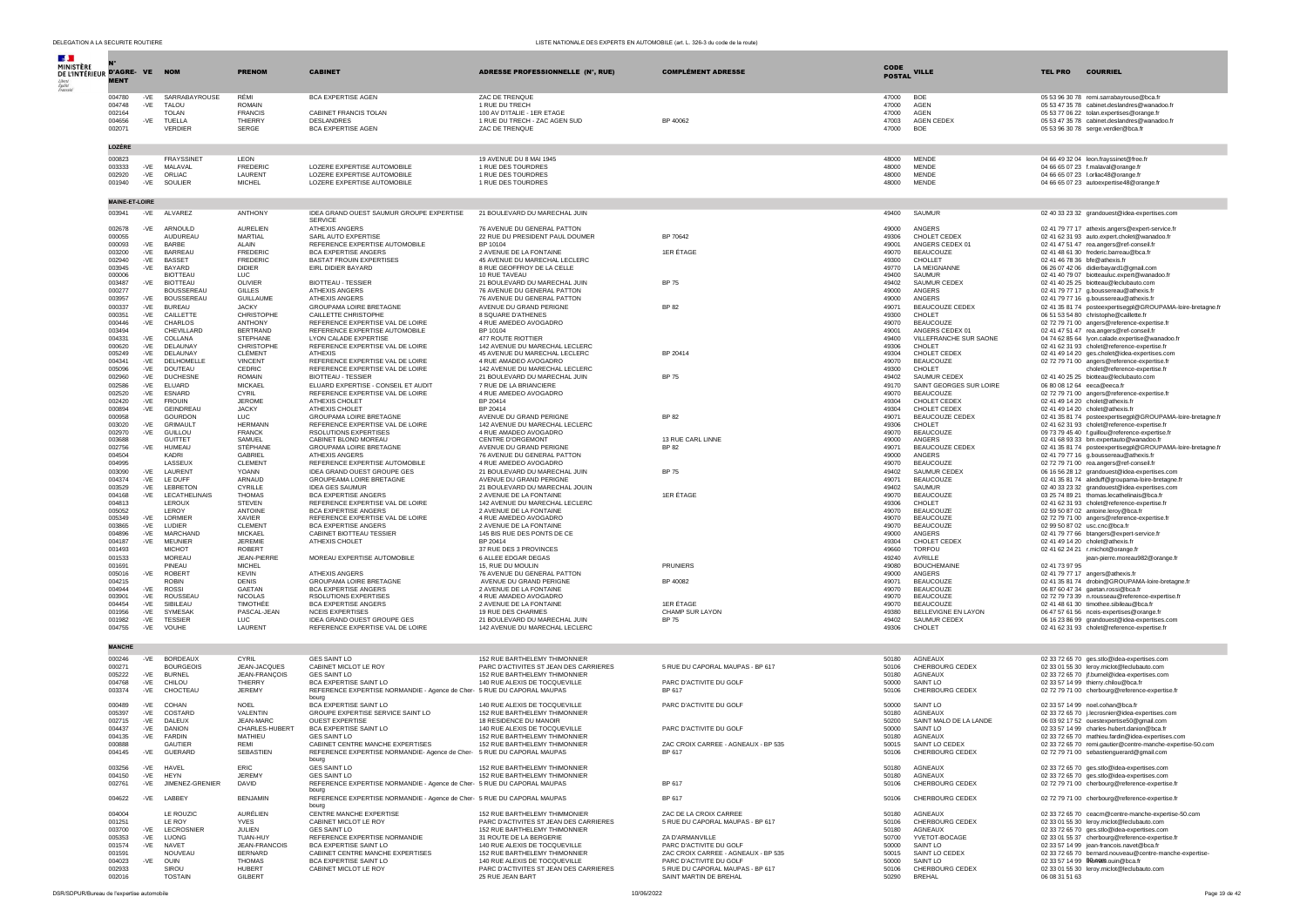| DELEGATION A LA SECURITE ROUTIERE                                    |                                    |                                    |                                     |                                                                      |                                                                | LISTE NATIONALE DES EXPERTS EN AUTOMOBILE (art. L. 326-3 du code de la route) |                       |                                                |                        |                                                                                                |
|----------------------------------------------------------------------|------------------------------------|------------------------------------|-------------------------------------|----------------------------------------------------------------------|----------------------------------------------------------------|-------------------------------------------------------------------------------|-----------------------|------------------------------------------------|------------------------|------------------------------------------------------------------------------------------------|
| <b>Contract</b><br><b>MINISTÈRE</b><br>DE L'INTÉRIEUR D'AGRE- VE NOM | <b>MENT</b>                        |                                    | <b>PRENOM</b>                       | <b>CABINET</b>                                                       | ADRESSE PROFESSIONNELLE (N°, RUE)                              | <b>COMPLÉMENT ADRESSE</b>                                                     | CODE<br><b>POSTAL</b> | <b>VILLE</b>                                   | <b>TEL PRO</b>         | <b>COURRIEL</b>                                                                                |
|                                                                      |                                    |                                    |                                     |                                                                      |                                                                |                                                                               |                       |                                                |                        |                                                                                                |
|                                                                      | <b>MARNE</b>                       |                                    |                                     |                                                                      |                                                                |                                                                               |                       |                                                |                        |                                                                                                |
|                                                                      | 000033<br>-VE<br>000130            | ARESCALDINO<br><b>BEAUMONT</b>     | THIERRY<br>CARL                     | <b>ECA</b><br>CABINET BEAUMONT TROUVAIN                              | 8 B RUE EDOUARD BRANLY<br>6 RUE HENRI DUNANT                   | <b>BP 165</b>                                                                 | 51500<br>51205        | TAISSY<br><b>FPERNAY CEDEX</b>                 |                        | 03 26 05 41 00 eca51@axedo.fr<br>03 26 51 53 11 cabinet-beaumont@wanadoo.fr                    |
|                                                                      | 004316<br>-VE                      | <b>BEDNARSKI</b>                   | <b>BENJAMIN</b>                     | <b>HENRY EXPERTISES</b>                                              | 10 RUE DU VIEUX PORT                                           | BP 70024                                                                      | 51300                 | VITRY I F FRANCOIS                             |                        | 03 26 74 06 50 contact.henryexp@orange.fr                                                      |
|                                                                      | 003726<br>-VE                      | <b>BERNARDI</b>                    | <b>EDOUARD</b>                      | BUREAU D'ETUDES ET D'EXPERTISES MARCHAL                              | 5 RUE SORBON                                                   |                                                                               | 51370                 | ST BRICE COURCELLES                            |                        | 03 26 47 88 62 expmarchal@wanadoo.fr                                                           |
|                                                                      | 004786<br>002166                   | <b>BERTHOMIER</b><br>BOUDINOT      | <b>WESTON</b><br>DANIEL             | FCA<br>CABINET BOUDINOT                                              | 8 B RUE EDOUARD BRANLY<br>206 AVENUE DES ALLIES                |                                                                               | 51500<br>51000        | <b>TAISSY</b><br>CHALONS EN CHAMPAGNE          |                        | 03 26 05 41 00 eca51@axedo.fr<br>03 26 65 18 97 expert-auto-boudinot@caramail.com              |
|                                                                      | 000309                             | BREVILLE                           | <b>FRANCIS</b>                      | CABINET BREVILLE                                                     | 2A rue Maurice Halbwachs                                       |                                                                               | 51100                 | <b>REIMS</b>                                   |                        | 03 26 09 21 24 f.breville@expert-de-justice.org                                                |
|                                                                      | 004259<br>-VE                      | CALVO                              | <b>ROMAIN</b>                       | SARL HENRY EXPERTISES                                                | 10 RUE DU VIEUX PORT                                           |                                                                               | 51300                 | VITRY LE FRANCOIS                              |                        | 03 26 74 06 50 vitrylefrancois@expertiseconcept.fr                                             |
|                                                                      | 002876<br>-VE<br>004793            | COLAS<br>CORDELOIS                 | YANN<br>DAN                         | <b>BCA EXPERTISE REIMS</b><br>SARL HENRY EXPERTISES                  | RUE MAURICE HOLLANDE<br>10 RUE DU VIEUX PORT                   | IMMEUBLE FARMAN SUD                                                           | 51100<br>51300        | REIMS CEDEX<br>VITRY LE FRANCOIS               |                        | 03 26 47 08 12 yann.colas@bca.fr<br>03 26 74 06 50 didier.henry-miazza@wanadoo.fr              |
|                                                                      | 004770<br>$-VE$                    | COUTURIER                          | <b>FLORENT</b>                      | <b>BCA EXPERTISE REIMS</b>                                           | RUE MAURICE HOLLANDE                                           | IMMEUBLE FARMAN SUD                                                           | 51100                 | REIMS CEDEX                                    |                        | 03 26 47 08 12 florent.couturier@bca.fr                                                        |
|                                                                      | 004349<br>-VE                      | <b>DUGUET</b>                      | <b>BRICE</b>                        | HENRY EXPERTISES SARL                                                | 10 RUE DU VIEUX PORT                                           | BP 70024                                                                      | 51300                 | VITRY LE FRANCOIS                              |                        | 03.26.74.06.50 briceduquet@orange.fr                                                           |
|                                                                      | 002886<br>$-VE$<br>004270          | FERANDELLE<br><b>FERREIRA</b>      | <b>GERALD</b><br><b>BRUNO</b>       | <b>BCA EXPERTISE REIMS</b><br>HENRY EXPERTISES SARL                  | RUE MAURICE HOLLANDE<br>10 RUE DU VIEUX PORT                   | IMMEUBLE FARMAN SUD                                                           | 51100<br>51301        | <b>REIMS CEDEX</b><br>VITRY LE FRANCOIS        |                        | 03 26 47 08 12 gerald.ferandelle@bca.fr<br>03 26 74 06 50 ferreira-bruno1@wanadoo.fr           |
|                                                                      | 003509<br>$-VE$                    | <b>FIEVET</b>                      | MATHIEU                             | <b>BCA EXPERTISE REIMS</b>                                           | RUE MAURICE HOLLANDE                                           | IMMEUBLE FARMAN SUD                                                           | 51100                 | <b>REIMS CEDEX</b>                             |                        | 03.26.47.08.12 mathieu.fievet@hca.fr                                                           |
|                                                                      | 003078<br>-VE                      | <b>FOURNIER</b>                    | <b>DAVID</b>                        | NETTELET EXPERTISES                                                  | 5 RUE DU CAPITAINE GEORGES MADON                               | <b>ZAC CROIX BI ANDIN</b>                                                     | 51100                 | <b>REIMS</b>                                   |                        | 03 26 06 60 55 contact@nettelet-expertises.fr                                                  |
|                                                                      | 002742<br>$-VE$<br>005044<br>$-VE$ | GALLOT<br>GASPARIC                 | <b>NICOLAS</b><br><b>ROMAIN</b>     | NETTELET EXPERTISES<br><b>BCA EXPERTISE REIMS</b>                    | 5 RUE DU CAPITAINE GEORGES MADON<br>1 BIS RUE MAURICE HOLLANDE | ZAC CROIX BLANDIN                                                             | 51100<br>51100        | <b>REIMS</b><br><b>REIMS</b>                   |                        | 03 26 06 60 55 contact@nettelet-expertises<br>03 28 36 21 60 romain.gasparic@bca.fr            |
|                                                                      | 002894<br>$-VE$                    | GOLOVKINE                          | <b>ROMAIN</b>                       | NETTELET EXPERTISES                                                  | ZAC CROIX - CITE DE L'AUTOMOBILE                               | 5 RUE CAPITAINE GEORGES MADON                                                 | 51100                 | <b>REIMS</b>                                   |                        | 03 26 06 60 55 r.golovkine@nettelet-expertises.fr                                              |
|                                                                      | 004283<br>-VE<br>001045<br>-VE     | <b>GRAUMER</b><br><b>HENRY</b>     | MATHIEU<br><b>DIDIFR</b>            | <b>BCA EXPERTISE REIMS</b><br>SARL MIAZZA-HENRY EXPERTISE            | RUE MAURICE HOLLANDE<br>3 PETITE RUE DE FRIGNICOURT            | IMMEUBLE FARMAN SUD<br>BP 70024                                               | 51100<br>51301        | REIMS CEDEX                                    |                        | 03 26 47 08 12 mathieu.graumer@bca.fr                                                          |
|                                                                      | 002648<br>-VE                      | <b>HENRY</b>                       | JULIEN                              | NETTELET EXPERTISES                                                  | 5 RUE CAPITAINE GEORGES MADON                                  | ZAC CROIX BLANDIN                                                             | 51100                 | VITRY LE FRANÇOIS CEDEX<br><b>REIMS</b>        |                        | 03 26 74 06 50 didier.henry-miazza@wanadoo.fr<br>03 26 06 60 55 contact@nettelet-expertises.fr |
|                                                                      | 001049                             | <b>HERDIER</b>                     | CLAUDE                              | SARL MIAZZA-HENRY EXPERTISE                                          | 3 PETITE RUE DE FRIGNICOURT                                    | BP 70024                                                                      | 51301                 | VITRY LE FRANÇOIS CEDEX                        |                        | 03 26 74 06 50 didier.henry-miazza@wanadoo.fr                                                  |
|                                                                      | 001320<br>004291<br>-VE            | <b>I IFREAUX</b><br>LLORENT        | <b>YANNICK</b><br>RAPHAEL           | SEMAA<br><b>BCA EXPERTISE REIMS</b>                                  | 87 RUE LIBERGIER<br>RUE MAURICE HOLLANDE                       | BP 95<br>IMMEUBLE FARMAN SUD                                                  | 51054<br>51100        | <b>REIMS CEDEX</b><br><b>REIMS CEDEX</b>       | 03 26 47 00 36 IEBEAUX | 03 26 47 08 12 raphael.llorente@bca.fr                                                         |
|                                                                      | 004292<br>$-VE$                    | LOCARD                             | <b>BENJAMIN</b>                     | <b>BCA EXPERTISE REIMS</b>                                           | RUE MAURICE HOLLANDE                                           | IMMEUBLE FARMAN SUD                                                           | 51100                 | <b>REIMS CEDEX</b>                             |                        | 03 26 47 08 12 benjamin.locard@bca.fr                                                          |
|                                                                      | 002776<br>-VE                      | <b>LUCAK</b>                       | <b>RICHARD</b>                      | <b>BCA EXPERTISE REIMS</b>                                           | RUE MAURICE HOLLANDE                                           | IMMEUBLE FARMAN SUD                                                           | 51100                 | <b>REIMS CEDEX</b>                             |                        | 03 26 47 08 12 richard.lucak@bca.fr                                                            |
|                                                                      | 002195<br>004378<br>-VE            | <b>MARCHAI</b><br>MARQUES RIBEIRO  | CYRILLE<br>CEDRIC                   | HENRY EXPERTISES<br><b>ECA</b>                                       | 10 RUE DU VIEUX PORT<br>8 B RUE EDOUARD BRANLY                 | BP 70024                                                                      | 51301<br>51500        | VITRY LE FRANCOIS<br><b>TAISSY</b>             |                        | 03 26 74 06 50 contact.henryexp@orange.fr<br>03 26 05 41 00 eca51@axedo.fr                     |
|                                                                      | 001558                             | <b>MROZINSKI</b>                   | <b>HERVE</b>                        | MROZINSKI                                                            | 35 RUE DU FOND PATE                                            |                                                                               | 51100                 | <b>REIMS</b>                                   |                        | hervemrozinski@hotmail.fr                                                                      |
|                                                                      | 001577<br>-VE                      | NETTELET                           | DAVID                               | NETTELET EXPERTISES<br><b>HENRY EXPERTISES</b>                       | 5 RUE DU CAPITAINE GEORGES MADON                               | BP 70024                                                                      | 51100                 | <b>REIMS</b>                                   |                        | 03 26 06 60 55 d.nettelet@nettelet-expertises.fr                                               |
|                                                                      | 003575<br>-VE<br>003885<br>$-VE$   | <b>NOEL</b><br>NOEL                | VALERY<br><b>THOMAS</b>             | BUREAU D'ETUDES ET D'EXPERTISES MARCHAL                              | 10 RUE DU VIEUX PORT<br>5 RUE SORBON                           |                                                                               | 51301<br>51370        | VITRY LE FRANÇOIS CEDEX<br>ST BRICE COURCELLES |                        | 03 26 74 06 50 contact.henryexp@orange.fr<br>03 26 47 88 62 expmarchal@wanadoo.fr              |
|                                                                      | 003107<br>$-VE$                    | PEREZ                              | ANTOINE                             | BUREAU D'ETUDES ET D'EXPERTISES MARCHAL                              | 5 RUE SORBON                                                   |                                                                               | 51370                 | SAINT BRICE COURCELLES                         |                        | 03.26.47.88.62 expmarchall@wanadoo.fr                                                          |
|                                                                      | 002923<br>-VE<br>004533<br>-VE     | PERON<br>PIERRE                    | CHRISTOPHE<br>TRISTAN               | <b>ECA</b><br>NETTELET EXPERTISES                                    | 8 B RUE EDOUARD BRANLY<br>5 RUE DU CAPITAINE GEORGES MADON     | ZAC CROIX BLANDIN                                                             | 51500<br>51100        | TAISSY<br><b>REIMS</b>                         |                        | 03 26 05 41 00 eca51@axedo.fr<br>03 26 06 60 55 contact@nettelet-expertises.fr                 |
|                                                                      | 002464<br>$-VE$                    | <b>ROBIN</b>                       | JEAN-YVES                           | <b>ECA</b>                                                           | 8 B RUE EDOUARD BRANLY                                         |                                                                               | 51500                 | <b>TAISSY</b>                                  |                        | 03 26 05 41 00 eca51@axedo.fr                                                                  |
|                                                                      | 002245<br>$-VE$                    | <b>RODRIGUES</b>                   | CÉSAR                               | CABINET RODEX                                                        | ZA DU MONT SAINT PIERRE                                        | 8 RUE LOUIS BREGUET                                                           | 51430                 | TINQUEUX                                       |                        | 03 26 09 18 13 rodriguescesar@sfr.fr                                                           |
|                                                                      | 004539<br>-VE<br>004550<br>-VE     | <b>RONC</b><br><b>STEPHANUS</b>    | TEDDY<br><b>GEOFFREY</b>            | <b>ECA</b><br>NETTELET EXPERTISES                                    | 8 B RUE EDOUARD BRANLY<br>5 RUE CAPITAINE G. MADON             |                                                                               | 51500<br>51100        | TAISSY<br><b>REIMS</b>                         |                        | 03 26 05 41 00 eca51@axedo.fr<br>03 26 06 60 55 contact@nettelet-expertises.fr                 |
|                                                                      | 001992                             | <b>THOMAS</b>                      | DANIEL                              | CABINET THOMAS                                                       | 29 RUE MARCEL PAUL                                             |                                                                               | 51200                 | EPERNAY                                        |                        | 03 26 54 46 48 td.expert@wanadoo.fr                                                            |
|                                                                      | 005191<br>-VE<br>002024            | <b>TONNELLIER</b><br>TRIFFAUT      | <b>JULIEN</b><br>DENIS              | NETTELET EXPERTISES<br>SARL TRIFFAUT                                 | 5 RUE DU CAPITAINE GEORGES MADON<br>41 BIS RUE DE TALLEYRAND   |                                                                               | 51100<br>51100        | <b>REIMS</b><br><b>REIMS</b>                   |                        | 03 26 06 60 55 reims@expertiseconcept.fr<br>03 26 97 74 00 triffaut.expertise@wanadoo.fr       |
|                                                                      |                                    |                                    |                                     |                                                                      |                                                                |                                                                               |                       |                                                |                        |                                                                                                |
|                                                                      | <b>HAUTE-MARNE</b>                 |                                    |                                     |                                                                      |                                                                |                                                                               |                       |                                                |                        |                                                                                                |
|                                                                      | 000183<br>-VE                      | <b>BEUVAIN</b>                     | OLIVIER                             | SARL CECA                                                            | 48 AVENUE DU PIEMONT                                           | <b>BP 126</b>                                                                 | 52108                 | VALCOURT CEDEX                                 |                        | 03 25 56 49 69 olivier.beuvain@ceca-expertises.com                                             |
|                                                                      | 000507<br>004888                   | CONSIGNY                           | OLIVIER<br><b>JFAN-PATRICK</b>      | HAUTE MARNE EXPERTISE<br>HAUTE MARNE EXPERTISE                       | 3 RUE HENRI DUNAN                                              |                                                                               | 52000<br>52000        | CHAUMONT                                       |                        | 03 25 87 42 06 haute.marne.expertise@orange.fr                                                 |
|                                                                      | $-VE$<br>004502<br>$-VE$           | <b>GUYOT</b><br><b>JOIGNY</b>      | PHILIPPE                            | SARL CECA                                                            | 3 RUE HENRI DUNAN<br>48 AVENUE DU PIEMONT                      |                                                                               | 52100                 | CHAUMONT<br>VALCOURT                           |                        | 03 25 87 42 06 contact@hme52.fr<br>03 25 56 49 69 ceca.contact@orange.fr                       |
|                                                                      | 004901<br>$-VE$                    | <b>NIZAM</b>                       | <b>GOKAN</b>                        | <b>SAS CECA</b>                                                      | 48 AVENUE DU PIEMONT                                           |                                                                               | 52108                 | VALCOURT CEDEX                                 |                        | 03 25 56 49 69 contact52@pluris-expertise.com                                                  |
|                                                                      | 003431<br>$-VE$<br>003182<br>$-VE$ | <b>RICHARDOT</b><br>RICHARD-VITTON | <b>DAVID</b><br><b>NICOLAS</b>      | <b>SARL CECA</b><br>SARLCECA                                         | 48 AVENUE DU PIEMONT<br>48 AVENUE DU PIEMONT                   |                                                                               | 52100<br>52100        | VALCOURT<br>VALCOURT                           |                        | 03 25 56 49 69 contact52@pluris-expertise.com<br>03 25 56 49 69 contact52@pluris-expertise.com |
|                                                                      | 003455<br>-VE                      | SAVARD                             | EMMANUEL                            | SARL CECA                                                            | 48 AVENUE DU PIEMONT                                           | <b>BP 126</b>                                                                 | 52108                 | VALCOURT CEDEX                                 |                        | 03 25 56 49 69 olivier.beuvain@ceca-expertises.com                                             |
|                                                                      | 004557<br>-VE                      | VIGNOT                             | SIMON                               | SARL CECA                                                            | 48 AVENUE DU PIEMONT                                           |                                                                               | 52100                 | VALCOURT                                       |                        | 03 25 56 49 69 contact@cabinet-marques.fr                                                      |
|                                                                      | <b>MAYENNE</b>                     |                                    |                                     |                                                                      |                                                                |                                                                               |                       |                                                |                        |                                                                                                |
|                                                                      | 003057<br>-VE                      | CARADEUX                           | CHRISTOPHE                          | REFERENCE EXPERTISE VAL DE LOIRE                                     | 32 RUE ANDRE CITROEN                                           | ST BERTHEVIN - CS 40709                                                       | 53940                 | SAINT BERTHEVIN                                |                        | 02 43 64 14 80 laval@reference-expertise.fr                                                    |
|                                                                      | 004123<br>$-VE$                    | <b>DENIS</b>                       | <b>JEROME</b>                       | REFERENCE EXPERTISE VAL DE LOIRE                                     | 32 RUE ANDRE CITROEN                                           |                                                                               | 53940                 | <b>LAVAL CEDEX</b>                             |                        | 02 43 64 14 80 laval@reference-expertise.fr                                                    |
|                                                                      | 002523<br>$-VE$<br>002981<br>$-VE$ | .1AMIN<br>LANDAIS                  | GREGOIRE<br><b>VINCENT</b>          | REFERENCE EXPERTISE VAL DE LOIRE<br>REFERENCE EXPERTISE VAL DE LOIRE | 32 RUE ANDRE CITROEN<br>32 RUE ANDRE CITROEN                   |                                                                               | 53940<br>53940        | SAINT BERTHEVIN<br>LAVAL CEDEX                 |                        | 02 43 64 14 80 laval@reference-expertise.fr<br>02 43 64 14 80 laval@reference-expertise.fr     |
|                                                                      | 005174                             | LANDELLE<br>-VE                    | CHRISTOPHE                          | SARL REFERENCE EXPERTISE VAL DE LOIRE                                | 32 RUE ANDRE CITROEN                                           | CS 40709 ST BERTHEVIN                                                         | 53007                 | <b>LAVAL CEDEX</b>                             |                        | 02 43 64 14 80 laval@reference-expertise.fr                                                    |
|                                                                      | 004628                             | MAHF                               | <b>ANTHONY</b>                      | REFERENCE EXPERTISE VAL DE LOIRE                                     | 32 RUE ANDRE CITROEN                                           | ST BERTHEVIN - CS 40709                                                       | 53007                 | LAVAL CEDEX                                    |                        | 02 43 64 14 80 laval@reference-expertise.fr                                                    |
|                                                                      | 003873<br>001503                   | -VE<br><b>MAURY</b><br><b>MOAL</b> | <b>FREDERIC</b><br><b>DOMINIQUE</b> | REFERENCE EXPERTISE VAL DE LOIRE<br>REFERENCE EXPERTISE VAL DE LOIRE | 32 RUE ANDRE CITROEN<br>32 RUE ANDRE CITROEN                   | ST BERTHEVIN - CS 40709                                                       | 53940<br>53007        | SAINT BERTHEVIN<br><b>LAVAL CEDEX</b>          |                        | 02 43 64 14 80 laval@reference-expertise.fr<br>02 43 64 14 80 laval@reference-expertise.fr     |
|                                                                      | 002666                             | POINTEAU                           | <b>JEROME</b>                       | REFERENCE EXPERTISE VAL DE LOIRE                                     | 32 RUE ANDRE CITROEN                                           | ST BERTHEVIN - CS 40709                                                       | 53007                 | LAVAL CEDEX                                    |                        | 02 43 64 14 80 laval@reference-expertise.fr                                                    |
|                                                                      | 005183<br>-VE                      | <b>RABOURT</b><br><b>ROMAGNE</b>   | <b>FLORIAN</b>                      | REFERENCE EXPERTISE VAL DE LOIRE<br>REFERENCE EXPERTISE VAL DE LOIRE | 32 RUE ANDRE CITROEN<br>32 RUE ANDRE CITROEN                   | CS 40709 ST BERTHEVIN                                                         | 53940<br>53940        | SAINT BERTHEVIN<br>SAINT BERTHEVIN             |                        | 02 43 64 14 80 laval@reference-expertise.fr                                                    |
|                                                                      | 004409<br>-VE                      |                                    | DAVID                               |                                                                      |                                                                |                                                                               |                       |                                                |                        | 02 43 64 14 80 laval@reference-expertise.fr                                                    |
|                                                                      | MEURTHE-ET-MOSELLE                 |                                    |                                     |                                                                      |                                                                |                                                                               |                       |                                                |                        |                                                                                                |
|                                                                      | 000024<br>-VE                      | AMFT                               | <b>PATRICE</b>                      | <b>BCA EXPERTISE NANCY</b>                                           | 14 RUE DU BOIS DE LA CHAMPELLE                                 | <b>BP 38</b>                                                                  | 54501                 | VANDOEUVRE LES NANCY CEDEX                     |                        | 03 83 67 65 40 patrice.amet@bca.fr                                                             |
|                                                                      | 003353<br>-VE                      | AMIR                               | ALI                                 | CABINET ACE EXPERTISE                                                | 31 AVENUE DES PINS                                             |                                                                               | 54350                 | <b>MONT SAINT MARTIN</b>                       |                        | 03 72 39 05 27 auto.conseil.expertise@gmail.com                                                |
|                                                                      | 000048<br>-VE<br>000073<br>$-VE$   | ASSFELD<br><b>BACQUET</b>          | PHILIPPE<br><b>VINCENT</b>          | APH.C.E.A<br><b>BERAMI SAS</b>                                       | 16 RUE DE SANTIFONTAINE<br>223 AVENUE DU GENERAL LECLERC       | BAT C                                                                         | 54000<br>54000        | <b>NANCY</b><br><b>NANCY</b>                   |                        | 07 89 64 60 64 philippe.assfeld@gmail.com<br>03 83 56 56 47 berami@leclubauto.com              |
|                                                                      | 004084<br>$-VE$                    | BEZY                               | <b>BENJAMIN</b>                     | SARL SOGETEC VIVIER                                                  | 6 RUE JACQUARD                                                 |                                                                               | 54500                 | VANDOFUVRE                                     |                        | 03 83 96 42 79 benjamin.bezy@yahoo.fr                                                          |
|                                                                      | 000239<br>$-VE$                    | <b>BONNET</b>                      | JEAN-PIERRE                         | CABINET SOGETEC VIVIER                                               | 6 RUE JACQUARD                                                 |                                                                               | 54500                 | VANDOEUVRE LES NANCY                           |                        | 03 83 96 42 79 sogetec.vivier@wanadoo.fr                                                       |
|                                                                      | 004472<br>-VE<br>004476<br>$-VE$   | CHAMBAUT<br>CORVISIER              | ERIC<br><b>TONY</b>                 | CABINET WURTZ<br>AUTO EXPERTISE CONSEIL                              | AVENUE RAYMOND PINCHARD<br>2 RUE DU BOIS DE LA CHAMPELLE       | BP 92024                                                                      | 54100<br>54500        | <b>NANCY</b><br>VANDOEUVRE LES NANCY           |                        | 03 83 28 45 24 info@cabinet-wurtz.fr<br>03 83 49 59 20 ace54@auto-expertise-conseil.com        |
|                                                                      | 000573                             | DANIEL                             | <b>FRANCIS</b>                      | CABINET WURTZ                                                        | AVENUE RAYMOND PINCHARD                                        | VALPARC - BP 92024                                                            | 54100                 | NANCY                                          |                        | 03 83 28 45 24 wurtz.francis.daniel@wanadoo.fr                                                 |
|                                                                      | 004346<br>005099                   | -VE<br>DIE<br><b>ERRAES</b>        | <b>MICHAEL</b><br>ARNAUD            | CABINET WURTZ<br>AUTO EXPERTISE CONSEIL                              | AVENUE RAYMOND PINCHARD<br>2 RUE DU BOIS DE LA CHAMPELLE       | <b>VALPARC - BP 92024</b>                                                     | 54100<br>54500        | NANCY<br>VANDOEUVRE LES NANCY                  |                        | 03 83 28 45 24 info@cabinet-wurtz.fr<br>03 83 49 59 20 auto-expertise-conseil.com              |
|                                                                      | 000835                             | <b>FRIEDRICH</b>                   | CHRISTIAN                           | AUTO EXPERTISE CONSEIL                                               | 11 RUE ROBERT SCHUMANN                                         | BUREAU 202                                                                    | 54500                 | VANDOEUVRE                                     |                        | 03 83 49 59 20 aec54@auto-expertise-conseil.com                                                |
|                                                                      | 005110<br>-VE                      | <b>GORIN</b>                       | <b>ANTHONY</b>                      | SOGETEC VIVIER SARL                                                  | 5 RUE JACQUARD                                                 |                                                                               | 54500                 | VANDOEUVRE LES NANCY                           |                        | 03 83 96 42 79 contact@sogetec.org                                                             |
|                                                                      | 003477<br>$-VE$<br>004718<br>-VE   | GOUDOT<br>GROB                     | JEAN-CHRISTOPHE<br>JEAN-BAPTISTE    | SARL SOGETEC VIVIER<br>SOGETEC VIVIER                                | 5 RUE JACQUARD<br>5 RUE JACQUARD                               |                                                                               | 54500<br>54500        | VANDOEUVRE LES NANCY<br>VANDOEUVRE LES NANCY   |                        | 03 86 96 42 79 sogetec.vivier@wanadoo.fr<br>03 83 96 42 79 sogetec.vivier@wanadoo.fr           |
|                                                                      | 001027                             | <b>HAVET</b>                       | <b>YVES</b>                         | CABINET WURTZ                                                        | AVENUE RAYMOND PINCHARD                                        | VALPARC - BP 92024                                                            | 54100                 | <b>NANCY</b>                                   |                        | 03 83 28 45 24 wurtz.francis.daniel@wanadoo.fr                                                 |
|                                                                      | -VE<br>002430                      | <b>HENRY</b><br><b>KUHN</b>        | <b>FRANCK</b><br><b>AIME</b>        | <b>BCA EXPERTISE NANCY</b><br><b>GAN ASSURANCES</b>                  | 14 RUE DU BOIS DE LA CHAMPELLE<br>1 RUE DU VAIR                | <b>BP 38</b>                                                                  | 54501<br>54520        | VANDOEUVRE LES NANCY CEDEX<br>LAXOU            |                        | 03 83 67 65 40 franck.henry@bca.fr<br>03 83 91 43 91 aimé.kuhn@gan.fr                          |
|                                                                      | 001149<br>003742<br>-VE            | MAIRE                              | STEPHANE                            | SOGETEC VIVIER SARL                                                  | 6 RUE JACQUARD                                                 |                                                                               | 54500                 | VANDOEUVRE LES NANCY                           |                        | 03 83 96 42 79 sogetec.vivier@wanadoo.fr                                                       |
|                                                                      | 001378                             | MAI ANDRE                          | MANUEL                              | <b>BERAMI SAS</b>                                                    | 223 AVENUE DU GENERAL LECLERC                                  |                                                                               | 54000                 | NANCY                                          |                        | 03 83 56 56 47 berami@leclubauto.com                                                           |
|                                                                      | 005132<br>-VE<br>001474<br>$-VE$   | MELARD<br><b>MERTEN</b>            | ALEXIS<br><b>REGIS</b>              | SOGETEC VIVIER SARL<br>MAIF                                          | 05 RUE JACQUARD<br>14 BOULEVARD DE LA MOTHE                    | BP 40453                                                                      | 54500<br>54001        | VANDOEUVRE LES NANCY<br>NANCY CEDEX            |                        | 03 83 96 42 79 contact@sogetec.org<br>03 83 17 94 44 regis.merten@maif.fr                      |
|                                                                      | 001625                             | PARMENTIER                         | ANDRE                               |                                                                      | 6 RUE DES FRICHES                                              |                                                                               | 54630                 | FLAVIGNY SUR MOSELLE                           |                        | 03 83 26 77 55 andre.parmentier4@wanadoo.fr                                                    |
|                                                                      | 001637<br>-VE<br>004205            | PELINGRE<br>PICAUT                 | ERIC<br>ALBAN                       | CABINET WURTZ<br>SOGETEC VIVIER SARL                                 | AVENUE RAYMOND PINCHARD<br>6 RUE JACOUARD                      | VALPARC - BP 92024                                                            | 54100<br>54500        | <b>NANCY</b><br>VANDOEUVRE LES NANCY           |                        | 03 83 28 45 24 wurtz, francis, daniel@wanadoo,fr<br>03 83 96 42 79 sogetec.vivier@wanadoo.fr   |
|                                                                      | 005289                             | POIROT                             | JOEY                                | AUTO EXPERTISE CONSEIL                                               | 2RUE DU BOIS DE LA CHAMPELLE                                   |                                                                               | 54500                 | VANDOEUVRE LES NANCY CEDEX                     |                        | 03 83 49 59 20 aec54@auto-expertise-conseil.com                                                |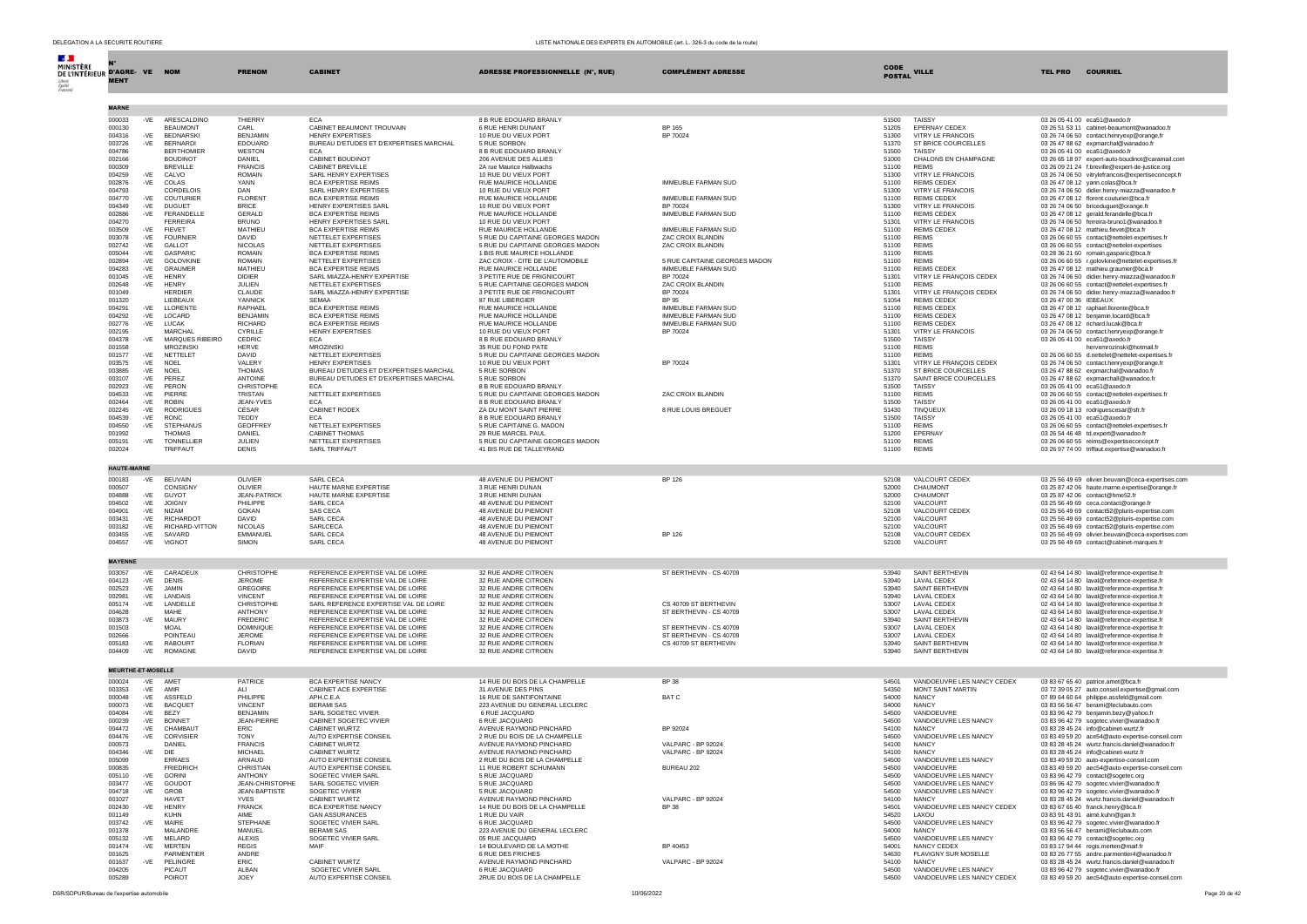| $\mathcal{A}$ .                              |                  |                |                                     |                                |                                                               |                                                        |                                                         |                |                                             |                                                                                                       |
|----------------------------------------------|------------------|----------------|-------------------------------------|--------------------------------|---------------------------------------------------------------|--------------------------------------------------------|---------------------------------------------------------|----------------|---------------------------------------------|-------------------------------------------------------------------------------------------------------|
| <b>MINISTÈRE</b><br>DE L'INTÉRIEUR D'AGRE-VE |                  |                |                                     | <b>PRENOM</b>                  | <b>CABINET</b>                                                | ADRESSE PROFESSIONNELLE (N°, RUE)                      | <b>COMPLÉMENT ADRESSE</b>                               | CODE           | <b>VILLE</b>                                | <b>TEL PRO</b><br><b>COURRIEL</b>                                                                     |
|                                              | <b>MENT</b>      |                |                                     |                                |                                                               |                                                        |                                                         | <b>POSTAL</b>  |                                             |                                                                                                       |
|                                              |                  |                |                                     |                                |                                                               |                                                        |                                                         |                |                                             |                                                                                                       |
|                                              | 004740<br>003180 | $-VE$          | <b>RAINCOURT</b><br><b>REIGNIER</b> | THIBAULT<br><b>STEPHANE</b>    | SARL CABINET WURTZ<br>AUTO EXPERTISE CONSEIL                  | AVENUE RAYMOND<br>11 RUE ROBERT SCHUMANN               | PINCHARD<br>BUREAU 202                                  | 54100<br>54500 | <b>NANCY</b><br>VANDOEUVRE                  | 03 83 28 45 24 info@cabinet-wurtz.fr<br>03 83 49 59 20 aec54@auto-expertise-conseil.com               |
|                                              | 001907           | $-VE$          | <b>SCHWEBIUS</b>                    | <b>PASCAL</b>                  | CABINET SOGETEC VIVIER                                        | 6 RUE JACOUARD                                         |                                                         | 54500          | VANDOFUVRE LES NANCY                        | 03 83 96 42 79 sogetec.vivier@wanadoo.fr                                                              |
|                                              | 003555           | -VE            | SOMMER                              | JEAN-CHARLES                   | <b>BCA EXPERTISE NANCY</b>                                    | 14 RUE DU BOIS DE LA CHAMPELLE                         | <b>BP 38</b>                                            | 54500          | VANDOEUVRE LES NANCY CEDEX                  | 03 83 67 65 40 jean-charles.sommer@bca.fr                                                             |
|                                              | 004051           | $-VE$          | THIEBAUT                            | <b>VIRGINIE</b>                | <b>BCA EXPERTISE NANCY</b>                                    | 14 RUE DU BOIS DE LA CHAMPELLE                         | <b>BP 38</b>                                            | 54501          | VANDOEUVRE LES NANCY CEDEX                  | 03 83 67 65 40 virginie.thiebaut@bca.fr                                                               |
|                                              | 002367           | -VE            | THYRARD                             | PASCAL                         | CABINET SOGETEC VIVIER                                        | 6 RUE JACQUARD                                         |                                                         | 54500          | VANDOEUVRE LES NANCY                        | 03 83 96 42 79 sogetec.vivier@wanadoo.fr                                                              |
|                                              |                  |                |                                     |                                |                                                               |                                                        |                                                         |                |                                             |                                                                                                       |
|                                              | <b>MEUSE</b>     |                |                                     |                                |                                                               |                                                        |                                                         |                |                                             |                                                                                                       |
|                                              | 000609<br>000811 |                | DEGY<br><b>FOURNIEF</b>             | JEAN-CLAUDE<br>PHILIPPE        | CABINET DEGY<br>CABINET DEGY                                  | 7 BIS RUE MARECHAL LANNES<br>7 BIS RUE MARECHAL LANNES | BP 30125<br>BP 30125                                    | 55003<br>55003 | BAR LE DUC CEDEX<br><b>BAR LE DUC CEDEX</b> | 03 29 79 14 46 contact@cabinet-marques.fr<br>03 29 79 14 46 contact@cabinet-marques.fr                |
|                                              | 001623           |                | PARIS                               | <b>RENE</b>                    | CABINET PARIS SARI                                            | 18 AV DU GENERAL DE GAULLE                             | BP 10122                                                | 55103          | VERDUN CEDEX                                | 03 29 86 10 15 paris.rene@leclubauto.com                                                              |
|                                              | 003462           | -VE            | THILL                               | DANIEL                         | AUTO PASSION EXPERTISE                                        | 15 RUE DU CHATEAU                                      |                                                         | 55130          | TREVERAY                                    | 06 79 92 60 59 thill.daniel@laposte.net                                                               |
|                                              |                  |                |                                     |                                |                                                               |                                                        |                                                         |                |                                             |                                                                                                       |
|                                              | <b>MORBIHAN</b>  |                |                                     |                                |                                                               |                                                        |                                                         |                |                                             |                                                                                                       |
|                                              | 003675<br>004244 | $-VF$          | ABRAN<br>BARBIN                     | GRÉGORY<br><b>FABIEN</b>       | ACE EXPERTS<br>SC EXPERTISES MARSAUD                          | 21 BOULEVARD SVOB<br>17 RUE ANITA CONTI                |                                                         | 56105<br>56000 | LORIENT CEDEX<br>VANNES                     | 02 97 84 16 84 ace.abran@orange.fr                                                                    |
|                                              | 003947           | $-VE$          | BERTHOL                             | DAVID                          | CABINET D'EXPERTISE A. JACQUOT                                | 89 RUE ABBE PHILIPPE LE GALL                           |                                                         | 56400          | <b>AURAY</b>                                | 02 97 63 29 16<br>02 97 50 77 17 cabinetjacquot@wanadoo.fr                                            |
|                                              | 004960           |                | <b>BOURDON</b>                      | WILLIAM                        | EXPERTISES JEAN LOIC MARSAUD                                  | 17 RUE ANITA CONTI                                     |                                                         | 56000          | VANNES                                      | 02 97 63 26 16 expertises.marsaud@orange.fr                                                           |
|                                              | 000353           | $-VE$          | CAIN.IO                             | <b>MAURICE</b>                 | <b>BCA EXPERTISE VANNES</b>                                   | 1 RUE CAMILLE CLAUDEL                                  | <b>7ONE ATLANPARC</b>                                   | 56890          | PLESCOP                                     | 02 97 42 40 99 maurice.cainjo@bca.fr                                                                  |
|                                              | 003375<br>004109 | -VE<br>$-VE$   | CIMOLAI<br>COISINE                  | <b>GUILLAUME</b><br>ANTHONY    | LORIENT EXPERTISES AUTO<br>SARL LORIENT EXPERTISES AUTO       | ZI KERPONT<br>ZI DE KERPONT                            | 290 RUE EDOUARD BRANLY<br>290 RUE EDOUARD BRANLY        | 56600<br>56600 | LANESTER<br>LANESTER                        | 02 97 81 05 34 lorient-expertises-auto@wanadoo.fr<br>02 97 81 05 34 scoiz@hotmail.fr                  |
|                                              | 003765           |                | DREAN                               | CEDRIC                         | CABINET D'EXPERTISES HONNART                                  | RUE SURCOUF - 56450 THEIX                              | RP 3741                                                 | 56037          | VANNES CEDEX                                | 02 97 54 24 86 contact@cabinethonnart.fr                                                              |
|                                              | 003072           |                | <b>DUKERS</b>                       | PHILIPPE                       | LORIENT EXPERTISES AUTO                                       | <b>ZI KERPONT</b>                                      | 290 RUE EDOUARD BRANLY                                  | 56600          | LANESTER                                    | 02 97 81 05 34 lorient-expertises-auto@wanadoo.fr                                                     |
|                                              | 003143           | $-VE$          | EMMANUEL                            | JEAN-DAVID                     | REFERENCE EXPERTISE BRETAGNE AGENCE DE<br>VANNES              | 5 RUE SURCOUF                                          | ZA ATLANTHEIX                                           | 56450          | THEIX-NOYALO                                | 02 72 79 71 00 reb.vannes@ref-conseil.fr                                                              |
|                                              | 002738           |                | <b>FOUQUET</b>                      | ALAN                           | ACE EXPERTS                                                   | 21 BOULEVARD SVOB                                      | <b>BP 523</b>                                           | 56105          | <b>LORIENT CEDEX</b>                        | 02 97 84 16 84 ace.fouquet@orange.fr                                                                  |
|                                              | 004144           | $-VE$          | GOURIOU                             | ALAN                           | ACE EXPERTS                                                   | 8 RUE VICTOR HUGO                                      | PARC D'ACTIVITE DE KERHOAS                              | 56260          | <b>LARMOR PLAGE</b>                         | 02 97 84 16 84 ace.experts.lorient@lorient@orange.fr                                                  |
|                                              | 005251           | -VE            | GOURLAOUEN                          | ANTOINE                        | REFERENCE EXPERTISE BRETAGNE                                  | 5 RUE SURCOUF                                          | ZA ATLANTHEIX                                           | 56450          | THEIX-NOYALO                                | 02 72 79 71 00 vannes@reference-expertise.fr                                                          |
|                                              | 000988<br>005348 | $-VE$          | <b>GUERLOT</b><br>GUILLAUDEUX       | PASCAL<br><b>NICOLAS</b>       | SC EXPERTISES MARSAUD<br>REFERENCE EXPERTISE BRETAGNE SARL    | 17 RUE ANITA CONTI<br>ZONE ATLANTEIX RUE SURCOUF       | PARC DE LAROISEAU - BP 21                               | 56000<br>56450 | VANNES<br><b>THEIX</b>                      | 02 97 63 29 16 contact@expertises-marsaud.com<br>06 33 73 04 80 rennes@reference-expertise.fr         |
|                                              | 003660           | -VE            | <b>GUILLERME</b>                    | <b>JOHAN</b>                   | REFENCE EXPERTISE BRETAGNE                                    | <b>RUE SURCOUF</b>                                     | <b>ZONE ATLANTEIX</b>                                   | 56450          | <b>THEIX</b>                                | 02 72 79 71 00 rennes@reference-expertise.fr                                                          |
|                                              | 003842           | -VE            | GUYONVARHO                          | <b>JIMMY</b>                   | <b>BCA EXPERTISE VANNES</b>                                   | 1 RUE CAMILLE CLAUDEL                                  | ZONE ATLANPARC                                          | 56890          | PLESCOF                                     | 02 97 42 40 99 jimmy.guyonvarho@bca.fr                                                                |
|                                              | 001060<br>005116 | -VE<br>-VE     | <b>HONNART</b><br><b>HUCHET</b>     | THIFRRY<br>JULIEN              | CABINET HONNART THIERRY<br>REFERENCE EXPERTISE BRETAGNE       | 4 RUE DU NORHUIT<br>10 RUE SURCOUF                     |                                                         | 56450<br>56450 | <b>SURZUR</b><br>THEIX NOYALO               | 06 07 11 37 07 thierry.honnart.expert.auto@wanadoo.fr<br>02 72 79 71 00 rennes@reference-expertise.fr |
|                                              | 001085           | $-VE$          | <b>JACOUOT</b>                      | ANTOINE                        | CABINET D'EXPERTISE A. JACQUOT                                | 89 RUE ABBE PHILIPPE LE GALL                           |                                                         | 56400          | AURAY                                       | 02 97 50 77 28 cabinetjacquot@wanadoo.fr                                                              |
|                                              | 002524           | -VE            | KERDAI                              | OLIVIER                        | ACE EXPERTS                                                   | 21 BOULEVARD SVOB                                      | <b>BP 523</b>                                           | 56105          | <b>LORIENT CEDEX</b>                        | 02 97 84 16 84 ace.kerdal@orange.fr                                                                   |
|                                              | 004505           | -VE            | KERVRAN                             | ERIC                           | SC EXPERTISE MARSAUD                                          | 17 RUE ANITA CONT                                      |                                                         | 56000          | VANNES                                      | 02 97 63 29 16 expertise.marsaud@orange.fr                                                            |
|                                              | 003696<br>001229 | $-VE$<br>-VE   | LANA<br>LE BIHAN                    | JULIEN<br>ÉRIC                 | <b>ACE EXPERTS</b><br>ACE EXPERTS                             | 21 BOULEVARD SVOE<br>8 RUE VICTOR HUGO                 | <b>BP 523</b><br>PARC D'ACTIVITE DE KERHOAS             | 56105<br>56260 | <b>LORIENT CEDEX</b><br>LARMOR PLAGE        | 02 97 84 16 84 ace.lana@orange.fr<br>02 97 84 16 84 er.lebihan@orange.fr                              |
|                                              | 002214           |                | LE BORGNE                           | PIERRE                         |                                                               | 9 RUE DES RESISTANTS                                   |                                                         | 56470          | LA TRINITE SUR MER                          | 06 07 86 53 10 pierre.le.borgne@wanadoo.fr                                                            |
|                                              | 003527           | -VE            | <b>LE DIORE</b>                     | STÉPHANE                       | REFERENCE EXPERTISE BRETAGNE AGENCE DE<br><b>VANNES</b>       | 5 RUE SURCOUF                                          | ZA ATLANTHEIX                                           | 56400          | THEIX-NOYALO                                | 02 72 79 71 00 reb.vannes@ref-conseil.fr                                                              |
|                                              | 002908           |                | -VE LE DOUSSAL                      | OLIVIER                        | <b>BCA EXPERTISE VANNES</b>                                   | 1 RUE CAMILLE CLAUDEL                                  |                                                         | 56890          | PLESCOP                                     | 02 97 42 40 99 olivier.le doussal@bca.fr                                                              |
|                                              | 005124           |                | -VE LECOMMANDOUX                    | <b>ALAN</b>                    | REFERENCE EXPERTISE BRETAGNE                                  | 5 RUE SURCOUF                                          | ZA ATLANTHEIX                                           | 56450          | THEIX-NOYALO                                | 02 72 79 71 00 vannes@reference-expertise.fr                                                          |
|                                              | 001368           | -VE            | MAGRE                               | CHRISTIAN                      | REFERENCE EXPERTISE BRETAGNE AGENCE DE<br>VANNES              | 5 RUE SURCOUF                                          | ZA ATLANTHEIX                                           | 56450          | THEIX-NOYALO                                | 02 72 79 71 00 reb.vannes@ref-conseil.fr                                                              |
|                                              | 001371           | -VE            | MAHUAS                              | <b>LUDOVIC</b>                 | SARL LM EXPERTISE                                             | PENHUET                                                |                                                         | 56250          | <b>ELVEN</b>                                | 06 72 45 83 90 Imahuas.experts@gmail.com                                                              |
|                                              | 001410           | -VE            | MARSAUD                             | JEAN-LOIC                      | SC EXPERTISES MARSAUD                                         | 17 RUE ANITA CONT                                      | PARC DE LAROISEAU - BP 21                               | 56000          | VANNES                                      | 02 97 63 29 16 contact@expertises-marsaud.com                                                         |
|                                              | 001507           | -VE            | <b>MOISAN</b>                       | <b>MARC</b>                    | CELTIC EXPERTISE - HFMS                                       | 6 RUE ERIC TABARLY                                     |                                                         | 56670          | RIANTEC                                     | 06 98 36 54 54 mmoisan@celtic-expertise.fr                                                            |
|                                              | 004382<br>001523 | $-VE$          | <b>MOISAN</b><br>MONTFOR'           | PIER<br>WALTER                 | ACE EXPERTISE AUTOMOBILE<br>SC EXPERTISES MARSAUD             | 8 RUE VICTOR HUGO<br>17 RUE ANITA CONTI                | PARC D'ACTIVITE DE KERHOAS<br>PARC DE LAROISEAU - BP 21 | 56260<br>56000 | <b>LARMOR PLAGE</b><br>VANNES               | 02 97 84 16 84 pier-moisan@hotmail.fr<br>02 97 63 29 16 expertises.marsaud@orange.fr                  |
|                                              | 004396           | $-VE$          | PERION                              | ERWAN                          | SC EXPERTISES MARSAUD                                         | 17 RUE ANITA CONTI                                     | PARC D'ACTIVITE LAROISEAU                               | 56001          | VANNES                                      | 02 97 63 29 16 erwan.perion56@orange.fr                                                               |
|                                              | 002458           | -VE            | PIERRE                              | <b>FRANCK</b>                  | REFERENCE EXPERTISE BRETAGNE AGENCE DE                        | 5 RUE SURCOUF                                          | ZA ATLANTHEIX                                           | 56450          | THEIX-NOYALO                                | 02 72 79 71 00 reb.vannes@ref-conseil.fr                                                              |
|                                              | 005011           |                | <b>OUINTIN</b>                      | PIERRE                         | <b>VANNES</b><br>CREATIV' EXPERTIZ AGENCE DE LORIENT          | 290 RUE EDOUARD BRANLY                                 |                                                         | 56600          | LANESTER                                    | 02 97 81 05 34 accueillorient@creativexpertiz.fr                                                      |
|                                              | 002928           | $-VE$          | <b>ROMAIN</b>                       | CHRISTOPHE                     | <b>BCA EXPERTISE VANNES</b>                                   | 1 RUE CAMILLE CLAUDEL                                  | ZONE ATLANPARC                                          | 56890          | PLESCOP                                     | 02 97 42 40 99 christophe.romain@bca.fr                                                               |
|                                              | 002929           | -VE            | ROSMORDUC                           | <b>FABIEN</b>                  | <b>BCA EXPERTISE VANNES</b>                                   | 1 RUE CAMILLE CLAUDEL                                  | ZONE ATLANPARC                                          | 56890          | PLESCOP                                     | 02 97 42 40 99 fabien.rosmorduc@bca.fr                                                                |
|                                              | 004304<br>002476 | $-VE$<br>-VE   | SANTERRE<br>SOREL                   | <b>BENOÎT</b><br>SYLVAIN       | <b>BCA EXPERTISE VANNES</b><br><b>LORIENT EXPERTISES AUTO</b> | 1 RUE CAMILLE CLAUDEL<br><b>ZI KERPONT</b>             | ZONE ATLANPARC<br>290 RUE EDOUARD BRANLY                | 56890<br>56600 | PLESCOP<br>LANESTER                         | 04 76 70 29 70 benoit.santerre@bca.fr<br>02 97 81 05 34 lorient-expertises-auto@wanadoo.fr            |
|                                              | 002811           | $-VE$          | TINSEAU                             | <b>ÉRIC</b>                    | BCA EXPERTISE VANNES                                          | 1 RUE CAMILLE CLAUDEL                                  | ZONE ATLANPARC                                          | 56890          | PLESCOP                                     | 02 97 42 40 99 eric.tinseau@bca.fr                                                                    |
|                                              | 002814           | $-VE$          | TREIL                               | ANTHONY                        | SARL ANTHONY TREIL                                            | 3 RUE GEORGES BRASSENS                                 |                                                         | 56250          | SAINT NOLFF                                 | 06 79 47 36 15 anthony.treil@orange.fr                                                                |
|                                              | 002482<br>002083 | $-VE$          | <b>TROMELIN</b><br>VERRIER          | <b>BRUNO</b>                   | <b>SAS BRUNO TROMELIN</b>                                     | PLACE DE L'EUROPE                                      | ATELIER DES ENTREPRISES - PORTE OCEANE III              | 56400<br>56890 | AURAY<br>PLESCOF                            | 09 71 74 00 35 brunotromelin@gmail.com                                                                |
|                                              | 002101           | $-VE$          | VIOLETTE                            | <b>GILLES</b><br>JOEL          | <b>BCA EXPERTISE VANNES</b>                                   | 1 RUE CAMILLE CLAUDEL<br>7 RUE DE BEL AIR              | ATLANPARC BAT N                                         | 56000          | VANNES                                      | 02 97 42 40 99 gilles.verriere@bca.fr<br>02 97 63 76 40 joel.violette@wanadoo.fr                      |
|                                              | 002131           |                | <b>YVER</b>                         | ALAIN                          | LORIENT EXPERTISES AUTO                                       | ZI KERPONT                                             | 290 RUE EDOUARD BRANLY                                  | 56600          | LANESTER                                    | 02 97 81 05 34 lorient-expertises-auto@wanadoo.fr                                                     |
|                                              |                  |                |                                     |                                |                                                               |                                                        |                                                         |                |                                             |                                                                                                       |
|                                              | <b>MOSELLE</b>   |                |                                     |                                |                                                               |                                                        |                                                         |                |                                             |                                                                                                       |
|                                              | 002863           | -VE            | ABAHOUSSE                           | <b>MOHAMED</b>                 | ABL EXPERTISES                                                | 36 RUE DES TROIS ROIS                                  |                                                         | 57070          | METZ                                        | 03 87 66 45 26 mohamed.abahousse@free.fr                                                              |
|                                              | 003125<br>005303 | $-VE$<br>$-VE$ | ABBADATI<br><b>BAIJOT</b>           | <b>JOHNNY</b><br>ROMAIN        | EUROTECH EXPERTISES<br><b>FUROTECH EXPERTISES</b>             | ZONE DE LA PONTE<br>10 RUE DOMINIQUE D'HAUSEN          | ZI DU GRAND BOIS                                        | 57525<br>57200 | TALANGE<br>SARREGUEMINES                    | 03 87 68 08 77 talange@eurotech-expertises.fr<br>03 82 88 64 64 talange@eurotech-expertises.fr        |
|                                              | 000145           | -VE            | BEN LAHCENE                         | AHMED                          | CABINET D'EXPERTISES AUTOMOBILES ABL                          | 36 RUE DES TROIS ROIS                                  |                                                         | 57070          | METZ                                        | 03 87 66 45 26 abl.secretariat@orange.fr                                                              |
|                                              | 002381           | -VE            | <b>BERRIATTE</b>                    | PHILIPPE                       | PLURIS EXPERTISE MOSELLE                                      | 19 A RUE LOUIS BLERIOT                                 | ZI JONQUIERE, BP 26                                     | 57640          | ARGANCY                                     | 03 56 54 07 00 contact57@pluris-expertise.com                                                         |
|                                              | 000186<br>005084 |                | <b>BICHET</b><br>CARTA              | LIONEL<br><b>FLORIAN</b>       | BICHET LIONEL EXPERTISES<br>CABINET PLURISEXPERTISE 57        | 2 RUE DE L'EGLISE<br>4 RUE DE COINVILLE                |                                                         | 57630<br>57255 | VIC SUR SEILLE<br>SAINTE MARIE AUX CHENES   | 03 87 86 63 98 lionel.bichet@wanadoo.fr.                                                              |
|                                              | 000438           |                | CHAPELAIN                           | AI AIN                         | CABINET D'EXPERTISES CHAPELAIN                                | 8 RUE DES CHENÊTS LONGEVILLE LES METZ                  | BP 80011                                                | 57057          | METZ CEDEX 2                                | 03 87 67 17 55 57@plurisexpertise.com<br>03 87 30 12 12 astrid.chapelain@wanadoo.fr                   |
|                                              | 003811           | -VE            | CHRISTOPHE                          | JULIEN                         | CABINET ABL                                                   | 36, RUE DES TROIS ROIS                                 |                                                         | 57070          | METZ                                        | 03 87 66 45 26 julien-christophe@hotmail.fr                                                           |
|                                              | 002703           | $-VE$          | CIESLA                              | <b>MARC</b>                    | EUROTECH EXPERTISE                                            | ZI DU GRAND BOIS                                       | 10 RUE DOMINIQUE D'HAUSEN                               | 57200          | SARREGUEMINES                               | 03 87 98 49 13 sodexauto-lerch@orange.fr                                                              |
|                                              | 002705<br>004110 | $-VE$<br>-VE   | CLAUDEL<br>COLELLA                  | <b>ARNAUD</b><br><b>ANTONI</b> | SARL AMG EXPERTISE 55<br><b>BCA EXPERTISE METZ</b>            | 9 B RUE DU GRAND PRE<br>3 RUE MARCONI                  | <b>7ONF EUROMOSELLE SUD</b><br><b>IMMEUBLE ECOTECH</b>  | 57140<br>57000 | NORROY LE VENEUR<br>METZ                    | 03 88 34 72 80 contact@amq-expertise.com<br>03 87 63 74 15 antoni.colella@bca.fr                      |
|                                              | 004112           |                | COLIN                               | ARTHUR                         | CABINET TANFERRI                                              | 104 ROUTE DE THIONVILLE                                |                                                         | 57185          | VITRY SUR ORNE                              | 03 87 67 17 55 tanferri@cabinet-tanferri-expertises.com                                               |
|                                              | 002200           | $-VE$          | COLLIN                              | PIFRRE                         | PLURIS EXPERTISE MOSELLE                                      | 19 A RUE LOUIS BLERIOT                                 | ZI JONQUIERE, BP 26                                     | 57640          | ARGANCY                                     | 03 56 54 07 00 contact57@pluris-expertise.com                                                         |
|                                              | 003066<br>004973 | $-VE$          | DAUNAY<br><b>DETOMASO</b>           | DAVID<br><b>FVAN</b>           | <b>REAL EXPERTISE</b><br><b>BEAL EXPERTISE</b>                | 7 RUE JEAN RENOIR<br>8 PLACE ALAIN BERNARD             | BP 90075                                                | 57102<br>57970 | THIONVILLE CEDEX<br><b>YUTZ</b>             | 03 82 88 49 18 contact@realexpertise.fr<br>03 82 88 49 18 contact@realexpertise.fr                    |
|                                              | 004129           | $-VE$          | DORGET                              | <b>STEPHANE</b>                | PLURIS EXPERTISE MOSELLE                                      | 10 RUE DOMINIQUE D'HAUSEN                              |                                                         | 57200          | SARREGUEMIMES                               | 03 56 54 07 00 contact57@pluris-expertise.com                                                         |
|                                              | 005379           | $-VE$          | <b>DORINGER</b>                     | STEVE                          | PLURIS EXPERTISE MOSELLE                                      | 19 A RUE LOUIS BLERIOT                                 | Z.I.JONOUIERE                                           | 57640          | ARGANCY                                     | 03 56 54 07 00 contact57@pluris-expertise.com                                                         |
|                                              | 003391           | $-VE$          | <b>FELTES</b>                       | MARTIAL                        | PLURIS EXPERTISE MOSELLE                                      | 19 A RUE LOUIS BLERIOT                                 | ZI JONQUIERE, BP 26<br>9 B RUE DU GRAND PRE             | 57640          | ARGANCY<br>NORROY LE VENEUR                 | 03 56 54 07 00 contact57@pluris-expertise.com                                                         |
|                                              | 000810<br>003145 | $-VE$<br>$-VE$ | <b>FOURNIER</b><br><b>FRANCOIS</b>  | LAURENT<br>YANN                | AMG EXPERTISE<br>PLURIS EXPERTISE MOSELLE                     | ZAC EUROMOSELLE SUD<br>19 A RUE LOUIS BLERIOT          | ZI JONOUIERE, BP 26                                     | 57140<br>57640 | ARGANCY                                     | contact@amg-expertise.com<br>03 56 54 07 00 contact57@pluris-expertise.com                            |
|                                              | 000850           | -VE            | GALLOIS                             | CHRISTOPHE                     | AMG EXPERTISE                                                 | ZAC EUROMOSELLE SUD                                    | 9 B RUE DU GRAND PRE                                    | 57140          | NORROY LE VENEUR                            | 03 87 51 13 53 contact@amg-expertise.com                                                              |
|                                              | 000851           | -VE            | <b>GALLOIS</b>                      | <b>MICHAEL</b>                 | <b>BCA EXPERTISE METZ</b>                                     | 3 RUE MARCONI                                          | <b>IMMEUBLE ECOTECH</b>                                 | 57000          | <b>METZ</b>                                 | 03 87 63 74 15 michael.gallois@bca.fr                                                                 |
|                                              | 002646<br>001055 | $-VE$<br>-VE   | <b>GIGLEUX</b><br><b>HIRTZ</b>      | PHILIPPE<br>ERIC               | EUROTECH EXPERTISES<br>PLURIS EXPERTISE MOSELLE               | ZONE DE LA PONTE<br>19 A RUE LOUIS BLERIOT             | ZI JONQUIERE, BP 26                                     | 57525<br>57640 | TALANGE<br>ARGANCY                          | 03 82 88 64 64 talange@eurotech-expertises.fr<br>03 56 54 07 00 contact57@pluris-expertise.com        |
|                                              | 001064           |                | <b>HOUPERT</b>                      | MICHEL                         | CABINET HIRTZ                                                 | 32 RUE DU PRESBYTERE                                   | BP 50033                                                | 57302          | HAGONDANGE CEDEX                            | 03 87 70 36 26 hirtz.expertise.auto@wanadoo.fr                                                        |
|                                              | 004855           | -VE            | <b>JACQUEMIN</b>                    | JEROME.                        | PLURIS EXPERTISE MOSELLE                                      | 19 A RUE LOUIS BLERIOT                                 | ZI JONQUIERE, BP 26                                     | 57640          | ARGANCY                                     | 03 56 54 07 00 contact57@pluris-expertise.com                                                         |
|                                              | 004501<br>002209 | -VE            | <b>JAZOULI</b><br>LANFRIT           | <b>MIMOUN</b><br>JEAN-MICHEL   | CABINET EXPERTISE ABL<br>EVOL'EXPERTISE                       | 36 RUE DES TROIS ROIS<br>ZI DU GROS HETRE              | 10 RUE DOMINIQUE D'HAUSEN                               | 57700<br>57200 | METZ<br>SARREGUEMIMES                       | 03 87 66 45 26 abl.secretariat@orange.fr<br>03 87 98 51 24 cabinet@evolexpertise.fr                   |
|                                              | 003156           |                | <b>LAURENCE</b>                     | SERGE                          |                                                               | 30 RUE DE LA CHENEVIERE                                |                                                         | 57320          | <b>MENSKIRCH</b>                            | 09 60 43 66 35 selaurence@wanadoo.fr                                                                  |
|                                              | 004006           |                | -VE LECHERTIER                      | <b>VINCENT</b>                 | PLURIS EXPERTISE MOSELLE                                      | 19 A RUE LOUIS BLERIOT                                 | ZI JONQUIERE, BP 26                                     | 57640          | ARGANCY                                     | 03 56 54 07 00 contact57@pluris-expertise.com                                                         |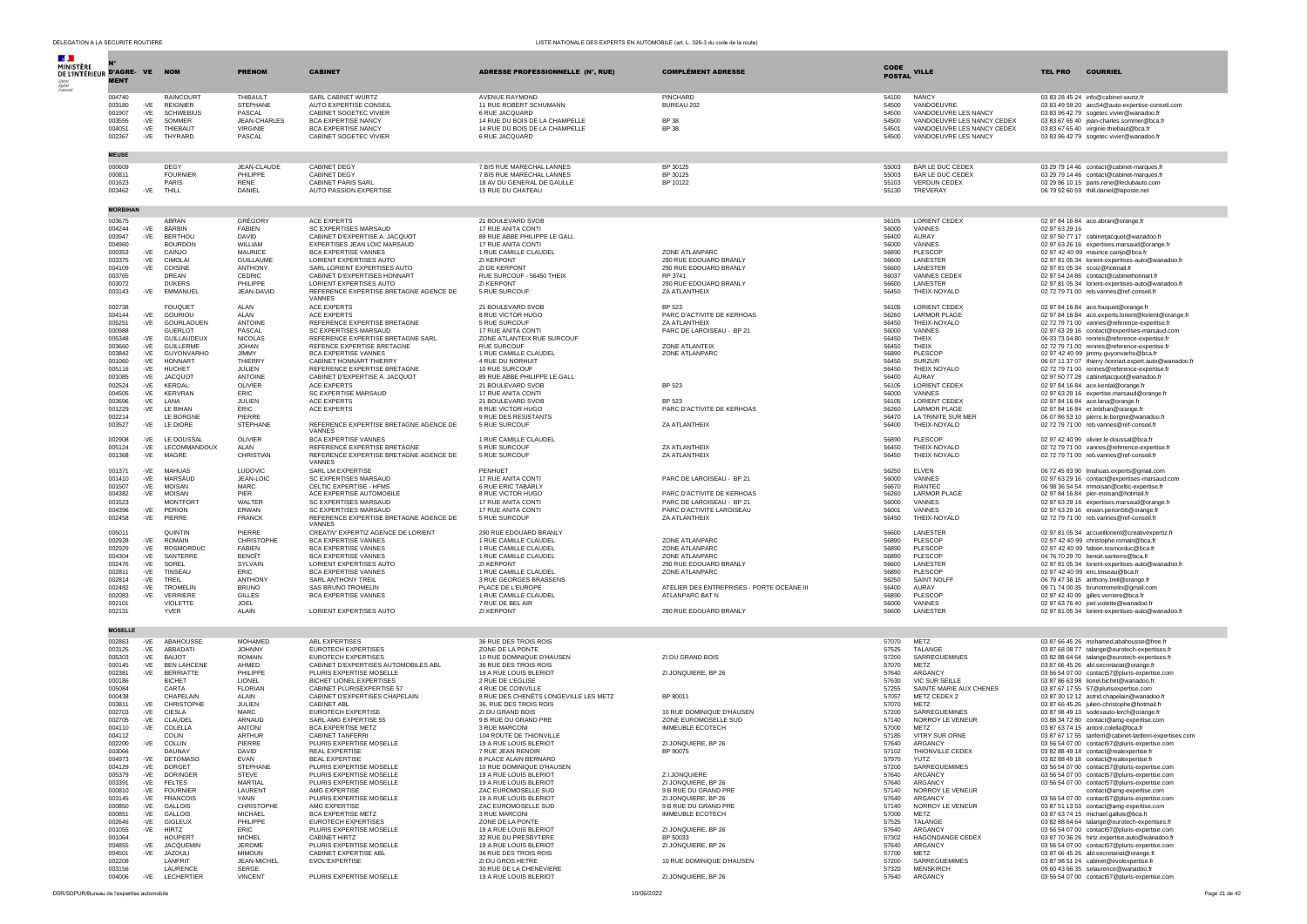| <b>Section</b>                             |                  |                |                                       |                                 |                                                                    |                                                                    |                                                   |                |                                            |                                                                                                             |
|--------------------------------------------|------------------|----------------|---------------------------------------|---------------------------------|--------------------------------------------------------------------|--------------------------------------------------------------------|---------------------------------------------------|----------------|--------------------------------------------|-------------------------------------------------------------------------------------------------------------|
| MINISTÈRE<br>DE L'INTÉRIEUR D'AGRE- VE NOM |                  |                |                                       | <b>PRENOM</b>                   | <b>CABINET</b>                                                     | ADRESSE PROFESSIONNELLE (N°, RUE)                                  | <b>COMPLÉMENT ADRESSE</b>                         | CODE           | <b>VILLE</b>                               | <b>TEL PRO</b><br><b>COURRIEL</b>                                                                           |
|                                            | <b>MENT</b>      |                |                                       |                                 |                                                                    |                                                                    |                                                   | <b>POSTAL</b>  |                                            |                                                                                                             |
|                                            | 003859           |                | -VE LECLERC                           | OLIVIER                         | <b>BCA EXPERTISE METZ</b>                                          | 3 RUE MARCONI                                                      | <b>IMMEUBLE ECOTECH</b>                           | 57070          | MFT7                                       | 03 87 63 74 15 olivier.leclerc@bca.fr                                                                       |
|                                            | 001263           |                | LECLERE                               | <b>JEAN</b>                     | LECLERE JEAN                                                       | 19 RUE DE L'EGLISE                                                 |                                                   | 57830          | <b>HEMING</b>                              | 03 87 07 41 55 leclere54divoux@orange.fr                                                                    |
|                                            | 004171<br>002985 |                | -VE LEININGER<br>LENHARD              | JÉRÉMIE<br>CHRISTOPHE           | PLURIS EXPERTISE MOSELLE<br>EVOL'EXPERTISE                         | 19 A RUE LOUIS BLERIOT<br>ZI DU GROS HETRE                         | ZI JONQUIERE, BP 26<br>10 RUE DOMINIQUE D'HAUSEN  | 57640<br>57200 | ARGANCY<br>SARREGUEMIMES                   | 03 56 54 07 00 contact57@pluris-expertise.com<br>03 87 98 51 24 cabinet@evolexpertise.fr                    |
|                                            | 001295           | $-VE$          | LERCH                                 | <b>JEAN-MARC</b>                | EUROTECH EXPERTISES                                                | ZI DU GRAND BOIS                                                   | 10 RUE DOMINIQUE D'HAUSEN                         | 57200          | SARREGUEMINES                              | 03 87 98 49 13 sodexauto-lerch@orange.fr                                                                    |
|                                            | 004812<br>005053 | -VE            | -VE LERCH<br>MACON                    | <b>THOMAS</b><br><b>VINCENT</b> | EUROTECH EXPERTISES<br><b>BCA EXPERTISE METZ</b>                   | ZI DU GRAND BOIS<br>3 RUE MARCONI                                  | IMMEUBLE ECOTECH                                  | 57200<br>57000 | SARREGUEMINES<br>METZ                      | 03 87 98 49 13<br>07 50 15 21 28 vincent.macon@bca.fr                                                       |
|                                            | 001377           |                | MAIOLO                                | ANTOINE                         | AMG EXPERTISE                                                      | ZAC EUROMOSELLE SUD                                                | 9 B RUE DU GRAND PRE                              | 57140          | NORROY LE VENEUR                           | 03 87 51 13 53 contact@amg-expertise.com                                                                    |
|                                            | 004898           | -VE            | <b>MEBARKI</b>                        | MAI IK                          | PLURIS EXPERTISE MOSELLE                                           | 19 A RUE LOUIS BLERIOT                                             | ZI JONQUIERE, BP 26                               | 57640          | ARGANCY                                    | 03 56 54 07 00 contact57@pluris-expertise.com                                                               |
|                                            | 004579<br>001529 | $-VE$<br>$-VE$ | MONCHABLON<br><b>MORCEAU</b>          | JULIEN<br>LIONEL                | AMG EXPERTISE<br>ABL EXPERTISES                                    | 1 ALLEE DE LA CHAPELLE<br>36 RUE DES TROIS ROIS                    |                                                   | 57530<br>57070 | ARS-LAQUENEXY<br>METZ                      | 03 87 51 13 53<br>03 87 66 45 26 lionel.morceau@laposte.net                                                 |
|                                            | 004824           | -VE            | <b>MORET</b>                          | <b>ÉMILIEN</b>                  | PLURIS EXPERTISE MOSELLE                                           | 19 A RUE LOUIS BLERIOT                                             | ZI JONQUIERE, BP 26                               | 57640          | <b>ARGANCY</b>                             | 03 56 54 07 00 contact57@pluris-expertise.com                                                               |
|                                            | 004738<br>001782 | -VE            | PORTMANN<br><b>RECHENMANN</b>         | <b>FLORIAN</b><br><b>DENIS</b>  | CABINET D'EXPERTISE TANFERRI<br>SOCIETE SELORE                     | 104 ROUTE DE THIONVILLE<br>37 RUE DE VERDUN TERVILLE               | BP 60230                                          | 57185<br>57106 | VITRY SUR ORNE<br>THIONVILLE CEDEX         | 03 87 67 17 55 accueil@tanferri-expertise.net<br>03 82 88 64 64                                             |
|                                            | 005014           | -VE            | RENAUD                                | MAXIME                          | PLURIS EXPERTISE MOSELLE                                           | 10 RUE DOMINIQUE D'HAUSEN                                          |                                                   | 57200          | SARREGUEMINES                              | 03 56 54 07 00 contact57@pluris-expertise.com                                                               |
|                                            | 003454<br>002280 | -VE<br>-VE     | ROMERO<br><b>ROTH</b>                 | CHRISTOPHE<br>JEAN-MICHEL       | RC EXPERTISE<br>CABINET D'EXPERTISE LEROY                          | 22 RUE DU CHATEAU DE MERTEN<br>98 AVENUE DE NIEPPE                 |                                                   | 57360<br>57950 | AMNEVILLE<br><b>BASSE-HAM</b>              | contact@rcexpertise.fr<br>03 87 60 66 32 leroy-roth.expert@orange.fr                                        |
|                                            | 003432           | -VE            | ROUSSEL                               | <b>ROMAIN</b>                   | BCA EXPERTISE METZ                                                 | 3 RUE MARCONI                                                      | <b>IMMEUBLE ECOTECH</b>                           | 57000          | METZ                                       | 03 87 63 74 15 romain.roussel@bca.fr                                                                        |
|                                            | 003717<br>004452 |                | SANTINI<br><b>SCHEOUENNE</b>          | <b>JONATHAN</b><br>SÉBASTIEN    | <b>TANFERRI EXPERTISES</b><br>SARL PLURIS EXPERTISE 57             | 104 ROUTE DE THIONVILLE<br>19 A RUE LOUIS BLERIOT                  | ZI JONQUIERE                                      | 57185<br>57640 | VITRY SUR ORNE<br>ARGANCY                  | 03 87 67 17 55 tanferri@cabinet-tanferri-expertises.com<br>03 56 54 07 00 s.schequenne@pluris-expertise.com |
|                                            | 004413           | -VE            | <b>SCHMITT</b>                        | HERVÉ                           | PLURIS EXPERTISE MOSELLE                                           | 10 RUE DOMINIQUE D'HAUSEN                                          |                                                   | 57200          | SARREGUEMIMES                              | 03 56 54 07 00 contact57@pluris-expertise.com                                                               |
|                                            | 005297<br>004047 | -VE<br>$-VE$   | <b>SCHREIBER</b><br><b>STAUB</b>      | FRÉDÉRIC<br>PHII IPPF           | EUROTECH EXPERTISES<br><b>EUROTECH EXPERTISES</b>                  | ZONE DE LA PONTE<br>10 RUE DOMINIQUE D'HAUSEN                      |                                                   | 57525<br>57200 | TALANGE<br>SARREGUEMINES                   | 03.82.88.64.64 talance@eurotech-expertises.fr<br>03 87 98 49 13 sodexauto-jung@wanadoo.fr                   |
|                                            | 001966           | -VE            | TANFERR                               | SERGE                           | <b>CABINET TANFERRI</b>                                            | 104 ROUTE DE THIONVILLE                                            |                                                   | 57185          | <b>VITRY SUR ORNE</b>                      | 03 87 67 17 55 tanferri@cabinet-tanferri-expertises.com                                                     |
|                                            | 002183           |                | <b>TAVERRIT</b>                       | ANTOINE                         | CABINET D'EXPERTISE TAVERRITI                                      | 2 PLACE ARISTIDE BRIAND                                            |                                                   | 57600          | <b>FORBACH CEDEX</b>                       | 03 87 85 84 02 contact@taverriti.com                                                                        |
|                                            | 004911<br>004552 | -VE<br>$-VE$   | TENAFER<br>THIERY                     | ADNAN<br><b>JORDAN</b>          | PLURIS EXPERTISE MOSELLE<br>CABINET TANFERRI                       | 19 A RUE LOUIS BLERIOT<br>104 ROUTE DE THIONVILLE                  | ZI JONQUIERE, BP 26                               | 57640<br>57185 | ARGANCY<br>VITRY SUR ORNE                  | 03 56 54 07 00 contact57@pluris-expertise.com<br>03 87 67 17 55 tanferri@cabinet-tanferri-expertises.com    |
|                                            | 002003           | -VE            | TILLI                                 | <b>RICHARD</b>                  | RICHARD TILLL                                                      | 1 RUE DU GRAND PRE                                                 |                                                   | 57530          | MARSILLY                                   | 06 13 10 31 95 cabinetlorrain57160@gmail.com                                                                |
|                                            | 002279<br>002110 | -VE            | VILLEVAL<br>WAGNER                    | <b>FREDERIC</b><br>ROMAIN       | <b>EUROTECH EXPERTISES</b><br>ROMAIN WAGNER EXPERT EN AUTOMOBILE   | ZONE DE LA PONTE<br>5 IMPASSE DE LA VALLÉE SOETRICH                |                                                   | 57525<br>57330 | TALANGE<br>HETTANGE GRANDE                 | 03 87 68 08 77 talange@eurotech-expertises.fr<br>03 82 53 55 59 wagner.romain@laposte.net                   |
|                                            | 002282           |                | WINKEL                                | <b>JEROME</b>                   | CABINET JEROME WINKEL                                              | 13 RUE BEROUARD                                                    |                                                   | 57000          | METZ                                       | 06 62 50 86 68 jerome.winkel@free.fr                                                                        |
|                                            | 004561           |                | ZINT                                  | LAURENT                         | <b>REAL EXPERTISE</b>                                              | 7 RUE JEAN RENOIR                                                  | BP 90075                                          | 57102          | THIONVILLE CEDEX                           | 03 82 88 49 18 contact@realexpertise.fr                                                                     |
|                                            | <b>NIÈVRE</b>    |                |                                       |                                 |                                                                    |                                                                    |                                                   |                |                                            |                                                                                                             |
|                                            | 002540           |                | <b>BOURGEOIS</b>                      | DANIEL                          |                                                                    | 11 RUE DE L'EUROPE                                                 | BP 20123                                          | 58000          | SERMOISE SUR LOIRE                         | 03 86 59 75 35 d.bourgeois@aer.fr                                                                           |
|                                            | 000627           | $-VE$          | DELETTRE                              | <b>HFRVF</b>                    | IDEA NEVERS - DELETTRE EXPERTISE                                   | 6 RUE BARREAU                                                      |                                                   | 58000          | <b>NEVERS</b>                              | 03 86 23 08 47 contact58@idea-expertises.com                                                                |
|                                            | 000628           | -VE            | DELHOMMEAU                            | <b>MICHEL</b>                   | <b>AER</b>                                                         | RN7 NEVERS NORD                                                    | BP 20123                                          | 58641          | VARENNES VAUZELLES CEDEX                   | 03 86 59 75 35 aer.secretariat@aer.fr                                                                       |
|                                            | 002734<br>004884 | $-VE$<br>$-VE$ | <b>FLEURIET</b><br><b>GODIOT</b>      | <b>BENOIT</b><br><b>DAVID</b>   | SAS BSF EXPERTISES<br>IDEA NEVERS - DELETTRE EXPERTISE             | 23 BOULEVARD DE LA REPUBLIQUE<br>6 RUE BARREAU                     |                                                   | 58200<br>58000 | COSNE-SUR-LOIRE<br><b>NEVERS</b>           | 09.86.12.19.54 hsfexnertises@orange.fr<br>03 86 23 08 47 contact58@idea-expertises.com                      |
|                                            | 004256           |                | LE ROUX                               | <b>THOMAS</b>                   | HENOT MAURIN EXPERTISES                                            | PARC DU CHAMP DE LA CHAINE                                         | BD DU PRE PLANTIN BP 646                          | 58006          | <b>NEVERS</b>                              | 03 86 61 40 65 expertise.henotmaurin@wanadoo.fr                                                             |
|                                            | 001446           |                | <b>MAURIN</b><br><b>SCHAEFFEF</b>     | SERGE                           | CABINET HENOT MAURIN EXPERTISES<br><b>ACE</b>                      | PARC DU CHAMP DE LA CHAINE<br><b>RN7 NEVERS NORD</b>               | BD DU PRE PLANTIN BP 646                          | 58006<br>58641 | NEVERS CEDEX<br>VARENNES VAUZELLES CEDEX   | 03 86 61 40 65 expertise.henotmaurin@wanadoo.fr<br>03 86 59 75 33 jp.schaeffer@ace-sas.com                  |
|                                            | 000005<br>004221 | $-VE$          | SOTTY                                 | JEAN-PAUL<br>JULIE              | IDEA NEVERS - DELETTRE EXPERTISE                                   | 6 RUE BARREAU                                                      | BP 4114                                           | 58000          | <b>NEVERS</b>                              | 03 86 23 08 47 contact58@idea-expertises.com                                                                |
|                                            | 003118           | $-VE$          | SURELLE                               | CHARLES-NICOLAS                 | AER                                                                | RN7 NEVERS NORD                                                    | BP 20123                                          | 58641          | VARENNES VAUZELLES CEDEX                   | 03 86 59 75 35 aer.secretariat@aer.fr                                                                       |
|                                            | <b>NORD</b>      |                |                                       |                                 |                                                                    |                                                                    |                                                   |                |                                            |                                                                                                             |
|                                            | 003782           |                | -VE AGUIRRE                           | ARNAUD                          | BCA EXPERTISE VALENCIENNES                                         | ZI N2 AVENUE MARC LEFRANCO                                         | <b>BUREAU AEROVAL</b>                             | 59121          | PROUVY                                     | 03 27 46 55 74 arnaud.aguirre@bca.fr                                                                        |
|                                            | 000031           | -VE            | APOLLON                               | <b>JEAN-PIERRE</b>              | BCA EXPERTISE LILLE                                                | 3 RUE DES PEUPLIERS                                                | ARTEPARC POLE SERVICE BATIMENT 5                  | 59810          | LESQUIN                                    | 03 28 36 21 60 jean-pierre.apollon@bca.fr                                                                   |
|                                            | 005405           | $-VE$          | ARCIER                                | <b>XAVIER</b>                   | CEA RYCKEBOER                                                      | AVENUE DE LA MARNE                                                 | ALLEE DE LA MAROUE                                | 59290          | WASQUEHAL                                  | 03.20.46.89.77 contact@ceaexpertise.fr                                                                      |
|                                            | 000087<br>004573 | -VE<br>-VE     | <b>BALLET</b><br><b>BANOS</b>         | STEPHANE<br><b>FRANCK</b>       | ACA D'EXPERTISES EUROPENNES WATTINNE<br>BCA EXPERTISE VALENCIENNES | 1 RUE DE LA DISTILLERIE<br>ZI N2 AVENUE MARC LEFRANCQ              | <b>BP 735</b><br><b>BUREAU AEROVAL</b>            | 59657<br>59121 | VILLENEUVE D'ASCQ CEDEX<br>PROUVY          | 03 20 64 00 00 acaexpertises@orange.fr<br>03 27 46 55 74 franck.banos@bca.fr                                |
|                                            | 003485           | -VE            | <b>BASOUIN</b>                        | MATHIFU                         | CABINET EXPERTISES BEAUMONT SA                                     | 98 RUE SAINT SAULVE                                                |                                                   | 59770          | MARLY LEZ VALENCIENNES                     | 03 27 28 37 37 mathieu.basquin@wanadoo.fr                                                                   |
|                                            | 004588<br>000124 | -VE            | <b>BASTIEN</b><br>BAYARD              | LOUIS<br><b>HERVE</b>           | <b>LB EXPERTISES</b><br>CABINET HERVE BAYARD                       | 655 RUE DU MOLINEL<br>123 PLACE DU BARLET                          |                                                   | 59310<br>59500 | COUTICHES<br><b>DOUAI</b>                  | 06 71 00 60 08 contact@lb-expertises.fr<br>03 27 87 99 99 cabinet.bayard@orange.fr                          |
|                                            | 000137           | $-VE$          | <b>BELLEMBOIS</b>                     | CHRISTOPHE                      | CABINET FLANDRES EXPERTISES                                        | 81 RUE EMILE ZOLA                                                  |                                                   | 59650          | VILLENEUVE D'ASCQ                          | 03 20 05 28 49 cbellembois.flandresexpertises@orange.fr                                                     |
|                                            | 000152<br>004846 | -VE<br>-VE     | <b>BENOIT</b><br>BEUDOT-LAMECH        | PHILIPPE<br><b>MEHDI</b>        | BENOIT EXPERTISES AUTOMOBILES<br><b>BCA EXPERTISE LILLE</b>        | 7 B RUE DE BUGNICOURT<br>3 RUE DES PEUPLIERS                       | ARTEPARC POLE SERVICE BATIMENT 5                  | 59234<br>59810 | <b>VILLERS AU TERTRE</b><br>LESOUIN        | 06 89 10 79 01 expertisesbenoit@laposte.net<br>03 91 92 35 81 mehdi.beudot-lamech@bca.fr                    |
|                                            | 002624           | $-VE$          | <b>BOCQUET</b>                        | <b>BRUNO</b>                    | CRUZ EXPERTISE ACEA                                                | 65 RUE CIMAISE                                                     |                                                   | 59650          | VILLENEUVE D'ASCQ                          | 03 20 84 14 36 f.cruz.expert@wanadoo.fr                                                                     |
|                                            | 000230           | $-VE$          | <b>BONENFANT</b>                      | LAURENT                         | BCA EXPERTISE VALENCIENNES                                         | ZI N2 AVENUE MARC LEFRANCQ                                         | <b>BUREAU AEROVAL</b>                             | 59121          | PROUVY                                     | 03 27 46 55 74 laurent.bonenfant@bca.fr                                                                     |
|                                            | 000249<br>000262 | $-VE$          | <b>BOTTIN</b><br><b>BOULET</b>        | PHILIPPE<br><b>DOMINIQUE</b>    | CEA<br>CABINET BOULET DOMINIQUE                                    | CABINET PHILIPPE BOTTIN<br>923 HONDENSTRAET                        | BP 40034                                          | 59874<br>59190 | <b>WAMBRECHIES</b><br>HONDEGHEM            | 06 79 74 28 54 cea-pb@wanadoo.fr<br>06 12 54 13 86 dm.boulet@orange.fr                                      |
|                                            | 003924           | $-VE$          | BRICOU <sup>®</sup>                   | <b>ANTOINE</b>                  | LILLE EXPERTISE AUTOMOBILE                                         | 4 ZAC CARRIERE DOREE                                               |                                                   | 59310          | ORCHIES                                    | 03 20 63 28 00 lille-expertise@wanadoo.fr                                                                   |
|                                            | 000317<br>003210 | -VE            | <b>BRISSON</b><br>CAILLIAU            | <b>FREDERIC</b><br>OLIVIER      | CABINET EXPERTISES BEAUMONT SA<br>CAILLIAU EXPERTISE AUTOMOBILE    | 98 RUE SAINT SAULVE<br>308 BD DE LA REPUBLIQUE FRANCOIS MITTERRAND |                                                   | 59770<br>59140 | MARLY LEZ VALENCIENNES<br><b>DUNKERQUE</b> | 03 27 28 37 37 contact@beaumont-lecolier-expertises.fr<br>06 46 47 75 81 olivier.cailliau@hotmail.fr        |
|                                            | 000381           |                | CARION                                | CHRISTIAN                       | AAME                                                               | 14 AVENUE HENRI BARBUSSE                                           |                                                   | 59770          | MARLY LEZ VALENCIENNES                     | 03 27 46 00 00 aame.carion@free.fr                                                                          |
|                                            | 000380<br>004105 | $-VE$          | CARRIN<br>CHIHEB                      | YVES-HENRI<br>ABDELLAH          | ADN EXPERTISES CAMBRAI                                             | 36 AVENUE JULES FERRY                                              |                                                   | 59400<br>59810 | CAMBRAI                                    | 03 27 70 08 00 adn@adnexpertises.fr                                                                         |
|                                            | 000497           | -VE            | COLLINS                               | <b>VINCENT</b>                  | BCA EXPERTISE LILLE<br>EXPERTISES DU LITTORAL                      | 3 RUE DES PEUPLIERS<br>1 RUE LAVOISIER - CENTRE COLBERT            | ARTEPARC POLE SERVICE BATIMENT 5<br>BP 1003       | 59375          | LESQUIN<br>DUNKERQUE CEDEX 1               | 03 28 36 21 60 abdellah.chiheb@bca.fr<br>03 28 66 49 44 g, louis@wanadoo.fr                                 |
|                                            | 000518           | -VE            | CORNUT                                | <b>JACQUES</b>                  | CAP EUROPE EXPERTS ASSOCIES                                        | 28 RUE DE FONTENOY                                                 |                                                   | 59000          | LILLE                                      | 03 20 85 24 00 cap.europe-exp@wanadoo.fr                                                                    |
|                                            | 004920<br>003376 | $-VE$<br>-VE   | CORNUT<br>COULIER                     | <b>JOHAN</b><br>ARNAUD          | ADN EXPERTISES LILLE<br>CABINET RABACHE                            | 105 RUE DE LILLE<br>625 BOULEVARD DE LA REPUBLIQUE                 | BP4                                               | 59650<br>59941 | VILLENEUVE D'ASCQ<br>DUNKERQUE CEDEX 2     | 03 20 85 24 00 adn@adnexpertises.fr<br>03 28 69 91 00 cabinet-rabache@wanadoo.fr                            |
|                                            | 000553           | -VE            | CRUZ                                  | <b>FRANCISCO</b>                | CRUZ EXPERTISE ACEA                                                | 65 RUE CIMAISE                                                     |                                                   | 59650          | VILLENEUVE D'ASCQ                          | 03 20 84 14 36 f.cruz.expert@wanadoo.fr                                                                     |
|                                            | 003684<br>000577 | -VE<br>$-VE$   | <b>DALLOIS</b><br>DANNEELS            | <b>YOANN</b><br><b>EREDERIC</b> | <b>BCA EXPERTISE LILLE</b><br>CARINET DANNEELS                     | 3 RUE DES PEUPLIERS<br>17 RUE DE CROIX                             | ARTEPARC POLE SERVICE BATIMENT 5                  | 59810<br>59510 | LESQUIN<br><b>HEMING</b>                   | 03 28 36 21 60 yoann.dallois@bca.fr<br>06 82 87 88 95 contact@expertises-danneels.com                       |
|                                            | 002632           | -VE            | DANZIN                                | <b>NICOLAS</b>                  | SAS BEAUMONT LECOLIER EXPERTISES                                   | BP 90212                                                           |                                                   | 59305          | <b>VALENCIENNES CEDEX</b>                  | 03 27 28 37 37 contact@beaumont-lecolier-expertises.fr                                                      |
|                                            | 002399           | -VE            | DASSONVILLE                           | GREGORY                         | CABINET DASSONVILLE                                                | 2 RUE DU LUYOT - 1ER ETAGE ZI B                                    | BP 70357                                          | 59473          | <b>SECLIN CEDEX</b>                        | 03 20 97 55 41 dassonville.expertise@orange.fr                                                              |
|                                            | 000610<br>004972 | $-VE$<br>$-VE$ | DEKYNDT<br><b>DELANNOY</b>            | <b>ALAIN</b><br><b>CLEMENT</b>  | NORD EXPERTISES<br><b>BCA EXPERTISE</b>                            | 108 BOULEVARD DES COUTEAUX<br>3 RUE DES PEUPLIERS                  | BP 60103<br>ARTEPARC - Pôle Services - Bâtiment 5 | 59393<br>59810 | WATTRELOS CEDEX<br>LESQUIN                 | 03 20 27 91 91 nord.expertises@leclubauto.com<br>03 28 36 21 60 clement.delannoy@bca.fr                     |
|                                            | 002303           | -VE            | DELBARRE                              | FREDERIC                        | CABINET EXPERTISES BEAUMONT SA                                     | 98 RUE SAINT SAULVE                                                |                                                   | 59770          | MARLY LEZ VALENCIENNES                     | 03.27.28.37.37 contact@beaumont-lecolier-expertises.fr                                                      |
|                                            | 004339<br>002880 | $-VE$          | DELCOURT<br><b>DELERS</b>             | MATHIFU<br><b>BENJAMIN</b>      | SAMBRE EXPERTISES<br>SAS CABINET KEMPEN                            | 25 RUE DES SARS<br>36 AVENUE JULES FERRY                           | <b>BP 106</b>                                     | 59600<br>59402 | MAUBEUGE<br>CAMBRAI CEDEX                  | 03 27 64 99 30 sambrexepertises@wanadoo.fr<br>03 27 70 08 00 bernard.kempen@wanadoo.fr                      |
|                                            | 002633           |                | DEL FAIRIE                            | MATHIAS                         | <b>I II I E EVOEDTICE ALITOMO</b>                                  | 4 ZAC CARRIERE DOREE                                               |                                                   | 59310          | ORCHIES                                    | 03 20 63 28 00 lille-exper                                                                                  |
|                                            | 002401<br>003231 | -VE            | DELICOURT<br>DEPOILLY                 | ALEXIS<br><b>GUILLAUME</b>      | CABINET DELICOURT ALEXIS<br>CABINET HERVE BAYARD                   | 20 RUE CLAUDE HUGUE<br>123 PLACE DU BARLET                         |                                                   | 59290<br>59500 | WASQUEHAL<br><b>DOUAI</b>                  | 06 10 01 53 43 delicourt@delicourt-expertise.fr<br>03 27 87 99 99 cabinet.bayard@orange.fr                  |
|                                            | 000639           | $-VF$          | <b>DESCAMPS</b>                       | <b>ALAIN</b>                    | NORD EXPERTISES                                                    | 108 BOULEVARD DES COUTEAUX                                         |                                                   | 59393          | WATTRELOS CEDEX                            | 03 20 27 91 91 nord.expertises@leclubauto.com                                                               |
|                                            | 000650<br>002959 | $-VE$          | <b>DETERPIGNY</b><br><b>DUBERNARD</b> | <b>JACQUES</b><br>ROMAIN        | CABINET MONNIEZ<br>LILLE EXPERTISE AUTOMOBILE                      | 21 RUE DE LA HALLE<br>4 ZAC CARRIERE DOREE                         | BP 115                                            | 59009<br>59310 | LILLE CEDEX<br>ORCHIES                     | 03 20 74 60 90 lille@monniez.fr<br>03 20 63 28 00 lille-expertise@wanadoo.fr                                |
|                                            | 004439           | -VE            | <b>DUFAIT</b>                         | <b>JULIEN</b>                   | BCA EXPERTISE VALENCIENNES                                         | ZI N2 AVENUE MARC LEFRANCQ                                         | BUREAU AEROVAL                                    | 59121          | PROUVY                                     | 03 27 46 55 74 julien.dufait@bca.fr                                                                         |
|                                            | 000693           |                | <b>DUMEZ</b>                          | PIERRE                          | DUMEZ EXPERTISE SARL                                               | 615 RUE DE BAILLEUL                                                |                                                   | 59850          | NIEPPE                                     | 06 07 68 13 52 pierre.dumez0107@orange.fr                                                                   |
|                                            | 005097<br>000694 | -VE<br>-VE     | DUPEZ<br><b>DUPIRE</b>                | CHRISTIAN<br><b>BRUNO</b>       | ADN EXPERTISE CAMBRAI<br>EURL DARNAL EXPERTISES                    | 36 AVENUE JULES FERRY<br>ZAC DES PRES LORIBES                      | RUE ANDRE CITROEN                                 | 59400<br>59128 | CAMBRAI<br>FLERS EN ESCREBIEUX             | 03 27 70 08 00 adn@adnexpertises.fr<br>03 27 71 68 68 darnal.douai@wanadoo.fr                               |
|                                            | 000697           |                | -VE DUPONT                            | MARC                            |                                                                    | 13 RUE DU VIEUX CHEMIN                                             |                                                   | 59530          | ORSINVAL                                   | 03 27 51 59 59 dupontexpertauto@gmail.com                                                                   |
|                                            | 000701           | -VE            | <b>DUPONT</b>                         | <b>EREDERIC</b>                 | NORD DE FRANCE EXPERTISE AUTOMOBILE                                | 2 AVENUE SAINT PIERRE                                              |                                                   | 59118          | <b>WAMBRECHIES</b>                         | f.dupont@idea-expertises.com                                                                                |
|                                            | 003235<br>003828 |                | <b>DUTHOIT</b><br>-VE EVRARD          | CHRISTOPHE<br><b>JOCELYN</b>    | CABINET STEPHANE LESCEUX<br>CABINET RABACHE                        | 31 RUE ROGER SALENGRO<br>625 BLD DE LA REPUBLIOUE                  | <b>BP 29</b><br>BP4                               | 59561<br>59941 | LILLE CEDEX<br>DUNKERQUE CEDEX             | 03 28 36 53 00 duthoit.ch@wanadoo.fr<br>03 28 69 91 00 cabinet-rabache@wanadoo.fr                           |
|                                            | 000756           |                | FASQUELLE                             | <b>DIDIER</b>                   | CABINET BAILLEUX                                                   | 429 RUE PIERRE NEVE                                                | <b>BP 146</b>                                     | 59722          | <b>DENAIN CEDEX</b>                        | 03.27.44.38.63 h.f.t.cabinet.bailleux@wanadoo.fr                                                            |
|                                            | 004711<br>005100 | $-VE$          | FASQUELLE<br>-VE FASQUELLE            | LOIC<br>CEDRIC.                 | <b>FLANDRES EXPERTISES</b><br>CABINET FLANDRES BFT                 | 81 RUE EMILE ZOLA<br>429 RUE PIERRE NEVE                           |                                                   | 59650<br>59220 | VILLENEUVE D'ASCO<br><b>DENAIN</b>         | 03 20 05 28 49 flandres.expertises@orange.fr<br>03 27 44 38 63 cabinetbft@orange.fr                         |
|                                            | 003237           |                | -VE FAYEN                             | JEAN-LUC                        | BCA EXPERTISE LILLE                                                | 3 RUE DES PEUPLIERS                                                | ARTEPARC POLE SERVICE BATIMENT 5                  | 59810          | LESQUIN                                    | 03 28 36 21 60 jean-luc.fayen@bca.fr                                                                        |

 $10062022$   $10062022$   $Page 22 de 42$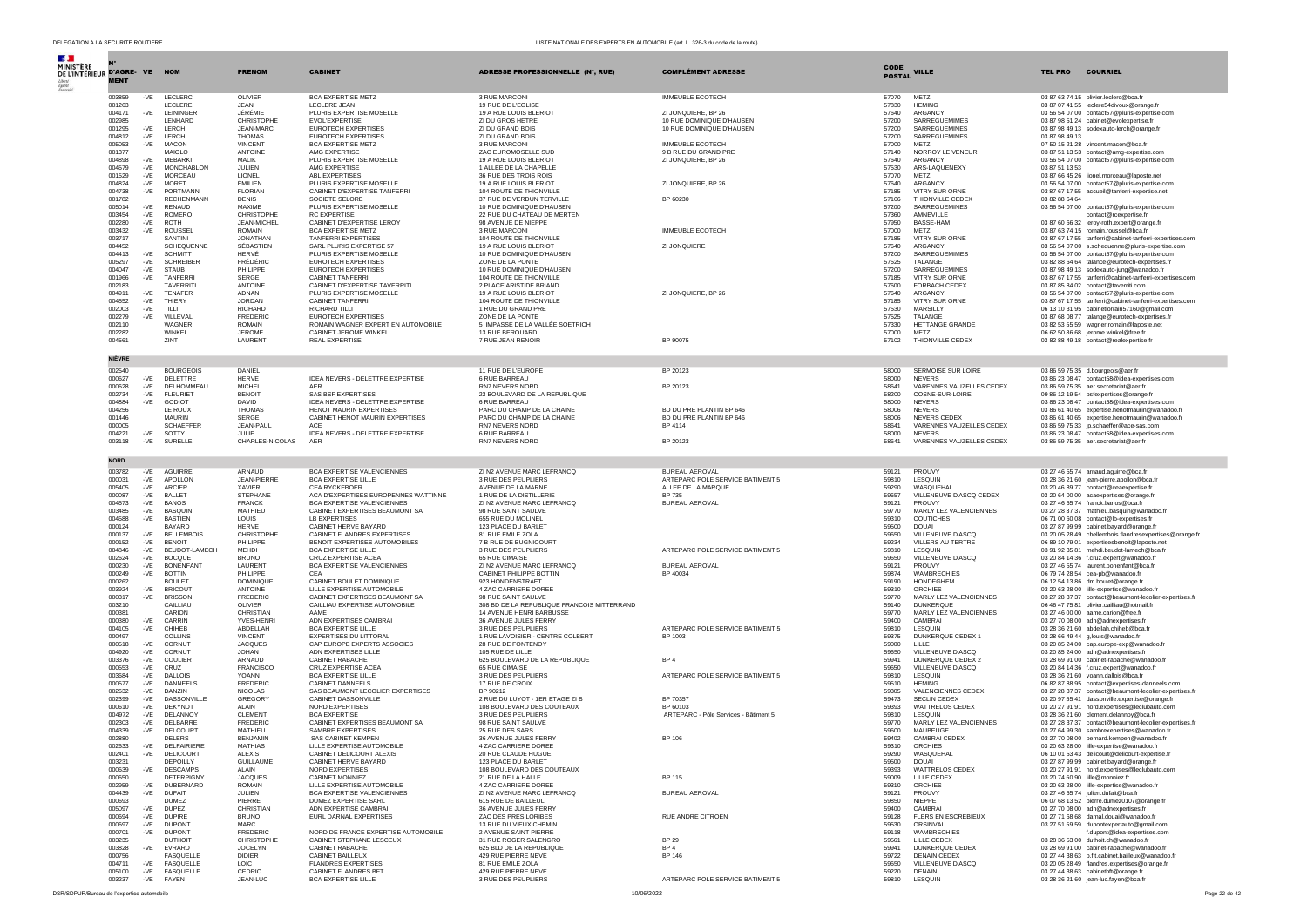| $\mathcal{A}$ .<br>MINISTÈRE  |                       |              |                                   |                                      |                                                                   |                                                             |                                                |                       |                                              |                |                                                                                                      |
|-------------------------------|-----------------------|--------------|-----------------------------------|--------------------------------------|-------------------------------------------------------------------|-------------------------------------------------------------|------------------------------------------------|-----------------------|----------------------------------------------|----------------|------------------------------------------------------------------------------------------------------|
| DE L'INTÉRIEUR D'AGRE- VE NOM | <b>MENT</b>           |              |                                   | <b>PRENOM</b>                        | <b>CABINET</b>                                                    | <b>ADRESSE PROFESSIONNELLE (N°, RUE)</b>                    | <b>COMPLÉMENT ADRESSE</b>                      | CODE<br><b>POSTAL</b> | <b>VILLE</b>                                 | TEL PRO        | <b>COURRIEL</b>                                                                                      |
|                               |                       |              |                                   |                                      |                                                                   |                                                             |                                                |                       |                                              |                |                                                                                                      |
|                               | 003241<br>000840      | -VE          | <b>FIFVET</b><br><b>FURGEROT</b>  | THIFRRY<br>PATRICK                   | CABINET EXPERTISES BEAUMONT SA                                    | 98 RUE SAINT SAULVE<br>50 RUE CLEMENCEAU                    |                                                | 59770<br>59552        | MARI Y LEZ VALENCIENNES<br>LAMBRES LEZ DOUAI | 06 10 34 48 31 | 03 27 28 37 37 contact@beaumont-lecolier-expertises.fr                                               |
|                               | 000961                | -VE          | <b>GRABOWSKI</b>                  | JEAN-FREDERIC                        | ACA D'EXPERTISES EUROPENNES WATTINNE                              | 1 RUE DE LA DISTILLERIE                                     | BP 735                                         | 59657                 | VILLENEUVE D'ASCO CEDEX                      |                | 03 20 64 00 00 awattinne@wattinne-expert.fr                                                          |
|                               | 002543<br>004986      | $-VE$<br>-VE | <b>GRIGNET</b><br>GUERARDELLE     | <b>NICOLAS</b><br>EDOUARD            | ADN EXPERTISES CAMBRAI<br>ADN EXPERTISES LILLE                    | 36 AVENUE JULES FERRY<br>105 RUE DE LILLE                   |                                                | 59400<br>59650        | CAMBRAI<br>VILLENEUVE D'ASO                  |                | 03 27 70 08 00 adn@adnexpertises.fr<br>03 20 85 24 00 adn@adnexpertises.fr                           |
|                               | 001024                |              | <b>HANOT</b>                      | JEAN-CLAUDE                          |                                                                   | 20 RUE DE CAMBRA                                            |                                                | 59188                 | VILLIERS EN CAUCHIES                         |                | 03 27 79 09 97 jch.expert@gmail.com                                                                  |
|                               | 005114<br>003152      | $-VE$<br>-VE | <b>HANTZBERG</b><br>HORNEBECO     | <b>AURELIEN</b><br><b>SEBASTIEN</b>  | CEA RYCKEBOER<br>LILLE EXPERTISE AUTOMOBILE                       | ALLEE DE LA MARQUE<br>4 ZAC CARRIERE DOREE                  | CENTRE D'AFFAIRE DU MOLINEL - BAT C            | 59290<br>59310        | WASQUEHAL<br>ORCHIES                         |                | 03 20 49 89 77 contact@ceaexpertise.fr<br>03 20 63 28 00 lille-expertise@wanadoo.fr                  |
|                               | 002757                |              | -VE HURIAU                        | ROMUALD.                             | CABINET EXPERTISES BEAUMONT SA                                    | 98 RUE SAINT SAULVE                                         |                                                | 59770                 | MARLY LEZ VALENCIENNES                       |                | 03 27 28 37 37 romuald.huriau@cegetel.net                                                            |
|                               | 004157<br>001127      |              | <b>JOUBERT</b><br><b>KEMPEN</b>   | <b>FREDERIC</b><br><b>MARC</b>       | BCA EXPERTISE VALENCIENNES<br>SAS CABINET KEMPEN                  | ZI N2 AVENUE MARC LEFRANCQ<br>36 AVENUE JULES FERRY         | <b>BUREAU AEROVAL</b><br>BP 106                | 59121<br>59402        | PROUVY<br>CAMBRAI CEDEX                      |                | 03 27 46 55 74 frederic.joubert@bca.fr<br>03 27 70 08 00 bernard.kempen@wanadoo.fr                   |
|                               | 001148                |              | KURIAK                            | FREDDY                               | AUTOTECH CONSEILS                                                 | 5 RUE DES CLINQUES                                          |                                                | 59181                 | <b>STEEKWERCK</b>                            |                | 06 73 45 49 32 kfexpert@wanadoo.fr                                                                   |
|                               | 001155<br>002513      | -VE          | LABATE<br>LABROSSE                | <b>HUBERT</b><br><b>VINCENT</b>      | MACADAM FRANCE<br>IDEA NORD DE FRANCE                             | 91 RUE NATIONALE<br>2 AVENUE SAINT PIERRE                   |                                                | 59000<br>59118        | LILLE<br><b>WAMBRECHIES</b>                  |                | 03 22 55 10 10 hubert.labate@macadam.eu<br>03 20 27 91 91 v.labrosse@idea-expertises.com             |
|                               | 002983<br>001265      | $-VE$        | LE SAUX<br>LECOLIER               | ÉTIENNE<br>SÉBASTIEN                 | <b>ELS EXPERTISE</b><br>CABINET EXPERTISES BEAUMONT SA            | 33 RUE SCHERER<br>98 RUE SAINT SAULVE                       |                                                | 59300<br>59770        | VALENCIENNES<br>MARLY LEZ VALENCIENNES       |                | 03 27 46 16 48 els-expertise@hotmail.fr<br>03 27 28 37 37 contact@beaumont-lecolier-expertises.fr    |
|                               | 005278                | -VE          | LECROAR <sup>®</sup>              | FRWAN                                | <b>IDEA NORD DE FRANCE EXPERTISE</b>                              | 4 ZAC CARRIERE DOREE                                        |                                                | 59310                 | ORCHIES                                      |                | 03 62 26 01 60 lecroart.erwan.97@gmail.com                                                           |
|                               | 003530<br>001290      | -VE          | LECRON<br>LEPERS                  | <b>FRÉDÉRICK</b><br>CHRISTIAN        | DARNAL EXPERTISES<br>ARTOIS EXPERTISES                            | RUE ANDRE CITROËN<br>2 AVENUE DE LA CREATIVITE              | <b>ZAC PRES LORIBES</b><br>MOULIN <sub>1</sub> | 59128<br>59650        | FLERS EN ESCREBIEUX<br>VILLENEUVE D'ASCQ     |                | 03 27 71 68 68 contact@darnal-expert.fr<br>03 20 05 50 00 lepers.expert@wanadoo.fr                   |
|                               | 001301                |              | <b>LESCEUX</b>                    | STEPHANE-CLAUDE                      | CABINET STEPHANE LESCEUX                                          | 31 RUE ROGER SALENGRO                                       | <b>BP 29</b>                                   | 59561                 | LILLE CEDEX                                  |                | 03.28.36.53.00 cabinet lesceux@wanadoo.fr                                                            |
|                               | 002329<br>005328      | -VE<br>-VE   | LOISEAU<br>MACOGNE                | <b>FRANCIS</b><br><b>AURELIEN</b>    | ADN EXPERTISES LILLE<br><b>BCA EXPERTISE</b>                      | 105 RUE DE LILLE<br>6 P AVENUE MARC LE FRANCO               |                                                | 59650<br>59121        | VILLENEUVE D'ASCQ<br>PROUVY                  |                | 03 20 85 24 00 adn@adnexpertises.fr<br>06 80 22 69 78 aurelien.macogne@bca.fr                        |
|                               | 001365                |              | MAGGIOTTO                         | <b>GEORGES</b>                       | <b>CABINET EXID EXPERTISES</b>                                    | 475 AVENUE DE DUNKEROUE                                     |                                                | 59160                 | LOMME                                        |                | 03 20 08 17 77 exid1@free.fr                                                                         |
|                               | 005320<br>001382      | $-VE$        | MALAOUIN<br>-VE MALLAIZEE         | ANTHONY<br><b>FRANCK</b>             | <b>BCA EXPERTISE LILLE</b><br>FURL DARNAL EXPERTISES              | 3 RUE DES PEUPLIERS<br>ZAC DES PRES LORIBES                 | POLE SERVICE BATIMENT 5<br>RUE ANDRE CITROEN   | 59810<br>59128        | LESQUIN<br>FLERS EN ESCREBIEUX               |                | anthony.malaquin@bca.fr<br>03 27 71 68 68 darnal.douai@wanadoo.fr                                    |
|                               | 003866                |              | MARICHAL                          | <b>THOMAS</b>                        | CABINET FLANDRES EXPERTISES                                       | 81 RUE EMILE ZOLA                                           |                                                | 59650                 | VILLENEUVE D'ASCQ                            |                | 03 20 05 28 49 cbellembois.flandresexpertises@orange.fr                                              |
|                               | 001419<br>003540      | -VE          | <b>MARTIN</b><br><b>MERIAUX</b>   | THIERRY<br>MATHIFU                   | SAS NORD EXPERTISES                                               | 1 RUE ARISTIDE BRIAND<br>108 BLD DES COUTEAUX               |                                                | 59830<br>59150        | <b>BOURGHELLES</b><br>WATTRELOS              | 03 20 34 15 87 | 03 20 27 91 91 nord.expertise@leclubauto.com                                                         |
|                               | 001476                | -VE          | MESSAGER                          | PASCAL                               | MAIF                                                              | 200 BOULEVARD DE MONS                                       |                                                | 59665                 | VILLENEUVE D'ASCQ CEDEX                      |                | 03 44 30 54 75 pascal.messager@maif.fr                                                               |
|                               | 001532<br>002788      | $-VE$<br>-VE | <b>MOREAU</b><br><b>MOURET</b>    | <b>GAUTHIER</b><br><b>DIMITRI</b>    | CRUZ EXPERTISE ACEA<br><b>MAD EXPERTISES</b>                      | 65 RUE CIMAISE<br>ZI DES PRÉS LORIBES                       | RUE AUNDRÉ CITROËN                             | 59650<br>59128        | VILLENEUVE D'ASCO<br>FLERS-EN-ESCREBIEUX     |                | 03 20 84 14 36 f.cruz.expert@wanadoo.fr<br>03 61 16 80 11 dimitri@madexpert.fr                       |
|                               | 004387                | $-VE$        | NADOLNY                           | JEAN-MARIE                           | BCA EXPERTISE VALENCIENNES                                        | ZI N2 AVENUE MARC LEFRANCQ                                  | <b>BUREAU AEROVAL</b>                          | 59121                 | PROUVY                                       |                | 03 27 46 55 74 jean-marie.nadolny@bca.fr                                                             |
|                               | 002919<br>004634      | -VE          | <b>NOMMESCH</b><br>OTTELET        | <b>NICOLAS</b><br><b>BERTRAND</b>    | <b>BCA EXPERTISE LILLE</b><br>SAS CABINET KEMFEN                  | 3 RUE DES PEUPLIERS<br>36 AVENUE JULES FERRY                | ARTEPARC POLE SERVICE BATIMENT 5               | 59810<br>59400        | LESOUIN<br>CAMBRAI                           |                | 03 28 36 21 60 nicolas.nommesch@bca.fr<br>03 27 70 08 00 bernard.kemfen@wanadoo.fr                   |
|                               | 004195                | $-VE$        | OUARIROU                          | SALIM                                | BCA EXPERTISE VALENCIENNES                                        | ZI N2 AVENUE MARC LEFRANCQ                                  | <b>BUREAU AEROVAL</b>                          | 59121                 | PROUVY                                       |                | 01 30 16 10 45 salim.ouarirou@bca.fr                                                                 |
|                               | 003290<br>001629      | -VE          | PAILLE<br>PATTEIN                 | LUDOVIC<br>PATRICK                   | GAN ASSURANCE<br><b>CABINET MONNIEZ</b>                           | AVENUE DE L'AVENIR<br>21 RUE DE LA HALLE                    | IMMEUBLE LE VERDI - CS 20440<br><b>BP 115</b>  | 59564<br>59009        | VILLENEUVE D'ASCO<br>LILLE CEDEX             |                | 03 20 63 75 70 ludovic.paille@gan.fr<br>03 20 74 60 90 lille@monniez.fr                              |
|                               | 001643                |              | -VE PENET                         | SYLVAIN                              | CABINET RABACHE                                                   | 625 BOULEVARD DE LA REPUBLIOUE                              | RP 4                                           | 59941                 | DUNKERQUE CEDEX 2                            |                | 03.28.69.91.00 cabinet-rabache@wanadoo.fr                                                            |
|                               | 004202<br>002242      |              | PETIT<br>PIERARD                  | <b>SEBASTIEN</b><br><b>JACQUES</b>   | BCA EXPERTISE VALENCIENNES<br>CABINET JACOUES PIERARD             | ZI N2 AVENUE MARC LEFRANCQ<br>7 RUE DU MARCHE AUX CHEVEAUX  | <b>BUREAU AEROVAL</b>                          | 59121<br>59360        | PROUVY<br>LE CATEAU CAMBRESIS                |                | 03 27 46 55 74 petit.sebastien@bca.fr<br>06 07 53 07 04 cabinetj.pierard@wanadoo.fr                  |
|                               | 004030                |              | PIRAUX                            | HERVÉ                                | CABINET BAILLEUX                                                  | 429 RUE PIERRE NEVE                                         | BP 146                                         | 59722                 | <b>DENAIN CEDEX</b>                          |                | 03 27 44 38 63 b.f.t.cabinet.bailleux@wanadoo.fr                                                     |
|                               | 005377<br>003296      | -VE<br>-VE   | POTIER<br>POTIER                  | AI EXANDRE<br>ERIC                   | LANG & ASSOCIES HDF VALENCIENNES<br>CABINET JACQUES PIERARD       | 98 ROUTE DE SAINT SAULUT<br>AVENUE JOSEPH CUGNOT            |                                                | 59770<br>59750        | MARI Y<br><b>FEIGNIES</b>                    | 03 27 62 50 00 | 03 27 28 37 37 contact59@groupelang.fr                                                               |
|                               | 005382                |              | -VE POUPART                       | MORGAN                               | SARL NORD DE FRANCE EXPERTISE AUTOMOBILE                          | 2 AVENUE SAINT PIERRE                                       |                                                | 59118                 | <b>WAMBRECHIES</b>                           |                | 03 62 26 01 60 contactndf@idea.expertises.com                                                        |
|                               | 001765<br>001781      |              | <b>RABACHE</b><br>RAVIART         | THIERRY<br>CLAUDE                    | CABINET RABACHE<br><b>CABINET LEPERS</b>                          | 625 BOULEVARD DE LA REPUBLIQUE<br>2 AVENUE DE LA CREATIVITE | RP 4<br>MOULIN 1                               | 59941<br>59650        | DUNKERQUE CEDEX 2<br>VILLENEUVE D'ASCO       |                | 03 28 69 91 00 cabinet-rabache@wanadoo.fr<br>03 20 05 50 00 lepers.expert@wanadoo.fr                 |
|                               | 003430                | -VF          | <b>RIBEIRO</b>                    | CYRIL                                | EURL EXPERTISES DU LITTORAL                                       | 1 RUE LAVOISIER - CENTRE COLBERT                            | BP 1003                                        | 59375                 | <b>DUNKERQUE</b>                             |                | 03 28 66 49 44 expertisesdulittoral@orange.fr                                                        |
|                               | 003184<br>004543      | -VE<br>$-VE$ | ROCCO<br>ROUSSEL                  | CÉDRIC<br>SAMUEL                     | LILLE EXPERTISE AUTOMOBILE<br>EURL DARNAL EXPERTISES              | 4 ZAC CARRIERE DOREE<br>ZAC DES PRES LORIBES                | <b>RUE ANDRE CITROEN</b>                       | 59310<br>59128        | ORCHIES<br><b>FLERS EN ESCREBIEUX</b>        |                | 03 20 63 28 00 lille-expertise@wanadoo.fr<br>03 27 71 68 68 darnal.douai@wanadoo.fr                  |
|                               | 004742                | -VE          | ROUSSEL                           | ROMAIN                               | DARNAL EXPERTISES                                                 | RUE ANDRE CITROEN                                           | ZAC DES PRES LORIBES                           | 59128                 | <b>FLERS EN ESCREBIEUX</b>                   |                | 03 27 71 68 68 darnal.douai@wanadoo.fr                                                               |
|                               | 003553<br>003721      |              | <b>SEGISMONT</b><br>-VE SIRVEN    | <b>JEAN-MICHEL</b><br><b>VINCENT</b> | CABINET D'EXPERTISES DANNEELS<br>SAS BEAUMONT LECOLIER EXPERTISES | 120 RUE DE TOURCOING<br>BP 90212                            |                                                | 59100<br>59305        | <b>ROUBAIX</b><br>VALENCIENNES CEDEX         |                | 03 20 73 43 65 cabinet.danneels@nordnet.fr<br>03 27 28 37 37 contact@beaumont-lecolier-expertises.fr |
|                               | 001931                |              | <b>SKUPSKI</b>                    | HERVÉ                                | MAIF                                                              | 20 RUE DU PARC                                              | BP 96                                          | 59563                 | LA MADELEINE CEDEX                           |                | 03 28 38 53 05 herve.skupski@maif.fr                                                                 |
|                               | 004553<br>002480      | -VE          | <b>TIMOTEO</b><br><b>TOURNIER</b> | <b>DAVID</b><br><b>FMMANUFI</b>      | SARL BEAUMONT LECOLIER EXPERTISES<br>BCA EXPERTISE VALENCIENNES   | 98 RUE DE SAINT SAULVE<br>ZI N2 AVENUE MARC LEERANCO        | <b>BUREAU AEROVAL</b>                          | 59770<br>59121        | MARLY LEZ VALENCIENNES<br>PROUVY             |                | 03 27 28 37 37 contact@beaumont-lecolier-expertises.fr<br>03 27 46 55 74 emmanuel.tournier@bca.fr    |
|                               | 002817                | -VE          | TROUVAIN                          | <b>JOACKIM</b>                       | CABINET RETRO EXPERT                                              | 10 RUE DU LOMBARD                                           |                                                | 59000                 | LILLE                                        |                | 06 18 93 73 08 retro.expert@yahoo.fr                                                                 |
|                               | 003761<br>003014      | -VE          | <b>TYLSKI</b><br>VALEMBOIS        | CHRISTIAN<br>LYDERIC                 | EURL DARNAL EXPERTISES<br><b>NORD EXPERTISES</b>                  | ZAC DES PRES LORIBES<br>108 BOULEVARD DES COUTEAUX          | RUE ANDRE CITROEN<br>BP 60103                  | 59128<br>59393        | FLERS EN ESCREBIEUX<br>WATTRELOS CEDEX       |                | 03 21 13 83 63 darnal.henin@wanadoo.fr<br>03 20 27 91 91 nord.expertises@leclubauto.com              |
|                               | 002818                | -VE          | VAN HOVE                          | XAVIER                               | NORD EXPERTISES                                                   | 108 BOULEVARD DES COUTEAUX                                  | BP 60103                                       | 59393                 | WATTRELOS CEDEX                              |                | 03 20 27 91 91 nord.expertises@leclubauto.com                                                        |
|                               | 002055<br>003121      | -VE          | VAN WAMBEKE<br>VANRYSSEL          | PATRICK<br><b>MATTHIFU</b>           | <b>DIRECTEXPERTISES</b><br>CABINET RABACHE                        | 57 RUE DU GRAND CHEMIN<br>625 BOULEVARD DE LA REPUBLIQUE    | RP <sub>4</sub>                                | 59100<br>59941        | <b>ROUBAIX</b><br>DUNKERQUE CEDEX 2          |                | 03 20 27 22 25 directexpertises@vahoo.fr<br>03 28 69 91 00 cabinet-rabache@wanadoo.fr                |
|                               | 005029                |              | -VE VERLAY                        | THIBAULT                             | FLANDRES / ACA EXPERTISES                                         | 81 RUE EMILE ZOLA                                           |                                                | 59650                 | VILLENEUVE D'ASQ                             |                | 03 20 05 28 49 acaexpertises@orange.fr                                                               |
|                               |                       |              |                                   |                                      |                                                                   |                                                             |                                                |                       |                                              |                |                                                                                                      |
|                               | <b>OISE</b><br>003046 | -VE          | AUVINET                           | ERIC                                 | CABINET BEAUGEREX                                                 | 12 RUE LEONARD DE VINCI                                     |                                                | 60000                 | <b>BEAUVAIS</b>                              |                | 03 44 05 11 50 beaugerex1@wanadoo.fr                                                                 |
|                               | 000134                |              | <b>BEAUVAIS</b>                   | JEAN-CLAUDE                          | CABINET BEAUGEREX                                                 | 12 RUE LEONARD DE VINCI                                     |                                                | 60000                 | <b>BEAUVAIS</b>                              |                | 03 44 05 11 50 beaugerex1@wanadoo.fr                                                                 |
|                               | 003804<br>003925      | -VE          | CAMPAGNA<br>CAMPOS                | <b>ANTONIO</b><br>OLIVIER            | CABINET DUPONT                                                    | 15 RUE WINSTON CHURCHILL<br>5 FERME DES CENT MINES          | BP 60114                                       | 60201<br>60510        | <b>COMPIEGNE CEDEX</b><br><b>BRESLES</b>     | 06 14 62 59 92 | 03 44 36 30 80 cabinet.sdupont@orange.fr                                                             |
|                               | 004106                | -VE          | <b>CLERCIN</b>                    | JULIEN                               | CABINET BEAUGEREX                                                 | 12. RUE LÉONARD DE VINCI                                    |                                                | 60000                 | <b>BEAUVAIS</b>                              |                | 03 44 05 11 50 julien-clercin@yahoo.fr                                                               |
|                               | 005229<br>003227      | -VE          | CONSTANCE<br>DECAGNY              | CYRIL<br><b>DENIS</b>                | CABINET PERITIA / BEAUGEREX<br>CABINET DEVOS                      | 12 RUE LEONARD DE VINCI<br>97 AVENUE MARCEL DASSAULT        | BP 414                                         | 60000<br>60004        | <b>BEAUVAIS</b><br><b>BEAUVAIS CEDEX</b>     |                | 03 44 05 11 50 beauvais@peritia-expertises.com<br>03 44 06 02 20 devos@leclubauto.com                |
|                               | 003648                | -VE          | DEHOVE                            | <b>BENOIT</b>                        | BCA EXPERTISE COMPIEGNE                                           | 5 TER RUE CLÉMENT ADER                                      | ZAC DE MERCIERES                               | 60200                 | COMPIEGNE                                    |                | 03 44 30 01 00 benoit.dehove@bca.fr                                                                  |
|                               | 002167<br>000653      | $-VE$        | <b>DEQUIVRE</b><br><b>DEVOS</b>   | PIERRE<br>JEAN-PIERRE                | <b>CABINET DEVOS</b>                                              | 54 ROUTE DE VAUX                                            |                                                | 60100<br>60004        | CREIL                                        |                | 03 44 64 62 00 dequivre.pierre@wanadoo.fr<br>03 44 06 02 20 devos@leclubauto.com                     |
|                               | 000698                | -VE          | <b>DUPONT</b>                     | <b>SEBASTIEN</b>                     | CABINET DUPONT EXPERTISE AUTOMOBILE                               | 97 AVENUE MARCEL DASSAULT<br>15 RUE WINSTON CHURCHILL       | BP 414                                         | 60200                 | <b>BEAUVAIS CEDEX</b><br>COMPIEGNE           |                | 03 44 36 30 80 cabinet.sdupont@orange.fr                                                             |
|                               | 002737<br>004355      | -VE          | <b>FOUBERT</b><br><b>FRIGARD</b>  | <b>GUILLAUME</b><br>MAXIME           | CABINET DUPONT EXPERTISE AUTOMOBILE<br>CARINET JEAN-PIERRE DEVOS  | 15 RUE WINSTON CHURCHILL<br>97 AVENUE MARCEL DASSAULT       | <b>BP 414</b>                                  | 60200<br>60004        | COMPIEGNE<br><b>BEAUVAIS CEDEX</b>           |                | 03 44 36 30 80 cabinet.sdupont@orange.fr                                                             |
|                               | 003655                | $-VE$        | <b>FROISSART</b>                  | ERIC                                 | BCA EXPERTISE COMPIEGNE                                           | 5 TER RUE CLEMENT ADER                                      |                                                | 60200                 | COMPIEGNE                                    | 03 44 06 02 20 | 03 44 30 01 00 eric.froissart@bca.fr                                                                 |
|                               | 005106                | -VE          | GAVELLE                           | <b>BASTIEN</b>                       | CABINET DUPONT EXPERTISE                                          | 5 CHEMIN D'ARMANCOURT                                       |                                                | 60200                 | COMPIEGNE                                    |                | 03 44 36 30 80 cabinet.sdupont@dupont.expertises.fr                                                  |
|                               | 003147<br>003990      | -VE<br>$-VE$ | GOBERT<br><b>GODART</b>           | <b>GUILLAUME</b><br><b>FABIEN</b>    | <b>CABINET DEVOS</b><br>BCA EXPERTISE COMPIEGNE                   | 97 AVENUE MARCEL DASSAULT<br>5 TER RUE CLEMENT ADER         | BP 414<br>ZAC DE MERCIERES                     | 60004<br>60200        | <b>BEAUVAIS CEDEX</b><br>COMPIEGNE           |                | 03 44 06 02 20 devos@leclubauto.com<br>03 44 30 01 00 fabien.godart@bca.fr                           |
|                               | 000951                | -VE          | <b>GOSSART</b>                    | PASCAL                               | CABINET D'EXPERTISE GOSSART                                       | 1 RUE ROUGEMAILLE                                           |                                                | 60300                 | SENLIS                                       |                | 03 44 66 96 45 pascal.gossart@cabinetgossart.fr                                                      |
|                               | 004673<br>001067      | -VE          | <b>HENCELLE</b><br>-VE HUBBEL     | GAYLORD<br>HUBERT                    | BCA EXPERTISE COMPIEGNE<br>MAIF - SFREN REPARATION                | 5 RUE CLEMENT ADER<br>PARC TERTIAIRE DE LA CROIX SAINT OUEN | 41 RUE BELLUM VILLARE                          | 60200<br>60610        | COMPIEGN<br><b>LACROIX SAINT OUEN</b>        |                | 03 44 30 01 00 gaylord.hencelle@bca.<br>03 44 30 57 74 hhubbel@sferenreparation.fr                   |
|                               | 004894                | -VE          | <b>LORIETTE</b>                   | NICOLAS                              | CABINET DUPONT EXPERTISES AUTOMOBILES                             | 5 CHEMIN D'ARMANCOURT                                       | ZAC DE MERCIERES                               | 60200                 | COMPIEGNE                                    |                | 03 44 36 30 80 cabinet.sdupont@orange.fr                                                             |
|                               | 004257<br>001434      |              | LORMEAU<br>-VE MATEU              | <b>GEOFFROY</b><br>PATRICK           | CABINET BEAUGEREX<br><b>BEAUGEREX</b>                             | 12 RUE LEONARD DE VINCI<br>12 RUE LEONARD DE VINCI          |                                                | 60000<br>60000        | <b>BEAUVAIS</b><br><b>BEAUVAIS</b>           |                | 03 44 05 11 50 beaugerex@darvanet.com<br>03 44 05 11 50 beaugerex1@wanadoo.fr                        |
|                               | 001440                | -VE          | <b>MAUGER</b>                     | <b>EREDERIC</b>                      | REFERENCE EXPERTISE NORMANDIE                                     | 5 RUE CAPORAL MAUPAS                                        | <b>BP617</b>                                   | 60106                 | CHERBOURG                                    |                | 02 33 01 55 33 cherbourg@reference-expertise.fr                                                      |
|                               | 002517<br>003426      | $-VE$        | <b>MONNIEF</b><br>-VE NOUVEAU     | LAURENT<br>GREGORY                   | BCA EXPERTISE COMPIEGNE<br>CABINET DUPONT EXPERTISE AUTOMOBILE    | 5 TER RUE CLEMENT ADER<br>15 RUE WINSTON CHURCHILL          | ZAC DE MERCIERES                               | 60200<br>60200        | COMPIEGNE<br>COMPIEGNE                       |                | 03 44 30 01 00 laurent.monnier@bca.fr<br>03.44.36.30.80 cabinet sdupont@orange.fr                    |
|                               | 004739                | -VE          | PUYPE                             | THIBAUD                              | CABINET DUPONT EXPERTISE                                          | 5 CHEMIN D'ARMANCOURT                                       |                                                | 60200                 | COMPIEGNE                                    |                | 03 44 36 30 80 cabinet.sdupont@orange.fr                                                             |
|                               | 004679<br>003671      | $-VE$        | <b>REGNARD</b><br>-VE RODRIGUES   | FABIEN<br><b>PATRICK</b>             | BCA EXPERTISE COMPIEGNE<br>BCA EXPERTISE COMPIEGNE                | 5 TER RUE CLEMENT ADER<br>5 TER RUE CLEMENT ADER            | <b>ZAC DES MERCIAIRES</b><br>ZAC DE MERCIERES  | 60200<br>60200        | COMPIEGNE<br>COMPIEGNE                       |                | 03 44 30 01 00 fabien.regnard@bca.fr<br>03 44 30 01 00 patrick.rodrigues@bca.fr                      |
|                               | 001909                | -VE          | SECRETAND                         | <b>DIDIER</b>                        | CABINET D'EXPERTISES                                              | 267 RUE DE LA CHEVALERIE                                    |                                                | 60230                 | CHAMBLY                                      |                | 01 30 34 84 91 secretand2@wanadoo.fr                                                                 |
|                               | 004421<br>003557      |              | <b>TEINTURIER</b><br>-VE THIREL   | <b>THOMAS</b><br>SYLVAIN             | <b>BEAUGEREX</b><br>BCA EXPERTISE COMPIEGNE                       | 12 RUE LEONARD DE VINCI<br>5 TER RUE CLÉMENT ADER           | ZAC DE MERCIERES                               | 60000<br>60200        | <b>BEAUVAIS</b><br>COMPIEGNE                 |                | 03 44 05 11 50 beaugerex1@wanadoo.fr<br>03 44 30 01 00 sylvain.thirel@bca.fr                         |
|                               | 003911                |              | -VE TOUTOU DOCTA                  | <b>ISAAC LEDOUX</b>                  | CBT TOUTOU DOCTA - PARISUD EXPERTISES                             | 5 SENTE DES HAUTS JARDINS                                   |                                                | 60440                 | NANTEUIL LE HAUDOUIN                         |                | 06 21 17 72 54 contactexpert@free.fr                                                                 |
|                               | 002054                |              | VAN OOTEGHEM                      | <b>DIDIER</b>                        | CABINET DEVOS                                                     | 97 AVENUE MARCEL DASSAULT                                   | BP 414                                         | 60004                 | <b>BEAUVAIS CEDEX</b>                        |                | 03 44 06 02 20 devos@leclubauto.com                                                                  |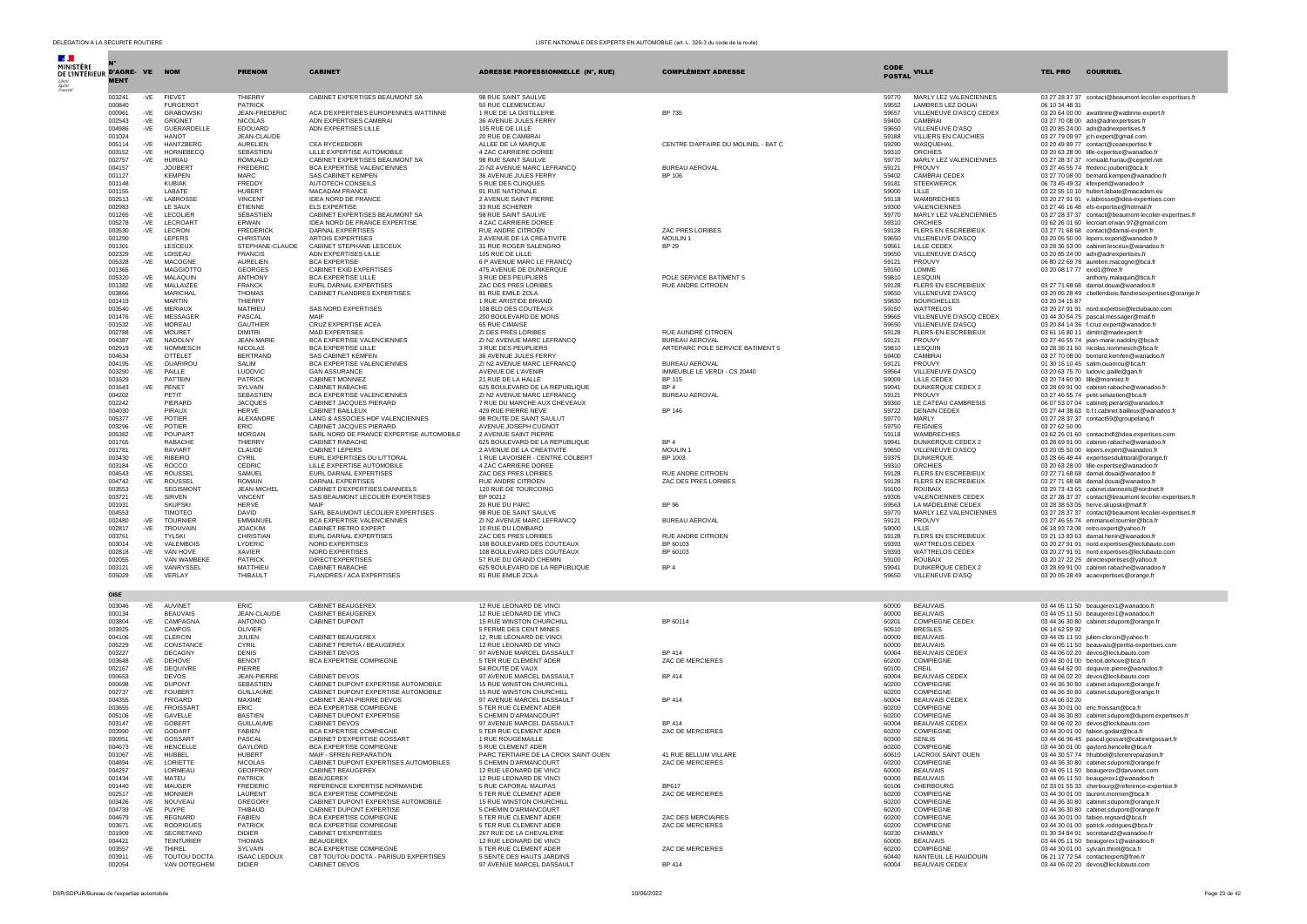| $\mathcal{A}$ .<br>MINISTÈRE<br>DE L'INTÉRIEUR D'AGRE-VE<br>Épelité<br>Fretorio | <b>MENT</b>          |                | <b>NOM</b>                           | <b>PRENOM</b>                     | <b>CABINET</b>                                                                                 | <b>ADRESSE PROFESSIONNELLE (N°, RUE)</b>                 | <b>COMPLÉMENT ADRESSE</b>              | <b>CODE</b><br><b>POSTAL</b> | <b>VILLE</b>                                | <b>TEL PRO</b> | <b>COURRIEL</b>                                                                                       |
|---------------------------------------------------------------------------------|----------------------|----------------|--------------------------------------|-----------------------------------|------------------------------------------------------------------------------------------------|----------------------------------------------------------|----------------------------------------|------------------------------|---------------------------------------------|----------------|-------------------------------------------------------------------------------------------------------|
|                                                                                 | <b>ORNE</b>          |                |                                      |                                   |                                                                                                |                                                          |                                        |                              |                                             |                |                                                                                                       |
|                                                                                 | 000205               | $-VE$          | <b>BLAVETTE</b>                      | <b>PATRICK</b>                    | CABINET D'EXPERTISES PATRICK BLAVETTE                                                          | 87 RUE DU GENERAL LECLERC                                | BP 912 61051 ALENCON CEDEX             | 61000                        | SAINT GERMAIN DU CORBEÏS                    |                | 02 33 26 05 74 expertautomobiles.patrick.blavette@wanadoo.fr                                          |
|                                                                                 | 005037               | $-VE$          | <b>BONNEAU</b>                       | <b>JOACHIM</b>                    | <b>BCA EXPERTISE ALENCON</b>                                                                   | RUE NICOLAS APPERT                                       | ZI NORD - VALFRAMBERT                  | 61003                        | ALENCON CEDEX                               |                | 07 50 15 21 41 ioachim.bonneau@bca.fr                                                                 |
|                                                                                 | 000274<br>003207     | $-VE$<br>$-VE$ | <b>BOURGINE</b><br><b>BRILHAULT</b>  | LUC.<br><b>MICKAEL</b>            | BCA EXPERTISE ALENÇON<br>REFERENCE EXPERTISE NORMANDIE - AGENCE ALEN- 14 PLACE POULET MALASSIS | RUE NICOLAS APPERT                                       | ZI NORD - VALFRAMBERT<br><b>BP 174</b> | 61000<br>61000               | ALENCON CEDEX<br>ALENCON                    |                | 02 33 26 20 96 luc.bourgine@bca.fr<br>02 72 79 71 00 alencon@reference-expertise.fr                   |
|                                                                                 |                      |                |                                      |                                   | CON                                                                                            |                                                          |                                        |                              |                                             |                |                                                                                                       |
|                                                                                 | 005083               | -VE CAM        |                                      | VANILLE                           | REFERENCE EXPERTISE NORMANDIE AGENCE ALEN- 14 PLACE POULET MALASSIS<br>CON                     |                                                          | BP 114                                 | 61000                        | ALENCON CEDEX                               |                | 02 72 79 71 00 alençon@reference.expertise.fr                                                         |
|                                                                                 | 004849               | -VE            | CANTUT                               | PIERRE                            | BCA EXPERTISE TOULON                                                                           | 10 LICE DES ADRETS                                       | PARC TERTIAIRE DE VALGORA              | 61250                        | LA VALETTE DU VAR                           |                | 04 37 55 21 35 pierre.cantuti@bca.fr                                                                  |
|                                                                                 | 004850               | -VE            | CHERON                               | ANTOINE                           | BCA EXPERTISE ALENÇON                                                                          | <b>RUE NICOLAS APPERT</b>                                | ZI NORD - VALFRAMBERT                  | 61000                        | ALENCON CEDEX                               |                | 02 33 26 20 96 antoine.cheron@bca.fr                                                                  |
|                                                                                 | 000505               |                | CONGNET                              | PHII IPPF                         | <b>CABINET CONGNET</b>                                                                         | 14 PLACE POULET MALASSIS                                 | <b>BP 174</b>                          | 61005                        | ALENCON CEDEX                               |                | 02 33 26 74 79 congnet@wanadoo.fr                                                                     |
|                                                                                 | 000539<br>000674     | $-VE$          | COURSIN<br><b>DUBOURG</b>            | <b>REGIS</b><br><b>JOEL</b>       | BCA EXPERTISE ALENÇON<br>REFERENCE EXPERTISE NORMANDIE                                         | <b>RUE NICOLAS APPERT</b><br>25 PLACE SAINT JEAN         | ZI NORD - VALFRAMBERT                  | 61000<br>61100               | ALENCON CEDEX<br><b>FLERS</b>               |                | 02 33 26 20 96 regis.coursin@bca.fr<br>02 72 79 87 58 Flers@reference-expertise.fr                    |
|                                                                                 | 003768               | $-VE$          | <b>GOUHIER</b>                       | JEAN-MARO                         | <b>LA POSTE SRAT</b>                                                                           | 1 RUE ODOLANT DESNOS                                     | <b>BP 337</b>                          | 61014                        | <b>ALENCON</b>                              |                | 02 33 32 59 16 jean-marc.gouhier@laposte.fr                                                           |
|                                                                                 | 004618<br>003521     | -VE<br>-VE     | HORNET<br><b>JOB</b>                 | MATHIEU<br><b>MEHDI</b>           | <b>CABINET AVISSE</b><br><b>BCA EXPERTISE ALENCON</b>                                          | 18 RUE NICOLAS APPERT<br>RUE NICOLAS APPERT              | ZI NORD - VALFRAMBERT                  | 61000<br>61000               | <b>ALENCON</b><br>ALENCON CEDEX             |                | 02 33 29 83 48 cabinet.avisse.alencon@leclubauto.com<br>02.33.26.20.96 mehdi.inh@hca.fr               |
|                                                                                 | 003451               | $-VE$          | LEMONNIER                            | <b>FABRICE</b>                    | REFERENCE EXPERTISE NORMANDIE - AGENCE ALEN- 14 PLACE POULET MALASSIS                          |                                                          | BP 174                                 | 61000                        | <b>ALENCON</b>                              |                | 02 72 79 71 00 alencon@reference-expertise.fr                                                         |
|                                                                                 |                      |                |                                      |                                   | CON                                                                                            |                                                          |                                        |                              |                                             |                |                                                                                                       |
|                                                                                 | 001710               |                | POISSON                              | PASCAL                            | BCA EXPERTISE ALENÇON                                                                          | RUE NICOLAS APPERT                                       | ZI NORD - VALFRAMBERT                  | 61000                        | ALENCON CEDEX                               |                | 02 33 26 20 96 pascal.poisson@bca.fr                                                                  |
|                                                                                 | 005148               | -VE            | RENAUX                               | CHARLES-HENRI                     | REFERENCE EXPERTISE NORMANDIE - AGENCE ALEN- 14 PLACE POULET MALASSIS<br>CON                   |                                                          | <b>BP 174</b>                          | 61000                        | <b>ALENCON</b>                              |                | 02 72 79 71 00 alencon@reference-expertise.fr                                                         |
|                                                                                 | 002273               |                | -VE VANDEWOUDE                       | DANY                              | REFERENCE EXPERTISE NORMANDIE                                                                  | 14 PLACE POULET MALASSIS                                 | BP 174                                 | 61000                        | <b>ALENCON</b>                              |                | 02 72 79 71 00 alencon@reference-expertise.fr                                                         |
|                                                                                 |                      |                |                                      |                                   |                                                                                                |                                                          |                                        |                              |                                             |                |                                                                                                       |
|                                                                                 | <b>PAS-DE-CALAIS</b> |                |                                      |                                   |                                                                                                |                                                          |                                        |                              |                                             |                |                                                                                                       |
|                                                                                 | 004950               | $-VE$          | AUBE                                 | EMMANUEL                          | CABINET WATEL                                                                                  | 4 BOULEVARD SAINTE BEUVE                                 |                                        | 62200                        | <b>BOULOGNE</b>                             |                | 03 21 30 15 11 expertise@cabinet-watel.fr                                                             |
|                                                                                 | 000097<br>005074     | $-VE$<br>-VE   | BARBIEUX<br><b>BEQUET</b>            | CHRISTOPHE<br><b>EMILIEN</b>      | CABINET LEMAIRE SA<br>IDEA NORD DE FRANCE EXPERTISE                                            | 118 RUE DE PARIS<br>ALLEE HONORE DE BALZAC               | BP 38 - ECUIRES                        | 62170<br>62501               | MONTREUIL SUR MER<br>SAINT-HOMER CEDEX      |                | 03 21 31 05 16 cbarbieux@expertautolemaire.com<br>03 21 88 35 00 contactndf@ndf-expertise.fr          |
|                                                                                 | 000191               |                | <b>BIGNOT</b>                        | <b>EREDERIC</b>                   | CABINET WATEL                                                                                  | 4 BOULEVARD SAINTE BEUVE                                 | <b>BP 363</b>                          | 62200                        | BOULOGNE SUR MER                            |                | 03 21 30 15 11 watel.bernard@leclubauto.com                                                           |
|                                                                                 | 004263               | $-VE$          | <b>BLARY</b>                         | PHILIPPE                          | CABINET LEMAIRE SA                                                                             | 34 RUE ROGER SALENGRO                                    |                                        | 62217                        | <b>ACHICOURT</b>                            |                | 03 21 51 58 77 pblary@lecubauto.com                                                                   |
|                                                                                 | 004865<br>000221     | $-VE$          | <b>BLONDIN</b><br><b>BOIRON</b>      | QUENTIN<br><b>DIDIER</b>          | ADN EXPERTISES ARRAS<br>CABINET BOIRON                                                         | 9 VOIE NOTRE DAME DE LORETTE<br>88 AVENUE DU 4 SEPTEMBRE |                                        | 62000<br>62300               | ARRAS<br><b>I FNS</b>                       |                | 03 21 51 13 66 qblondin@adnexpertises.fr<br>03 21 42 19 84 boiron@leclubauto.com                      |
|                                                                                 | 003955               |                | <b>BOURGAIN</b>                      | MAXIME                            | CABINET WATEL                                                                                  | 4 BOULEVARD SAINTE BEUVE                                 |                                        | 62200                        | <b>BOULOGNE SUR MER</b>                     |                | 03 21 30 15 11 watel.bernard@leclubauto.com                                                           |
|                                                                                 | 003801               | $-VE$          | <b>BRIOIS</b>                        | <b>BENJAMIN</b>                   | CABINET CHRISTIAN PRUVOT                                                                       | 227 RUE ALPHONSE HUYGHES                                 | BP 885                                 | 62226                        | CALAIS CEDEX                                |                | 03 21 96 53 70 cabinet.ch.pruvot@wanadoo.fr                                                           |
|                                                                                 | 002388<br>000388     | $-VE$          | CANDELIER<br>CARPENTIER              | CEDRIC<br><b>FREDERIC</b>         | CABINET CHRISTIAN PRUVOT<br>CABINET LEMAIRE SA                                                 | 227 RUE ALPHONSE HUYGHES<br>43 BIS ROUTE D'ARRAS         | BP 885<br><b>BP 25</b>                 | 62226<br>62300               | CALAIS CEDEX<br>LENS                        |                | 03 21 96 53 70 cabinet.ch.pruvot@wanadoo.fr                                                           |
|                                                                                 | 004665               | $-VE$          | CAUDRON                              | <b>REMI</b>                       | <b>BCA EXPERTISE ARRAS</b>                                                                     | 23-25 RUE DU DEPOT                                       |                                        | 62000                        | ARRAS                                       |                | 03 21 78 21 21 lemaire.lens@leclubauto.com<br>03 27 46 55 74 remi.caudron@bca.fr                      |
|                                                                                 | 002704               | $-VE$          | CIESLEWICZ                           | CHRISTOPHE                        | AUTO EXPERTISES CONSEILS                                                                       | 7 B RUE DE GUEMAPPE                                      |                                        | 62156                        | BOIRY NOTRE DAME                            |                | 07 60 84 78 45 christophe.cieslewicz62@gmail.com                                                      |
|                                                                                 | 004695               | $-VE$          | COPPIN<br>CORDONNIER                 | CLEMENT                           | <b>EXATECH</b>                                                                                 | ALLEE HONOREE DE BALZAC                                  |                                        | 62501                        | SAINT-OMER                                  |                | 03 21 88 35 00 saintomer@cabinet-exatech.com                                                          |
|                                                                                 | 004844<br>003730     | $-VE$<br>-VE   | COSTIOU                              | <b>ALEXIS</b><br><b>THOMAS</b>    | CABINET LEMAIRE SA<br>CABINET WATEL                                                            | 34 RUE ROGER SALENGRO<br>4 BOULEVARD SAINTE BEUVE        | <b>BP41</b><br>BP 363                  | 62217<br>62200               | <b>ACHICOURT</b><br><b>BOULOGNE SUR MER</b> |                | 03 21 51 58 77 lemaire.achicourt@expertautolemaire.com<br>03 21 30 15 11 expertise@cabinet-watel.fr   |
|                                                                                 | 000550               | $-VE$          | CRINOUETTE                           | <b>BRUNO</b>                      | CABINET CRINQUETTE BRUNO                                                                       | 67 RUE PASTEUR                                           |                                        | 62400                        | <b>BETHUNE</b>                              |                | 03 21 65 89 00 crinquette@leclubauto.com                                                              |
|                                                                                 | 003818               | $-VE$          | DARRAS                               | GAETAN                            | <b>BCA EXPERTISE ARRAS</b>                                                                     | 23-25 RUE DU DEPOT                                       |                                        | 62000                        | ARRAS                                       |                | 03 21 51 33 66 gaetan.darras@bca.fr                                                                   |
|                                                                                 | 000587<br>004967     | -VE<br>$-VE$   | <b>D'AURIZIO</b><br>DEBRUYNE         | JEAN-PIERRE<br><b>BENOIT</b>      | CABINET LEMAIRE<br>SARL EXATECH                                                                | ALLEE H DE BALZAC                                        | BP 50027 LONGENESSE                    | 62217<br>62501               | <b>ACHICOURT</b><br>SAINT OMER CEDEX        | 321171294      | 03 21 88 35 00 saintomer@cabinet-exatech.com                                                          |
|                                                                                 | 000618               | $-VE$          | DELATTRE                             | <b>BERNARD</b>                    | <b>CABINET WATEL</b>                                                                           | 4 BOULEVARD SAINTE BEUVE                                 | BP 363                                 | 62200                        | <b>BOULOGNE SUR MER</b>                     |                | 03 21 30 15 11 watel.bernard@leclubauto.com                                                           |
|                                                                                 | 000624               | $-VE$          | DELECROIX                            | CHRISTOPHE                        | <b>CABINET LEMAIRE</b>                                                                         | 34 RUE ROGER SALENGRO                                    | <b>BP 41</b>                           | 62217                        | <b>ACHICOURT</b>                            |                | 03 21 51 58 77 cdelecroix@expertautolemaire.com                                                       |
|                                                                                 | 004702               | $-VE$          | <b>DENIS</b><br>DEPRE                | <b>GEOFFREY</b><br>XAVIER         | CARINET LEMAIRE ET EAL<br><b>CABINET LEMAIRE</b>                                               | 34 RUE ROGER SALENGRO<br>34 RUE ROGER SALENGRO           |                                        | 62216                        | <b>ACHICOURT</b><br><b>ARRAS</b>            |                | 03 21 51 58 77 lemaire.achicourt@expertautolemaire.com                                                |
|                                                                                 | 003976<br>002722     | $-VE$<br>$-VE$ | DEQUIEDT                             | THIERRY                           | CABINET CHRISTIAN PRUVOT                                                                       | 227 RUE ALPHONSE HUYGHES                                 | BP 885                                 | 62217<br>62226               | CALAIS CEDEX                                |                | 03 21 55 58 77 lemaire.achicourt@expertautolemaire.com<br>03 21 96 53 70 cabinet.ch.pruvot@wanadoo.fr |
|                                                                                 | 005265               | $-VF$          | DERON                                | PIFRRE                            | IDEA NORD DE FRANCE EXPERTISE                                                                  | ALLEE HONORE DE BALZAC                                   |                                        | 62501                        | SAINT-OMER CEDEX                            |                | 03.21.88.35.00 contactndf@ndf-expertise.com                                                           |
|                                                                                 | 002405               | $-VE$          | DEWAELE                              | <b>CHRISTOPHE</b>                 | CABINET EXATECH                                                                                | 10 PLACE RIBOT                                           | BP 50027                               | 62501                        | SAINT OMER CEDEX                            |                | 03 21 88 35 00 saintomer@cabinet-exatech.com                                                          |
|                                                                                 | 003687<br>000722     | $-VE$<br>$-VE$ | <b>DUTILLEUL</b><br>ELLART           | MATTHIEU<br>PHILIPPE              | CABINET LEMAIRE SA<br>CABINET WATEL                                                            | 34 RUE ROGER SALENGRO<br>4 BOULEVARD SAINTE BEUVE        | BP 363                                 | 62217<br>62200               | <b>ACHICOURT</b><br><b>BOULOGNE SUR MER</b> |                | 03 21 51 58 77 lemaire.lens@leclubauto.com<br>03 21 30 15 11 watel.bernard@leclubauto.com             |
|                                                                                 | 005358               | $-VE$          | ETUIN                                | <b>CLEMENT</b>                    | ADN EXPERTISES ARRAS                                                                           | 9 VOIE NOTRE DAME DE LORETTE                             |                                        | 62000                        | <b>ARRAS</b>                                |                | 03 21 51 13 66 adn@adnexpertises.fr                                                                   |
|                                                                                 | 004881               | $-VE$          | <b>FOURNIER</b>                      | MIKAFI                            | <b>CABINET LEMAIRE</b>                                                                         | 34 RUE ROGER SALENGRO                                    |                                        | 62217                        | <b>ACHICOURT</b>                            |                | 03 21 51 58 77 lemaire.achicourt@expertautolemaire.com                                                |
|                                                                                 | 004670<br>000947     | $-VE$<br>$-VE$ | GARET<br><b>GONTIER</b>              | <b>DAMIEN</b><br><b>DOMINIQUE</b> | BCA EXPERTISE ST OMER<br><b>ADN EXPERTISES</b>                                                 | 1 ROUTE DES BRUYERES<br>9 VOIE NOTRE DAME DE LORETTE     |                                        | 62516<br>62000               | LONGUENESSE<br>ARRAS                        |                | 03 21 88 08 66 damien.garet@bca.fr<br>03 21 51 13 66 adn@adnexpertises.fr                             |
|                                                                                 | 004852               | $-VE$          | GRENIER                              | YOANN                             | <b>BCA EXPERTISE SAINT OMER</b>                                                                | ROUTE BRUYERES                                           | SITE EUROCAP                           | 62219                        | LONGENESSE                                  |                | 06 07 79 23 41 yoann.grenier@bca.fr                                                                   |
|                                                                                 | 002752               |                | <b>HARDY</b>                         | <b>JEROME</b>                     | CABINET WATEL                                                                                  | 4 BOULEVARD SAINTE BEUVE                                 | BP 363                                 | 62200                        | <b>BOULOGNE SUR MER</b>                     |                | 03 21 30 15 11 watel.bernard@leclubauto.com                                                           |
|                                                                                 | 002754<br>003995     | $-VE$<br>$-VE$ | HOCHAR <sup>1</sup><br><b>HUCHIN</b> | <b>AURELIEN</b><br><b>NICOLAS</b> | CABINET EXATECH<br><b>CABINET WATEL</b>                                                        | 10 PLACE RIBOT<br>4 BOULEVARD SAINTE BEUVE               | BP 50027<br>BP 363                     | 62501<br>62200               | SAINT OMER CEDEX<br><b>BOULOGNE SUR MER</b> |                | 03 21 88 35 00 saintomer@cabinet-exatech.com<br>03 21 30 15 11 watel.bernard@leclubauto.com           |
|                                                                                 | 001089               | -VE            | <b>JANVIER</b>                       | MANUEL                            | CAREXA EXPERTISES                                                                              | 42 RUE DU BEAUMARAIS                                     |                                        | 62400                        | <b>BETHUNE</b>                              |                | 03 21 53 26 22 carexa.expertises@wanadoo.fr                                                           |
|                                                                                 | 004891               | $-VE$          | <b>JEGOU</b>                         | <b>KEVIN</b>                      | ADN EXPERTISES ARRAS                                                                           | 9 VOIE NOTRE DAME DE LORETTE                             |                                        | 62000                        | <b>ARRAS</b>                                |                | 03 21 51 13 66 adn@adnexpertises.fr                                                                   |
|                                                                                 | 002313<br>004269     | $-VE$          | <b>JOSSIEN</b><br>LAGNIER            | ETIENNE<br><b>FABRICE</b>         | <b>JOSSIEN EXPERTISE</b><br>CABINET LEMAIRE SA                                                 | HOTEL D'ENTREPRISES<br>34 RUE ROGER SALENGRO             | BP 10017                               | 62921<br>62217               | AIRE SUR LA LYS<br><b>ACHICOURT</b>         |                | 03 21 11 18 30 contact@jossienexpertise.com<br>03 21 51 58 77 fabexpertauto@hotmail.fr                |
|                                                                                 | 002521               | $-VE$          | I ANCE                               | <b>FREDDY</b>                     | BCA EXPERTISE SAINT OMER                                                                       | SITE EUROPCAP - 1 ROUTE DES BRUYERES                     |                                        | 62219                        | LONGUENESSE                                 |                | 07 86 37 94 11 freddy.lance@bca.fr                                                                    |
|                                                                                 | 004164               | $-VE$          | LASOLGNE                             | <b>GUILLAUME</b>                  | <b>BCA EXPERTISE ARRAS</b>                                                                     | 23-25 RUE DU DEPOT                                       |                                        | 62000                        | <b>ARRAS</b>                                |                | 03 21 51 33 66 Guillaume.lasolgne@bca.fr                                                              |
|                                                                                 | 003092<br>004290     | $-VE$<br>$-VE$ | LECOEUR<br>LEQUIEN                   | ALEXANDRE<br><b>BENJAMIN</b>      | ADN EXPERTISES ARRAS<br>CABINET WATEL                                                          | 9 VOIE NOTRE DAME DE LORETTE<br>4 BOULEVARD SAINTE BEUVE |                                        | 62000<br>62205               | ARRAS<br><b>BOULOGNE SUR MER</b>            |                | 03 21 51 13 66 adn@adnexpertises.fr<br>03 21 30 15 11 expertise@cabinet-watel.f                       |
|                                                                                 | 005126               | -VE            | LEROY                                | <b>CÉDRIC</b>                     | SARL IDGA NORD DE FRANCE                                                                       | ALLEE HONORE DE BALZAC                                   | BP 50027                               | 62501                        | SAINT-OMER CEDEX                            |                | 03 21 88 35 00 contactndf@ndf-expertise.com                                                           |
|                                                                                 | 003273               | -VE            | LEY                                  | PHILIPPE                          | CABINET CHRISTIAN PRUVOT                                                                       | 227 RUE ALPHONSE HUYGHES                                 | BP 885                                 | 62226                        | CALAIS CEDEX                                |                | 03 21 96 53 70 cabinet.ch.pruvot@wanadoo.fr                                                           |
|                                                                                 | 001342<br>003534     | $-VE$          | LOPES<br>LOUCHAR'                    | JEAN-LUC<br><b>JULIEN</b>         | SARL EXATECH<br>BCA EXPERTISE SAINT OMER                                                       | 568 AVENUE SULLY<br>1 ROUTE DES BRUYERES                 | BP 125<br>SITE EUROCAP                 | 62403<br>62219               | BETHUNE CEDEX<br>LONGUENESSE                |                | 03 21 68 14 42 cabinet.lopes@wanadoo.fr<br>03 21 88 08 66 julien.louchart@bca.fr                      |
|                                                                                 | 004939               | $-VE$          | LOUVET                               | <b>FRANCOIS</b>                   | <b>BCA EXPERTISE SAINT OMER</b>                                                                | 1 ROUTE DES BRUYERES                                     |                                        | 62219                        | LONGUENESSE                                 |                | 03 21 88 08 66 françois.louvet@bca.fr                                                                 |
|                                                                                 | 001358               |                | LOZACH                               | PASCAL                            | CABINET LEMAIRE                                                                                | <b>BP41</b>                                              |                                        | 62217                        | <b>ACHICOURT</b>                            |                | 03 21 51 58 77 plozach@expertautolemaire.com                                                          |
|                                                                                 | 003572<br>003705     | $-VE$<br>$-VE$ | MAIRE<br><b>MAI FAIT</b>             | CEDRIC<br><b>CHRISTOPHE</b>       | <b>BCA EXPERTISE ARRAS</b><br>SARL EXATECH                                                     | 23-25 RUE DU DEPOT<br>568 AVENUE SULLY                   |                                        | 62000<br>62400               | <b>ARRAS</b><br><b>BETHUNE</b>              |                | 03 28 36 21 60 cedric.maire@bca.fr<br>03 21 88 35 00 saintomer@cabinet-exatech.com                    |
|                                                                                 | 004517               | $-VE$          | MAROUZE                              | GREGORY                           | CABINET LEMAIRE SA                                                                             | 34 RUE ROGER SALENGRO                                    |                                        | 62217                        | <b>ACHICOURT</b>                            |                | 03 21 51 58 77 lemaire.achicourt@expertautolemaire.com                                                |
|                                                                                 | 005134               | $-VE$          | <b>MINEUR</b>                        | <b>VINCENT</b>                    | NORD DE FRANCE EXPERTISE                                                                       | ALLEE HONORE DE BALZAC                                   |                                        | 62501                        | SAINT OMER                                  | 03 24 57 07 34 |                                                                                                       |
|                                                                                 | 001519               | $-VE$          | <b>MONNIEZ</b>                       | <b>FRANÇOIS</b>                   | CABINET LEMAIRE SA                                                                             | 43 BIS ROUTE D'ARRAS                                     | <b>BP 25</b>                           | 62300                        | LENS                                        |                | 03 21 78 21 21 fmonniez@expertantolemaire.com                                                         |
|                                                                                 | 001537<br>001550     | $-VE$          | MOREL<br><b>MOURET</b>               | PIERRE-ALAIN<br><b>ALAIN</b>      | <b>BCA EXPERTISE ARRAS</b><br>MAD EXPERTISES                                                   | 23-25 RUE DU DEPOT<br>229 BOULEVARD DARCHICOURT          |                                        | 62000<br>62110               | ARRAS<br><b>HENIN BEAUMONT</b>              |                | 03 21 88 08 66 pierre-alain.morel@bca.fr<br>03 21 13 77 88 mad.expertises@nordnet.fr                  |
|                                                                                 | 002998               | -VE            | PECQUEUR                             | SYLVAIN                           | PECQUEUR EXPERTISE                                                                             | 24 RUE ERIC TABARLY                                      |                                        | 62840                        | SAILLY SUR LA LYS                           |                | 06 36 83 27 38 sylvain.pecqueur@orange.fr                                                             |
|                                                                                 | 001647               |                | PERERA                               | ALAIN                             | ALAIN PERERA EXPERTISE                                                                         | 71 AVENUE FLEMMING                                       |                                        | 62400                        | <b>BETHUNE</b>                              |                | 06 30 84 70 38 pereraalain@gmail.com                                                                  |
|                                                                                 | 004031<br>003892     | -VF<br>$-VE$   | PLOUVIN<br>POLMART                   | <b>OLIVIER</b><br>MATHIEU         | <b>EXATECH</b><br>BCA EXPERTISE SAINT OMER                                                     | 565 AVENUE SULLY<br>1 ROUTE DES BRUYERES                 | SITE EUROCAP                           | 62400<br>62219               | <b>BETHUNE</b><br>LONGUENESSE               |                | 03 21 68 14 42 saintomer@cabinet-exatech.com<br>03 21 88 08 66 mathieu.polmart@bca.fr                 |
|                                                                                 | 001722               | $-VE$          | POTREL                               | YANNICK                           | CABINET LEMAIRE                                                                                | <b>BP 41</b>                                             |                                        | 62217                        | <b>ACHICOURT</b>                            |                | 03 21 51 58 77 ypotrel@expertautolemaire.com                                                          |
|                                                                                 | 001745               |                | PRUVOT                               | CHRISTIAN                         | CABINET CHRISTIAN PRUVOT                                                                       | 227 RUE ALPHONSE HUYGHES                                 | <b>BP 885</b>                          | 62226                        | CALAIS CEDEX                                |                | 03 21 96 53 70 cabinet.ch.pruvot@wanadoo.fr                                                           |
|                                                                                 | 001763<br>001764     |                | <b>OUINTANE</b><br><b>RABACHE</b>    | THIERRY<br>PHILIPPE               | SARL EXATECH<br>SARL CABINET D'EXPERTISE RABACHE                                               | 568 AVENUE SULLY<br>251 AVENUE DU 8 MAI 1945             | <b>BP 125</b>                          | 62403<br>62400               | <b>BETHUNE CEDEX</b><br><b>BETHUNE</b>      |                | 03 21 68 14 42 cabinet.lopes@wanadoo.fr<br>03 21 57 30 12 rabache.bethune@optimitel.fr                |
|                                                                                 | 005385               | $-VE$          | REYMBAUT                             | <b>ROMAIN</b>                     | SAS CREATIV HAUT DE FRANCE                                                                     | 4 BOULEVARD SAINTE BEUVE                                 |                                        | 62200                        | <b>BOULOGNE SUR MER</b>                     |                | 03 21 30 15 11 boulogne@creativexpertiz.fr                                                            |
|                                                                                 | 003900               | $-VE$          | <b>ROGER</b>                         | LOÏC                              | ADN EXPERTISES ARRAS                                                                           | 9 VOIE NOTRE DAME DE LORETTE                             |                                        | 62000                        | <b>ARRAS</b>                                |                | 03 21 51 13 66 adn@adnexpertises.fr                                                                   |
|                                                                                 | 004218<br>004252     | $-VF$<br>$-VE$ | <b>ROUSSELLE</b><br>SAGNIER          | <b>NICOLAS</b><br><b>BENOÎT</b>   | <b>BCA EXPERTISE ARRAS</b><br>CABINET EXATECH                                                  | 23-25 RUE DU DEPOT<br>ALLÉE HONORÉ DE BALZAC             | BP 50027                               | 62000<br>62501               | ARRAS<br>LONGUENESSE                        |                | 06 30 29 36 75 nicolas.rousselle@bca.fr<br>03 21 88 35 00 saintomer@cabinet-exatech.com               |
|                                                                                 | 004745               | $-VE$          | SAUVE                                | <b>FLORENT</b>                    | ADN EXPERTISE                                                                                  | 9 VOIE NOTRE DAME DE LORETTE                             |                                        | 62000                        | <b>ARRAS</b>                                |                | 03 21 51 13 66 adn@adnexpertises.fr                                                                   |
|                                                                                 | 001897               |                | <b>SCHERPEREEL</b>                   | <b>JEAN</b>                       | <b>CABINET LEMAIRE</b>                                                                         | <b>BP 41</b>                                             |                                        | 62217                        | <b>ACHICOURT</b>                            |                | 03 21 51 58 77 jscherpereel@expertautolemaire.com                                                     |
|                                                                                 | 003905<br>003935     | $-VE$<br>$-VE$ | SEGISMONT<br>SINTIVE                 | OLIVIER<br>JEAN-MICHEL            | ADN EXPERTISES ARRAS<br>CABINET LEMAIRE                                                        | 9 VOIE NOTRE DAME DE LORETTE<br><b>BP 41</b>             |                                        | 62000<br>62217               | ARRAS<br><b>ACHICOURT</b>                   |                | 03 21 51 13 66 adn@adnexpertises.fr<br>03 21 51 58 77 imsintive@expertautolemaire.com                 |
|                                                                                 | 004746               | $-VE$          | <b>STECK</b>                         | <b>FLORIAN</b>                    | CABINET WATEL                                                                                  | 4 BOULEVARD ST BEUVE                                     |                                        | 62200                        | <b>BOULOGNE SUR MER</b>                     |                | 03 21 30 15 11 watel.bernard@leclubauto.fr                                                            |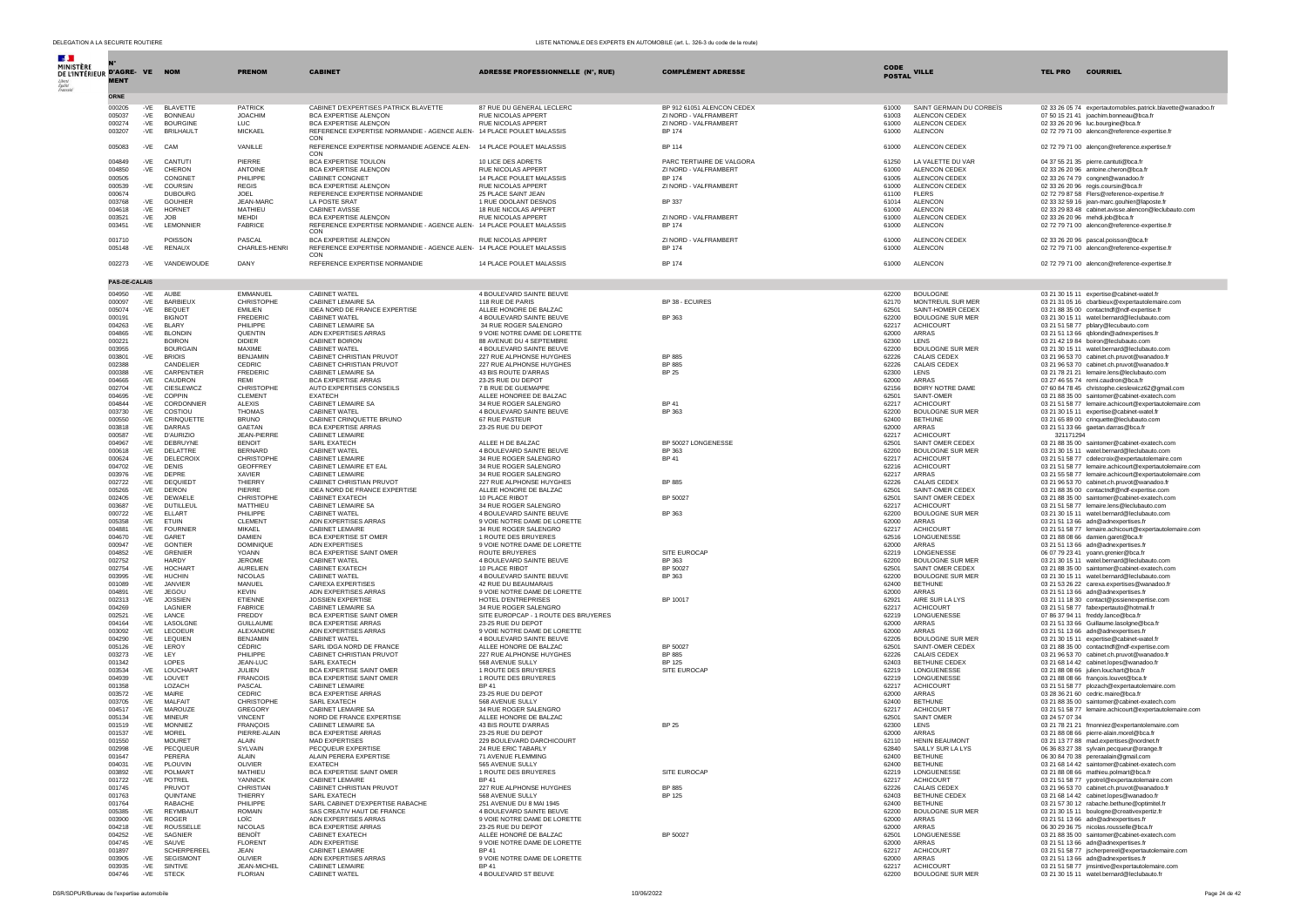| <b>Section</b>                             |                      |                   |                                      |                                      |                                                                         |                                                                                  |                                                                 |                |                                                        |                                                                                                                             |
|--------------------------------------------|----------------------|-------------------|--------------------------------------|--------------------------------------|-------------------------------------------------------------------------|----------------------------------------------------------------------------------|-----------------------------------------------------------------|----------------|--------------------------------------------------------|-----------------------------------------------------------------------------------------------------------------------------|
| MINISTÈRE<br>DE L'INTÉRIEUR D'AGRE- VE NOM |                      |                   |                                      | <b>PRENOM</b>                        | <b>CABINET</b>                                                          | ADRESSE PROFESSIONNELLE (N°, RUE)                                                | <b>COMPLÉMENT ADRESSE</b>                                       | CODE           | <b>VILLE</b>                                           | <b>COURRIEL</b><br><b>TEL PRO</b>                                                                                           |
|                                            | <b>MENT</b>          |                   |                                      |                                      |                                                                         |                                                                                  |                                                                 | <b>POSTAL</b>  |                                                        |                                                                                                                             |
|                                            | 003191               | -VE               | <b>TAK</b>                           | RICHARD                              | CABINET LEMAIRE SA                                                      | 43 BIS ROUTE D'ARRAS                                                             | <b>BP 25</b>                                                    | 62300          | LENS                                                   | 03 21 78 21 21 lemaire.lens@leclubauto.com                                                                                  |
|                                            | 003912               | $-VE$             | <b>TRESO</b>                         | ALEXANDRE                            | CABINET LEMAIRE                                                         | 34 RUE ROGER SALENGRO                                                            |                                                                 | 62217          | <b>ACHICOURT</b>                                       | 03 21 51 58 77 atreso@expertautolemaire.com                                                                                 |
|                                            | 004425<br>002111     | $-VE$<br>-VE      | VAZOUEZ<br>WAGRET                    | <b>GUILLAUME</b><br><b>DOMINIOUE</b> | <b>BCA EXPERTISE ARRAS</b><br><b>EXATECH</b>                            | 23-25 RUE DU DEPOT<br>568 AVENUE SULLY                                           | <b>BP 125</b>                                                   | 62000<br>62400 | <b>ARRAS</b><br>BETHUNE CEDEX                          | 06 30 29 38 61 guillaume.vasquez@bca.fr<br>03 21 68 14 42 bethune@cabinet-exatech.com                                       |
|                                            | 003562               | -VE               | WALLET                               | BENJAMIN                             | <b>BCA EXPERTISE</b>                                                    | 22 RUE DU DEPOT                                                                  |                                                                 | 62000          | ARRAS                                                  | 06 09 79 08 73 benjamin.wallet@bca.fr                                                                                       |
|                                            | 004842<br>005062     | -VE<br>$-VE$      | <b>WAREMBOURG</b><br>WIDENT          | <b>JEROME</b><br><b>BENJAMIN</b>     | CABINET I FMAIRE SAS<br><b>BCA EXPERTISE SAINT OMER</b>                 | 34 RUE ROGER SALENGRO<br>1 ROUTE DES BRUYERES                                    | SITE EUROPCAR                                                   | 62217<br>62219 | <b>ACHICOUR</b><br>LONGUENESSE                         | 03 21 51 58 77 lemaire.achicourt@expertautolemaire.com<br>06 07 74 58 69 benjamin.wident@bca.fr                             |
|                                            |                      |                   |                                      |                                      |                                                                         |                                                                                  |                                                                 |                |                                                        |                                                                                                                             |
|                                            | <b>PUY-DE-DÔME</b>   |                   |                                      |                                      |                                                                         |                                                                                  |                                                                 |                |                                                        |                                                                                                                             |
|                                            | 000074<br>000237     | -VE               | <b>BADAUD</b><br><b>BONNEFILLE</b>   | FRIC.<br>SERGE                       | BCA EXPERTISE CLERMONT FERRAND<br><b>GMF - DIRECTION DES SINISTRES</b>  | 3 RUE CONDORCET<br>43 PLACE DE JAUDE                                             | <b>BP 332</b>                                                   | 63000<br>63009 | <b>CLERMONT FERRAND</b><br><b>CLERMONT FERRAND</b>     | 04 73 28 66 80 Eric.BADAUD@bca.fr                                                                                           |
|                                            | 002561               | -VE               | <b>BURLAUD</b>                       | <b>DENIS</b>                         | CABINET THIERRY REVOL                                                   | PARC TECHNOLOGIQUE DE LA PARDIEU                                                 | 14 RUE VALENTIN HAUY                                            | 63000          | CLERMONT FERRAND                                       | 04 73 43 54 26 sbonnefille@gmail.com<br>04 73 27 98 05 secretariat@cabinet-revol.fr                                         |
|                                            | 000454<br>000531     |                   | CHAUD<br>COUILLET                    | PHILIPPE<br><b>JEROME</b>            | BCA EXPERTISE CLERMONT FERRAND<br>ALLIANCE EXPERTS AUVERGNE             | 3 RUE CONDORCET<br>12 AVENUE DE COURNON                                          |                                                                 | 63000<br>63170 | CLERMONT FERRAND<br>AUBIERE                            | 04 73 28 66 80 Philippe.CHAUD@bca.fr<br>04 42 13 02 40 contact@alliance-experts.com                                         |
|                                            | 004477               | -VE               | DE AZEVEDO                           | PATRICE                              | AUTO DOME EXPERTS                                                       | 5 RUE LOUIS BLERIOT                                                              | PORTE 5 B                                                       | 63100          | CLERMONT-FERRAND                                       | 04 73 15 35 00 ade@leclubauto.com                                                                                           |
|                                            | 002170<br>002723     | $-VE$             | DE JESUS<br>DERU                     | LOUIS<br>EMMANUEL                    | AURA EXPERTISE<br>CABINET THIERRY REVOL                                 | 117 BD LAFAYETTE<br>PARC TECHNOLOGIOUE DE LA PARDIEU                             | 14 RUE VALENTIN HAUY                                            | 63000<br>63000 | CLERMONT-FERRAND<br>CLERMONT FERRAND                   | 06 07 70 17 35 I.d.j@laposte.net<br>04 73 27 98 05 secretariat@cabinet-revol.fr                                             |
|                                            | 003141               | $-VE$             | <b>DESAIGLE</b>                      | SYLVAIN                              | <b>SEA MARCAGGI</b>                                                     | 55 AVENUE DE ROYAT                                                               | <b>BP 128</b>                                                   | 63406          | CHAMALIERES CEDEX                                      | 04 73 31 36 31 sea.marcaggi@wanadoo.fr                                                                                      |
|                                            | 003503<br>003337     | -VE<br>$-VE$      | <b>DIJOLS</b><br><b>DOS SANTOS</b>   | <b>FRANCK</b><br>ALEXANDRE           | <b>SEA MARCAGGI</b><br>ALLIANCE EXPERTS AUVERGNE                        | 56 AVENUE DE ROYAT<br>12 AVENUE DE COURNON                                       | <b>BP 128</b>                                                   | 63406<br>63170 | CHAMALIERES CEDEX<br>AUBIERE                           | 04 73 31 36 31 sea.marcaggi@wanadoo.fr<br>04 42 13 02 40 contact@alliance-experts.com                                       |
|                                            | 002416               | -VE               | FERREIRA                             | CARLOS                               | CABINET THIERRY REVOL                                                   | PARC TECHNOLOGIQUE DE LA PARDIEU                                                 | 14 RUE VALENTIN HAUY                                            | 63000          | CLERMONT FERRAND                                       | 04 73 27 98 05 secretariat@cabinet-revol.fr                                                                                 |
|                                            | 003831<br>000792     | -VE<br>$-VE$      | FERREIRA DE JESUS<br>FONLUPT         | HELDER<br>PHILIPPE                   | L'EXPERT AUTO<br>CABINET THIERRY REVOL                                  | 30 RUE DES FOSSES SOUS LA RODADE<br>PARC TECHNOLOGIQUE DE LA PARDIEU             | 14 RUE VALENTIN HAUY                                            | 63100<br>63000 | CLERMONT FERRAND<br><b>CLERMONT FERRAND</b>            | 07 68 87 10 37 contact@lexpertautomobile.com<br>04 73 27 98 05 secretariat@cabinet-revol.fr                                 |
|                                            | 000856               | -VE               | GARAND                               | CHRISTOPHE                           | ALLIANCE EXPERTS AUVERGNE                                               | 12 AVENUE DE COURNON                                                             |                                                                 | 63170          | AUBIERE                                                | 04 42 13 02 40 contact@alliance-experts.com                                                                                 |
|                                            | 002286<br>004983     | $-VE$<br>$-VE$    | GARCIA<br>GAYET                      | CHRISTOPHE<br><b>SIMON</b>           | CABINET THIERRY REVOL<br>AUTO DOME EXPERTS                              | PARC TECHNOLOGIQUE DE LA PARDIEU<br>5 RUE LOUIS BLERIOT                          | 14 RUE VALENTIN HAUY<br>PORTE 5 B                               | 63000<br>63100 | CLERMONT FERRAND<br>CLERMONT-FERRAND                   | 04 73 27 98 05 secretariat@cabinet-revol.fr<br>04 73 15 35 00 ade@idea-expertises.com                                       |
|                                            | 002645               | -VE               | GAYOT                                | LAURENT                              | ALLIANCE EXPERTS AUVERGNE                                               | 12 AVENUE DE COURNON                                                             |                                                                 | 63170          | <b>AUBIERE</b>                                         | 04 42 13 02 40 contact@alliance-experts.com                                                                                 |
|                                            | 004495<br>003997     | $-VE$<br>$-VE$    | <b>GEREMY</b><br><b>JACQUOT</b>      | <b>FRANCK</b><br>LOIC.               | AUTO DOME EXPERTS<br><b>CABINET REVOL</b>                               | 5 RUE LOUIS BLERIOT<br>14 RUE VALENTIN HAUY                                      | PORTE 5 B                                                       | 63100<br>63000 | CLERMONT-FERRAND<br><b>CLERMONT FERRAND</b>            | 04 73 15 35 00 ade@leclubauto.com<br>04 73 27 98 05 secretariat@cabinet-revol.fr                                            |
|                                            | 004776<br>001394     | -VE<br>$-VE$      | LEBRE<br>MARCAGGI                    | <b>MARTIN</b><br>CHRISTOPHE          | BCA EXPERTISE CLERMONT FERRAND<br>SEA MARCAGGI                          | 3 RUE CONDORCET<br>55 AVENUE DE ROYAT                                            | <b>BP 128</b>                                                   | 63000<br>63406 | CLERMONT-FERRAND<br>CHAMALIERES CEDEX                  | 04 73 28 66 80 martin.lebre@bca.fr                                                                                          |
|                                            | 003098               | -VE               | MARTINEZ                             | DAVID                                | CABINET THIERRY REVOL                                                   | PARC TECHNOLOGIQUE DE LA PARDIEU                                                 | 14 RUE VALENTIN HAUY                                            | 63000          | CLERMONT FERRAND                                       | 04 73 31 36 31 sea.marcaggi@wanadoo.fr<br>04 73 27 98 05 secretariat@cabinet-revol.fr                                       |
|                                            | 003539               | -VE               | <b>MAURICE</b><br><b>MOURGUES</b>    | ALEXANDRE                            | ALIANCE EXPERTS AUVERGNE                                                | 12 RUE DE COURNON<br>13 RUE VAUVENARGUES                                         |                                                                 | 63170          | <b>AUBIERE</b><br><b>CLERMONT FERRAND</b>              | 04 42 49 26 06 contact@alliance-experts.com                                                                                 |
|                                            | 003881<br>003887     | -VE               | OLEON                                | <b>FLORIAN</b><br>PASCAL             | SARL LES Z'EXPERTS<br>BCA EXPERTISE CLERMONT FERRAND                    | 3 RUE CONDORCET                                                                  |                                                                 | 63000<br>63000 | CLERMONT FERRAND                                       | 06 84 95 20 80 contact@les-zexperts.eu<br>04 73 28 66 80 pascal.oleon@bca.fr                                                |
|                                            | 003108<br>002798     | $-VE$<br>-VE      | PITIOT<br>PLANCOULAINE               | <b>RUDY</b><br><b>PASCAL</b>         | ALLIANCE EXPERTS AUVERGNE<br>BCA EXPERTISE CLERMONT FERRAND             | 12 AVENUE DE COURNON                                                             |                                                                 | 63170          | AUBIERE<br><b>CLERMONT FERRAND</b>                     | 04.42.13.02.40 contact@alliance-experts.com                                                                                 |
|                                            | 001708               | -VE               | POGET                                | PIFRRF-MARC                          | SARL AUVERGNE AUTOS EXPERTISES                                          | 3 RUE CONDORCET<br>PRUDENT                                                       |                                                                 | 63000<br>63550 | ST REMY SUR DUROLLE                                    | 04 73 28 66 80 pascal.plancoulaine@bca.fr<br>04 73 51 06 60 cabinet.poget@orange.fr                                         |
|                                            | 003297               | $-VE$             | PRUGNIT                              | FABRICE<br><b>ROMAIN</b>             | BCA EXPERTISE CLERMONT FERRAND                                          | 3 RUE CONDORCET<br>4 RUE FABIEN CALLOUD                                          | PARC TECHNOLOGIQUE DE LA PARDIEU - 14 RUE VALENTIN HAUY         | 63000          | CLERMONT FERRAND<br>CLERMONT-FERRAND                   | 04 73 28 66 80 fabrice.prugnit@bca.fr                                                                                       |
|                                            | 004076<br>001797     | -VE               | RAVELLO<br><b>REVOL</b>              | THIERRY                              | CABINET D'EXPERTISES THIERRY REVOL<br>CABINET THIERRY REVOL             | PARC TECHNOLOGIQUE DE LA PARDIEU                                                 | 14 RUE VALENTIN HAUY                                            | 63000<br>63000 | CLERMONT FERRAND                                       | 04 73 27 98 05 secretariat@cabinet-revol.fr<br>04 73 27 98 05 secretariat@cabinet-revol.fr                                  |
|                                            | 001802<br>004216     | $-VE$             | <b>RHODES</b><br>ROGANNE             | GUILLAUME<br><b>NICOLAS</b>          | EXPERTISE TECHNIQUE CABINET RHODES<br>CABINET REVOL                     | RUE DE LA PEREYRE<br>14 RUE VALENTIN HAUY                                        | <b>LES GROSLIERS</b>                                            | 63140<br>63000 | CHATEL-GUYON<br>CLERMONT-FERRAND                       | 04 73 86 19 01 rhodes-expert@wanadoo.fr<br>04 73 27 98 05 secretariat@cabinet-revol.fr                                      |
|                                            | 002345               | -VE               | <b>ROUSSET</b>                       | LUDOVIC                              | <b>SCAN EXPERTISE</b>                                                   | 3 ROUTE DE RIOM                                                                  | BUREAU Nº 7                                                     | 63530          | VOLVIC                                                 | 04 73 64 79 67 contact@scan-expertise.fr                                                                                    |
|                                            |                      |                   |                                      |                                      |                                                                         |                                                                                  |                                                                 |                |                                                        |                                                                                                                             |
|                                            | PYRÉNÉES-ATLANTIQUES |                   |                                      |                                      |                                                                         |                                                                                  |                                                                 |                |                                                        |                                                                                                                             |
|                                            | 004931<br>000076     | -VE               | ABANDO<br><b>BADIOLA</b>             | <b>JORDAN</b><br><b>INAKI</b>        | <b>BCA EXPERTISE BIARRITZ</b><br>CABINET BADIOLA SA                     | 56 AVENUE DE LA BASSE NAVARRE<br><b>ESPACE SAINT MARTIN</b>                      | 33 AVENUE GRAMMONT                                              | 64990<br>64200 | SAINT PIERRE D'IRUBE<br><b>BIARRITZ</b>                | 05 59 31 42 36 iordan abando@bca fr<br>05 59 23 41 41 i.badiola@wanadoo.fr                                                  |
|                                            | 000159               | -VE               | <b>BERHO</b>                         | ALEXANDRE                            | CABINET BADIOLA SA                                                      | <b>ESPACE SAINT MARTIN</b>                                                       | 33 AVENUE GRAMMONT                                              | 64200          | <b>BIARRITZ</b>                                        | 05 59 23 41 41 i.badiola@wanadoo.fr                                                                                         |
|                                            | 000187<br>004431     | -VE<br>-VE        | <b>BIDART</b><br><b>BIDART</b>       | <b>ROGER</b><br>DAVID                | <b>CABINET BIDART</b><br>AEC DALLA-TORRE                                | 23 ALLEE DU MOURA - BP 51<br>1 AVENUE DE MONTBRUN                                | <b>BP36</b>                                                     | 64200<br>64600 | BIARRITZ<br>ANGLET                                     | 05 59 23 60 60 cab.bidart@wanadoo.fr<br>05 59 63 05 16 cabinet.dallatorre.aec@expertiseautobateau.com                       |
|                                            | 002346               | -VE               | <b>BODELET</b>                       | <b>BRUNO</b>                         | CABINET D'ENCADREMENT CONSEIL ET AUDIT                                  | 2 RUE HENRI FARMAN                                                               |                                                                 | 64230<br>64140 | LESCAR                                                 | 05 61 47 92 73 contact31@cabinetlang.fr                                                                                     |
|                                            | 004089<br>000310     |                   | <b>BOSCH</b><br><b>BRIAND</b>        | CHARLINE                             | BOSCH EXPERTISES ET CONSEILS                                            | 20 AVENUE DU CHANOINE PASSAILH                                                   |                                                                 |                | LONS                                                   | 06 14 23 14 09 cabinet.bosch@outlook.fr                                                                                     |
|                                            |                      | -VE               |                                      | PHILIPPE                             | AEB SAS                                                                 | ZAC DU PESQUE                                                                    |                                                                 | 64140          | LONS                                                   | 05 59 72 03 60 lamoulie@ader.fr                                                                                             |
|                                            | 002365               | $-VE$             | CASTETBON                            | <b>YVES</b>                          | YVES CASTETBON                                                          | 43 AVENUE ALBERT 1ER                                                             |                                                                 | 64320          | <b>BIZANOS</b>                                         | 05 59 06 38 79 castetbon.yvesexpertises@gmail.com                                                                           |
|                                            | 004666<br>004694     | -VE<br>-VE        | CAZAURANG-VERGEZ ROMAIN<br>COLLIN    | LUDOVIC                              | <b>BCA EXPERTISE BIARRITZ</b><br>AEB SAS                                | 56 AVENUE DE LA BASSE NAVARRE<br>1 ALLEE CASSIOPEE                               |                                                                 | 64990<br>64140 | ST PIERRE D'IRUBE<br><b>LONS</b>                       | 05 59 31 42 36 romain.caraurang-vergez@bca.fr<br>05 59 72 03 60 aeb@aeb64.fr                                                |
|                                            | 004113               | -VE               | CORNU                                | <b>AUDREN</b>                        | AEB SAS                                                                 | 1 ALLEE CASSIOPEE                                                                |                                                                 | 64140          | LONS                                                   | 05 59 72 03 60 aeb@aeb64.fr                                                                                                 |
|                                            | 000570<br>004480     | -VE               | <b>DALLA TORRE</b><br>DELHOSTE       | PHILIPPE<br><b>OUENTIN</b>           | BUREAU DALLA-TORRE<br>CABINET BADIOLA EXPERTISE EN AUTOMOBILE SARL      | 1 AVENUE DE MONTBRUN<br>33 AVENUE GRAMMONT                                       | <b>ESPACE ADOUR II</b><br><b>ESPACE SAINT MARTIN</b>            | 64600<br>64200 | ANGLET<br><b>BIARRITZ</b>                              | 05 64 19 01 05 contact@expert-litige.com<br>05 59 23 41 41 i.badiola@wanadoo.fr                                             |
|                                            | 003504               | $-VE$             | DOMINI                               | LOIC.                                | CK CONSULTANT                                                           | 2 RUE HENRI FARMAN                                                               |                                                                 | 64230          | LESCAR                                                 | 05 61 47 92 73 loicdomini@groupelang.fr                                                                                     |
|                                            | 002414<br>002415     | $-VE$<br>$-VE$    | FAY<br>FERNANDEZ                     | LAURENT<br>GABRIEL                   | BCA EXPERTISE PAU<br>AEB SAS                                            | 23 RUE RONSARD<br>1 ALLEE CASSIOPEE                                              |                                                                 | 64000<br>64140 | PAU<br>LONS                                            | 05 59 32 20 42 laurent.fay@bca.fr<br>05 59 72 03 60 aeb@aeb64.fr                                                            |
|                                            | 000921               | $-VE$             | GILET                                | FRIC.                                | <b>AEB SAS</b>                                                          | 1 ALLEE CASSIOPEE                                                                |                                                                 | 64140          | LONS                                                   | 05 59 72 03 60 aeb@aeb64.fr                                                                                                 |
|                                            | 003838<br>002747     | -VE               | GUEDO <sub>1</sub><br><b>GUITTON</b> | MATHIEU<br>SEBASTIEN                 | CABINET GUEDOT JEAN<br>AEB SAS                                          | 2 RUE LEON JOUHAUX<br>1 ALLEE CASSIOPEE                                          |                                                                 | 64400<br>64140 | OLORON SAINTE MARIE<br>LONS                            | 05 59 39 68 50 jean.guedot@orange.fr<br>05 59 72 03 60 aeb@aeb64.fr                                                         |
|                                            | 004442               | -VE               | <b>GUYOT</b>                         | <b>DAVID</b>                         | BCA EXPERTISE PAU                                                       | 23 RUE RONSARD                                                                   |                                                                 | 64000          | PAU                                                    | 05 59 32 20 42 david.guyot@bca.fr                                                                                           |
|                                            | 004284<br>004151     | -VE<br>$-VE$      | <b>HERAIL</b><br><b>HIRIGOYEN</b>    | CEDRIC<br><b>HERVÉ</b>               | BCA EXPERTISE PAU<br>CABINET BIDART                                     | 23 RUE RONSARD<br>5. ALLÉE DES ELEURS                                            | <b>BP 51</b>                                                    | 64000<br>64202 | PAU<br><b>BIARRITZ CEDEX</b>                           | 05 59 32 20 42 cedric.herail@bca.fr<br>05 59 23 60 60 h.hirigoyen@orange.fr                                                 |
|                                            | 004991               | -VE               | JORGE                                | SULLIVAN                             | EXPERTISE ET CONCEPT BAYONNE                                            | 1 AVENUE DE MONTBRUN                                                             |                                                                 | 64600          | ANGLET                                                 | 05 62 05 79 24 bayonne@expertiseconcept.fr                                                                                  |
|                                            | 004003<br>004371     | -VE               | LACOSTE<br>LAKHDAR                   | <b>JEREMY</b><br><b>MEHDI</b>        | <b>MERET EXPERTISES</b><br>E.I EAGLE EXPERTISE                          | 16 BIS AVENUE GASTON LACOSTE<br>7 IMPASSE JACQUES PREVERT                        |                                                                 | 64000<br>64340 | PAU<br><b>BOUCAU</b>                                   | 05 59 27 43 43 iean-claude.meret@wanadoo.fr<br>06 01 28 68 40 contact@eagleexpertise.fr                                     |
|                                            | 001184<br>004728     | -VE<br>$-VE$      | LAMOULIE<br>LASSER                   | <b>FRANCIS</b>                       | <b>FECMA</b><br><b>MERET EXPERTISES</b>                                 | 18 ALLEE HENRI TOULOUSE LAUTREC                                                  |                                                                 | 64140<br>64000 | LONS<br>PAU                                            | lamoulie.francis@gmail.com                                                                                                  |
|                                            | 001268               |                   | LECUYER                              | <b>GEOFFREY</b><br>THIFRRY           |                                                                         | 16 BIS RUE GASTON LACOSTE<br>11 BIS AVENUE DE BEYRIS                             |                                                                 | 64100          | BAYONNE                                                | 05 59 27 43 43 jean-claude.meret@wanadoo.fr<br>06 62 05 44 35 tlecuyer911@gmail.com                                         |
|                                            | 005125<br>002556     | -VE<br>$-VE$      | LEON<br><b>LESAGE</b>                | <b>DIMITRI</b><br><b>HERVE</b>       | EXPERTISE CONCEPT BAYONNE<br>AUTO CONSEIL EXPERTISES                    | 1 AVENUE MONTBRUN<br>137 AVENUE DE JALDAY                                        |                                                                 | 64600<br>64500 | ANGLET<br>SAINT JEAN DE LUZ                            | 05 34 61 42 60 bayonne@expertiseconcept.fr                                                                                  |
|                                            | 005172               | $-VE$             | LOUIS                                | THEO                                 | CABINET LANG ET ASSOCIES                                                | 50 AVENUE DE MAIGNON                                                             | ESPACE OLANO                                                    | 64600          | ANGLET                                                 | 05 59 23 22 55 lesage.expertises.auto@orange.fr<br>05 59 23 41 41 contact@cabinetlang.fr                                    |
|                                            | 004018<br>001557     | $-VE$             | <b>MONGABURE</b><br>-VE MOUSTIRATS   | <b>VINCENT</b><br><b>NOFI</b>        | CABINET BADIOLA<br>AFR SAS                                              | 33 AVENUE GRAMMONT<br>1 ALLEE CASSIOPEE                                          | <b>ESPACE ST MARTIN</b>                                         | 64200<br>64140 | <b>BIARRITZ</b><br><b>LONS</b>                         | 05 59 23 41 41 i.badiola@wanadoo.fr<br>05 59 72 03 60 aeb@aeb64.fr                                                          |
|                                            | 005288               | $-VE$             | <b>MRITO</b>                         | ZOUHEIR                              | AUTO EXPERISES DU BEARN SAS                                             | 1 ALLEE CASSIOPEE                                                                |                                                                 | 64140          | LONS                                                   | 05 53 72 03 60 aeb@aeb64.fr                                                                                                 |
|                                            | 005136<br>004196     | -VE<br>-VE        | MULET<br>PASCAL                      | SIMON<br><b>JOSEPH</b>               | AUTO EXPERTISE DU BEARN AEB SAS<br><b>BCA EXPERTISE BIARRITZ</b>        | 1 ALLEE CASSIOPEE<br>AVENUE DE LA BASSE NAVARRE                                  | PARC D'ACTIVITÉS ERAIKI - BAT A                                 | 64140<br>64990 | LONS<br>SAINT PIERRE D'IRUBE                           | 05 59 72 03 60 aeb@aeb64.fr<br>05 59 31 42 36 joseph.pascal@bca.fr                                                          |
|                                            | 004199               | $-VE$             | PELLERANO                            | OLIVIER                              | AEB SAS                                                                 | 1 ALLEE CASSIOPEE                                                                |                                                                 | 64140          | LONS                                                   | 05 59 72 03 60 aeb@aeb64.fr                                                                                                 |
|                                            | 004029<br>004206     | $-VE$<br>-VE      | PILLOT<br>PINSON                     | PASCAL<br>ALEXANDRE                  | EXPERTISE ET CONCEPT DE PAU<br>CABINET D'ENCADREMENT CONSEIL ET AUDIT   | 243 BOULEVARD DE LA PAIX<br>2 RUE HENRI FARMAN                                   |                                                                 | 64000<br>64230 | PAU<br>LESCAR                                          | 09 85 60 08 09 p.pillot@expertiseconcept.fr<br>05 61 47 92 73 contact31@cabinetlang.fr                                      |
|                                            | 004075               | -VE               | PONS                                 | CEDRIC                               | BCA EXPERTISE BIARRITZ                                                  | AVENUE DE LA BASSE NAVARRE                                                       | PARC D'ACTIVITE ERAIKI - BAT A                                  | 64990          | SAINT PIERRE D'IRUBE                                   | 05 59 31 42 36 cedric.pons@bca.fr                                                                                           |
|                                            | 001732<br>001752     | $-VE$<br>-VE      | PRIFUR<br>PUYO                       | HERVÉ<br>GUY                         | CABINET BADIOLA SA                                                      | 50 AVENUE DE MAIGNON<br>CHEMIN DE CHOUROUTA                                      | MAISON CHOKO-MAITEA                                             | 64600<br>64200 | ANGLET<br><b>BASSUSSARRY</b>                           | 05 61 47 92 73 contact31@cabinetlang.fr<br>05 59 93 23 64 info@quypuyo-expertises.com                                       |
|                                            | 003545               | -VE               | QUEAU<br>RASAL-ALLUE                 | PHILIPPE<br>PIFRRE                   | BCA EXPERTISE PAU                                                       | 23 RUE RONSARD                                                                   |                                                                 | 64000          | PAU                                                    | 05 59 32 20 42 philippe.queau@bca.fr<br>05.59.27.43.43 contact64@cabinetlang.fr                                             |
|                                            | 005185<br>005199     | $-VE$<br>-VE      | REBOLLO                              | YANNICK                              | CABINET LANG ET ASSOCIES PAYS BASQUE<br>AUTO EXPERTISE DU BEARN AEB SAS | 50 AVENUE DE MAIGNON<br>1 ALLEE CASSIOPEE                                        |                                                                 | 64600<br>64140 | ANGLET<br><b>LONS</b>                                  | 05 59 72 03 60 aeb@aeb64.fr                                                                                                 |
|                                            | 001832<br>003716     | $-VE$             | RODRIGUE<br>SANJUAN                  | PASCAL<br>ARMAND                     | BCA EXPERTISE PAU<br>AEB SAS                                            | 23 RUE RONSARD<br>1 ALLEE CASSIOPEE                                              |                                                                 | 64000<br>64140 | PAU<br>LONS                                            | 05 59 32 20 42 pascal.rodrigue@bca.fr                                                                                       |
|                                            | 003116               | $-VE$<br>-VE      | SEROUGNE                             | CHRISTOPHE                           | BCA EXPERTISE BIARRITZ                                                  | AVENUE DE LA BASSE NAVARRE                                                       | PARC D'ACTIVITÉS ERAIKI - BAT A                                 | 64990          | SAINT PIERRE D'IRUBE                                   | 05 59 72 03 60 aeb@aeb64.fr<br>05 59 31 42 36 christophe.serougne@bca.fr                                                    |
|                                            | 003906<br>004077     | $-VE$             | SIGONNEZ<br>SOCARROS                 | BENJAMIN<br>YANNICK                  | BCA EXPERTISE PAU<br><b>BCA EXPERTISE BIARRITZ</b>                      | 23 RUE RONSARD                                                                   |                                                                 | 64000<br>64990 | PAU                                                    | 05 59 32 20 42 benjamin.sigonnez@bca.fr                                                                                     |
|                                            | 003438<br>005173     | -VE<br>-VE<br>-VE | VICENZOTTO<br>VIGNE                  | <b>NICOLAS</b><br><b>BENJAMIN</b>    | <b>BCA EXPERTISE BIARRITZ</b><br>CABINET LANG ET ASSOCIES PAYS BASQUE   | AVENUE DE LA BASSE NAVARRE<br>AVENUE DE LA BASSE NAVARRE<br>50 AVENUE DE MAIGNON | PARC D'ACTIVITE ERAIKI - BAT A<br>PARC D'ACTIVITÉS ERAIKI-BAT A | 64990<br>64600 | SAINT PIERRE D'IRUBE<br>SAINT PIERRE D'IRUBE<br>ANGLET | 05 59 31 42 36 yannick.socarros@bca.fr<br>05 59 31 42 36 nicolas.vicenzotto@bca.fr<br>05 59 23 41 41 contact@cabinetlang.fr |

DSR/SDPUR/Bureau de l'expertise automobile automobile 10/06/2022 Page 25 de 42 de 42 de 42 de 42 de 42 de 42 de 42 de 42 de 42 de 42 de 42 de 42 de 42 de 42 de 42 de 42 de 42 de 42 de 42 de 42 de 42 de 42 de 42 de 42 de 42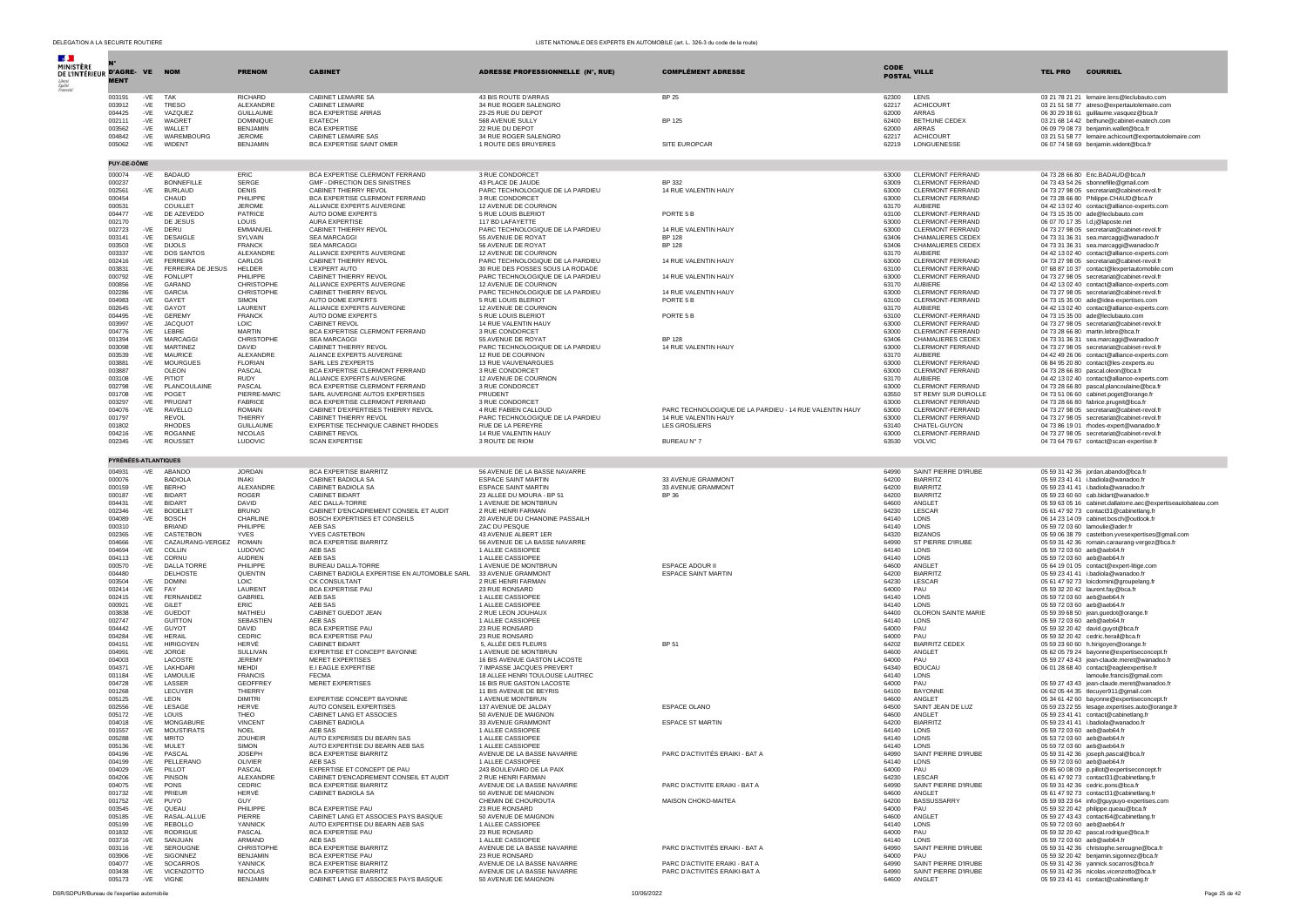| DELEGATION A LA SECURITE ROUTIERE |                        |                |                                    |                                   |                                                                        | LISTE NATIONALE DES EXPERTS EN AUTOMOBILE (art. L. 326-3 du code de la route) |                                               |                              |                                           |                                                                                                        |
|-----------------------------------|------------------------|----------------|------------------------------------|-----------------------------------|------------------------------------------------------------------------|-------------------------------------------------------------------------------|-----------------------------------------------|------------------------------|-------------------------------------------|--------------------------------------------------------------------------------------------------------|
| <b>Section</b>                    |                        |                |                                    |                                   |                                                                        |                                                                               |                                               |                              |                                           |                                                                                                        |
| <b>MINISTÈRE</b>                  |                        |                |                                    |                                   |                                                                        |                                                                               |                                               |                              |                                           |                                                                                                        |
| DE L'INTÉRIEUR D'AGRE- VE NOM     |                        |                |                                    | <b>PRENOM</b>                     | <b>CABINET</b>                                                         | ADRESSE PROFESSIONNELLE (N°, RUE)                                             | <b>COMPLÉMENT ADRESSE</b>                     | <b>CODE</b><br><b>POSTAL</b> | <b>VILLE</b>                              | <b>COURRIEL</b><br><b>TEL PRO</b>                                                                      |
| Leberte<br>Égalité<br>Fraterin    | <b>MENT</b>            |                |                                    |                                   |                                                                        |                                                                               |                                               |                              |                                           |                                                                                                        |
|                                   | 004060                 |                | VIROT                              | CEDRIC                            | <b>GROUPE LANG ASSOCIES</b>                                            | 50 AVENUE DE MAIGNON                                                          |                                               | 64600                        | ANGLET                                    | 06 10 26 30 55 cedricvirot@cabinetlang.fr                                                              |
|                                   | 003194                 |                | <b>WAREMBOURG</b>                  | GABRIEL                           | CABINET BADIOLA SA                                                     | <b>ESPACE SAINT MARTIN</b>                                                    | 33 AVENUE GRAMMONT                            | 64200                        | <b>BIARRITZ</b>                           | 05 59 23 41 41 gabriel-badiola@orange.fr                                                               |
|                                   |                        |                |                                    |                                   |                                                                        |                                                                               |                                               |                              |                                           |                                                                                                        |
|                                   | <b>HAUTES-PYRÉNÉES</b> |                |                                    |                                   |                                                                        |                                                                               |                                               |                              |                                           |                                                                                                        |
|                                   | 000092                 | -VE            | BANO                               | <b>JAN</b>                        | SCE BANO VERDELET                                                      | 29 BOULEVARD LACAUSSADE                                                       | 12 RESIDENCE CORISANDE BP 1022                | 65010                        | <b>TARBES CEDEX</b>                       | 05 62 93 11 53 banoverd.expert@wanadoo.fr                                                              |
|                                   | 004486                 | $-VE$          | EL KOUACH                          | ABDESLAM<br>MAXIME                | SEA MERET EXPERTISE                                                    | 13 BOULEVARD DES VOSGES                                                       | 12 RES CORISANDE                              | 65000                        | <b>TARBES</b><br><b>TARBES</b>            | 05 62 53 13 80 chaix.expertise@wanadoo.fr                                                              |
|                                   | 004619<br>003522       | $-VE$          | HUBERDEAU<br><b>JOSEPH</b>         | <b>NICOLAS</b>                    | <b>SCEA BANO-VERDELET</b><br>SC EXPERTISES AUTOMOBILES BANO - VERDELET | 29 BOULEVARD LACAUSSADE<br>29 BD LACAUSSADE                                   | 12 RESIDENCE CORISANDE                        | 65000<br>65000               | TARBES                                    | 05 62 93 11 53 banoverd.expert@wanadoo.fr<br>05 62 93 11 53 banoverd.expert@wanadoo.fr                 |
|                                   | 003163                 |                | LOISEAU                            | <b>DIDIER</b>                     | CABINET CHAIX                                                          | 13 BOULEVARD DES VOSGES                                                       |                                               | 65000                        | TARBES                                    | 05 62 53 13 80 chaix.expertise@wanadoo.fr                                                              |
|                                   | 001883<br>002069       | -VE<br>-VE     | SARRABAYROUSE<br>VERDELET          | <b>BRUNO</b><br>ERIC              | SARRABAYROUSE BRUNO<br>SCE BANO VERDELET                               | 3 RUE DU BOIS<br>29 BOULEVARD LACAUSSADE                                      | 12 RESIDENCE CORISANDE BP 1022                | 65310<br>65010               | LALOUBERE<br><b>TARBES CEDEX</b>          | 06 09 02 95 97 bruno.sarrabayrouse@orange.fr<br>05 62 93 11 53 banoverd.expert@wanadoo.fr              |
|                                   |                        |                |                                    |                                   |                                                                        |                                                                               |                                               |                              |                                           |                                                                                                        |
|                                   | PYRÉNÉES-ORIENTALES    |                |                                    |                                   |                                                                        |                                                                               |                                               |                              |                                           |                                                                                                        |
|                                   | 003637                 | -VE            | BARTOLOTTI                         | <b>LEO</b>                        | BCA EXPERTISE PERPIGNAN                                                | 8-10 RUE DU DOCTEUR BAILLAT                                                   |                                               | 66100                        | PERPIGNAN                                 | 04 68 67 40 96 leo.bartolotti@bca.fr                                                                   |
|                                   | 005072                 | $-VE$          | <b>BELTRAN</b>                     | <b>SEBASTIEN</b>                  | EXPERTISE ET CONCEPT PERPIGNAN                                         | 28 RUE DU DOCTEUR KOCH                                                        |                                               | 66100                        | PERPIGNAN                                 | 04 68 50 88 89 perpignan@expertiseconcept.fr                                                           |
|                                   | 002537                 | $-VE$          | <b>BRANDO</b>                      | <b>FREDERIC</b>                   | <b>CRER SAS</b>                                                        | ZAM LE MOULINAS                                                               | <b>BP33</b>                                   | 66331                        | CABESTANY CEDEX<br>CABESTANY CEDEX        | 04 68 98 38 94 brando@expert-crer.com                                                                  |
|                                   | 002538<br>003961       | $-VE$<br>-VE   | <b>BRANDO</b><br>CAILLET           | PHILIPPE<br><b>FLORENT</b>        | <b>CRER SAS</b><br>F.C EXPERTISE                                       | ZAM LE MOULINAS<br>13 RUE DES CORTALETS                                       | BP 33                                         | 66331<br>66560               | ORTAFFA                                   | 04 68 98 38 94 brando@expert-crer.com<br>06 86 89 74 11 florentcailletexpertise@gmail.com              |
|                                   | 000373                 | -VE            | CARBO                              | CLAUDE                            | CARBO CLAUDE                                                           | 59 AVENUE DE LA MEDITERRANEE                                                  |                                               | 66560                        | ORTAFFA                                   | 04 68 98 08 98 carboexpert@wanadoo.fr                                                                  |
|                                   | 005085                 | -VE            | CASANO<br>CORDIER                  | <b>MICKAEL</b>                    | <b>BCA EXPERTISE</b>                                                   | 1066 AVENUE EOLE                                                              |                                               | 66000                        | PERPIGNAN                                 | 04 67 63 05 28 mickael.casano@bca.fr                                                                   |
|                                   | 002570<br>002518       | -VE            | <b>DIAS</b>                        | NICOLAS<br><b>FREDERIC</b>        | AUTOMOBILE EXPERTISE DU ROUSSILLON<br><b>BCA PERPIGNAN</b>             | 27 RUE JEAN BOUIN<br>8 RUE DU DOCTEUR BAILLAT                                 |                                               | 66000<br>66100               | PERPIGNAN<br>PERPIGNAN                    | 04 68 55 10 95 aer-expert@hotmail.fr<br>06 74 00 47 70 montpellier.bca@bca.fr                          |
|                                   | 000860                 | -VE            | <b>GARCIA</b>                      | <b>JOSE</b>                       | EXPERTISE & CONCEPT PERPIGNAN                                          | DOMAINE DU BOIS DES PINS                                                      | 28 RUE DU DOCTEUR KOCH                        | 66000                        | PERPIGNAN                                 | 04 68 50 88 89 perpignan@expertiseconcept.fr                                                           |
|                                   | 003084<br>004141       | $-VE$<br>$-VE$ | <b>GARCIA</b><br><b>GEORGES</b>    | <b>JEROME</b><br><b>FREDERIC</b>  | EXPERTISE & CONCEPT PERPIGNAN<br>BCA EXPERTISE PERPIGNAN               | DOMAINE DU BOIS DES PINS<br>8-10 RUE DU DOCTEUR BAILLAT                       | 28 RUE DU DOCTEUR KOCH                        | 66000<br>66100               | PERPIGNAN<br>PERPIGNAN                    | 04 68 50 88 89 perpignan@expertiseconcept.fr                                                           |
|                                   | 003661                 | -VE            | <b>HEINTZ</b>                      | DAVID                             | <b>BCA EXPERTISE PERPIGNAN</b>                                         | 8-10 RUE DU DOCTEUR BAILLAT                                                   |                                               | 66100                        | <b>PERPIGNAN</b>                          | 04 68 67 40 96 frederic.georges@bca.fr<br>04 68 67 40 96 david.heintz@bca.fr                           |
|                                   | 003592                 |                | LAVIGNE                            | PAUL-ANDRÉ                        |                                                                        | 4 RUE NOTRE DAME DU CORAL APT N°8                                             |                                               | 66100                        | PERPIGNAN                                 | 06 95 21 91 31 lavigne.paul2@gmail.com                                                                 |
|                                   | 004178<br>004997       | -VE            | LOURS<br>MALZAC                    | <b>GERMAIN</b><br><b>DORIAN</b>   | SARL ACEP<br>KPI EXPERTISES 66                                         | 7 RUE DES DROITS DE L'ENFANT<br>ZAM LE MOLINAS                                |                                               | 66250<br>66330               | SAINT-LAURENT DE LA SALANQUE<br>CABESTANY | 06 20 35 36 35 acepmonexpert@orange.fr                                                                 |
|                                   | 004447                 | $-VE$          | MAMET                              | <b>BENOIT</b>                     | BCA EXPERTISE PERPIGNAN                                                | 8-10 RUE DU DOCTEUR BAILLAT                                                   |                                               | 66100                        | PERPIGNAN                                 | 04 68 98 38 91 kpi66.perpignan@kpi-groupe.fr<br>04 68 67 40 96 benoit.mamet@bca.fr                     |
|                                   | 004858                 | -VE            | <b>MENDONCA</b>                    | LIONEL                            | BCA EXPERTISE PERPIGNAN                                                | 8-10 RUE DU DOCTEUR BAILLAT                                                   |                                               | 66100                        | PERPIGNAN                                 | 04 78 26 43 17 lionel.mendonca@bca.fr                                                                  |
|                                   | 001535<br>001689       | $-VE$          | MOREL<br>PILLON                    | ANTHONY<br><b>JEAN-MICHEL</b>     | EXPERTISE & CONCEPT PERPIGNAN<br>CABINET EXPERTISES JM PILLON          | DOMAINE DU BOIS DES PINS<br>2 RUE DE LA POESIE                                | 28 RUE DU DOCTEUR KOCH                        | 66000<br>66200               | PERPIGNAN<br><b>ELNE</b>                  | 04 68 50 88 89 perpignan@expertiseconcept.fr<br>07 86 23 01 47 jeanmichel.pillon@gmail.com             |
|                                   | 005010                 | -VE            | POUX                               | <b>KFVIN</b>                      | <b>KPI EXPERTISES 66</b>                                               | ZAM I F MOULINAS                                                              |                                               | 66330                        | CABESTANY                                 | 04 68 98 38 91 kpi66.perpignan@kpi-groupe.fr                                                           |
|                                   | 002555                 | $-VE$          | QUINTANE                           | <b>STEPHANE</b>                   | MARC RODRIGUEZ EXPERTISE                                               | 23 RUE PIERRE BENOIT                                                          |                                               | 66000                        | PERPIGNAN                                 | 04 68 66 90 18 cabinet-rodriguez@orange.fr                                                             |
|                                   | 004643<br>003586       | -VE<br>-VE     | <b>RENAUD</b><br><b>RODE</b>       | PIERRE-YVES<br><b>DENIS</b>       | ALLIANCE EXPERTS ROUSSILLON<br>CABINET EXPERTISES RODE                 | 3 BOULEVARD DE CLAIRFONT<br>1 RUE DES AJONCS                                  | NATUROPOLE BAT J                              | 66350<br>66680               | <b>TOULOUGES</b><br>CANOHES               | 04 42 13 02 40 contact@alliance-experts.com<br>04 68 50 17 89 cabinet.rode@orange.fr                   |
|                                   | 001835                 |                | <b>RODRIGUEZ</b>                   | <b>MARC</b>                       | MARC RODRIGUEZ EXPERTISE                                               | 23 RUE PIERRE BENOIT                                                          |                                               | 66000                        | PERPIGNAN                                 | 04 68 66 90 18 cabinet-rodriguez@orange.fr                                                             |
|                                   | 003113                 | $-VE$          | RODRIGUEZ<br>RUIZ                  | CHRISTOPHE                        | SASU CONSEIL EXPERTISE MEDITERRANEE<br>EXPERTISE & CONCEPT PERPIGNAN   | 54 AVENUE DE LA LIBERATION                                                    |                                               | 66280                        | <b>SALEILLES</b>                          | 07 69 25 11 77 expertise.rc@gmail.com                                                                  |
|                                   | 003902<br>004451       | $-VE$<br>-VE   | SALELLAS                           | NICOLAS<br><b>JEAN-PIERRE</b>     | BCA EXPERTISE PERPIGNAN                                                | DOMAINE DU BOIS DES PINS<br>8-10 RUE DU DOCTEUR BAILLAT                       | 28 RUE DU DOCTEUR KOCH                        | 66000<br>66100               | PERPIGNAN<br>PERPIGNAN                    | 04 68 50 88 89 perpignan@expertiseconcept.fr<br>04 68 67 40 96 jean-pierre.salellas@bca.fr             |
|                                   | 003718                 |                | SERVANT                            | <b>XAVIER</b>                     | EXPERTISE & CONCEPT PERPIGNAN                                          | DOMAINE DU BOIS DES PINS                                                      | 28 RUE DU DOCTEUR KOCH                        | 66000                        | PERPIGNAN                                 | 04 68 50 88 89 perpignan@expertiseconcept.fr                                                           |
|                                   | 001934<br>002807       | $-VE$          | SORIANO<br>TEYSSANDIER             | ANTOINE<br>SÉBASTIEN              | <b>CRER SAS</b><br>EXPERTISE & CONCEPT PERPIGNAN                       | ZAM LE MOULINAS<br>DOMAINE DU BOIS DES PINS                                   | BP 33<br>28 RUE DU DOCTEUR KOCH               | 66331<br>66000               | CABESTANY CEDEX<br>PERPIGNAN              | 04 68 98 38 94 brando@expert-crer.com                                                                  |
|                                   | 002009                 | -VE            | <b>TOMAS</b>                       | AI AIN                            |                                                                        | 2 PLACE SAINT MIOUEL                                                          |                                               | 66800                        | <b>FYNF</b>                               | 04 68 50 88 89 perpignan@expertiseconcept.fr<br>04 68 30 21 56 a.tomas@wanadoo.fr                      |
|                                   | 002010                 |                | <b>TOMAS</b>                       | <b>GEORGES</b>                    | CABINET TOMAS                                                          | 2 BIS AVENUE DU HAUT CONFLENT                                                 |                                               | 66210                        | LA CABANASSE                              | 06 10 01 87 09 georges;tomas@wanadoo.fr                                                                |
|                                   |                        |                |                                    |                                   |                                                                        |                                                                               |                                               |                              |                                           |                                                                                                        |
|                                   | <b>BAS-RHIN</b>        |                |                                    |                                   |                                                                        |                                                                               |                                               |                              |                                           |                                                                                                        |
|                                   | 000012<br>003940       |                | AFFOLTER                           | <b>GEORGES</b>                    | <b>SARL CECA</b><br>CABINET CASTEROT EXPERTISE                         | 196 AVENUE DE STRASBOURG<br>2 RUE ROBERT BELTZ                                |                                               | 67170<br>67460               | <b>BRUMATH</b><br>SOUFFELWEYERSHEIM       | 03 88 51 03 58 expertise.controle.affolter@wanadoo.fr                                                  |
|                                   | 004461                 | -VF<br>$-VE$   | ALTHERF<br><b>BAKATSELOS</b>       | SAMUEL<br><b>MICHALIS</b>         | CABINET CASTEROT EXPERTISE                                             | 2 RUE ROBERT BELTZ                                                            |                                               | 67460                        | SOUFFELWEYERSHEIM                         | 03 88 18 25 10 samuel.altherr@casterot-expertise.fr<br>03 88 18 25 10 strasbourg@casterot-expertise.fr |
|                                   | 000103                 |                | BARTH                              | <b>BERNARD</b>                    | <b>BECA</b>                                                            | 5 RUE ALOYSE QUINTENZ                                                         |                                               | 67100                        | <b>STRASBOURG</b>                         | info@barth-expert.com                                                                                  |
|                                   | 000112<br>003048       | $-VE$<br>$-VE$ | <b>BATT</b><br><b>BAUDEN</b>       | <b>DAMIEN</b><br>CHRISTOPHE       | CABINET CASTEROT EXPERTISE<br>CREATIV - AGENCE DE STRASBOURG           | 4 RUE SAINT EXUPERY<br>10 RUE DES HERONS                                      |                                               | 67500<br>67960               | <b>HAGUENAU</b><br><b>ENTZHEIM</b>        | 03 88 05 44 80 haguenau@casterot-expertise.fr<br>03 88 79 26 58 accueilstrasbourg@creativexpertiz.fr   |
|                                   | 000264                 |                | <b>BOULLIUNG</b>                   | <b>RENE</b>                       | CECA HAAS                                                              | 2 B ROUTE DE WASSELONNE                                                       | BP 47 ECKBOLSHEIM                             | 67038                        | STRASBOURG CEDEX 2                        | 03 88 78 90 01 ceca@expertise-haas.com                                                                 |
|                                   | 005314                 | -VE            | <b>BOUR</b>                        | <b>MORGANE</b>                    | BCA EXPERTISE STRASBOURG                                               | 5 RUE DE LISBONNE                                                             |                                               | 67300                        | <b>SCHILTIGHEIM</b>                       | 06 37 06 35 65 morgane.bour@bca.fr                                                                     |
|                                   | 000298<br>003800       | -VE            | <b>BRAUN</b><br><b>BRIGNON</b>     | <b>BERNARD</b><br><b>GAUTHIER</b> | BARTH-CREATIV EXPERTIZ<br>ADN EXPERTISES STRASBOURG                    | 273-275 AVENUE DE COLMAR<br>2B ROUTE DE WASSELONNE                            |                                               | 67100<br>67201               | <b>STRASBOURG</b><br>ECKBOLSHEIM          | 03 88 40 50 50 info@barth-expert.com<br>03 88 78 90 01 adn@adnexpertises.fr                            |
|                                   | 003318                 | -VE            | <b>BURGER</b>                      | <b>FABRICE</b>                    | ACTEXPERTISE 67                                                        | 2 B ROUTE DE WASSELONNE                                                       | ECKBOLSHEIM - BP 18005                        | 67038                        | STRASBOURG CEDEX 2                        | 03 88 78 95 95 accueil67@actexpertise.fr                                                               |
|                                   | 000399                 |                | CASTERO <sup>®</sup>               | CHRISTIAN                         | CABINET CASTEROT EXPERTISE                                             | 4 RUE SAINT EXUPERY                                                           |                                               | 67500                        | <b>HAGUENAU</b>                           | 03 88 05 44 80 strasbourg@casterot-expertise.fr                                                        |
|                                   | 000400<br>005090       | $-VE$          | CASTERO <sup>®</sup><br>CUGNEY     | <b>CLAUDE</b><br>ETIENNE          | CABINET CASTEROT EXPERTISE<br>CREATIV'EXPERTIZ GRAND EST               | 4 RUE SAINT EXUPERY<br>10 RUE DES HERONS                                      |                                               | 67500<br>67960               | HAGUENAU<br>ENTZHEIM                      | 03 88 05 44 80 haguenau@casterot-expertise.fr<br>03 88 40 50 50 accueilstrasbourg@creativexpertiz.fr   |
|                                   | 003781                 | $-VE$          | DADAH                              | <b>ACHRAF</b>                     | CABINET D'EXPERTISES BARTH                                             | 273 AVENUE DE COLMAR                                                          |                                               | 67100                        | <b>STRASBOURG</b>                         | 03 88 40 50 50 bbarth@barth-expert.com                                                                 |
|                                   | 003977<br>003686       | $-VE$          | <b>DEVAUX</b><br>DIETERLING        | <b>MATTHIFU</b><br><b>ANTOINE</b> | <b>EXPERTIZEN</b>                                                      | 4 RUE FREDERIC GUILLAUME RAIFFEISEN<br>10 RUE DES HERONS                      |                                               | 67000<br>67960               | <b>STRASBOURG</b>                         | 03 88 13 23 27 matthieu.devaux@expertizen.fr                                                           |
|                                   | 004347                 | -VE<br>-VE     | DILIGENT                           | <b>FRANCK</b>                     | CREATIV EXPERTIZ<br>BARTH-CREATIV EXPERTIZ                             | 273 AVENUE DE COLMAR                                                          |                                               | 67100                        | <b>ENTZHEIM</b><br><b>STRASBOURG</b>      | 03 88 40 50 50 strasbourg@creativexpertiz.fr<br>03 88 40 50 50 info@barth-expert.com                   |
|                                   | 004131                 | $-VE$          | DUBRAY                             | <b>SIMON</b>                      | EXPERTIZEN                                                             | 4 RUE FREDERIC GUILLAUME RAIFFEISEN                                           |                                               | 67000                        | STRASBOURG                                | 02 28 21 43 95 simon.dubray@expertizen.fr                                                              |
|                                   | 000758                 | -VE<br>$-VE$   | FAURE<br>FAYOLLE                   | CHRISTIAN<br><b>ALAIN</b>         | <b>ACM</b>                                                             | 34 RUE DE WACKEN<br>2 B ROUTE DE WASSELONNE                                   |                                               | 67906<br>67201               | STRASBOURG CEDEX 9<br><b>ECKBOSHEIM</b>   | 03 88 14 62 22 faurech@acm.fr                                                                          |
|                                   | 004712<br>005210       | $-VE$          | <b>FISCHER</b>                     | <b>GEOFFREY</b>                   | ADN EXPERTISES STRASBOURG<br>CABINET CASTEROT EXPERTISE                | 2 RUE ROBERT BELTZ                                                            |                                               | 67460                        | SOUFFELWEYERSHEIM                         | 03 88 78 90 01 adn@adnexpertises.fr<br>03 88 18 25 10 strasbourg@casterot-expertise.fr                 |
|                                   | 000826                 | $-VE$          | <b>FREIBURGER</b>                  | STEPHANE                          | ACM                                                                    | 34 RUE DU WACKEN                                                              |                                               | 67906                        | STRASBOURG CEDEX 9                        | 03 88 13 23 45 stephane.freiburger@acm.fr                                                              |
|                                   | 000853<br>000886       | -VE<br>-VE     | GAMB<br>GAUTIER                    | <b>RICHARD</b><br>CHRISTOPHE      | BARTH-CREATIV EXPERTIZ<br><b>ACM</b>                                   | 5 RUE DE WALDKIRCH<br>34 RUE DU WACKEN                                        | ZI NORD                                       | 67600<br>67906               | <b>SELESTAT</b><br>STRASBOURG CEDEX       | 03 88 58 07 07 info@barth-expert.com<br>03 88 13 22 82 qautiecr@acm.fr                                 |
|                                   | 000979                 |                | GROSZ                              | ALAIN                             | BARTH-CREATIV EXPERTIZ                                                 | 273-275 AVENUE DE COLMAR                                                      |                                               | 67100                        | <b>STRASBOURG</b>                         | 03 88 40 50 50 info@barth-expert.com                                                                   |
|                                   | 001014                 |                | <b>HAAS</b>                        | OLIVIER                           | BARTH-CREATIV EXPERTIZ                                                 | 10 RUE NEUVE                                                                  |                                               | 67700                        | SAVERNE                                   | 03 88 02 85 00 dtroesch@barth-expert.com                                                               |
|                                   | 005113<br>003689       | -VE<br>-VE     | <b>HALFTERMEYER</b><br><b>IMBS</b> | <b>ROMAIN</b><br>JULIEN           | <b>ACTEXPERTISE 67</b><br>BCA EXPERTISE STRASBOURG                     | 2 BIS ROUTE DE WASSELONNE<br>5 RUE DE LISBONNE                                | <b>IMMEUBLE LE BELEM</b>                      | 67201<br>67300               | <b>ECKBOLSHEIM</b><br><b>SCHILTIGHEIM</b> | 03 88 78 95 95 contact@actexpsertise.fr<br>03 88 39 06 03 julien.imbs@bca.fr                           |
|                                   | 002549                 | $-VE$          | <b>JEFFREDO</b>                    | <b>FABRICE</b>                    | <b>EXPERTIZEN</b>                                                      | 4 RUE FREDERIC GUILLAUME RAIFFEISEN                                           |                                               | 67000                        | <b>STRASBOURG</b>                         | 02 28 21 44 18 fabrice.jeffredo@expertizen.fr                                                          |
|                                   | 004621                 | $-VE$          | <b>JUNG</b>                        | <b>GUILLAUME</b>                  | CASTEROT EXPERTISE                                                     | 2 RUE ROBERT BELTZ                                                            |                                               | 67460                        | SOUFFELWEYERSHEIM                         | 03 88 18 25 10 strasbourg@casterot-expertise.fr                                                        |
|                                   | 002548<br>001137       | $-VE$          | KNITTEL<br><b>KOESSLEF</b>         | PIFRRE<br><b>JACOUES</b>          | BARTH-CREATIV EXPERTIZ<br>ADN EXPERTISES STRASBOURG                    | 273-275 AVENUE DE COLMAR<br>2 B ROUTE DE WASSELONE                            |                                               | 67100<br>67201               | <b>STRASBOURG</b><br><b>ECKBOLSHEIM</b>   | 03 88 40 50 50 info@barth-expert.com<br>03 88 78 90 01 adn@adnexpertises.fr                            |
|                                   | 002906                 | $-VE$          | <b>KRIEGER</b>                     | MATHIEU                           | CABINET CASTEROT EXPERTISE                                             | 2 RUE ROBERT BELTZ                                                            |                                               | 67460                        | STRASBOURG SOUFFELWEYERSHEIM              | 03 88 18 25 10 strasbourg@casterot-expertise.fr                                                        |
|                                   | 003571<br>002448       | $-VE$<br>$-VE$ | LEGRAND<br>LHUILLIER               | MAXIME<br>MATTHIEU                | <b>ACTEXPERTISE 67</b><br><b>GROUPAMA ALSACE</b>                       | ECKBOLSHEIM - BP 18005<br>101 ROUTE DE HAUSBERGEN                             | BP 30014 SCHILTIGHEIM                         | 67038<br>67012               | STRASBOURG CEDEX 2<br>STRASBOURG CEDEX    | 03 88 78 95 95 accueil67@actexpertise.fr<br>03 88 81 52 52 GROUPAMA.fr                                 |
|                                   | 004009                 | $-VE$          | LO GRASSO                          | YONI                              | ADN EXPERTISES STRASBOURG                                              | 2B ROUTE DE WASSELONNE                                                        |                                               | 67201                        | <b>ECKBOLSHEIM</b>                        | 03 88 78 90 02 adn@adnexpertises.fr                                                                    |
|                                   | 005302                 | -VE            | <b>MARTIN</b>                      | <b>GUILLAUME</b>                  | EXPERTIZEN                                                             | 4 RUE FREDERIC GUILLAUME RAIFFEISEN                                           |                                               | 67000                        | <b>STRASBOURG</b>                         | 02 28 21 44 20 quillaume.martin2@expertizen.fr                                                         |
|                                   | 003876<br>005139       | -VE<br>-VE     | MEYER<br><b>NAMYSL</b>             | <b>RAPHAEL</b><br>JULIEN          | CREATIV EXPERTIZ GRAND EST<br>CASTEROT EXPERTISE                       | 10 RUE DES HERONS<br>2 RUE ROBERT BELTZ                                       |                                               | 67201<br>67460               | ECKBOLSHEIM<br>SOUFFELWEYERSHEIM          | 03 88 40 50 50 strasbourg@creativexpertiz.fr<br>03 88 18 25 10 strasbourg@casterot-expertise.fr        |
|                                   | 003452                 |                | OERTEL                             | ANDRE                             | CABINET OERTEL                                                         | RESIDENCE LE BELLERIVE                                                        | N° 5 RUE EMILE ZOLA                           | 67150                        | <b>ERSTEIN</b>                            | 03 88 59 06 74 oertel.andre@wanadoo.fr                                                                 |
|                                   | 002797                 |                | -VE $PIZZUIO$                      | <b>FABRICE</b>                    | BARTH-CREATIV EXPERTIZ                                                 | 5 RUE DE WALDKIRCH                                                            | ZI NORD                                       | 67600                        | SELESTAT                                  | 03 88 58 07 07 info@barth-expert.com                                                                   |
|                                   | 002460<br>001813       | -VE            | OUENTRIC<br><b>RIEGER</b>          | <b>PASCAL</b><br><b>DENIS</b>     | ADN EXPERTISES STRASBOURG<br>BARTH-CREATIV EXPERTIZ                    | 2 B ROUTE DE WASSELONNE<br>273-275 AVENUE DE COLMAR                           |                                               | 67201<br>67100               | <b>FCKBOLSHEIM</b><br><b>STRASBOURG</b>   | 03 88 78 90 01 adn@adnexpertises.fr<br>03 88 40 50 50 info@barth-expert.com                            |
|                                   | 003903                 | $-VE$          | <b>SCHEHR</b>                      | SÉBASTIEN                         | BCA EXPERTISE STRASBOURG                                               | <b>IMMEUBLE LE BELEM</b>                                                      | 5 RUE DE LISBONNE                             | 67300                        | <b>SCHILTIGHEIM</b>                       | 03 88 39 06 03 sebastien.schehr@bca.fr                                                                 |
|                                   | 004453                 | -VE            | <b>SCHNEPF</b>                     | STÉPHANE                          | BCA EXPERTISE STRASBOURG                                               | IMMEUBLE LE BELEM                                                             | 5 RUE DE LISBONNE<br><b>BP 47 ECKBOLSHEIM</b> | 67300                        | <b>SCHILTIGHEIM</b>                       | 03 88 39 06 03 stephane.schnepf@bca.fr                                                                 |
|                                   | 002851<br>003720       | $-VE$<br>-VE   | SIEGEL<br>SIRVEAUX                 | THÉODORE<br>PASCAL                | CECA HAAS<br>CREATIV GRAND EST                                         | 2 B ROUTE DE WASSELONNE<br>10 RUE DES HERONS                                  |                                               | 67038<br>67960               | STRASBOURG CEDEX 2<br><b>ENTZHEIM</b>     | 03 88 78 90 01 ceca@expertise-haas.com<br>03.88.40.50.50 accueilstrashouro@creativexpertiz.fr          |
|                                   | 004836                 | -VE            | <b>STAAT</b>                       | <b>DAVID</b>                      | ADN EXPERTISES STRASBOURG                                              | 2 B ROUTE DE WASSELONNE                                                       |                                               | 67201                        | <b>ECKBOLSHEIM</b>                        | 03 88 78 90 01 adn@adnexpertises.fr                                                                    |
|                                   | 001950                 |                | -VE STEINMETZ                      | JEAN-GEORGES                      | CABINET STEINMETZ CONSEIL ET FORMATION                                 | 28 RUE DE LA FEODALITE                                                        |                                               | 67310                        | SCHARRACHBERGHEIM-IRMSTETT                | 06 08 26 21 91 ig.steinmetz@cabinet-steinmetz.com                                                      |

DSR/SDPUR/Bureau de l'expertise automobile automobile 10/06/2022 Page 26 de 42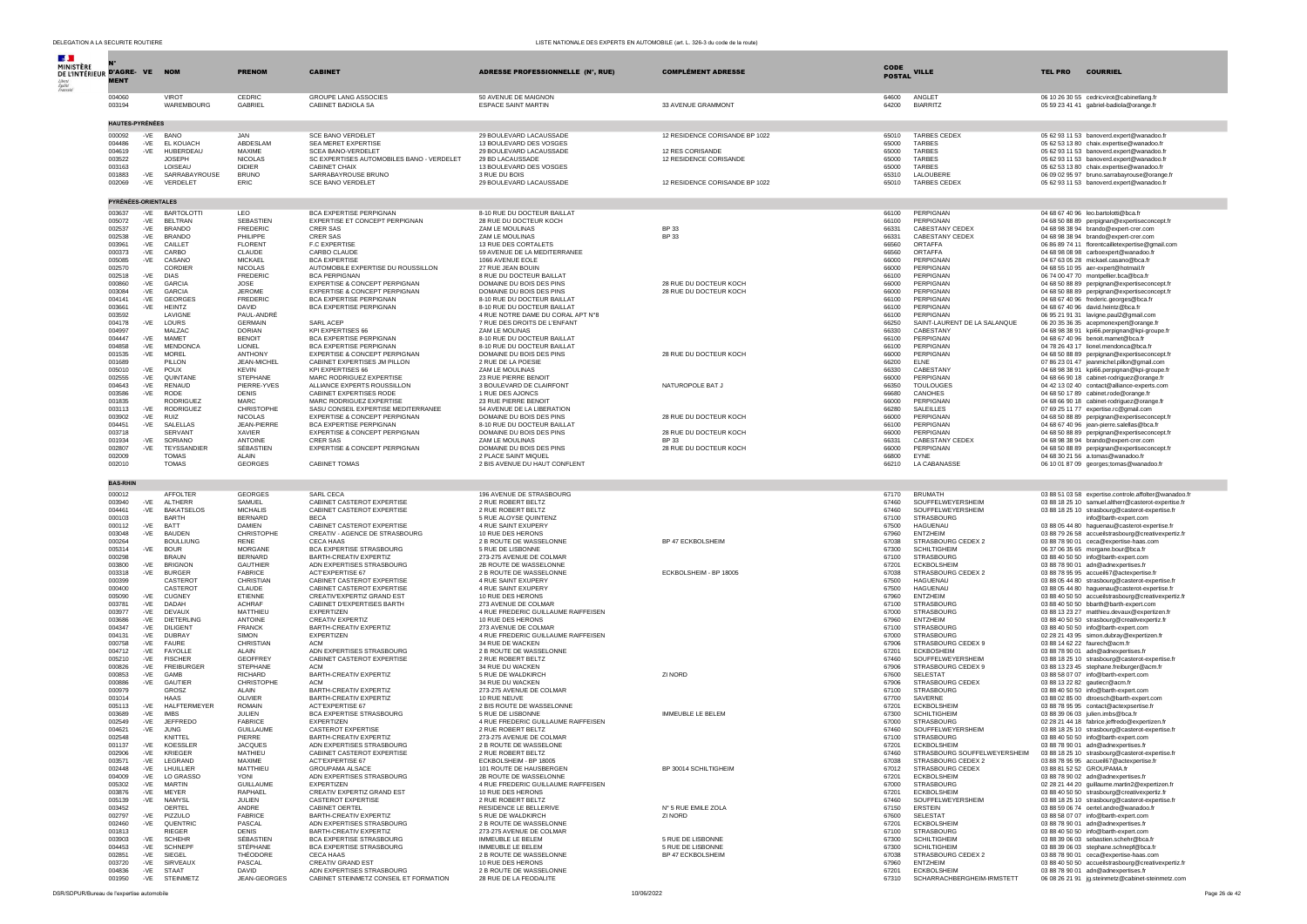| $\mathcal{A}$ .                            |                  |                |                                    |                                     |                                                                         |                                                                         |                                                                     |                              |                                           |                             |                                                                                                    |
|--------------------------------------------|------------------|----------------|------------------------------------|-------------------------------------|-------------------------------------------------------------------------|-------------------------------------------------------------------------|---------------------------------------------------------------------|------------------------------|-------------------------------------------|-----------------------------|----------------------------------------------------------------------------------------------------|
| MINISTÈRE<br>DE L'INTÉRIEUR D'AGRE- VE NOM | <b>MENT</b>      |                |                                    | <b>PRENOM</b>                       | <b>CABINET</b>                                                          | <b>ADRESSE PROFESSIONNELLE (N°, RUE)</b>                                | <b>COMPLÉMENT ADRESSE</b>                                           | <b>CODE</b><br><b>POSTAL</b> | <b>VILLE</b>                              | <b>TEL PRO</b>              | <b>COURRIEL</b>                                                                                    |
|                                            |                  |                |                                    |                                     |                                                                         |                                                                         |                                                                     |                              |                                           |                             |                                                                                                    |
|                                            | 005154<br>002816 | $-VE$          | -VE STRAUMANN<br>TROESCH           | <b>GUY</b><br><b>DIDIFR</b>         | ADN EXPERTISES GROUPE<br><b>BCA EXPERTISE</b>                           | 2 BIS ROUTE DE WASSELONNE<br>5 RUE DE LISBONNE                          |                                                                     | 67201<br>67300               | <b>ECKBOLSHEIM</b><br><b>SCHILTIGHEIM</b> |                             | 03 88 78 90 01 adn@adnexpertises.fr<br>03 83 67 65 40 didier.troesch@bca.fr                        |
|                                            | 002059           |                | VASSAL                             | CLAUDE                              | <b>ACM</b>                                                              | 34 RUE DE WACKEN                                                        |                                                                     | 67906                        | STRASBOURG CEDEX 9                        |                             | 03 88 14 90 90 vassalcl@acm.fr                                                                     |
|                                            | 004657<br>002823 | $-VE$<br>$-VE$ | VETEL<br>WAGNER                    | <b>FLORENT</b><br><b>MARCEL</b>     | <b>ACTEXPERTISE 67</b><br>CABINET CASTEROT EXPERTISE                    | 2 B ROUTE DE WASSELONNE<br>4 RUE SAINT EXUPERY                          |                                                                     | 67201<br>67500               | <b>ECKBOLSHEIM</b><br>HAGUENAU            |                             | 03 88 78 95 95 accueil67@actexpertise.fr<br>03 88 05 44 80 marcel.wagner@casterot-expertise.fr     |
|                                            | 002116           | -VE            | WEBER                              | <b>DOMINIQUE</b>                    | BARTH-CREATIV EXPERTIZ                                                  | 273-275 AVENUE DE COLMAR                                                |                                                                     | 67100                        | STRASBOURG                                |                             | 03 88 40 50 50 info@barth-expert.com                                                               |
|                                            | <b>HAUT-RHIN</b> |                |                                    |                                     |                                                                         |                                                                         |                                                                     |                              |                                           |                             |                                                                                                    |
|                                            | 005304           | -VE            | AKARSU                             | MIKAIL                              | BCA EXPERTISE MULHOUSE                                                  | 20 C RUE DE CHEMNITZ                                                    |                                                                     | 68200                        | <b>MULHOUSE</b>                           |                             | 06 76 05 99 39 mikail.akarsu@bca.fr                                                                |
|                                            | 003042           | $-VE$          | AKKUS                              | <b>AHMET</b>                        | CABINET ROWUTEX EXPERTISES                                              | 05 RUE ALCIDE DE GASPER                                                 | BP 40021                                                            | 68392                        | SAUSHEIM CEDEX                            |                             | 03 89 50 98 98 a.akkus.rowutex@orange.fr                                                           |
|                                            | 003954<br>003588 | $-VE$<br>$-VE$ | <b>BOUCHEZ</b><br><b>BUCHMANN</b>  | <b>XAVIER</b><br><b>BRUNO</b>       | <b>BCA EXPERTISE MULHOUSE</b><br>ALSACE EXPERTISE                       | IMMEUBLE MER ROUGE PLAZZA<br>4 RUE DE BRETAGNE                          | 20C RUE CHEMNITZ                                                    | 68200<br>68390               | <b>MULHOUSE</b><br>SAUSHEIM               |                             | 03 89 42 00 24 Xavier.BOUCHEZ@bca.fr<br>03 89 56 45 33 accueil@alsace-expertise.com                |
|                                            | 004698           | -VE            | DANN                               | JEAN-PHILIPPE                       | CABINET ACT' EXPERTISE 68                                               | 17 AVENUE DU LUXEMBOURG                                                 |                                                                     | 68110                        | ILLZACH                                   |                             | 03 89 61 69 94 accueil68@actexpertise.fr                                                           |
|                                            | 003733<br>003388 | $-VE$<br>$-VE$ | <b>DONISCHAL</b><br><b>DROST</b>   | <b>JEREMY</b><br><b>MICHEL</b>      | CABINET ROWUTEX EXPERTISES<br>SARL CABINET WUST                         | 05 RUE ALCIDE DE GASPERI<br>11 RUE DE SELESTAT                          | BP 40021                                                            | 68392<br>68180               | SAUSHEIM CEDEX<br>HORBOURG-WIHR           |                             | 03 89 50 98 98 ieremy.donischal@orange.fr<br>03.89.41.08.94 wust@expertisesetservices.fr           |
|                                            | 004609           | $-VE$          | <b>FEUGERE</b>                     | CHRISTOPHE                          | ROWUTEX                                                                 | 5 RUE ALCIDE DE GASPERI                                                 | BP 40021                                                            | 68392                        | SAUSHEIM CEDEX                            |                             | 03 89 50 98 98 rowutex@wanadoo.fr                                                                  |
|                                            | 003242<br>003511 | $-VE$<br>-VE   | <b>FONTANES</b><br><b>FORTIN</b>   | <b>MARC</b><br><b>JOEL</b>          | <b>ACT EXPERTISE</b><br>CREATIV EXPERTIZ GRAND EST                      | 33 RUE DES CAROLINGIENS<br>4 RUE DE BRETAGNE                            |                                                                     | 68000<br>68390               | COLMAR<br>SAUSHEIM                        |                             | 03 89 41 00 86 accueil68@actexpertise.fr<br>06 24 00 88 93 joel.fortin@creativexpertiz.fr          |
|                                            | 002309           | -VE            | GARCIA                             | MANUEL                              | BCA EXPERTISE MULHOUSE                                                  | IMMEUBLE MER ROUGE PLAZZA                                               | 20C RUE CHEMNITZ                                                    | 68200                        | MULHOUSE                                  |                             | 03 89 42 00 24 manuel.garcia@bca.fr                                                                |
|                                            | 004265<br>001123 | $-VE$          | <b>HAOUES</b><br>KAUFFMANN         | <b>HOUSSEM</b><br>OLIVIER           | WUST<br>O.K. EXPERTISES                                                 | 11 RUE DE SELESTAT<br>16 RUE DE l'ILL                                   | <b>BP 18</b>                                                        | 68180<br>68390               | HORBOURG-WIHR<br>SAUSHEIM                 | 03 89 41 08 94 wust@ader.fr | 03 89 46 13 47 olivierkauffmann@wanadoo.fr                                                         |
|                                            | 004430           |                | <b>KUENTZ</b>                      | MATHIEU                             | CABINET REICHSTADT                                                      | 17 AVENUE DU LUXEMBOURG                                                 |                                                                     | 68110                        | <b>ILLZACH</b>                            |                             | 03 89 61 69 93 cbt.ecce@orange.fr                                                                  |
|                                            | 001319<br>004893 | $-VE$<br>$-VE$ | <b>I IBMAN</b><br>LIGIER           | <b>GILLES</b><br><b>KEVIN</b>       | <b>ACT'EXPERTISE 68</b><br><b>ACT'EXPERTISE</b>                         | 17 AVENUE DU LUXEMBOURG<br>17 AVENUE DU LUXEMBOURG                      |                                                                     | 68110<br>68110               | $II$   $7$ ACH<br>ILLZACH                 |                             | 03 88 78 95 95 accueil68@actexpertise.fr<br>03 89 61 69 94 accueil68@expertise.fr                  |
|                                            | 004019           | $-VE$          | MONHARDT                           | DAVID                               | <b>CABINET WUST</b>                                                     | 11 RUE DE SELESTAT                                                      |                                                                     | 68180                        | HORBOURG-WIHR                             | 03 89 41 08 94 wust@ader.fr |                                                                                                    |
|                                            | 002995<br>005005 | $-VE$<br>$-VE$ | <b>MULLER</b><br><b>MURA</b>       | OLIVIER<br><b>BENOIT</b>            | <b>ACT'EXPERTISE 68</b><br>CABINET CASTEROT                             | 17 AVENUE DU LUXEMBOURG<br>1 A RUE JJ HENNER                            |                                                                     | 68110<br>68000               | II I ZACH<br>COLMAR                       |                             | 03 89 61 69 94 accueil68@actexpertise.fr<br>03 89 29 62 00 benoit.mura@casterot-expertise.fr       |
|                                            | 003883           | $-VE$          | NEITER                             | ALEXANDRE                           | <b>CABINET WUST</b>                                                     | 11 RUE DE SELESTAT                                                      |                                                                     | 68180                        | HORBOURG-WIHR                             | 03 89 41 08 94 wust@ader.fr |                                                                                                    |
|                                            | 005330<br>004529 | $-VE$<br>$-VE$ | PECHEUX<br>PEREK                   | LANDRY<br><b>BRICE</b>              | <b>CABINET WUST SARL</b><br><b>ACT'EXPERTISE 68</b>                     | 11 RUE DE SELESTAT<br>17 AVENUE DU LUXEMBOURG                           |                                                                     | 68180<br>68110               | HORBOURG-WIHR<br><b>ILLZACH</b>           |                             | 03 89 41 08 94 I.pecheux@expertisesetservices.fr<br>03 89 61 69 94 accueil68@actexpertise.fr       |
|                                            | 005145           | -VE            | POCHARD                            | <b>BRUNO</b>                        | CABINET ACT'EXPERTISE                                                   | 17 AVENUE DU LUXEMBOURG                                                 |                                                                     | 68110                        | <b>ILLZACH</b>                            |                             | 08 06 50 06 00 b.pochard@actexpertise.fr                                                           |
|                                            | 004403<br>001836 | -VE            | PREVOT<br><b>ROHN</b>              | <b>FLORIAN</b><br><b>MARC</b>       | <b>CABINET WUST</b><br><b>RM CONSULTING</b>                             | 11 RUE DE SELESTAT<br>8 A rue des Vosges                                |                                                                     | 68180<br>68280               | HORBOURG-WIHR<br><b>SUNDHOFFEN</b>        | 03 89 41 08 94 wust@ader.fr | 06 80 64 51 56 marc.rmconsulting@gmail.com                                                         |
|                                            | 004744           | $-VE$          | SANGREGORIO                        | GABRIEL                             | SARL ACT' EXPERTISE                                                     | 17 AVENUE DU LUXEMBOURG                                                 |                                                                     | 68110                        | $II$   $7$ ACH                            |                             | 08 06 50 06 00 contact68@pluris-expertise.com                                                      |
|                                            | 002499<br>004549 | $-VE$<br>$-VE$ | SCHAAL<br>SOEHNLEN                 | <b>VINCENT</b><br><b>JONATHAN</b>   | CABINET ROWUTEX EXPERTISES<br><b>ROWUTEX SARL</b>                       | 05 RUE ALCIDE DE GASPERI<br>5 RUE ALCIDE DE GASPERI                     | BP 40021<br>ZONE ESPALE                                             | 68392<br>68390               | SAUSHEIM CEDEX<br>SAUSHEIM                |                             | 03 89 50 98 98 rowutex@wanadoo.fr<br>03 89 50 98 98 rowutex@wanadoo.fr                             |
|                                            | 003435           | -VE            | <b>TAISNE</b>                      | AI AIN                              | ACTEXPERTISE COLMAR                                                     | 33 rue des Carolingiens                                                 |                                                                     | 68000                        | COLMAR                                    |                             | 03 89 41 00 86 contact@actexpertise.fr                                                             |
|                                            | 004224<br>002105 | $-VE$<br>$-VE$ | TUAILLON<br>VOLKMANN               | <b>BAPTISTE</b><br><b>GUY</b>       | ACTEXPERTISE 68<br>CABINET ROWUTEX EXPERTISES                           | 17 AVENUE DU LUXEMBOURG<br>05 RUE ALCIDE DE GASPERI                     | BP 40021                                                            | 68110<br>68392               | <b>ILLZACH</b><br>SAUSHEIM CEDEX          |                             | 03 84 43 43 66 accueil68@actexpertise.fr<br>03.89.50.98.98 rowutex@wanadoo.fr                      |
|                                            | 002936           | $-VE$          | WERREY                             | <b>JEROME</b>                       | CABINET ROWUTEX EXPERTISES                                              | 05 RUE ALCIDE DE GASPERI                                                | BP 40021                                                            | 68392                        | SAUSHEIM CEDEX                            |                             | 03 89 50 98 98 rowutex@wanadoo.fr                                                                  |
|                                            | 003028<br>002124 | $-VE$          | WINCKLER<br><b>WOERNER</b>         | <b>FRANÇOIS</b><br><b>DOMINIQUE</b> | ALSACE EXPERTISE                                                        | 14 RUE DE KINGERSHEIM<br>4 RUE DE BRETAGNE                              |                                                                     | 68120<br>68390               | <b>RICHWILLER</b><br>SAUSHEIM             |                             | 06 74 41 64 85 winckler.francois@wanadoo.fr<br>03 89 56 45 33 accueil@alsace-expertise.com         |
|                                            |                  |                |                                    |                                     |                                                                         |                                                                         |                                                                     |                              |                                           |                             |                                                                                                    |
|                                            | <b>RHÔNE</b>     |                |                                    |                                     |                                                                         |                                                                         |                                                                     |                              |                                           |                             |                                                                                                    |
|                                            | 005225<br>003043 | -VE            | ALAGAPIN<br>ALBERT                 | ANNAËLLE<br>RÉMI                    | <b>BCA EXPERTISE LYON</b><br><b>SARL AMBEX</b>                          | 33 AVENUE DU DR GEORGES LEVY<br>24 RUE DE COMBEMORE                     | <b>BATIMENT 21</b>                                                  | 69200<br>69540               | VENISSIEUX<br><b>IRIGNY</b>               |                             | 04 78 26 43 17 annaelle.alagapin@bca.fr<br>09 54 40 85 67 remi.albert@free.fr                      |
|                                            | 005327           | $-VE$          | ALBERT                             | <b>FLORIAN</b>                      | CABINET PERRIER CORRET                                                  | 51 RUE EMILE DECORPS                                                    | PARC GONNET                                                         | 69100                        | VILLEURBANNE                              |                             | 04 72 34 65 09 contact69@groupe-evalvs.com                                                         |
|                                            | 003354<br>004684 | $-VE$          | ALLEMAND<br>AYDOGMUS               | JULIEN<br><b>MEHMET</b>             | <b>BCA EXPERTISE LYON</b><br>CABINET D'EXPERTISE EN AUTOMOBILE "PREMEX" | 33 AVENUE DU DOCTEUR LEVY<br>4 RUE MARIE-LOUISE ET ANNE-MARIE SOUCELIER | BAT 21 - LES PATIOS DU MOULIN A VENT                                | 69200<br>69005               | <b>VENISSIEUX</b><br>LYON                 |                             | 04 78 26 43 17 julien.allemand@bca.fr<br>04 72 38 60 00 accueil@ccera.eu                           |
|                                            | 004784           | $-VE$          | <b>BASTION</b>                     | CLEMENT                             | BCA EXPERTISE VILLEERANCHE                                              | 604 BD ALBERT CAMUS                                                     | PARC AVENUE BAT C RDZ                                               | 69400                        | VILLEFRANCHE SUR SAONE                    |                             | 04 37 55 21 35 clement.bastion@bca.fr                                                              |
|                                            | 004589<br>000198 | $-VE$<br>$-VE$ | <b>BEFORT</b><br><b>BLAIS</b>      | <b>BENOIT</b><br>ALAIN              | SARL PERRIER CORRET<br>CABINET ALAIN BLAIS                              | 51 RUE EMILE DECORPS<br>41 CHEMIN DE LA CLÔTRE                          | PARC GONNET                                                         | 69100<br>69380               | VILLEURBANNE<br>LISSIEU                   |                             | 04 72 34 65 80 corret.expertises.automobiles@wanadoo.fr<br>06 45 55 12 49 alain.blais@aliceadsl.fr |
|                                            | 000235           |                | <b>BONNAMOUR</b>                   | <b>DAMIEN</b>                       | BCA EXPERTISE I YON                                                     | 33 AVENUE DU DOCTEUR LEVY                                               | BAT 21 - LES PATIOS DU MOULIN A VENT                                | 69200                        | VENISSIEUX                                |                             | 04 78 26 43 17 damien.bonnamour@bca.fr                                                             |
|                                            | 005224<br>004319 | $-VE$<br>$-VE$ | <b>BONNET</b><br><b>BOUCAUD</b>    | JÉRÉMIE<br><b>FLORIAN</b>           | <b>BCA EXPERTISE LYON</b><br><b>BCA EXPERTISE LYON</b>                  | 33 AVENUE DU DR GEORGES LEVY<br>33 AVENUE DU DOCTEUR LEVY               | LES PATIOS DU MOULIN A VENT<br>BAT 21 - LES PATIOS DU MOULIN A VENT | 69200<br>69200               | VENISSIEUX<br>VENISSIEUX                  |                             | 04 37 55 21 35 jeremie.bonnet@bca.fr<br>04 78 26 43 17 florian.boucaud@bca.fr                      |
|                                            | 000250           | $-VE$          | <b>BOUCHARLAT</b>                  | <b>FRANCK</b>                       | <b>CABINET SOREXA</b>                                                   | 89 RUE BELLECOMBE                                                       |                                                                     | 69425                        | LYON CEDEX 03                             |                             | 04 72 33 05 95 sorexa@wanadoo.fr                                                                   |
|                                            | 000284<br>005168 | -VE<br>$-VE$   | <b>BOUVIER</b><br><b>BRUEY</b>     | ALAIN<br>STEPHANE                   | BOUVIER CONSEIL EXPERTISE<br><b>BRUEY STEPHANE</b>                      | 185 RUE DE LA MERE TOMBEL<br>1 PLACE SATHONAY                           |                                                                     | 69360<br>69001               | <b>SIMANDRES</b><br>LYON                  |                             | 06 86 01 22 83 alainbouvier.mazur@orange.fr<br>06 09 83 20 84 bruey.expertises@orange.fr           |
|                                            | 003365           |                | <b>BRUGE</b>                       | OLIVIER                             | PREMEX                                                                  | 4 RUE SOUCELIER                                                         |                                                                     | 69005                        | LYON                                      |                             | 04 72 38 60 00 jeanlucsabatier@wanadoo.fr                                                          |
|                                            | 003016<br>003962 | $-VF$          | CANDY<br>CANEAU                    | LUDOVIC<br>ALLAN                    | CABINET JEAN-LUC SABATIER<br>RHONEXPERT                                 | 68 AVENUE DU GENERAL LECLERC<br>116 RUE TETE D'OR                       |                                                                     | 69100<br>69006               | VILLEURBANNE<br><b>LYON</b>               |                             | 04 37 69 70 20 cabinetjeanlucsabatier@wanadoo.fr<br>04 72 83 98 10 accueil@rhonexpert.fr           |
|                                            | 004276           | $-VE$          | CARAVANO                           | <b>BENOIT</b>                       | BCA EXPERTISE VILLEFRANCHE                                              | 604 BD ALBERT CAMUS                                                     | PARC AVENUE BAT C RDZ                                               | 69400                        | VILLEFRANCHE SUR SAONE                    |                             | 04 37 55 21 35 benoit.caravano@bca.fr                                                              |
|                                            | 005086<br>003370 | $-VE$          | CATALDO<br>CATOIRE                 | ENZO<br><b>GEOFFREY</b>             | 88 BY S LEDOGAR AN CO<br><b>BCA EXPERTISE LYON</b>                      | 4 RUE DENIS<br>33 AVENUE DU DOCTEUR LEVY                                | BAT 21 - LES PATIOS DU MOULIN A VENT                                | 69008<br>69200               | LYON<br>VENISSIEUX                        |                             | 04 78 61 70 12 e.cataldo@cabinet88.com<br>04 78 26 43 17 geoffroy.catoire@bca.fr                   |
|                                            | 004473           | $-VE$          | CHAPUIS                            | <b>KEVIN</b>                        | RHONEXPERT                                                              | 116 RUE TETE D'OR                                                       |                                                                     | 69006                        | LYON                                      |                             | 04 72 83 98 10 accueil@rhonexpert.fr                                                               |
|                                            | 000447<br>002148 | $-VE$          | CHARREYRON<br>CHERLONNEIX          | DANIEL<br><b>FRANCK</b>             | CABINET CHARRYERON<br>ABS EXPERTISES                                    | 80 OUAI GILLET<br>39 CHEMIN DES PEUPLIERS                               | NORLY 2                                                             | 69004<br>69570               | LYON<br>DARDILLY                          |                             | 06 09 42 33 59 cabinet.dcharrevron@wanadoo.fr<br>04 78 35 11 11 f.cherlonneix@absexpertises.fr     |
|                                            | 004327           | -VE            | CHETAUD                            | <b>THOMAS</b>                       | PREMEX                                                                  | 4 RUE MARIE-LOUISE ET ANNE-MARIE SOUCELIER                              |                                                                     | 69005                        | LYON                                      |                             | 04 72 38 60 00 cce.rhone-alpes@ccera.eu                                                            |
|                                            | 000517<br>000520 |                | CORNILLON<br>CORRET                | CHRISTIAN<br>PHILIPPE               | <b>INDEX SARI</b><br>CABINET CORRET                                     | 8 RUE CHARLES LOUIS CHIRPAZ - LE DEBUSSY<br>31 PLACE JULES GRANDCLEMENT | <b>IMMEUBLE SAINT NICOLAS</b>                                       | 69130<br>69100               | <b>FCULLY</b><br>VILLEURBANNE             |                             | 06 86 97 95 00 cab.index@wanadoo.fr<br>04 72 34 65 80 corret.expertises.automobiles@wanadoo.fr     |
|                                            | 004065           | $-VE$          | COTTET                             | <b>CYRIL</b>                        | COTTET                                                                  | 9 rue Tronchet                                                          |                                                                     | 69006                        | LYON                                      |                             | cabinet.cottet@orange.fr                                                                           |
|                                            | 004116<br>003497 | $-VE$          | CUISINIER<br>DA COSTA              | CYRIL<br><b>SEBASTIEN</b>           | PREMEX<br>BCA EXPERTISE VILLEFRANCHE                                    | 4 RUE SOUCELIER<br>604 BD ALBERT CAMUS                                  | PARC AVENUE BAT C RDZ                                               | 69005<br>69400               | <b>I YON</b><br>VILLEFRANCHE SUR SAONE    |                             | 04 72 38 60 00 jeanlucsabatier@wanadoo.fr<br>04 37 55 21 35 Sebastien.DACOSTA@bca.fr               |
|                                            | 003138<br>005321 | $-VE$          | <b>DA SILVA</b>                    | <b>ANTHONY</b><br>DYLAN             | CABINET RHONEXPERT<br><b>IDEA VILLEFRANCHE</b>                          | 116 RUE TETE D'OR<br>70 RUE DES CHANTIERS DU BEAUJOLAIS                 |                                                                     | 69006<br>69400               | <b>LYON</b><br><b>I IMAS</b>              |                             | 04 72 83 98 10 accueil@rhonexpert.fr                                                               |
|                                            | 004697           | -VE<br>-VE     | DA SILVA CARVALHO<br><b>DAGUET</b> | <b>THOMAS</b>                       | CABINET AUTOMATE>                                                       | 8 RUE JEAN ELYSEE DUPUY                                                 |                                                                     | 69410                        | CHAMPAGNE AU MONT D'OR                    |                             | 04 74 65 85 35 contact69400@idea-expertises.com<br>04 72 52 30 60 lyon@expertiseconcept.fr         |
|                                            | 004337           | -VE            | DALLERY                            | <b>JULIEN</b>                       | KPI EXPERTISES 69                                                       | 213 RUE DE GERI AND                                                     | LES JARDINS D'ENTREPRISE - BAT 4                                    | 69007                        | <b>I YON</b>                              | 04 72 80 81 91              |                                                                                                    |
|                                            | 003971<br>005093 | -VE            | <b>DECEVRE</b><br><b>DEPARIS</b>   | <b>XAVIER</b><br>CHARLY             | CABINET JEAN-LUC SABATIER<br>ALLIANCE EXPERTS RHONE                     | 68 AVENUE DU GENERAL LECLERC<br>11 AVENUE DES SAULES                    |                                                                     | 69100<br>69600               | VILLEURBANNE<br><b>OULLINS</b>            |                             | 04 37 69 70 20 cabinetjeanlucsabatier@wanadoo.fr<br>04 42 13 02 40 contact@alliance-experts.com    |
|                                            | 002634           | -VF            | DEPRELE<br>DERDERIAN               | <b>SEBASTIEN</b>                    | SARL VILLEFRANCHE EXPERTISES AUTOMOBILES                                | 70 RUE DES CHANTIERS DU BEAUJOLAIS                                      |                                                                     | 69400                        | <b>I IMAS</b>                             |                             | 04 74 65 85 35 villefranche@rvexpertise.fr                                                         |
|                                            | 000636<br>003823 | -VE<br>-VE     | DHAINE                             | JEAN-LUC<br>CEDRIC                  | ALLIANCE EXPERTS RHONE<br>BCA EXPERTISE LYON                            | 11 AVENUE DES SAULES<br>33 AVENUE DU DOCTEUR LEVY                       | BAT 21 - LES PATIOS DU MOULIN A VENT                                | 69600<br>69200               | OULLINS<br>VENISSIEUX                     |                             | 04 42 13 02 40 contact@alliance-experts.com<br>04 78 26 43 17 cedric.dhaine@bca.fr                 |
|                                            | 004128           |                | DI MAURO                           | ANTONIO                             | VILLEFRANCHE EXPERTISES AUTOMOBILES                                     | 70 RUE DES CHANTIERS DU BEAUJOLAIS-LIMAS                                |                                                                     | 69658                        | VILLEFRANCHE CEDEX                        | 04 74 65 85 35              |                                                                                                    |
|                                            | 005313<br>003766 | $-VE$<br>$-VE$ | DOSSETTO<br><b>DUBOST</b>          | OLIVIER<br>SYLVAIN                  | <b>BCA EXPERTISE LYON</b><br>CABINET AUTOMATEX                          | 33 AVENUE DU DOCTEUR GEORGES LEVY<br>8 RUE JEAN ELYSEE DUPUY            |                                                                     | 69200<br>69410               | VENISSIEUX<br>CHAMPAGNE AU MONT D'OR      |                             | 06 30 29 80 07 olivier.dossetto@bca.fr<br>04 72 52 30 60 lyon@expertiseconcept.fr                  |
|                                            | 005281<br>002638 | -VE            | <b>DUBOST</b><br><b>DUCROZET</b>   | MAXIME<br><b>MICKAEL</b>            | VILLEFRANCHE EPERTISES AUTOMOBILES<br><b>AUTOMATEX</b>                  | 70 RUE DES CHANTIERS DU BEAUJOLAIS-LIMAS<br>8 RUE JEAN ELYSEE DUPUY     |                                                                     | 69400<br>69410               | LIMAS<br>CHAMPAGNE AU MONT D'OR           |                             | 04 74 65 85 35 villefranche@rvexpertise.fr                                                         |
|                                            | 002410           | -VE<br>$-VE$   | DURAN                              | CELIO                               | ARS EXPERTISES                                                          | 39 CHEMIN DES PEUPLIERS                                                 | NORI Y 2                                                            | 69570                        | DARDILLY                                  |                             | 04 72 52 30 63 lyon@expertiseconcept.fr<br>04 78 35 11 11 f.cherlonneix@absexpertises.fr           |
|                                            | 000718           | -VE            | ECOCHARD                           | DANIEL                              | LYON CALADE EXPERTISE                                                   | 477 ROUTE DE RIOTTIER                                                   | RESIDENCE LE RICHELIEU                                              | 69400                        | VILLEFRANCHE SUR SAONE                    |                             | 04 74 62 85 64 lyon.calade.expertise@wanadoo.fr<br>04 78 26 43 17 mohamed.el handaz@bca.fr         |
|                                            | 002885<br>000732 | $-VE$<br>-VE   | EL HANDAZ<br>ERBETTA               | MOHAMED<br><b>XAVIER</b>            | BCA EXPERTISE LYON<br>PREMEX                                            | 33 AVENUE DU DOCTEUR LEVY<br>4 RUE MARIE-LOUISE ET ANNE-MARIE SOUCELIER | BAT 21 - LES PATIOS DU MOULIN A VENT                                | 69200<br>69005               | VENISSIEUX<br>LYON                        |                             | 04 72 38 60 00 xavier.erbetta@ccera.eu                                                             |
|                                            | 005101           |                | FAURY                              | ARNAUD                              | POLYGONE EXPERTISE                                                      | 116 RUE TETE D'OR                                                       |                                                                     | 69006                        | LYON<br>LYON CEDEX 03                     |                             | 04 72 83 98 10 accueil@polygone-expertise.fr<br>04 72 33 05 95 sorexa@wanadoo.fr                   |
|                                            | 003240<br>000836 | $-VE$<br>-VE   | <b>FIASCHI</b><br><b>FROGET</b>    | <b>FREDERICK</b><br>JEAN-FRANCOIS   | CABINET SOREXA<br>CABINET SOREXA                                        | 89 RUE BELLECOMBE<br>89 RUE BELLECOMBE                                  |                                                                     | 69425<br>69425               | <b>I YON CEDEX 03</b>                     |                             | 04 72 33 05 95 sorexa@wanadoo.fr                                                                   |
|                                            | 004801<br>002857 | $-VE$<br>$-VE$ | <b>FUSCO</b><br>GAUDRIAULT         | <b>CYRIL</b><br>STEPHANE            | RHONEXPERT<br>KPI EXPERTISES 69                                         | 116 RUE TETE D'OR<br>213 RUE DE GERLAND                                 | LES JARDINS D'ENTREPRISES BAT 4                                     | 69006<br>69700               | LYON<br>LYON                              |                             | 04 72 83 98 10 accueil@rhonexpert.fr<br>06 30 06 43 06 stephane.gaudriault@kpi-groupe.fr           |
|                                            | 000880           | -VE            | GAUTHEY                            | <b>FREDERIC</b>                     | CABINET RHONEXPERT                                                      | 116 RUE TETE D'OR                                                       |                                                                     | 69006                        | LYON                                      |                             | 04 72 83 98 10 accueil@rhonexpert.fr                                                               |
|                                            | 000903<br>000931 |                | <b>GENNARO</b><br>GIRARD           | GERARD<br><b>FRANCOIS</b>           | CABINET GERARD GENNARO<br>VILLEFRANCHE EXPERTISES AUTOMOBILE            | 676 ROUTE DE BELLEVILLE<br>70 RUE DES CHANTIERS DU BEAUJOLAIS           | IMMEUBLE L'ESPACE MARTELET                                          | 69220<br>69400               | CHARENTAY<br>LIMAS                        |                             | 04 74 66 22 83 cabinetgennarog@wanadoo.fr<br>04 74 65 85 35 villefranche@rvexpertise.fr            |
|                                            |                  |                |                                    |                                     |                                                                         |                                                                         |                                                                     |                              |                                           |                             |                                                                                                    |

DSR/SDPUR/Bureau de l'expertise automobile automobile 10/06/2022 Page 27 de 42 automobile 10/06/2022 Page 27 de 42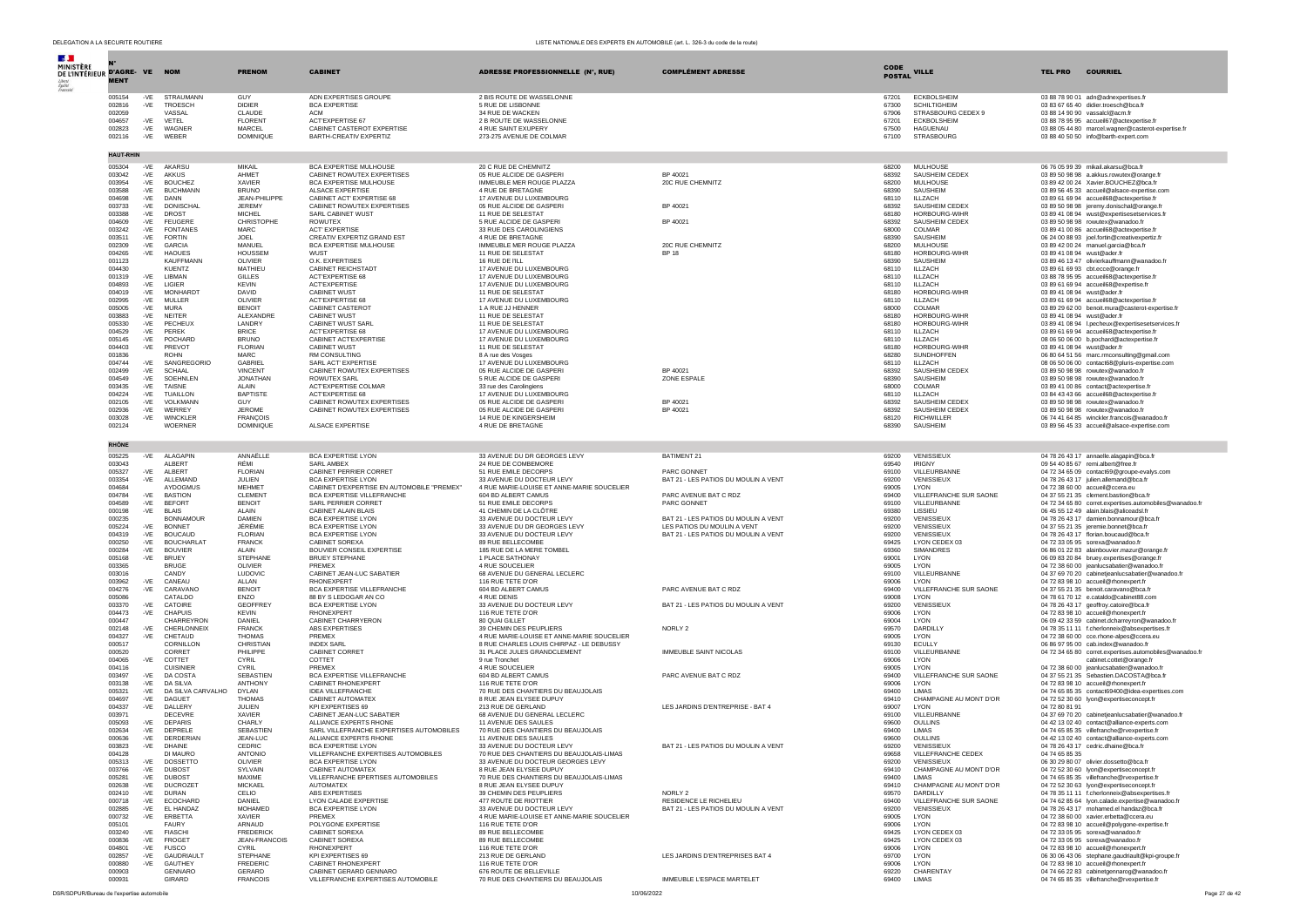| $\mathcal{A}$ .<br>MINISTÈRE<br>DE L'INTÉRIEUR D'AGRE- VE NOM |                    |                |                                     | <b>PRENOM</b>                       | <b>CABINET</b>                                                        | <b>ADRESSE PROFESSIONNELLE (N°, RUE)</b>                                 | <b>COMPLÉMENT ADRESSE</b>                                         | CODE<br><b>POSTAL</b> | <b>VILLE</b>                                 | <b>COURRIEL</b><br><b>TEL PRO</b>                                                                                  |
|---------------------------------------------------------------|--------------------|----------------|-------------------------------------|-------------------------------------|-----------------------------------------------------------------------|--------------------------------------------------------------------------|-------------------------------------------------------------------|-----------------------|----------------------------------------------|--------------------------------------------------------------------------------------------------------------------|
|                                                               | <b>MENT</b>        |                |                                     |                                     |                                                                       |                                                                          |                                                                   |                       |                                              |                                                                                                                    |
|                                                               | 004143<br>003658   | -VE<br>-VE     | GOBLED<br>GOUJON                    | <b>DENIS</b><br><b>VINCENT</b>      | PERRIER CORRET<br>BCA EXPERTISE RHONE SUD                             | 51 RUE EMILE DECORPS<br>153 ROUTE DE VOURLES                             | PARC GONNET<br><b>VILLA MERCEDES</b>                              | 69100<br>69230        | VILLEURBANNE<br>SAINT GENIS LAVAL            | 04 72 34 65 80 corret.expertises.automobiles@wanadoo.fr<br>04 78 86 81 60 vincent.goujon@bca.fr                    |
|                                                               | 002745             | $-VE$          | <b>GOUTTEFARDE</b>                  | PHILIPPE                            | BCA EXPERTISE VILLEERANCHE                                            | 604 BD ALBERT CAMUS                                                      | PARC AVENUE BAT C RDZ                                             | 69400                 | VILLEERANCHE SUR SAONE                       | 04 37 55 21 35 philippe.gouttefarde@bca.fr                                                                         |
|                                                               | 000965<br>000297   | $-VE$          | GRANGER<br>GRANJON                  | LAURENT<br><b>ROGER</b>             | LYON CALADE EXPERTISE<br>GAN                                          | 477 ROUTE DE RIOTTIER<br>LE SAINT PIERRE                                 | RESIDENCE LE RICHELIEU<br>55 AVENUE RENE CASSIN                   | 69400<br>69338        | VILLEFRANCHE SUR SAONE<br>LYON CEDEX 09      | 04 74 62 85 64 lyon.calade.expertise@wanadoo.fr<br>04 78 95 78 41 roger.granjon@gan.fr                             |
|                                                               | 000971             | $-VE$          | <b>GREGORIC</b>                     | ANGELO                              | VILLEFRANCHE EXPERTISES AUTOMOBILES                                   | <b>ESPACE MARTELET</b>                                                   | 70 RUE DES CHANTIERS DU BEAUJOLAIS - BP 242                       | 69658                 | VILLEFRANCHE SUR SAONE CEDEX                 | 04 74 65 85 35 villefranche.expertises.auto@wanadoo.fr                                                             |
|                                                               | 000992<br>005217   | $-VE$<br>$-VE$ | <b>GUIBEAUD</b><br><b>GUILLAUME</b> | <b>BRUNO</b><br><b>BAPTISTE</b>     | SOCIETE D'EXPERTISE<br><b>BCA LYON</b>                                | 36 RUE JEAN BROQUIN<br>33 AVENUE DU DR GEORGES LEVY                      | LES PATIOS DU MOULIN A VENT                                       | 69006<br>69007        | LYON<br>LYON                                 | 04 72 65 35 55 cbt.guibeaud@free.fr<br>04 73 55 21 35 baptiste.quillaume@bca.fr                                    |
|                                                               | 005112             | -VE            | <b>HAIBER</b>                       | STEPHANE                            | SARL VILLEFRANCHE EXPERTISES AUTOMOBILES                              | 70 RUE DES CHANTIERS DU BEAUJOLAIS                                       |                                                                   | 69400                 | LIMAS                                        | 04 74 65 85 35 villefranche@rvexpertise.fr                                                                         |
|                                                               | 005202<br>004805   | $-VE$<br>$-VE$ | HAINAUD<br>HAI AIMIA                | <b>FRÉDÉRIC</b><br><b>BENYAMINE</b> | BCA EXPERTISE VILLEFRANCHE SUR SAONE<br>PREMEX                        | 604 BOULEVARD ALBERT CAMUS<br>4 RUE MARIE-LOUISE ET ANNE-MARIE SOUCELIER | PARC AVENUE BAT C                                                 | 69400<br>69005        | VILLEFRANCHE SUR SAONE<br><b>I YON</b>       | 06 83 59 36 76 frederic.hainaud@bca.fr<br>04 72 38 60 00 accueil@ccexa.eu                                          |
|                                                               | 003843             | $-VE$          | <b>HARQUIN</b>                      | OLIVIER                             | <b>RHONEXPERT</b>                                                     | 116 RUE TETE D'OR                                                        |                                                                   | 69006                 | LYON                                         | 04 72 83 98 10 accueil@rhonexpert.fr                                                                               |
|                                                               | 005240<br>004068   | $-VE$          | JAILLET<br>JAURERT                  | GREGORY<br>SAMUEL                   | BCA EXPERTISE VENISSIEUX<br>PERFORM GROUPE                            | 33 AVENUE DU DOCTEUR GEORGES LEVY<br>89 RUE BELLECOMBE                   | LES PATIOS DU MOULIN A VENT                                       | 69200<br>69425        | VENISSIEUX<br>LYON CEDEX 03                  | 06 37 39 02 36 gregory.jaillet@bca.fr                                                                              |
|                                                               | 003850             |                | <b>JIMENEZ</b>                      | CLEMENT                             | ABS EXPERTISES                                                        | 39 CHEMIN DES PEUPLIERS                                                  |                                                                   | 69570                 | DARDILLY                                     | 04 72 33 05 95 cabinet.nallet@wanadoo.fr<br>04 78 35 11 11 f.cherlonneix@absexpertises.fr                          |
|                                                               | 004156             |                | <b>JINYAN</b><br><b>JOSSERAND</b>   | <b>GEORGES</b><br><b>DAMIEN</b>     | <b>BCA EXPERTISE LYON</b><br>CABINET SOREXA                           | 33 AVENUE DU DOCTEUR LEVY<br>89 RUE BELLECOMBE                           | BAT 21 - LES PATIOS DU MOULIN A VENT                              | 69200<br>69425        | VENISSIEUX<br>LYON CEDEX 03                  | 04 78 26 43 17 georges.jinyan@bca.fr                                                                               |
|                                                               | 003999<br>004001   | $-VE$          | KLEIN                               | PIERRE-ERIC                         | CABINET LEDOGAR                                                       | 1 IMPASSE BRACHET                                                        |                                                                   | 69008                 | LYON                                         | 04 72 33 29 47 sorexa@wanadoo.fr<br>04 78 61 70 12 cabinetledogar@ledogar.com                                      |
|                                                               | 004369<br>003854   | $-VE$<br>-VE   | KNECHT<br>LABRE                     | FMILIEN<br><b>MICKAEL</b>           | CABINET BOUVIER MAZUR<br><b>RHONEXPERT</b>                            | 213 RUE DE GERLAND<br>116 RUE TETE D'OR                                  | LES JARDINS D'ENTREPRISE - BAT 4                                  | 69007<br>69006        | LYON<br>LYON                                 | 04 72 80 81 91 cabinet.bouviermazur@orange.fr<br>04 72 83 98 10 accueil@rhonexpert.fr                              |
|                                                               | 001166             |                | LACROIX                             | <b>REGIS</b>                        | <b>CABINET KITTEL</b>                                                 | <b>IMMEUBLE LES HAUBANS</b>                                              | 574 CHEMIN WETTE FAYS                                             | 69300                 | <b>CALUIRE ET CUIRE</b>                      | 04 37 40 12 22 cabinetkittel@wanadoo.fr                                                                            |
|                                                               | 001258<br>001269   | $-VE$<br>$-VE$ | <b>LEBOURGEOIS</b><br>LEDOGAR       | GILLES<br><b>SERGE</b>              | BCA EXPERTISE VILLEFRANCHE<br>88 BY S LEDOGAR AN CO                   | 604 BD ALBERT CAMUS<br>4 RUE DENIS                                       | PARC AVENUE BAT C RDZ                                             | 69400<br>69008        | VILLEFRANCHE SUR SAONE<br>LYON               | 04 37 55 21 35 gilles.lebourgeois@bca.fr<br>04 78 61 70 12 ledogar@ledogar.com                                     |
|                                                               | 001277             | $-VE$          | LEGRAND                             | XAVIER                              | CABINET RHONEXPERT                                                    | 116 RUE TETE D'OR                                                        |                                                                   | 69006                 | LYON                                         | 04 72 83 98 10 accueil@rhonexpert.fr                                                                               |
|                                                               | 004925<br>001415   | $-VE$          | <b>MARCHADIER</b><br><b>MARTIN</b>  | SYLVAIN<br>CHRISTIAN                | RHONEXPERT<br><b>GERARD MAZUR SAS</b>                                 | 116 RUE TETE D'OR<br>LES JARDINS D'ENTREPRISE DE LYON GERLAND            | BATIMENT B4 - 213 RUE DE GERLAND                                  | 69006<br>69344        | LYON<br>LYON CEDEX 07                        | 04 72 83 98 10 accueil@rhonexpert.fr                                                                               |
|                                                               | 005354             | $-VE$          | MATEUS                              | LUCAS                               | KPI EXPERTISES 69                                                     | 213 RUE DE GERLAND                                                       | BATIMENT B4 JARDINS D'ENTREPRISE                                  | 69007                 | LYON                                         | 04 72 80 81 91 gerard.mazur@wanadoo.fr<br>04 72 80 81 91 kpi69.lvon@kpi-groupe.fr                                  |
|                                                               | 002916<br>005054   | -VE            | <b>MENDES</b><br><b>MEZINE</b>      | MICHAEL<br>SALIM                    | BCA EXPERTISE LYON<br><b>BCA EXPERTISE LYON</b>                       | 33 AVENUE DU DOCTEUR LEVY                                                | BAT 21 - LES PATIOS DU MOULIN A VENT                              | 69200<br>69200        | VENISSIEUX<br>VENISSIEUX                     | 04 78 26 43 17 michael.mendes@bca.fr                                                                               |
|                                                               | 004190             | $-VE$<br>$-VE$ | MOINE                               | <b>GUILLAUME</b>                    | <b>BCA EXPERTISE VILLEERANCHE</b>                                     | 33 AVENUE DU DOCTEUR GEORGES LEVY<br>604 BOULEVARD ALBERT CAMUS          | PARC DU MOULIN A VENT<br>BAT C - PARC AVENUE                      | 69400                 | VILLEERANCHE SUR SAONE                       | 06 30 29 41 27 salim.mezine@bca.fr<br>03 80 28 06 54 guillaume.moine@bca.fr                                        |
|                                                               | 001569             | -VE            | NALLET                              | GUY                                 | PERFORM GROUPE                                                        | 89 RUE BELLECOMBE                                                        | 28 RN 6                                                           | 69425                 | LYON CEDEX 03                                | 04 72 33 05 95 cabinet.nallet@wanadoo.fr                                                                           |
|                                                               | 002996<br>003746   | $-VE$          | NEBOUT<br>NESI F                    | LAURENT<br><b>NICOLAS</b>           | CABINET BENETTI EXPERTISES<br>EXPERTISE EN AUTOMOBILE PHILIPPE CORRET | RESIDENCE LES TILLEULS<br>31 PLACE JULES GRANDCLEMENT                    | IMMEUBLE LE SAINT NICOLAS                                         | 69720<br>69100        | SAINT BONNET DE MURE<br>VILLEURBANNE         | 04 78 40 95 33 benetti.expert@wanadoo.fr<br>04 72 34 65 80 corret.expertises.automobiles@wanadoo.fr                |
|                                                               | 003886             | $-VE$          | NOUVET                              | <b>ROMAIN</b>                       | APEX                                                                  | 3 RUE PIERRE DEVAUX                                                      |                                                                   | 69360                 | SEREZIN DU RHONE                             | 06 73 90 39 81 lyon@cabinet-apex.fr<br>04.37.40.12.22 ctkv@free.fr                                                 |
|                                                               | 004022<br>002664   | $-VE$<br>$-VE$ | NOVE<br>PELLERIN                    | <b>FABRICE</b><br><b>FABRICE</b>    | O P E RHONE<br>ALLIANCE EXPERTS RHONE                                 | 574 CHEMIN WETTE FAYS<br>4 RUE SOUCELIER                                 |                                                                   | 69300<br>69005        | CALUIRE<br>LYON                              | 04 42 13 02 40 contact@alliance-experts.com                                                                        |
|                                                               | 002665             | $-VE$          | PERRIER                             | PASCAL                              | PERRIER CORRET                                                        | 51 RUE EMILE DECORPS                                                     | PARC GONNET                                                       | 69100                 | VILLEURBANNE                                 | 04 72 34 65 80 corret.expertises.automobiles@wanadoo.fr                                                            |
|                                                               | 001719<br>004928   | $-VE$          | PORTE<br>PRIEUR                     | THIFRRY<br>PHILIPPE                 | KPI EXPERTISES 69                                                     | 213 RUE DE GERLAND<br>6 RUE DES SPORTS                                   | LES JARDINS D'ENTREPRISE - BAT 4                                  | 69007<br>69740        | LYON<br><b>GENAS</b>                         | 04 72 80 81 91 kpi69.lyon@kpi-groupe.fr<br>04 78 90 15 64 prieur.philippe@wanadoo.fr                               |
|                                                               | 004833             | $-VE$          | PUISSANT                            | EDOUARD                             | CABINET PERRIER CORRET                                                | 51 RUE EMILE DECORPS                                                     | PARC GONNET                                                       | 69100                 | VILLEURBANNE                                 | 04 72 34 65 80 corret.expertises.automobiles@wanadoo.fr                                                            |
|                                                               | 001751<br>004404   | $-VE$          | PUPIER<br>QUENTIN                   | <b>DENIS</b><br>ALEXANDRE           | SARL ALLIANCE EXPERTS RHONE - PREMEX<br><b>AUTOMATEX</b>              | 11 AVENUE DES SAULES<br>5 CHEMIN DU JUBIN                                |                                                                   | 69600<br>69570        | <b>OULLINS</b><br>DARDILLY                   | 04 42 13 02 40 contact@alliance-experts.com<br>04 72 52 30 60 automatex@orange.fr                                  |
|                                                               | 001770             |                | RAINARD                             | GUY                                 | VILLEFRANCHE EXPERTISES AUTOMOBILES                                   | <b>ESPACE MARTELET</b>                                                   | 70 RUE DES CHANTIERS DU BEAUJOLAIS - BP 242                       | 69658                 | VILLEFRANCHE SUR SAONE CEDEX                 | 04 74 65 85 35 villefranche.expertises.auto@wanadoo.fr                                                             |
|                                                               | 005310<br>001859   | $-VE$<br>$-VE$ | RAMEL<br><b>ROUX</b>                | <b>STEVEN</b><br>PHILIPPE           | BCA EXPERTISE I YON<br><b>BCA EXPERTISE SAS</b>                       | 33 AVENUE DU DOCTEUR LEVY<br>153 ROUTE DE VOURLES                        | <b>VILLA MERCEDES</b>                                             | 69200<br>69230        | VENISSIEUX<br>SAINT GENIS LAVAL              | 07 52 60 30 30 steven.ramel@bca.fr<br>04 78 86 81 60 philippe.roux@bca.fr                                          |
|                                                               | 005017             | $-VE$          | RUBY                                | MICKAËL                             | RHONEYPERT                                                            | 116 RUE TETE D'OR                                                        |                                                                   | 69006                 | <b>I YON</b>                                 | 04 72 83 98 10 accueil@rohnexpert.fr                                                                               |
|                                                               | 002850<br>001868   | -VE            | <b>RUSTANT</b><br>SABATIEF          | JEAN-LUC<br>JEAN-LUC                | CABINET BENETTI EXPERTISES<br>PREMEX                                  | RESIDENCE LES TILLEULS<br>4 RUE MARIE-LOUISE ET ANNE-MARIE SOUCELIER     | 28 RN 6                                                           | 69720<br>69005        | SAINT BONNET DE MURE<br>LYON                 | 04 78 40 95 33 benetti.expert@wanadoo.fr<br>04 72 38 60 00 jeanlucsabatier@wanadoo.fr                              |
|                                                               | 003587             |                | SAOUT                               | NICOLAS                             | PREMEX                                                                | 11 AVENUE DES SAULES                                                     |                                                                   | 69600                 | OULLINS                                      | 04 72 38 60 00                                                                                                     |
|                                                               | 005024<br>004058   |                | <b>TAILLAS</b><br><b>VELUT</b>      | <b>GUILLAUME</b><br><b>REGIS</b>    | PREMEX<br>CABINET PERRIER CORRET                                      | 11 AVENUE DES SAULES<br>51 RUE EMILE DECORPS                             | PARC GONNET                                                       | 69600<br>69100        | OULLINS<br>VILLEURBANNE                      | 04 72 38 60 00 accueil@ccera.eu<br>04 72 34 65 80 corret.expertises.automobiles@wanadoo.fr                         |
|                                                               | 002078             |                | <b>VERNEAL</b>                      | <b>JACQUES</b>                      | CETECA VERNEAU                                                        | 74 BIS RUE JOSEPH LIAUTHAUD                                              |                                                                   | 69700                 | <b>GIVORS</b>                                | 04 78 73 11 11 jacques.verneau@free.fr                                                                             |
|                                                               | 004571<br>004752   | $-VE$          | VERNEY<br>VIDAL                     | THIERRY<br><b>JORDAN</b>            | VILLEFRANCHE EXPERTISES AUTOMOBILES<br>CABINET PERRIER CORRET         | <b>ESPACE MARTELET</b><br>51 RUE EMILE DECORPS                           | 70 RUE DES CHANTIERS DU BEAUJOLAIS - BP 242<br>PARC GONNET        | 69658<br>69100        | VILLEFRANCHE SUR SAONE CEDEX<br>VILLEURBANNE | 04 74 65 85 35 villefranche.expertises.autos@wanadoo.fr<br>04 72 34 65 80 corret.expertises.automobiles@wanadoo.fr |
|                                                               | 003313             | $-VE$          | <b>VIGNOT</b>                       | CEDRIC                              | <b>GERARD MAZUR SAS</b>                                               | LES JARDINS D'ENTREPRISE DE LYON GERLAND                                 | BATIMENT B4 - 213 RUE DE GERLAND                                  | 69344                 | LYON CEDEX 07                                | 04 72 80 81 91 gerard.mazur@wanadoo.fr                                                                             |
|                                                               | 004558<br>002102   | $-VE$<br>$-VE$ | VILLARD<br>VIOLLIER                 | <b>DIMITRI</b><br>TUC.              | ALLIANCE EXPERTS RHONE<br>PASSION EXPERTISES                          | 11 AVENUE DES SOULES<br>55 BOULEVARD EUGENE REGUILLON                    |                                                                   | 69600<br>69100        | <b>OULLINS</b><br>VILL FURBANNE              | 08 20 00 10 18 contact@alliance-experts.com<br>09 75 31 02 02 luc.viollier@wanadoo.fr                              |
|                                                               | 003441             | -VE            | VOLATIER                            | <b>CYRIL</b>                        | BCA EXPERTISE VILLEFRANCHE                                            | 604 BD ALBERT CAMUS                                                      | PARC AVENUE BAT C RDZ                                             | 69400                 | VILLEFRANCHE SUR SAONE                       | 04 37 55 21 35 cyril.volatier@bca.fr                                                                               |
|                                                               | 003919<br>002119   | $-VE$          | WEILL<br>WERNER                     | <b>NICOLAS</b><br>ROBERT            | CABINET LEDOGAR                                                       | 1 IMPASSE BRACHET<br>7 ALLEE DE LA TOUR                                  |                                                                   | 69008<br>69580        | LYON<br>SATHONAY VILLAGE                     | 04 78 61 70 12 cabinetledogar@ledogar.com<br>06 30 81 29 55 robert.werner.expertauto@gmail.com                     |
|                                                               | 002134             |                | ZAPLANA                             | <b>PATRICK</b>                      | <b>CABINET KITTEL</b>                                                 | IMMEUBLE LES HAUBANS                                                     | 574 CHEMIN WETTE FAYS                                             | 69300                 | CALUIRE ET CUIRE                             | 04 37 40 12 22 cabinetkittel@wanadoo.fr                                                                            |
|                                                               | 005063<br>004061   | $-VE$<br>$-VE$ | ZAZA<br>ZOUAOUI                     | <b>FLORIAN</b><br>MALIK             | <b>BCA EXPERTISE LYON</b><br><b>BCA EXPERTISE RHONE SUD</b>           | 33 AVENUE DU DOCTEUR GEORGES LEVY<br>153 ROUTE DE VOURLES                | VILLA MERCEDES                                                    | 69200<br>69230        | VENISSIEUX<br>SAINT GENIS LAVAL              | 06 37 15 35 77 florian.zaza@bca.fr<br>04 78 86 81 60 malik.zouaoui@bca.fr                                          |
|                                                               |                    |                |                                     |                                     |                                                                       |                                                                          |                                                                   |                       |                                              |                                                                                                                    |
|                                                               | <b>HAUTE-SAÔNE</b> |                |                                     |                                     |                                                                       |                                                                          |                                                                   |                       |                                              |                                                                                                                    |
|                                                               | 004239<br>000842   | -VE<br>$-VE$   | ARNOLDI<br><b>GABRION</b>           | NICOLAS<br>LAURENT                  | CABINET NFC EXPERTISES<br>CABINET ROBERT ET GABRION                   | ZI DES SAUSSIS<br>ZI NOIDANS                                             | RUE DES PEUPLIERS NOIDANS LES VESOUL - BP 70008<br>BP 8           | 70001<br>70001        | VESOUL CEDEX<br><b>VESOUL CEDEX</b>          | 03 84 75 08 57 narnoldi@nfcexpertises.com<br>03 84 75 08 57 experts.robert.gabrion@wanadoo.fr                      |
|                                                               | 001083             | $-VE$          | JACQUEMARD                          | <b>CHRISTOPHE</b>                   | CABINET NFC EXPERTISES                                                | ZI DES SAUSSIS                                                           | RUE DES PEUPLIERS NOIDANS LES VESOUL - BP 70008                   | 70001                 | <b>VESOUL CEDEX</b>                          | 03 84 75 08 57 cjacquemard@nfcexpertises.com                                                                       |
|                                                               | 004002<br>003855   | -VE<br>$-VE$   | LABRUDE<br>LAMBOLEY                 | CHRISTOPHE<br><b>JULIEN</b>         | NFC EXPERTISES<br>CABINET NFC EXPERTISES                              | RUE DES PEUPLIERS<br>ZI DES SAUSSIS                                      | ZI DES SAUSSIS<br>RUE DES PEUPLIERS NOIDANS LES VESOUL - BP 70008 | 70000<br>70001        | NOIDANS LES VESOUL<br><b>VESOUL CEDEX</b>    | 03 84 75 08 57 contact@nfcexpertises.fr<br>03 84 75 08 57 ilambolev@nfcexpertises.com                              |
|                                                               | 004827             | $-VE$          | <b>NOEL</b>                         | GEOFFREY                            | CABINET NFC EXPERTISES                                                | <b>RUE DES PEUPLIERS</b>                                                 | ZI DES SAUSSIS                                                    | 70000                 | NOIDANS LES VESOUL                           | 03 84 75 08 57 contact@nfcexpertises.fr                                                                            |
|                                                               | 001721<br>001822   | -VE            | POTIER<br><b>ROBERT</b>             | <b>BRUNO</b><br>ALAIN               | CREATIV GRAND EST<br>CABINET NFC EXPERTISES                           | 21 RUE DU MORBIER<br>ZI DES SAUSSIS                                      | RUE DES PEUPLIERS NOIDANS LES VESOUL - BP 70008                   | 70250<br>70001        | <b>RONCHAMP</b><br><b>VESOUL CEDEX</b>       | 06 79 54 77 25 bruno.potier0506@orange.fr<br>03 84 75 08 57 arobert@nfcexpertises.com                              |
|                                                               | 002465             | -VE            | RONDOT                              | <b>VINCENT</b>                      | CABINET NFC EXPERTISES                                                | ZI DES SAUSSIS                                                           | RUE DES PEUPLIERS NOIDANS LES VESOUL - BP 70008                   | 70001                 | VESOUL CEDEX                                 | 03 84 75 42 23 vrondot@nfcexpertises.com                                                                           |
|                                                               | 001900             |                | SCHMIDT                             | STÉPHANE                            | A2EAS                                                                 | 8 RUE LES EPENOTTES                                                      |                                                                   | 70110                 | COURCHATON                                   | 03 84 20 71 32 a2easchmidt@gmail.com                                                                               |
|                                                               | SAÔNE-ET-LOIRE     |                |                                     |                                     |                                                                       |                                                                          |                                                                   |                       |                                              |                                                                                                                    |
|                                                               | 000013             |                | ALBERT                              | JEAN-LUC                            | <b>JLA EXPERTISE</b>                                                  | 1 RUE GABRIEL LIPPMAN                                                    | ZA LE MAUPAS - BP 8                                               | 71880                 | CHATENOY LE ROYAL                            | 03 85 98 15 15 ilaexpertise@wanadoo.fr                                                                             |
|                                                               | 003051<br>000204   | $-VF$<br>$-VE$ | <b>BERTHET</b><br><b>BLARY</b>      | <b>FARIEN</b><br>DANIEL             | SAONE EXPERTISE<br>CABINET DANIEL BLARY                               | 4 RUE JOSEPH CUGNOT<br>18 RUE DE LA CHAISE                               | BP 50                                                             | 71380<br>71202        | SAINT MARCEL<br>LE CREUSOT CEDEX             | 03.85.98.15.15 cabinet@saone-expertise.fr<br>03 85 77 45 70 blary.cabinet@wanadoo.fr                               |
|                                                               | 004320             | -VE            | <b>BOURDAILLET</b>                  | <b>ROMAIN</b>                       | SAONE EXPERTISE                                                       | 4 RUE JOSEPH CUGNOT                                                      |                                                                   | 71380                 | SAINT MARCEL                                 | 03.85.98.15.15 cabinet@saone-expertise.fr                                                                          |
|                                                               | 004095<br>004790   | $-VE$          | BRUCHON<br>CASTELLANO               | <b>SIMON</b><br>LANDRY              | CABINET EXAC<br>CABINET SAONE EXPERTISE                               | 101 AVENUE DE LA LIBERA<br>4 RUE JOSEPH CUGNOT                           |                                                                   | 71210<br>71380        | MONCHANIN<br><b>ST MARCEL</b>                | 03 85 77 40 40 cabinet.exac@orange.<br>03 85 98 15 15 cabinet@saone-expertise.fr                                   |
|                                                               | 000530             |                | COUILLET                            | JFAN                                | CENTRE MACONNAIS D'EXPERTISE                                          | CHANTELOUP 101 ROUTE DE MACON                                            | <b>BP 04</b>                                                      | 71870                 | <b>HURIGNY</b>                               | 03 85 20 95 50 jean.couillet@macon-expertises.fr                                                                   |
|                                                               | 003332             | -VE            | DURY                                | JULIEN                              | SAONE EXPERTISE                                                       | 4 RUE JOSEPH CUGNOT                                                      |                                                                   | 71380                 | SAINT MARCEL                                 | 03 85 98 15 15 cabinet@saone-expertise.fr                                                                          |
|                                                               | 000844<br>002423   | $-VE$<br>$-VE$ | GAILLARD<br>GARNIER                 | EMMANUEL<br>STEPHANE                | CHALON CONSEIL EXPERTISE CCE BOURGOGNE<br>CABINET EXAC                | 1 RUE DE LA LIBERATION<br>101 AVENUE DE LA LIBERATION                    |                                                                   | 71100<br>71210        | <b>LUX</b><br><b>MONTCHANIN</b>              | 03 85 98 16 20 accueil.cbt@ccebourgogne.fr<br>03 85 77 40 40 cabinet.exac@orange.fr                                |
|                                                               | 000993             | -VE            | <b>GUICHARD</b>                     | JEAN-CLAUDE                         | SAONE EXPERTISE                                                       | 4 RUE JOSEPH CUGNOT                                                      |                                                                   | 71380                 | SAINT MARCEL                                 | 03 85 98 15 15 cabinet@saone-expertise.fr                                                                          |
|                                                               | 001002<br>002582   | $-VE$<br>-VE   | <b>GUILLEMOT</b><br><b>LAEOND</b>   | CHRISTOPHE<br><b>FABRICE</b>        | BCA EXPERTISE CHALON SUR SAONE<br>BCA EXPERTISE CHALON SUR SAONE      | 4 RUE EDOUARD DENIS BALDUS<br>4 RUE EDOUARD DENIS BALDUS                 | PARC D ACTIVITES BORD DE SAONE<br>PARC D ACTIVITES BORD DE SAONE  | 71100<br>71100        | CHALON SUR SAONE<br>CHALON SUR SAONE         | 03 85 42 08 00 christophe.quillemot@bca.fr<br>03 85 42 08 00 fabrice.lafond@bca.fr                                 |
|                                                               | 004506             | -VE            | LAMBERT                             | YANNICK                             | SAÔNE EXPERTISE                                                       | 4 RUE JOSEPH CUGNOT                                                      |                                                                   | 71380                 | SAINT-MARCEL                                 | 03 85 98 15 15 contact71@idea-expertises.com                                                                       |
|                                                               | 004509<br>003097   |                | <b>LECUELLE</b><br><b>MARCEAU</b>   | JOCELYN<br>PIERRE                   | CCE BOURGOGNE<br>SAONE EXPERTISE                                      | 5 BOULEVARD SAINT MARTIN<br>1 RUE GABRIEL LIPPMAN                        | ZA LE MAUPAS - BP 8                                               | 71640<br>71880        | GIVRY<br>CHATENOY LE ROYAL                   | 03 85 98 16 20 accueil.cbt@ccebourgogne.fr<br>03 85 98 15 15 jlaexpertise@wanadoo.fr                               |
|                                                               | 004264             | $-VE$          | <b>MARION</b>                       | JORDANE                             | SOANE EXPERTISE                                                       | 4 RUE JOSEPH CUGNOT                                                      |                                                                   | 71380                 | ST MARCEL                                    | 03 85 98 15 15 contact71@idea-expertises.com                                                                       |
|                                                               | 002653<br>004183   | -VE            | <b>MARTIN</b><br>MAZUY              | CHRISTOPHE<br><b>JEREMIE</b>        | CABINET EXAC<br>CENTRE MACONNAIS D'EXPERTISE                          | 101 AVENUE DE LA LIBERATION<br>CHANTELOUP 101 ROUTE DE MACON             | BP 04                                                             | 71210<br>71870        | <b>MONTCHANIN</b><br><b>HURIGNY</b>          | 03 85 77 40 40 cabinet.exac@orange.fr<br>03 85 20 95 50 jeremie.mazuy@macon-expertises.fr                          |
|                                                               | 002993<br>001548   | $-VE$          | MONDANGE<br><b>MOULIN</b>           | MIKAEL<br>PIERRE                    | BCA EXPERTISE CHALON SUR SAONE                                        | 4 RUE EDOUARD DENIS BALDUS<br>22 RUE DES ORFEVRES                        | PARC D ACTIVITES BORD DE SAONE<br>CERCOT CIDEX 1259               | 71100<br>71390        | CHALON SUR SAONE<br>MOROGES                  | 03 85 42 08 00 mikael.mondange@bca.fr<br>06.85.69.98.41 moulincercot@wanadoo.fr                                    |
|                                                               |                    |                |                                     |                                     |                                                                       |                                                                          |                                                                   |                       |                                              |                                                                                                                    |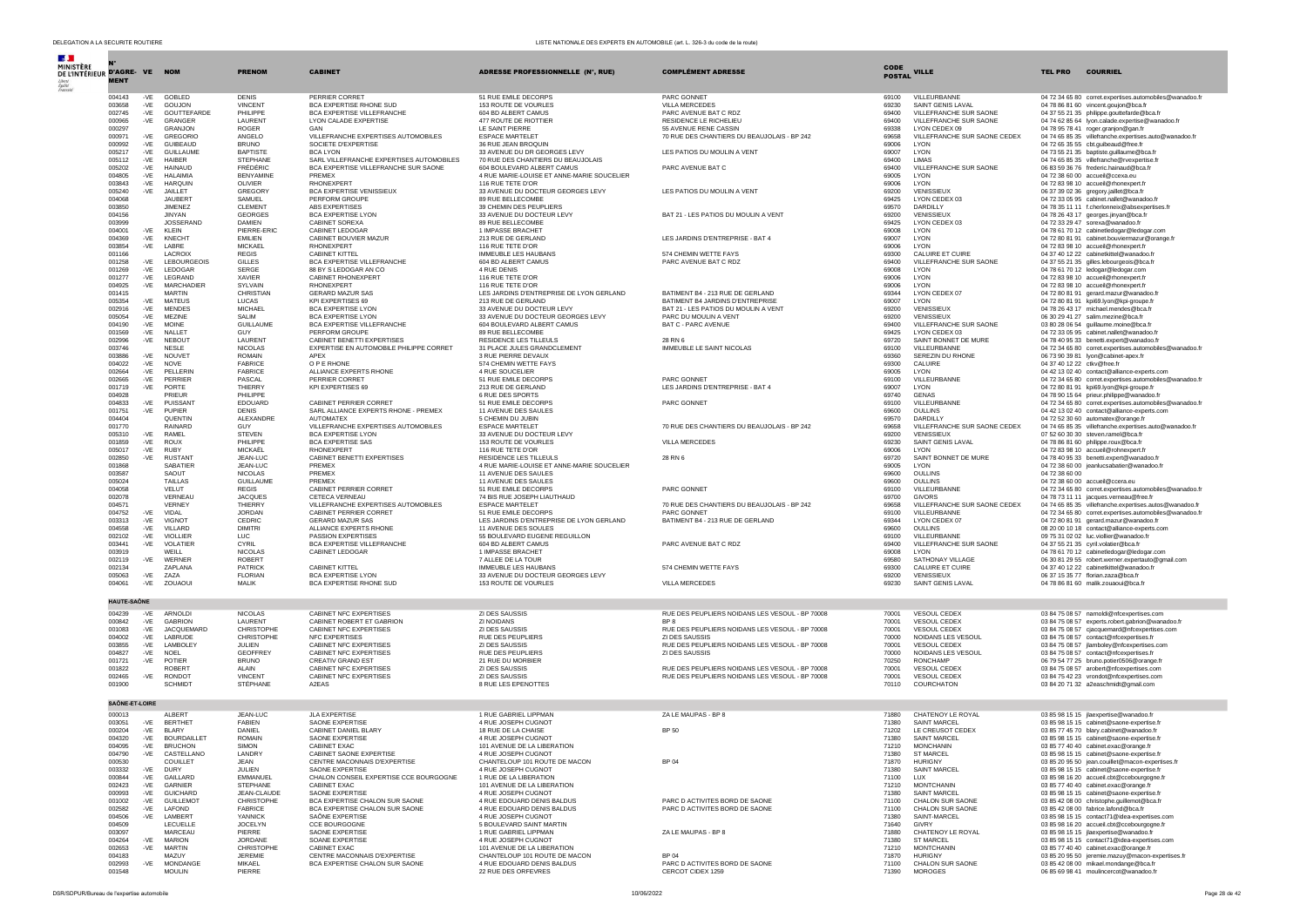| $\mathcal{L}$                                     |                     |                |                                     |                                  |                                                                        |                                                                   |                                                |                |                                         |                                                                                |                                                                                                    |
|---------------------------------------------------|---------------------|----------------|-------------------------------------|----------------------------------|------------------------------------------------------------------------|-------------------------------------------------------------------|------------------------------------------------|----------------|-----------------------------------------|--------------------------------------------------------------------------------|----------------------------------------------------------------------------------------------------|
| <b>MINISTÈRE</b><br>DE L'INTÉRIEUR D'AGRE- VE NOM |                     |                |                                     | <b>PRENOM</b>                    | <b>CABINET</b>                                                         | <b>ADRESSE PROFESSIONNELLE (N°, RUE)</b>                          | <b>COMPLÉMENT ADRESSE</b>                      | CODE           | <b>VILLE</b>                            | <b>TEL PRO</b>                                                                 | <b>COURRIEL</b>                                                                                    |
|                                                   | <b>MENT</b>         |                |                                     |                                  |                                                                        |                                                                   |                                                | <b>POSTAL</b>  |                                         |                                                                                |                                                                                                    |
|                                                   |                     |                |                                     |                                  |                                                                        |                                                                   |                                                |                |                                         |                                                                                |                                                                                                    |
|                                                   | 004941              |                | -VE PERBET                          | GWENAELLE                        | BCA EXPERTISE - UNITE D'EXPERTISE DU VAL DE                            | 4 RUE EDOUARD BALDUS                                              |                                                | 71100          | CHALON SUR SAONE                        |                                                                                | 03 85 42 08 00 gwenaelle.perbet@bca.fr                                                             |
|                                                   | 001878              |                | SANDRIN                             | ROBERT                           | SAONE<br>SANDRIN EXPERTISES                                            | 380 ROUTE DES ALLEMANDS                                           |                                                | 71850          | CHARNAY LES MACON                       |                                                                                | 03 85 29 23 23 www.sandrin@leclubauto.com                                                          |
|                                                   | 003307              | $-VE$          | SPINNEWEBER                         | CYRIL                            | <b>CABINET BEXA</b>                                                    | <b>BOULEVARD SAINT LOUIS</b>                                      | <b>BP 72</b>                                   | 71303          | MONTCEAU LES MINES                      | 03 85 69 09 39 bexa3@wanadoo.fr                                                |                                                                                                    |
|                                                   | 002934              | $-VE$          | THERRIAUD                           | <b>DAMIEN</b>                    | <b>SAONE EXPERTISE</b>                                                 | 4 RUE CUGNOT                                                      |                                                | 71380          | SAINT MARCEL                            |                                                                                | 03 85 98 15 15 cabinet@saone-expertise.fr                                                          |
|                                                   | 005291              |                | -VE VEILLEROT                       | <b>JEREMY</b>                    | SAONE EXPERTISE                                                        | 4 RUE JOSEPH CUGNOT                                               |                                                | 71380          | SAINT-MARCEL                            |                                                                                | 03 85 98 15 15 contact71@idea-expertises.com                                                       |
|                                                   | <b>SARTHE</b>       |                |                                     |                                  |                                                                        |                                                                   |                                                |                |                                         |                                                                                |                                                                                                    |
|                                                   | 000037              |                | ARMANGE                             | <b>YVES</b>                      | CABINET CORNELY                                                        |                                                                   |                                                | 72055          | LE MANS CEDEX                           |                                                                                |                                                                                                    |
|                                                   | 004468              | $-VE$          | <b>BLANCHE</b>                      | ALEXIS                           | GROUPE EXPERTISES SERVICES LE MANS                                     | 101-103 RUE DE VALENCE<br>116 AVENUE FELIX GENESLAY               |                                                | 72006          | LE MANS CEDEX                           |                                                                                | 02 43 76 82 78 cornely.exp@wanadoo.fr<br>02 43 85 09 08 geslemans@expert-service.fr                |
|                                                   | 002692              | $-VE$          | CAHOREAU                            | LUDOVIC                          | CORNELY                                                                | 227 RUE DE BEAUGE                                                 |                                                | 72055          | LE MANS                                 |                                                                                | 02 43 76 82 78 cornely.exp@wanadoo.fr                                                              |
|                                                   | 003063              | -VE            | COUSIN                              | TEDDY                            | BCA EXPERTISE LE MANS                                                  | 27 RUE JEAN GREMILLON                                             |                                                | 72000          | LE MANS                                 | 02 43 84 70 38 teddy.cousin@bca.fr                                             |                                                                                                    |
|                                                   | 004795<br>003685    | -VE            | CROCHARD<br>DELAPLANCHE             | <b>AURELIEN</b><br>SYLVAIN       | CABINET LEGROUX<br>GROUPE EXPERTISES SERVICES LE MANS                  | 116 AVENUE FELIX GENESLAY<br>116 AVENUE FELIX GENESLAY            | CS 21936<br>CS 21936                           | 72019<br>72019 | LE MANS CEDEX 2<br>LE MANS              |                                                                                | 02 43 85 09 08 cabinet.legroux@wanadoo.fr<br>02 43 85 09 08 geslemans@expert-service.fr            |
|                                                   | 004124              | -VE            | DEROUBAIX                           | XAVIER                           | BCA EXPERTISE LE MANS                                                  | 27, RUE JEAN GREMILLON                                            |                                                | 72000          | LE MANS                                 | 02 43 84 70 38 xavier.deroubaix@bca.fr                                         |                                                                                                    |
|                                                   | 002724              | $-VE$          | <b>DIARD</b>                        | <b>VINCENT</b>                   | BCA EXPERTISE LE MANS                                                  | 27 RUE JEAN GREMILLON                                             |                                                | 72000          | LE MANS                                 | 02 43 84 70 38 vincent.diard@bca.fr                                            |                                                                                                    |
|                                                   | 000687              | $-VE$          | <b>DUJARDIN</b><br><b>DUSMEE</b>    | <b>HUBERT</b><br>KAILASH         | <b>GROUPAMA</b><br>BCA EXPERTISE LE MANS                               | 30 RUE PAUL LIGNEUL                                               |                                                | 72043          | LE MANS CEDEX 9<br>LE MANS              |                                                                                | 02 43 43 35 53 hdujardin@GROUPAMA-cm.fr                                                            |
|                                                   | 003826<br>003398    | $-VE$          | <b>GOUTTE</b>                       | <b>BENJAMIN</b>                  | REFERENCE EXPERTISE VAL DE LOIRE                                       | 27 RUE JEAN GREMILLON<br>7 ZA DE L'ARCHE                          |                                                | 72000<br>72650 | <b>LA BAZOGE</b>                        | 02 43 84 70 38 kailash.dusmee@bca.fr                                           | 02 43 24 03 39 lemans@reference-expertise.fr                                                       |
|                                                   | 002255              | -VE            | <b>GUNER</b>                        | TURGAY                           | CORNELY                                                                | 227 RUE DE BEAUGE                                                 |                                                | 72055          | LE MANS                                 |                                                                                | 02 43 76 82 78 cornely.exp@wanadoo.fr                                                              |
|                                                   | 002750<br>002753    | -VE            | GUYON<br>HERAULT                    | <b>DAVID</b><br><b>JACKY</b>     | BCA EXPERTISE LE MANS<br>CORNELY                                       | 27 RUE JEAN GREMILLON<br>227 RUE DE BEAUGE                        |                                                | 72000<br>72055 | LE MANS<br>LE MANS                      | 02 43 84 70 38 david.guyon@bca.fr                                              |                                                                                                    |
|                                                   | 003264              | $-VE$          | JULLEMIER                           | CHRISTOPHE                       | CABINET CORNELY                                                        | 101-103 RUE DE VALENCE                                            |                                                | 72055          | LE MANS CEDEX                           | 02 43 76 82 78 cornely.exp@wanadoo.fr<br>02 43 76 82 78 cornely.exp@wanadoo.fr |                                                                                                    |
|                                                   | 001195              |                | LANGEVIN                            | PATRICK                          | CABINET CORNELY                                                        | 101-103 RUE DE VALENCE                                            |                                                | 72055          | LE MANS CEDEX                           |                                                                                | 02 43 76 82 78 cornely.exp@wanadoo.fr                                                              |
|                                                   | 004807              |                | -VE LAUTRU                          | <b>KFVIN</b>                     | CORNELY                                                                | 227 RUE DE BEAUGE                                                 |                                                | 72055          | <b>LE MANS</b>                          |                                                                                | 02 43 76 82 78 cornely.exp@wanadoo.fr                                                              |
|                                                   | 001279<br>003531    | $-VE$          | LEGROU><br>LELOY                    | PHILIPPE<br>CYRIL                | CABINET LEGROUX<br>BCA EXPERTISE LE MANS                               | 116 AVENUE FELIX GENESLAY<br>27 RUE JEAN GREMILLON                |                                                | 72006<br>72000 | LE MANS CEDEX<br>LE MANS                | 02 43 84 70 38 cyril.leloy@bca.fr                                              | 02 43 85 09 08 cabinet.legroux@wanadoo.fr                                                          |
|                                                   | 004008              | -VE            | LESCAONF                            | JULIEN                           | <b>BCA EXPERTISE LE MANS</b>                                           | 27 RUE JEAN GREMILLON                                             |                                                | 72000          | <b>LE MANS</b>                          | 02 43 84 70 38 julien.lescaonf@bca.fr                                          |                                                                                                    |
|                                                   | 003279              |                | MAROUES                             | <b>FABIEN</b>                    | MAROUES EXPERTISES                                                     | 8 TER RUE CHARLES TRENET                                          |                                                | 72200          | LA FLECHE                               |                                                                                | 07 85 00 38 23 marques.expertises@gmail.com                                                        |
|                                                   | 001423              | $-VE$          | MARTINEAL                           | PIERRICK                         | <b>BCA EXPERTISE LE MANS</b>                                           | 27 RUE JEAN GREMILLON                                             |                                                | 72000          | LE MANS                                 |                                                                                | 02 43 84 70 38 pierrick.martineau@bca.fr                                                           |
|                                                   | 003427<br>004677    | $-VE$<br>$-VE$ | PAQUIER<br>PITET                    | GERALD<br><b>JULIEN</b>          | REFERENCE EXPERTISE VAL DE LOIRE<br>GROUPE EXPERTISES SERVICES LE MANS | 7 ZA DE L'ARCHE<br>116 AVENUE FELIX GENESLAY                      |                                                | 72650<br>72019 | LA BAZOGE<br>LE MANS                    |                                                                                | 02 43 24 03 39 lemans@reference-expertise.fr<br>02 43 85 09 08 geslemans@expert-service.fr         |
|                                                   | 001702              |                | <b>PLESSIS</b>                      | JOEL                             | CABINET CORNELY                                                        | 101-103 RUE DE VALENCE                                            |                                                | 72055          | LE MANS CEDEX                           |                                                                                | 02 43 76 82 78 cornely.exp@wanadoo.fr                                                              |
|                                                   | 004645              | -VE            | ROLLAND                             | <b>JOHANN</b>                    | GROUPE EXPERTISES SERVICES LE MANS                                     | 116 AVENUE FELIX GENESLAY                                         | CS21936                                        | 72019          | LE MANS CEDEX 2                         |                                                                                | 02 43 85 09 08 geslemans@expert-service.fr                                                         |
|                                                   | 001848<br>003550    | -VE            | <b>ROSSIGNOL</b><br>ROUINARD        | JOËL<br><b>MIKAFI</b>            | CABINET CORNELY<br>CORNELY                                             | 101-103 RUE DE VALENCE<br>227 RUE DE BEAUGE                       |                                                | 72055<br>72055 | LE MANS CEDEX<br><b>LE MANS</b>         | 02 43 76 82 78 cornely.exp@wanadoo.fr<br>02 43 76 82 78 cornely.exp@wanadoo.fr |                                                                                                    |
|                                                   | 002252              |                | -VE VIVIEN                          | <b>SEBASTIEN</b>                 | GROUPE EXPERTISES SERVICES LE MANS                                     | 116 AVENUE FELIX GENESLAY                                         |                                                | 72006          | LE MANS CEDEX                           |                                                                                | 02 43 85 09 08 geslemans@expert-service.fr                                                         |
|                                                   |                     |                |                                     |                                  |                                                                        |                                                                   |                                                |                |                                         |                                                                                |                                                                                                    |
|                                                   | <b>SAVOIE</b>       |                |                                     |                                  |                                                                        |                                                                   |                                                |                |                                         |                                                                                |                                                                                                    |
|                                                   | 003480              |                | ARNAUD                              | KARYL                            | AUTO EXPERTISE RHONE ALPES                                             | 263 AVENUE DES XVI EMES JEUX OLYMPIQUES                           |                                                | 73200          | ALBERTVILLE                             |                                                                                | 04 79 32 49 72 karyl.arnaud@expertaera.fr                                                          |
|                                                   | 000163              |                | <b>BERNARD</b>                      | <b>JACQUES</b>                   | SARL CABINET BLANC                                                     | 7 RUE DE PRE PAGNON                                               | <b>BP 306</b>                                  | 73003          | CHAMBERY CEDEX                          |                                                                                | 04 79 62 49 78 blanc.expert@wanadoo.fr                                                             |
|                                                   | 003789<br>000256    | $-VE$<br>-VE   | <b>BESSON</b><br><b>BOUKACHAB</b>   | <b>NICOLAS</b><br>AMEDE          | BCA EXPERTISE CHAMBERY<br>CHAMBERY SAVOIE EXPERTS - BRANCHE AMJ        | 949 RUE DENIS PAPIN<br>7 RUE DU PRE GAUT                          |                                                | 73290<br>73420 | LA MOTTE SERVOLEX<br>VOGLANS            | 04 79 25 49 01 nicolas.besson@bca.fr                                           | 04 79 62 49 78 cabinet@chamberysavoiexnerts.fr                                                     |
|                                                   | 004332              | $-VE$          | COLLOMBET                           | JEAN-MARC                        | AUTO EXPERTISE RHONE ALPES                                             | 263 AVENUE DES XIXEME JEUX OLYMPIQUES D'HIVER                     |                                                | 73200          | ALBERTVILLE                             | 04 79 32 49 72 albertville@expertaera.fr                                       |                                                                                                    |
|                                                   | 000499              | -VE            | COLOMBIER                           | <b>GILLES</b>                    | CHAMBERY SAVOIE EXPERTS - BRANCHE AMJ                                  | 7 RUE DU PRE GAUT                                                 |                                                | 73420          | VOGLANS                                 |                                                                                | 04 79 62 49 78 cabinet@chamberysavoiexperts.fr                                                     |
|                                                   | 000542              | $-VE$          | COVAREL                             | <b>JACKY</b>                     | ARC ISERE EXPERTISE<br>SARL CABINET BLANC                              | ZONE INDUSTRIELLE ARBIN                                           | RUE DE LA DESERTE                              | 73800          | ARBIN                                   |                                                                                | 04 79 84 29 49 arc.isere.expertise@wanadoo.fr                                                      |
|                                                   | 003017<br>004700    | -VE<br>$-VE$   | <b>CULLET</b><br>DE SAINT JORES     | <b>BENOIT</b><br><b>ROMAIN</b>   | AREA ALBERTVILLE                                                       | 7 RUE DE PRE PAGNON<br>263 AV DES XVI EME JEUX OLYMPIQUES D'HIVER | <b>BP 306</b>                                  | 73003<br>73200 | CHAMBERY CEDEX<br>ALBERTVILLE           | 04 79 32 49 72 albertville@expert.fr                                           | 04 79 62 49 78 blanc.expert@wanadoo.fr                                                             |
|                                                   | 004876              | $-VE$          | <b>DUFFAUD</b>                      | MAXIME                           | EXPERTISE AUTOMOBILE BONVALOT-GAUDET                                   | 1164 ROUTE D'AIX LES BAINS                                        |                                                | 73420          | LE VIVIER DU LAC                        | 04 79 61 46 97 bureau-aix@eas73.fr                                             |                                                                                                    |
|                                                   | 004281              | -VE            | ECHIVARD                            | OLIVIER                          | <b>BCA EXPERTISE CHAMBERY</b>                                          | 949 RUE DENIS PAPIN                                               |                                                | 73290          | LA MOTTE SERVOLEX                       | 04 79 25 49 01 olivier.echivard@bca.fr                                         |                                                                                                    |
|                                                   | 004490<br>002842    | $-VE$<br>-VE   | <b>FIORENTINO</b><br><b>ERFPPAZ</b> | <b>FABRICE</b><br><b>NICOLAS</b> | FIORENTINO FABRICE<br>CHAMBERY SAVOIE EXPERTS                          | 543 CHEMIN DE JACOB<br><b>RUE PREGAUT</b>                         | BP 10091                                       | 73000<br>73420 | JACOB-BELLECOMBETTE<br>VOGLANS          | 04 79 62 49 78 cse@cse73.com                                                   | 06 62 46 85 62 f.fiorentino.expert@gmail.com                                                       |
|                                                   | 003146              | -VE            | GIRE                                | <b>YVES</b>                      | <b>AERA</b>                                                            | 263 AV DES XVIEMES JEUX OLYMPIQUES D'HIVER                        |                                                | 73200          | ALBERTVILLE                             | 04 79 32 49 72 albertville@expertaera.fr                                       |                                                                                                    |
|                                                   | 002588              |                | -VE GRAMBERT                        | STEPHANE                         | BCA EXPERTISE CHAMBERY                                                 | 949 RUE DENIS PAPIN                                               |                                                | 73290          | LA MOTTE SERVOLEX                       |                                                                                | 04 79 25 49 01 stephane.grambert@bca.fr                                                            |
|                                                   | 003662<br>003260    | -VE<br>-VE     | <b>HFMAR</b><br><b>JARRET</b>       | <b>GABRIEL</b><br><b>BENOIT</b>  | AUTO LEGENDE EXPERTISE<br>EXSPORT AUTO SARL                            | 2130 RUE DU REVARD<br>93 RUE JEANNE D'ARC                         | <b>ALBENS</b>                                  | 73410<br>73240 | <b>ENTRELACS</b><br>ST GENIX SUR GUIERS |                                                                                | 06 50 72 32 29 autolegendexpertise@gmail.com<br>06 50 97 17 78 exsport.auto@gmail.com              |
|                                                   | 001215              | -VE            | LAURENS                             | STEPHANE                         | ALP'AUTO EXPERTISES                                                    | 32 RUE DE L'INDUSTRIE                                             |                                                | 73460          | <b>FRONTENEX</b>                        |                                                                                | 04 79 32 52 42 celcelaurenscarine@free.fr                                                          |
|                                                   | 001291              | -VE            | LEPREUX                             | <b>DIDIER</b>                    | AUTO EXPERTISE RHONE ALPES                                             | 263 AVENUE DES XVI EMES JEUX OLYMPIQUES                           |                                                | 73200          | ALBERTVILLE                             |                                                                                | 04 79 32 49 72 didier.lepreux@expertaera.fr                                                        |
|                                                   | 004250              | -VE            | MAKHLOUF                            | <b>ADNAN HAKIM</b>               | SARL CHAMBERY SAVOIE EXPERTS                                           | RUE PRÉ GAUT                                                      | <b>B.P 10091</b>                               | 73420          | VOGLANS                                 |                                                                                | 04 79 62 49 78 makhloufiadnan@gmail.com                                                            |
|                                                   | 003418<br>004189    | -VE            | -VE MANZI<br>MILLET                 | SERGE<br>PIERRE ALEXANDRE        | <b>BCA EXPERTISE CHAMBERY</b><br>MILLET AUTO EXPERTISE                 | 949 RUE DENIS PAPIN<br>24 AVENUE VICTOR HUGO                      |                                                | 73290<br>73200 | LA MOTTE SERVOLEX<br>ALBERTVILLE        | 04 79 25 49 01 serge.manzi@bca.fr                                              | 07 62 77 12 44 millet.pierrealexandre@gmail.com                                                    |
|                                                   | 005226              | $-VE$          | MILLON                              | <b>JORIS</b>                     | <b>BCA EXPERTISE CHAMBERY</b>                                          | 949 RUE DENIS PAPIN                                               |                                                | 73290          | LA MOTTE-SERVOLEX                       | 04 78 26 43 17 ioris.millon@bca.fr                                             |                                                                                                    |
|                                                   | 004580              | -VE            | <b>RUBINI</b>                       | <b>NICOLAS</b>                   | <b>BCA EXPERTISE CHAMBERY</b>                                          | 949 RUE DENIS PAPIN                                               |                                                | 73290          | LA MOTTE SERVOLEX                       | 04 79 25 49 01 nicolas.rubini@bca.fr                                           |                                                                                                    |
|                                                   | 003304<br>004914    | -VE<br>-VE     | SCHULZE<br>VITALE                   | JÉRÉMIE<br><b>GEOFFREY</b>       | CABINET BONVALOT-GAUDEY<br>ARC ISERE EXPERTISE                         | 1164 ROUTE D'AIX LES BAINS<br>RUE DE LA DESERTE                   | ZA DU TILLET                                   | 73420<br>73800 | VIVIERS DU LAC<br>ARBIN                 |                                                                                | 04 79 61 46 97 bonvalot-gaudey@wanadoo.fr<br>04 79 84 29 49 gestion73@bce-expertise.fr             |
|                                                   | 002107              |                | VOLTZ-PASQUIER                      | PHILIPPE                         | ARC ISERE EXPERTISE                                                    | RUE DE LA DESERTE                                                 |                                                | 73800          | ARBIN                                   |                                                                                | 04 79 84 29 49 arc.isere.expertise@wanadoo.fr                                                      |
|                                                   |                     |                |                                     |                                  |                                                                        |                                                                   |                                                |                |                                         |                                                                                |                                                                                                    |
|                                                   | <b>HAUTE-SAVOIE</b> |                |                                     |                                  |                                                                        |                                                                   |                                                |                |                                         |                                                                                |                                                                                                    |
|                                                   | 002227              | -VE            | ALLAMAN                             | <b>BERNARD</b>                   | CREATIV'ANNECY SAVOIE EXPERTISES                                       | 109 AVENUE DE GENEVE                                              |                                                | 74000          | ANNECY                                  |                                                                                | 04 50 67 26 17 savoie.expertises@wanadoo.fr                                                        |
|                                                   | 005404<br>002378    | -VE            | ALLARD<br>BAYETTO                   | <b>JEROME</b><br>TUC.            | CABINET DALAISON<br>CABINET EXAM                                       | 310 ROUTE DES BAUCHES<br>716 ROUTE DU COL DE LESCHAUX             |                                                | 74330<br>74320 | <b>SILLINGY</b><br><b>SEVRIER</b>       | 06 20 64 17 11 cabinet.exam@orange.fr                                          | 04 50 57 70 78 contact@cabinetdalaison.com                                                         |
|                                                   | 005193              | $-VE$          | <b>BIALECKI</b>                     | JÉRÉMY                           | CREATIV' EXPERTIZ RHONE ALPES AUVERGNE                                 | 109 AVENUE DE GENEVE                                              |                                                | 74000          | ANNECY                                  |                                                                                | 04 50 67 26 17 grenoble@creativexpertiz.fr                                                         |
|                                                   | 002233              | $-VE$          | <b>BIBOLLET</b>                     | JOEL                             | <b>DUYTS EXPERTS</b>                                                   | ZONE ACTIGONE 4                                                   | 20 RUE DE L'EURO                               | 74960          | <b>MEYTHET</b>                          | 04.50.66.95.66 duvts@wanadoo.fr                                                |                                                                                                    |
|                                                   | 004590              |                | <b>BOUSQUET</b>                     | LAURIANE                         | <b>CABINET DUYTS</b>                                                   | 20 RUE DE L'EURO                                                  | ZONE ACTIGONE 4                                | 74960          | MEYTHET                                 | 04 50 66 95 66 duyts@wanadoo.fr                                                |                                                                                                    |
|                                                   | 003015<br>003964    |                | -VE BUTTARD<br>CHALAND              | PHILIPPE<br><b>YVES</b>          | SARL INNOVEX GROUPE<br><b>DUYTS EXPERTS</b>                            | 300 QUAI DU PARQUET<br>ZONE ACTIGONE 4                            | 20 RUE DE L'EURO                               | 74130<br>74960 | <b>BONNEVILLE</b><br><b>MEYTHET</b>     | 04 50 66 95 66 duvts@wanadoo.fr                                                | 09 70 19 24 24 innovex@idea-expertises.com                                                         |
|                                                   | 000443              |                | CHARDON                             | ALAIN                            | EXPERTISE TECHNIQUE AUTOMOBILE                                         | <b>ESPACE SCIONZIER</b>                                           | BP 133                                         | 74303          | <b>CLUSES CEDEX</b>                     |                                                                                | 04 50 98 62 39 expertise.technique.auto@leclubauto.com                                             |
|                                                   | 004596              |                | -VE CHARMOILLE                      | CAROLE                           | CABINET DALAISON                                                       | <b>ZA BROMINES</b>                                                | 310 ROUTE DES BAUCHES                          | 74330          | SILLINGY                                |                                                                                | 04 50 57 70 78 contact@cabinetdalaison.com                                                         |
|                                                   | 000498<br>005089    | -VE<br>-VE     | COLLOMBAT<br>CORNEVAUX              | <b>XAVIER</b><br><b>BRYAN</b>    | <b>BCA EXPERTISE ANNECY</b><br>SAS CABINET DELAISON                    | PARC DE LONGERAY<br>310 ROUTE DES BANCHES                         | IMMEUBLE LE BORÉAL                             | 74370<br>74330 | MFTZ TESSY<br>SILLINGY                  | 04 50 67 66 91 xavier.collombat@bca.fr                                         | 04 50 57 70 78 contact@cabinetdelaison.com                                                         |
|                                                   | 002957              | -VF            | CRUZ                                | <b>JEROME</b>                    | CABINET POLLIER                                                        | PAE LES LONGERAY                                                  | BAT ALIZE                                      | 74370          | MFTZ TESS                               | 04.50.27.11.42 cabinet.pollier@orange.fr                                       |                                                                                                    |
|                                                   | 000567              | -VE            | <b>DALAISON</b>                     | CHRISTIAN                        | CABINET DALAISON                                                       | <b>ZA BROMINES</b>                                                | 310 ROUTE DES BAUCHES                          | 74330          | SILLINGY                                |                                                                                | 04 50 57 70 78 contact@cabinetdalaison.com                                                         |
|                                                   | 00568               |                | <b>DALAISON</b>                     | MARCEL                           | CABINET DALAISON                                                       | <b>ZA BROMINES</b>                                                | 310 ROUTE DES BAUCHES<br>310 ROUTE DES BAUCHES | 74330          | <b>SILLINGY</b>                         |                                                                                | 04 50 57 70 78 contact@cabinetdalaison.com                                                         |
|                                                   | 002268<br>003229    | $-VE$          | DALAISON<br>DELHAYE                 | FABRICE<br>RFMI                  | CABINET DALAISON                                                       | <b>ZA BROMINES</b><br>512 ROUTE DU CHENE                          |                                                | 74330<br>74570 | <b>SILLINGY</b><br>THORENS GLIERES      | 06 86 17 38 47 expertise.rd@gmail.com                                          | 04 50 57 70 78 contact@cabinetdalaison.com                                                         |
|                                                   | 004342              | $-VE$          | <b>DENNI</b>                        | FREDERIC                         | CREATIV EXPERTIZ RHONE ALPES AUVERGNES                                 | 109 AVENUE DE GENEVE                                              |                                                | 74000          | ANNECY                                  |                                                                                | 04 50 67 26 17 accueilannecy@creativexpertiz.fr                                                    |
|                                                   | 005167              | -VE            | <b>DEPOMMIER</b>                    | CYRIL                            | INNOVEX GROUPE                                                         | 300 QUAI DU PARQUET                                               |                                                | 74130          | <b>BONNEVILLE</b>                       |                                                                                | 06 28 02 43 67 innovex@idea-expertises.com                                                         |
|                                                   | 004482<br>002840    | -VE<br>$-VE$   | DEVULDER<br><b>DUMAINE</b>          | <b>JULIEN</b><br><b>TONY</b>     | <b>BCA EXPERTISE ANNECY</b><br>INNOVEX GROUPE BONNEVILLE               | PARC DE LONGERAY<br>LE CONTI                                      | IMMEUBLE LE BOREAL<br>300 QUAI DU PARQUET      | 74370<br>74130 | <b>METZ TESSY</b><br><b>BONNEVILLE</b>  | 03 28 36 21 60 julien.devulder@bca.fr                                          | 04 50 97 94 24 innovex@idea-expertises.com                                                         |
|                                                   | 004485              |                | <b>DUPIN</b>                        | MAXIME                           | SARL INNOVEX GROUPE                                                    | 300 QUAI DU PARQUET                                               | LE CONTI                                       | 74130          | <b>BONNEVILLE</b>                       |                                                                                | 09 70 19 24 24 innovex@idea-expertises.com                                                         |
|                                                   | 004710              | -VE            | EPINARD                             | STEPHANE                         | SAVOIE EXPERTISE                                                       | 109 AVENUE DE GENEVE                                              |                                                | 74000          | ANNECY                                  |                                                                                | 04 50 67 26 17 savoie.expertises@wanadoo.fr                                                        |
|                                                   | 002642              | $-VE$          | <b>FORESTIER</b>                    | MATHIEU                          | ECO-EXPERTISE-74                                                       | 111 B ROUTE DE CHARBONNIERES                                      |                                                | 74570          | <b>FILLIERE</b>                         |                                                                                | 07 69 54 18 21 ecoexpertise74@outlook.fr                                                           |
|                                                   | 000822<br>003248    | -VE            | <b>FRASCOIA</b><br><b>GIRON</b>     | ALAIN<br>OLIVIER                 | EXPERTISE TECHNIQUE AUTOMOBILE<br><b>CABINET POLLIER</b>               | <b>ESPACE SCIONZIER</b><br>PAE LES LONGERAY                       | BP 133<br><b>BAT ALIZE</b>                     | 74303<br>74370 | <b>CLUSES CEDEX</b><br>METZ TESSY       |                                                                                | 04 50 98 62 39 expertise.technique.auto@leclubauto.com<br>04 50 27 11 42 cabinet.pollier@orange.fr |
|                                                   | 004853              | $-VE$          | <b>GUAMIER</b>                      | FABRICE                          | BCA EXPERTISE ANNECY                                                   | 100 PARC DE LONGERAY                                              |                                                | 74370          | METZ-TESSY                              | 04 50 67 66 91 fabrice.quamier@bca.fr                                          |                                                                                                    |
|                                                   | 004887              | -VE            | <b>GUEGUEN</b>                      | <b>ROMAIN</b>                    | SAVOIE EXPERTISES                                                      | 109 AVENUE DE GENEVE                                              |                                                | 74000          | ANNECY                                  |                                                                                | 04 50 67 26 17 savoie.expertises@wanadoo.fr                                                        |
|                                                   | 003402<br>003856    |                | <b>GUINET</b><br>-VE LAMBOTIN       | EMMANUEL<br>XAVIER               | SARL INNOVEX GROUPE<br><b>BCA EXPERTISE ANNECY</b>                     | 300 QUAI DU PARQUET<br>PARC DE LONGERAY                           | LE CONTI<br>IMMEUBLE LE BORÉAL                 | 74130<br>74370 | <b>BONNEVILLE</b><br><b>METZ TESSY</b>  | 04 50 67 66 91 xavier.lambotin@bca.fr                                          | 09 70 19 24 24 innovex@idea-expertises.com                                                         |

DSR/SDPUR/Bureau de l'expertise automobile 10/06/2022 Page 29 de 42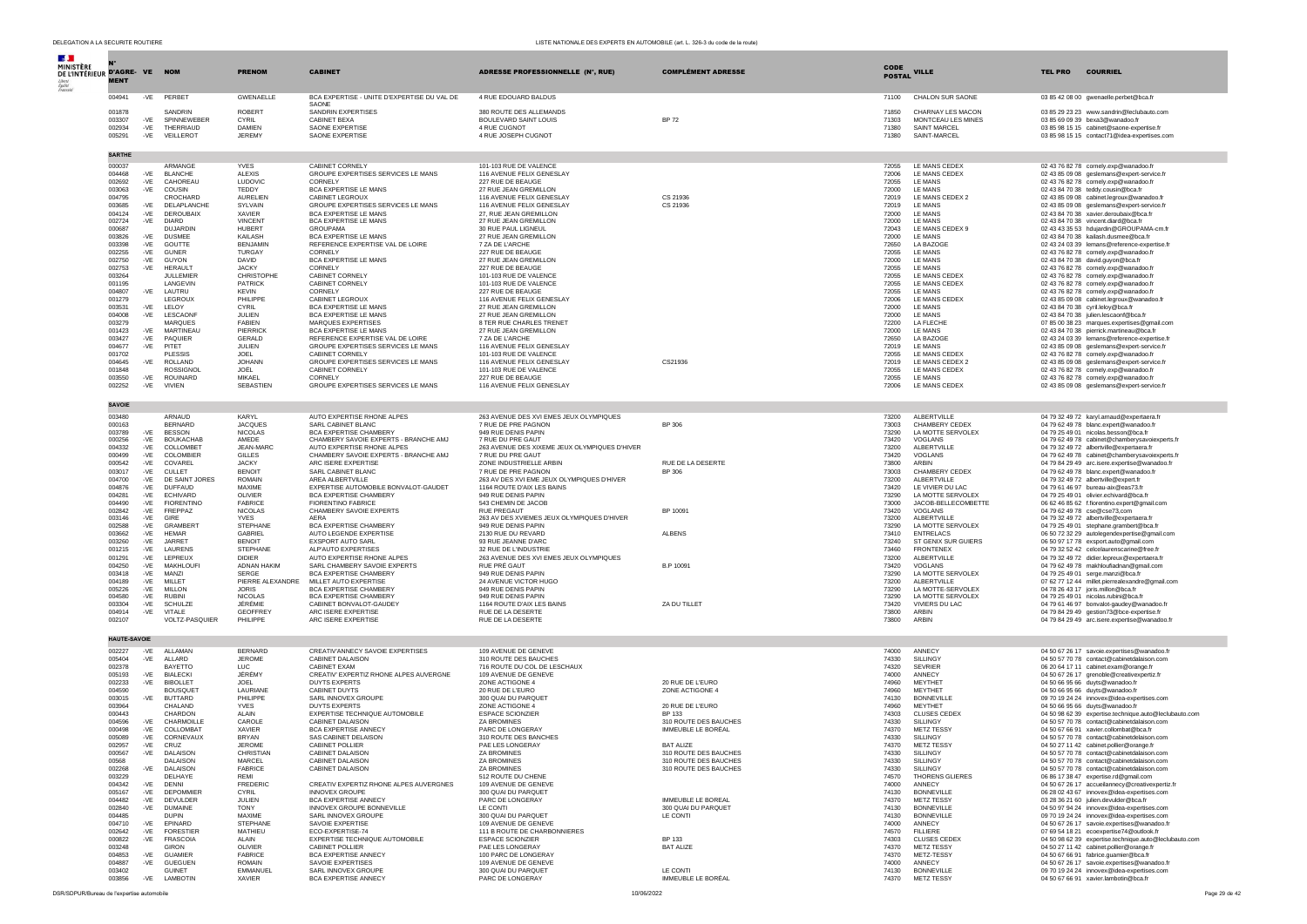| $\mathbf{r}$                                      |                       |                  |                                        |                                  |                                                                                 |                                                           |                                                  |                |                                                         |                                                                                                            |
|---------------------------------------------------|-----------------------|------------------|----------------------------------------|----------------------------------|---------------------------------------------------------------------------------|-----------------------------------------------------------|--------------------------------------------------|----------------|---------------------------------------------------------|------------------------------------------------------------------------------------------------------------|
| <b>MINISTÈRE</b><br>DE L'INTÉRIEUR D'AGRE- VE NOM |                       |                  |                                        | <b>PRENOM</b>                    | <b>CABINET</b>                                                                  | <b>ADRESSE PROFESSIONNELLE (N°, RUE)</b>                  | <b>COMPLÉMENT ADRESSE</b>                        | <b>CODE</b>    | <b>VILLE</b>                                            | <b>TEL PRO</b><br><b>COURRIEL</b>                                                                          |
|                                                   | <b>MENT</b>           |                  |                                        |                                  |                                                                                 |                                                           |                                                  | <b>POSTAL</b>  |                                                         |                                                                                                            |
|                                                   |                       |                  |                                        |                                  |                                                                                 |                                                           |                                                  |                |                                                         |                                                                                                            |
|                                                   | 004012<br>004179      | -VE LOR<br>$-VE$ | MAÏOLI                                 | EMANUEL<br><b>DAVID</b>          | BCA EXPERTISE ANNECY<br>OPALE EXPERTISE AUTOMOBILE                              | PARC DE LONGERAY<br>56 CHEMIN DES FINS NORD               | IMMEUBLE LE BOREAL                               | 74370<br>74000 | METZ TESSY<br>ANNECY                                    | 04 50 67 66 91 emanuel.lor@bca.fr<br>06 83 02 90 57 opalexpertise.auto@outlook.fr                          |
|                                                   | 004733                | -VE              | MAUGER                                 | <b>MARVIN</b>                    | <b>CABINET DALAISON</b>                                                         | <b>ZA BROMINES</b>                                        | 310 ROUTE DES BAUCHES                            | 74330          | SILLINGY                                                | 04 50 57 70 78 contact@cabinetdalaison.com                                                                 |
|                                                   | 002656<br>001478      |                  | MERMOUD<br><b>MESSIN</b>               | CHRISTOPHE<br>LAURENT            | EXPERTISE TECHNIQUE AUTOMOBILE<br>AUTO EXPERTISE CONSULTING                     | <b>ESPACE SCIONZIER</b><br>60 AVENUE MARIE CURIE          | BP 133<br>ZA TECHNOPOLE - ACTITECH 6             | 74303<br>74160 | <b>CLUSES CEDEX</b><br><b>ARCHAMPS</b>                  | 04 50 98 62 39 expertise.technique.auto@leclubauto.com<br>04 57 26 00 64 autos.expert.consulting@gmail.com |
|                                                   | 002657                | -VE              | METRAL                                 | JEREMY                           | <b>DUYTS EXPERTS</b>                                                            | ZONE ACTIGONE 4                                           | 20 RUE DE L'EURO                                 | 74960          | <b>MEYTHET</b>                                          | 04 50 66 95 66 duyts@wanadoo.fr                                                                            |
|                                                   | 002267                | -VE              | <b>MOULIN</b>                          | OLIVIER                          | EXPERTISE TECHNIQUE AUTOMOBILE                                                  | <b>ESPACE SCIONZIER</b>                                   | BP 133                                           | 74303          | <b>CLUSES CEDEX</b>                                     | 04 50 98 62 39 expertise.technique.auto@leclubauto.com                                                     |
|                                                   | 001582<br>003171      | -VE<br>-VE       | <b>NICOLAS</b><br>OUVRIER BUFFET       | JEAN<br>MICHEL                   | BCA EXPERTISE ANNECY<br>EXPERTISE TECHNIQUE AUTOMOBILE                          | PARC DE LONGERAY<br><b>ESPACE SCIONZIER</b>               | IMMEUBLE LE BORÉAL<br>BP 133                     | 74370<br>74303 | METZ TESSY<br><b>CLUSES CEDEX</b>                       | 04 50 67 66 91 iean.nicolas@bca.fr<br>04 50 98 62 39 expertise.technique.auto@leclubauto.com               |
|                                                   | 004074                |                  | PAPPADA                                | <b>FLORENT</b>                   | CABINET DALAISON                                                                | 4 RUE FABIEN CALLOUD                                      |                                                  | 74000          | ANNECY                                                  | 04 50 57 70 78 cabinet.dalaison@wanadoo.fr                                                                 |
|                                                   | 004024                |                  | PATRY                                  | CHARLES<br>PASCAL                | SAVOIE EXPERTISES                                                               | 109 AVENUE DE GENEVE                                      |                                                  | 74000<br>74370 | <b>ANNECY</b>                                           | 04 50 67 26 17 savoie.expertises@wanadoo.fr                                                                |
|                                                   | 001639<br>001661      | -VE              | PELLETIER<br>PETIT                     | <b>ROLAND</b>                    | BCA EXPERTISE ANNECY<br>CARVEX                                                  | PARC DE LONGERAY<br>LE CONTI                              | <b>IMMEUBLE LE BOREAL</b><br>300 QUAI DU PARQUET | 74130          | METZ TESSY<br><b>BONNEVILLE</b>                         | 04 50 67 66 91 pascal.pelletier@bca.fr<br>04 50 97 94 24 carvex.dt@gmail.com                               |
|                                                   | 005055                |                  | -VE PION                               | <b>FLORIAN</b>                   | <b>BCA EXPERTISE ANNECY</b>                                                     | PARC DES LONGERAY                                         | LE BOREA                                         | 74370          | METZ-TESSY                                              | 06 07 78 24 69 florian.pion@bca.fr                                                                         |
|                                                   | 002203<br>003178      | -VE              | POLLIER<br><b>PROST</b>                | <b>MARC</b><br><b>NICOLAS</b>    | <b>CABINET POLLIER</b><br>CABINET POLLIER                                       | PAE LONGERAY<br>PAE LES LONGERAY                          | <b>BAT ALIZE</b><br><b>BAT ALIZE</b>             | 74370<br>74370 | <b>METZ TESSY</b><br><b>METZ TESSY</b>                  | 04 50 27 11 42 cabinet.pollier@orange.fr<br>04 50 27 11 42 cabinet.pollier@orange.fr                       |
|                                                   | 001778                | -VE              | RASTELLO                               | <b>DAVID</b>                     | CREATIV'ANNECY SAVOIE EXPERTISES                                                | 109 AVENUE DE GENEVE                                      |                                                  | 74000          | ANNECY                                                  | 04 50 67 26 17 david.rastello@creativexpertiz.fr                                                           |
|                                                   | 004541                |                  | <b>ROUAIX</b>                          | MATTHIEU                         | SARI AFRA ANNECY                                                                | 21 AVENUE DES HIRONDELLES                                 | LE CITADELLE                                     | 74000          | ANNECY                                                  | 04 50 22 60 31 annecy@expertaera.fr                                                                        |
|                                                   | 004542<br>004411      | -VF<br>-VE       | <b>ROUCHE</b><br>SACLEUX               | <b>BENOÎT</b><br>CEDRIC          | SAS CABINET DAI AISON<br>CABINET DALAISON                                       | 310 ROUTE DES BANCHES<br><b>ZA BROMINES</b>               | 310 ROUTE DES BAUCHES                            | 74330<br>74330 | SILLINGY<br><b>SILLINGY</b>                             | 04 50 57 70 78 cabinet dilaison@wanadoo.fr<br>04 50 57 70 78 contact@cabinetdalaison.com                   |
|                                                   | 001869                | -VE              | SADOUX                                 | JEAN-MICHEL                      | <b>DUYTS EXPERTS</b>                                                            | ZONE ACTIGONE 4                                           | 20 RUE DE L'EURO                                 | 74960          | MEYTHET                                                 | 04 50 66 95 66 duyts@wanadoo.fr                                                                            |
|                                                   | 004416                |                  | SOENE                                  | ARNAUD                           | SARL INNOVEX GROUPE                                                             | 300 QUAI DU PARQUET                                       | LE CONTI                                         | 74130          | <b>BONNEVILLE</b>                                       | 09 70 19 24 24 innovex@idea-expertises.com                                                                 |
|                                                   | 004648<br>002165      | -VE              | SORIANO<br><b>THABUIS</b>              | ANTHONY<br>JEAN-JACQUES          | SARL SAVOIE EXPERTISES<br>INNOVEX GROUPE BONNEVILLE                             | 109 AVENUE DE GENEVE<br>LE CONTI                          | 300 QUAI DU PARQUET                              | 74000<br>74130 | ANNECY<br><b>BONNEVILLE</b>                             | 04 50 67 26 17 savoie.expertise@wanadoo.fr<br>04 50 97 94 24 innovex@idea-expertises.com                   |
|                                                   | 002031                |                  | TUAZ                                   | <b>ULRIC</b>                     | <b>TUAZ EXPERTISES</b>                                                          | 21 AVENUE DES HIRONDELLES                                 | LE CITADELLE                                     | 74000          | ANNECY                                                  | 04 50 22 60 31 tuaz.expertises@orange.fr                                                                   |
|                                                   | 002672                | $-VE$            | VANDENBOSSCHE                          | CEDRIC                           | <b>TUAZ EXPERTISES</b>                                                          | 21 AVENUE DES HIRONDELLES                                 | LE CITADELLE                                     | 74000          | ANNECY                                                  | 04 50 22 60 31 tuaz.expertises@orange.fr                                                                   |
|                                                   | 004859<br>004228      | -VE<br>-VE       | VERCHERE<br>VIALA                      | <b>MARTIN</b><br><b>CLEMENT</b>  | BCA EXPERTISE ANNECY<br>SARL SAVOIE EXPERTISES                                  | PARC D'ACTIVITE DE LONGERAY<br>109 AVENUE DE GENEVE       |                                                  | 74370<br>74000 | METZ-TESSY<br>ANNECY                                    | 04 50 67 66 91 martin.verchere@bca.fr<br>04 50 67 26 17 savoie.expertises@wanadoo.fr                       |
|                                                   | 004860                |                  | -VE VINGADASSALON                      | <b>DIMITRI</b>                   | BCA EXPERTISE ANNECY                                                            | PARC D'ACTIVITE DE LONGERAY                               |                                                  | 74370          | METZ-TESSY                                              | 04 50 67 66 91 dimitri.vingadassalon@bca.fr                                                                |
|                                                   |                       |                  |                                        |                                  |                                                                                 |                                                           |                                                  |                |                                                         |                                                                                                            |
|                                                   | <b>PARIS</b>          |                  |                                        |                                  |                                                                                 |                                                           |                                                  |                |                                                         |                                                                                                            |
|                                                   | 002253                |                  | <b>BONMACY</b>                         | <b>PATRICK</b>                   | RATP DEPARTEMENT JURIDIQUE                                                      | 54 QUAI DE LA RAPEE LA 63                                 |                                                  | 75599          | PARIS CEDEX 12                                          | 01 58 77 20 92 patrick.bonmacy@ratp.fr                                                                     |
|                                                   | 003204                | $-VE$            | <b>BORGES</b>                          | <b>NUNO</b><br>OLIVIER           | <b>GENERALI FRANCE</b>                                                          | ACADEMIE GENERALI FRANCE                                  | <b>TSA 70100</b>                                 | 75309          | PARIS CEDEX 09<br>PARIS                                 | 01 58 34 10 14 nuno.borges@generali.com                                                                    |
|                                                   | 002500<br>000278      | -VE              | <b>BOULANGER</b><br><b>BOUTARIC</b>    | <b>GERARD</b>                    | CABINET GUY JEAN-BAPTISTE                                                       | 37 AV. DU GAL MICHEL BIZOT<br>7 RUE DES WALLONS           |                                                  | 75012<br>75013 | PARIS                                                   | 01 42 38 19 39 olivierboulanger@hotmail.com<br>01 47 07 08 58 gerard.boutaric.112@orange.fr                |
|                                                   | 000318                |                  | <b>BROCHARD</b>                        | PATRICK                          | CABINET BROCHARD                                                                | 5 RUE BROWN SEQUARD                                       |                                                  | 75015          | PARIS                                                   | 01 43 20 86 53 cabinet.brochard@wanadoo.fr                                                                 |
|                                                   | 000324                |                  | <b>BRULE</b>                           | PATRICK                          | <b>GENERALI</b>                                                                 | 7/9 BLD HAUSSMAN                                          |                                                  | 75008          | PARIS                                                   | 01 58 38 59 22 pbrule@generali.fr                                                                          |
|                                                   | 000357<br>005262      | -VE              | CALMEILLE<br>CORNU                     | <b>JEAN-PIERRE</b><br>LOUIS      | <b>CMS</b><br>CABINET GUY JEAN-BAPTISTE                                         | 159 RUE DE PICPUS<br>37 AVENUE DU GENERAL MICHEL BIZOT    |                                                  | 75012<br>75012 | <b>PARIS</b><br>PARIS                                   | 01 43 43 70 68 cabinet.cms@orange-business.fr<br>01 42 38 19 39 contact@cabjb-expert.fr                    |
|                                                   | 003378                |                  | -VE DA TORRE LAGE                      | JORGE                            | CABINET BROCHARD                                                                | 5 RUE BROWN SEOUARD                                       |                                                  | 75015          | PARIS                                                   | 01 43 20 86 83 cabinet.brochard@wanadoo.fr                                                                 |
|                                                   | 003228                |                  | -VE DEHEMCHI                           | D.IAMEL                          | CABINET GUY JEAN-BAPTISTE                                                       | 37 AV. DU GAL MICHEL BIZOT                                |                                                  | 75012          | <b>PARIS</b>                                            | 01 42 38 19 39                                                                                             |
|                                                   | 000617<br>000649      |                  | DELARUELLE<br>DETAILLEUR               | PATRICH<br><b>MICHEL</b>         | MATMUT<br>CABINET SEC                                                           | 74 RUE SAINT LAZARE<br>56 RUE GABRIEL PERI                |                                                  | 75009<br>75015 | PARIS<br>PARIS                                          | 01 40 16 33 13 delaruelle.patrick@matmut.fr<br>01 48 56 87 00 expertises.controles@free.fr                 |
|                                                   | 003349                |                  | -VE DORMEAU                            | <b>FREDERIC</b>                  | RATP                                                                            | 34 RUE CHAMPIONNET                                        | LAC CE50                                         | 75889          | PARIS CEDEX 18                                          | 01 58 78 71 79 frederic.dormeau@ratp.fr                                                                    |
|                                                   | 002407                |                  | <b>DUBOSO</b>                          | PATRICK                          | CABINET SEC                                                                     | 56 RUE GABRIEL PERI                                       |                                                  | 75015          | PARIS                                                   | 01 48 56 87 00 expertises.controles@free.fr                                                                |
|                                                   | 003767<br>003238      |                  | FATHI<br><b>FERNANDES</b>              | <b>JOSEPH</b><br>MANUEL          | FATHI JOSEPH<br>CABINET SEC                                                     | 49 RUE DE BOULAINVILLIERS<br>13 RUE CHAUVELOT             |                                                  | 75016<br>75015 | PARIS<br>PARIS                                          | 01 43 99 53 92 expertauto@laposte.net<br>01 48 56 87 00 expertises.controles@free.fr                       |
|                                                   | 000919                | -VE              | GILABERT                               | <b>MICHEL</b>                    | CABINET GILABERT                                                                | 19/21 RUE VALETTE                                         |                                                  | 75005          | PARIS                                                   | 06 14 41 11 23 mailabert@orange.fr                                                                         |
|                                                   | 004363                |                  | <b>GUEGUEN</b>                         | JFAN.                            | <b>AFSTIME</b>                                                                  | 12 RUE DU ROCHER                                          |                                                  | 75008          | <b>PARIS</b>                                            | 01 43 57 63 09 contact@aestime.fr                                                                          |
|                                                   | 001005<br>001099      | -VE<br>-VE       | GUILLOSSOU<br>JEAN-BAPTISTE            | <b>THIERRY</b><br>GUY            | MAIF<br>CABINET GUY JEAN-BAPTISTE                                               | 19 AVENUE FERDINAND BUISSON<br>37 AV. DU GAL MICHEL BIZOT |                                                  | 75781<br>75012 | PARIS CEDEX 16<br>PARIS                                 | 01 46 10 51 22 thierry.guillossou@maif.fr<br>01 42 38 19 39 iean-baptiste.ouv@wanadoo.fr                   |
|                                                   | 003089                | -VE              | LAMARSAUDE                             | <b>BENOIT</b>                    | <b>GAN ASSURANCES</b>                                                           | 3 RUE DROUOT                                              |                                                  | 75009          | <b>PARIS</b>                                            | 01 42 81 68 55 benoit.lamarsaude@gan.fr                                                                    |
|                                                   | 001303                |                  | LESOURD                                | CHRISTOPHE                       | MAIF                                                                            | 19 AVENUE FERDINAND BUISSON                               |                                                  | 75781          | PARIS CEDEX 16                                          | 01 46 10 51 21 christophe.lesourd@maif.fr                                                                  |
|                                                   | 005137                | -VE              | MUSSO                                  | <b>GUILLAUME</b>                 | CABINET GUY JEAN-BAPTISTE                                                       | 37 AVENUE DU GENERAL MICHEL BIZOT                         |                                                  | 75012          | PARIS<br>PARIS                                          | 01 42 29 53 09 contact@cabib.fr                                                                            |
|                                                   | 002804<br>001987      | -VE              | SALGON<br>THIBAUL <sup>®</sup>         | CHRISTOPHE<br><b>JACQUES</b>     | <b>GAN ASSURANCES</b><br>LA POSTE DOMI/DMRE                                     | 8-10 RUE D'ASTORG<br>56 RUE CLER - ETAGE 4                |                                                  | 75008<br>75341 | PARIS CEDEX 07                                          | 01 70 94 20 00 christophe.salgon@gan.fr                                                                    |
|                                                   | 002025                |                  | <b>TRINOUET</b>                        | <b>DOMINIOUE</b>                 | CABINET D'EXPERTISES DOMINIQUE TRINQUET                                         | 60 RUE DE LA FONTAINE AU ROI                              |                                                  | 75011          | PARIS                                                   | 01 43 14 00 63 dominiquetrinquetconseil@orange.fr                                                          |
|                                                   | 004056<br>005031      | $-VE$<br>-VE     | VANMEENEN<br>VITET                     | MATHIEU<br><b>JEROME</b>         | <b>GAN ASSURANCES</b><br>AUTO CONSEIL EXPERT                                    | 8 RUE D'ASTORG<br>84 AVENUE DE LA REPUBLIQUE              |                                                  | 75008<br>75011 | PARIS<br>PARIS                                          | 07 85 05 02 49 mathieu.vanmeenen@gan.fr<br>08 97 69 05 55 contact@autoconseilexpert.fr                     |
|                                                   |                       |                  |                                        |                                  |                                                                                 |                                                           |                                                  |                |                                                         |                                                                                                            |
|                                                   | <b>SEINE-MARITIME</b> |                  |                                        |                                  |                                                                                 |                                                           |                                                  |                |                                                         |                                                                                                            |
|                                                   | 002866                | -VE              | <b>AUDRIN</b>                          | <b>JEROME</b>                    | CREATIV'EXPERTIZ AGENCE DE ROUEN                                                | 514 ROUTE DE DIEPPE                                       |                                                  | 76250          | DEVILLE LES ROUEN                                       | 02 22 06 33 63 accueilrouen@creativexpertiz.net                                                            |
|                                                   | 002272                |                  | <b>BARBA</b>                           | <b>FRANCOIS</b>                  | ROUEN EXPERTISE AUTOMOBILE                                                      | ZA 2 LES PORTES DE L'OUEST                                | 3 RUE BLAISE PASCAL                              | 76150          | ST JEAN DU CARDONNAY                                    | 02 35 36 03 18 barba-rea@orange.fr                                                                         |
|                                                   | 000120<br>000172      | $-VE$<br>-VE     | <b>BAUDOUX</b><br><b>BERTIN</b>        | <b>FABIEN</b><br>FRANTZ          | CABINET BAUDOUX<br><b>AVR EXPERTISES</b>                                        | 4 BIS RUE DU 8 MAI 1945<br>52 RUE D'ARCOLE                |                                                  | 76390<br>76600 | AUMALE<br>LE HAVRE                                      | 02 35 17 41 41 cbt.baudoux@orange.fr<br>02 35 53 16 17 expertauto@avrexpertises.fr                         |
|                                                   | 002491                | $-VE$            | <b>BEUDAERT</b>                        | OLIVIER                          | <b>SEMEXA</b>                                                                   | LE CLOS ALLARD                                            | 174 RUE DE LA CHAUSSEE                           | 76320          | CAUDEBEC LES ELBEUF                                     | 02 35 81 12 91 semexa.rouen@ref-conseil.fr                                                                 |
|                                                   | 005247                | -VE              | BILLARDON                              | MAXIME                           | SAS CREATIV EXPERTIZ                                                            | 119 RUE JEAN MERMOZ                                       | ZAC DE LA BRETAGNE                               | 76230          | <b>BOIS-GUILLAUME</b>                                   | 02 22 06 33 63 accueilrouen@creativexpertiz.net                                                            |
|                                                   | 003952<br>000281      | -VE<br>-VE       | <b>BOICHARD</b><br><b>BOUTLEUX</b>     | GEOFFREY<br><b>JEROME</b>        | BCA EXPERTISE LE HAVRE<br><b>GECA</b>                                           | PARC DE L'ESTUAIRE<br>66 RUE DE SOTTEVILLE                | AVENUE DU CANTIPOU                               | 76700<br>76030 | <b>HARFLEUR</b><br>ROUEN CEDEX 1                        | 02 35 21 27 43 geoffrey.boichard@bca.fr<br>02 35 03 62 66 boutleux.jerome@matmut.fr                        |
|                                                   | 003799                | -VE              | <b>BRAS</b>                            | <b>BAPTISTE</b>                  | CABINET ELLERO GEMPTEL                                                          | ZAC DU PRESSOIR - 62 RUE ALFRED SISLEY                    | <b>BP 996</b>                                    | 76061          | LE HAVRE CEDEX                                          | 02 35 42 03 80 expertises@ellero-gemptel.com                                                               |
|                                                   | 003363                | -VE              | <b>BREON</b>                           | EDOUARD                          | AVR EXPERTISES                                                                  | 52 RUE D'ARCOLE                                           |                                                  | 76600          | LE HAVRE                                                | 02 35 53 16 17 expertauto@avrexpertises.fr                                                                 |
|                                                   | 000321<br>003728      | $-VE$<br>-VE     | <b>BROSOLO</b><br>CAPLIER              | MARCEL<br>EMMANUEL               | CABINET BROSOLO MARCEL<br>CABINET BAUDOUX                                       | 5 RUE MERIDIENNE<br>4 BIS RUE DU 8 MAI 1945               |                                                  | 76300<br>76390 | SOTTEVILLE LES ROUEN<br><b>AUMALE</b>                   | 02 35 62 10 99 brosolo.expertise.automobiles@wanadoo.fr<br>02 35 17 41 41 cbt.baudoux@orange.fr            |
|                                                   | 002551                | -VE              | COCHARD                                | CHRISTOPHE                       | CABINET BAUDOUX                                                                 | 4 BIS RUE DU 8 MAI 1945                                   |                                                  | 76390          | AUMALE                                                  | 02 35 17 41 41 cbt.baudoux@orange.fr                                                                       |
|                                                   | 000551                | $-VE$            | CROCQ                                  | <b>DOMINIQUE</b>                 | MATMUT GECA                                                                     | 66 RUE DE SOTTEVILLE                                      |                                                  | 76030          | ROUEN CEDEX 1                                           | 02 35 03 69 57 crocq.dominique@matmut.fr                                                                   |
|                                                   | 000596<br>002879      | -VE              | DE LEMOS DI PEREIRA JEROME<br>DE SOUSA | DANIEL                           | REFERENCE EXPERTISE NORMANDIE<br>CABINET EXPERTISES JM PILLON                   | ZA 2 LES PORTES DE L'OUEST<br>ZA LES VIOLETTES            | 3 RUE BLAISE PASCAL<br>CHEMIN DU FOUR A CHAUX    | 76150<br>76160 | ST JEAN DU CARDONNAY<br>DARNETAL                        | 02 35 36 03 18 ref.rouen@ref-conseil.fr<br>02 32 12 50 70 expertises-pillon@wanadoo.fr                     |
|                                                   | 000626                |                  | DELESTRE                               | DANIEL                           | CABINET DELESTRE DANIEL                                                         | 9 RUE DE LA LIBERATION                                    |                                                  | 76630          | <b>ASSIGNY</b>                                          | 02 35 04 69 33                                                                                             |
|                                                   | 004125                | $-VE$            | DESAUBR'                               | MAXIME                           | <b>BCA EXPERTISE ROUEN</b>                                                      | 17 RUE ALFRED KASTLER                                     | BP 540                                           | 76130          | MONT SAINT AIGNAN CEDEX                                 | 02 35 12 27 94 maxime.desaubry@bca.fr                                                                      |
|                                                   | 000686<br>005275      |                  | <b>DUHAMEL</b><br>-VE DUROSAY          | <b>JACOUES</b><br><b>JESSICA</b> | NORMANEX EXPERTISES AUTOMOBILES<br>REFERENCE EXPERTISE NORMANDIE                | PARC D'ACTIVITES DE LA BRETEQUE<br>3 RUE BLAISE PASCAL    | 275 RUE JEAN MERMOZ BP 744                       | 76237<br>76150 | <b>BOIS GUILLAUME CEDEX</b><br>SAINT JEAN DU CHARDONNAY | 02 35 61 00 73 expert-auto@normanex.fr<br>02.35.36.03.18 rouen@reference-expertise.fr                      |
|                                                   | 003506                | - VE             | DUVAI                                  | SEBASTIEN                        | CREATIV EXPERTISE ROUEN                                                         | 119 RUE JEAN MERMOZ                                       |                                                  | 76230          | <b>BOIS GUILLAUMI</b>                                   | 02 22 06 33 63 accueilrouen@creativexpertiz.t                                                              |
|                                                   | 000725                |                  | ELLERO                                 | <b>VINCENT</b>                   | CABINET ELLERO - GEMPTEL                                                        | ZAC DU PRESSOIR - 62 RUE ALFRED SISLEY                    | <b>BP 996</b>                                    | 76061          | LE HAVRE CEDEX                                          | 02 35 42 03 80 expertises@ellero-gemptel.com                                                               |
|                                                   | 004607                |                  | -VE ESNAULT                            | <b>ANTOINE</b>                   | CABINET D'EXPERTISES AUTOMOBILE ELLERO GEMP- 62 RUE ALFRED SISLEY<br><b>TFI</b> |                                                           | ZAC DU PRESSOIR                                  | 76620          | LE HAVRE                                                | 02 35 42 03 80 expertises@ellero-gemptel.com                                                               |
|                                                   | 005104                |                  | -VE FILOCHE                            | LILIAN                           | CREATIV' AGENCE DE ROUEN                                                        | 119 RUE JEAN MERMOZ                                       |                                                  | 76230          | <b>BOIS GUILLAUME</b>                                   | 02 22 06 33 63 accueilrouen@creativexpertiz.fr                                                             |
|                                                   | 004282                |                  | -VE FLAESCH                            | <b>KEVIN</b>                     | SEMEXA                                                                          | LE CLOS ALLARD                                            | 174 RUE DE LA CHAUSSEE                           | 76320          | CAUDEBEC LES ELBEUF                                     | 02 35 81 12 91 semexa.rouen@ref-conseil.fr                                                                 |
|                                                   | 000829<br>003834      | $-VE$            | <b>FRESEL</b><br>FROMANGE              | JEAN-RENE<br>ALEXANDRE           | JRF EXPERTISES<br><b>JRF EXPERTISES</b>                                         | 514 ROUTE DE DIEPPE<br>514 ROUTE DE DIEPPE                |                                                  | 76250<br>76250 | DEVILLE LES ROUEN.<br>DEVILLE LES ROUEN                 | 02 35 89 12 12 jrf.rouen@leclubauto.com<br>02 35 89 12 12 jrf.rouen@leclubauto.com                         |
|                                                   | 000877                |                  | GALLAIS                                | <b>I AURENT</b>                  | GALLAIS                                                                         | 44 RUE D'IGNAUVAL                                         |                                                  | 76310          | SAINTE ADRESSE                                          | 06 74 97 70 71 janine.gallais@dbmail.com                                                                   |
|                                                   | 000898                | $-VE$            | <b>GEMPTEL</b>                         | <b>JEROME</b>                    | CABINET ELLERO - GEMPTEL                                                        | ZAC DU PRESSOIR - 62 RUE ALFRED SISLEY                    |                                                  | 76061          | LE HAVRE CEDEX                                          | 02 35 42 03 80 expertises@ellero-gemptel.com                                                               |
|                                                   | 004358<br>004937      | $-VE$            | -VE GONEL<br>GOVINDOORAZOO             | ALBIN<br><b>GUILLAUME</b>        | CABINET MASCOTTO<br><b>BCA EXPERTISE ROUEN</b>                                  | ZI LES PRES SALES<br>17 RUE ALFRED KASTLER                | BP 36                                            | 76260<br>76130 | <b>EU</b><br>MONT SAINT AIGNAN                          | 02 35 50 09 00 albin.gonel@wanadoo.fr<br>02 35 12 27 94 guillaume.govindoorazoo@bca.fr                     |
|                                                   | 004361                | $-VE$            | <b>GRAIN</b>                           | <b>MICKAEL</b>                   | NORMANEX EXPERTISES AUTOMOBILES                                                 | 275 RUE JEAN MERMOZ BP 744                                |                                                  | 76237          | BOIS GUILLAUME CEDEX                                    | 02 35 61 00 73 expert-auto@normanex.fr                                                                     |
|                                                   | 003837                |                  | -VE GRISEL                             | <b>GUILLAUME</b>                 | CABINET ELLERO GEMPTEL                                                          | ZAC DU PRESSOIR - 62 RUE ALFRED SISLEY                    |                                                  | 76061          | LE HAVRE CEDEX                                          | 02 35 42 03 80 expertises@ellero-gemptel.com                                                               |
|                                                   | 001023<br>005356      | $-VE$            | -VE HAMON<br><b>HANAT</b>              | THIFRRY<br>PIERRE                | SAS HAMON MARCHAND<br>REFERENCE EXPERTISE NORMANDIE                             | 193 BIS RUE DU RENARD<br>62 RUE ALFRED SISLEY             | BP 4006                                          | 76021<br>76620 | ROUEN CEDEX 3<br>LE HAVRE                               | 02 35 98 35 00 lefrancois.g.marthe@wanadoo.fr<br>02 35 42 03 80 lehavre@reference-expertise.fr             |
|                                                   | 001147                |                  | -VE KROUKOVSKI                         | MARC.                            | CAUX EXPERTISE                                                                  | 27 RUE JOSEPH MADEC                                       |                                                  | 76610          | <b>IF HAVRE</b>                                         | 02 35 49 22 40 m.kroukovski@caux-expertise.fr                                                              |
|                                                   | 005253                |                  | -VE LANSIGU                            | THOMAS                           | BCA EXPERTISE ROUEN                                                             | 17 RUE ALFRED KASTLER                                     |                                                  | 76130          | MONT-SAINT-AIGNAN                                       | 06 76 05 90 99 thomas.lansigu@bca.fr                                                                       |

DSR/SDPUR/Bureau de l'expertise automobile automobile 10/06/2022 Page 30 de 42 and 20/06/2022 Page 30 de 42 and 20/06/2022 Page 30 de 42 and 20:00 page 30 de 42 and 20:00 page 30 de 42 and 20:00 page 30 de 42 and 20:00 pag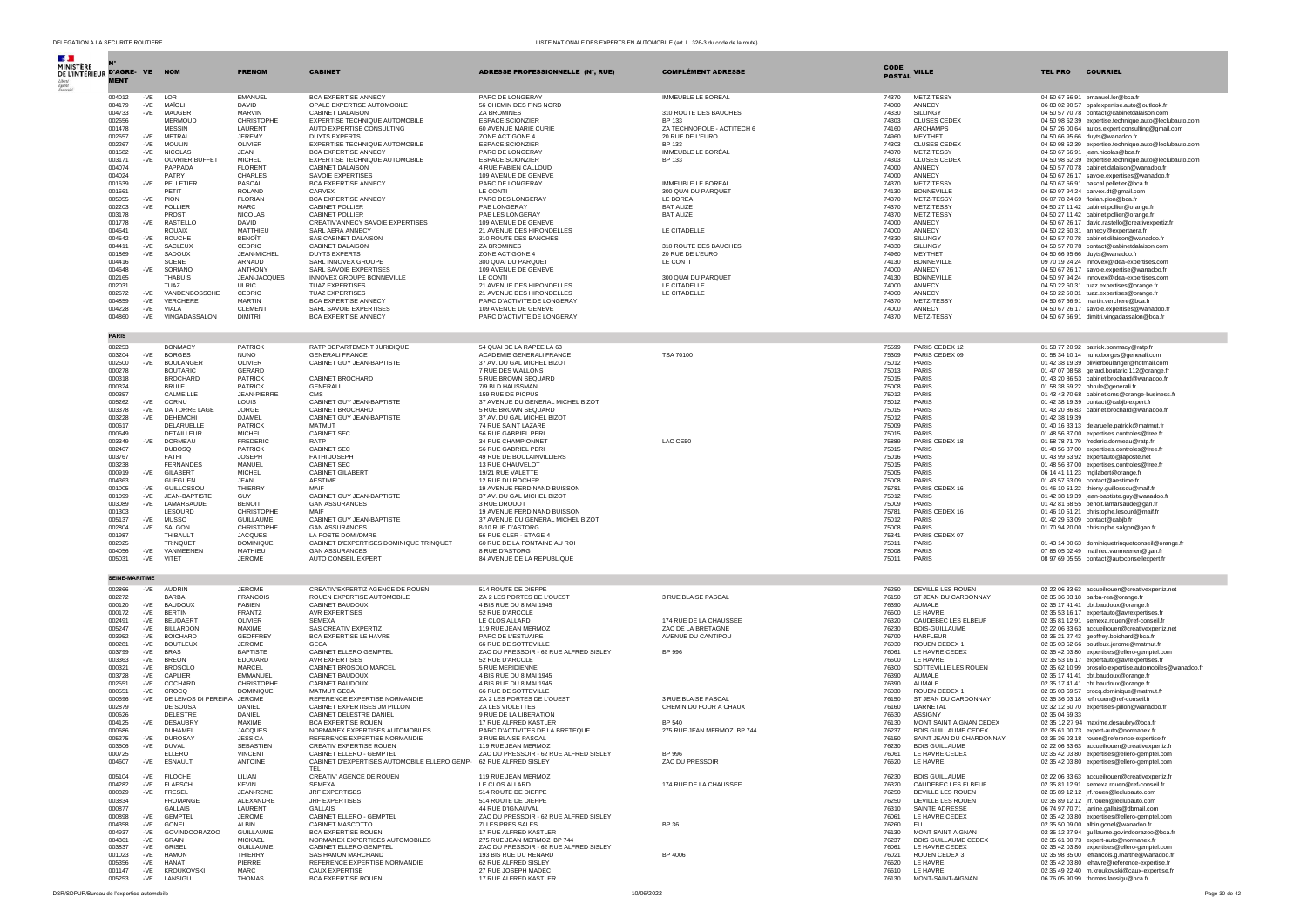**Contract** 

| $\mathcal{A}$ .                            |                          |                |                                  |                                   |                                                                                     |                                                               |                                               |                |                                                         |                |                                                                                                      |
|--------------------------------------------|--------------------------|----------------|----------------------------------|-----------------------------------|-------------------------------------------------------------------------------------|---------------------------------------------------------------|-----------------------------------------------|----------------|---------------------------------------------------------|----------------|------------------------------------------------------------------------------------------------------|
| MINISTÈRE<br>DE L'INTÉRIEUR D'AGRE- VE NOM |                          |                |                                  | <b>PRENOM</b>                     | <b>CABINET</b>                                                                      | <b>ADRESSE PROFESSIONNELLE (N°, RUE)</b>                      | <b>COMPLÉMENT ADRESSE</b>                     | <b>CODE</b>    | <b>VILLE</b>                                            | <b>TEL PRO</b> | <b>COURRIEL</b>                                                                                      |
|                                            | <b>MENT</b>              |                |                                  |                                   |                                                                                     |                                                               |                                               | <b>POSTAL</b>  |                                                         |                |                                                                                                      |
|                                            | 002554                   | -VE            | LAZENNEC                         | AYMERIC                           | REFERENCE EXPERTISE NORMANDIE                                                       | 62 RUE ALFRED SISLEY                                          |                                               | 76620          | LE HAVRE                                                |                | 02 35 42 03 80 lehavre@reference-expertise.fr                                                        |
|                                            | 004938                   | $-VE$          | LEDOUX                           | <b>ADRIEN</b>                     | BCA EXPERTISE LE HAVRE                                                              | ZAC DU CAMP DOLENT - RUE DU MONT CABERT                       |                                               | 76700          | <b>GONFREVILLE L'ORCHER</b>                             |                | 06 74 00 46 64 adrien.ledoux@bca.fr                                                                  |
|                                            | 002768                   |                | <b>I FFORT</b>                   | WILFIRED                          | CABINET EXPERTISES JM PILLON                                                        | ZA LES VIOLETTES                                              | CHEMIN DU FOUR A CHAUX                        | 76160          | DARNETAL                                                |                | 02 32 12 50 70 expertises-pillon@wanadoo.fr                                                          |
|                                            | 001276<br>002771         | -VE            | LEFRANCOIS<br>LEROY              | SYLVAIN<br><b>VINCENT</b>         | CABINET SYLVAIN LEFRANCOIS<br>CABINET LEROY EXPERTISES                              | 32 CHEMIN DES THUYAS<br>27 RUE JOSEPH MADEC                   |                                               | 76840<br>76610 | SAINT MARTIN DE BOSCHERVILLE<br>LE HAVRE                |                | 02 32 80 23 49 lefrancois-expert@orange.fr<br>02 35 54 97 05 cbt.lerovexpertises@orange.fr           |
|                                            | 002532                   | -VE            | LESAGE                           | <b>AIMERIC</b>                    | SEMEXA                                                                              | 174 RUE DE LA CHAUSSEE                                        |                                               | 76320          | CAUDEREC LES ELBEUE                                     |                | 02 35 81 12 91 accueil@semexa.fr                                                                     |
|                                            | 001298<br>005357         | $-VE$          | LESAGE<br>LOISEL                 | DANIEL<br>THIBAULT                | <b>SEMEXA</b><br>REFERENCE EXPERTISE NORMANDIE                                      | 174 RUE DE LA CHAUSSEE<br>62 RUE ALFRED SISLEY                |                                               | 76320<br>76620 | CAUDEBEC LES ELBEUF<br>LE HAVRE                         |                | 02 35 81 12 91 accueil@semexa.fr<br>02 35 42 03 80 lehavre@reference-expertise.fr                    |
|                                            | 003741                   | -VE            | MAILLOT                          | <b>BENOIT</b>                     | REFERENCE EXPERTISE NORMANDIE                                                       | ZA 2 LES PORTES DE L'OUEST                                    | 3 RUE BLAISE PASCAL                           | 76150          | ST JEAN DU CARDONNAY                                    |                | 02 35 36 03 18 ref.rouen@ref-conseil.fr                                                              |
|                                            | 004293                   | $-VE$          | MALLET                           | ARNAUD                            | BCA EXPERTISE LE HAVRE                                                              | ZAC DU CAMP DOLENT - RUE DU MONT CABERT                       |                                               | 76700          | <b>GONFREVILLE L'ORCHER</b>                             |                | 02 33 26 20 96 arnaud.mallet@bca.fr                                                                  |
|                                            | 002779                   | -VE            | MARCHAND                         | SAMUEL                            | CABINET D'EXPERTISES AUTOMOBILES ELLERO-<br><b>GEMPTEL</b>                          | 62 RUE ALFRED SISLEY                                          | ZAC DU PRESSOIR                               | 76620          | LE HAVRE                                                |                | 02 35 42 03 80 expertises@ellero-gemptel.com                                                         |
|                                            | 002178                   |                | MARTHE                           | GERALD                            | CABINET LEFRANCOIS                                                                  | 193 BIS RUE DU RENARD                                         | BP 4006                                       | 76021          | ROUEN CEDEX 3                                           |                | 02 35 98 35 00 lefrancois.g.marthe@wanadoo.fr                                                        |
|                                            | 001429<br>001559         | -VE            | MASCOTTO<br>MUIDEBLED            | YVES-FRANCOIS<br>CHRISTOPHE       | CABINET MASCOTTO<br>CABINET MASCOTTO                                                | 24 RUE DE VERDUN<br>ZI LES PRES SALES                         | <b>BP 36</b><br><b>BP 36</b>                  | 76260<br>76260 | EU<br>EU                                                |                | 06 09 44 41 88 mascotto@wanadoo.fr<br>02 35 50 09 00 mascotto@wanadoo.fr                             |
|                                            | 001566                   |                | <b>MUTA</b>                      | <b>JACOUES</b>                    | <b>JACOUES MUTA</b>                                                                 | LE WUY                                                        | <b>BP 10</b>                                  | 76940          | LA MAILLERAYE SUR SEINE                                 | 06 08 32 54 09 |                                                                                                      |
|                                            | 005355<br>004736         | -VE<br>$-VE$   | NOURY<br>PEDOUSSAUT              | EMMANUEL<br>PIERRE                | REFERENCE EXPERTISE NORMANDIE<br>CABINET BAUDOUX                                    | 62 RUE ALFRED SISLEY<br>4 BIS RUEDU 8 MAI 1945                |                                               | 76620<br>76390 | LE HAVRE<br>AUMALE                                      |                | 02 35 42 03 80 lehavre@reference-expertise.fr<br>02 35 17 41 41 cabinet.baudoux@expert76.fr          |
|                                            | 004203                   | $-VE$          | PETTA                            | ALEXANDRE                         | CREATIV'EXPERTIZ AGENCE DE ROUEN                                                    | 514 ROUTE DE DIEPPE                                           |                                               | 76250          | DEVILLE LES ROUEN                                       |                | 02 22 06 33 63 accueilrouen@creativexpertiz.net                                                      |
|                                            | 004450                   | -VE            | PINCON                           | GRÉGORY                           | CABINET ELLERO - GEMPTEL                                                            | 62 RUE ALFRED SISLEY                                          | ZA DU PRESSOIR                                | 76620          | LE HAVRE                                                |                | 02 35 42 03 80 gregory.pincon@bca.fr                                                                 |
|                                            | 002557<br>001733         | $-VE$<br>-VE   | POITOUT<br>PRIEUR                | <b>JEAN</b><br><b>LUC</b>         | CABINET MASCOTTO<br>CABINET REFERENCE EXPERTISE NORMANDIE ROUEN 3 RUE BLAISE PASCAL | ZI LES PRES SALES                                             | <b>BP 36</b><br>ZA N° 2 LES PORTES DE L'OUEST | 76260<br>76150 | EU<br>SAINT JEAN DU CARDONNAY                           |                | 02 35 50 09 00 mascotto@wanadoo.fr<br>02 35 36 03 18 luc.prieur76@orange.fr                          |
|                                            | 001768                   |                | <b>RAGOT</b>                     | DOMINIQUE                         | REFERENCE EXPERTISE NORMANDIE                                                       | ZA 2 LES PORTES DE L'OUEST                                    | 3 RUE BLAISE PASCAL                           | 76150          | ST JEAN DU CARDONNAY                                    |                | 02 35 36 03 18 ref.rouen@ref-conseil.fr                                                              |
|                                            | 003185<br>005280         | $-VE$<br>-VE   | <b>ROCHER</b><br><b>SELLIER</b>  | <b>FABIEN</b><br><b>FLORIAN</b>   | CABINET MASCOTTO<br>BCA EXPERTISE MONT SAINT AIGNAN                                 | ZI LES PRES SALES<br>17 RUE ALFRED KASTLER                    | <b>BP 36</b>                                  | 76260<br>76130 | MONT SAINT AIGNAN CEDEX                                 |                | 02 35 50 09 00 mascotto@wanadoo.fr<br>02 35 12 27 94 florian.sellier@bca.fr                          |
|                                            | 004547                   | $-VE$          | <b>SEYMOUF</b>                   | LOIC                              | <b>SEMEXA</b>                                                                       | LE CLOS ALLARD                                                | 174 RUE DE LA CHAUSSEE                        | 76320          | CAUDEBEC LES ELBEUF                                     |                | 02 35 81 12 91 accueil@semexa.fr                                                                     |
|                                            | 004046                   | $-VE$          | SOUDE                            | FABIEN                            | BCA EXPERTISE LE HAVRE                                                              | RUE DU MONT CABERT                                            | ZAC DU CAMP DOLENT                            | 76700          | <b>GONFREVILLE L'ORCHER</b>                             |                | 02 35 21 27 43 fabien.soude@bca.fr                                                                   |
|                                            | 002535<br>002022         | -VE            | <b>TONON</b><br><b>TOUTAIN</b>   | <b>TONY</b><br>CLAUDE             | CABINET ELLERO - GEMPTEL<br>BCA EXPERTISE LE HAVRE                                  | ZAC DU PRESSOIR - 62 RUE ALFRED SISLEY<br>PARC DE L'ESTUAIRE  | AVENUE DU CANTIPOU                            | 76061<br>76700 | LE HAVRE CEDEX<br>HARFLEUR                              |                | 02 35 42 03 80 expertises@ellero-gemptel.com<br>02 35 21 27 43 claude.toutain@bca.fr                 |
|                                            | 003561                   | -VE            | VALLEE                           | YANNICK                           | <b>BCA EXPERTISE ROUEN</b>                                                          | 17 RUE ALFRED KASTLER                                         | <b>BP 540</b>                                 | 76130          | MONT SAINT AIGNAN CEDEX                                 |                | 02 35 12 27 94 yannick.vallee@bca.fr                                                                 |
|                                            | 003915<br>003312         | $-VE$          | VALLET<br>VARON                  | PHILIPPE<br>LAURENT               | CABINET VALLET<br>CABINET BAUDOU>                                                   | 132 ROUTE DES SPORTS<br>4 RUE GUERRINFROID                    |                                               | 76430<br>76390 | SAINNEVILLE SUR SEINE<br>AUMALE                         | 02 35 46 41 18 | 02 35 17 41 41 cbt.baudoux@orange.fr                                                                 |
|                                            | 002063                   | $-VE$          | VASSEUR                          | PATRICK                           | CABINET BAUDOUX                                                                     | 4 RUE GUERRINFROID                                            |                                               | 76390          | AUMALE                                                  |                | 02 35 17 41 41 cbt.baudoux@orange.fr                                                                 |
|                                            | 005164                   | -VE            | WATTEBLED                        | LOÏC                              | NORMANEX EXPERTISES AUTOMOBILES                                                     | 6 RUE DE LA PETITE BOUVERIE                                   |                                               | 76420          | BIHOREL                                                 |                | 02 35 61 00 73 accueil.rouen@groupe-nea.com                                                          |
|                                            |                          |                |                                  |                                   |                                                                                     |                                                               |                                               |                |                                                         |                |                                                                                                      |
|                                            | SEINE-ET-MARNE<br>003938 |                |                                  | <b>DAMIEN</b>                     |                                                                                     |                                                               | <b>BP 227</b>                                 | 77646          |                                                         |                |                                                                                                      |
|                                            | 000011                   | -VE            | ABALLEA<br>ADAM                  | <b>PATRICK</b>                    | AUTO EXPERTISE CHELLES<br>CABINET ADAM                                              | 36 RUE DE L'ORMETEAU<br>31 RUE DES ABBESSES                   | ZI DE LA PATURE BP 27                         | 77580          | CHELLES CEDEX<br>CRECY LA CHAPELLE                      |                | 01 64 26 65 65 contact@auto-expertisechelles.com<br>01 64 63 85 53 expert.adam@expertise-auto.eu     |
|                                            | 003635<br>003920         | $-VE$          | <b>ALCATRAO</b><br>ANCELLIN      | DAVID<br>THIERRY                  | <b>BCA EXPERTISE LIEUSAINT</b><br><b>EXPERTISE 77</b>                               | ZAC DU CARRE - LA CROIX DU SUD<br>38 RUE ARISTIDE BRIAND      | 2 ALLEE DE LA MIXITE                          | 77564          | LIEUSAINT<br><b>MEAUX</b>                               |                | 01 64 37 32 15 david.alcatrao@bca.fr                                                                 |
|                                            | 003198                   | $-VE$          | AUJUMIER                         | <b>THOMAS</b>                     | CABINET AUTEX                                                                       | 20 ROUTE DE MONTEREAU                                         | <b>BP 108</b>                                 | 77100<br>77000 | MELUN CEDEX                                             |                | 01 60 25 34 43 exp77@expertise77.com<br>01.64.52.25.80 hauchart@autex.fr                             |
|                                            | 003676                   | $-VE$          | AYIK                             | <b>DAVID</b>                      | <b>CABINET ADAM</b>                                                                 | 31 RUE DES ABBESSES                                           | ZI DE LA PATURE BP 27                         | 77580          | CRECY LA CHAPELLE                                       |                | 01 64 63 85 53 expert.adam@expertise-auto.eu                                                         |
|                                            | 004462<br>000100         | $-VE$<br>-VE   | <b>BANOWSKI</b><br><b>BARON</b>  | <b>MICKAEL</b><br>JEAN-LOUIS      | JLDJ EXPERTISE<br>LA FRANCILIENNE D'EXPERTISE                                       | 3 AVENUE PAUL SERAMY<br>38 RUE ARISTIDE BRIAND                | ZAC DU PETIT ROCHER                           | 77870<br>77100 | VALAIRES SUR SEINE<br><b>MFAUX</b>                      |                | 01 64 22 22 91 jldj.expertise@wanadoo.fr<br>01 64 35 04 66 FRANCExpertise@orange.fr                  |
|                                            | 004952                   | $-VE$          | <b>BARTHELEMY</b>                | MIKAEL                            | AUTO EXPERTISE CHELLES                                                              | 36 RUE DE L'ORMETEAU                                          |                                               | 77500          | CHELLES                                                 |                | 01 64 26 65 65 contact@auto-expertisechelles.com                                                     |
|                                            | 000114<br>000115         | -VE            | BAUCHART<br><b>BAUCHART</b>      | <b>FRANCOIS</b><br><b>JACOUES</b> | AUTOMOTIVE ANALYSIS<br><b>CABINET AUTEX</b>                                         | 13 RUE DU CENTRE<br>20 ROUTE DE MONTEREAU                     | <b>BP 108</b>                                 | 77950<br>77000 | MOISENAY<br>MELUN CEDEX                                 |                | 07 87 29 57 65 francois.bauchart@orange.fr<br>01 64 52 25 80 bauchart@autex.fr                       |
|                                            | 004661                   | $-VE$          | <b>BEAUCOUSIN</b>                | <b>ROMAIN</b>                     | <b>BCA EXPERTISE MASSY</b>                                                          | 50 BOULEVARD ANTOINE GIROUST                                  |                                               | 77600          | <b>BUSSY ST GEORGES</b>                                 |                | 01 43 05 36 35 romain.beaucousin@bca.fr                                                              |
|                                            | 000193                   | $-VE$          | BILLAULT                         | <b>XAVIER</b>                     | <b>BCA EXPERTISE LIEUSAINT</b>                                                      | ZAC DU CARRE - LA CROIX DU SUD                                | 2 ALLEE DE LA MIXITE                          | 77564          | LIEUSAINT                                               |                | 01 64 37 32 15 xavier.billault@bca.fr                                                                |
|                                            | 002384<br>004663         | $-VE$<br>$-VE$ | <b>BONNAIRE</b><br><b>BONNET</b> | ARNAUD<br>WILLIAM                 | JLDJ EXPERTISE<br>BCA EXPERTISE LIEUSAINT                                           | 3 AVENUE PAUL SERAMY<br>2 ALLEE DE LA MIXITE                  | ZAC DU PETIT ROCHER                           | 77870<br>77564 | <b>VULAINES SUR SEINE</b><br>LIEUSAINT                  |                | 01 64 22 22 91 jldj-expertise@wanadoo.fr<br>01 64 37 32 15 william.bonnet@bca.fr                     |
|                                            | 002944                   | -VE            | <b>BORGNE</b>                    | FRWAN                             | <b>FXPERTISE 77</b>                                                                 | 38 RUE ARISTIDE BRIAND                                        |                                               | 77100          | <b>MFAUX</b>                                            | 01 60 25 34 93 |                                                                                                      |
|                                            | 003205<br>000355         | -VE            | <b>BOUZELOC</b><br>CAIX          | <b>STEPHANE</b><br>JEAN-PAUL      | SARL ADAM<br>CABINET D'EXPERTISE CAIX                                               | 31 RUE DES ABBESSES<br>11 IMPASSE SAINT AUGUSTIN              | ZI DE LA PATURE - BP 27                       | 77580<br>77520 | CRECY LA CHAPELLE<br>DONNEMARIE DONTILLY                |                | 01 64 63 85 53 expert.adam@expertise-auto.eu<br>01 60 67 49 97 jean-paul.caix@wanadoo.fr             |
|                                            | 005408                   | -VE            | CASSON                           | CHRISTOPHE                        | <b>EXPERTISE 77</b>                                                                 | 38 RUE ARISTIDE BRIAND                                        |                                               | 77100          | <b>MFAUX</b>                                            |                | 01 60 25 34 93 exp77@expertise77.com                                                                 |
|                                            | 004277<br>003968         | $-VE$<br>$-VE$ | CHIARELLI<br>COELHO              | <b>BRUNO</b><br>GABRIEL           | BCA EXPERTISE LIEUSAINT<br>VAL D'EUROPE EXPERTISE AUTO                              | ZAC DU CARRE - LA CROIX DU SUD<br>5 SQUARE PAUL GAUGUIN       | 2 ALLEE DE LA MIXITE                          | 77564<br>77700 | LIEUSAINT<br>MAGNY LE HONGRE                            |                | 01 64 37 32 15 bruno.chiarelli@bca.fr                                                                |
|                                            | 000540                   | -VE            | COURTY                           | PHILIPPE                          | CABINET COURTY                                                                      | 21 ALLEE DES VENDANGES BAT C - LE PARC DES VIGNES             |                                               | 77183          | <b>CROISSY BEAUBOURG</b>                                |                | 06 09 86 20 79 ve.expertiseauto@gmail.com<br>01 64 80 89 60 philippe.courty@courty-expert.fr         |
|                                            | 002342                   |                | CULOT                            | PASCAL                            | SEINE ET MARNE EXPERTISE                                                            | 15 RUE DU BAC                                                 |                                               | 77440          | <b>ISLES LES MELDEUSES</b>                              |                | 01 64 35 45 96 culot.pascal@wanadoo.fr                                                               |
|                                            | 003970<br>003972         | -VF<br>$-VE$   | <b>DEBIOLLE</b><br>DEFFORGE      | AXFI<br><b>VINCENT</b>            | <b>BCA EXPERTISE LIEUSAINT</b><br><b>BCA EXPERTISE LIEUSAINT</b>                    | ZAC DU CARRE - LA CROIX DU SUD<br>ZAC DU CARRE LACROIX DU SUD | 2 ALLEE DE LA MIXITE<br>2 ALLEE DE LA MIXITE  | 77564<br>77564 | <b>I IFUSAINT</b><br>LIEUSAINT                          |                | 01 64 37 32 15 axel.debiolle@bca.fr<br>01 64 37 32 15 vincent.defforge@bca.fr                        |
|                                            | 000614                   |                | DELAHAYE                         | <b>BRUNO</b>                      | <b>BRIE EXPERTISE</b>                                                               | 39 ALLEE DES PLATANES                                         | BP 525                                        | 77331          | MEAUX CEDEX                                             |                | 01 64 34 47 45 brie.expertise@leclubauto.com                                                         |
|                                            | 005038                   | -VE            | DELHUILLE                        | JOHAN<br><b>BRAHIM</b>            | <b>BCA EXPERTISE LIEUSAINT</b>                                                      | 2 ALLEE DE LA MIXITE                                          | ZAC DU CARRE - LA CROIX DU SUD                | 77564          | LIEUSAINT                                               |                | 06 31 27 77 83 johan.delhuille@bca.fr                                                                |
|                                            | 004704<br>003651         | -VE            | DIFALLAH<br><b>DI-MEGLIO</b>     | <b>YOANN</b>                      | AUTO EXPERTISE CHELLES<br>AUTO EXPERTISE CHELLES                                    | 36 RUE DE L'ORMETEAU<br>36 RUE DE L'ORMETEAU                  | <b>BP 227</b>                                 | 77646<br>77500 | CHELLES CEDEX<br><b>CHELLES</b>                         |                | 01 64 26 65 65 contact@auto-expertisechelles.com<br>01 64 26 65 65 contact@auto-expertisechelles.com |
|                                            | 003387                   | -VE            | <b>DOUMBIA</b>                   | <b>FERDINAND</b>                  | SAS BRIE EXPERTISE MEAUX                                                            | 39 ALLEE DES PLATANES                                         |                                               | 77331          | MEAUX CEDE>                                             |                | 01 64 34 47 45 ferdinand.doumbia@brieexpertise.fr                                                    |
|                                            | 004708<br>004878         | $-VE$<br>-VE   | <b>EKECIK</b><br>FARINA          | <b>FAROUK</b><br><b>JEREMY</b>    | JLDJ EXPERTISE<br><b>AUTO EXPERTISE</b>                                             | 3 AVENUE PAUL SERAMY<br>6 RUE DE DERRIERE LA MONTAGNE         |                                               | 77870<br>77646 | VULAINES SUR SEINE<br><b>CHELLES</b>                    |                | 01 64 22 22 91 jldj-expertise@wanadoo.fr<br>01 64 26 65 65 contact@auto-expertise chelles.com        |
|                                            | 003018                   | -VE            | <b>GALLOIS</b>                   | VIVIAN                            | ATCA - VIVIAN GALLOIS                                                               | 20 GRANDE RUE                                                 |                                               | 77157          | EVERLY                                                  |                | 01 64 00 03 32 atca.expertise@orange.fr                                                              |
|                                            | 005043<br>002433         | $-VE$<br>-VE   | <b>GARNOTE</b><br><b>HORNAIN</b> | <b>THOMAS</b><br>NICOLAS          | <b>BCA EXPERTISE CHELLES</b><br>LA FRANCILIENNE D'EXPERTISE                         | 50 BOULEVARD GIROUST<br>38 RUE ARISTIDE BRIAND                | CS 60618 BUSSY                                | 77600<br>77100 | <b>BUSSY SAINT GEORGES</b><br><b>MEAUX</b>              |                | 06 08 30 74 40 thomas.garnotel@bca.fr<br>01 64 35 04 66 FRANCExpertise@orange.fr                     |
|                                            | 005381                   | -VE            | <b>HUET</b>                      | JEAN-CLAUDE                       | SAS ADAM                                                                            | 31 RUE DES ABBESSES                                           |                                               | 77580          | CRECY LA CHAPELLE                                       |                | 01 64 63 85 53 expert.adam@expertise-auto.eu                                                         |
|                                            | 004989                   | $-VE$          | <b>HUMBLOT</b>                   | MATTHIEU                          | <b>AUTEX SAS</b>                                                                    | 20 ROUTE DE MONTERFAU                                         |                                               | 77000          | <b>MELUN</b>                                            |                | 01 64 52 25 80 contact@autex.fr                                                                      |
|                                            | 003691<br>004721         | -VE<br>-VE     | <b>ISAMBERT</b><br><b>JAMET</b>  | <b>YVES</b><br>MAXIME             | EXPERTISES AUTOMOBILE YVES<br>SAS ADAM                                              | 10 RUE DU MOULIN<br>31 RUE DES ABBESSES                       | ZI DE LA PATURE - BP 27                       | 77220<br>77580 | TOURNAN EN BRIE<br>CRECY LA CHAPELLE                    |                | 06 52 09 16 21 yiexpert@gmail.com<br>01 64 63 85 53 expert.adam@expertise-auto.eu                    |
|                                            | 003694                   |                | KOCAN                            | PIERRE-HENRI                      | SARL ADAM                                                                           | 31 RUE DES ABBESSES                                           | ZI DE LA PATURE - BP 27                       | 77580          | CRECY LA CHAPELLE                                       |                | 01 64 63 85 53 expert.adam@expertise-auto.eu                                                         |
|                                            | 004288<br>004159         | -VE<br>$-VE$   | KONE<br><b>KRUMULA</b>           | <b>ISMAEL</b><br>ARNAUD           | BCA EXPERTISE CHELLES<br>AUTO-EXPERTISE CHELLES                                     | 50 BD ANTOINE GIROUST<br>36 RUE DE L'ORMETEAU                 | <b>BP 227</b>                                 | 77607<br>77646 | <b>BUSSY SAINT GEORGES</b><br>CHELLES CEDEX             |                | 01 43 05 36 35 ismael.kone@bca.fr<br>01 64 26 65 65 arnaud.krumula@hotmail.com                       |
|                                            | 004255                   | -VE            | LE JEUNE                         | <b>THOMAS</b>                     | CABINET FENEX EXPERTISE                                                             | 543 AVENUE DE LA LIBERATION                                   | <b>BP 22</b>                                  | 77350          | LE MEE SUR SEINE                                        |                | 01 64 09 27 17 cabinet@fenex.fr                                                                      |
|                                            | 004810                   | $-VE$          | <b>LE PENNEC</b>                 | CYRIL                             | JLDJ EXPERTISE                                                                      | 3 RUE PAUL SERAMY                                             | ZAC DU PETIT ROCHER                           | 77870          | <b>VULAINES SUR SEINE</b>                               |                | 01 64 22 22 91 jldj-expertise@wanadoo.fr                                                             |
|                                            | 001249<br>005273         | -VE<br>-VE     | LE ROY<br>LECOCO                 | LUDOVIC<br>SÉBASTIEN              | BRIE EXPERTISE<br>LA FRANCILIENNE D'EXPERTISE                                       | 39 ALLEE DES PLATANES<br>38 RUE ARISTIDE BRIAND               | <b>BP 525</b>                                 | 77331<br>77100 | MEAUX CEDEX<br>MEAUX CEDEX                              |                | 01 64 34 47 45 brie.expertise@leclubauto.com<br>01 64 35 04 66 FRANCExpertise@orange.fr              |
|                                            | 003570                   | -VE            | LEFEBVRE                         | MICKAËL                           | ABINET AUTE>                                                                        | 20 ROUTE DE MONTEREAL                                         | <b>BP 108</b>                                 | 77000          | MELUN CEDE>                                             |                | 01 64 52 25 80 bauchart@autex.                                                                       |
|                                            | 004172<br>003702         | -VE            | -VE LEPEL<br>LICHTLEUCHTER       | LIONEL<br>LAURENT                 | BCA EXPERTISE CHELLES<br>JLDJ EXPERTISE                                             | 50 BD ANTOINE GIROUST<br>3 AVENUE PAUL SERAMY                 | <b>ZAC DU PETIT ROCHER</b>                    | 77607<br>77870 | <b>BUSSY SAINT GEORGES</b><br><b>VULAINES SUR SEINE</b> |                | 01 43 05 36 35 lionel.lepel@bca.fr<br>01 64 22 22 91 jldj-expertise@wanadoo.fr                       |
|                                            | 003274                   | -VE            | LIMA                             | MANUEL                            | LA FRANCILIENNE D'EXPERTISE                                                         | 38 RUE ARISTIDE BRIAND                                        |                                               | 77100          | MEAUX                                                   |                | 01 64 35 04 66 FRANCExpertise@orange.fr                                                              |
|                                            | 001337                   | $-VE$          | LOMBARD                          | JEAN-JACOUES                      | CABINET LOMBARD                                                                     | 38 RUE ARISTIDE BRIAND                                        |                                               | 77100          | MEAUX                                                   |                | 06 08 88 17 11 lombard.jj@orange.fr<br>01 64 26 65 65 contact@auto-expertisechelles.com              |
|                                            | 005128<br>002987         | -VE            | LOURENCO VARELA<br>MADELENAT     | ANTONIO<br>LAURENT                | AUTO EXPERTISE CHELLES SAS<br>FENEX EXPERTISE                                       | 36 RUE DE L'ORMETEAU<br>543 AVENUE DE LA LIBERATION           | <b>BP 22</b>                                  | 77500<br>77350 | CHELLES<br>LE MEE SUR SEINE                             |                | 01 64 09 27 17 cabinet@fenex.fr                                                                      |
|                                            | 004514                   | -VE            | MAIFN7A                          | FABIEN                            | SARL ADAM                                                                           | 31 RUE DES ABBESSES                                           |                                               | 77580          | CRECY LA CHAPELLE                                       | 01 64 63 85 53 |                                                                                                      |
|                                            | 004816<br>003536         | -VE<br>$-VE$   | MAILLE<br>MALISSE                | <b>DORIAN</b><br>ANTOINE          | CABINET FENEX EXPERTISE<br>CABINET AUTEX                                            | 543 AVENUE DE LA LIBERATION<br>20 ROUTE DE MONTEREAU          | <b>BP 108</b>                                 | 77350<br>77000 | LE MEE SUR SEINE<br>MELUN CEDEX                         |                | 01 64 09 27 17 cabinet@fenex.fr<br>01 64 52 25 80 bauchart@autex.fr                                  |
|                                            | 005267                   | -VE            | MARTINEZ-FRESSON                 | FLORIAN                           | CREATIV' EXPERTIZ MEAUX                                                             | 39 ALLEE DES PLATANES                                         |                                               | 77100          | MFAUX                                                   |                | 01 64 34 47 45 accueilmeaux@creatiexpertiz.fr                                                        |
|                                            | 004185<br>001504         | -VE<br>$-VE$   | <b>MENNESSON</b><br><b>MOINE</b> | LOÏC<br><b>GEORGES</b>            | JLDJ EXPERTISE<br>CABINET GEORGE MOINE EXPERT AUTOMOBILE                            | 3 AVENUE PAUL SERAMY<br>8 RUE DU TILLET                       |                                               | 77870<br>77165 | <b>VULAINES SUR SEINE</b><br><b>IVERNY</b>              |                | 01 64 22 22 91 sandrine.jldj@orange.fr<br>06 77 83 16 23 cgmea@orange.fr                             |
|                                            | 001544                   | $-VE$          | MOUGEY                           | CHRISTIAN                         | CABINET FENEX EXPERTISE                                                             | 543 AVENUE DE LA LIBERATION                                   |                                               | 77350          | LE MEE SUR SEINE                                        |                | 01 64 09 27 17 cabinet-fenex-expertise@wanadoo.fr                                                    |
|                                            | 004631                   | $-VE$          | <b>MOURINO</b>                   | <b>BAPTISTE</b>                   | CABINET ADAM                                                                        | 31 RUE DES ABBESSES                                           |                                               | 77580          | CRECY LA CHAPELLE                                       |                | 01 64 63 85 53 expert.adam@expertise-auto.eu                                                         |
|                                            | 001610<br>002542         | $-VE$<br>-VE   | <b>OUDIN</b><br>PENET            | JEAN-MICHEL<br>NICOLAS            | <b>EXPERTISE 77</b><br>NVTH EXPERTISES                                              | 38 RUE ARISTIDE BRIAND<br>3 RUE DE LA MARECHALERIE            |                                               | 77100<br>77330 | <b>MEAUX</b><br>OZOIR LA FERRIERE                       |                | 01 60 25 34 93 oudin.exp.auto@expertise77.com<br>09 52 76 94 67 contact@nvth-expertises.fr           |
|                                            | 001693                   |                | -VE PINGRET                      | MAXIME                            | LA FRANCILIENNE D'EXPERTISE                                                         | 38 RUE ARISTIDE BRIAND                                        |                                               | 77100          | MEAUX                                                   |                | 01 64 35 04 66 francexpertise@orange.fr                                                              |

DSR/SDPUR/Bureau de l'expertise automobile automobile 10/06/2022 Page 31 de 42 automobile 10/06/2022 Page 31 de 42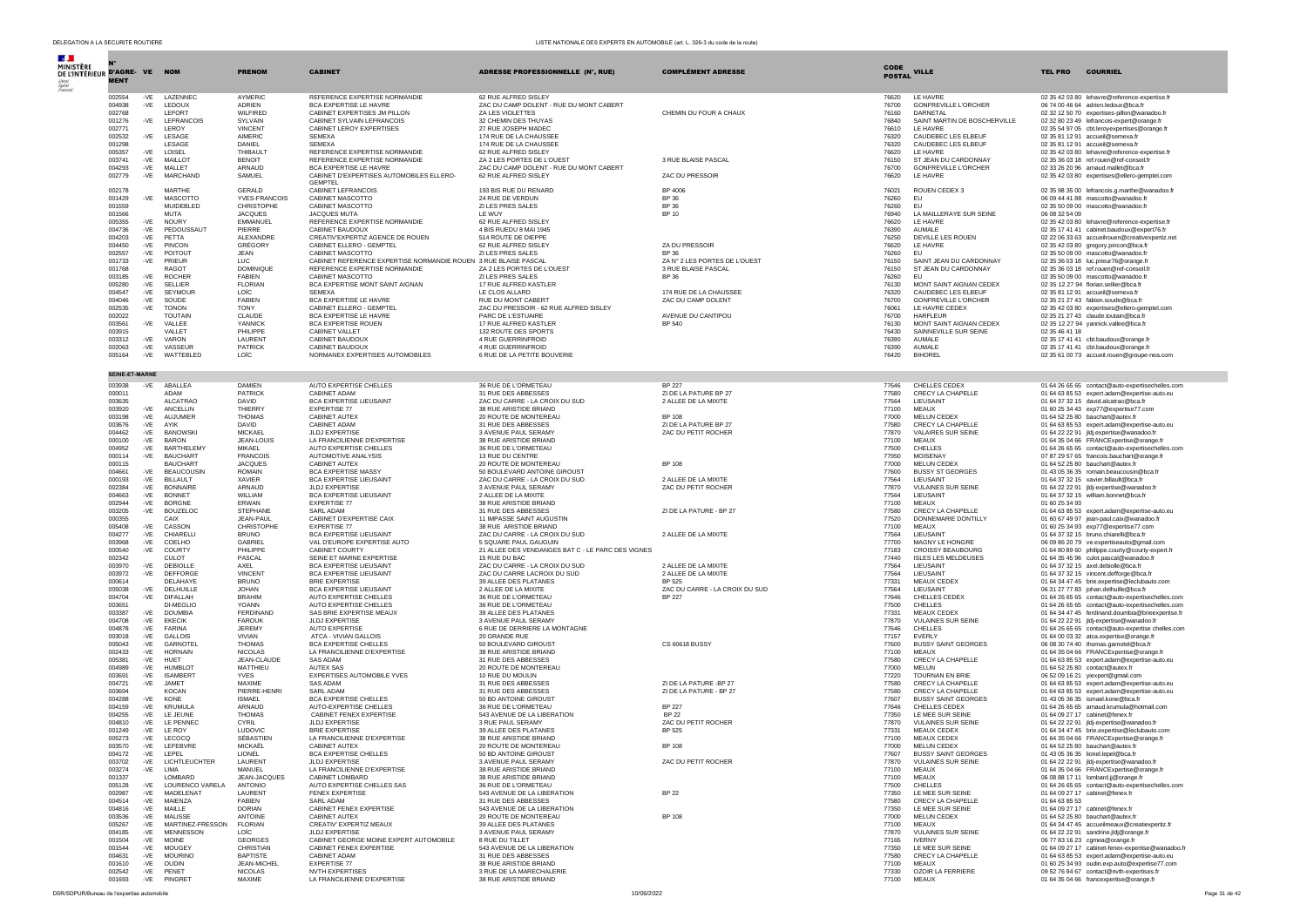| $\mathcal{L}$<br>MINISTÈRE<br>DE L'INTÉRIEUR D'AGRE- VE NOM |                    |              |                                          | <b>PRENON</b>                      | <b>CABINET</b>                                                                                   | <b>ADRESSE PROFESSIONNELLE (N°, RUE)</b>                     | <b>COMPLÉMENT ADRESSE</b>                          | CODE           | <b>VILLE</b>                                   | <b>TEL PRO</b><br><b>COURRIEL</b>                                                                          |
|-------------------------------------------------------------|--------------------|--------------|------------------------------------------|------------------------------------|--------------------------------------------------------------------------------------------------|--------------------------------------------------------------|----------------------------------------------------|----------------|------------------------------------------------|------------------------------------------------------------------------------------------------------------|
|                                                             | <b>MENT</b>        |              |                                          |                                    |                                                                                                  |                                                              |                                                    | <b>POSTAL</b>  |                                                |                                                                                                            |
|                                                             | 004267<br>005254   | -VE<br>-VE   | <b>REDZA</b><br>REGEAU                   | <b>ILIRJAN</b><br>CÉDRIC           | SCM FE 77<br><b>SAS AUTEX</b>                                                                    | 38 RUE A BRIAND<br>20 ROUTE DE MONTEREAU                     |                                                    | 77100<br>77000 | <b>MEAUX</b><br>MELUN                          | 01 60 25 34 93 ilirjan.redza@gmail.com<br>01 64 52 25 80 accueilmelun@creativexpertiz.fr                   |
|                                                             | 003934             | $-VE$        | <b>REIGNIER</b>                          | JULIEN                             | AUTO EXPERTISE CHELLES                                                                           | 36 RUE DE L'ORMETEAU                                         | <b>BP 227</b>                                      | 77646          | CHELLES CEDEX                                  | 01 64 26 65 65 contact@auto-expertisechelles.com                                                           |
|                                                             | 003186<br>003188   | -VE<br>-VE   | ROGUE<br>SAOU                            | CHRISTOPHE<br>KARIM                | LA FRANCILIENNE D'EXPERTISE<br>LA FRANCILIENNE D'EXPERTISE                                       | 38 RUE ARISTIDE BRIAND<br>38 RUE ARISTIDE BRIAND             |                                                    | 77100<br>77100 | <b>MEAUX</b><br><b>MEAUX</b>                   | 01 64 35 04 66 francexpertise@orange.fr<br>01 64 35 04 66 FRANCExpertise@orange.fr                         |
|                                                             | 005020             | -VE          | <b>SCHAEFFEF</b>                         | <b>ROMAIN</b>                      | <b>AUTEX</b>                                                                                     | 20 ROUTE DE MONTEREAU                                        |                                                    | 77000          | MELUN                                          | 06 14 52 25 80 contact@autex.fr                                                                            |
|                                                             | 005026<br>001972   | -VE          | <b>TASSINARI</b><br><b>TEILLIER</b>      | <b>MORGAN</b><br><b>MARC</b>       | AUTO EXPERTISE CHELLES<br>TEILLIER VETTIER MARC                                                  | 36 RUE DE L'ORMETEAU                                         |                                                    | 77500          | CHELLES<br>CHOISY EN BRIE                      | 01 64 26 65 65 m.tassinari@auto-expertisechelles.com                                                       |
|                                                             | 002018             | -VE<br>-VE   | <b>TOULET</b>                            | PIERRE-JACQUES                     | <b>BCA EXPERTISE LIEUSAINT</b>                                                                   | 3 RUE DU GUE LA FRENOIS<br>ZAC DU CARRE - LA CROIX DU SUD    | 2 ALLEE DE LA MIXITE                               | 77320<br>77564 | LIEUSAINT                                      | 01 64 03 66 01 marc.teillier@wanadoo.fr<br>01 64 37 32 15 pierre-jacques.toulet@bca.fr                     |
|                                                             | 002514             |              | VILETTE                                  | <b>JEAN-MARIE</b>                  | CABINET FENEX EXPERTISE                                                                          | 543 AVENUE DE LA LIBERATION                                  |                                                    | 77350          | LE MEE SUR SEINE                               | 01 64 09 27 17 cabinet-fenex-expertise@wanadoo.fr                                                          |
|                                                             | 003918<br>002137   | -VE          | <b>VINCENT</b><br>ZIMMERMANN             | JULIEN<br>ERIC                     | CABINET AUTEX                                                                                    | 20 ROUTE DE MONTERFAU<br>21 RUE SAINT GERMAIN                | <b>RP 108</b>                                      | 77000<br>77400 | <b>MELUN CEDEX</b><br>GOUVERNES                | 01 64 52 25 80 bauchart@autex.fr<br>06 08 47 42 91 zepro@orange.fr                                         |
|                                                             | <b>YVELINES</b>    |              |                                          |                                    |                                                                                                  |                                                              |                                                    |                |                                                |                                                                                                            |
|                                                             | 004683<br>000078   | -VE          | ALAVOINE<br><b>BAGGIARINI</b>            | <b>ALEXIS</b><br>PASCAL            | <b>JR EXPERTISES</b><br>CABINET JR EXPERTISES                                                    | 12 RUE DES TILLEULS<br>12 RUE DES TILLEULS                   |                                                    | 78960<br>78960 | VOISINS LE BRETONNEUX<br>VOISINS LE BRETONNEUX | 01 61 08 43 55 jr.expertises@orange.fr                                                                     |
|                                                             | 004243             | -VE          | BAILLY                                   | SYLVAIN                            | <b>CABINET GETEX</b>                                                                             | 70 RUE DE CHAMBOURCY                                         |                                                    | 78300          | POISSY                                         | 01 61 08 43 55 jr.expertises@orange.fr<br>01 30 80 13 36 sylvain.bailly@hotmail.fr                         |
|                                                             | 003201             |              | <b>BENDAOUD</b>                          | <b>HAMID</b>                       | AGENCE DE MANTES                                                                                 | 66 RUE DES GRAVIERS                                          | CS60610 - MAGNANVILLE                              | 78713          | MANTES LA JOLIE CEDEX                          | 01 34 78 96 30 accueilmantes@creativexpertiz.net                                                           |
|                                                             | 002527<br>003488   | -VE          | -VE BENSALEH<br><b>BIRTZ</b>             | <b>RACHID</b><br><b>SEBASTIEN</b>  | CABINET BENSALEH SABBE<br>SARL BETA                                                              | 22 PLACE DE L EUROPE<br>3 RUE DE VERDUN                      | <b>BP 35</b><br>BUROCAMPUS BAT D                   | 78120<br>78590 | <b>RAMBOUILLET</b><br>NOISY LE ROI             | 01 34 83 04 31 cbsexpertise@orange.fr<br>01 30 80 14 80 sbirtzexpert@yahoo.fr                              |
|                                                             | 005036             |              | -VE BOIVIN                               | <b>GUILLAUME</b>                   | BCA EXPERTISE SAINT QUENTIN EN YVELINES                                                          | ZONE IMMOPARC - RN 10                                        |                                                    | 78190          | <b>TRAPPES</b>                                 | 06 07 77 51 07 quillaume.boivin@bca.fr                                                                     |
|                                                             | 004788<br>000312   | -VE          | BRASSAR <sup>®</sup><br><b>BRILLOUET</b> | <b>LOIC</b><br><b>FRANCOIS</b>     | CABINET GICQUEL<br>CABINET JR EXPERTISES                                                         | 10 AVENUE DU PIGEON BLEU<br>12 RUE DES TILLEULS              |                                                    | 78490<br>78960 | <b>GALLUIS</b><br><b>VOISINS LE BRETONNEUX</b> | 01 34 57 09 00 secretariat@cabinetgicquelsere.fr<br>01 61 08 43 55 jr.expertises@orange.fr                 |
|                                                             | 000459             |              | CHAUVIN                                  | <b>BERNARD</b>                     | CABINET JR EXPERTISES                                                                            | 12 RUE DES TILLEULS                                          |                                                    | 78960          | VOISINS LE BRETONNEUX                          | 01 61 08 43 55 jr.expertises@orange.fr                                                                     |
|                                                             | 004870<br>002546   | -VE<br>-VE   | CHOLET<br>CHOQUET                        | CHRISTOPHE<br>ROMUALD              | SARL BETA<br>CABINET GETEX                                                                       | 3 RUE DE VERDUN<br>70 RUE DE CHAMBOURCY                      | <b>BUREAU CAMPUS</b>                               | 78590<br>78300 | NOISY LE ROI<br>POISSY                         | 01 30 80 14 80 expert@beta-beta.com<br>01 30 80 13 36 getex78@wanadoo.fr                                   |
|                                                             | 000491             |              | COLINART                                 | GERARD                             | <b>SAS JR EXPERTISES</b>                                                                         | 12 RUE DES TILLEULS                                          |                                                    | 78690          | VOISINS LE BRETONNEUX                          | 01 61 08 43 55 jr.expertises@orange.fr                                                                     |
|                                                             | 004972<br>004604   | -VE          | DELTEL<br>DERCY                          | <b>JULIEN</b><br>CHRISTOPHE        | CREATIV<br>CABINET BENSALEH SABBE                                                                | 66 RUE DES GRAVIERS<br>22 PLACE DE L'EUROPE                  | CS 60610<br>BP 35                                  | 78200<br>78120 | MAGNANVILLE<br><b>RAMBOUILLET</b>              | 01 34 78 96 30 accueilmontes@creativexpertiz.fr<br>01 34 83 04 31 cbsexpertise@orange.fr                   |
|                                                             | 002725             | -VE          | <b>DIAS</b>                              | <b>SEBASTIEN</b>                   | CLASSIC AUTO EXPERTISE (SARL)                                                                    | 27 AVENUE DES TROIS PEUPLES                                  |                                                    | 78180          | MONTIGNY LE BRETONNEUX                         | 01 30 57 43 03 sebastien.dias@classic-auto-expertise.fr                                                    |
|                                                             | 003734<br>004136   | -VE<br>$-VE$ | <b>DORION</b><br><b>FAYS</b>             | GABRIEL<br>GAETAN                  | JR EXPERTISES<br>CABINET CHARLIE-SERE                                                            | 12 RUE DES TILLEULS<br>10 AVENUE DU PIGEON BLEU              |                                                    | 78960<br>78490 | VOISINS LE BRETONNEUX<br>GALLUIS-MERE          | 01 61 08 43 55 dorion.gabriel.jr@orange.fr                                                                 |
|                                                             | 003657             | -VE          | GAUDET                                   | <b>FLORENT</b>                     | CREATIV'EXPERTIZ GROUPE                                                                          | 66 RUE DES GRAVIERS                                          |                                                    | 78200          | MAGNANVILLE                                    | 01 34 57 09 00 michel.gicquel@cabinetgicquel.com<br>06 67 33 78 71 florent.gaudet@creativexpertiz.fr       |
|                                                             | 004356             | -VE          | <b>GAUDIN</b>                            | <b>JORDAN</b>                      | BCA EXPERTISE SAINT QUENTIN EN YVELINES<br>CABINET GICOUFL-SERE                                  | ZONE IMMOPARC - BATIMENT SEINE                               | ROUTE NATIONALE 10                                 | 78190          | <b>TRAPPES</b>                                 | 01 30 16 10 45 jordan.gaudin@bca.fr                                                                        |
|                                                             | 000918<br>004496   | -VE<br>-VE   | <b>GICOUEL</b><br><b>GILBERT</b>         | <b>MICHEL</b><br><b>MICKAEL</b>    | SARL CABINET D'EXPERTISE GICQUEL                                                                 | 10 ROUTE DU PIGEON BLEU<br>10 AVENUE DU PIGEON BLEU          |                                                    | 78490<br>78490 | <b>GALLUIS</b><br><b>GALLUIS-MERE</b>          | 01 34 57 09 00 contact@cabinetgicquel.com<br>01 34 57 09 00 contact@cabinetgicquel.com                     |
|                                                             | 002293             | -VE          | GOSSET                                   | <b>NICOLAS</b>                     | MAIF CENTRE DE GESTION                                                                           | 143 BIS RUE YVES LE COZ                                      | BP 3521                                            | 78035          | <b>VERSAILLES CEDEX</b>                        | 01 39 67 65 06 nicolas.gosset@maif.fr                                                                      |
|                                                             | 004804<br>001062   | -VE          | <b>GUERINE</b><br><b>HOUDART</b>         | <b>VINCENT</b><br><b>JOEL</b>      | CREATIV'EXPERTIZ GROUPE<br>CABINET HOUDART                                                       | 66 RUE DES GRAVIERS<br>3 CHEMIN DES FOURS A CHAUX            |                                                    | 78200<br>78121 | MAGNANVILLE<br><b>CRESPIERES</b>               | 01 34 78 96 30 accueilmantes@creativexpertiz.net<br>06 15 27 04 70 cabinet@houdart.eu                      |
|                                                             | 005284             |              | -VE HOUDART                              | FABRICE                            | CBT EXPERTISES GICQUEL-SERE                                                                      | 3 ROUTE DE JUMEAUVILLE                                       |                                                    | 78580          | <b>MAULE</b>                                   | 01 34 57 09 00 michel.gicquel@cabinetgicquel.com                                                           |
|                                                             | 003153<br>002225   | -VE          | HUET<br><b>KLEIN</b>                     | <b>FABIEN</b><br>ERIC              | AGENCE DE MANTES<br><b>AUTEXIA</b>                                                               | 66 RUE DES GRAVIERS<br>19 CHEMIN DE PRUNAY                   | CS60610 - MAGNANVILLE                              | 78713<br>78430 | MANTES LA JOLIE CEDEX<br><b>LOUVECIENNES</b>   | 01 34 78 96 30 accueilmantes@creativexpertiz.net<br>01 30 78 18 73 contact@autexia.fr                      |
|                                                             | 001196             |              | LANGLOIS                                 | <b>JOEL</b>                        | CABINET EXPERTISE LANGLOIS SARL                                                                  | 6 RUE DU CHEMIN DE FER                                       |                                                    | 78650          | <b>BEYNES</b>                                  | 06 81 14 29 97 cabinet.langlois@leclubauto.com                                                             |
|                                                             | 001241<br>001252   | -VE          | LE GUENNEC<br>LE SAUX                    | <b>MICKAEL</b><br>PASCAL           | MAIF CENTRE DE GESTION<br>BCA EXPERTISE SAINT QUENTIN EN YVELINES                                | 143 BIS AVENUE YVES LE COZ<br>ROUTE NATIONALE 10             | BP 3521<br>ZONE IMMO PARC                          | 78035<br>78190 | <b>VERSAILLES CEDEX</b><br><b>TRAPPES</b>      | 01 39 67 65 08 mickael.le.guennec@maif.fr<br>06 77 57 20 36 pascal.le saux@bca.fr                          |
|                                                             | 001253             |              | <b>IF THIESSE</b>                        | PATRICK                            | CABINET LE THIESSE PATRICK                                                                       | 145 RUE DES GATS                                             |                                                    | 78410          | <b>FLINS SUR SEINE</b>                         | 01 30 95 87 73 cbt.patlethiesse@orange.fr                                                                  |
|                                                             | 001273<br>004510   | -VE<br>$-VE$ | LEFEBVRE<br>LEGASTELOIS                  | RÉGIS<br>CHARLES                   | CABINET REGIS LEFEBVRE<br>CREATIV' EXPERTIZ                                                      | 24 AVENUE DU GENERAL DE GAULLE<br>66 RUE DES GRAVIERS        |                                                    | 78360<br>78713 | <b>MONTESSON</b><br>MANTES LA JOLIE CEDEX      | 06 11 01 30 17 cbt.lefebvre@free.fr<br>01.34.78.96.30 accueilmantes@creativexpertiz.fr                     |
|                                                             | 003533             | -VE          | LHOTELLIER                               | SYLVAIN                            | AGENCE DE MANTES                                                                                 | 66 RUE DES GRAVIERS                                          | CS60610 - MAGNANVILLE                              | 78713          | MANTES LA JOLIE CEDEX                          | 01 34 78 96 30 accueilmantes@creativexpertiz.net                                                           |
|                                                             | 005343             | $-VE$        | MALAQUIN                                 | <b>THOMAS</b>                      | BCA EXPERTISE CINQUANTIN EN YVELINES                                                             | ROUTE NATIONALE 10<br>3 RUE DE VERDUN                        |                                                    | 78190          | <b>TRAPPES</b>                                 | 06 77 05 56 15 thomas.malaquin@bca.fr                                                                      |
|                                                             | 004998<br>003573   | -VE          | MANIEZ<br><b>MARCON</b>                  | YOHANN<br><b>DENIS</b>             | CABINET BETA EXPERTISES                                                                          | 29 ROUTE DE VERSAILLES                                       |                                                    | 78590<br>78470 | NOISY LE RO<br>SAINT REMY LES CHEVREUSE        | 01 30 80 14 80 expert@beta-beta.com<br>06 70 83 51 61 denis.marcon@expertindependant.com                   |
|                                                             | 002238             | -VE          | <b>MARTIN</b>                            | YANNICK                            | CABINET JR EXPERTISES                                                                            | 12 RUE DES TILLEULS                                          |                                                    | 78960          | VOISINS LE BRETONNEUX                          | 01 61 08 43 55 jr.expertises@orange.fr                                                                     |
|                                                             | 001460<br>003877   | -VE<br>-VE   | <b>MENANT</b><br>MICHAUDELLE             | JEAN-LUC<br><b>ROMAIN</b>          | CABINET GETEX<br><b>GETEX</b>                                                                    | 70 RUE DE CHAMBOURCY<br>70 RUE DE CHAMBOURCY                 |                                                    | 78300<br>78300 | POISSY<br>POISSY                               | 01 30 80 13 36 getex78@wanadoo.fr<br>01 30 80 13 36 getex78@wanadoo.fr                                     |
|                                                             | 003878             | -VE          | <b>MORAIN</b>                            | <b>FRÉDÉRIC</b>                    | <b>GETEX</b>                                                                                     | 70 RUE DE CHAMBOURCY                                         |                                                    | 78300          | POISSY                                         | 01 30 80 13 36 getex78@wanadoo.fr                                                                          |
|                                                             | 001536<br>004385   | -VE<br>-VE   | <b>MOREL</b><br>MOREL                    | GÉRARD<br>NICOLAS                  | <b>GM EXPERTISES SARL</b><br>CABINET AUTO CONSEILS EXPERTISES ILE DE FRANCE 4 ROUTE DE SAINT CYR | 84 RUE DU PETIT BOIS                                         | <b>BP 37</b>                                       | 78371<br>78870 | <b>PLAISIR CEDEX</b><br>BAILLY                 | 01 30 55 48 48 gm.expertises@wanadoo.fr<br>01 61 06 22 41 accueil.aceif@orange.fr                          |
|                                                             | 002454             | $-VE$        | <b>MOULIN</b>                            | FRÉDÉRIC                           | CABINET D'EXPERTISE MICHEL GICQUEL                                                               | 10 AVENUE DU PIGEON BLEU                                     |                                                    | 78490          | <b>GALLUIS</b>                                 | 01 34 57 09 00 secretariat@cabinetgicquelsere.fr                                                           |
|                                                             | 002455<br>004296   | -VE<br>-VE   | MULARD<br><b>NOYER</b>                   | AI AIN<br><b>ANTOINE</b>           | MUI ARD<br>BCA EXPERTISE SAINT QUENTIN EN YVELINES                                               | 4 ROUTE DE SAINT CYR<br>ZONE IMMOPARC - BATIMENT SEINE       | 4 IMPASSE DES JONQUILLES<br>ROUTE NATIONALE 10     | 78640<br>78190 | NEAUPHLE LE VIEUX<br><b>TRAPPES</b>            | 06 14 35 90 58 amulard.aceif@orange.fr<br>01 30 16 10 45 antoine.noyer@bca.fr                              |
|                                                             | 004395             | $-VE$        | PEREZ                                    | <b>NICOLAS</b>                     | JR EXPERTISES SAS                                                                                | 12 RUE DES TILLEULS                                          |                                                    | 78960          | VOISINS LE BRETONNEUX                          | 01 61 08 43 55 jr.expertises@orange.fr                                                                     |
|                                                             | 005318             | -VE          | QUENUM<br><b>REVILLET</b>                | VALERY                             | CABINET J.R EXPERTISES SAS                                                                       | 12 RUE DES TILLEULS<br>23 RUE MATHURIN ROUZIC                |                                                    | 78960          | VOISINS LE BRETONNEUX<br>BONNIERES SUR SEINE   | 01 61 08 43 55 contact@jrexpertises.fr<br>01 30 98 97 48                                                   |
|                                                             | 001796<br>004212   | $-VE$        | <b>RIBES</b>                             | JEAN-LOUIS<br>MAXIME               | CABINET REVILLET<br>AGENCE DE MANTES                                                             | 66 RUE DES GRAVIERS                                          | CS60610 - MAGNANVILLE                              | 78270<br>78713 | MANTES LA JOLIE CEDEX                          | 01 34 78 96 30 accueilmantes@creativexpertiz.net                                                           |
|                                                             | 004214             | $-VE$        | ROBERT                                   | DAMIEN                             | CABINET SERE                                                                                     | 10, AVENUE DU PIGEON BLEU                                    |                                                    | 78490          | <b>GALLUIS</b>                                 | 01 34 57 09 00 damien.robert@leclubauto.com                                                                |
|                                                             | 002534<br>001860   | $-VE$<br>-VE | <b>ROUSSEL</b><br><b>ROUX</b>            | <b>NICOLAS</b><br>STÉPHANE         | SARL BETA<br>CABINET JR EXPERTISES                                                               | 3 RUE DE VERDUN<br>12 RUE DES TILLEULS                       | BUROCAMPUS BAT D                                   | 78590<br>78960 | NOISY LE RO<br>VOISINS LE BRETONNEUX           | 01 30 80 14 80 roussel@beta-beta.com<br>01 61 08 43 55 jr.expertises@orange.fr                             |
|                                                             | 002204             |              | SOUBIROUS                                | ALAIN                              |                                                                                                  | 6 CHEMIN DU HUANT                                            |                                                    | 78580          | MAULE                                          | 06 87 10 44 95 a.soubirous@wanadoo.fr                                                                      |
|                                                             | 004650             | -VE          | STAWNIKOWICZ KRUS- DIMITRI<br>ZELNICKI   |                                    | AGENCE DE MANTES                                                                                 | 66 RUE DES GRAVIERS                                          | CS60610 - MAGNANVILLE                              | 78713          | MANTES LA JOLIE CEDEX                          | 01 34 78 96 30 accueilmantes@creativexpertiz.net                                                           |
|                                                             | 003909             | -VE          | <b>SUKDOLAK</b>                          | NICOLAS                            | CREATIV' EXPERTIZ ILE DE RANCE                                                                   | 66 RUE DES GRAVIERS                                          |                                                    | 78200          | MAGNANVILLE                                    | 01 34 78 96 30 mantes@creativexpertiz.fr<br>01.61.08.43.55 contact@irexpertises.fr                         |
|                                                             | 005157<br>003192   | $-VE$        | <b>THOMAS</b><br>TINOCO                  | RFMI<br><b>AUGUSTO</b>             | CABINET JR EXPERTISES<br>CABINET AUTO CONSEILS EXPERTISES ILE DE FRANCE 4 ROUTE DE SAINT CYR     | 12 RUE DES TILLEULS                                          |                                                    | 78960<br>78870 | VOISINS LE BRETONNEUX<br>BAILLY                | 01 61 06 22 40 accueil.aceif@orange.fr                                                                     |
|                                                             | 004757             | $-VE$        | TRICAULT                                 | MAXIME                             | BCA EXPERTISE SAINT QUENTIN EN YVELINES                                                          | ZONE IMMOPARC - BATIMENT SEINE                               | ROUTE NATIONALE 10                                 | 78190          | <b>TRAPPES</b>                                 | 02 37 28 29 26 maxime.tricault@bca.fr                                                                      |
|                                                             | 002035<br>004229   | $-VE$<br>-VE | <b>TURPIN</b><br><b>VICART</b>           | PHILIPPE<br>MATTHIEU               | CABINET BETA EXPERTISES                                                                          | 11 RUE SAINT BERNARD<br>3 RUE DE VERDUN                      | BP 20264<br><b>BUROCAMPUS BAT D</b>                | 78002<br>78530 | <b>VERSAILLES CEDEX</b><br><b>NOISY LE ROI</b> | 01 39 02 24 18 pturp2@gmail.com<br>01 30 80 14 88 expert@beta.beta.com                                     |
|                                                             | 004841             | -VE          | VILLETTE                                 | MATTHIEU                           | CABINET GICQUEL                                                                                  | 10 AVENUE DU PIGEON BLEU                                     |                                                    | 78490          | <b>GALLUIS-MERE</b>                            | 01 34 57 09 00 matthieu.villette@cabinetgicquel.com                                                        |
|                                                             | 002487             | -VE          | ZARIOH                                   | MOHAMED                            | MAIF CENTRE DE GESTION                                                                           | LE COLBERT - 143 BIS RUE YVES LE COZ                         | BP 3521                                            | 78035          | <b>VERSAILLES CEDEX</b>                        | 01 39 67 65 09 mohamed.zarioh@maif.fr                                                                      |
|                                                             | <b>DEUX-SÈVRES</b> |              |                                          |                                    | AUTOMOBILE CLUB DES DEUX SEVEES                                                                  |                                                              |                                                    |                |                                                | 05.49.06.07.07 ac79.berne                                                                                  |
|                                                             | 000165<br>000169   | -VE          | <b>RERNELLY</b><br><b>BERTE</b>          | PHILIPPE<br><b>LOIC</b>            | DEUX SEVRES EXPERTISES SERVICES                                                                  | 49 AVENUE DE LA ROCHELLE<br>96 RUE DES ORS                   | BP 1029                                            | 79010          | 79000 NIOPT<br>NIORT CEDEX                     | 05 49 33 58 27 deux-sevres@expertises-services.com                                                         |
|                                                             | 000173             | $-VE$        | <b>BERTIN</b>                            | PHILIPPE                           | <b>GIE EUROPAC</b>                                                                               | CHABAN DE CHAURAY                                            |                                                    | 79036          | NIORT CEDEX 9                                  | 05 49 34 47 09 demandes-avis.sta@maaf.fr                                                                   |
|                                                             | 002619<br>000197   | $-VE$<br>-VE | BILGER<br><b>BLAINEAU</b>                | <b>VINCENT</b><br><b>DOMINIQUE</b> | <b>GIE EUROPAC</b><br>AUTO EXPERTISE SEVRIENNE                                                   | CHARAN DE CHAURAY<br>ESPACE MENDES FRANCE 2                  | RUE ROBERT TURGOT                                  | 79036<br>79000 | NIORT CEDEX 9<br><b>NIORT</b>                  | 05 49 34 47 09 demandes-avis.sta@maaf.fr<br>05 49 33 64 65 cabinet@auto-expertise-sevrienne.fr             |
|                                                             | 000214             |              | <b>BOBINET</b>                           | LAURENT                            | GROUPAMA                                                                                         | 2 AVENUE DE LIMOGES                                          | BP 8527                                            | 79044          | NIORT CEDEX 9                                  | 05 49 28 68 08 Ibobinet@GROUPAMA-ca.fr                                                                     |
|                                                             | 000259<br>002854   | $-VE$        | <b>BOULEHLAIS</b><br><b>BOURDEAU</b>     | LAURENT<br>RALPH                   | AUTO EXPERTISE SEVRIENNE<br>AUTO EXPERTISE SEVRIENNE                                             | ESPACE MENDES FRANCE 2<br>ESPACE MENDES FRANCE 2             | RUE ROBERT TURGOT<br>RUE ROBERT TURGOT             | 79000<br>79000 | <b>NIORT</b><br><b>NIORT</b>                   | 05 49 33 64 65 cabinet@auto-expertise-sevrienne.fr<br>05 49 33 64 65 cabinet@auto-expertise-sevrienne.fr   |
|                                                             | 003364             | -VE          | <b>BRIAND</b>                            | <b>DIDIFR</b>                      | AUTO EXPERTISE SEVRIENNE                                                                         | <b>ESPACE MENDES FRANCE 2</b>                                | <b>RUE ROBERT TURGOT</b>                           | 79000          | <b>NIORT</b>                                   | 05 49 33 64 65 cabinet@auto-expertise-sevrienne.fr                                                         |
|                                                             | 003446<br>003469   | -VE          | <b>BRIERE</b><br>-VE BUT-GOURIO          | YOHANN<br><b>AURELIEN</b>          | AUTO EXPERTISE SEVRIENNE<br>MAIF                                                                 | <b>ESPACE MENDES FRANCE 2</b><br>200 AVENUE SALVADOR ALLENDE | <b>RUE ROBERT TURGOT</b>                           | 79000<br>79000 | <b>NIORT</b><br><b>NIORT</b>                   | 05 49 33 64 65 cabinet@auto-expertise-sevrienne.fr                                                         |
|                                                             | 000345             |              | <b>CARON</b>                             | PASCAL                             | GROUPAMA CENTRE-ATLANTIOUE                                                                       | 2 AVENUE DE LIMOGES                                          | <b>BP 8527</b>                                     | 79044          | NIORT CEDEX 9                                  | 05 49 28 67 88 pcabon@GROUPAMA-ca.fr                                                                       |
|                                                             | 000385             |              | CARNOT                                   | <b>MICHEL</b>                      | CABINET D'EXPERTISE ACCE                                                                         | 347 AVENUE DE PARIS                                          |                                                    | 79000          | <b>NIORT</b>                                   | 05 49 33 01 48                                                                                             |
|                                                             | 000440<br>000487   | $-VE$        | CHAPELLE<br>CLUZEAU                      | THIERRY<br>JEAN-LUC                | GROUPAMA CENTRE-ATLANTIQUE<br>CABINET D'EXPERTISE ACCE                                           | 2 AVENUE DE LIMOGES<br>347 AVENUE DE PARIS                   |                                                    | 79000<br>79000 | <b>NIORT</b><br><b>NIORT</b>                   | 08 00 25 02 50 tchapelle@groupama.ca.fr<br>05 49 33 01 48                                                  |
|                                                             | 004108             |              | COIFFARD                                 | RICHARD                            | AUTEXIA SARL                                                                                     | 3 RUE DE L'ANGELIQUE                                         |                                                    | 79000          | <b>BESSINES</b>                                | 05 49 28 74 10 richard.coiffard@autexia.fr                                                                 |
|                                                             | 002391<br>003223   | -VE          | -VE COINCENOT<br>CORMIER                 | CYRIL<br><b>FREDERIC</b>           | AUTO EXPERTISE SEVRIENNE<br>AUTO EXPERTISE SEVRIENNE                                             | <b>ESPACE MENDES FRANCE 2</b><br>RUE ROBERT TURGOT           | RUE ROBERT TURGOT<br><b>ESPACE MENDES FRANCE 2</b> | 79000<br>79000 | <b>NIORT</b><br><b>NIORT</b>                   | 05 49 33 64 65 cabinet@auto-expertise-sevrienne.fr<br>05 49 33 64 65 f.cormier@auto-expertise-sevrienne.fr |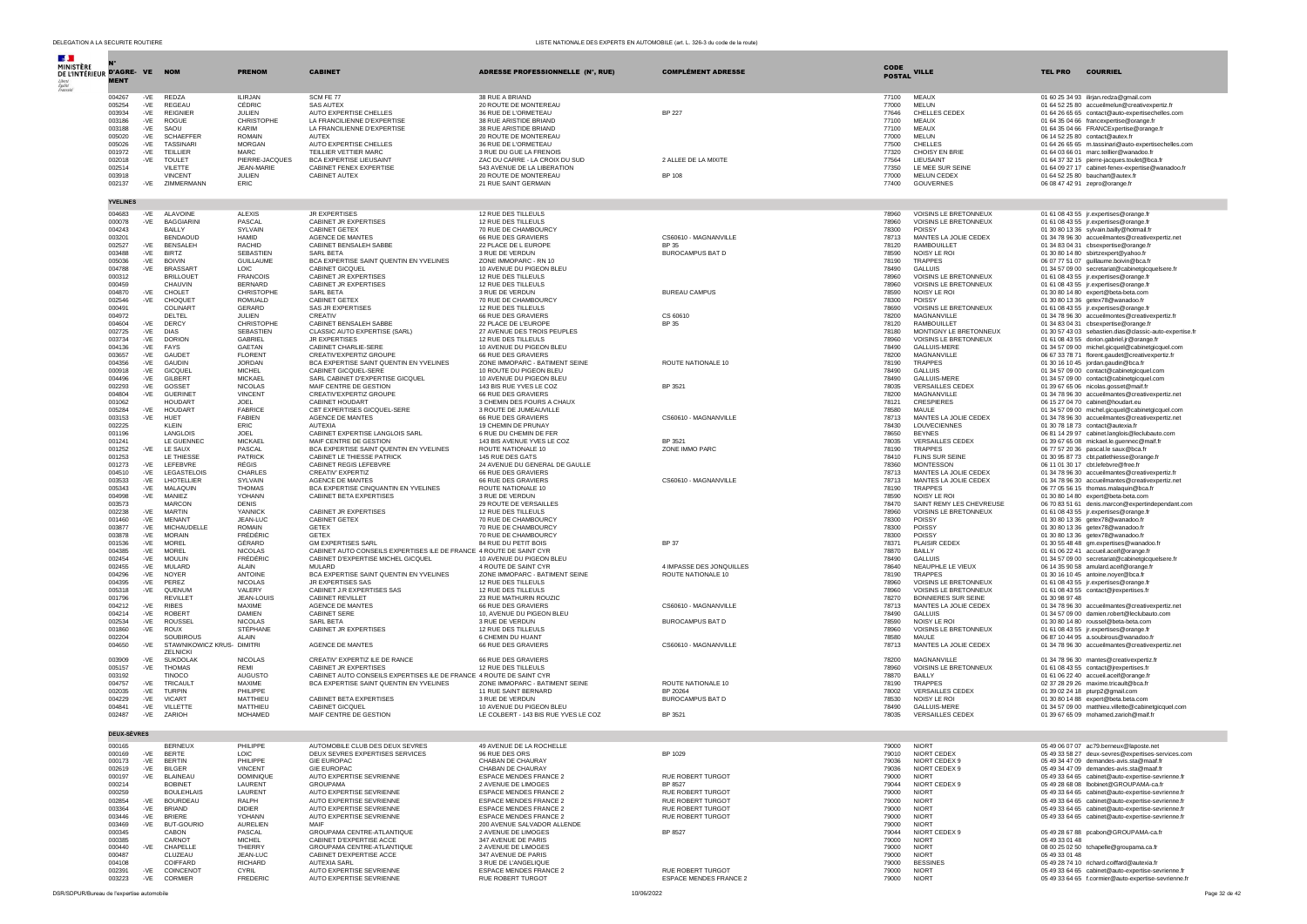| $\mathcal{A}$ .<br><b>MINISTÈRE</b> |                  |                                                      |                                   |                                                                        |                                                                      |                                                                      | CODE           |                                  |                |                                                                                                          |
|-------------------------------------|------------------|------------------------------------------------------|-----------------------------------|------------------------------------------------------------------------|----------------------------------------------------------------------|----------------------------------------------------------------------|----------------|----------------------------------|----------------|----------------------------------------------------------------------------------------------------------|
| DE L'INTÉRIEUR D'AGRE- VE           | <b>MENT</b>      | <b>NOM</b>                                           | <b>PRENOM</b>                     | <b>CABINET</b>                                                         | ADRESSE PROFESSIONNELLE (N°, RUE)                                    | <b>COMPLÉMENT ADRESSE</b>                                            | <b>POSTAL</b>  | <b>VILLE</b>                     | <b>TEL PRO</b> | <b>COURRIEL</b>                                                                                          |
|                                     |                  |                                                      |                                   |                                                                        |                                                                      |                                                                      |                |                                  |                |                                                                                                          |
|                                     | 000541<br>003820 | -VE<br>COUSIN<br>$-VE$<br>DELEPIERRE                 | <b>DENIS</b><br><b>GUILLAUME</b>  | MAIF<br>MAIF                                                           | DRP- DIVISION AUTOMOBILE<br>200 AVENUE SALVADOR ALLENDE              | 200 AV SALVADOR ALLENDE                                              | 79038<br>79000 | NIORT CEDEX 9<br><b>NIORT</b>    |                | 05 49 26 50 33 denis.cousin@maif.fr<br>05 49 73 77 98 gdelepierre@sferenreparation.fr                    |
|                                     | 002727           | $-VE$<br><b>DOURNOIS</b>                             | ALEXANDRE                         | GROUPAMA CENTRE ATLANTIQUE                                             | 2 AVENUE DE LIMOGES                                                  | BP 8527                                                              | 79044          | NIORT CEDEX 9                    |                | 05 49 28 68 07 adournois@GROUPAMA.ca.fr                                                                  |
|                                     | 004245<br>000774 | -VE<br><b>DUPUY</b><br>$-VE$<br><b>FERRET</b>        | PHILIPPE<br>CHRISTIAN             | MAIF<br><b>GIE EUROPAC</b>                                             | 200 AVENUE SALVADOR ALLENDE<br>CHABAN DE CHAURAY                     |                                                                      | 79038<br>79036 | <b>NIORT</b><br>NIORT CEDEX 9    |                | 07 50 14 66 78 philippe.dupuy@maif.fr<br>05 49 34 47 09 demandes-avis.sta@maaf.fr                        |
|                                     | 000906           | <b>GEOFFRET</b><br>$-VE$                             | <b>RICHARD</b>                    | <b>GIE EUROPAC</b>                                                     | CHABAN DE CHAURAY                                                    |                                                                      | 79036          | NIORT CEDEX 9                    |                | 05 49 34 47 09 demandes-avis.sta@maaf.fr                                                                 |
|                                     | 002892<br>000911 | <b>GERAL</b><br>-VE<br>GEROUARD                      | YOHANN<br>CHRISTIAN               | <b>GIE EUROPAC</b><br><b>GIE EUROPAC</b>                               | CHABAN DE CHAURAY<br>CHABAN DE CHAURAY                               |                                                                      | 79036<br>79036 | NIORT CEDEX 9<br>NIORT CEDEX 9   |                | 05 49 34 45 39 demandes-avis.sta@maaf.fr<br>05 49 34 47 09 demandes-avis.sta@maaf.fr                     |
|                                     | 002969           | <b>GUERIN</b>                                        | <b>STEPHANE</b>                   | GIF FUROPAC                                                            | CHABAN DE CHAURAY                                                    |                                                                      | 79036          | NIORT CEDEX 9                    |                | 05 49 34 47 09 demandes-avis.sta@maaf.fr                                                                 |
|                                     | 002302<br>001035 | -VE<br><b>HAIRON</b><br>$-VE$<br><b>HELLIO</b>       | <b>BRUNO</b><br>PASCAL            | AUTO EXPERTISE SEVRIENNE<br>MAIF CENTRE DE GESTION                     | <b>ESPACE MENDES FRANCE 2</b><br>200 AVENUE SALVADOR ALLENDE         | RUE ROBERT TURGOT                                                    | 79000<br>79000 | <b>NIORT</b><br>NIORTCEDEX 9     |                | 05 49 33 64 65 cabinet@auto-expertise-sevrienne.fr<br>06 80 45 24 33 pascal.hellio@maif.fr               |
|                                     | 001092           | -VE<br>.1ARRI                                        | PHILIPPE                          | <b>GIE EUROPAC</b>                                                     | CHABAN DE CHAURAY                                                    |                                                                      | 79036          | NIORT CEDEX 9                    |                | 05 49 34 47 09 demandes-avis.sta@maaf.fr                                                                 |
|                                     | 005120<br>003860 | -VE<br><b>JOUSSEAUME</b><br>LEDUOUE                  | <b>VINCENT</b><br><b>FRANCOIS</b> | <b>AUTEXIA</b><br>AUTO EXPERTISE SEVRIENNE                             | 3 RUE DE L'ANGELIQUE<br><b>ESPACE MENDES FRANCE 2</b>                | ZA DE L'EBAUPIN<br>RUE ROBERT TURGOT                                 | 79000<br>79000 | <b>BESSINES</b><br><b>NIORT</b>  |                | 05 49 28 74 10 contact@autexia.fr<br>05 49 33 64 65 cabinet@auto-expertise-sevrienne.fr                  |
|                                     | 003272           | LEROYER<br>$-VE$                                     | LUDOVIC                           | SARL AUTEXIA                                                           | 3 RUE DE L'ANGELIQUE                                                 |                                                                      | 79000          | <b>BESSINES</b>                  |                | 05 49 28 74 10 contact@autexia.fr                                                                        |
|                                     | 002330<br>001374 | LOUVET<br>$-VE$<br>MAINDRON                          | <b>DAVID</b><br><b>EREDERIC</b>   | <b>GIE EUROPAC</b><br><b>GIE EUROPAC</b>                               | CHABAN DE CHAURAY<br>CHABAN DE CHAURAY                               |                                                                      | 79036<br>79036 | NIORT CEDEX 9<br>NIORT CEDEX 9   |                | 05 49 34 47 09 demandes-avis.sta@maaf.fr                                                                 |
|                                     | 003280           | -VE<br><b>MARTIN</b>                                 | SAMUEL                            | CABINET D'EXPERTISE ACCE                                               | 347 AVENUE DE PARIS                                                  |                                                                      | 79000          | <b>NIORT</b>                     | 05 49 33 01 48 | 05 49 34 47 09 demandes-avis.sta@maaf.fr                                                                 |
|                                     | 001512<br>002190 | $-VE$<br><b>MONARD</b><br>-VE<br><b>MORFAU</b>       | <b>DOMINIQUE</b><br>FRIC.         | MAIF - DEP. RESEAUX DE PRESTATAIRES<br>DEUX SEVRES EXPERTISES SERVICES | 200 AVENUE SALVADORE ALLENDE<br>BP 1029                              |                                                                      | 79038<br>79010 | NIORT CEDEX 09<br>NIORT CEDEX    |                | 05 49 73 75 14 dominique.monard@maif.fr<br>05 49 33 58 27 deux-sevres@expertises-services.com            |
|                                     | 002922           | PECASTAING                                           | ERIC                              | GROUPAMA CENTRE ATLANTIQUE                                             | 2 AVENUE DE LIMOGES                                                  | CS60001                                                              | 79004          | NIORT CEDEX 9                    |                | 06 75 07 09 63 epecastaing@groupama-ca.fr                                                                |
|                                     | 001659<br>001674 | PETIT<br>PICHON                                      | LAURENT<br>MARC.                  | <b>GIE EUROPAC</b><br><b>MACIE</b>                                     | CHARAN DE CHAURAY<br>18 RUE DE LA BROCHE                             |                                                                      | 79036<br>79055 | NIORT CEDEX 9<br>NIORT CEDEX 9   |                | 05 49 34 47 09 demandes-avis.sta@maaf.fr<br>01 40 40 53 37 mpichon@macif.fr                              |
|                                     | 001677           | PIED<br>-VE                                          | JEAN-MICHEL                       | <b>GIE EUROPAC</b>                                                     | CHABAN DE CHAURAY                                                    |                                                                      | 79036          | NIORT CEDEX 9                    |                | 05 49 34 47 09 demandes-avis.sta@maaf.fr                                                                 |
|                                     | 001683<br>003593 | PIFT<br>PORTAT<br>-VE                                | <b>JACQUES</b><br>LEILA           | LA POSTE SERV. RISQUES ET ASSURANCES<br>AUTO EXPERTISE SEVRIENNE       | TERRITORIAL EXPERTS AUTOMOBILES<br>ESPACE MENDES FRANCE 2            | 5 RUE DUPIN - BP 60544<br>RUE ROBERT TURGOT                          | 79022<br>79000 | NIORT CEDEX<br><b>NIORT</b>      |                | 05 49 06 32 47 jacques.piet@laposte.fr<br>05 49 33 77 41 cabinet@auto-expertise-sevrienne.fr             |
|                                     | 002617           | ROBER <sub>1</sub>                                   | <b>MICKAEL</b>                    | <b>GIE EUROPAC</b>                                                     | CHABAN DE CHAURAY                                                    |                                                                      | 79036          | NIORT CEDEX 9                    |                | 05 49 34 47 09 demandes-avis.sta@maaf.fr                                                                 |
|                                     | 002466<br>005018 | -VE<br>ROUVREAL<br>$-VE$<br><b>RULLIER</b>           | <b>DENIS</b><br>ANTOINE           | AUTO EXPERTISE SEVRIENNE<br>AUTO EXPERTISE SEVRIENNE                   | <b>ESPACE MENDES FRANCE 2</b><br>RUE ROBERT TURGOT                   | <b>RUE ROBERT TURGOT</b>                                             | 79000<br>79000 | <b>NIORT</b><br><b>NIORT</b>     |                | 05 49 33 64 65 cabinet@auto-expertise-sevrienne.fr<br>05 49 33 64 65 cabinet@auto-expertise.sevrienne.fr |
|                                     | 001963           | <b>TALOUARN</b><br>-VE                               | JEAN-MARC                         | MAIF                                                                   | 200 AVENUE SALVADOR ALLENDE                                          |                                                                      | 79038          | NIORT CEDEX 9                    |                | 06 85 31 58 57 jean-marc.talouam@maif.fr                                                                 |
|                                     | 001968<br>002618 | <b>TASTAYRE</b><br>$-VE$<br>VASSEUR                  | FRÉDÉRIC<br>OLIVIER               | <b>GIE EUROPAC</b><br><b>GIE EUROPAC</b>                               | CHABAN DE CHAURAY<br>CHABAN DE CHAURAY                               |                                                                      | 79036<br>79036 | NIORT CEDEX 9<br>NIORT CEDEX 9   |                | 05 49 34 47 09 demandes-avis.sta@maaf.fr<br>05 49 34 47 09 demandes-avis.sta@maaf.fr                     |
|                                     | 002104           | -VE<br>VITARD                                        | PASCAL                            | <b>CABINET ATHEXIS</b>                                                 | 347 AVENUE DE PARIS                                                  |                                                                      | 79000          | <b>NIORT</b>                     | 05 49 33 01 48 |                                                                                                          |
|                                     | <b>SOMME</b>     |                                                      |                                   |                                                                        |                                                                      |                                                                      |                |                                  |                |                                                                                                          |
|                                     | 003131           | <b>BESSEAU</b><br>-VE                                | CHRISTIAN                         | SAS LEMAIRE EXPERTISE                                                  | 222 AVENUE DE LA DEFENSE PASSIVE                                     | BP 80348                                                             | 80136          | <b>RIVERY</b>                    |                | 03 22 46 80 00 lemaire@ader.fr                                                                           |
|                                     | 002289<br>000282 | $-VE$<br><b>BOUQUET</b><br>$-VE$<br><b>BOUTTE</b>    | LOIC<br><b>BRIAN</b>              | <b>SETEX</b><br>SAS LEMAIRE EXPERTISE                                  | 26 ROUTE D'AMIENS<br>222 AVENUE DE LA DEFENSE PASSIVE                | BP 80348                                                             | 80480<br>80136 | <b>DURY</b><br><b>RIVERY</b>     |                | 03 22 33 03 30 setex@orange.fr<br>03 22 46 80 00 lemaire-expertise.com                                   |
|                                     | 003642           | CASCALES                                             | <b>NICOLAS</b>                    | <b>SETEX</b>                                                           | 26 ROUTE D'AMIENS                                                    |                                                                      | 80480          | DURY LES AMIENS                  |                | 03 22 33 03 30 setex@orange.fr                                                                           |
|                                     | 004340<br>003822 | $-VE$<br>DELETOILLE<br>$-VE$<br>DESPERELLE           | <b>JOFFREY</b><br>CYRIL           | SARL SETEX<br>BCA EXPERTISE AMIENS                                     | 26 ROUTE D'AMIENS<br>11 RUE MATHIAS SANDORF                          | <b>IMMEUBLE KEREON</b>                                               | 80480<br>80440 | <b>DURY</b><br><b>BOVES</b>      | 03 22 33 03 30 | 03 22 44 03 03 cyril.desperelle@bca.fr                                                                   |
|                                     | 002404           | $-VE$<br>DETURCK                                     | LAURENT                           | PICARDEX                                                               | 494 RUE STEPHANE HESSEL                                              |                                                                      | 80450          | CAMON                            |                | 03 22 33 83 38 courrier@picardex.com                                                                     |
|                                     | 003389<br>002962 | $-VE$<br><b>DUPUICH</b><br>$-VE$<br><b>FAUVEL</b>    | MATHIEU<br>ARNAUD                 | <b>BCA EXPERTISE AMIENS</b><br>PICARDEX                                | 11 RUE MATHIAS SANDORF<br>494 RUE STEPHANE HESSEL                    | <b>IMMEUBLE KEREON</b>                                               | 80440<br>80450 | <b>BOVES</b><br>CAMON            |                | 03 22 44 03 03 Mathieu.DUPUICH@bca.fr<br>03 22 33 83 38 courrier@picardex.com                            |
|                                     | 000809           | $-VE$<br><b>FOURNIER</b>                             | <b>BERTRAND</b>                   | <b>SAS PICARDEX</b>                                                    | 494 RUE STEPHANE HESSEL                                              |                                                                      | 80450          | CAMON                            |                | 03 22 33 83 38 courrier@picardex.com                                                                     |
|                                     | 003833<br>004982 | <b>FRABOULET</b><br>-VE<br>$-VE$<br><b>FROMENTIN</b> | <b>DAVID</b><br><b>GUILLAUME</b>  | <b>SAS PICARDEX</b><br>SARL CABINET CETEX                              | 494 RUE STEPHANE HESSEL<br>26 ROUTE D'AMIENS                         |                                                                      | 80450<br>80480 | CAMON<br><b>DURY</b>             |                | 03 22 33 83 38 courrier@picardex.com<br>03 22 33 03 30 courrier@setex-expertise.fr                       |
|                                     | 004773           | $-VE$<br>GARCIA                                      | VALENTIN                          | <b>BCA EXPERTISE AMIENS</b>                                            | 11 RUE MATHIAS SANDORF                                               | <b>IMMEUBLE KEREON</b>                                               | 80440          | <b>BOVES</b>                     |                | 03 22 44 03 03 valentin.garcia@bca.fr                                                                    |
|                                     | 003397<br>003993 | GOUSSARD<br>$-VE$<br>-VE<br><b>GUILBERT</b>          | THIERRY<br>MICKAEL                | <b>SETEX</b><br>SAS PICARDEX                                           | 26 ROUTE D'AMIENS<br>494 RUE STEPHANE HESSEL                         |                                                                      | 80480<br>80450 | <b>DURY</b><br><b>CAMON</b>      |                | 03 22 33 03 30 setex@orange.fr<br>03 22 33 83 38 courrier@picardex.com                                   |
|                                     | 004248           | HELY                                                 | LOÏC                              | GROUPAMA PARIS VAL DE LOIRE                                            | 19 RUE ALEXANDRE DUMAS                                               |                                                                      | 80891          | AMIENS                           |                | 03 22 33 85 20 lhely@laposte.net                                                                         |
|                                     | 002434           | -VE<br>HUYGHUES DES<br><b>ETAGES</b>                 | SÉBASTIEN                         | <b>BCA EXPERTISE AMIENS</b>                                            | 11 RUE MATHIAS SANDORF                                               | <b>IMMEUBLE KEREON</b>                                               | 80440          | <b>BOVES</b>                     |                | 03 22 44 03 03 sebastien.huyghues-des-etages@bca.fr                                                      |
|                                     | 001096<br>004160 | -VE<br><b>JEAN</b><br>$-VE$<br>LACROIX               | PATRICK                           | <b>AEC</b><br>SETEX EXPERTISE                                          | 22 RUE JULES LARDIERE<br>26 ROUTE D'AMIENS                           |                                                                      | 80800<br>80480 |                                  | 06 24 96 39 41 |                                                                                                          |
|                                     | 003413           | $-VE$<br>LALOY                                       | LOIC<br><b>ROMAIN</b>             | SAS LEMAIRE EXPERTISE                                                  | 222 AVENUE DE LA DEFENSE PASSIVE                                     | BP 80348                                                             | 80136          | DURY LES AMIENS<br><b>RIVERY</b> |                | 03 22 33 03 30 courrier@setex-expertise.fr<br>03 22 46 80 00 lemaire@ader.fr                             |
|                                     | 002445           | LEGER                                                | CHRISTOPHE<br><b>BRUNO</b>        | <b>SAS PICARDEX</b>                                                    | 8 RUE ANDRE CHENIER                                                  | CS 61112                                                             | 80011          | AMIENS CEDEX 01                  |                | 03 22 33 83 38 courrier@picardex.com                                                                     |
|                                     | 003095<br>001285 | -VE<br><b>LEGUERY</b><br>LEMAIRE                     | SYLVAIN                           | <b>BCA EXPERTISE AMIENS</b><br>SAS LEMAIRE EXPERTISE                   | 11 RUE MATHIAS SANDORF<br>222 AVENUE DE LA DEFENSE PASSIVE           | <b>IMMEUBLE KEREON</b><br>BP 80348                                   | 80440<br>80136 | <b>BOVES</b><br><b>RIVERY</b>    |                | 03 22 44 03 03 bruno.leguery@bca.fr<br>03 22 46 80 00 lemaire@ader.fr                                    |
|                                     | 004996           | LEMAIRE<br>-VE                                       | <b>FRANCOIS</b>                   | SAS CABINET LEMAIRE EXPERTISE                                          | 222 AVENUE DE LA DEFENSE PASSIVE                                     | <b>RP 80348</b>                                                      | 80136          | <b>RIVERY</b>                    |                | 03 22 46 80 00 contact@lemaire-expertise.fr                                                              |
|                                     | 002446<br>001385 | -VE<br>LEQUEUX<br>MALLET                             | MARCEL<br>THIERRY                 | SAS LEMAIRE EXPERTISE<br><b>BCA EXPERTISE AMIENS</b>                   | 222 AVENUE DE LA DEFENSE PASSIVE<br>11 RUE MATHIAS SANDORF           | <b>IMMEUBLE KEREON</b>                                               | 80136<br>80440 | <b>RIVERY</b><br><b>BOVES</b>    |                | 03 22 46 80 00 lemaire@ader.fr<br>03 22 44 03 03 thierry.mallet@bca.fr                                   |
|                                     | 005003           | <b>MEDON</b><br>-VE                                  | <b>FLORENT</b><br>MAXIME          | SARL CABINET SETEX                                                     | 26 ROUTE D'AMIEN                                                     |                                                                      | 80480          | <b>DURY</b>                      |                | 03 22 33 03 30 courrier@setex-expertise.fr                                                               |
|                                     | 004633<br>003005 | -VE<br><b>NOGENT</b><br>-VE<br>RETEL                 | REYNALD                           | SAS LEMAIRE EXPERTISE<br><b>SAS PICARDEX</b>                           | 222 AVENUE DE LA DEFENSE PASSIVE<br>494 RUE STEPHANE HESSEL          | BP 80348                                                             | 80136<br>80450 | <b>RIVERY</b><br>CAMON           |                | 03 22 46 80 00 m.nogent@lemaire-expertise.fr<br>03 22 33 83 38 courrier@picardex.com                     |
|                                     | 004038           | $-VE$<br>RIDOUX                                      | CHRISTOPHE                        | <b>SAS LEMAIRE EXPERTISE</b>                                           | 222 AVENUE DE LA DEFENSE PASSIVE                                     | BP 80348                                                             | 80136          | <b>RIVERY</b>                    |                | 03 22 46 80 00 lemaire@ader.fr                                                                           |
|                                     | 004538<br>003719 | ROGIEZ<br>-VE<br>SION                                | MAXIME<br><b>JULIEN</b>           | SAS LEMAIRE EXPERTISE<br><b>SAS LEMAIRE EXPERTISE</b>                  | 222 AVENUE DE LA DEFENSE PASSIVE<br>222 AVENUE DE LA DEFENSE PASSIVE | BP 80348<br>BP 80348                                                 | 80136<br>80136 | <b>RIVERY</b><br><b>RIVERY</b>   |                | 03 22 46 80 00 m.rogiez@lemaire-expertise.fr<br>03 22 46 80 00 lemaire@ader.fr                           |
|                                     | 004556           | -VE<br>VANDEBROUCK                                   | <b>GUILLAUME</b>                  | SAS LEMAIRE EXPERTISE                                                  | 222 AVENUE DE LA DEFENSE PASSIVE                                     | BP 80348                                                             | 80136          | <b>RIVERY</b>                    |                | 03 22 46 80 00 g.vandebrouck@lemaire-expertise.fr                                                        |
|                                     | 002290<br>003314 | VERVAECK<br>-VE<br><b>VINCHON</b>                    | LAURENT<br>JEAN-MICHEL            | SAS LEMAIRE EXPERTISE<br><b>SAS PICARDEX</b>                           | 222 AVENUE DE LA DEFENSE PASSIVE<br>494 RUE STEPHANE HESSEL          | BP 80348                                                             | 80136<br>80450 | <b>RIVERY</b><br>CAMON           |                | 03 22 46 80 00 lemaire @ader.fr<br>03 22 33 83 38 courrier@picardex.com                                  |
|                                     | <b>TARN</b>      |                                                      |                                   |                                                                        |                                                                      |                                                                      |                |                                  |                |                                                                                                          |
|                                     | 005066           | -VE ASSIE                                            | <b>YOANN</b>                      | TARN EXPERTISE AUTO                                                    | <b>RUE JEAN THOMAS</b>                                               | ZAC ALBIPOLE                                                         | 81027          | ALBI CEDEX 9                     |                | 05 63 46 20 44 albi@expertiseconcept.fr                                                                  |
|                                     | 002867<br>004273 | -VE<br><b>BACHIR</b><br>-VE<br><b>BARRAU</b>         | ALAN<br><b>DAMIEN</b>             | BCA EXPERTISE ALBI<br><b>BCA EXPERTISE ALBI</b>                        | 18 RUE GUSTAVE EIFFEL<br>18 RUE GUSTAVE EIFFEL                       | IMMEUBLE ANTARÈS - ZONE ALBITECH<br>IMMEUBLE ANTARÈS - ZONE ALBITECH | 81000<br>81000 | ALBI<br>ALB                      |                | 05 63 54 53 96 alan.bachiri@bca.fr<br>05 63 54 53 96 damien.barrau@bca.fr                                |
|                                     | 005171           | $-VE$<br><b>BOMPART</b>                              | JEREMY                            | SARL LABORDE SANCHEZ TARN EXPERTISE AUTO                               | <b>RUE JEAN THOMAS</b>                                               |                                                                      | 81027          | ALBI CEDEX 9                     |                | 05 63 46 20 44 albi@expertiseconcept.fr                                                                  |
|                                     | 005409<br>002946 | $-VE$<br><b>BORDEAU</b><br>$-VE$<br><b>BRUN</b>      | THIBAULT<br>JULIEN                | SAS EXPERTISE ET CONCEPT PERPIGNAN<br>CABINET LANG & Associés          | RUE JEAN THOMAS<br>39 ALLEE CORBIERE                                 | ZAC ALBIPOLE                                                         | 81150<br>81100 | TERSSAC<br>CASTRES               |                | 04 68 50 88 89 perpignan@expertiseconcept.f<br>05 63 72 52 54 contact81@cabinetlang.fr                   |
|                                     | 002620           | -VE<br><b>BUCOUET</b>                                | CHRISTOPHE                        | <b>BCA EXPERTISE ALBI</b>                                              | 18 RUE GUSTAVE EIFFEL                                                | IMMEUBLE ANTARÈS - ZONE ALBITECH                                     | 81000          | <b>ALBI</b>                      |                | 05 63 54 53 96 christophe.bucquet@bca.fr                                                                 |
|                                     | 003366<br>003209 | $-VE$<br><b>BUZELLAY</b><br>CAILLEAU                 | <b>THIERRY</b><br>ANTOINE         | <b>BCA EXPERTISE ALBI</b><br><b>TARN EXPERTISE AUTO</b>                | 18 RUE GUSTAVE EIFFEL<br><b>RUE JEAN THOMAS</b>                      | IMMEUBLE ANTARÈS - ZONE ALBITECH<br>ZAC ALBIPOLE - BP 50059          | 81000<br>81027 | ALBI<br>ALBI CEDEX               |                | 05 63 54 53 96 thierry.buzellay@bca.fr<br>05 63 46 20 44 albi@tarnexpertiseauto.fr                       |
|                                     | 003806           | CARCENAC                                             | JULIEN                            | TARN EXPERTISE AUTO                                                    | RUE JEAN THOMAS                                                      | ZAC ALBIPOLE BP 50059                                                | 81027          | ALBI CEDEX 9                     |                | 05 63 46 20 44 carcenac.julien@hotmail.f                                                                 |
|                                     | 003371<br>003331 | -VE<br>CELERIER<br>CORTIJOS<br>$-VE$                 | <b>BENOIT</b><br>ROMAIN           | SARL CESAM<br>EXPERTISE ET CONCEPT ALBI                                | 460 ROUTE DE VIARS<br>2 AVENUE ALBIPOLE                              | ZAC ALBIPOLE BP 50059                                                | 81600<br>81027 | GAILLAC<br>ALBI CEDEX 9          |                | 06 10 81 31 34 celerierbenoit@gmail.com<br>05.63.46.20.44 alhi@expertiseconcent.fr                       |
|                                     | 002552           | -VE<br>DALLAN                                        | FRIC.                             | TARN EXPERTISE AUTO                                                    | 42 AVENUE DE LAUTREC                                                 |                                                                      | 81100          | CASTRES                          |                | 05 63 59 96 59 tarn.expertise.auto@wanadoo.fr                                                            |
|                                     | 003500<br>000727 | DE WARREN<br>ENJALBERT                               | <b>NICOLAS</b><br>PAUL            | DURAND EXPERTISES<br>CABINET ENJALBERT                                 | 3 RUE HENRI GARDET<br>199 AVENUE DU COLONEL TEYSSIER                 | BP <sub>2</sub>                                                      | 81200<br>81001 | MAZAMET<br>ALBI CEDEX            | 05 63 54 40 82 | 05 63 61 27 64 durand.expertise@leclubauto.com                                                           |
|                                     | 004492           | -VE<br><b>GALINIER</b>                               | <b>RUDY</b>                       | DURAND EXPERTISES SARL                                                 | 4 RUE GEORGES CHAYAH                                                 | LA CAUSSE ESPACE D'ENTREPRISES SARL                                  | 81100          | CASTRES                          |                | 05 63 61 27 64 durandexpertise@leclubauto.com                                                            |
|                                     | 001157<br>003930 | LABORDE<br>LAMARQUE<br>$-VE$                         | CHRISTIAN<br>PIFRRE               | TARN EXPERTISE AUTO<br>DURAND EXPERTISES                               | ZAC ALBIPOLE - BP 50059<br>3 RUE HENRI GARDET                        |                                                                      | 81027<br>81200 | ALBI CEDEX<br>MAZAMET            |                | 05.63.46.20.44 c.laborde@tarnexpertiseauto.fr<br>05 63 61 27 64 durand.expertise@leclubauto.com          |
|                                     | 004520           | -VE<br>MAS                                           | <b>DAVID</b>                      | CABINET LANG & Associés                                                | 39 ALLEE CORBIERE                                                    |                                                                      | 81100          | CASTRES                          |                | 05 63 72 52 54 contact81@cabinetlang.fr                                                                  |
|                                     | 001587           | NOCLAIN<br>$-VE$<br>PLAZA                            | PHILIPPE<br>XAVIER                | CABINET NOCLAIN<br>SARL LABORDE SANCHEZ TARN EXPERTISE AUTO            | 2785 ROUTE DU GOLF                                                   | RIGAUTOU<br>ZAC ALBIPOLE                                             | 81660          | PONT DE LARN<br><b>TERSSAC</b>   |                | 05 63 98 46 20 philippe@noclain.net                                                                      |
|                                     | 004737<br>001780 | -VE<br>-VE<br>RAULIN                                 | <b>HERVE</b>                      | CABINET ER                                                             | RUE JEAN THOMAS<br>ZONE ALBITECH                                     | 38 RUE GUSTAVE EIFFEL                                                | 81150<br>81000 | ALBI                             |                | 05 63 46 20 44 albi@tarnexpertiseauto.fr<br>05 63 43 34 28 erexpauto@wanadoo.fr                          |
|                                     | 004680<br>004929 | <b>RUBIO-MATIAS</b><br>$-VE$<br>-VE<br><b>RUBIRA</b> | <b>NICOLAS</b><br>PHILIPPE        | <b>BCA EXPERTISE ALBL</b><br><b>BCA EXPERTISE ALBI</b>                 | 18 RUE GUSTAVE EIFFEL<br>18 RUE GUSTAVE EIFFEL                       |                                                                      | 81000<br>81000 | AI BI<br>ALBI                    |                | 05 63 54 53 93 nicolas.rubio-matias@bca.fr<br>05 63 54 53 93 philippe.rubira@bca.fr                      |
|                                     | 002270           | SANCHEZ<br>$-VE$                                     | LIONEL                            | SAS EXPERTISE CONCEPT                                                  | RUE JEAN THOMAS                                                      | ZAC ALBIPOLE BP 50059                                                | 81027          | ALBI CEDEX 9                     |                | 05 63 46 20 44 I.sanchez@expertiseconcept.fr                                                             |
|                                     | 004306           | SOURY-LAVERGNE<br>-VE                                | <b>NICOLAS</b>                    | BCA EXPERTISE ALBI                                                     | 18 RUE GUSTAVE EIFFEL                                                |                                                                      | 81000          | ALBI                             |                | 05 63 54 53 96 nicolas.soury-lavergne@bca.fr                                                             |

DSR/SDPUR/Bureau de l'expertise automobile automobile 10/06/2022 Page 33 de 42 de 42 auto 2006/2022 Page 33 de 42 auto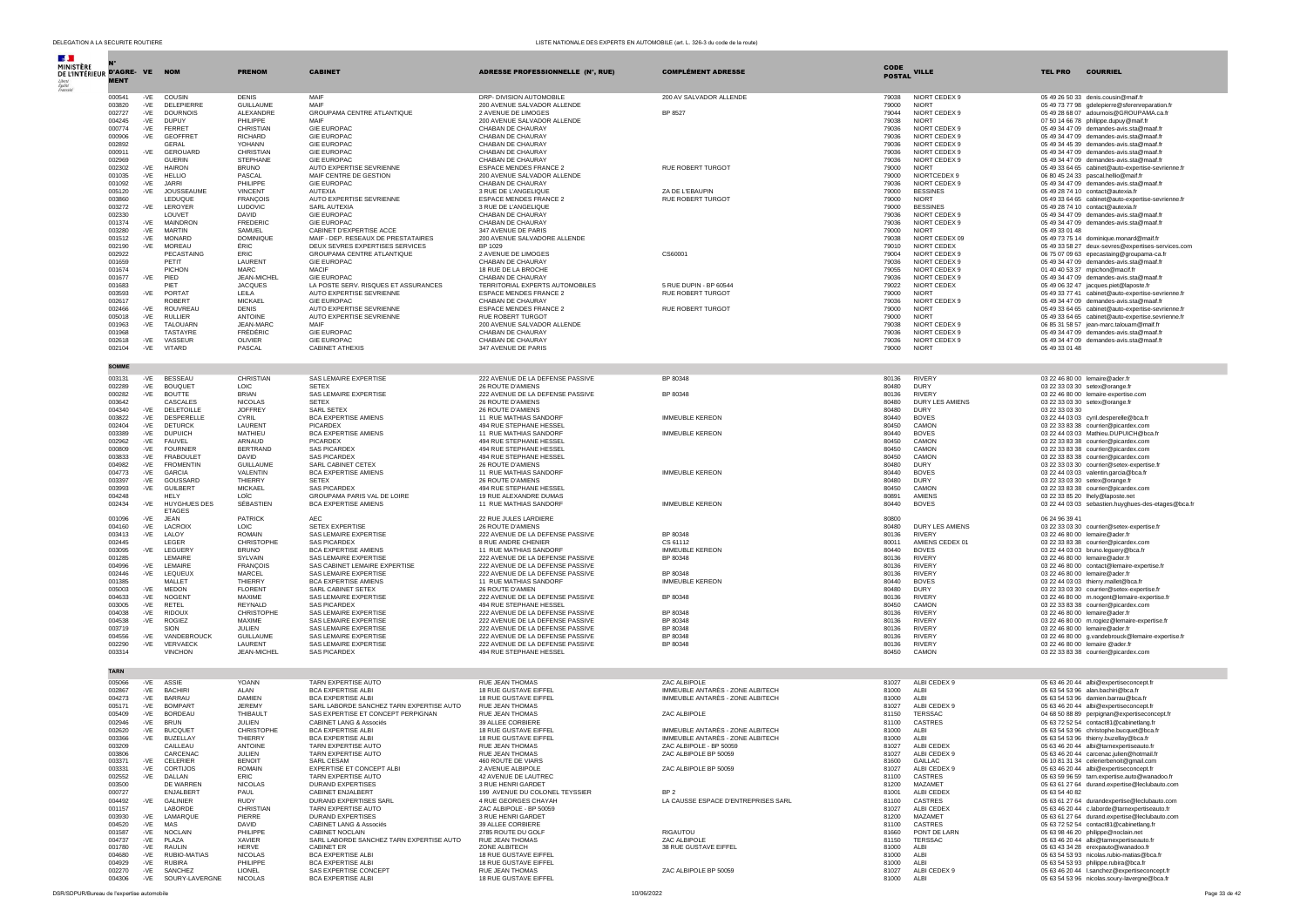| <b>MINISTÈRE</b>              |                        |                |                                      |                                   |                                                                                                                   |                                                                                   |                                                                          |                |                                                    |                                                                                                     |
|-------------------------------|------------------------|----------------|--------------------------------------|-----------------------------------|-------------------------------------------------------------------------------------------------------------------|-----------------------------------------------------------------------------------|--------------------------------------------------------------------------|----------------|----------------------------------------------------|-----------------------------------------------------------------------------------------------------|
| DE L'INTÉRIEUR D'AGRE- VE NOM | <b>MENT</b>            |                |                                      | <b>PRENOM</b>                     | <b>CABINET</b>                                                                                                    | <b>ADRESSE PROFESSIONNELLE (N°, RUE)</b>                                          | <b>COMPLÉMENT ADRESSE</b>                                                | POSTAL VILLE   |                                                    | <b>COURRIEL</b><br><b>TEL PRO</b>                                                                   |
|                               |                        |                |                                      |                                   |                                                                                                                   |                                                                                   |                                                                          |                |                                                    |                                                                                                     |
|                               | 002005                 | -VE            | TIREL                                | <b>FRANCK</b><br>JEAN-PIERRE      | <b>CABINET LANG &amp; Associés</b>                                                                                | 39 ALLEE CORBIERE                                                                 |                                                                          | 81100          | CASTRES<br><b>MAZAMET</b>                          | 05 63 72 52 54 le.limoges@ref-conseil.fr                                                            |
|                               | 002053<br>004750       |                | VAN DER BIEST<br>-VE VARGAS          | JEREMIE                           | <b>DURAND EXPERTISES SARL</b><br>TARN EXPERTISE AUTO                                                              | 3 RUE HENRI GARDET<br><b>RUE JEAN THOMAS</b>                                      |                                                                          | 81200<br>81150 | TRESSAC                                            | 05 63 61 27 64 durandexpertise@leclubauto.com<br>05 63 46 20 44 albi@tarnexpertiseauto.fr           |
|                               |                        |                |                                      |                                   |                                                                                                                   |                                                                                   |                                                                          |                |                                                    |                                                                                                     |
|                               | <b>TARN-ET-GARONNE</b> |                |                                      |                                   |                                                                                                                   |                                                                                   |                                                                          |                |                                                    |                                                                                                     |
|                               | 000043                 | -VE            | ASCENCIO                             | AI AIN                            | CABINET AMPEX                                                                                                     | 551 RUE EDOUARD FORESTIE                                                          |                                                                          | 82000          | <b>MONTAUBAN</b>                                   | 05 63 20 10 47 ampex@ampex.fr                                                                       |
|                               | 003788<br>002625       |                | <b>BES</b><br><b>BOUKIR</b>          | DOMINIQUE<br>KHALID               | AMPFX<br>CABINET AMPEX                                                                                            | 551 RUE EDOUARD FORESTIE<br>551 RUE EDOUARD FORESTIE                              |                                                                          | 82000<br>82000 | <b>MONTAUBAN</b><br><b>MONTAUBAN</b>               | 05 63 20 10 47 ampex@ampex.fr<br>05 63 20 10 47 ampex@ampex.fr                                      |
|                               | 003059                 | -VE            | CASTETS                              | YOHANN                            | EURO EXPERTISE                                                                                                    | 360 RUE PASTEUR LOUIS LAFON                                                       |                                                                          | 82000          | <b>MONTAUBAN</b>                                   | 05 63 03 20 98 euro.expertise@orange.fr                                                             |
|                               | 000449                 |                | CHASTAING                            | RENE-JEAN                         | CABINET AVEZOU CHASTAING                                                                                          | 250 AVENUE D'ALLEMAGNE                                                            | ZI ALBASUD                                                               | 82000          | <b>MONTAUBAN</b>                                   | 05 63 92 70 00 rene.chastaing@albaexpert.fr                                                         |
|                               | 002956<br>003815       | -VE            | CROS<br><b>DAICHE</b>                | <b>NICOLAS</b><br><b>NICOLAS</b>  | EXPERTISE & CONCEPT MONTAUBAN<br>CABINET AVEZOU CHASTAING                                                         | 6 rue Les Prades<br>250 AVENUE D'ALLEMAGNE                                        | ZI ALBASUD                                                               | 82000<br>82000 | <b>MONTAUBAN</b><br><b>MONTAUBAN</b>               | 05 81 52 40 00 montauban@expertiseconcept.fr<br>05 63 92 70 00 rene.chastaing@albaexpert.fr         |
|                               | 000602                 | $-VE$          | <b>DEBRIS</b>                        | ERIC                              | CABINET AMPEX                                                                                                     | 551 RUE EDOUARD FORESTIE                                                          |                                                                          | 82000          | <b>MONTAUBAN</b>                                   | 05 63 20 10 47 ampex@ampex.fr                                                                       |
|                               | 005344<br>000736       | $-VE$<br>$-VE$ | EL OUAHDANI<br><b>ESTEVA</b>         | <b>MIMOUN</b><br>XAVIER           | EXPERTISE CONCEPT AGEN<br>CABINET AMPEX                                                                           | 6 RUE LES PRADES<br>551 RUE EDOUARD FORESTIE                                      |                                                                          | 82000<br>82000 | <b>MONTAUBAN</b><br><b>MONTAUBAN</b>               | 05 81 52 40 00 montauban@expertiseconcept.fr<br>05 63 20 10 47 ampex@ampex.fr                       |
|                               | 002327                 | -VE            | <b>JALABERT</b>                      | FRIC.                             | EXPERTISE & CONCEPT MONTAUBAN                                                                                     | 6 rue Les Prades                                                                  |                                                                          | 82000          | <b>MONTAUBAN</b>                                   | 05 81 52 40 00 montauban@expertiseconcept.fr                                                        |
|                               | 004820                 | $-VF$          | MASSOUTIE                            | <b>TRISTAN</b>                    | <b>EXPERTISE &amp; CONCEPT MONTAURAN</b>                                                                          | 6 rue Les Prades                                                                  |                                                                          | 82000          | <b>MONTAURAN</b>                                   | 05 81 52 40 00 montauban@expertiseconcept.fr                                                        |
|                               | 003895<br>004649       | -VF<br>$-VE$   | POUYADOU<br><b>SOURBIER</b>          | <b>LUDOVIC</b><br><b>THOMAS</b>   | <b>EXPERTISE &amp; CONCEPT MONTAURAN</b><br>EXPERTISE & CONCEPT MONTAUBAN                                         | 6 rue Les Prades<br>6 rue Les Prades                                              |                                                                          | 82000<br>82000 | <b>MONTAURAN</b><br><b>MONTAUBAN</b>               | 05 81 52 40 00 montauban@expertiseconcept.fr<br>05 81 52 40 00 montauban@expertiseconcept.fr        |
|                               |                        |                |                                      |                                   |                                                                                                                   |                                                                                   |                                                                          |                |                                                    |                                                                                                     |
|                               | <b>VAR</b>             |                |                                      |                                   |                                                                                                                   |                                                                                   |                                                                          |                |                                                    |                                                                                                     |
|                               | 005033                 | -VE            | <b>ACIEN</b>                         | CHRISTOPHE                        | BCA EXPERTISE TOULON                                                                                              | 10 LICE DES ADRETS                                                                | PARC TERTIAIRE DE VALGORA                                                | 83160          | LA VALETTE DU VAR                                  | 04 91 29 07 54 christophe.acien@bca.fr                                                              |
|                               | 005034                 | -VE            | ALAOUI                               | <b>HACHEM</b><br><b>THOMAS</b>    | AUTO EXPERTISE MEDITERRANEE                                                                                       | 85 CHEMIN DE LA FOUX                                                              | ZAC DU FORUM                                                             | 83220          | <b>IF PRADET</b>                                   | 04 64 27 02 78 a.e.toulon@orange.fr                                                                 |
|                               | 005166<br>002938       | $-VE$<br>-VE   | <b>BAGUR</b><br><b>BAR</b>           | <b>MICHAEL</b>                    | SARL BCE 83 - CABINET OTT<br>BCA EXPERTISE TOULON                                                                 | 160 IMPASSE KIPLING<br>10 LICE DES ADRETS                                         | POLE MIXTE<br>PARC TERTIAIRE DE VALGORA                                  | 83600<br>83160 | <b>FREJUS</b><br>LA VALETTE DU VAR                 | 04 94 53 45 28 gestion83@bce-expertise.fr<br>04 98 01 39 00 mickael.bar@bca.fr                      |
|                               | 005070                 | -VE            | <b>BEAU</b>                          | <b>AURELIEN</b>                   | VATEX EXPERTISES                                                                                                  | 799 RUE DU DOCTEUR CALMETTE                                                       | ZI TOULON EST LA FARLEDE                                                 | 83085          | TOULON CEDEX 9                                     | 04 94 08 40 00 contact@vatex-expertises.fr                                                          |
|                               | 002351                 | $-VE$          | <b>BERTHOD</b>                       | <b>FRANCK</b>                     | EXPERTISE AUTOMOBILE MENOUD                                                                                       | 82 RUE AMPERE                                                                     | SAINTE CLAIRE                                                            | 83160          | LA VALETTE DU VAR                                  | 04 94 20 92 20 s.menoud@menoud-experts.com                                                          |
|                               | 000229<br>000244       | -VE<br>$-VE$   | <b>BONARDO</b><br><b>BORDARIER</b>   | <b>PATRICK</b><br>PHILIPPE        | BONARDO EXPERTISES AUTOMOBILES<br>BCA EXPERTISE TOULON                                                            | 260 IMPASSE LAVOISIER<br>10 LICE DES ADRETS                                       | PARC D'ACTIVITE DE L'ESTAGNOL - LA MOUTONNE<br>PARC TERTIAIRE DE VALGORA | 83260<br>83160 | LA CRAU<br>LA VALETTE DU VAR                       | 04 94 12 15 00 contact83@idea-expertise.com<br>04 94 51 60 46 Philippe.BORDARIER@bca.fr             |
|                               | 004917                 | -VE            | <b>BRESSY</b>                        | JEAN-LUC                          | <b>BCA EXPERTISE</b>                                                                                              | 7 CHEMIN DES VERNEDES                                                             |                                                                          | 83480          | PUGET SUR ARGENS                                   | 04 94 51 60 46 jean-luc.bressy@bca.fr                                                               |
|                               | 003213<br>000496       |                | CASTELL IN<br>COLLIGNON              | <b>DENIS</b><br>JFAN-PAUL         | AM EXPERTISE<br><b>BCA EXPERTISE TOULON</b>                                                                       | RUE GABRIEL PERL<br>10 LICE DES ADRETS                                            |                                                                          | 83560<br>83160 | <b>RIANS</b>                                       | 04 94 86 36 23 automotoexpertise@gmail.com                                                          |
|                               | 000549                 | -VE            | CRIADO                               | JEAN-YVES                         | CABINET D EXPERTISE CRIADO                                                                                        | CHEMIN DE LA COUCHOUA                                                             | PARC TERTIAIRE DE VALGORA<br><b>BOITE POSTALE 34</b>                     | 83330          | LA VALETTE DU VAR<br>LE BEAUSSET                   | 04 37 55 21 35 jean-paul.collignon@bca.fr<br>06 21 99 64 29 acea.criado@gmail.com                   |
|                               | 002299                 | -VE            | DECULTY                              | <b>DENIS</b>                      | SARL SANITAS EXPERTISES AUTOMOBILES                                                                               | 1217 CHEMIN SAINT ROCH                                                            | PARC LA BAOU                                                             | 83110          | SANARY SUR MER                                     | 04 94 74 16 93 g.sanitas@wanadoo.fr                                                                 |
|                               | 004975<br>004772       | -VE<br>-VE     | DI STEFANO<br><b>ENTRAYGUES</b>      | <b>BRYAN</b><br><b>DORIAN</b>     | VATEX<br>BCA EXPERTISE TOULON                                                                                     | 799 RUE DU DR CALMETTE<br>10 LICE DES ADRETS                                      | ZI TOULON EST - BP 378<br>PARC TERTIAIRE DE VALGORA                      | 83210<br>83160 | LA FARLEDE<br>LA VALETTE DU VAR                    | 04 94 08 40 00 contact@vatex-expertises.fr<br>04 94 51 60 46 dorian.entraygues@bca.fr               |
|                               | 005102                 | -VE FEKIRI     |                                      | OUHID                             | EURL EXPERTISE AUTOMOBILE GALLO STEPHANE                                                                          | 20 IMPASSE DRS PELLETIER ET GAVANTOU                                              | ZAC BEC DE CANARD - BP 327                                               | 83084          | <b>TOULON</b>                                      | 04 94 27 87 00 gallo@ader.fr                                                                        |
|                               | 003077                 |                | <b>FONTAINE</b>                      | <b>GERARD</b>                     | EXPERTISE AUTOMOBILE MENOUD                                                                                       | 82 RUE AMPERE                                                                     | SAINTE CLAIRE                                                            | 83160          | LA VALETTE DU VAR                                  | 04 94 20 92 20 s.menoud@menoud-experts.com                                                          |
|                               | 004614<br>000831       | -VE            | <b>FRANCO</b><br><b>FRESSE</b>       | JEAN-LUC<br>MARC.                 | CABINET OTT<br>SAS VATEX                                                                                          | 125 VIA NOVA<br>123 ALLEE DES QUATRE CHEMINS                                      | POLE EXCELLENCE JEAN LOUIS<br>ZAC DE LA PAULINE                          | 83600<br>83130 | <b>FREJUS</b><br>LA GARDE                          | 04 94 53 53 56 m.jaubert@bce-expertise.fr<br>04 94 08 40 00 vatexexpertise@orange.fr                |
|                               | 000849                 |                | -VE GALLO                            | <b>MICHEL</b>                     | MG EXPERTISE AUTO CABINET GALLO                                                                                   | 20 IMPASSE DRS PELLETIER ET GAVANTOU                                              | ZAC BEC DE CANARD - BP 327                                               | 83077          | TOULON CEDEX 9                                     | 04 94 27 87 00 gallo@ader.fr                                                                        |
|                               | 002843                 | -VE            | GALLO                                | <b>STEPHANE</b>                   | MG EXPERTISE AUTO CABINET GALLO                                                                                   | 20 IMPASSE DRS PELLETIER ET GAVANTOU                                              | ZAC BEC DE CANARD - BP 327                                               | 83077          | TOULON CEDEX 9                                     | 04 94 27 87 00 gallo@ader.fr                                                                        |
|                               | 000864<br>003656       | $-VE$          | GAREL<br>GARELLI                     | <b>DOMINIOUE</b><br><b>FRANCK</b> | <b>SAS VATEX</b><br>BCA EXPERTISE TOULON                                                                          | 297 RUE EDU DOCTEUR CALMETTE<br>10 LICE DES ADRETS                                | ZI DE TOULON EST BP 378<br>PARC TERTIAIRE DE VALGORA                     | 83085<br>83160 | <b>TOULON CEDEX 9</b><br><b>I A VALETTE DU VAR</b> | 04 94 08 40 00 dgarel@orange.fr<br>04 37 55 21 35 franck.garelli@bca.fr                             |
|                               | 002424                 | $-VE$          | GASS                                 | LAURENT                           | <b>BCA EXPERTISE TOULON</b>                                                                                       | 10 LICE DES ADRETS                                                                | PARC TERTIAIRE DE VALGORA                                                | 83160          | LA VALETTE DU VAR                                  | 04 37 55 21 35 laurent.gass@bca.fr                                                                  |
|                               | 003246                 |                | <b>GENSOLLEN</b>                     | THIFRRY                           | MG EXPERTISE AUTO CABINET GALLO                                                                                   | 20 IMPASSE DRS PELLETIER ET GAVANTOU                                              | ZAC BEC DE CANARD - BP 327                                               | 83077          | TOULON CEDEX 9                                     | 04 94 27 87 00 gallo@ader.fr                                                                        |
|                               | 004984<br>000994       | -VE            | <b>GENTILHOMME</b><br><b>GHIDELL</b> | THIBAULT<br>JEAN-PIERRE           | SARL BCE 83 - CABINET OTT<br>AUTO INTERNATIONAL EXPERTISE                                                         | <b>IMPASSE KIPLING</b><br>26 AVENUE MARECHAL FOCH                                 | POLE MIXTE                                                               | 83600<br>83550 | <b>FREJUS</b><br>VIDAUBAN                          | 04 94 53 42 14 gestion83@bce-expertise.fr<br>04 94 99 73 60 auto-international-expertise@wanadoo.fr |
|                               | 000920                 | -VE            | <b>GILARDI</b>                       | <b>VINCENT</b>                    | EXPERTISE AUTOMOBILE MENOUD                                                                                       | 82 RUE AMPERE                                                                     | SAINTE CLAIRE                                                            | 83160          | LA VALETTE DU VAR                                  | 04 94 20 92 20 s.menoud@menoud-experts.com                                                          |
|                               | 003345<br>002973       | -VE            | GREAU<br><b>HOURCADETTE</b>          | PHILIPPE<br><b>THOMAS</b>         | EXPERTISE AUTOMOBILE MENOUD<br>BONARDO EXPERTISES AUTOMOBILES                                                     | 82 RUE AMPERE<br>260 IMPASSE LAVOISIER                                            | SAINTE CLAIRE<br>PARC D'ACTIVITE DE L'ESTAGNOL - LA MOUTONNE             | 83160<br>83260 | LA VALETTE DU VAR<br>LA CRAU                       | 04 94 20 92 20 s.menoud@menoud-experts.com<br>04 94 12 15 00 bonardo@leclubauto.com                 |
|                               | 004503                 | $-VE$          | <b>JOURDAIN</b>                      | MATTHIEU                          | BONARDO EXPERTISES AUTOMOBILES                                                                                    | 260 IMPASSE LAVOISIER                                                             | LA MOUTONNE                                                              | 83260          | LA CRAU                                            | 04 94 12 15 00 contact83@idea-expertises.com                                                        |
|                               | 002980                 | $-VE$          | KLAI                                 | MAROUANE                          | <b>BCA EXPERTISE FREJUS</b>                                                                                       | ROUTE DE LA VERNEDE                                                               | FREJUS ESPACE VERNEDE 7                                                  | 83480          | PUGET SUR ARGENS                                   | 04 93 69 81 60 marouane.klai@bca.fr                                                                 |
|                               | 003773<br>004994       | $-VE$<br>$-VF$ | <b>KOTAS</b><br><b>LAMPIN</b>        | JEAN-CHRISTOPHE<br><b>THOMAS</b>  | KOTAS JEAN CHRISTOPHE<br>SARL BCE 83 - CABINET OTT                                                                | 213 CHEMIN DES VIDALS<br>IMPASSE KIPI ING                                         | POLE MIXTE                                                               | 83340<br>83600 | LE THORONET<br>FREJUS                              | 07 68 96 60 52 jckexpertises83@gmail.com<br>04 94 53 42 14 gestion83@bce-expertise.fr               |
|                               | 004163                 | $-VE$          | LANGLAIS                             | <b>JORDAN</b>                     | <b>BCA EXPERTISE TOULON</b>                                                                                       | 10 LICE DES ADRETS                                                                | PARC TERTIAIRE DE VALGORA                                                | 83160          | LA VALETTE DU VAR                                  | 04 37 55 21 35 jordan.langlais@bca.fr                                                               |
|                               | 005362                 | -VE            | <b>LE MABEC</b>                      | <b>GUILLAUME</b>                  | <b>BCA EXPERTISE FREJUS</b>                                                                                       | 7 CHEMIN DES VERNEDES                                                             |                                                                          | 83480          | PUGET-SUR-ARGENS                                   | 06 80 22 02 30 guillaume.lemabec@bca.fr                                                             |
|                               | 003161<br>004177       | $-VE$<br>-VE   | LEDDET<br>LOUIS                      | THIFRRY<br><b>SEBASTIEN</b>       | <b>BCA EXPERTISE FREJUS</b><br>BCE 83 - CABINET OTT                                                               | ROUTE DE LA VERNEDE<br>160 IMPASSE KIPLING                                        | FREJUS ESPACE VERNEDE 7<br>POLE MIXTE                                    | 83480<br>83600 | PUGET SUR ARGENS<br><b>FREJUS</b>                  | 04 93 69 81 60 thierry.leddet@bca.fr<br>04 94 53 42 14 gestion83@bce-expertise.fr                   |
|                               | 004013                 | -VE            | MAITREPIERRE                         | <b>BERNARD</b>                    | BCA EXPERTISE TOULON                                                                                              | 10 LICE DES ADRETS                                                                | PARC TERTIAIRE DE VALGORA                                                | 83160          | LA VALETTE DU VAR                                  | 04 42 24 41 14 bernard.maitrepierre@bca.fr                                                          |
|                               | 004817                 |                | MALLET-OUINCHON<br>MARIN             | <b>VINCENT</b>                    | CABINET OTT<br>CABINET OTT EXPERTISES AUTOMOBILES                                                                 | 125 VIA NOVA                                                                      | POLE EXCELLENCE JEAN LOUIS                                               | 83600          | <b>FREJUS</b>                                      | 04 94 53 42 14 contact83@idea-expertises.com                                                        |
|                               | 002307<br>002598       | $-VF$          | <b>MARTIN</b>                        | JEAN-LUC<br>RFMI                  | EXPERTISE AUTOMOBILE GALLO STEPHANE                                                                               | 125 VIA NOVA ZI LE CAPITOU<br>20 IMPASSE DU DR PELLETIER                          | POLE EXCELLENCE JEAN LOUIS BP 148<br><b>BP 327</b>                       | 83614<br>83077 | FREJUS CEDE><br><b>TOULON Cedex 9</b>              | 04 94 53 42 14 contact@cabinet-ott.fr<br>04 49 42 78 00 gallo@ader.fr                               |
|                               | 004180                 | -VE            | MARY                                 | EMMANUEL                          | MARY EXPERTISE 83                                                                                                 | 250 CHEMIN DU TRAIN DES PIGNES EST                                                | LE CLOS DES OLIVIERS 3                                                   | 83510          | LORGUES                                            | 07 49 96 05 65 maryexpertise83@qmail.fr                                                             |
|                               | 001468<br>004826       | -VE            | -VE MENOUD<br><b>NESCI</b>           | SERGE<br><b>KEVIN</b>             | EXPERTISE AUTOMOBILE MENOUD<br>CABINET D'EXPERTISE AUTOMOBILE GALLO STEPHANE 20 IMPASSE DRS PELLETIER ET GAVANTOU | 82 RUE AMPERE                                                                     | SAINTE CLAIRE<br>ZAC BEC DE CANARD - BP 327                              | 83160<br>83210 | LA VALETTE DU VAR<br>LA FARLEDE                    | 04 94 20 92 20 s.menoud@menoud-experts.com<br>04 94 27 87 00 secretariat.gallo@ader.fr              |
|                               | 001608                 |                | OTT                                  | <b>BERNARD</b>                    | CABINET OTT EXPERTISES AUTOMOBILES                                                                                | 125 VIA NOVA ZI LE CAPITOU                                                        | POLE EXCELLENCE JEAN LOUIS BP 148                                        | 83614          | FREJUS CEDEX                                       | 04 94 53 42 14 contact@cabinet-ott.fr                                                               |
|                               | 003287                 | -VE OTT        |                                      | JULIEN.                           | CABINET OTT EXPERTISES AUTOMOBILES                                                                                | 125 VIA NOVA ZI LE CAPITOU                                                        | POLE EXCELLENCE JEAN LOUIS BP 148                                        | 83614          | <b>FREJUS CEDEX</b>                                | 04 94 53 42 14 contact@cabinet-ott.fr                                                               |
|                               | 003177<br>002162       | -VE<br>$-VE$   | PIZZATO<br><b>PLA</b>                | CHRISTOPHE<br>SAUVEUR             | BCE 83 CABINET OTT<br>AUTO EXPERTISE MEDITERRANEE                                                                 | <b>IMPASSE KIPLING</b><br>85 CHEMIN DE LA FOUX                                    | POLE MIXTE<br><b>ZAC DU FORUM</b>                                        | 83600<br>83220 | <b>FREJUS</b><br>LE PRADET                         | 04 94 53 42 14 m.jaubert@bce-expertise.fr                                                           |
|                               | 004035                 | -VE            | <b>REBOTIEF</b>                      | DAVID                             | CABINET OTT EXPERTISES AUTOMOBILES                                                                                | 125 VIA NOVA LE CAPITOU                                                           | POLE EXCELLENCE JEAN LOUIS BP 148                                        | 83614          | FREJUS CEDEX                                       | 04 94 27 02 78 a.e.toulon@orange.fr<br>04 94 53 42 14 contact@cabinet-ott.fr                        |
|                               | 005015                 | -VE            | <b>RENE CORAIL</b>                   | <b>JOHAN</b>                      | BONARDO EXPERTISES AUTOMOBILES                                                                                    | 260 IMPASSE LAVOISIER                                                             |                                                                          | 83260          | LA CRAU                                            | 04 94 12 15 00 contact83@idea-expertises.com                                                        |
|                               | 002849<br>004043       | -VE<br>$-VE$   | ROME<br><b>ROUSSEI</b>               | YANN<br>STÉPHANE                  | VATEX EXPERTISES<br><b>BCE83 - CABINET OTT</b>                                                                    | ZI TOULON EST<br>160 IMPASSE KIPLING                                              | 297 RUE DU DOCTEUR CALMETTE - BP 378<br>POLE MIXTE                       | 83085<br>83600 | TOULON CEDEX 9<br><b>FREJUS CEDEX</b>              | 04 94 08 40 00 dgarel@orange.fr<br>04 94 53 42 14 m.jaubert@expertiseconcept.fr                     |
|                               | 002471                 | -VE            | SAURET                               | <b>FLORENT</b>                    | BONARDO EXPERTISES AUTOMOBILES                                                                                    | 260 IMPASSE LAVOISIER                                                             | PARC D'ACTIVITE DE L'ESTAGNOL - LA MOUTONNE                              | 83260          | LA CRAU                                            | 04 94 12 15 00 bonardo@leclubauto.com                                                               |
|                               | 003904                 | $-VE$          | SCHLOSSER                            | <b>DAVID</b>                      |                                                                                                                   | 97 BLD DU DOCTEUR CUNEO                                                           |                                                                          | 83000          | <b>TOULON</b>                                      | 06 18 77 01 41                                                                                      |
|                               | 004414<br>005023       | $-VF$<br>-VE   | <b>SELLES</b><br>SURFTTE             | <b>ROMAIN</b><br>AXFI             | EXPERTISE AUTOMOBILE GALLO STEPHANE<br>SARL BCF 83 - CABINET OTT                                                  | 20 IMPASSE DRS PELLETIER ET GAVANTOU<br>IMPASSE KIPI ING                          | ZAC BEC DE CANARD - BP 327                                               | 83330<br>83600 | <b>TOULON CEDEX 9</b><br>FREJUS                    | 04 94 27 87 00 gallo@ader.fr<br>04 94 53 42 14 gestion83@bce-expertise.fr                           |
|                               | 001984                 |                | <b>TEXIER</b>                        | GÉRARD                            | CABINET EXPERTAUTOTEX                                                                                             | 15 RUE DU PORT SUD                                                                | <b>BP42</b>                                                              | 83310          | PORT GRIMAUD                                       | 04 94 56 40 58 gerard-texier@wanadoo.fr                                                             |
|                               | 002671                 | $-VE$          | <b>TOURVIEILLE</b>                   | <b>DAVID</b>                      | <b>BCA EXPERTISE - MARSEILLE</b>                                                                                  | 10 LICE DES ADRETS                                                                | PARC TERTIAIRE DE VALGORA                                                | 83160          | LA VALETTE DU VAR                                  | 04 91 29 07 54 david.tourvieille@bca.fr                                                             |
|                               | 003123<br>005365       | $-VE$<br>$-VE$ | VOLANTE<br>WENZINGER                 | <b>JOHN</b><br>RODRIGUE           | EXPERTISE AUTOMOBILE GALLO STEPHANE<br>EXPERTISE AUTOMOBILE GALLO STEPHANE                                        | 20 IMPASSE DRS PELLETIER ET GAVANTOU<br>20 IMPASSE DOCTEURS PELLETIER ET GAVANTOU | ZAC BEC DE CANARD - BP 327<br>ZAC BEC DE CANARD BP 327                   | 83077<br>83077 | TOULON CEDEX 9<br>TOULON CEDEX 9                   | 04 94 27 87 00 secretariat.gallo@ader.fr<br>04 94 27 87 00 contact832@idea-expertises.com           |
|                               | 002360                 | -VE            | ZERBONIA                             | <b>BRUNO</b>                      | AUTO EXPERTISE MEDITERRANEE                                                                                       | 85 CHEMIN DE LA FOUX                                                              | ZAC DU FORUM                                                             | 83220          | LE PRADET                                          | 04 94 27 02 78 a.e.toulon@orange.fr                                                                 |
|                               |                        |                |                                      |                                   |                                                                                                                   |                                                                                   |                                                                          |                |                                                    |                                                                                                     |
|                               | <b>VAUCLUSE</b>        |                |                                      |                                   |                                                                                                                   |                                                                                   |                                                                          |                |                                                    |                                                                                                     |
|                               | 004945<br>003784       | -VE<br>-VE     | AICH<br>ALBERT                       | YOUSSEE<br><b>THIERRY</b>         | KPI 84<br>FORUM EXPERTISES                                                                                        | 10 AV DES 5 CANTONS<br>164 AVENUE DE ST TRONQUET                                  |                                                                          | 84000<br>84130 | AVIGNON<br>LE PONTET                               | 04 90 89 53 54 kpi84.avignon@kpi-groupe.fr<br>04 90 25 91 37 forum@kpi-expertises.fr                |
|                               | 003481                 |                | <b>AUDON</b>                         | <b>GUILHEM</b>                    | CABINET GFD                                                                                                       | LA TARASQUE                                                                       | 161 BIS AVENUE DE TARASCON                                               | 84000          | AVIGNON                                            | 04 32 76 28 28 cabinet-gfd@wanadoo.fr                                                               |
|                               |                        |                |                                      |                                   |                                                                                                                   |                                                                                   |                                                                          |                |                                                    |                                                                                                     |

| 004945 |       | -VE AICH        | YOUSSEF         | <b>KPI 84</b>                  | 10 AV DES 5 CANTONS          |                            | 84000 | AVIGNON         | 04 90 89 53 54 kpi84.avignon@kpi-groupe.fr       |
|--------|-------|-----------------|-----------------|--------------------------------|------------------------------|----------------------------|-------|-----------------|--------------------------------------------------|
| 003784 | -VE   | ALBERTI         | THIERRY         | FORUM EXPERTISES               | 164 AVENUE DE ST TRONQUET    |                            | 84130 | LE PONTET       | 04 90 25 91 37 forum@kpi-expertises.fr           |
| 003481 |       | <b>AUDON</b>    | <b>GUILHEM</b>  | <b>CABINET GFD</b>             | LA TARASQUE                  | 161 BIS AVENUE DE TARASCON | 84000 | AVIGNON         | 04 32 76 28 28 cabinet-gfd@wanadoo.fr            |
| 003484 | $-VE$ | BARDON          | RFMI            | <b>I URERON EXPERTISES</b>     | 389 AVENUE DU 8 MAI 1945     |                            | 84120 | PERTUIS         | 04 90 09 09 65 luberon.expertises@leclubauto.com |
| 000102 | -VE   | <b>BARRIOL</b>  | PASCAL          | SOPEA                          | 10 AVENUE DES 5 CANTONS      |                            | 84000 | AVIGNON         | 04 90 89 53 54 sopea@sopea.fr                    |
| 002377 |       | -VE BAUDCHON    | <b>LUDOVIC</b>  | BCA EXPERTISE AVIGNON          | 93 AVENUE CHARLES DE GAULLE  |                            | 84130 | LE PONTET CEDEX | 04 90 31 07 20 ludovic.baudchon@bca.fr           |
| 005239 | $-VE$ | <b>BENSALEM</b> | <b>LUCAS</b>    | KPI EXPERTISE 84               | 10 AVENUE DES 5 CANTONS      |                            | 84000 | AVIGNON         | 04 90 89 53 54 kpi84.avignon@kpi-groupe.fr       |
| 003486 |       | -VE BEULOUE     | PHILIPPE        | SARL VAUCLUSE EXPERTISES       | 85 RUE ANDRÉ PAOUELIN        |                            | 84000 | AVIGNON         | philippebeulgue@wanadoo.fr                       |
| 005406 |       | -VE BLACHE      | <b>JULES</b>    | <b>IDEA PROVENCE</b>           | 85 RUE CLAUDE ANDRE PAOUELIN |                            | 84000 | AVIGNON         | 04 90 27 38 88 contact84@idea-expertises.com     |
| 003958 |       | <b>BRES</b>     | <b>EMMANUEL</b> | AVIGNON EXPERTISES AUTOMOBILES | 22 AVENUE DE FONTCOUVERTE    | <b>BP737</b>               | 84034 | AVIGNON CEDEX 3 | 04 90 89 43 44 avignon-experts@wanadoo.fr        |
| 000398 | $-VE$ | CASTELLANO      | <b>RICHARD</b>  | BCA EXPERTISE AVIGNON          | 93 AVENUE CHARLES DE GAULLE  |                            | 84130 | LE PONTET CEDEX | 04 90 31 07 20 richard.castellano@bca.fr         |
| 003963 | -VE   | CEREGHINO       | OLIVIER         | SOPEA                          | 10 AVENUE DES CINO CANTONS   |                            | 84000 | AVIGNON         | 04 90 89 53 54 sopea@sopea.fr                    |
| 000478 | $-VE$ | CIRAVOLO        | JOEL            | SOPEA                          | 10 AVENUE DES 5 CANTONS      |                            | 84000 | AVIGNON         | 04 90 89 53 54 sopea@sopea.fr                    |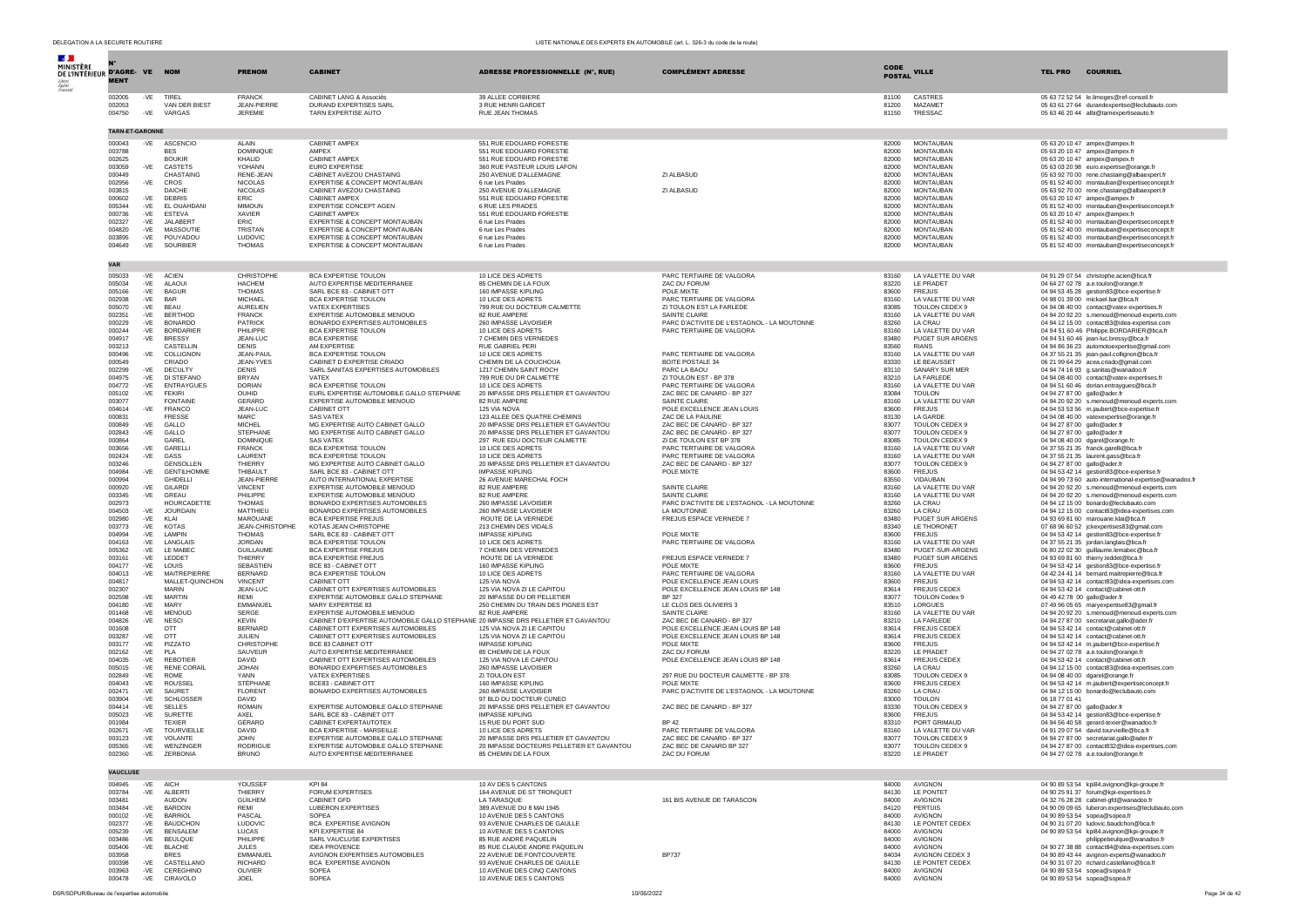| $\mathcal{A}$ .                            |                  |                |                                   |                                   |                                                                     |                                                                  |                                                      |                |                                                     |                                                                                                    |
|--------------------------------------------|------------------|----------------|-----------------------------------|-----------------------------------|---------------------------------------------------------------------|------------------------------------------------------------------|------------------------------------------------------|----------------|-----------------------------------------------------|----------------------------------------------------------------------------------------------------|
| MINISTÈRE<br>DE L'INTÉRIEUR D'AGRE- VE NOM |                  |                |                                   | <b>PRENOM</b>                     | <b>CABINET</b>                                                      | <b>ADRESSE PROFESSIONNELLE (N°, RUE)</b>                         | <b>COMPLÉMENT ADRESSE</b>                            | <b>CODE</b>    | <b>VILLE</b>                                        | <b>COURRIEL</b><br><b>TEL PRO</b>                                                                  |
|                                            | <b>MENT</b>      |                |                                   |                                   |                                                                     |                                                                  |                                                      | <b>POSTAL</b>  |                                                     |                                                                                                    |
|                                            |                  |                |                                   |                                   |                                                                     |                                                                  |                                                      |                |                                                     |                                                                                                    |
|                                            | 004598<br>004438 | $-VE$          | -VE CLOP<br><b>DEBOS</b>          | <b>JONATHAN</b><br>OLIVIER        | <b>BCA EXPERTISE AVIGNON</b>                                        | 274 CHEMIN DES POMPES<br>93 AVENUE CHARLES DE GAULLE             |                                                      | 84700<br>84130 | SORGUES<br><b>IF PONTET CEDEX</b>                   | 06 24 83 47 58 clop.jonathan@gmail.com<br>04 90 31 07 20 olivier.debos@bca.fr                      |
|                                            | 003590           | $-VE$          | DELAGNEAU                         | <b>DENIS</b>                      | VAUCLUSE EXPERTISES                                                 | 85 RUE CLAUDE ANDRE PAQUELIN                                     | ZI COURTINE                                          | 84000          | <b>AVIGNON</b>                                      | 04 90 27 38 88 84expertises@wanadoo.fr                                                             |
|                                            | 002958           | -VE            | DEVILLARD                         | OLIVIER                           | <b>CABINET GFD</b>                                                  | LA TARASQUE                                                      | 161 BIS AVENUE DE TARASCON                           | 84000          | AVIGNON                                             | 04 32 76 28 28 cabinet-gfd@wanadoo.fr                                                              |
|                                            | 000773<br>004491 | -VE            | FERREOL<br>GAILLARD               | <b>GERARD</b><br>CYRIL            | CABINET GFD<br>VAUCLUSE EXPERTISES                                  | LA TARASQUE<br>85 RUE CLAUDE-ANDRE PAQUELIN                      | 161 BIS AVENUE DE TARASCON<br>ZI DE COURTINE         | 84000<br>84000 | AVIGNON<br>AVIGNON                                  | 04 32 76 28 28 cabinet-gfd@wanadoo.fr<br>04 90 27 38 88 bureau@vaucluseexpertises.fr               |
|                                            | 000882           | -VE            | <b>GAUTHIEF</b>                   | <b>FRANCK</b>                     | FORUM EXPERTISES                                                    | 164 AVENUE DE ST TROQUET                                         |                                                      | 84130          | LE PONTET                                           | 04 90 25 91 37 forum@kpi-expertises.fr                                                             |
|                                            | 000897           | $-VE$          | <b>GELUGNE</b>                    | THIERRY                           | <b>BCA EXPERTISE AVIGNON</b>                                        | 93 AVENUE CHARLES DE GAULLE                                      |                                                      | 84130          | LE PONTET CEDEX                                     | 04 90 31 07 20 thierry.gelugne@bca.fr                                                              |
|                                            | 005219<br>002326 | $-VE$<br>-VE   | <b>GERMAIN</b><br>HIELY           | ANDRÉ<br>DAVID                    | BCA EXPERTISE LE PONTET<br>SARL VAUCLUSE EXPERTISES                 | 93 AVENUE CHARLES DE GAULLE<br>85 RUE CLAUDE ANDRE PAQUELIN      | ZI DE COURTINE                                       | 84130<br>84000 | LE PONTET<br>AVIGNON                                | 04 67 63 05 28 andre.germain@bca.fr<br>04 90 27 38 88 84expertises@wanadoo.fr                      |
|                                            | 001159           | -VE            | LABOUREAU                         | PASCAL                            | AVIGNON EXPERTISES AUTOMOBILES                                      | 22 AVENUE DE FONTCOUVERTE                                        | BP 634                                               | 84034          | AVIGNON CEDEX 3                                     | 04 90 89 43 44 avignon-experts@wanadoo.fr                                                          |
|                                            | 001172           | $-VE$          | LAGARDE                           | <b>ALEXIS</b>                     | <b>BCA EXPERTISE AVIGNON</b>                                        | 93 AVENUE CHARLES DE GAULLE                                      |                                                      | 84130<br>84000 | LE PONTET CEDEX                                     | 04 90 31 07 20 alexis.lagarde@bca.fr                                                               |
|                                            | 002909<br>001339 | -VE<br>$-VE$   | LEFEBVRE<br>LONG                  | JULIEN<br><b>THIERRY</b>          | SARL VAUCLUSE EXPERTISES<br>BCA EXPERTISE AVIGNON                   | 85 RUE CLAUDE ANDRE PAQUELIN<br>93 AVENUE CHARLES DE GAULLE      |                                                      | 84130          | AVIGNON<br>LE PONTET CEDEX                          | 04 90 27 38 88 lefebvre@vaucluseexpertises.fr<br>04 90 31 07 20 thierry.long@bca.fr                |
|                                            | 003535           | -VE            | MAIRE                             | <b>FLORENT</b>                    | SOPEA                                                               | 10 AVENUE DES 5 CANTONS                                          |                                                      | 84000          | <b>AVIGNON</b>                                      | 04 90 89 53 54 sopea@sopea.fr                                                                      |
|                                            | 003022           |                | <b>MEYNADIER</b>                  | FREDERIC                          | VAUCLUSE EXPERTISES                                                 | 85 RUE CLAUDE ANDRE PAQUELIN                                     | ZI DE COURTINE                                       | 84000          | AVIGNON                                             | 04 90 27 38 88 bureau@vaucluseexpertises.fr                                                        |
|                                            | 001486<br>004927 | $-VE$          | MIALET<br>MORANDO                 | PIERRE<br><b>DENIS</b>            | SOPEA<br><b>LUBERON EXPERTISES</b>                                  | 10 RUE DES CINQ CANTONS<br>389 AVENUE DU 8 MAI 1945              |                                                      | 84000<br>84120 | AVIGNON<br><b>PERTUIS</b>                           | 04 90 89 53 54 sopea@sopea.fr<br>04 90 09 09 65 luberon.expertises@leclubauto.com                  |
|                                            | 001585           | $-VE$          | NIQUE                             | <b>DIDIER</b>                     | <b>BCA EXPERTISE AVIGNON</b>                                        | 93 AVENUE CHARLES DE GAULLE                                      |                                                      | 84130          | LE PONTET CEDEX                                     | 04 90 31 07 20 didier.nique@bca.fr                                                                 |
|                                            | 004392           | $-VE$          | PANCZYSZYN                        | OLIVIER                           | VAUCLUSE EXPERTISES                                                 | 85 RUE CLAUDE ANDRE PAOUELIN                                     | ZI DE COURTINE                                       | 84000          | <b>AVIGNON</b>                                      | 04 90 27 38 88 olivier@vaucluseexpertises.fr                                                       |
|                                            | 001631<br>003174 | $-VE$<br>-VE   | PAULIN<br>PENALVA                 | <b>FRANCOIS</b><br>CHRISTOPHE     | SOPEA                                                               | 22 AVENUE DE FONTCOUVERTE<br>10 AVENUE DES 5 CANTONS             |                                                      | 84000<br>84000 | AVIGNON<br>AVIGNON                                  | 06 11 35 98 24 paulin.francois@wanadoo.fr<br>04 90 89 53 54 sopea@sopea.fr                         |
|                                            | 004408           | $-VE$          | <b>ROLLAND</b>                    | <b>NICOLAS</b>                    | SOCIETE PROVENCALE D'EXPERTISE AUTOMOBILE                           | 10 AVENUE DES 5 CANTONS                                          |                                                      | 84000          | AVIGNON                                             | 04 90 89 53 54 sopea@sopea.fr                                                                      |
|                                            | 001924           | -VE            | <b>SIMAC</b>                      | JEAN-JACQUES                      | SARL SIMAC                                                          | 59 IMPASSE LOUIS BLERIOT                                         |                                                      | 84140          | <b>MONTFAVET</b>                                    | 04 90 14 68 50 simac@cabinet-simac.com                                                             |
|                                            | 003010           | $-VE$          | SIMONI<br>SI IMANI                | LAURENT                           | AVIGNON EXPERTISES AUTOMOBILES                                      | 22 AVENUE DE FONTCOUVERTE                                        | <b>BP 737</b>                                        | 84034<br>84480 | AVIGNON CEDEX 3                                     | 04 90 89 43 44 avignon-experts@groupe-aea.fr                                                       |
|                                            | 005060<br>002859 | $-VE$<br>$-VE$ | SODAVALLE                         | CORENTIN<br>JOËL                  | <b>BCA EXPERTISE FREJUS</b><br>AVIGNON EXPERTISES AUTOMOBILES       | 7 RUE DE VERNEDE<br>22 AVENUE DE FONTCOUVERTE                    | BP 634                                               | 84034          | PUGET-SUR-ARGENS<br>AVIGNON CEDEX 3                 | 06 35 07 43 27 corentin.slimani@bca.fr<br>04 90 89 43 44 avignon-experts@wanadoo.fr                |
|                                            | 005156           | -VE            | <b>TEISSIER</b>                   | AURÉLIEN                          | KPI GROUPE                                                          | 10 AVENUE DES 5 CANTONS                                          |                                                      | 84000          | AVIGNON                                             | 04 90 89 53 54 kpi84.avignon@kpi-groupe.fr                                                         |
|                                            | 004554           |                | <b>TORRES</b>                     | <b>LUC</b>                        | TORRES EXPERTISES AUTOMOBILES                                       | HAMEAU DE CHAMPEAU                                               |                                                      | 84360          | <b>MERINDOL</b>                                     | 06 29 22 08 13 torres.expertises.automobiles@gmail.com                                             |
|                                            | 004930           | -VE            | TROUGNAC                          | ALEXANDRE                         | BCA EXPERTISE AVIGNON                                               | 90 AVENUE CHARLES DE GAULLE                                      |                                                      | 84130          | LE PONTET CEDEX                                     | 04 90 31 07 20 alexandre.trougnac@bca.fr                                                           |
|                                            | <b>VENDÉE</b>    |                |                                   |                                   |                                                                     |                                                                  |                                                      |                |                                                     |                                                                                                    |
|                                            | 004682           | -VE            | AIRAUD                            | LILIAN                            | BCA EXPERTISE LA ROCHE SUR YON                                      | LES ESPACES GRAHAM BELL - 22, IMPASSE JEANNE DIEU- BATIMENT A    |                                                      | 85000          | LA ROCHE SUR YON                                    | 06 48 04 22 52 lilian.airaud@bca.fr                                                                |
|                                            |                  |                |                                   |                                   |                                                                     | LAFOY                                                            |                                                      |                |                                                     |                                                                                                    |
|                                            | 005294           | $-VE$          | <b>BARDIN</b>                     | DAVID                             | VENDEE EXPERTISES SARL                                              | 113 RUE DU CLAIR BOCAGE                                          |                                                      | 85006          | LA ROCHE SUR YON                                    | 02 51 62 23 47 vendee.expertises@leclubauto.com                                                    |
|                                            | 003677<br>000276 | $-VE$<br>$-VE$ | <b>BELAUD</b><br><b>BOURSIER</b>  | <b>ALEX</b><br>MARTIAI            | EIRL 4 A EXPERTISES M. BELAUD ALEX<br><b>VENDEE EXPERTISES SARL</b> | 2 RUE DE LA MELIERE<br>ZA DE BEAUPUY 1 - ROUTE DE NANTES         | 113 RUE DU CLAIR BOCAGE - BP 257                     | 85290<br>85006 | MORTAGNE SUR SEVRE<br>LA ROCHE SUR YON CEDEX        | 06 21 37 23 44 belaudaccidentologie@gmail.com                                                      |
|                                            | 000285           | -VE            | <b>BOUYER</b>                     | DAMIEN                            | VENDEE EXPERTISES SARL                                              | ZA DE BEAUPUY - 1 ROUTE DE NANTES                                | <b>BP 257</b>                                        | 85006          | LA ROCHE SUR YON CEDEX                              | 02 51 62 23 47 vendee.expertises@leclubauto.com<br>02 51 62 23 47 vendee.expertises@leclubauto.com |
|                                            | 000467           | $-VE$          | CHEVROT                           | <b>JEAN-PIERRE</b>                | COSMEDIATION                                                        | 14 RUE DES ORCHIDEES                                             |                                                      | 85690          | NOTRE DAME DE MONT                                  | 06 60 64 61 31 noel25@orange.fr                                                                    |
|                                            | 000479           | $-VE$          | CIRIER                            | <b>ANTOINE</b>                    | CABINET ANTOINE CIRIER                                              | 11 RUE LUNEAU                                                    |                                                      | 85000          | LA ROCHE SUR YON                                    | 02 51 36 03 45 gcirier@hotmail.fr                                                                  |
|                                            | 002393<br>002398 | -VE<br>$-VE$   | CONGE<br>DANIEL                   | <b>FREDERIC</b><br>JEAN-MARC      | CEA RENE CONGE<br><b>CABINET BETAMI</b>                             | 62 ROUTE D'AIZENAY<br>11 AVENUE LOUIS BREGUET                    | <b>BP 212</b><br>CHATEAU D'OLONNE                    | 85005<br>85180 | LA ROCHE SUR YON CEDEX<br>LES SABLES D'OLONNE       | 02 51 36 14 38 ceaconge@orange.fr<br>02 51 32 05 48 agence85@expermium.fr                          |
|                                            | 005332           | -VE            | <b>DEODAT</b>                     | <b>FABIEN</b>                     | BCA LA ROCHE SUR YON                                                | IMPASSE JEANNE DIEULAFOY                                         | LES ESPACES GRAHAM BEL-BATIMENT A22                  | 85000          | LA ROCHE SUR YON                                    | 06 74 90 36 32 fabien.deodat@bca.fr                                                                |
|                                            | 000867           |                | <b>GARNIER</b>                    | <b>MICHEL</b>                     | SARL CABINET VENDEEN D'EXPERTISES                                   | 9 RUE AMPERE                                                     |                                                      | 85000          | LA ROCHE SUR YON                                    | 02 51 36 26 26 c.v.e@wanadoo.fr                                                                    |
|                                            | 003736           | -VE            | <b>GIBOUT</b>                     | GREGORY<br><b>MARC</b>            | GROUPE CCEA LA ROCHE SUR YON<br><b>BETAMI</b>                       | 52 B RUE JAQUES-YVES COUSTEAU                                    |                                                      | 85000<br>85104 | LA ROCHE-SUR-YON                                    | 02 51 36 14 39 larochesuryon@groupe-ccea.fr<br>02 51 32 05 48 betami.sables@ref-conseil.fr         |
|                                            | 003769<br>002429 | $-VE$          | GOURRAUD<br><b>GUERIN</b>         | <b>ANTHONY</b>                    | ANTHONY GUERIN EXPERTISE                                            | 11 AVENUE LOUIS BREGUET ZONE ACTI SUD<br>41 LE GRAND VILLAGE     | BP 90135 - CHATEAU D'OLONNE                          | 85140          | LES SABLES D'OLONNE CEDEX<br>LES ESSARTS            | 02 51 98 61 26 contact@ag-expertise.fr                                                             |
|                                            | 003771           | $-VE$          | <b>HEMERY</b>                     | PHII IPPF                         | ATSE                                                                | 31 RUE DE L OCEAN                                                |                                                      | 85320          | <b>LES PINEAUX</b>                                  | 06 44 84 37 21 philippe_hemery@orange.fr                                                           |
|                                            | 001044           | -VE            | <b>HENRY</b>                      | ALBERT                            | ALBERT HENRY                                                        | 60 RUE DE GAULLE                                                 |                                                      | 85580          | SAINT DENIS DU PAYRE                                | 06 99 07 19 19 alberthenry@orange.fr                                                               |
|                                            | 005049<br>003407 | $-VE$<br>-VE   | HOREL<br>HUTEAU                   | <b>GOULVEN</b><br>ARNAUD          | BCA EXPERTISE LA ROCHE SUR YON<br>VENDEE EXPERTISES SARL            | 22 IMPASSE JEANNE DIEULAFOY<br>ZA DE BEAUPUY 1 - ROUTE DE NANTES | 113 RUE DU CLAIR BOCAGE - BP 257                     | 85000<br>85006 | LA ROCHE SUR YON<br>LA ROCHE SUR YON CEDEX          | 06 74 00 98 00 goulven.horel@bca.fr<br>02 51 62 23 47 vendee.expertises@leclubauto.com             |
|                                            | 002901           | $-VE$          | <b>JACQUET</b>                    | SYLVAIN                           | CEA CONGE                                                           | 61 RUE D'AIZENAY                                                 | BP 82027                                             | 85000          | LA ROCHE SUR YON                                    | 02 51 36 14 39 ceaconge.roche@ref-conseil.fr                                                       |
|                                            | 005403           | $-VE$          | LAMBERT                           | THIBAUT                           | <b>SARL BETAM</b>                                                   | 11 AVENUE LOUIS BREGUET                                          |                                                      | 85180          | LES SABLES D'OLONNE                                 | 02 51 32 05 48 t.lambert@expermium.fr                                                              |
|                                            | 001189<br>001221 | -VE<br>-VE     | LANDRAIN<br>LAVOLE                | CLAUDE<br>DANIEL                  | CEA CONGE<br><b>BETAMI</b>                                          | 62 RUE D'AIZENAY<br>11 AVENUE LOUIS BREGUET ZONE ACTI SUD        | <b>BP 212</b><br>BP 90135 - CHATEAU D'OLONNE         | 85005<br>85104 | LA ROCHE SUR YON CEDEX<br>LES SABLES D'OLONNE CEDEX | 02 51 36 14 39 ceaconge@orange.fr<br>02 51 32 05 48 betami.sables@ref-conseil.fr                   |
|                                            | 004175           | $-VE$          | LIMOUZIN                          | MATTHIEU                          | SARL LZN EXPERTISE AUTOMOBILE ET CONSEIL                            | 18 BIS RUE BERNARD PALISSY                                       |                                                      | 85600          | MONTAIGU-VENDEE                                     | 07 81 20 96 96 Izn.expertise@gmail.com                                                             |
|                                            | 005336           | -VE            | LUCAS                             | <b>JORDAN</b>                     | BCA EXPERTISE LA ROCHE SUR YON                                      | IMPASSE JEANNE DIEULAFOY                                         | LES ESPACES GRAHAM BEL BAT A 22                      | 85000          | LA ROCHE SUR YON                                    | 05 49 01 48 97 contact@bca.fr                                                                      |
|                                            | 004197           | $-VE$          | PATRON                            | ANTHONY                           | BCA EXPERTISE LA ROCHE SUR YON                                      | 22 IMPASSE JEANNE DIEULAFOY                                      |                                                      | 85000          | LA ROCHE SUR YON                                    | 02 51 37 20 19 anthony.patron@bca.fr                                                               |
|                                            | 005143<br>002294 | -VE<br>-VE     | PINEAU<br>PITON                   | CAMILLE<br><b>GUILLAUME</b>       | <b>VENDEE EXPERTISES SARL</b><br>BCA EXPERTISE LA ROCHE SUR YON     | 113 RUE DU CLAIR BOCAGE<br>LES ESPACES GRAHAM BELL BAT A         | 22 IMPASSE JEANNE DIEULAFOY                          | 85000<br>85000 | MOUILLERON LE CAPTIF<br>LA ROCHE SUR YON            | 02 51 62 23 47 vendee.expertises@leclubauto.com<br>02 51 37 20 19 guillaume.piton@bca.fr           |
|                                            | 002498           |                | PRIVAT                            | EMMANUEL                          | CEA RENE CONGE                                                      | 62 ROUTE D'AIZENAY                                               | <b>BP 212</b>                                        | 85005          | LA ROCHE SUR YON CEDEX                              | 02 51 36 14 39 ceaconge@orange.fr                                                                  |
|                                            | 001853           | $-VE$          | <b>ROUSSEAL</b>                   | LAURENT                           | <b>VENDEE EXPERTISES</b>                                            | 113 RUE DU CLAIR BOCAGE                                          | BP 257 - ZA DE BEAUPUY 1                             | 85006          | LA ROCHE SUR YON CEDEX                              | 02 51 62 23 47 vendee.expertises@leclubauto.com                                                    |
|                                            | 004781<br>001980 | -VE            | <b>SCHUTZ</b><br><b>TERREAUX</b>  | <b>ADRIEN</b><br>RAYMOND          | SCHUTZ EXPERTISE<br>CABINET EXPERTISE TERREAUX                      | 15 RUE DES CICLONNES<br>ZONE INDUSTRIELLE DES ROCHES             |                                                      | 85480<br>85400 | BOURNEZEAU<br><b>LUCON</b>                          | 02 51 42 34 85 contact@cabinet-se.fr<br>02 51 56 85 85 raymond.terreaux@orange.fr                  |
|                                            | 004309           | -VE            | VAN HAUWAERT                      | <b>JEREMY</b>                     | BCA EXPERTISE LA ROCHE SUR YON                                      | LES ESPACES GRAHAM BELL BAT A                                    | 22 IMPASSE JEANNE DIEULAFOY                          | 85000          | LA ROCHE SUR YON                                    | 02 51 37 20 19 jeremy.van-hauwaert@bca.fr                                                          |
|                                            |                  |                |                                   |                                   |                                                                     |                                                                  |                                                      |                |                                                     |                                                                                                    |
|                                            | <b>VIENNE</b>    |                |                                   |                                   |                                                                     |                                                                  |                                                      |                |                                                     |                                                                                                    |
|                                            | 002864           |                | -VE AILLAUD                       | <b>BENOÎT</b>                     | <b>EXPAD</b>                                                        | 10 RUE EINSTEIN                                                  |                                                      | 86100          | CHATELLERAULT                                       | 05 49 21 08 47 chatellerault@expad.eu                                                              |
|                                            | 002519<br>000138 | $-VE$          | AUTELLIER<br><b>BELLICAULT</b>    | STEPHANE<br><b>DOMINIQUE</b>      | EXPAD<br><b>EXPAD</b>                                               | 22 RUE ANNET SEGERON<br>POLE REPUBLIQUE III                      | 1 RUE HENRY LE CHATELIER                             | 86580<br>86000 | <b>BIARD</b><br><b>POITIERS</b>                     | 08 05 28 10 00 contact@expad.eu<br>05 49 46 63 17 poitiers@expad.eu                                |
|                                            | 002382           | -VE            | <b>BODIN</b>                      | JEAN-FRANCOIS                     | SARL MGS EXPERTISES                                                 | 8 RUE DU CLOS MARCHAND                                           | <b>GRAND LARGE II</b>                                | 86000          | <b>POITIERS</b>                                     | 05 49 45 20 10 mgs.poitiers@ref-conseil.fr                                                         |
|                                            | 000254           |                | <b>BOUDIN</b>                     | PHILIPPE                          | CABINET BOUDIN PHILIPPE                                             | 5 CITE ACADIE                                                    | BP4                                                  | 86400          | <b>CIVRAY</b>                                       | 05 49 87 14 97                                                                                     |
|                                            | 002525           | -VE            | <b>BOUGANT</b>                    | CHARLES-EDOUARD                   | <b>BCA EXPERTISE POITIERS</b>                                       | 11 ALLEE DE LA PROVIDENCE                                        |                                                      | 86000          | <b>POITIERS</b>                                     | 05 49 01 11 29 charlesedouard.bougant@bca.fr                                                       |
|                                            | 003362<br>003680 | $-VE$<br>-VE   | <b>BRAULT</b><br><b>BRUNEL</b>    | OLIVIER<br>LOÏC                   | <b>EXPAD</b><br><b>EXPAD</b>                                        | POLE REPUBLIQUE III<br>POLE REPUBLIQUE III                       | 1 RUE HENRY LE CHATELIER<br>1 RUE HENRY LE CHATELIER | 86000<br>86000 | <b>POITIERS</b><br><b>POITIERS</b>                  | 05 49 46 63 17 poitiers@expad.eu<br>05 49 46 63 17 poitiers@expad.eu                               |
|                                            | 000386           |                | CARON                             | GERARD                            | CAREXPETISES SAS                                                    | 7 RUE DE COUGOUILLON                                             | <b>FONTPREVOIR</b>                                   | 86300          | LEIGNE SUR FONTAINE                                 | 05 49 44 80 06 gerard@caronexpertise.fr                                                            |
|                                            | 003135           | $-VE$          | CLUZEAL                           | <b>BENOIST</b>                    | SARL MGS EXPERTISES                                                 | 8 RUE DU CLOS MARCHAND                                           | <b>GRAND LARGE II</b>                                | 86000          | <b>POITIERS</b>                                     | 05 49 45 20 10 mgs.poitiers@ref-conseil.fr                                                         |
|                                            | 002412           | $-VE$          | <b>EVELIN</b>                     | <b>YANNICK</b>                    | <b>EXPAD</b>                                                        | POLE REPUBLIQUE III<br>POLE REPUBLIQUE III                       | 1 RUE HENRY LE CHATELIER                             | 86000          | <b>POITIERS</b>                                     | 05 49 46 63 17 poitiers@expad.eu                                                                   |
|                                            | 003507<br>004608 | $-VE$<br>$-VE$ | FALAIZE<br>FERAUD                 | ALEXANDRE<br>SANDRA               | <b>EXPAD</b><br>EXPERTISE AUTOMOBILE MENOUD                         | 82 RUE AMPERE                                                    | 1 RUE HENRY LE CHATELIER<br>SAINTE CLAIRE            | 86000<br>86160 | <b>POITIERS</b><br>LA VALETTE DU VAR                | 05 49 46 63 17 poitiers@expad.eu<br>04 94 20 92 20 contact@menoud-experts.com                      |
|                                            | 004440           | $-VE$          | <b>FRUCHARD</b>                   | MAXIME                            | <b>BCA EXPERTISE POITIERS</b>                                       | 11 ALLEE DE LA PROVIDENCE                                        |                                                      | 86000          | <b>POITIERS</b>                                     | 05 49 01 11 29 maxime.fruchard@bca.fr                                                              |
|                                            | 000933           | -VE.           | GIRAULI                           | SYLVAIN                           | EXPAL                                                               | <b>POLE REPUBLIQUE III</b>                                       | 1 RUE HENRY LE CHATELIER                             | 89000          | PULLERS                                             | us 49 46 63 17 poitiers@expad.eu                                                                   |
|                                            | 000960<br>004146 | -VE<br>-VE     | <b>GOURICHON</b><br><b>GUERIN</b> | <b>FRANCK</b><br><b>JEREMY</b>    | SARL MGS EXPERTISES<br><b>BCA EXPERTISE POITIERS</b>                | 8 RUE DU CLOS MARCHAND<br>11 ALLEE DE LA PROVIDENCE              | <b>GRAND LARGE II</b>                                | 86000<br>86000 | POITIERS<br><b>POITIERS</b>                         | 05 49 45 20 10 mgs.poitiers@ref-conseil.fr<br>05 49 01 11 29 jeremy.guerin@bca.fr                  |
|                                            | 004149           | $-VE$          | <b>HEBRAS</b>                     | DAVID                             | <b>SARL MGS</b>                                                     | 8 RUE DU CLOS MARCHAND                                           | <b>GRAND LARGE 2</b>                                 | 86000          | <b>POITIERS</b>                                     | 05 49 45 20 10 mgs.poitiers@ref-conseil.fr                                                         |
|                                            | 002613           | $-VE$          | <b>I AMANDE</b>                   | CHRISTOPHE                        | BCA EXPERTISE POITIERS                                              | 11 ALLEE DE LA PROVIDENCE                                        |                                                      | 86000          | <b>POITIERS</b>                                     | 05 49 01 11 29 christophe.lamande@bca.fr                                                           |
|                                            | 005122<br>001281 | -VE<br>$-VE$   | LANGLET<br>LELIEVRE               | PIFRRF<br><b>DOMINIQUE</b>        | SARL MGS<br>BCA EXPERTISE POITIERS                                  | 57 RUE DU BOIS D'AMOUR<br>11 ALLEE DE LA PROVIDENCE              |                                                      | 86280<br>86000 | SAINT BENOIT<br>POITIERS                            | 05 49 45 20 10 p.langlet@ref-conseil.fr<br>05 49 01 11 29 dominique.lelievre@bca.fr                |
|                                            | 005341           | -VE            | MARTINEAU                         | EMMANUEL                          | BCA EXPERTISE POITIERS                                              | 11 ALLEE DE LA PROVIDENCE                                        |                                                      | 86000          | <b>POITIERS</b>                                     | 06 48 04 09 31 emmanuel.martineau@bca.fr                                                           |
|                                            | 003538           | -VE            | MARZIN                            | <b>DOMINIQUE</b>                  | <b>BCA EXPERTISE POITIERS</b>                                       | 11 ALLEE DE LA PROVIDENCE                                        |                                                      | 86000          | POITIERS                                            | 05 49 01 11 29 dominique.marzin@bca.fr                                                             |
|                                            | 001445           | $-VE$          | <b>MAURICE</b>                    | PASCAL                            | VIENNE EXPERTISE AUTOMOBILE                                         | 5 ALLEE DES CRIOUETS                                             |                                                      | 86580          | <b>VOUNEUIL SOUS BIARD</b>                          | 05 49 18 05 78 p.maurice.expertise@orange.fr                                                       |
|                                            | 001505<br>003542 | $-VE$<br>-VE   | <b>MOINE</b><br><b>MORLEC</b>     | GILLES<br>PIERRE                  | SARL MGS EXPERTISES<br>BCA EXPERTISE POITIERS                       | 8 RUE DU CLOS MARCHAND<br>11 ALLEE DE LA PROVIDENCE              | <b>GRAND LARGE II</b>                                | 86000<br>86000 | <b>POITIERS</b><br><b>POITIERS</b>                  | 05 49 45 20 10 mgs.poitiers@ref-conseil.fr<br>05 49 01 11 29 pierre.morlec@bca.fr                  |
|                                            | 001649           |                | PERILLEAU                         | GUY                               | <b>FXPAD</b>                                                        | 10 RUE EINSTEIN                                                  |                                                      | 86100          | CHATELLERAULT                                       | 05 49 21 08 47 chatellerault@expad.eu                                                              |
|                                            | 003891           | $-VE$          | PILFER                            | AURÉLIEN                          | <b>EXPAD</b>                                                        | <b>10 RUE EINSTEIN</b>                                           |                                                      | 86100          | CHATELLERAULT                                       | 05 49 21 08 47 chatellerault@expad.eu                                                              |
|                                            | 003429<br>003747 | $-VE$<br>-VF   | RAUD<br><b>RODRIGUES</b>          | <b>GUILLAUME</b><br><b>MIGUEL</b> | CESVI FRANCE<br><b>EXPAD</b>                                        | 4 RUE EVARISTE GALLOIS<br>POLE REPUBLIOUE III                    | ZA DE CHALEMBERT<br>1 RUE HENRY LE CHATELIER         | 86130<br>86000 | <b>JAUNAY MARIGNY</b><br><b>POITIERS</b>            | 05 49 30 37 03 g.raud@cesvifrance.fr<br>05 49 46 63 17 poitiers@expad.eu                           |
|                                            | 004456           | -VE            | THIBEAULT                         | PASCAL                            | SARL MGS EXPERTISES                                                 | 8 RUE DU CLOS MARCHAND                                           |                                                      | 86000          | <b>POITIERS</b>                                     | 05 49 45 20 10 www.ref-conseil.fr                                                                  |
|                                            | 002935           |                | VINAIS                            | LAURENT                           | SARL MGS EXPERTISES                                                 | 8 RUE DU CLOS MARCHAND                                           | <b>GRAND LARGE II</b>                                | 86000          | <b>POITIERS</b>                                     | 05 49 45 20 10 mgs.poitiers@ref-conseil.fr                                                         |

DSR/SDPUR/Bureau de l'expertise automobile automobile 10/06/2022 Page 35 de 42 automobile 10/06/2022 Page 35 de 42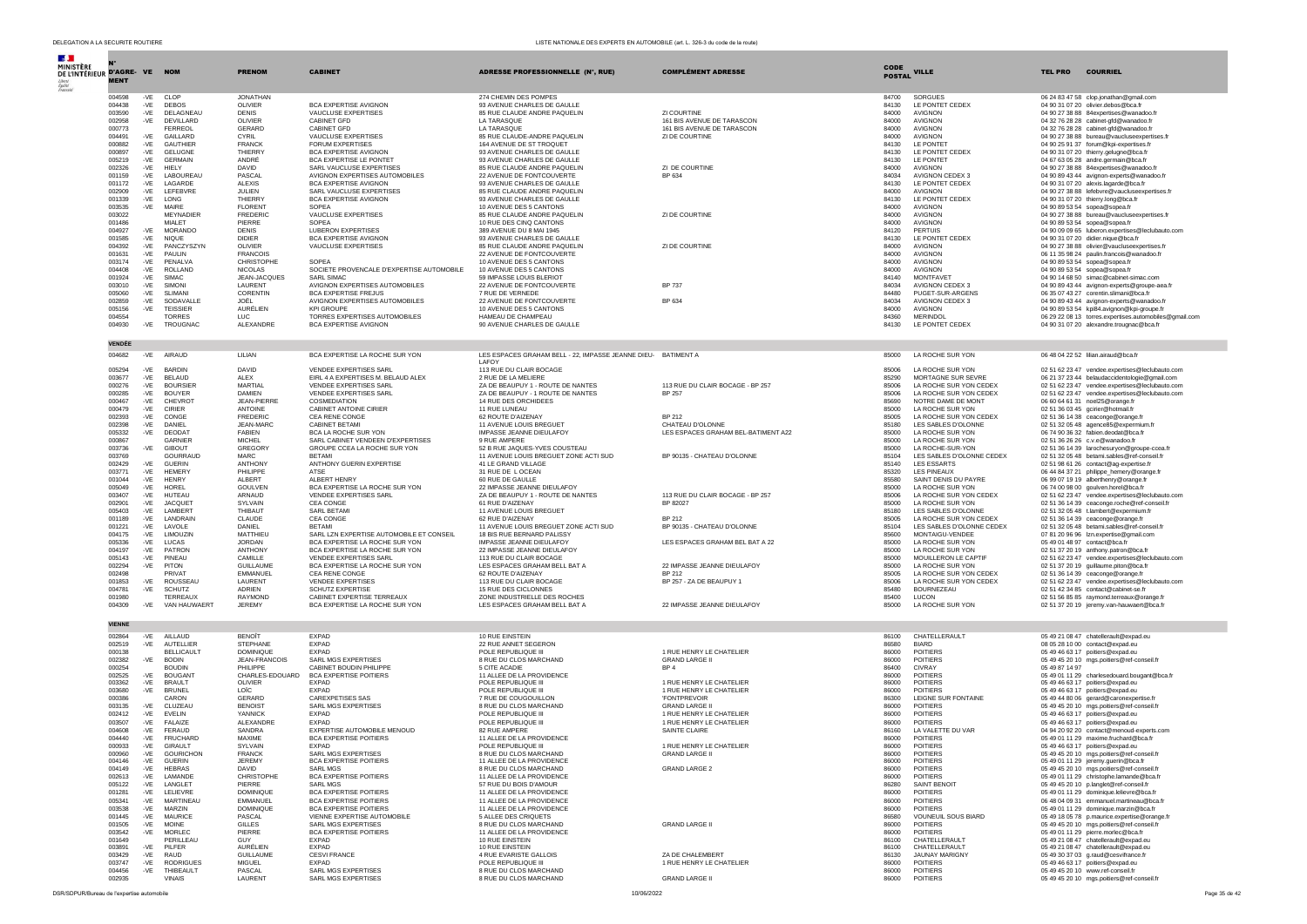| DELEGATION A LA SECURITE ROUTIERE<br>LISTE NATIONALE DES EXPERTS EN AUTOMOBILE (art. L. 326-3 du code de la route) |                                    |                                   |                                                                    |                                                                         |                                                                                 |                |                                              |                                                                                             |  |  |
|--------------------------------------------------------------------------------------------------------------------|------------------------------------|-----------------------------------|--------------------------------------------------------------------|-------------------------------------------------------------------------|---------------------------------------------------------------------------------|----------------|----------------------------------------------|---------------------------------------------------------------------------------------------|--|--|
|                                                                                                                    |                                    |                                   |                                                                    |                                                                         |                                                                                 |                |                                              |                                                                                             |  |  |
| <b>MINISTÈRE</b>                                                                                                   |                                    |                                   |                                                                    |                                                                         |                                                                                 | <b>CODE</b>    |                                              |                                                                                             |  |  |
| DE L'INTÉRIEUR D'AGRE- VE NOM                                                                                      |                                    | <b>PRENOM</b>                     | <b>CABINET</b>                                                     | <b>ADRESSE PROFESSIONNELLE (N°, RUE)</b>                                | <b>COMPLÉMENT ADRESSE</b>                                                       | <b>POSTAL</b>  | <b>VILLE</b>                                 | <b>COURRIEL</b><br><b>TEL PRO</b>                                                           |  |  |
| <b>MENT</b>                                                                                                        |                                    |                                   |                                                                    |                                                                         |                                                                                 |                |                                              |                                                                                             |  |  |
|                                                                                                                    |                                    |                                   |                                                                    |                                                                         |                                                                                 |                |                                              |                                                                                             |  |  |
| <b>HAUTE-VIENNE</b>                                                                                                |                                    |                                   |                                                                    |                                                                         |                                                                                 |                |                                              |                                                                                             |  |  |
| 000261                                                                                                             | <b>BOULERT</b>                     | <b>HERVE</b>                      | HERVE BOULERT EXERTISE AUTOMOBILE                                  | <b>LES COMBORIAS</b>                                                    |                                                                                 | 87250          | <b>FOLLES</b>                                | 06 21 06 61 55 boulertexpert@orange.fr                                                      |  |  |
| 003809<br>$-VE$                                                                                                    | CHASSAGNARD                        | LUC                               | 87 EXPERTISE AUTOMOBILE                                            | 8 RUE CLAUDE HENRI GORCEIX                                              | BP 41526                                                                        | 87020          | <b>LIMOGES CEDEX 9</b>                       | 05 55 37 00 85 accueil@87expertiseauto.fr                                                   |  |  |
| 004330<br>$-VE$                                                                                                    | COIGNOUX                           | CYRIL                             | ACS EXPERTISE AUTOMOBILE                                           | 59 LE HAUT DIEULIDOU                                                    |                                                                                 | 87520          | ORADOUR SUR GLANE                            | 06 11 90 26 25 acs-expertise-auto@outlook.fr<br>05 55 32 13 20 romain.cucchi@bca.fr         |  |  |
| 003813<br>$-VE$<br>002728<br>-VE                                                                                   | <b>CUCCHI</b><br><b>DUGOT</b>      | <b>ROMAIN</b><br><b>FABRICE</b>   | BCA EXPERTISE LIMOGES<br><b>BCA EXPERTISE LIMOGES</b>              | 9 ALLEE LOEWY<br>9 ALLEE LOEWY                                          | PARC ESTER TECHNOPOLE<br>PARC ESTER TECHNOPOLE                                  | 87280<br>87280 | <b>LIMOGES</b><br>LIMOGES                    | 05 55 32 13 20 fabrice.dugot@bca.fr                                                         |  |  |
| 000728<br>$-VE$                                                                                                    | <b>ENJOLRAS</b>                    | <b>VINCENT</b>                    | BCA EXPERTISE LIMOGES                                              | 9 ALLEE LOEWY                                                           | PARC ESTER TECHNOPOLE                                                           | 87280          | LIMOGES                                      | 05 55 32 13 20 vincent.enjolras@bca.fr                                                      |  |  |
| 005105<br>$-VE$                                                                                                    | <b>FONTENEAU</b>                   | MAXIME<br><b>BENJAMIN</b>         | SARL 87 EXPERTISE AUTOMOBILE<br>AUTO EXPERTISE LIMOUSIN            | 16 RUE ETTORE BUGATTI                                                   |                                                                                 | 87280          | <b>LIMOGES</b>                               | 05 55 37 00 85 accueil@87expertiseauto.fr                                                   |  |  |
| 003512<br>$-VE$<br>003986<br>-VE                                                                                   | <b>FRUGIER</b><br>GALLERNI         | <b>ERIC</b>                       | LIMOUSIN EXPERTISE SAS                                             | 21 RUE LOUIS ARMAND - BP 219<br>5 ALLEE DES GRAVELLES                   | ZI DU PONTEIX                                                                   | 87222<br>87280 | <b>FEYTIAT CEDEX</b><br>LIMOGES              | 05 55 06 40 41 ael1@orange.fr<br>05 55 38 96 80 limousinexpertise@wanadoo.fr                |  |  |
| 000946                                                                                                             | GONDAT                             | <b>BERNARD</b>                    | CABINET GONDAT BERNARD                                             | 22 RUE CHARLES LEGENDRE                                                 | <b>DIDEROT</b>                                                                  | 87000          | <b>LIMOGES</b>                               | 05 55 10 23 17 boondat@orange.fr                                                            |  |  |
| 002508<br>$-VE$                                                                                                    | GROS                               | <b>BERTRAND</b>                   | 87 EXPERTISE AUTOMOBILE                                            | 8 RUE CLAUDE HENRI GORCEIX                                              | BP 41526                                                                        | 87020          | LIMOGES CEDEX 9                              | 05 55 37 00 85 accueil@87expertiseauto.fr                                                   |  |  |
| 003255<br>$-VE$<br>005243<br>$-VE$                                                                                 | <b>HALLIOT</b><br>HURFRT           | GAEL<br><b>OUENTIN</b>            | 87 EXPERTISE AUTOMOBILE<br><b>BCA EXPERTISE LIMOGES</b>            | 8 RUE CLAUDE HENRI GORCEIX<br>9 ALLEE LOEWY                             | BP 41526<br>PARC ESTER TECHNOPOLE                                               | 87020<br>87280 | LIMOGES CEDEX 9<br><b>LIMOGES CEDEX</b>      | 05 55 37 00 85 accueil@87expertiseauto.fr<br>06 30 59 82 73 quentin.hubert@bca.fr           |  |  |
| 005050<br>$-VE$                                                                                                    | <b>HUGUENOT</b>                    | <b>MEDERICK</b>                   | <b>BCA EXPERTISE LIMOGES</b>                                       | 9 ALLEE LOEWY 8                                                         | PARC ESTER TECHNOPOLE                                                           | 87280          | LIMOGES                                      | 06 07 72 72 51 mederick.hugenot@bca.fr                                                      |  |  |
| 001202                                                                                                             | LAPLAGNE                           | FABRICE                           | LIMOUSIN EXPERTISE SAS                                             | 5 ALLEE DES GRAVELLES                                                   |                                                                                 | 87280          | <b>LIMOGES</b>                               | 05 55 38 96 80 limousinexpertise@wanadoo.fr                                                 |  |  |
| 004814<br>$-VE$<br>005360<br>-VE                                                                                   | LEYMARIE<br><b>LION</b>            | <b>DAMIEN</b><br>ADRIEN           | 87 EXPERTISE AUTOMOBILE<br>EXPAD 87                                | 16 RUE ETTORE BUGATTI<br>29 RUE HUBERT CURIEN                           |                                                                                 | 87020<br>87000 | LIMOGE<br><b>LIMOGES</b>                     | 05 55 37 00 85 accueil@87expertiseauto.fr<br>08 05 28 10 00 contact@expad.eu                |  |  |
| 001343                                                                                                             | LOPEZ                              | JOSE-MARIA                        | LIMOUSIN EXPERTISE SAS                                             | 5 ALLEE DES GRAVELLES                                                   |                                                                                 | 87280          | <b>LIMOGES</b>                               | 05 55 38 96 80 limousinexpertise@wanadoo.fr                                                 |  |  |
| 003340                                                                                                             | <b>MARNISS</b>                     | <b>KHEMAIS</b>                    | AUTO EXPERTISE LIMOUSIN                                            | 21 RUE LOUIS ARMAND - BP 219                                            | ZI DU PONTEIX                                                                   | 87222          | FEYTIAT CEDEX                                | 05 55 06 40 41 ael1@orange.fr                                                               |  |  |
| 001594                                                                                                             | NOZIERE<br>PARVEAU                 | <b>JEAN-MARIE</b>                 |                                                                    | 12 RUE DES CHEVAILLES                                                   |                                                                                 | 87340          | LA JONCHERE                                  | 05 55 39 80 41                                                                              |  |  |
| 002281<br>-VE<br>004198<br>$-VE$                                                                                   | PECHERA                            | <b>JEAN-BAPTISTE</b><br>JULIEN    | 87 EXPERTISE AUTOMOBILE<br>87 EXPERTISE AUTOMOBILE                 | 16 RUE ETTORE BUGATTI<br>16 RUE ETTORE BUGATTI ZI NORD 3                | BP 41526                                                                        | 87020<br>87020 | LIMOGES CEDEX 9<br>LIMOGES                   | 05 55 37 00 85 accueil@87expertiseauto.fr<br>05 55 37 00 85 peetch@hotmail.fr               |  |  |
| 005296<br>$-VE$                                                                                                    | PEZOT                              | ROMAIN                            | LIMOUSIN EXPERTISE SAS                                             | <b>24 RUE ATLANTIS</b>                                                  |                                                                                 | 87000          | <b>LIMOGES</b>                               | 05 55 38 96 80 le.limoges@ref-conseil.fr                                                    |  |  |
| 003672<br>-VE                                                                                                      | <b>ROUCHUT</b>                     | PIFRRF-HENRI                      | AUTO EXPERTISE LIMOUSIN                                            | 29 RUE HUBERT CURIEN                                                    | <b>ZA ROMANET</b>                                                               | 87000          | LIMOGES                                      | 05 55 06 40 41 ael1@orange.fr                                                               |  |  |
| 002470<br>-VE<br>001876                                                                                            | SALMON<br>SAMSON                   | <b>DOMINIQUE</b><br>GÉRARD        | <b>LIMOUSIN EXPERTISE</b><br>LA POSTE DTC/DMRE                     | 5 ALLEE DES GRAVELLES<br>RUE PHILIPPE LEBON - ZT NORD                   | BP 1599                                                                         | 87260<br>87022 | LIMOGES<br>LIMOGES CEDEX 9                   | 05 55 38 96 80 dominique.salmon@free.fr<br>05 55 38 70 71 gerard.samson@laposte.fr          |  |  |
| 001913                                                                                                             | SELEBRAN                           | <b>BRUNO</b>                      | AUTO CONSEIL EXPERTISE                                             | 2 CHEMIN DE LA CHAVADE                                                  |                                                                                 | 87270          | COUZEIX                                      | 07 86 98 52 57 autoconseilexpertise@orange.fr                                               |  |  |
| 004048<br>$-VE$                                                                                                    | <b>TABOURIER</b>                   | <b>NICOLAS</b>                    | <b>BCA EXPERTISE LIMOGES</b>                                       | 9 ALLEE LOEWY                                                           | PARC ESTER TECHNOPOLE                                                           | 87280          | <b>LIMOGES</b>                               | 05 55 32 13 20 nicolas.tabourier@bca.fr                                                     |  |  |
| 003673<br>$-VE$                                                                                                    | <b>TISSIER</b>                     | ARNAUD<br>JÉRÔME                  | <b>LIMOUSIN EXPERTISE</b>                                          | 5 ALLEE DES GRAVELLES                                                   |                                                                                 | 87280          | <b>LIMOGES</b>                               | 05 55 38 96 80 expertises.quevroi@wanadoo.fr                                                |  |  |
| 003311<br>-VE                                                                                                      | TODESCO                            |                                   | AUTO EXPERTISE LIMOUSIN                                            | 21 RUE LOUIS ARMAND - BP 219                                            | ZI DU PONTEIX                                                                   | 87222          | FEYTIAT CEDEX                                | 05 55 06 40 41 ael1@orange.fr                                                               |  |  |
| <b>VOSGES</b>                                                                                                      |                                    |                                   |                                                                    |                                                                         |                                                                                 |                |                                              |                                                                                             |  |  |
| 003751                                                                                                             | ARNOULD                            | <b>DAMIEN</b>                     | CABINET D'EXPERTISE ALBERT KEPPEL                                  | 73 RUE DES SOUPIRS                                                      |                                                                                 | 88000          | EPINAL                                       | 03 29 35 75 58 keppel@wanadoo.fr                                                            |  |  |
| 004266<br>$-VE$                                                                                                    | <b>BATAILLE</b>                    | <b>FRANCK</b>                     | <b>SAS ALLEX</b>                                                   | 3 RUE GALTIER                                                           |                                                                                 | 88000          | EPINAL                                       | 03 29 82 21 03 bataille.franck@leclubauto.com                                               |  |  |
| 003805<br>$-VE$                                                                                                    | CAPPELLACCI                        | YANN                              | CAGEXA                                                             | 2 RUE JULES FERRY                                                       | <b>BP 81</b>                                                                    | 88194          | <b>GOLBEY CEDEX</b>                          | 03 29 81 33 66 cagexa@wanadoo.fr                                                            |  |  |
| 003230<br>$-VE$<br>003080<br>$-VE$                                                                                 | DEMANGEON<br><b>FREBILLOT</b>      | <b>FREDERIC</b><br>OLIVIER        | <b>ALLEX SAS</b><br><b>BCA EXPERTISE EPINAL</b>                    | 9 ALLEE DES FRENES<br>RUE EMILE ZOLA                                    | BP 11094<br>ZONE COMMERCIALE CENTRE D'AFFAIRES ESPACE SAINT MICHEL ES-          | 88052<br>88000 | EPINAL CEDEX 9<br>EPINAL                     | 03 29 82 21 03 allex@allex-expertises.fr<br>03 29 82 37 92 olivier.frebillot@bca.fr         |  |  |
|                                                                                                                    |                                    |                                   |                                                                    |                                                                         | PACE <sub>2</sub>                                                               |                |                                              |                                                                                             |  |  |
| 004138                                                                                                             | -VE GARRET                         | <b>JEAN-CHARLES</b>               | <b>BCA EXPERTISE EPINAL</b>                                        | RUE EMILE ZOLA                                                          | ZONE COMMERCIALE CENTRE D'AFFAIRES ESPACE SAINT MICHEL ES-                      | 88000          | EPINAL                                       | 03 29 82 37 92 jean-charles.garret@bca.fr                                                   |  |  |
|                                                                                                                    | -VE GRECO                          | JORDANE                           | CABINET ALLEX                                                      |                                                                         | PACE 2                                                                          |                | FPINAL                                       |                                                                                             |  |  |
| 004886<br>003405<br>$-VE$                                                                                          | <b>HENRY</b>                       | LUDOWIC                           | CABINET ALLIANCE EXPERTISES                                        | 9 ALLEE DES FRENES<br>9 ALLEE DES FRENES                                |                                                                                 | 88000<br>88052 | EPINAL                                       | 03 29 82 21 03 allex@allex-expertises.fr<br>03 29 82 21 03 allex@allex-expertises.fr        |  |  |
| 001129                                                                                                             | KEPPEL                             | ALBERT                            | CABINET KEPPEL                                                     | 73 RUE DES SOUPIRS                                                      |                                                                                 | 88000          | EPINAL                                       | 03 29 35 75 58 keppel@wanadoo.fr                                                            |  |  |
| 001350<br>-VE                                                                                                      | LOUIS                              | <b>FRANCIS</b>                    | ALLEX SAS - ALLIANCE EXPERTISES                                    | 9 ALLEE DES ERENES                                                      | BP 11094                                                                        | 88052          | EPINAL CEDEX 9                               | 03 29 82 21 03 allex@allex-expertises.fr                                                    |  |  |
| 003420<br>-VE                                                                                                      | MARTIN                             | <b>XAVIER</b>                     | <b>BCA EXPERTISE EPINAL</b>                                        | RUE EMILE ZOLA                                                          | ZONE COMMERCIALE CENTRE D'AFFAIRES ESPACE SAINT MICHEL ES-<br>PACE <sub>2</sub> | 88000          | EPINAL                                       | 03 29 82 37 92 xavier.martin@bca.fr                                                         |  |  |
| 003004                                                                                                             | -VE REMY                           | <b>HFRVF</b>                      | AUTO EXPERTISE CONSEIL                                             | 1 RUE ABBE HAUSTETE                                                     |                                                                                 | 88195          | GOLBEY                                       | aec88@auto-expertise-conseil.com                                                            |  |  |
| 005244<br>-VE                                                                                                      | SPIETH                             | <b>JOHNNY</b>                     | ALLEX EXPERTISES AUTOMOBILES                                       | 9 ALLEE DES FRENES                                                      | BP 11094                                                                        | 88052          | EPINAL                                       | 03 29 82 21 03 contact88@pluris-expertise.com                                               |  |  |
|                                                                                                                    |                                    |                                   |                                                                    |                                                                         |                                                                                 |                |                                              |                                                                                             |  |  |
| <b>YONNE</b><br>004467                                                                                             | <b>BERHAUT</b>                     | <b>SIMON</b>                      | CABINET CAILLON                                                    | 1 BIS RUE EMILE GENET                                                   |                                                                                 | 89130          | <b>TOUCY</b>                                 |                                                                                             |  |  |
| 002235<br>$-VE$                                                                                                    | <b>BOUTELOUP</b>                   | SEBASTIEN                         | SARL CABINET BOUTELOUP ET ASSOCIES                                 | BOULEVARD DES NOYERS POMPON                                             | ZAC DES VAUGUILLETTES                                                           | 89100          | <b>SENS</b>                                  | 03 86 44 81 62 contact@cabinetcaillon.fr<br>03 86 83 11 50 contact@expertiste-bc.fr         |  |  |
| 000292<br>$-VE$                                                                                                    | <b>BOYER</b>                       | PIFRRE                            | SOCIETE D'EXPERTISE LHUILLIER                                      | 64 RUE DU MOULIN DU PRESIDENT                                           | <b>BP 106</b>                                                                   | 89002          | AUXERRE CEDEX                                | 03 86 42 00 72 infos@lhuillier.fr                                                           |  |  |
| 000352<br>$-VE$                                                                                                    | CAILLON                            | CHRISTOPHE                        | CABINET CAILLON                                                    | 1 BIS RUE EMILE GENET                                                   | <b>ZAC DES VAUGUILLETTES</b>                                                    | 89130          | <b>TOUCY</b>                                 | 03 86 44 81 62 cabinetcaillon@wanadoo.fr                                                    |  |  |
| 002528<br>$-VE$<br>003966<br>$-VE$                                                                                 | CHAPELLE<br>CHAPUIS                | <b>JOSEPH</b><br><b>FABRICE</b>   | CABINET BOUTELOUP ET ASSOCIES<br>CABINET BOUTELOUP ET ASSOCIES     | BOULEVARD DES NOYERS POMPONS<br>BOULEVARD DES NOYERS POMPONS            | ZAC DES VAUGUILLETTES                                                           | 89100<br>89100 | <b>SENS</b><br>SENS                          | 03 86 83 11 50 contact@expertise-bc.fr<br>03 86 83 11 50 contact@expertise-bc.fr            |  |  |
| 003752<br>$-VE$                                                                                                    | CHEVALIER                          | SEBASTIEN                         | <b>BCA EXPERTISE AUXERRE</b>                                       | PARC DES ACTIVITES DE LA CHAPELLE                                       | RUE DE LA CHAPELLE                                                              | 89470          | <b>MONETEAU</b>                              | 03 86 51 14 35 sebastien.chevalier@bca.fr                                                   |  |  |
| 002708<br>-VE                                                                                                      | COGNET                             | <b>GUILLAUME</b>                  | MACHLOTHIS SAS                                                     | 12 AVENUE DE LA PAIX                                                    |                                                                                 | 89000          | SAINT GEORGES SUR BAULCHE                    | 06 25 55 66 52 guillaume.cognet@hotmail.fr                                                  |  |  |
| 005088<br>-VE<br>003829<br>-VE                                                                                     | COGNET<br>FAL                      | <b>LIONEL</b><br><b>MATHIFU</b>   | MACHLOTHIS SAS<br><b>BCA EXPERTISE AUXERRE</b>                     | 12 AVENUE DE LA PAIX<br>PARC DES ACTIVITES DE LA CHAPELLE               | RUE DE LA CHAPELLE                                                              | 89000<br>89470 | SAINT GEORGES SUR BAULCHE<br><b>MONETEAU</b> | 03 86 48 20 39 lionel.cognet@ovh.fr<br>03 86 51 14 35 Mathieu.FAL@bca.fr                    |  |  |
| 000871<br>$-VE$                                                                                                    | GASSET                             | CHRISTIAN                         | SOCIETE D'EXPERTISE LHUILLIER                                      | 64 RUE DU MOULIN DU PRESIDENT                                           | <b>BP 106</b>                                                                   | 89002          | AUXERRE CEDEX                                | 03 86 42 00 72 infos@lhuillier.fr                                                           |  |  |
| 003395                                                                                                             | <b>GASSET</b>                      | <b>BENOIT</b>                     | SOCIETE D'EXPERTISE LHUILLIER                                      | 64 RUE DU MOULIN DU PRESIDENT                                           | <b>BP 106</b>                                                                   | 89002          | AUXERRE CEDEX                                | 03 86 42 00 72 infos@lhuillier.fr                                                           |  |  |
| 005045<br>$-VE$                                                                                                    | GOMES DA COSTA                     | <b>DAMIEN</b><br><b>HERVE</b>     | <b>BCA EXPERTISE AUXERRE</b>                                       | CHEMIN DE LA CHAPELLE                                                   |                                                                                 | 89470          | MONETEAU<br><b>MONETEAU</b>                  | 07 50 15 21 31 damien.gomesdacosta@bca.fr<br>03 86 51 14 35 herve.guyon@bca.fr              |  |  |
| 003404<br>$-VE$<br>003406<br>$-VE$                                                                                 | <b>GUYON</b><br><b>HORSIN</b>      | <b>GUILLAUME</b>                  | BCA EXPERTISE AUXERRE<br><b>EXPEROTO</b>                           | PARC D'ACTIVITES DE LA CHAPELLE BAT 37<br>25 RUE DE LA DIVISION LECLERC | RUE DE LA CHAPELLE                                                              | 89470<br>89260 | THORIGNY SUR OREUSE                          | 06 74 91 01 52 cabinet.experoto@orange.fr                                                   |  |  |
| 004366<br>-VE                                                                                                      | <b>HUGOT</b>                       | <b>SEBASTIEN</b>                  | CABINET PIGENET ET BOUTELOUP                                       | BOULEVARD DES NOYERS POMPONS                                            | ZAC DES VAUGUILLETTES                                                           | 89100          | <b>SENS</b>                                  | 03 86 86 11 50 cabinet-pigenet-bouteloup@wanadoo.fr                                         |  |  |
| 005367<br>$-VE$                                                                                                    | LEBLANC                            | <b>GEOFFREY</b>                   | CABINET BOUTELOUP&ASSOCIES                                         | BOULEVARD DES NOYERS POMPONS                                            | ZAC DES VAUGUILLETTES                                                           | 89100          | SENS                                         | 03 86 83 11 50 contact@expertise-bc.fr                                                      |  |  |
| 003162<br>-VE<br>001347<br>$-VE$                                                                                   | LEYRAT<br>LOUBERT                  | <b>FREDERICK</b><br>YANNICK       | SARL CABINET PIGENET ET BOUTELOUP                                  | BOULEVARD NOYERS POMPON<br>68 BIS RUE DE LA NOUE                        | ZAC DES VAUGUILLETTES                                                           | 89100<br>89000 | <b>SENS</b><br>AUXERRE                       | 03 86 83 11 50 cabinet-pigenet-bouteloup@wanadoo.fr<br>06 84 95 75 89 yan.loubert@orange.fr |  |  |
| 005165<br>$-VE$                                                                                                    | MALANDAIN                          | <b>DAMIEN</b>                     | CABINET BOUTELOUP&CAILLON                                          | ZAC DES VAUGUILLETTES                                                   | BD DES NOYERS POMPONS                                                           | 89100          | <b>SENS</b>                                  | 03 86 83 11 50 contact@expertise-bc.fr                                                      |  |  |
| 002510<br>-VE                                                                                                      | <b>MARTIN</b>                      | TRISTAN                           | BCA EXPERTISE AUXERRE                                              | PARC DES ACTIVITES DE LA CHAPELLE                                       | RUE DE LA CHAPELLE                                                              | 89470          | <b>MONETEAU</b>                              | 03 86 51 14 35 tristan.martin@bca.fr                                                        |  |  |
| 003459<br>$-VE$<br>001684                                                                                          | NAUDOT<br>PIGENET                  | SYLVAIN<br><b>JEAN-MICHEL</b>     | <b>BCA EXPERTISE</b><br>SARL CABINET PIGENET ET BOUTELOUP          | CHEMIN DE LA CHAPELLE<br>BOULEVARD NOYERS POMPON                        | ZAC DES VAUGUILLETTES                                                           | 89470<br>89100 | MONETEAU<br><b>SENS</b>                      | 03 80 28 06 54 sylvain.naudot@bca.fr<br>03 86 83 11 50 cabinet-pigenet-bouteloup@wanadoo.fr |  |  |
| 001695                                                                                                             | PINI                               | AI AIN                            | CABINET PINI                                                       | 9 RUE URBAIN SALOME                                                     |                                                                                 | 89100          | <b>SENS</b>                                  | 03 86 83 09 25 pini.alain@wanadoo.fr                                                        |  |  |
| 003000<br>$-VE$                                                                                                    | PINSON                             | SÉBASTIEN                         | SOCIETE D'EXPERTISE LHUILLIER                                      | 64 RUE DU MOULIN DU PRESIDENT                                           | <b>BP 106</b>                                                                   | 89002          | AUXERRE CEDEX                                | 03 86 42 00 72 infos@lhuillier.fr                                                           |  |  |
| 002522<br>$-VE$<br>003181<br>-VE                                                                                   | PIRES<br>RENOUARD                  | <b>BRUNO</b><br>CYRILLE           | SOCIETE D'EXPERTISE LHUILLIER<br>SARL CABINET PIGENET ET BOUTELOUP | 64 RUE DU MOULIN DU PRESIDENT<br>BOULEVARD NOYERS POMPON                | BP 106<br>ZAC DES VAUGUILLETTES                                                 | 89002<br>89100 | AUXERRE CEDEX<br><b>SENS</b>                 | 03 86 42 00 72 infos@lhuillier.fr<br>03 86 83 11 50 cabinet-pigenet-bouteloup@wanadoo.fr    |  |  |
|                                                                                                                    |                                    |                                   |                                                                    |                                                                         |                                                                                 |                |                                              |                                                                                             |  |  |
| <b>TERRITOIRE DE BELFORT</b>                                                                                       |                                    |                                   |                                                                    |                                                                         |                                                                                 |                |                                              |                                                                                             |  |  |
| 003277                                                                                                             | LOUYS                              | <b>FLORIAN</b>                    | E <sub>2</sub> A                                                   | ZAC DE LA JUSTICE - RUE GUSTAVE LANG                                    | <b>BP 224</b>                                                                   | 90004          | BELFORT CEDEX                                | 03 84 28 29 56 e2a@orange.fr                                                                |  |  |
| 004017<br>$-VE$                                                                                                    | <b>MONESI</b>                      | <b>NICOLAS</b>                    | EXPERTS AUTO ASSOCIES                                              | ZAC DE LA JUSTICE                                                       | 3 RUE GUSTAVE LANG                                                              | 90000          | <b>BELFORT</b>                               | 03 84 28 29 56 e2a@orange.fr                                                                |  |  |
| 001602<br>-VE<br>001648                                                                                            | OLLIER<br>PERESSIN                 | <b>FRANCOIS</b><br><b>GEORGES</b> | CABINET OLLIER<br>E <sub>2</sub> A                                 | 58 AVENUE D'ALSACE<br>ZAC DE LA JUSTICE - RUE GUSTAVE LANG              | BP 224                                                                          | 90160<br>90004 | DENNEY<br>BELFORT CEDEX                      | 03 84 29 80 32<br>03 84 28 29 56 e2a@orange.fr                                              |  |  |
| 001758                                                                                                             | OUET                               | YANNICK                           | LA POSTE SERV. RISOUES ET ASSURANCES                               | TERRITORIAL EXPERTS AUTOMOBILES                                         | 18 GRANDE RUE                                                                   | 90025          | BELFORT CEDEX                                | 03 84 57 66 79 yannick.quet@laposte.fr                                                      |  |  |
| -VE<br>001983                                                                                                      | <b>TESTON</b>                      | GUY                               | E <sub>2</sub> A                                                   | ZAC DE LA JUSTICE - RUE GUSTAVE LANG                                    | <b>BP 224</b>                                                                   | 90004          | BELEORT CEDEX                                | 03 84 28 29 56 e2a@orange.fr                                                                |  |  |
| 004424<br>003750<br>$-VE$                                                                                          | <b>TRITSCH</b><br>VILLAIN          | SEBASTIEN<br><b>BRUNO</b>         | SARL EXPERTS AUTO ASSOCIES<br>DELVILL AUTO CONSULTING              | 1 RUE GUSTAVE LANG<br>9 RUE DE LA BAVIERE                               | ZAC DE LA JUSTICE                                                               | 90004<br>90110 | BELFORT CEDEX<br>ROUGEMONT LE CHÂTEAU        | 03 84 28 29 56 sebastienaline@hotmail.fr<br>03 84 23 09 03 delvill.auto@gmail.com           |  |  |
|                                                                                                                    |                                    |                                   |                                                                    |                                                                         |                                                                                 |                |                                              |                                                                                             |  |  |
| <b>ESSONNE</b>                                                                                                     |                                    |                                   |                                                                    |                                                                         |                                                                                 |                |                                              |                                                                                             |  |  |
| 005069<br>$-VE$                                                                                                    | <b>BARANGER</b>                    | <b>MICKAEL</b>                    | <b>EXPERTISIME SAS</b>                                             | 29 ROUTE DE VERSAILLES                                                  |                                                                                 | 91160          | CHAMPI AN                                    | 01 46 86 82 05 contact@cabinet-expertissime.com                                             |  |  |
| 000126<br>-VE                                                                                                      | BEAREE                             | <b>NICOLAS</b>                    | <b>AEA</b>                                                         | CENTRE HOCHE 1 - 25 RUE HOCHE                                           | <b>BP13</b>                                                                     | 91261          | JUVISY SUR ORGE CEDEX                        | 01 69 12 14 40 aea2@wanadoo.fr                                                              |  |  |
| 003785<br>$-VE$<br>000002                                                                                          | <b>BENLOULOU</b><br><b>BENOIST</b> | LIONEL<br><b>JACQUES</b>          | AUTO EXPERTISE COURCOURONNES<br>CABINET JB EXPERTISES SA           | 5 AVENUE DU BOIS DE L'EPINE<br>91 ROUTE DE CORBEIL                      | COURCOURONNES                                                                   | 91031<br>91390 | EVRY CEDEX<br>MORSANG SUR ORGE               | 01 69 87 00 80 secretariat@cabinet-bcet.fr<br>01 69 25 28 75 secretariat@jbexpertises.com   |  |  |
| 000167                                                                                                             | <b>BERTAIL</b>                     | ERIC                              | CABINET ETAM                                                       | 25 RUE HOCHE                                                            |                                                                                 | 91260          | JUVISY SUR ORGE                              | 01 69 38 04 05 exp.am@wanadoo.fr                                                            |  |  |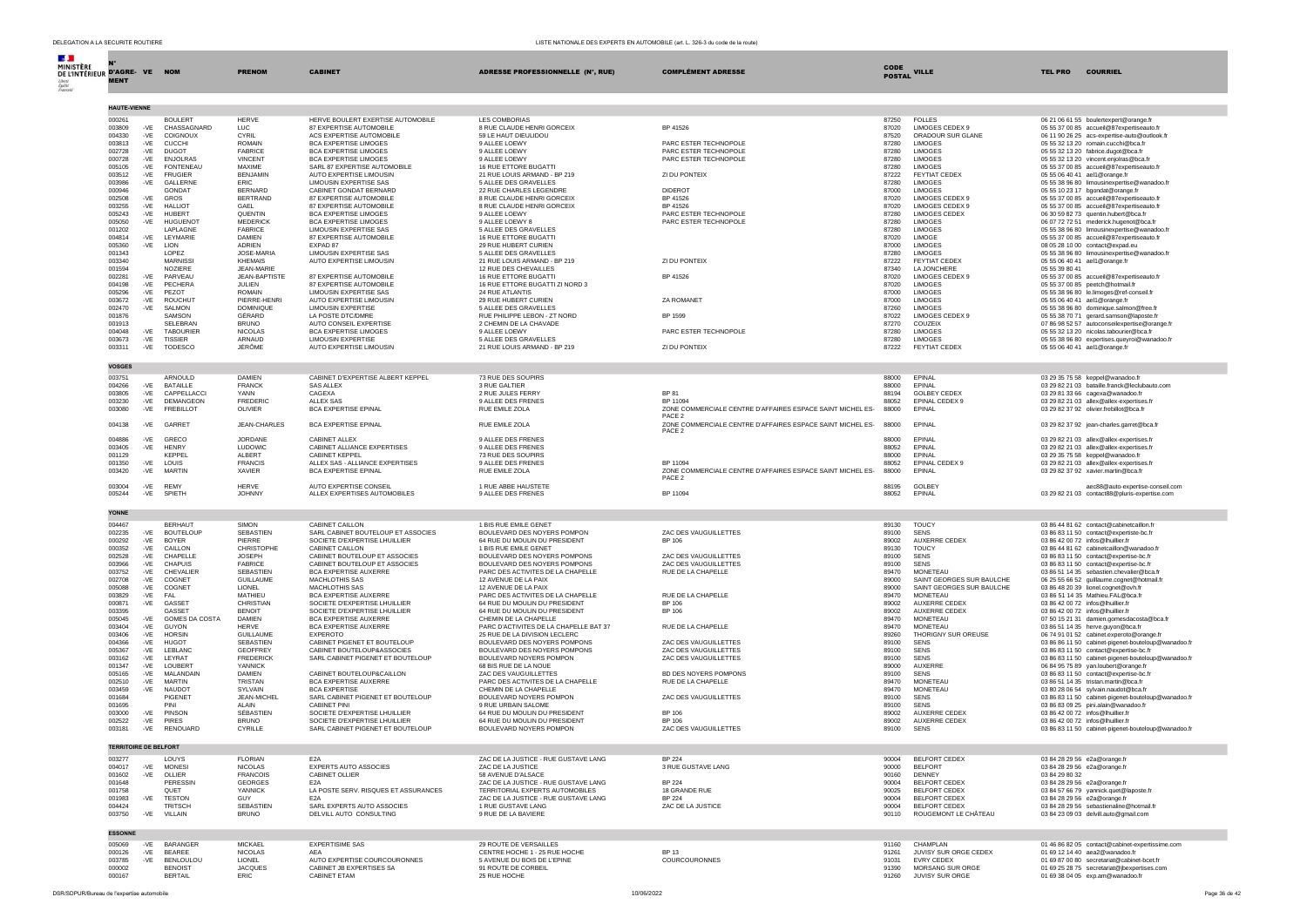| $\mathcal{A}$                       |                        |                |                                    |                                  |                                                                         |                                                                 |                                                           |                              |                                                  |                |                                                                                                          |
|-------------------------------------|------------------------|----------------|------------------------------------|----------------------------------|-------------------------------------------------------------------------|-----------------------------------------------------------------|-----------------------------------------------------------|------------------------------|--------------------------------------------------|----------------|----------------------------------------------------------------------------------------------------------|
| MINISTÈRE<br>DE L'INTÉRIEUR D'AGRE- |                        | <b>VE</b>      | <b>NOM</b>                         | <b>PRENOM</b>                    | <b>CABINET</b>                                                          | <b>ADRESSE PROFESSIONNELLE (N°, RUE)</b>                        | <b>COMPLÉMENT ADRESSE</b>                                 | <b>CODE</b><br><b>POSTAL</b> | <b>VILLE</b>                                     | <b>TEL PRO</b> | <b>COURRIEL</b>                                                                                          |
|                                     | <b>MENT</b>            |                |                                    |                                  |                                                                         |                                                                 |                                                           |                              |                                                  |                |                                                                                                          |
|                                     | 003950                 | -VE            | BEVERNAGE                          | PHILIPPE                         | AUTOS EXPERTISES CONSEILS                                               | 3 RUE JEAN COCTEAU - BAT A                                      | CS 50057                                                  | 91541                        | MENNECY CEDEX                                    |                | 01 64 93 54 80 autoexpertise@wanadoo.fr                                                                  |
|                                     | 003489<br>003468       | $-VE$<br>-VE   | <b>BLOND</b><br><b>BLONDEAU</b>    | <b>JORDAN</b><br>LAURENT         | ATELIER EXPERTISE AUTOMOBILE<br>ADEXA                                   | 25 RUE HOCHE<br>5 AVENUE DE LA GARE                             | <b>BP 13</b>                                              | 91260<br>91570               | JUVISY SUR ORGE<br><b>BIEVRES</b>                |                | 01 69 12 14 40 aea2@wanadoo.fr<br>01 60 19 41 46 adexa92@orange.fr                                       |
|                                     | 000248<br>003492       | $-VE$          | BOSQUILLON DE JAR-<br>BOUKOUNA     | MICHEL<br>DJAMEL                 | CABINET ETAM<br><b>AEA</b>                                              | 5 RUE HOCHE<br>CENTRE HOCHE 1 - 25 RUE HOCHE                    | <b>BP13</b>                                               | 91260<br>91261               | <b>JUVISY SUR ORGE</b><br>JUVISY SUR ORGE CEDEX  |                | 01 69 38 04 05 exp.am@wanadoo.fr<br>01.69.12.14.40 aea2@wanadoo.fr                                       |
|                                     | 004916                 | $-VE$          | <b>BOURDET</b>                     | <b>FRANCK</b>                    | CABINET BROCHET                                                         | 28 RUE D'ANGERVILLE                                             |                                                           | 91410                        | LES GRANGES LE ROI                               |                | 01 64 59 66 17 cabinet.brochet91@orange.fr                                                               |
|                                     | 002321<br>000319       | -VE<br>-VE     | <b>BRIGOUT</b><br><b>BROCHET</b>   | LAURENT<br>PATRICE               | <b>BRIGOUT</b><br><b>CABINET BROCHET</b>                                | 28 RUE D'ANGERVILLE                                             | 1 ALLEE ALBERT THOMAS                                     | 91300<br>91410               | MASSY<br>LES GRANGES LE ROI                      |                | 01 46 42 05 11 lbrigout@yahoo.fr<br>01 64 59 66 17 cabinet.brochet91@orange.fr                           |
|                                     | 000320                 |                | <b>BRON</b>                        | MICHEL                           | <b>BRON</b>                                                             | 20 SENTIER DU POIRIER DE CLOCHE                                 |                                                           | 91620                        | LA VILLE DU BOIS                                 |                | 01 64 49 84 98 bron.michel@wanadoo.fr                                                                    |
|                                     | 004593<br>002386       | $-VE$<br>$-VE$ | <b>BRUNET</b><br><b>BULLIER</b>    | <b>DAMIEN</b><br><b>ARNAUD</b>   | <b>JB EXPERTISES</b><br>CABINET BEA                                     | 91 ROUTE DE CORBEIL<br>27 AVENUE DES BOULEAUX                   |                                                           | 91300<br>91390               | MORSANG SUR ORGE<br>MORSANG SUR ORGE             |                | 01 69 25 28 75 secretariat@jbexpertises.com<br>06 87 79 58 93 contact@expert-auto-moto.com               |
|                                     | 000377                 | $-VE$          | CARDALIAGUET                       | MICHEL                           | BCA EXPERTISE RIS ORANGIS                                               | 79 ROUTE DE GRIGNY                                              | <b>IMMEUBLE LES IRIS</b>                                  | 91130                        | RIS ORANGIS CEDEX                                |                | 01 69 06 82 80 michel.cardaliaguet@bca.fr                                                                |
|                                     | 000403<br>000420       | $-VE$<br>-VE   | CATEIGNE<br>CESBRON                | <b>GILLES</b><br>PHII IPPF       | FCA<br>AUTOS EXPERTISES CONSEILS                                        | 8 RUE DE LA RESISTANCE<br>3 RUE JEAN COCTEAU - BAT A            | CS 50057                                                  | 91290<br>91541               | ARPAJON<br>MENNECY CEDEX                         |                | 01 64 90 98 28 e.c.a@wanadoo.fr<br>01 64 93 54 80 autoexpertise@wanadoo.fr                               |
|                                     | 004104<br>002955       | $-VE$          | CHEMIN<br>CHRETIEN                 | <b>SEBASTIEN</b><br>PHILIPPE     | BCA EXPERTISE RIS ORANGIS<br>CABINET ARMOREXPERT                        | 79 ROUTE DE GRIGNY<br>3 RUE ANDRE THIERRY                       | <b>IMMEUBLE LES IRIS</b>                                  | 91130<br>91320               | RIS ORANGIS CEDEX<br>WISSOUS                     |                | 01 69 06 82 80 sebastien.chemin@bca.fr<br>06 78 68 80 71 armorexpert@aol.com                             |
|                                     | 000482                 | -VE            | CLAIN                              | JEAN-MARC                        | EXPERTIZ'AUTO                                                           | 10 ALLEE DES CHAMPS ELYSEES                                     |                                                           | 91042                        | <b>EVRY</b>                                      |                | 06 62 11 72 30 expertiz.auto@free.fr                                                                     |
|                                     | 003330<br>003343       | $-VE$          | COIGNARD<br>COISSAC                | ERIC<br>JEAN-PIERRE              | EXPERTISES DOMINIQUE QUEYROI<br>CABINET JEAN-PIERRE COISSAC             | 7 RUE DU HAUT DES VIGNES<br>17 RUE LECOCO                       |                                                           | 91710<br>91240               | <b>VERT LE PETIT</b><br>SAINT MICHEL SUR ORGE    |                | 01 64 57 28 28 expertises.queyroi@wanadoo.fr<br>06 98 73 53 99 jpcexpert91@yahoo.fr                      |
|                                     | 003814                 | $-VE$          | DA COSTA                           | CHRISTIAN                        | <b>EXPERTISSIME SAS</b>                                                 | 29 ROUTE DE VERSAILLES                                          |                                                           | 91160                        | CHAMPLAN                                         |                | 01 46 86 96 59 j.sauve@cabinet-expertissime.com                                                          |
|                                     | 004119<br>000603       | $-VE$<br>-VE   | DARCHE<br>DEBUISNE                 | CHRISTIAN<br>PIERRE-YVES         | AUTO EXPERTISE COURCOURONNES<br>AUTOS EXPERTISES CONSEILS               | 03 AVENUE DE L'EPINE<br>3 RUE JEAN COCTEAU - BAT A              | CS 50057                                                  | 91031<br>91541               | EVRY<br>MENNECY CEDEX                            |                | 01 69 87 00 80 secretariat@cabinet-bcet.fr<br>01 64 93 54 80 autoexpertise@wanadoo.fr                    |
|                                     | 004479                 | $-VE$          | DELAPORTE                          | VALENTIN                         | ATELIER EXPERTISE AUTOMOBILE                                            | 25 RUE HOCHE                                                    |                                                           | 91261                        | JUVISY SUR ORGE CEDEX                            |                | 01 69 12 14 40 aea2@wanadoo.fr                                                                           |
|                                     | 004976<br>005392       | $-VE$<br>$-VE$ | <b>DIGARD</b><br><b>DURMAZ</b>     | <b>BASTIEN</b><br>SAMET          | CABINET BETA EXPERTISES<br>ATELIER EXPERTISE AUTOMOBILE                 | 3 RUE DE VERDUN<br>25 RUE HOCHE                                 |                                                           | 91230<br>91260               | <b>MONTGERON</b><br>JUVISY SUR ORGE              |                | 01 30 80 14 80 expert@beta-beta.com<br>01 69 12 14 40 contact@aea-expertise.fr                           |
|                                     | 002841                 |                | <b>DUSSAUSSOY</b>                  | CHRISTOPHE                       | <b>BCA EXPERTISE</b>                                                    | 3 RUE MARIUS HUE                                                |                                                           | 91370                        | <b>VERRIERES LE BUISSON</b>                      |                | 01 69 93 00 27 christophe.dussaussoy@bca.fr                                                              |
|                                     | 000757<br>004610       | $-VE$          | <b>FAURE</b><br><b>FIAULT</b>      | ARNAUD<br>PIERRE-ALEXANDRE       | <b>EXPERTISSIME SAS</b><br>CREATIV' EXPERTIZ                            | 29 ROUTE DE VERSAILLES<br>5 ROUTE DE GISY                       | BUROSPACE - BAT 11 - 1ER ETAGE                            | 91160<br>91572               | CHAMPLAN<br><b>BIEVRES</b>                       |                | 01 46 86 96 59 j.sauve@cabinet-expertissime.com<br>01 41 36 08 30 accueilparissud@creativexpertiz.net    |
|                                     | 004980                 | -VE            | <b>FRANCISCO</b>                   | <b>VINCENT</b>                   | AUTO EXPERTISE COURCOURONNES                                            |                                                                 |                                                           | 91080                        | COURCOURONNES                                    |                | 01 69 87 00 80 contact@auto-expertisechelles.com                                                         |
|                                     | 000818<br>005179       | -VE            | <b>FRANCOIS</b><br><b>FREULON</b>  | GERARD<br><b>VINCENT</b>         | <b>AFA</b><br><b>JB EXPERTISES</b>                                      | CENTRE HOCHE 1 - 25 RUE HOCHE<br>91 ROUTE DE CORBEIL            | <b>BP13</b>                                               | 91261<br>91390               | JUVISY SUR ORGE CEDEX<br>MORSANG SUR ORGE        |                | 01 69 12 14 40 aea2@wanadoo.fr<br>01 69 25 28 75 secretariat@jbexpertises.com                            |
|                                     | 000845                 | -VE            | GAIN                               | <b>GILLES</b>                    | AGIL'COT AUTO EXPERTISE                                                 | 3 TER RUE DE MONTGARDE                                          |                                                           | 91280                        | SAINT PIERRE DU PERRAY                           |                | 06 89 03 01 55 agilcotauto.expertise@free.fr                                                             |
|                                     | 000865<br>003085       | $-VE$          | GARNIER<br><b>GASNIER</b>          | CLAUDE<br><b>RUDY</b>            | CABINET GARNIER CLAUDE<br>CREATIV EXPERTIZ PARIS SUD                    | <b>15 BIS RUE RENE CASSIN</b><br><b>BUROSPACE BAT 11</b>        | ROUTE DE GISY                                             | 91390<br>91572               | MORSANG-SUR-ORGE<br><b>BIEVRES CEDEX</b>         |                | 01 69 04 33 76 c.garnier.3@wanadoo.fr<br>01 41 36 08 30 rudy.gasnier@creativexpertiz.fr                  |
|                                     | 004067                 | $-VE$          | GERARD                             | <b>MARC</b>                      | CABINET JB EXPERTISES SA                                                | 91 ROUTE DE CORBEIL                                             |                                                           | 91390                        | MORSANG SUR ORGE                                 |                | 01 69 25 28 75 secretariat@ibexpertises.com                                                              |
|                                     | 000910<br>005047       | $-VE$          | <b>GERBAUD</b><br><b>GREMILLET</b> | PATRICE<br>MAXIME                | CABINET D'EXPERTISE PATRICE GERBAUD<br><b>BCA EXPERTISE RIS ORANGIS</b> | 16 RUE DU PLATEAU<br>79 ROUTE DE GRIGNY                         | <b>LES IRIS</b>                                           | 91360<br>91130               | EPINAY SUR ORGE<br><b>TOULOUSE</b>               |                | 01 64 48 07 29 gerbaud.patrice@libertysurf.fr<br>07 52 60 30 29 maxime.gremillet@bca.fr                  |
|                                     | 004854                 | -VE            | <b>GUILLAUME</b>                   | <b>ALEXIS</b>                    | CREATIV PARIS SUD                                                       | ROUTE DE GISY BUROSPACE - BAT 11                                |                                                           | 91570                        | <b>BIEVRES</b>                                   |                | 01 41 36 08 30 accueilparissud@creativexpertiz.fr                                                        |
|                                     | 001071<br>004992       | -VE<br>-VE     | <b>HUET</b><br>JULIEN              | CHRISTIAN<br>RAPHAEL             | CABINET EAS<br><b>EXPERTISSIME SAS</b>                                  | 8 AVENUE JACQUES DUCLOS<br>29 ROUTE DE VERSAILLES               |                                                           | 91700<br>91160               | SAINTE GENEVIEVE DES BOIS<br>CHAMPLAN            |                | 06 82 99 45 42 cabinet.eas@orange.fr<br>01 46 86 82 05 contact@cabinet-expertissimme.com                 |
|                                     | 002437                 |                | <b>KELLER</b>                      | JEAN-JACQUES                     | AUTO EXPERTISE COURCOURONNES                                            | 5 AVENUE DU BOIS DE L'EPINE                                     | COURCOURONNES                                             | 91031                        | EVRY CEDEX                                       |                | 01 69 87 00 80 bcetgs@darvanet.com                                                                       |
|                                     | 005182<br>003154       | -VE            | KEUTCHAMEGNE<br>KHOUYA             | HERVÉ FRANKLIN<br><b>MOHAMED</b> | HK EXPERTISE AUTOMOBILE<br>CREATIV'EXPERTIZ AGENCE PARIS SUD            | 5 RUE LAVOISIER<br>ROUTE DE GISY BUROSPACE - BAT 11 - 1ER ETAGE | CS50008                                                   | 91430<br>91572               | <b>IGNY</b><br><b>BIEVRES CEDEX</b>              |                | 06 27 74 69 45 hkexpertise91@gmail.com<br>01 41 36 08 30 mohamed.khouya@creativexpertiz                  |
|                                     | 003412                 | -VE            | LABBE                              | <b>JOCELYN</b>                   | <b>BCA EXPERTISE RIS ORANGIS</b>                                        | 79 ROUTE DE GRIGNY                                              | <b>IMMEUBLE LES IRIS</b>                                  | 91130                        | RIS ORANGIS CEDEX                                |                | 01 69 06 82 80 jocelyn.labbe@bca.fr                                                                      |
|                                     | 001278<br>003458       | $-VE$          | LEGRAS<br><b>LEGROS</b>            | JEAN-CLAUDE<br><b>CYRILLE</b>    | CABINET LEGRAS-J-C<br>AUTO EXPERTISE COURCOURONNES                      | 03 RUE DES BUISSONS<br>5 AVENUE DU BOIS DE L'EPINE              | <b>COURCOURONNES</b>                                      | 91600<br>91031               | SAVIGNY SUR ORGE<br><b>EVRY CEDEX</b>            |                | 01 69 44 46 86 cab.legras.jc@darvanet.com<br>01 69 87 00 80 bcetbea@orange.fr                            |
|                                     | 002769                 | $-VE$          | LELIEVRE                           | SÉBASTIEN                        | CABINET ETAM                                                            | 25 RUE HOCHE                                                    |                                                           | 91260                        | JUVISY SUR ORGE                                  |                | 01 69 38 04 05 exp.am@wanadoo.fr                                                                         |
|                                     | 005127<br>005129       | -VE            | LINTANF<br>MAITRE                  | <b>JULIEN</b><br>CI EMENT        | <b>EXPERTISSIME SAS</b><br>CREATIV'EXPERTIZ                             | 29 ROUTE DE VERSAILLES<br>11 ROUTE DE GISY                      |                                                           | 91160<br>91572               | CHAMPLAN<br><b>BIFVRES</b>                       |                | 01 46 86 82 05 contact@cabinet-expertissime.com<br>01 41 36 08 30 accueilparissud@creativexpertiz.fr     |
|                                     | 003869                 | -VE            | MASSE                              | JEAN-MARC                        | QUEYROI                                                                 | 7 RUE DU HAUT DES VIGNES                                        |                                                           | 91710                        | VERT LE PETIT                                    |                | 01 64 57 28 28 expertises.queyroi@wanadoo.fr                                                             |
|                                     | 002846<br>001489       | -VE            | MAZE<br><b>MICHAU</b>              | <b>FRANCK</b><br>PATRICE         | CABINET JB EXPERTISES SA<br>PATRICE MICHAU                              | 91 ROUTE DE CORBEIL<br>5 LA JUSTICE                             |                                                           | 91390<br>91820               | MORSANG SUR ORGE<br><b>BOUTIGNY</b>              |                | 01 69 25 28 75 secretariat@jbexpertises.com<br>06 77 05 56 99 patrice.michau@orange.fr                   |
|                                     | 003103                 | $-VE$          | MOULINNEUF                         | STÉPHANE                         | CABINET JB EXPERTISES SA                                                | 91 ROUTE DE CORBEIL                                             |                                                           | 91390                        | MORSANG SUR ORGE                                 |                | 01 69 25 28 75 secretariat@jbexpertises.com                                                              |
|                                     | 001578<br>003889       | -VE<br>$-VE$   | <b>NGUYEN</b><br>PAGNIER           | THANH-OUANG<br><b>BRIANN</b>     | AUTOS EXPERTISES CONSEILS<br><b>EXPERTISSIME SAS</b>                    | 3 RUE JEAN COCTEAU - BAT A<br>29 ROUTE DE VERSAILLES            | CS 50057                                                  | 91541<br>91160               | MENNECY CEDEX<br>CHAMPLAN                        |                | 01 64 93 54 80 autoexpertise@wanadoo.fr<br>01 46 86 96 59 j.sauve@cabinet-expertissime.com               |
|                                     | 003710                 | $-VE$          | PELLEGRIN                          | THIBAUT                          | AUTOS EXPERTISES CONSEILS                                               | 3 RUE JEAN COCTEAU - BAT A                                      | CS 50057                                                  | 91541                        | MENNECY CEDEX                                    |                | 01 64 93 54 80 autoexpertise@wanadoo.fr                                                                  |
|                                     | 003106<br>003292       | -VE<br>-VE     | PERASIE<br>PEREIRA                 | <b>STEVE</b><br>DANIEL           | ATELIER EXPERTISE AUTOMOBILE<br><b>JB EXPERTISES</b>                    | 25 RUE MOCHE<br>91 ROUTE DE CORBEIL                             |                                                           | 91260<br>91390               | <b>JUVISY SUR ORGE</b><br>MORSANG SUR ORGE       |                | 01 69 12 14 40 aea2@wanadoo.fr<br>01 69 25 28 75 secretariat@jbexpertises.com                            |
|                                     | 003576                 | $-VE$          | PETIOT                             | <b>DAVID</b>                     | AUTO EXPERTISE COURCOURONNES                                            | 5 AVENUE DU BOIS DE L'EPINE                                     | COURCOURONNES                                             | 91031                        | EVRY CEDEX                                       |                | 01 69 87 00 80 bcetdavid.petiot@orange.fr                                                                |
|                                     | 004903<br>002502       | -VE            | PEZEROVIC<br><b>PICCIOLO</b>       | <b>NICOLAS</b><br><b>NICOLA</b>  | CREATIV'EXPERTIZ<br>CREATIV'EXPERTIZ AGENCE PARIS SUD                   | ROUTE DE GISY BUROSPACE - BAT 11 - 1ER ETAGE                    | CS50008                                                   | 91572<br>91572               | <b>BIEVRES</b><br><b>BIEVRES CEDEX</b>           |                | 01 41 36 08 30 accueilparissud@creativexpertiz.net<br>01 41 36 08 30 accueilparissud@creativespertiz.net |
|                                     | 004300                 |                | PILLETTE                           | <b>JONATHAN</b>                  | CREATIV'EXPERTIZ                                                        | 3 AVENUE DU BOIS DE L'EPINE                                     | <b>AGENCE D'EVRY</b>                                      | 91031                        | <b>EVRY CEDEX</b>                                |                | 01 69 87 00 80 secretariat@cabinet-bcet.fr                                                               |
|                                     | 005248<br>001760       | $-VE$<br>-VE   | OUENNEVILLE<br>QUEYROI             | <b>THOMAS</b><br>DOMINIQUE       | AUTOS EXPERTISES CONSEILS<br>EXPERTISES DOMINIQUE QUEYROI               | 3 RUE JEAN COTTEAU<br>7 RUE DU HAUT DES VIGNES                  |                                                           | 91540<br>91710               | <b>MENNECY</b><br>VERT LE PETIT                  |                | 01 64 93 54 80 contact@autos-expertises-conseils.com<br>01 64 57 28 28 expertises.queyroi@wanadoo.fr     |
|                                     | 004034                 |                | <b>RAYNAUD</b>                     | PIERRE                           | <b>JB EXPERTISE SAS</b>                                                 | 91 ROUTE DE CORBEIL                                             |                                                           | 91130                        | MORSANG SUR ORGE                                 |                | 01 69 25 28 75 pr@jbexpertises.com.fr                                                                    |
|                                     | 003715<br>005151       | $-VE$<br>$-VE$ | ROUILLON<br>SAHBI                  | <b>NICOLAS</b><br><b>THOMAS</b>  | CABINET JB EXPERTISES SA<br>AUTOS EXPERTISES CONSEILS                   | 91 ROUTE DE CORBEIL<br>3 RUE JEAN COCTEAU - BAT A               |                                                           | 91390<br>91540               | MORSANG SUR ORGE<br><b>MENNECY</b>               |                | 01 69 25 28 75 secretariat@jbexpertises.com<br>01 64 93 54 80 contact@autos-expertises-conseils.com      |
|                                     | 003009                 | -VE            | SERRA                              | LAURENT                          | AUTOS EXPERTISES CONSEILS                                               | 3 RUE JEAN COCTEAU - BAT A                                      | CS 50057                                                  | 91541                        | MENNECY CEDEX                                    |                | 01 64 93 54 80 autoexpertise@wanadoo.fr                                                                  |
|                                     | 004415<br>001995       | -VE            | SIMONNOT<br>THOMAS                 | YOHANN<br><b>VINCENT</b>         | SARL ATELIER EXPERTISE AUTOMOBILE<br>CREATIV'EXPERTIZ AGENCE PARIS SUD  | 25 RUE HOCHE<br>ROUTE DE GISY BUROSPACE - BAT 11 - 1ER ETAGE    | CS50008                                                   | 91260<br>91572               | JUVISY SUR ORGE<br><b>BIEVRES CEDEX</b>          |                | 01 69 12 14 40 yohan.simonnot@hotmail.f<br>01 41 36 08 30 accueilparissud@creativespertiz.net            |
|                                     | 001997                 |                | <b>THOMAS</b>                      | MICHEL                           | CABINET D'EXPERTISE MICHEL THOMAS                                       | CHATEAU DE LA MICHAUDIERE                                       |                                                           | 91590                        | <b>GUIGNEVILLE SUR ESSONNE</b>                   |                | 01 69 90 15 15 michel-thomas@wanadoo.fr                                                                  |
|                                     | 004458<br>002012       | -VE            | THURIAU<br>TONI                    | <b>FLORENT</b><br><b>MICHEL</b>  | BCA EXPERTISE RIS ORANGIS<br>CEAMT                                      | 79 ROUTE DE GRIGNY<br>26 RUE SAINT FIACRE                       | <b>IMMEUBLE LES IRIS</b>                                  | 91136<br>91580               | <b>RIS ORANGIS CEDEX</b><br>AUVERS SAINT GEORGES |                | 01 69 06 82 80 florent.thuriau@bca.fr<br>01 69 92 07 87 ceamt91@orange.fr                                |
|                                     | 005347                 | $-VE$          | VANDERSANEN                        | <b>VINCENT</b>                   | <b>BCA EXPERTISE</b>                                                    | 2 RUE LEON APPERT                                               |                                                           | 91280                        | SAINT PIERRE DU PERRAY                           |                | 06 77 05 51 43 vincent.vandersanen@bca.fr                                                                |
|                                     | 004913<br>002097       | $-VE$          | <b>VIDEIRA</b><br><b>VINOY</b>     | <b>KEVIN</b><br>ERIC             | <b>JB EXPERTISES</b><br>CABINET VINOY FRIC                              | 91 ROUTE DE CORBEIL<br>13 ROUTE D'ARPAJON                       | <b>BP 57</b>                                              | 91390<br>91630               | MORSANG SUR ORGE<br>CHEPTAINVILLE                |                | 01 69 25 28 75 secretariat@jbexpertises.com<br>01 64 56 19 04 cabineteric.vinoy@wanadoo.fr               |
|                                     | 002098                 | $-VE$          | VINOY                              | HERVÉ                            | AUTOS EXPERTISES CONSEILS                                               | 3 RUE JEAN COCTEAU                                              |                                                           | 91540                        | MENNECY                                          |                | 01 64 93 54 80 contact@autos-expertises-conseils.com                                                     |
|                                     | 004059                 | -VE            | <b>VINO</b>                        | JULIEN                           | CABINET AUTOS EXPERTISES CONSEILS                                       | 3 RUE JEAN COCTEAU                                              |                                                           | 91540                        | <b>MENNECY</b>                                   |                | 01 64 93 54 80 contact@autos-expertises-conseils.com                                                     |
|                                     | <b>HAUTS-DE-SEINE</b>  |                |                                    |                                  |                                                                         |                                                                 |                                                           |                              |                                                  |                |                                                                                                          |
|                                     | 002560                 | -VE            | ALEXANDRE                          | ANTONIO-JOSE                     | EOUAD RCC                                                               | 191 RUE JEAN-JACQUES ROUSSEAU                                   |                                                           | 92130                        | <b>ISSY LES MOULINEAUX</b>                       |                | 06 26 87 21 12 aialexandre@equad.fr                                                                      |
|                                     | 004311<br><b>UU494</b> | -VE<br>-VE.    | <b>ALVES</b><br>AMEUR              | OLIVIER<br>ABDELRAZAK            | <b>BCA EXPERTISES SAS</b><br>ALLIANCE MANAGEMENT                        | 14 RUE SARAH BERNHARDT<br>18 RUE D'ARRAS                        | CS 60005                                                  | 92665<br>92000               | <b>ASNIERES CEDEX</b><br>NANIERRE                |                | 06 80 22 87 00 olivier.alves@bca.fr<br>01 41 05 61 61 alliance-management@alliance-management.fr         |
|                                     | 002601                 | $-VE$          | ANDREUTTI                          | LIONEL                           | <b>GERARDOT &amp; SEC</b>                                               | 57 RUE GABRIEL PERI                                             |                                                           | 92120                        | <b>MONTROUGE</b>                                 |                | 01 46 57 30 02 contact@cabinet-gerardot.fr                                                               |
|                                     | 002232<br>005203       | $-VE$<br>$-VE$ | ARFI<br><b>BADROUNI</b>            | PATRICK<br>EXANDRE               | CEOP<br>BCA EXPERTISE LEVALLOIS                                         | 51 BIS ROUTE DE LA REINE<br>25 RUEGREFFULHE                     |                                                           | 92100<br>92300               | BOULOGNE BILLANCOURT<br>LEVALLOIS PERRET         |                | 06 07 67 22 46 arfi.expert@gmail.com<br>01 30 17 05 95 exandre.badrouni@bca.fr                           |
|                                     | 000086                 | -VE            | <b>BALDO</b>                       | JEAN-JOSE                        | <b>BCA EXPERTISE SAS</b>                                                | 14 RUE SARAH BERNHARDT                                          | CS60005                                                   | 92665                        | ASNIERES CEDEX                                   |                | 06 76 05 92 11 jean-jose.baldo@bca.fr                                                                    |
|                                     | 002564<br>002682       | $-VE$<br>-VE   | <b>BARAN</b><br><b>BEAUFILS</b>    | <b>NICOLAS</b><br>THIERRY        | <b>BCA EXPERTISE SAS</b><br><b>BCA EXPERTISE SAS</b>                    | 14 RUE SARAH BERNHARDT                                          | 14 RUE SARAH BERNHARDT<br>CS60005                         | 92665<br>92665               | ASNIERES CEDEX<br>ASNIERES CEDEX                 |                | 01 41 40 14 00 nicolas.baran@bca.fr<br>01 41 40 14 00 Thierry.BEAUFILS@bca.fr                            |
|                                     | 004080                 | -VE            | <b>BEAUSSART</b>                   | <b>JULIEN</b>                    | <b>BCA EXPERTISE SAS</b>                                                | 14 RUE SARAH BERNHARDT                                          | CS 60005                                                  | 92665                        | <b>ASNIERES CEDEX</b>                            |                | 01 41 40 14 00 iulien.beaussart@bca.fr                                                                   |
|                                     | 002566<br>004082       | -VE            | <b>BEDU</b><br><b>BELHIBA</b>      | JEAN-YVES<br><b>MANSOUR</b>      | <b>BCA EXPERTISE SAS</b><br>CABINET MB EXPERTISE                        | 14 RUE SARAH BERNHARDT<br>4 AV I ET FREDERIC JOLIOT CURIE       | CS60005                                                   | 92665<br>92240               | <b>ASNIERES CEDEX</b><br>MALAKOFF                |                | 01 41 40 78 75 jean-yves.bedu@bca.fr<br>01 74 34 43 93 cabinetmbexpertise@gmail.com                      |
|                                     | 000140                 | $-VE$          | <b>BELLO</b>                       | MARC.                            | GME                                                                     | 140 RUE ANATOLE FRANCE                                          |                                                           | 92597                        | LEVALLOIS PERRET CEDEX                           |                | 01 49 64 43 99 mbello@gmf.fr                                                                             |
|                                     | 005073<br>004574       | $-VE$<br>-VE   | BENJAMIN<br>BER7IN                 | DAMIEN<br>THIBAUD                | <b>BCA EXPERTISE RUEIL</b><br><b>BCA EXPERTISE RUEIL</b>                | 4 RUE JACQUES DAGUERRE<br>4 RUE JACOUES DAGUERRE                | IMMEUBLE "LE CONCORDE" - 3EME ETAGE, CS 10136<br>CS 10136 | 92565<br>92565               | <b>RUEIL MALMAISON</b><br>RUEIL MALMAISON CEDEX  |                | 06 07 79 01 71 damien.benjamin@bca.fr<br>01.55.49.15.74 thibaud.berzin@bca.fr                            |
|                                     | 005324                 | -VE            | <b>BIAGETTI</b>                    | LOAN                             | SAS BCA EXPERTISES                                                      | 14 RUE SARAH BERNHARDT                                          |                                                           | 92665                        | ASNIERES SUR SEINE                               |                | 06 07 72 90 28 usc.cnc@bca.fr                                                                            |
|                                     | 002871<br>002198       | $-VE$          | <b>BIET</b><br><b>BIGOT</b>        | ANTOINE<br><b>FRANCOIS</b>       | BCA EXPERTISE SAS<br>BCA EXPERTISE LEVALLOIS                            | 14 RUE SARAH BERNHARDT<br>25 RUE GREFFULHE                      | CS60005                                                   | 92665<br>92300               | ASNIERES CEDEX<br><b>I FVALLOIS</b>              |                | 06 07 77 52 86 antoine.biet@bca.fr<br>01 55 49 15 70 francois.bigot@bca.fr                               |
|                                     | 004247                 | $-VE$          | <b>BONUCCELLI</b>                  | AXEL                             | EUROPEENNE D'EXPERTISES AUTOMOBILES                                     | 542 AVENUE DU GENERAL DE GAULLE                                 |                                                           | 92260                        | CLAMART                                          |                | 01 46 42 05 11 contact@cabinet-eea.fr                                                                    |
|                                     | 004959                 | $-VE$          | <b>BOULAGNON</b>                   | RODOLPHE                         | <b>BCA EXPERTISE SAS</b>                                                | 14 RUE SARAH BERNHARDT                                          |                                                           | 92665                        | <b>ASNIERES CEDEX</b>                            |                | 01 41 40 14 00 bca.siege@bca.fr                                                                          |

DSR/SDPUR/Bureau de l'expertise automobile automobile 10/06/2022 Page 37 de 42 automobile 10/06/2022 Page 37 de 42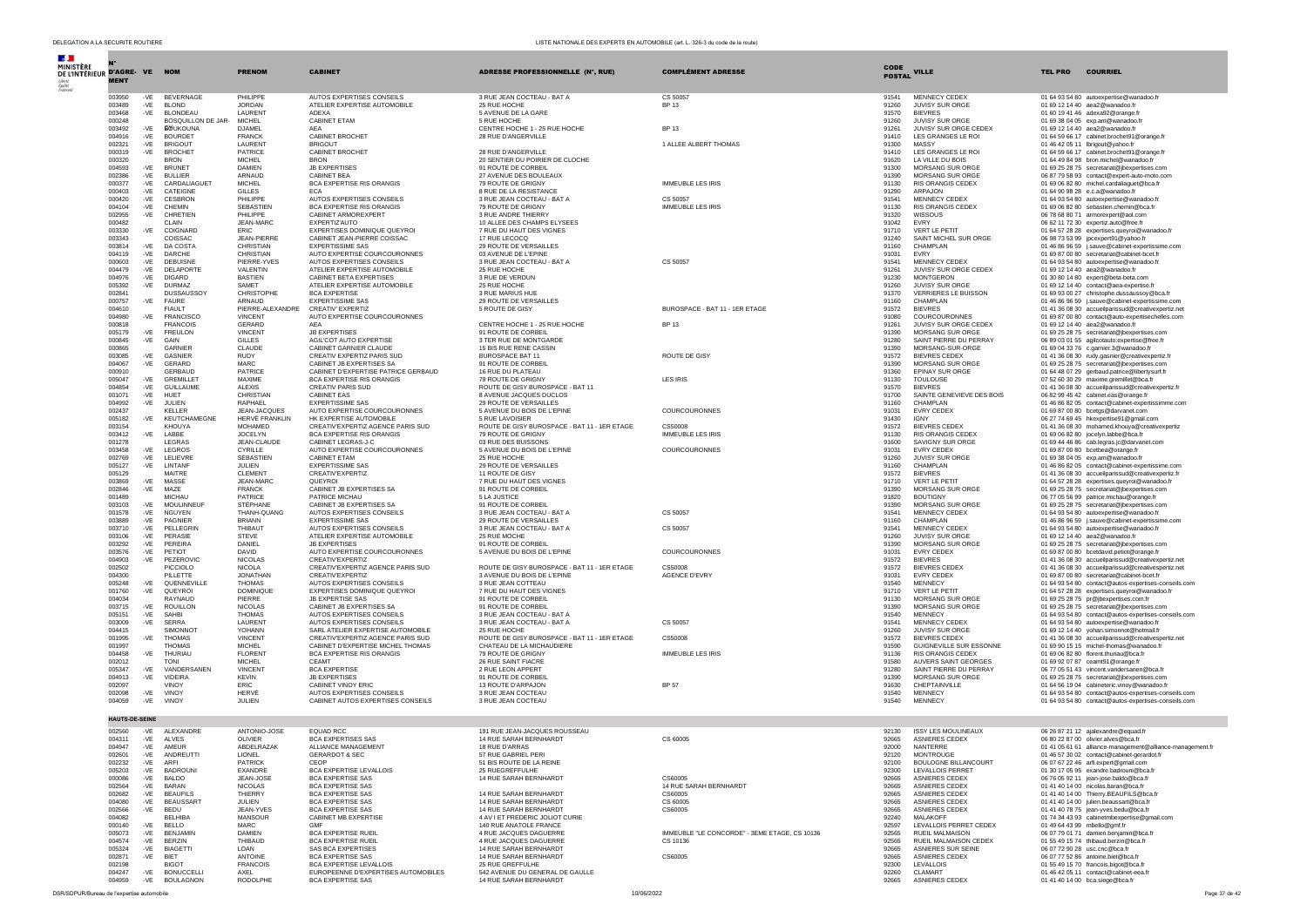| $\sim 10^{-11}$<br><b>MINISTÈRE</b><br>DE L'INTÉRIEUR D'AGRE- VE NOM | <b>MENT</b>                        |                       |                                  | <b>PRENOM</b>                   | <b>CABINET</b>                                                     | ADRESSE PROFESSIONNELLE (N°, RUE)                         | <b>COMPLÉMENT ADRESSE</b> | <b>CODE</b><br><b>POSTAL</b> | <b>VILLE</b>                                    | <b>TEL PRO</b> | <b>COURRIEL</b>                                                                                   |
|----------------------------------------------------------------------|------------------------------------|-----------------------|----------------------------------|---------------------------------|--------------------------------------------------------------------|-----------------------------------------------------------|---------------------------|------------------------------|-------------------------------------------------|----------------|---------------------------------------------------------------------------------------------------|
|                                                                      | 003798                             |                       | <b>BOUTEILLER</b>                | YANN                            | <b>BCA EXPERTISE SAS</b>                                           | 14 RUE SARAH BERNHARDT                                    | CS60005                   | 92665                        | ASNIERES CEDEX                                  |                | 06 08 88 72 96 Yann, BOUTEILLER@bca.fr                                                            |
|                                                                      | 004789<br>$-VE$                    |                       | <b>BRISSET</b>                   | GREGORY                         | SARL CABINET GERARDOT                                              | 56 RUE GABRIEL PFRI                                       |                           | 92120                        | <b>MONTROUGE</b>                                |                | 01 46 57 30 02 contact@cabinet-gerardot.fr                                                        |
|                                                                      | 003342                             |                       | <b>BURACCHIN</b>                 | ALEXANDRE                       | <b>BCA EXPERTISE SAS</b><br>BCA EXPERTISE ELOTTES                  | 14 RUE SARAH BERNHARD'                                    | CS60005                   | 92665                        | <b>ASNIERES CEDE&gt;</b>                        |                | 07 88 31 91 84 alexandre.buracchini@bca.fr                                                        |
|                                                                      | 003803<br>003681                   | CAIRA                 | CARDOSO                          | <b>ROMAIN</b><br><b>MICKAEL</b> | <b>BCA EXPERTISE SAS</b>                                           | 6 RUE EUGENE ET ARMAND PEUGEOT<br>14 RUE SARAH BERNHARDT  | BAT B<br>CS60005          | 92508<br>92665               | RUEIL MALMAISON CEDEX<br>ASNIERES CEDEX         |                | 01 55 49 15 72 romain.caira@bca.fr<br>01 41 40 78 24 Mickael.CARDOSO@bca.fr                       |
|                                                                      | 000397<br>-VE                      |                       | CASTELA                          | PHILIPPE                        | <b>BCA EXPERTISE SAS</b>                                           | 14 RUE SARAH BERNHARDT                                    | CS60005                   | 92665                        | <b>ASNIERES CEDEX</b>                           |                | 01 41 40 15 50 philippe.castela@bca.fr                                                            |
|                                                                      | $-VE$<br>005317                    | CHABIL                |                                  | MAROUANE                        | <b>BCA EXPERTISES</b>                                              | 14 RUE SARAH BERNHARDT                                    |                           | 92600                        | <b>ASNIERES SUR SEINE</b>                       |                | 06 80 74 81 16 marouane.chabil@bca.fr                                                             |
|                                                                      | -VE<br>002700                      |                       | CHABRIER                         | <b>VINCENT</b>                  | <b>BCA EXPERTISE SAS</b>                                           | 14 RUE SARAH BERNHARDT                                    | CS60005                   | 92665                        | ASNIERES CEDEX                                  |                | 04 77 93 43 91 vincent.chabrier@bca.fr                                                            |
|                                                                      | 000431<br>$-VE$<br>004328          |                       | CHALAYER<br>CLAIRAND             | <b>ERIC</b><br><b>VIVIEN</b>    | <b>BCA EXPERTISE SAS</b><br>EUROPEENNE D'EXPERTISES AUTOMOBILES    | 14 RUE SARAH BERNHARDT<br>542 AVENUE DU GENERAL DE GAULLE | CS60005                   | 92665<br>92260               | ASNIERES CEDEX<br>CLAMART                       |                | 01 41 40 14 00 eric.chalaver@bca.fr<br>01 46 42 05 11 contact@cabinet-eea.fr                      |
|                                                                      | 005307<br>$-VE$                    |                       | COMTAT                           | YOANN                           | <b>SAS BCA EXPERTISE</b>                                           | 14 RUE SARAH BERNHARDT                                    |                           | 92600                        | ASNIERES SUR SEINE                              |                | 01 41 40 14 00 usc.cnc@bca.fr                                                                     |
|                                                                      | 003646<br>$-VE$                    |                       | <b>DA CUNHA</b>                  | CARLOS                          | <b>BCA EXPERTISE SAS</b>                                           | 14 RUE SARAH BERNHARDT                                    | CS60005                   | 92665                        | ASNIERES CEDEX                                  |                | 01 41 40 14 03 carlos.dacunha@bca.fr                                                              |
|                                                                      | 000565                             |                       | <b>D'AIGREMONT</b>               | <b>BERTRAND</b>                 | CABINET ALLAND KUPPERSCHMITT                                       | 5 AVENUE DU PETIT CLAMART                                 |                           | 92140                        | CLAMART                                         |                | 01 46 30 29 59 akexpertise@akexpertise.fr                                                         |
|                                                                      | 002248<br>$-VE$<br>004118          |                       | DALDABANIAN<br>DANTIACO          | ALAIN<br>JEROME                 | FRATERNELLE EXPERTISE AUTOMOBILE F.E.A<br><b>BCA EXPERTISE SAS</b> | 6 BIS RUE FOURNIER<br>14 RUE SARAH BERNHARDT              | CS60005                   | 92110<br>92665               | CLICHY CEDEX<br><b>ASNIERES CEDEX</b>           |                | 01 49 68 69 60 expertise@mfa.fr                                                                   |
|                                                                      | -VE<br>003379<br>$-VE$             |                       | <b>DARMON</b>                    | DAVID                           | <b>BCA EXPERTISE SAS</b>                                           | 14 RUE SARAH BERNHARDT                                    | CS 60005                  | 92665                        | ASNIERES CEDEX                                  |                | 06 31 27 77 82 jerome.dantiacq@bca.fr<br>01 41 40 14 00 david.darmon@bca.fr                       |
|                                                                      | 002718<br>$-VE$                    |                       | DE OLIVEIRA                      | LIONEL                          | <b>EOUAD</b>                                                       | 191 RUE JEAN-JACOUES ROUSSEAU                             |                           | 92130                        | <b>ISSY LES MOULINEAUX</b>                      |                | 01 46 62 99 99 Ideoliveira@equad.fr                                                               |
|                                                                      | -VE<br>002719                      |                       | DE ROSE                          | <b>GHISLAIN</b>                 | <b>BCA EXPERTISE SAS</b>                                           | 14 RUE SARAH BERNHARDT                                    | CS 60005                  | 92665                        | <b>ASNIERES CEDEX</b>                           |                | 01 41 40 14 00 ghislain.de rose@bca.fr                                                            |
|                                                                      | 002400<br>-VE<br>003821<br>$-VE$   | DEPRE                 | DEJOUX                           | CHRISTOPHE<br>ANTOINE           | <b>BCA EXPERTISE SAS</b><br><b>DEKRA EXPERTISE</b>                 | 14 RUE SARAH BERNHARDT<br>9 AVENUE DE REAUMUR             | CS 60005                  | 92665<br>92354               | ASNIERES CEDEX<br>LE PLESSIS ROBINSON           | 02 31 35 85 15 | 01 41 40 14 00 christophe.dejoux@bca.fr                                                           |
|                                                                      | $-VE$<br>003650                    |                       | <b>DESTEVE</b>                   | <b>DAVID</b>                    | <b>BCA EXPERTISE SAS</b>                                           | 14 RUE SARAH BERNHARDT                                    | CS 60005                  | 92665                        | <b>ASNIERES CEDEX</b>                           |                | 01 41 40 14 00 david.desteve@bca.fr                                                               |
|                                                                      | 003069<br>$-VE$                    |                       | <b>DEVILLERS</b>                 | SEBASTIEN                       | <b>BCA EXPERTISE SAS</b>                                           | 14 RUE SARAH BERNHARDT                                    | CS60005                   | 92665                        | <b>ASNIERES CEDEX</b>                           |                | 06 87 60 38 57 sebastien.devillers@bca.fr                                                         |
|                                                                      | 004669<br>$-VE$                    | <b>DKHISSI</b>        |                                  | YOUNESS                         | <b>BCA EXPERTISE LEVALLOIS</b>                                     | 25 RUE GREFFULHE                                          |                           | 92300                        | LEVALLOIS                                       |                | 01.55.49.15.70 vouness dkhissi@hca.fr                                                             |
|                                                                      | 005272<br>-VE                      | DORE                  |                                  | JULIEN                          | EUROPEENNE D'EXPERTISES AUTOMOBILES                                | 542 AVENUE DU GENERAL DE GAULLE                           |                           | 92140                        | CLAMART                                         |                | 01 46 42 05 11 contact@cabinet-eea.fr                                                             |
|                                                                      | 003652<br>$-VE$<br>002637<br>$-VE$ | <b>DUBOIS</b>         | <b>DOUDOUCH</b>                  | ADIL<br><b>EREDERIC</b>         | <b>BCA EXPERTISE RUEIL</b><br><b>BCA EXPERTISE SAS</b>             | 4 RUE JACQUES DAGUERRE<br>14 RUE SARAH BERNHARDT          | CS 10136<br>CS 60005      | 92565<br>92665               | RUEIL MALMAISON CEDEX<br><b>ASNIERES CEDEX</b>  |                | 01 55 49 15 74 adil.doudouch@bca.fr<br>01 41 40 14 00 frederic.dubois@bca.fr                      |
|                                                                      | 003653<br>-VE                      | <b>DULYS</b>          |                                  | <b>NICOLAS</b>                  | BCA EXPERTISE LEVALLOIS                                            | 25 RUE GREFFULHE                                          | 4EME ETAGE                | 92300                        | LEVALLOIS                                       |                | 07 76 05 56 81 nicolas.dulys@bca.fr                                                               |
|                                                                      | 005370<br>$-VE$                    |                       | <b>DURAND</b>                    | ANTOINE                         | <b>BCA EXPERTISE SAS</b>                                           | 14 RUE SARAH BERNHARDT                                    | CS 60005                  | 92665                        | ASNIERES-SUR-SEINE CEDEX                        |                | 01 41 40 14 00 antoine.durand@bca.fr                                                              |
|                                                                      | 005039<br>$-VE$                    |                       | DUTILLEUL                        | <b>TOM</b>                      | BCA EXPERTISE LES FLOTTES                                          | 4 RUE JACQUES DAGUERRE                                    | CS 10136                  | 92565                        | RUEIL MALMAISON CEDEX                           |                | 06 77 05 50 98 tom.dutilleul@bca.fr                                                               |
|                                                                      | 004935<br>$-VE$                    | <b>DUVICO</b>         |                                  | <b>ROMAIN</b>                   | BCA EXPERTISE LEVALLOIS                                            | 25 RUE GREFFULHE                                          |                           | 92300                        | <b>LEVALLOIS PERRET</b>                         |                | 06 30 07 67 64 romain.duvic@bca.fr                                                                |
|                                                                      | 005040<br>$-VE$<br>005207<br>$-VE$ | EPINAT                | EL KADDOURI                      | ZAKARIA<br><b>BENJAMIN</b>      | <b>BCA EXPERTISE LEVALLOIS</b><br>BCA EXPERTISE LEVALLOIS          | 25 RUE GREFHULE<br>25 RUE GREFFULHE                       |                           | 92300<br>92300               | <b>LEVALLOIS PERRET</b><br>LEVALLOIS PERRET     |                | 06 07 76 19 98 zakaria.elkaddouri@bca.fr<br>01 30 17 05 95 benjamin.epinat@bca.fr                 |
|                                                                      | 001427                             |                       | <b>ESTEVES</b>                   | <b>NUNO</b>                     | MACSF                                                              | 10 COUR DU TRIANGLE DE L'ARCHE                            | <b>TSA 40100</b>          | 92919                        | LA DEFENSE CEDEX                                |                | 01 71 23 83 36 nuno.esteves@macsf.fr                                                              |
|                                                                      | 000765<br>-VE                      | <b>FAYE</b>           |                                  | <b>I AURENT</b>                 | <b>BCA EXPERTISE SAS</b>                                           | 14 RUE SARAH BERNHARDT                                    | CS 60005                  | 92665                        | <b>ASNIERES CEDEX</b>                           |                | 01 41 40 14 00 laurent.fave@bca.fr                                                                |
|                                                                      | 002640<br>$-VE$                    |                       | <b>FEVRIER</b>                   | LOIC-JOSEPH                     | ALLIANCE MANAGEMENT                                                | 11-15 QUAI DE DION BOUTON                                 |                           | 92800                        | <b>PUTEAUX</b>                                  |                | 01 41 05 61 61 visiolis@visiolis.com                                                              |
|                                                                      | 000782                             |                       | <b>FLANDRIN</b>                  | PHILIPPE                        | <b>BCA EXPERTISE SAS</b>                                           | 14 RUE SARAH BERNHARDT                                    | CS60005                   | 92665                        | <b>ASNIERES CEDEX</b>                           |                | 06 87 60 47 30 philippe.flandrin@bca.fr                                                           |
|                                                                      | -VE<br>000787                      | <b>FLOUR</b>          | <b>FOURNIER</b>                  | <b>DAVID</b><br><b>GILLES</b>   | <b>BCA EXPERTISE RUEIL</b>                                         | 4 RUE JACOUES DAGUERRE                                    | CS 10136<br>BP 645        | 92565                        | RUEIL MALMAISON CEDEX<br>NANTERRE CEDEX         |                | 01 55 49 15 74 David.FLOUR@bca.fr                                                                 |
|                                                                      | 000812<br>002740<br>$-VE$          |                       | GABORIAU                         | <b>BAPTISTE</b>                 | CABINET HERMENT PERIGNON FOURNIER<br><b>BCA EXPERTISE SAS</b>      | 64 AV. GEORGES CLEMENCEAU<br>14 RUE SARAH BERNHARDT       | CS60005                   | 92006<br>92665               | <b>ASNIERES CEDEX</b>                           |                | 01 55 69 10 10 gilles.fournier2@wanadoo.fr<br>06 08 87 99 98 baptiste.gaboriau@bca.fr             |
|                                                                      | 000854<br>-VE                      |                       | <b>GAMBIER</b>                   | XAVIER                          | <b>BCA EXPERTISE SAS</b>                                           | 14 RUE SARAH BERNHARDT                                    | CS60005                   | 92665                        | <b>ASNIERES CEDEX</b>                           |                | 06 80 22 78 40 xavier.gambier@bca.fr                                                              |
|                                                                      | 002574<br>$-VE$                    | GANCE                 |                                  | <b>GUILLAUME</b>                | <b>BCA EXPERTISE FLOTTES</b>                                       | 6 RUE EUGENE ET ARMAND PEUGEOT                            | BAT. B                    | 92508                        | RUEIL MALMAISON CEDEX                           |                | 01 55 49 15 72 guillaume.gance@bca.fr                                                             |
|                                                                      | 000868                             | GARRA                 |                                  | <b>BRUNO</b>                    | VASTEL GARRA EXPERTISE                                             | 1 PLACE DE L'AUDITORIUM                                   | BP 61                     | 92354                        | LE PLESSIS ROBINSON                             |                | 01 46 31 69 82 vge3@wanadoo.fr                                                                    |
|                                                                      | 000876<br>-VE<br>002425<br>$-VE$   | GAUVIN                | GAUGAIN                          | JEAN-LUC<br><b>FREDERIC</b>     | <b>BCA EXPERTISE SAS</b><br><b>BCA EXPERTISE SAS</b>               | 14 RUE SARAH BERNHARDT<br>14 RUE SARAH BERNHARDT          | CS60005<br>CS60005        | 92665<br>92665               | ASNIERES CEDEX<br><b>ASNIERES CEDEX</b>         |                | 06 07 75 15 87 jean-luc.gaugain@bca.fr<br>01 41 40 14 00 frederic.gauvin@bca.fr                   |
|                                                                      | $-VE$<br>005389                    |                       | GERARD                           | <b>THOMAS</b>                   | <b>BCA EXPERTISE SAS</b>                                           | 14 RUE SARAH BERNHARDT                                    |                           | 92665                        | <b>ASNIERES CEDEX</b>                           |                | 01 41 40 14 00 gestiondupersonnel@bca.fr                                                          |
|                                                                      | 002427<br>-VE                      |                       | GERARDOT                         | ERIC                            | <b>GERARDOT &amp; SEC</b>                                          | 57 RUE GABRIEL PERI                                       |                           | 92120                        | <b>MONTROUGE</b>                                |                | 01 46 57 30 02 contact@cabinet-gerardot.fr                                                        |
|                                                                      | 000941                             |                       | GOGDET                           | <b>DIDIER</b>                   | AVANSSUR - DIRECT ASSURANCE                                        | 48 RUE CARNOT                                             | CS 50025                  | 92158                        | <b>SURESNES</b>                                 |                | 01 46 14 45 00 didier.gogdet@axa-direct.com                                                       |
|                                                                      | $-VE$<br>002323                    |                       | GONZALEZ                         | JEROME                          | EUROPEENNE D'EXPERTISES AUTOMOBILES                                | 542 AVENUE DU GENERAL DE GAULLE                           |                           | 92260                        | CLAMART                                         |                | 01 46 42 05 11 contact@cabinet-eea.fr                                                             |
|                                                                      | 002584<br>-VE<br>000972            | GOT                   | <b>GRIFFON</b>                   | PHILIPPE<br><b>GILLES</b>       | <b>BCA EXPERTISE SAS</b><br><b>BCA EXPERTISE SAS</b>               | 14 RUE SARAH BERNHARDT<br>14 RUE SARAH BERNHARDT          | CS60005<br>CS60005        | 92665<br>92665               | ASNIERES CEDEX<br>ASNIERES CEDEX                |                | 01 41 40 14 00 philippe.got@bca.fr<br>06 77 05 58 27 gilles.griffon@bca.fr                        |
|                                                                      | 002898                             |                       | <b>HARRACH</b>                   | <b>HASSEN</b>                   | <b>BCA EXPERTISE SAS</b>                                           | 14 RUE SARAH BERNHARDT                                    | CS60005                   | 92665                        | <b>ASNIERES CEDEX</b>                           |                | 01 41 40 14 00 hassen.harrach@bca.fr                                                              |
|                                                                      | 003847<br>-VE                      | HOCHET                |                                  | <b>FREDERIC</b>                 | <b>BCA EXPERTISE SAS</b>                                           | 14 RUE SARAH BERNHARDT                                    | CS60005                   | 92665                        | <b>ASNIERES CEDEX</b>                           |                | 01 41 40 14 00 frederic.hochet@bca.fr                                                             |
|                                                                      | 004285<br>$-VE$                    |                       | <b>HOMAND</b>                    | <b>YVES</b>                     | <b>BCA EXPERTISE RUEIL</b>                                         | 4 RUE JACOUES DAGUERRE                                    | CS 10136                  | 92565                        | RUEIL MALMAISON CEDEX                           |                | 01 55 49 15 74 yves.homand@bca.fr                                                                 |
|                                                                      | 003519<br>$-VE$<br>001079<br>$-VE$ | HUET                  | <b>INGLEVERT</b>                 | <b>RONAN</b><br>PHILIPPE        | <b>BCA EXPERTISE SAS</b><br><b>BCA EXPERTISE SAS</b>               | 14 RUE SARAH BERNHARDT<br>14 RUE SARAH BERNHARDT          | CS60005<br>CS60005        | 92665<br>92665               | ASNIERES CEDEX<br>ASNIERES CEDEX                |                | 01 41 40 14 00 ronan.huet@bca.fr<br>01 41 40 14 00 philippe.inglevert@bca.fr                      |
|                                                                      | 005220<br>-VE                      | <b>ISTE</b>           |                                  | <b>GUILLAUME</b>                | <b>BCA EXPERTISE LEVALLOIS</b>                                     | 25 RUE GREFFULHE                                          |                           | 92300                        | <b>LEVALLOIS PERRET</b>                         |                | 06 32 52 93 89 guillaume.iste@bca.fr                                                              |
|                                                                      | 003849<br>$-VE$                    | <b>JARRY</b>          |                                  | <b>ANTOINE</b>                  | <b>INQUEST</b>                                                     | 13-15 RUE JEAN JAURES                                     | CAMPUS AVISO - BATIMENT C | 92800                        | PUTEAUX                                         |                | 04 42 02 45 58 antoine.jarry@inquest-risk.com                                                     |
|                                                                      | 002599<br>$-VE$                    |                       | <b>JEANCLERC</b>                 | GERALD                          | <b>BCA EXPERTISE SAS</b>                                           | 14 RUE SARAH BERNHARDT                                    | CS60005                   | 92665                        | ASNIERES CEDEX                                  |                | 06 80 22 69 61 gerald.jeanclerc@bca.fr                                                            |
|                                                                      | 004722<br>$-VE$                    | JOLY                  |                                  | <b>FLORENT</b>                  | <b>BCA EXPERTISE</b>                                               | 14 RUE SARAH BERNHARDT                                    | CS 6005                   | 92665                        | ASNIERES CEDEX                                  |                | 01 41 40 14 00 florent.joly@bca.fr                                                                |
|                                                                      | 001111<br>$-VE$<br>$-VE$<br>002979 |                       | <b>JOURDET</b><br><b>JOUVROT</b> | JEAN-MICHEL<br>JULIEN           | <b>BCA EXPERTISE SAS</b><br><b>BCA EXPERTISE SAS</b>               | 14 RUE SARAH BERNHARDT<br>14 RUE SARAH BERNHARDT          | CS60005<br>CS60005        | 92665<br>92665               | <b>ASNIERES CEDEX</b><br>ASNIERES CEDEX         |                | 06 07 78 67 28 jean-michel.jourdet@bca.fr<br>06 77 77 78 45 julien.jouvrot@bca.fr                 |
|                                                                      | 003263<br>$-VE$                    | <b>JOYET</b>          |                                  | <b>VINCENT</b>                  | <b>BCA EXPERTISE SAS</b>                                           | 14 RUE SARAH BERNHARDT                                    | CS60005                   | 92665                        | ASNIERES CEDEX                                  |                | 01 41 40 14 00 vincent.joyet@bca.fr                                                               |
|                                                                      | 003851<br>$-VE$                    | JULE                  |                                  | <b>ANTHONY</b>                  | <b>BCA EXPERTISE SAS</b>                                           | 14 RUE SARAH BERNHARDT                                    | CS60005                   | 92665                        | <b>ASNIERES CEDEX</b>                           |                | 02 51 37 20 19 anthony.jule@bca.fr                                                                |
|                                                                      | 003852<br>-VE                      | <b>JULIENO</b>        |                                  | YANN                            | <b>BCA EXPERTISE FLOTTES</b>                                       | 6 RUE EUGENE ET ARMAND PEUGEOT                            | BAT. B                    | 92508                        | RUEIL MALMAISON CEDEX                           |                | 01 40 93 67 11 yann.julieno@bca.fr                                                                |
|                                                                      | $-VE$<br>003772                    | JULIO                 |                                  | PHILIPPE                        | CABINET ALLAND KUPPERSCHMITT                                       | 5 AVENUE DU PETIT CLAMART                                 |                           | 92140                        | CLAMART                                         |                | 01 46 30 29 59 akexpertise@akexpertise.fr                                                         |
|                                                                      | $-VE$<br>001119<br>003411<br>$-VE$ |                       | <b>JUSSELME</b><br>KILIBARDA     | PASCAL<br><b>RODOLPHE</b>       | <b>BCA EXPERTISE SAS</b><br><b>BCA EXPERTISE SAS</b>               | 14 RUE SARAH BERNHARDT<br>14 RUE SARAH BERNHARDT          | CS60005<br>CS 60005       | 92665<br>92665               | ASNIERES CEDEX<br><b>ASNIERES CEDEX</b>         |                | 01 41 40 14 33 pascal.jusselme@bca.fr<br>07 86 37 90 88 rodolphe.kilibarda@bca.fr                 |
|                                                                      | 001141<br>$-VE$                    |                       | KOSTRUBALA                       | JEAN-ANDRE                      | EUROPEENNE D'EXPERTISES AUTOMOBILES                                | 542 AVENUE DU GENERAL DE GAULLE                           |                           | 92260                        | CLAMART                                         |                | 01 46 42 05 11 contact@cabinet-eea.fr                                                             |
|                                                                      | 003666<br>$-VE$                    |                       | KUNNIAH                          | <b>IRWIN</b>                    | <b>BCA EXPERTISE LEVALLOIS</b>                                     | 25 RUE GREFFULHE                                          |                           | 92300                        | LEVALLOIS                                       |                | 01 55 49 15 70 irwin.kunniah@bca.fr                                                               |
|                                                                      | 001164<br>-VE                      |                       | LACROIX                          | <b>BERTRAND</b>                 | <b>BCA EXPERTISE SAS</b>                                           | 14 RUE SARAH BERNHARDT                                    | CS60005                   | 92665                        | ASNIERES CEDEX                                  |                | 06 07 74 43 60 Bertrand.LACROIX@bca.fr                                                            |
|                                                                      | 005363<br>-VE<br>001185            |                       | LAMBERT<br><b>LAMURE</b>         | MAEL<br>JFAN-PIFRRF             | <b>BCA EXPERTISE LEVALLOIS</b><br>AXA FRANCE SERVICES              | 25 RUE GREFFULHE<br>313 TERRASSES DE L'ARCHE              |                           | 92300<br>92727               | LEVALLOIS-PERRET<br>NANTERRE CEDEX              |                | 01 30 17 05 95 mael.lambert@bca.fr<br>01 47 74 11 06 jeanpierre.lamure@axa.fr                     |
|                                                                      | 004372<br>-VE                      |                       | LATASTE                          | SEBASTIEN                       | CABINET GERARDOT                                                   | 57 RUE GABRIEL PERI                                       |                           | 92120                        | MONROUGE                                        | 01 46 57 30 02 |                                                                                                   |
|                                                                      | 003526<br>$-VE$                    |                       | <b>LE BRAS</b>                   | MARC                            | <b>BCA EXPERTISE SAS</b>                                           | 14 RUE SARAH BERNHARDT                                    | CS60005                   | 92665                        | <b>ASNIERES CEDEX</b>                           |                | 01 41 40 14 00 marc.le-bras@bca.fr                                                                |
|                                                                      | 004167<br>$-VE$                    | <b>IF GALL</b>        |                                  | PHILIPPE                        | <b>BCA EXPERTISE SAS</b>                                           | 14 RUE SARAH BERNHARDT                                    | C.S60005                  | 92665                        | <b>ASNIERES CEDEX</b>                           |                | 06 75 48 30 16 philippe.le-gall@bca.fr                                                            |
|                                                                      | 004445<br>-VE                      | LEBRUN                |                                  | MATHIEU                         | <b>BCA EXPERTISE RUEIL</b>                                         | 4 RUE JACQUES DAGUERRE                                    | CS 10136                  | 92565                        | RUEIL MALMAISON CEDEX                           |                | 01 30 17 05 95 mathieu.lebrun@bca.fr                                                              |
|                                                                      | 003093<br>$-VE$                    |                       | LECOUEY                          | PIERRE-YVES                     | <b>BCA EXPERTISE SAS</b>                                           | 14 RUE SARAH BERNHARDT                                    | CS60005                   | 92665                        | ASNIERES CEDEX                                  |                | 06 86 55 49 48 pierre-vves.lecouev@bca.fr                                                         |
|                                                                      | 005216<br>$-VE$<br>003269          |                       | LEFEVRE<br>LEGROS                | MAXIME<br><b>ANTHONY</b>        | BCA EXPERTISE LEVALLOIS<br><b>BCA EXPERTISE</b>                    | 25 RUE GREFFULHE<br>14 RUE SARAH BERNHARDT                | CS60005                   | 92300<br>92665               | LEVALLOIS PERRET<br><b>ASNIERES CEDEX</b>       |                | 01 30 17 05 95 maxime.lefevre@bca.fr<br>01 41 40 15 59 anthony.legros@bca.fr                      |
|                                                                      | $-VE$<br>002340                    | <b>I FOTY</b>         |                                  | HERVÉ                           | <b>BCA EXPERTISE SAS</b>                                           | 14 RUE SARAH BERNHARDT                                    | CS60005                   | 92665                        | <b>ASNIERES CEDEX</b>                           |                | 06 74 00 70 14 herve.leoty@bca.fr                                                                 |
|                                                                      | 003863<br>$-VE$                    | LEVIEIL               |                                  | <b>NICOLAS</b>                  | <b>BCA EXPERTISE FLOTTES</b>                                       | 6 RUE EUGENE ET ARMAND PEUGEOT                            | BAT. B                    | 92508                        | RUEIL MALMAISON CEDEX                           |                | 01 55 49 15 72 nicolas.levieil@bca.fr                                                             |
|                                                                      | 001321<br>$-VE$                    |                       | LIFFAURE                         | <b>RODOLPHE</b>                 | <b>BCA EXPERTISE SAS</b>                                           | 14 RUE SARAH BERNHARDT                                    | CS60005                   | 92665                        | <b>ASNIERES CEDEX</b>                           |                | 06 07 74 93 57 rodolphe.liffaure@bca.fr                                                           |
|                                                                      | 002773<br>$-VE$<br>005279<br>$-VE$ | LLORET                | <b>LOKHONDA</b>                  | <b>FRANCK</b><br>DALIN          | <b>BCA EXPERTISE SAS</b><br><b>BCA EXPERTISE</b>                   | 14 RUE SARAH BERNHARDT<br>14 RUE SARAH BERNHARDT          | CS60005                   | 92665<br>92665               | ASNIERES CEDEX<br><b>ASNIERES</b>               |                | 01 41 40 14 00 franck.lloret@bca.fr<br>01 41 40 14 00 usc.poitoise@bca.fr                         |
|                                                                      | 002172<br>$-VE$                    |                       | LORAND                           | CEDRIC                          | CABINET ALLAND KUPPERSCHMITT                                       | 5 AVENUE DU PETIT CLAMART                                 |                           | 92140                        | CLAMART                                         |                | 01 46 30 29 59 akexpertise@akexpertise.fr                                                         |
|                                                                      | -VE<br>001370                      |                       | <b>MAHIEUS</b>                   | <b>DIDIER</b>                   | <b>BCA EXPERTISE SAS</b>                                           | 14 RUE SARAH BERNHARDT                                    | CS60005                   | 92665                        | <b>ASNIERES CEDEX</b>                           |                | 01 41 40 14 00 didier.mahieus@bca.fr                                                              |
|                                                                      | 001380<br>$-VE$                    |                       | MALFOY                           | PHILIPPE                        | <b>BCA EXPERTISE SAS</b>                                           | 14 RUE SARAH BERNHARDT                                    | CS60005                   | 92665                        | ASNIERES CEDEX                                  |                | 01 41 40 14 00 philippe.malfoy@bca.fr                                                             |
|                                                                      | 004732<br>$-VE$                    |                       | MARAINE                          | PATRICE                         | EUROPEENNE D'EXPERTISES AUTOMOBILES                                | 542 AVENUE DU GENERAL DE GAULLE                           |                           | 92260                        | CLAMART                                         |                | 01 46 42 05 11 contact@cabinet-eea.fr                                                             |
|                                                                      | 003021<br>-VE                      |                       | MARCELINO<br><b>MERLIO</b>       | DANIEL<br>JEAN-PAUL             | CABINET EXASS<br><b>BCA EXPERTISE RUEIL</b>                        | 81 RUE JEAN BAPTISTE CLEMENT                              | BP 39                     | 92293<br>92565               | CHATENAY MALABRY CEDEX<br>RUEIL MALMAISON CEDEX |                | 01 47 02 38 25 daniel.marcelino@cabinet-zingg-bigot.com<br>01 30 17 05 95 jean-paul.merlio@bca.fr |
|                                                                      | 001472<br>-VE<br>005133<br>$-VE$   | <b>MICHEL</b>         |                                  | <b>HUBERT</b>                   | EUROPEENNE D'EXPERTISES AUTOMOBILES                                | 4 RUE JACQUES DAGUERRE<br>542 AVENUE DU GENERAL DE GAULLE | CS 10136                  | 92140                        | CI AMART                                        |                | 01 46 42 32 44 contact@cabinet-eea.fr                                                             |
|                                                                      | 002595<br>-VE                      |                       | MILLARD                          | <b>FABIEN</b>                   | <b>BCA EXPERTISE SAS</b>                                           | 14 RUE SARAH BERNHARDT                                    | CS60005                   | 92665                        | ASNIERES CEDEX                                  |                | 01 41 40 14 00 fabien.millard@bca.fr                                                              |
|                                                                      | 005276<br>$-VE$                    |                       | MIRASSOU                         | THÉO                            | <b>BCA EXPERTISE RUEIL</b>                                         | 4 RUE JACQUES DAGUERRE                                    |                           | 92500                        | RUEIL-MALMAISON                                 |                | 01 30 17 05 95 theo.minassou@bca.fr                                                               |
|                                                                      | $-VE$<br>004523                    |                       | MONGNE                           | <b>DAVID</b>                    | EUROPEENNE D'EXPERTISES AUTOMOBILES                                | 542 AVENUE DU GENERAL DE GAULLE                           |                           | 92260                        | CLAMART                                         |                | 01 46 42 05 11 contact@cabinet-eea.fr                                                             |
|                                                                      | $-VE$<br>003879<br>$-VE$<br>003745 | <b>MOREL</b><br>NADRA |                                  | QUENTIN<br>NOUR-EDDINE          | <b>BCA EXPERTISE SAS</b><br>CABINET JB EXPERTISES SA               | 14 RUE SARAH BERNHARDT<br>191 RUE JEAN-JACQUES ROUSSEAU   | CS60005                   | 92665<br>92130               | ASNIERES CEDEX<br><b>ISSY LES MOULINEAUX</b>    |                | 01 41 40 14 00 quentin.morel@bca.fr<br>01 46 62 99 99 nnadra@equad.fr                             |
|                                                                      | $-VE$<br>001589                    |                       | NOISETTE                         | JEAN-PHILIPPE                   | BCA EXPERTISE LEVALLOIS                                            | 25 RUE GREFFULHE                                          |                           | 92300                        | LEVALLOIS                                       |                | 01 55 49 15 70 jean-philippe.noisette@bca.fr                                                      |
|                                                                      | $-VE$<br>002350                    |                       | NOVEL-CATIN                      | RAPHAEL                         | <b>BCA EXPERTISE SAS</b>                                           | 14 RUE SARAH BERNHARDT                                    | CS60005                   | 92665                        | ASNIERES CEDEX                                  |                | 01 41 40 14 00 raphael.novel-catin@bca.fr                                                         |
|                                                                      | 004526                             | -VE NYS               |                                  | VINCENT                         | ALLIANCE MANAGEMENT                                                | 18/22 RUE D'ARRAS                                         |                           | 92000                        | NANTERRE                                        |                | 01 41 05 61 61 alliance-management@alliance-management.fr                                         |
|                                                                      | 002594                             | -VE OBJOIS            |                                  | CEDRIC                          | <b>BCA EXPERTISE SAS</b>                                           | 14 RUE SARAH BERNHARDT                                    | CS60005                   | 92665                        | ASNIERES CEDEX                                  |                | 01 41 40 14 00 cedric.objois@bca.fr                                                               |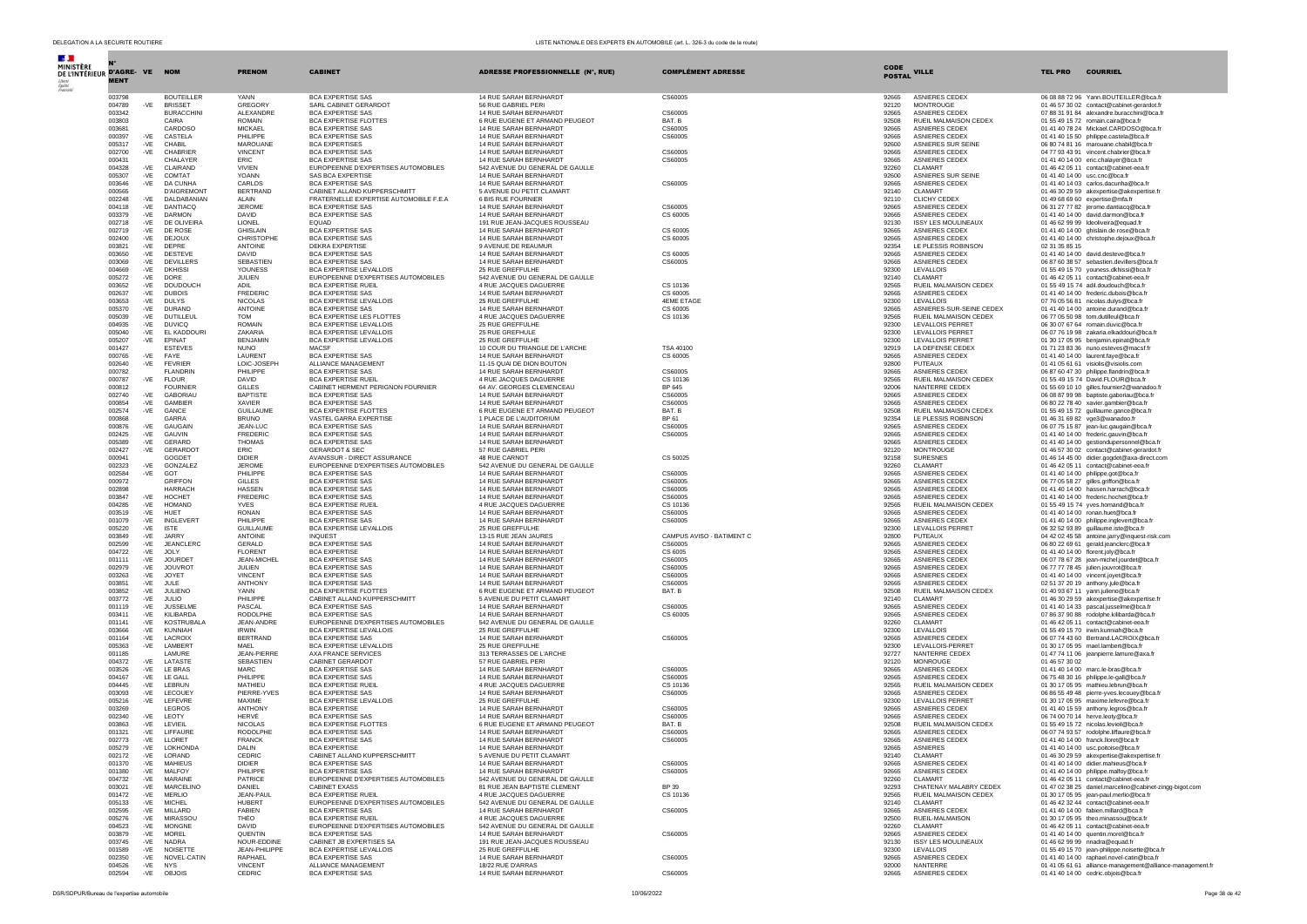| $\mathcal{A}$ .                            |                          |              |                                 |                                 |                                                                 |                                                           |                                  |                |                                                  |                                                                                                     |
|--------------------------------------------|--------------------------|--------------|---------------------------------|---------------------------------|-----------------------------------------------------------------|-----------------------------------------------------------|----------------------------------|----------------|--------------------------------------------------|-----------------------------------------------------------------------------------------------------|
| MINISTÈRE<br>DE L'INTÉRIEUR D'AGRE- VE NOM |                          |              |                                 | <b>PRENOM</b>                   | <b>CABINET</b>                                                  | ADRESSE PROFESSIONNELLE (N°, RUE)                         | <b>COMPLÉMENT ADRESSE</b>        | <b>CODE</b>    | <b>VILLE</b>                                     | <b>TEL PRO</b><br><b>COURRIEL</b>                                                                   |
|                                            | <b>MENT</b>              |              |                                 |                                 |                                                                 |                                                           |                                  | <b>POSTAL</b>  |                                                  |                                                                                                     |
|                                            |                          |              |                                 |                                 |                                                                 |                                                           |                                  |                |                                                  |                                                                                                     |
|                                            | 004449<br>004636         | -VE<br>-VE   | OUDOIRE<br>OUTREQUIN            | ALEXANDRE<br><b>REMY</b>        | <b>BCA EXPERTISE RUEIL</b><br>MUTUELLE FRATERNELLE D'ASSURANCES | 4 RUE JACQUES DAGUERRE<br>6 RUE FOURNIER                  | CS 10136                         | 92565<br>92110 | RUEIL MALMAISON CEDEX<br><b>CLICHY</b>           | 01 55 49 15 74 alexandre.oudoire@bca.fr<br>01 49 68 68 68                                           |
|                                            | 001613                   | $-VE$        | OUVRARD                         | PHILIPPE                        | EUROPEENNE D'EXPERTISES AUTOMOBILES                             | 542 AVENUE DU GENERAL DE GAULLE                           |                                  | 92260          | <b>CLAMART</b>                                   | 01 46 42 05 11 contact@cabinet-eea.fr                                                               |
|                                            | 005007                   | -VE          | PATELSKI                        | NICOLAS                         | EUROPEENNE D'EXPERTISES AUTOMOBILES                             | 542 AVENUE DU GENERAL DE GAULLE                           |                                  | 92140          | CLAMART                                          | 01 46 42 05 11 contact@cabinet-eea.fr                                                               |
|                                            | 003890                   | -VE          | PAYEN                           | YOAN                            | <b>BCA EXPERTISE SAS</b>                                        | 14 RUE SARAH BERNHARDT<br>14 RUE SARAH BERNHARDT          | CS60005                          | 92665          | ASNIERES CEDEX                                   | 01 41 40 14 00 yoan.payen@bca.fr                                                                    |
|                                            | 003105<br>001662         | $-VE$<br>-VE | PEAN<br>PEUCH-ESTRADE           | <b>JEREMY</b><br><b>GILLES</b>  | <b>BCA EXPERTISE SAS</b><br>VASTEL GARRA EXPERTISE              | 1 PLACE DE L'AUDITORIUM                                   | CS60005<br>BP 61                 | 92665<br>92354 | <b>ASNIERES CEDEX</b><br>LE PLESSIS ROBINSON     | 01 41 40 14 01 jeremy.pean@bca.fr<br>01 46 31 69 82 vge3@wanadoo.fr                                 |
|                                            | 001671                   |              | PHILIPPS                        | <b>DIDIER</b>                   | FRATERNELLE EXPERTISE AUTOMOBILE F.E.A                          | 6 BIS RUE FOURNIER                                        |                                  | 92110          | CLICHY LA GARENNE                                | 01 49 68 68 60 expertise@mfa.fr                                                                     |
|                                            | 002796                   | -VE          | <b>PIRIS</b>                    | JOSÉ                            | <b>BCA EXPERTISE SAS</b>                                        | 14 RUE SARAH BERNHARDT                                    | CS60005                          | 92665          | ASNIERES CEDEX                                   | 01 41 40 14 00 iose.piris@bca.fr                                                                    |
|                                            | 001725<br>001737         | -VE          | POUSSIER<br>PROMPT              | <b>REMI</b><br>ERIC             | ALLIANZ<br>EXPA 92                                              | 13-27 ESPLANADE CHARLES DE GAULLE<br>14 RUE CAMILLE COROT |                                  | 92076<br>92500 | LA DEFENSE CEDEX                                 | 01 58 85 18 01 remi.poussier@allianz.fr                                                             |
|                                            | 001766                   | $-VE$        | RABOUIN                         | <b>JACKY</b>                    | <b>BCA EXPERTISE SAS</b>                                        | 14 RUE SARAH BERNHARDT                                    | CS60005                          | 92665          | RUEIL MALMAISON<br>ASNIERES CEDEX                | 01 41 42 73 95 eric.prompt@orange.fr<br>01 41 40 14 00 jacky.rabouin@bca.fr                         |
|                                            | 004535                   | -VE          | <b>RAGUENES</b>                 | PRIGENT                         | VASTEL GARRA EXPERTISE                                          | 1 PLACE DE L'AUDITORIUM                                   |                                  | 92354          | LE PLESSIS ROBINSON                              | 01 46 31 69 82 vge3@wanadoo.fr                                                                      |
|                                            | 003896                   | -VE          | <b>RASKATOW</b>                 | <b>SEBASTIEN</b>                | <b>BCA EXPERTISE SAS</b>                                        | 14 RUE SARAH BERNHARDT                                    | CS60005                          | 92665          | <b>ASNIERES CEDEX</b>                            | 01 41 40 14 00 sebastien.raskatow@bca.fr                                                            |
|                                            | 001826<br>003036         | -VE<br>-VE   | <b>ROBERT</b><br><b>ROBERT</b>  | OLIVIER<br><b>HENRI</b>         | <b>BCA EXPERTISE SAS</b><br><b>BCA EXPERTISE SAS</b>            | <b>14 RUE SARAH BERNHARDT</b><br>14 RUE SARAH BERNHARDT   | C.S60005<br>CS60005              | 92665<br>92665 | <b>ASNIERES CEDEX</b><br>ASNIERES CEDEX          | 01 41 40 14 00 olivier.robert @bca.fr<br>01 41 40 14 00 henri.robert@bca.fr                         |
|                                            | 001824                   |              | <b>ROBERT</b>                   | <b>JEAN-LOUIS</b>               | CABINET PBE                                                     | 41-43 RUE PERIER                                          |                                  | 92120          | <b>MONTROUGE</b>                                 | 01 46 54 45 14 pbe4@wanadoo.fr                                                                      |
|                                            | 004303                   | -VE          | <b>ROBICHON</b>                 | <b>CYRILLE</b>                  | <b>BCA EXPERTISE SAS</b>                                        | 14 RUE SARAH BERNHARDT                                    | CS60005                          | 92665          | <b>ASNIERES CEDEX</b>                            | 01 41 40 14 00 cyrille.robichon@bca.fr                                                              |
|                                            | 002801                   | $-VE$        | <b>ROCHE</b>                    | <b>IVAN</b>                     | <b>BCA EXPERTISE SAS</b>                                        | 14 RUE SARAH BERNHARDT                                    | CS60005                          | 92665          | <b>ASNIERES CEDEX</b><br>ASNIERES CEDEX          | 01 41 40 14 00 ivan.roche@bca.fr                                                                    |
|                                            | 002332<br>001875         | $-VE$<br>-VE | ROGE<br>SAMPAIO                 | <b>DAVID</b><br>JOSÉ            | <b>BCA EXPERTISE SAS</b><br><b>BCA EXPERTISE SAS</b>            | 14 RUE SARAH BERNHARDT<br>14 RUE SARAH BERNHARDT          | CS60005<br>CS60005               | 92665<br>92665 | <b>ASNIERES CEDEX</b>                            | 01 41 40 14 00 david.roge@bca.fr<br>01 41 40 14 00 jose.sampaio@bca.fr                              |
|                                            | 001899                   | $-VE$        | <b>SCHIELE</b>                  | <b>YVES</b>                     | <b>BCA EXPERTISE RUEI</b>                                       | 4 RUE JACOUES DAGUERRE                                    | CS 10136                         | 92565          | RUEIL MALMAISON CEDEX                            | 01 55 49 15 74 yves.schiele@bca.fr                                                                  |
|                                            | 002291                   | -VE          | SERRANO                         | JOSÉ                            | <b>BCA EXPERTISE SAS</b>                                        | 14 RUE SARAH BERNHARDT                                    | CS60005                          | 92665          | ASNIERES CEDEX                                   | 01 41 40 14 19 jose.serrano@bca.fr                                                                  |
|                                            | 002805                   | -VE          | SILLIERE                        | XAVIER                          | CABINET ALLAND KUPPERSCHMITT                                    | 5 AVENUE DU PETIT CLAMART                                 |                                  | 92140          | CLAMART                                          | 01 46 30 29 59 akexpertise@akexpertise.fr                                                           |
|                                            | 005022<br>002810         | $-VE$<br>-VE | SORIANO<br><b>TIMOTEO</b>       | THIBAUT<br>ANTOINE              | EUROPEENNE D'EXPERTISES AUTOMOBILES<br><b>FFA</b>               | 542 AVENUE DU GENERAL DE GAULLE<br>6 BIS RUE FOURNIER     |                                  | 92140<br>92110 | CLAMART<br><b>CLICHY</b>                         | 01 46 42 05 11 contact@cabinet-eea.fr<br>01 49 68 68 68 antoine.timoteo@free.fr                     |
|                                            | 002023                   | -VE          | TRASSOUDAINE                    | <b>JACQUES</b>                  | <b>BCA EXPERTISE SAS</b>                                        | 14 RUE SARAH BERNHARDT                                    | CS60005                          | 92665          | ASNIERES CEDEX                                   | 01 55 87 00 35 jacques.trassoudaine@bca.fr                                                          |
|                                            | 003559                   | $-VE$        | TRECHEREL                       | <b>JEAN-BAPTISTE</b>            | <b>BCA EXPERTISE LEVALLOIS</b>                                  | 25 RUE GREFFULHE                                          |                                  | 92300          | LEVALLOIS PERRET                                 | 01 55 49 15 70 jean-baptiste.trecherel@bca.fr                                                       |
|                                            | 003913                   | -VE          | TROMPE-BAGUENARD GUILLAUME      |                                 | FRATERNELLE EXPERTISE AUTOMOBILE                                | 6 BIS RUE FOURNIER                                        |                                  | 92110          | <b>CLICHY CEDEX</b>                              | 01 49 68 69 60 expertise@fea.fr                                                                     |
|                                            | 002338<br>002043         | $-VE$        | TUAL<br>VAAS                    | PHILIPPE<br><b>DAVID</b>        | <b>BCA EXPERTISE SAS</b><br>AXA FRANCE SERVICES                 | 14 RUE SARAH BERNHARDT<br>313 TERRASSES DE L'ARCHE        | CS60005<br><b>TERRASSE 2</b>     | 92665<br>92400 | <b>ASNIERES CEDEX</b><br>COURBEVOIE              | 06 77 05 51 69 philippe.tual@bca.fr<br>01 47 74 33 79 david.vaas@axa.fr                             |
|                                            | 005312                   | -VE          | VAGNOL                          | CLEMENT                         | <b>BCA EXPERTISE</b>                                            | 14 RUE SARAH BERHARDT                                     |                                  | 92600          | ASNIERES SUR SEINE                               | 06 80 74 81 16 clement.vagnol@bca.fr                                                                |
|                                            | 002275                   | -VE          | VAN MECHELEN                    | <b>STEPHANE</b>                 | <b>SECA</b>                                                     | 14 SQUARE DU PONT DE SEVRES                               |                                  | 92100          | <b>BOULOGNE BILLANCOURT</b>                      | 01 46 04 57 98 secretariat@expertise-seca.fr                                                        |
|                                            | 003724                   |              | <b>VIDIS</b>                    | <b>ROMAIN</b>                   | CABINET AUTO CONSEILS EXPERTISES IDF                            | 62 ROUTE DE L'EMPEREUR                                    |                                  | 92500          | <b>RUFIL MALMAISON</b>                           | 01 41 39 97 50 accueil.aceif@orange.fr                                                              |
|                                            | 002284<br>003563         | -VE<br>$-VE$ | VILLEDIEU<br>WEGLARZ            | GILDAS<br><b>JOHNNY</b>         | <b>BCA EXPERTISE</b><br><b>INOUEST</b>                          | 14 RUE SARAH BERNHARDT<br>CAMPUS AVISO 15 RUE JEAN JAURES | <b>BAT C</b>                     | 92665<br>92800 | ASNIERES SUR SEINE CEDEX<br><b>PUTEAUX</b>       | 06 33 27 72 00 gildas.villedieu@bca.fr<br>04 42 02 45 58 johnny.weglarz@inquest-risk.com            |
|                                            | 002824                   | -VE          | WEYTENS                         | JEROME.                         | <b>BCA EXPERTISE SAS</b>                                        | 14 RUE SARAH BERNHARDT                                    | CS60005                          | 92665          | <b>ASNIERES CEDEX</b>                            | 01 41 40 14 00 jerome.weytens@bca.fr                                                                |
|                                            | 005339                   | $-VE$        | YOUSEI-IDRISSI                  | OTHMANE                         | EXPERTISE AUTO YVES ALLAND                                      | 5 AVENUE DU PETIT CLAMART                                 |                                  | 92140          | CLAMART                                          | 06 60 21 45 72 akexpertise@akexpertise.fr                                                           |
|                                            | 002136                   | -VE          | ZERDOUMI                        | ABDELBAKI                       | <b>BCA EXPERTISE SAS</b>                                        | 14 RUE SARAH BERNHARDT                                    | CS60005                          | 92665          | ASNIERES CEDEX                                   | said.zerdoumi@bca.fr                                                                                |
|                                            | 002139                   | -VE          | ZIZARD                          | PIERRE                          | <b>BCA EXPERTISE SAS</b>                                        | 14 RUE SARAH BERNHARDT                                    | CS60005                          | 92665          | ASNIERES CEDEX                                   | 01 41 40 14 00 pierre.zizard@bca.fr                                                                 |
|                                            | <b>SEINE-SAINT-DENIS</b> |              |                                 |                                 |                                                                 |                                                           |                                  |                |                                                  |                                                                                                     |
|                                            |                          |              |                                 |                                 |                                                                 |                                                           |                                  |                |                                                  |                                                                                                     |
|                                            | 004463<br>000158         | -VE          | <b>BARON</b><br>-VE BERG        | <b>FLAVIEN</b><br>CLAUDE        | <b>BCA EXPERTISE AUBERVILLIERS</b><br>CABINET BERG              | PARC ICADE BAT REMBRANTS<br>5 ALLEE DES ARCHERS           | 22 ALLEE DES NATIONS             | 93420<br>93320 | <b>VILLEPINTE</b><br>LES PAVILLONS SOUS BOIS     | 06 80 22 97 51 flavien.baron@bca.fr<br>01 55 89 06 75 cabinetberg@cabinetberg.fr                    |
|                                            | 004954                   | -VE          | <b>BERTRAND</b>                 | <b>FRANCOIS</b>                 | <b>SECA</b>                                                     | 105 BOULEVARD CHANZY                                      |                                  | 93100          | <b>MONTREUIL</b>                                 | 01 46 04 07 98 secretariat@expertise-seca.fr                                                        |
|                                            | 000268                   |              | <b>BOURG</b>                    | PIERRE                          | <b>GEETA</b>                                                    | 8 RUE SIMON GUITLEVITCH                                   |                                  | 93250          | VILLEMOMBLE                                      | 01 48 55 04 50 pierre.bourg@wanadoo.fr                                                              |
|                                            | 000302                   | $-VE$        | <b>BRENEOL</b>                  | <b>FRANCOIS</b>                 | CABINET MENANT                                                  | 105 BLD CHANZY                                            |                                  | 93100          | <b>MONTREUIL</b>                                 | 01 48 44 44 00 menant.expertise@orange.fr                                                           |
|                                            | 000365<br>005260         | $-VE$        | CANE<br>CESAR                   | DANIEL<br>CLAUDE-EMMANUEL       | CABINET D'EXPERTISE HAUTIN<br>BCA EXPERTISE AUBERVILLIERS       | 46 BIS RUE D'ESTIENNE D'ORVES<br>22 AVENUE DES NATIONS    | PARC ICADE BATIMENT LE REMBRANDT | 93110<br>93420 | ROSNY SOUS BOIS<br><b>VILLEPINTE</b>             | 01 45 28 00 04 expert.hautin@wanadoo.fr<br>01 30 17 05 95 calude-emmanuel.cesar@bca.fr              |
|                                            | 005087                   | $-VE$        | CHAMBON                         | DAVID                           | <b>SEVT</b>                                                     | 30 BIS RUE DU BAILLY                                      | ZAC DU BAILLY                    | 93210          | LA PLAINE SAINT DENIS                            | 01.41.66.78.78 contact@sevt.fr                                                                      |
|                                            | 003372                   | -VE          | CHAPRON                         | OLIVIER                         | SEVT SAS                                                        | ZAC DU BAILLY                                             | 30 BIS RUE DU BAILLY             | 93210          | LA PLAINE SAINT DENIS                            | 01 41 66 78 78 contact@sevt.fr                                                                      |
|                                            | 004701<br>002402         | $-VE$        | <b>DELCROS</b>                  | <b>JONATHAN</b>                 | <b>CABINET MENANT</b>                                           | 105 BOULEVARD CHANZY                                      |                                  | 93100          | <b>MONTREUIL</b>                                 | 01 48 44 44 00 cabinet.menant@orange.fr                                                             |
|                                            | 003031                   | -VE<br>-VE   | <b>DESCHAMPS</b><br><b>DICK</b> | JULIEN<br>PIERRE-OLIVIER        | CABINET BIENAIME ET ASSOCIES<br>BCA EXPERTISE VILLEPINTE        | 105 BOULEVARD DE CHANZY<br>PARC ICADE BAT REMBRANTS       | 22 ALLEE DES NATIONS             | 93100<br>93420 | MONTREUIL SOUS BOIS<br><b>VILLEPINTE</b>         | 01 43 63 14 63 cabinet-bienaime.com<br>01 40 93 19 09 pierre-olivier.dick@bca.fr                    |
|                                            | 005227                   | $-VE$        | ELOY                            | <b>VALENTIN</b>                 | CABINET CLAUDE BERG                                             | 5 ALLEE DES ARCHERS                                       |                                  | 93320          | LES PAVILLONS SOUS BOIS                          | 01 55 89 06 75 cabinetberg@cabinetberg.fr                                                           |
|                                            | 004137                   | -VE          | FERNANDEZ                       | GREGORY                         | <b>BCA EXPERTISE VILLEPINTE</b>                                 | PARC ICADE BAT REMBRANTS                                  | 22 ALLEE DES NATIONS             | 93420          | <b>VILLEPINTE</b>                                | 01 40 93 19 09 gregory.fernandez@bca.fr                                                             |
|                                            | 004713<br>000907         | -VE<br>-VE   | FLAMBEAU<br><b>GEORGET</b>      | <b>AURELIEN</b><br><b>DAVID</b> | CABINET BIENAIME ET ASSOCIES<br><b>CABINET BERG</b>             | 105 BOULEVARD CHANZY<br>5 ALLEE DES ARCHERS               |                                  | 93100<br>93320 | <b>MONTREUIL</b><br>LES PAVILLONS SOUS BOIS      | 01 43 63 14 19 information@cabinet-bienaime.com<br>01 55 89 06 75 cabinetberg@cabinetberg.fr        |
|                                            | 001026                   |              | <b>HAUTIN</b>                   | <b>DIDIER</b>                   | CABINET D'EXPERTISE HAUTIN                                      | 46 BIS RUE D'ESTIENNE D'ORVES                             |                                  | 93110          | ROSNY SOUS BOIS                                  | 01 45 28 00 04 expert.hautin@wanadoo.fr                                                             |
|                                            | 005115                   | -VE          | <b>HIDALGO</b>                  | EMMANUEL                        | <b>SEVT</b>                                                     | ZAC DU BAILLY                                             |                                  | 93210          | LA PLAINE SAINT DENIS                            | 01 41 66 78 78 contact@sevt.fr                                                                      |
|                                            | 003996                   | -VE          | <b>HUOT</b>                     | <b>ROMAIN</b>                   | <b>BIENAIME &amp; ASSOCIES</b>                                  | 105 BOULEVARD DE CHANZY                                   |                                  | 93100          | MONTREUIL SOUS BOIS                              | 01 43 63 14 19 bienaime.montreuil@ref-conseil.fr                                                    |
|                                            | 003690<br>005337         | -VE<br>-VE   | INFANTINO<br><b>KHARAZ</b>      | <b>FREDERIC</b><br><b>YANIS</b> | ILE DE FRANCE CONSEIL EXPERTISE AUTOMOBILE<br><b>SEVT SAS</b>   | 11 RUE DES IRIS<br>30 BIS RUE DU BAILLY                   |                                  | 93160<br>93210 | NOISY LE GRAND<br>LA PLAINE SAINT DENIS          | 06 60 93 88 68 idfexpertiseautomobile@gmail.com<br>01 41 66 78 78 contact@sevt.fr                   |
|                                            | 003774                   |              | <b>LARNAUD</b>                  | <b>YVES</b>                     | <b>GENERALI</b>                                                 | 2-8 RUE LUIGI CHERUBINI                                   |                                  | 93200          | SAINT-DENIS                                      | 01 58 38 48 30 ylamaud@generali.fr                                                                  |
|                                            | 004176                   | -VE          | LOPES                           | <b>GILLES</b>                   | <b>CABINET BERG</b>                                             | 5 ALLEE DES ARCHERS                                       |                                  | 93320          | LES PAVILLONS SOUS BOIS                          | 01 55 89 06 75 cabinetberg@cabinetberg.fr                                                           |
|                                            | 001355                   |              | LOUVEAU                         | <b>MICHEL</b>                   | LA POSTE SERV. RISQUES ET ASSURANCES                            | TERRITORIAL EXPERTS AUTOMOBILES                           | 3 RUE CHARLES GOUPPY - BP 160    | 93623          | AULNAY SOUS BOIS CEDEX                           | 01 48 79 56 70 michellouveau@laposte.fr                                                             |
|                                            | 001432<br>003870         | -VE<br>$-VE$ | MASTROLILLO<br>MASTROLILLO      | <b>FRANCK</b><br><b>MARC</b>    | CABINET BIENAIME ET ASSOCIES<br><b>BIENAIME &amp; ASSOCIES</b>  | 105 BOULEVARD DE CHANZY<br>105 BOULEVARD DE CHANZY        |                                  | 93100<br>93100 | MONTREUIL SOUS BOIS<br><b>MONTREUIL</b>          | 01 43 63 14 63 information@cabinet-bienaime.com<br>01 43 63 14 19 mmastrolillo@cabinet-bienaime.com |
|                                            | 001433                   |              | <b>MATEOS</b>                   | <b>JOSE</b>                     | CABINET BERG                                                    | 5 ALLEE DES ARCHERS                                       |                                  | 93320          | LES PAVILLONS SOUS BOIS                          | 01 55 89 06 75 cabinetberg@cabinetberg.fr                                                           |
|                                            | 003543                   |              | MOUNTCHEU                       | <b>ZEPHIRIN</b>                 | BCA EXPERTISE VILLEPINTE                                        | PARC ICADE BAT REMBRANTS                                  | 22 ALLEE DES NATIONS             | 93420          | <b>VILLEPINTE</b>                                | 01 55 87 00 35 zephirin.mountcheu@bca.fr                                                            |
|                                            | 004831                   |              | -VE PERRIER-LATOUR              | LELIA                           | SOLUTIONS D'EXPERTISES DE VEHICULES TER-<br><b>RESTRES</b>      | 30 BIS RUE DU BAILLY                                      | ZAC DU BAILLY                    | 93210          | LA PLAINE SAINT DENIS                            | 01 41 66 78 78 contact@sevt.fr                                                                      |
|                                            | 001753                   |              | PUYRAIMOND                      | <b>DENIS</b>                    | SEVT SAS                                                        | ZAC DU BAILLY                                             | 30 BIS RUE DU BAILLY             | 93210          | LA PLAINE SAINT DENIS                            | 01 41 66 78 78 contact@sevt.fr                                                                      |
|                                            | 003897                   | $-VE$        | <b>REMADNA</b>                  | <b>TAREK</b>                    | SEVT SAS                                                        | ZAC DU BAILLY                                             | 30 BIS RUE DU BAILLY             | 93210          | LA PLAINE SAINT DENIS                            | 01 41 66 78 78 contact@sevt.fr                                                                      |
|                                            | 004211                   | -VE          | <b>RIBEIRO</b>                  | JOAO PHILIPPE                   | <b>CABINET BERG</b>                                             | 5 ALLEE DES ARCHERS                                       |                                  | 93320          | LES PAVILLONS SOUS BOIS                          | 01 55 89 06 75 cabinetberg@cabinetberg.fr                                                           |
|                                            | 003434<br>001989         | -VE<br>$-VE$ | SIMOUH<br><b>THIEULLENT</b>     | MAJDI<br><b>RODOLPHE</b>        | <b>CABINET BERG</b><br><b>SEVT SAS</b>                          | 5 ALLEE DES ARCHERS<br>ZAC DU BAILLY                      | 30 BIS RUE DE BAILLY             | 93320<br>93210 | LES PAVILLONS SOUS BOIS<br>LA PLAINE SAINT DENIS | 01 55 89 06 75 cabinetberg@cabinetberg.fr<br>01 41 66 78 78 contact@sevt.fr                         |
|                                            | 005369                   | -VE          | VERHEYEN                        | MAXIME                          | <b>CABINET SECA</b>                                             | 105 BOULEVARD CHANZY                                      |                                  | 93100          | <b>MONTREUIL</b>                                 | 01 46 04 57 98                                                                                      |
|                                            | 005061                   | $-VE$        | VIDAL                           | <b>VINCENT</b>                  | BCA EXPERTISE AUBERVILLIERS                                     | 22 AVENUE DES NATIONS                                     | PARC ICADE ROISSY PARIS NORD     | 93420          | <b>VILLEPINTE</b>                                | 06 33 27 82 08 vincent.vidal@bca.fr                                                                 |
|                                            |                          |              |                                 |                                 |                                                                 |                                                           |                                  |                |                                                  |                                                                                                     |
|                                            | <b>VAL-DE-MARNE</b>      |              |                                 |                                 |                                                                 |                                                           |                                  |                |                                                  |                                                                                                     |
|                                            | 000009                   | -VE          | ABRAHAM                         | <b>ALAIN</b>                    | <b>TECHNI CONCEP EXPERTISES</b>                                 | 31-33 RUE DES CLOTAIS                                     |                                  | 94360          | <b>BRY SUR MARNE</b>                             | 01 76 73 93 00 contact@cabinet-tce.fr                                                               |
|                                            | 005064                   |              | -VE AFONSO                      | <b>THOMAS</b>                   | PROFIL'EXPERTISE                                                | 69 AVENUE FOCH                                            |                                  | 94100          | SAINT MAUR DES FOSSES                            | 01 45 11 12 25 contact@profilexpertise.fr                                                           |
|                                            | 005309<br>004407         | -VE          | AMIRTHALINGAM<br><b>AZER</b>    | ROGER<br>PHILIPPE               | <b>BCA EXPERTISE CRETEIL</b>                                    | 9 RUE GEORGES ENESCO                                      |                                  | 94000<br>94230 | CRETEIL<br>CACHAN CEDEX                          | 06 76 05 99 09 roger.amirthalingam@bca.fr                                                           |
|                                            | 004242                   |              | <b>BAILLE</b>                   | <b>YANNICK</b>                  | BCA EXPERTISE CACHAN<br><b>EST EXPERTISES</b>                   | 18 AVENUE CARNOT<br>4 RUE JULIETTE DE WILS                | CS 60114                         | 94500          | CHAMPIGNY SUR MARNE                              | 01 40 93 19 09 philippe.azer@bca.fr<br>01 48 81 68 20 est.expertises@wanadoo.fr                     |
|                                            | 003047                   |              | <b>BARBIER</b>                  | NICOLAS                         | PROACTIVA EXPERTISES                                            | 9 AVENUE CHARLES V                                        |                                  | 94130          | NOGENT SUR MARNE                                 | 01 48 73 97 78 proactiva.expertises@orange.fr                                                       |
|                                            | 005287                   | $-VE$        | <b>BASCOU</b>                   | <b>NICOLAS</b>                  | TECHNI CONCEPT EXPERTISES                                       | 31-33 RUE DES CLOTAIS                                     |                                  | 94360          | BRY SUR MARNE                                    | 01 76 73 93 00 contact@cabinet-tce.fr                                                               |
|                                            | 004686<br>004317         | $-VE$        | <b>BERNARD</b><br><b>BIET</b>   | ALEXANDRE<br>YANN-ERIC          | CABINET CERISIER ET MILOCHAU                                    | 83 RUE VICTOR BASCH                                       |                                  | 94320<br>94100 | THIAIS                                           | 01 45 15 34 56 cerisiermilochau@orange.fr                                                           |
|                                            | 000208                   | -VE          | BLIN                            | <b>DOMINIQUE</b>                | PROFIL'EXPERTISE<br>SARETEC                                     | 71 AVENUE FOCH<br>9-11 RUE GEORGES ENESCO                 |                                  | 94008          | SAINT MAUR DES FOSSES<br>CRETEIL                 | 01 45 11 12 29 ye35@hotmail.fr<br>01 49 56 84 58 dblin@saretec.fr                                   |
|                                            | 004766                   |              | -VE BREDIN                      | <b>ALEXIS</b>                   | BCA EXPERTISE CACHAN                                            | 18 AVENUE CARNOT                                          |                                  | 94230          | CACHAN                                           | 01 40 93 19 09 alexis.bredin@bca.fr                                                                 |
|                                            | 003206                   |              | -VE BRIANT                      | <b>EMMANUEL</b>                 | CABINET RICHETTE                                                | 81-85 AVENUE VICTOR HUGO                                  |                                  | 94106          | SAINT MAUR CEDEX                                 | 01 45 11 12 22 sarl.richette@wanadoo.fr                                                             |
|                                            | 005335                   |              | -VE CASTANO PALOMO              | DAVID SANTIAGO                  | <b>BCA EXPERTISE CACHAN</b>                                     | 18 AVENUE CARNOT                                          |                                  | 94230          | <b>CACHAN</b>                                    | 06.84.65.56.22 david.castano@hca.fr                                                                 |
|                                            | 003682<br>000416         | -VE          | CENTAZZO<br>-VE CERISIER        | <b>ROMAIN</b><br>PATRICE        | CABINET PIERRE<br>CERISIER ET MILOCHEAU EXPERTISES              | 4 ALLEE DES AMBALAIS<br>144 AVENUE DE STALINGRAD          | BP <sub>1</sub>                  | 94420<br>94240 | LE PLESSIS TREVISE<br>L'HAY LES ROSES            | 01 45 76 59 64 cabinetpierre@aol.com<br>01 45 12 34 56 cerisiermilochau@orange.fr                   |
|                                            | 000433                   |              | <b>CHAMARD</b>                  | <b>JACQUES</b>                  | SARL CONSEIL EXPERTISE 94                                       | 21 RUE DE LA VARENNE                                      |                                  | 94100          | SAINT MAUR DES FOSSES                            | 09 50 98 27 57 j.chamard@free.fr                                                                    |
|                                            | 004326                   |              | CHAUVEAU                        | <b>DAVID</b>                    | TECHNI CONCEP EXPERTISES                                        | 31-33 RUE DES CLOTAIS                                     |                                  | 94360          | BRY SUR MARNE                                    | 01 76 73 93 00 contact@cabinet-tce.fr                                                               |
|                                            | 004599                   |              | -VE COSTES                      | <b>JULIEN</b>                   | CABINET PIERRE                                                  | 4 ALLEE DES AMBALAIS                                      |                                  | 94420          | LE PLESSIS TREVISE                               | 01 45 94 03 04 cabinetpierre@aol.com                                                                |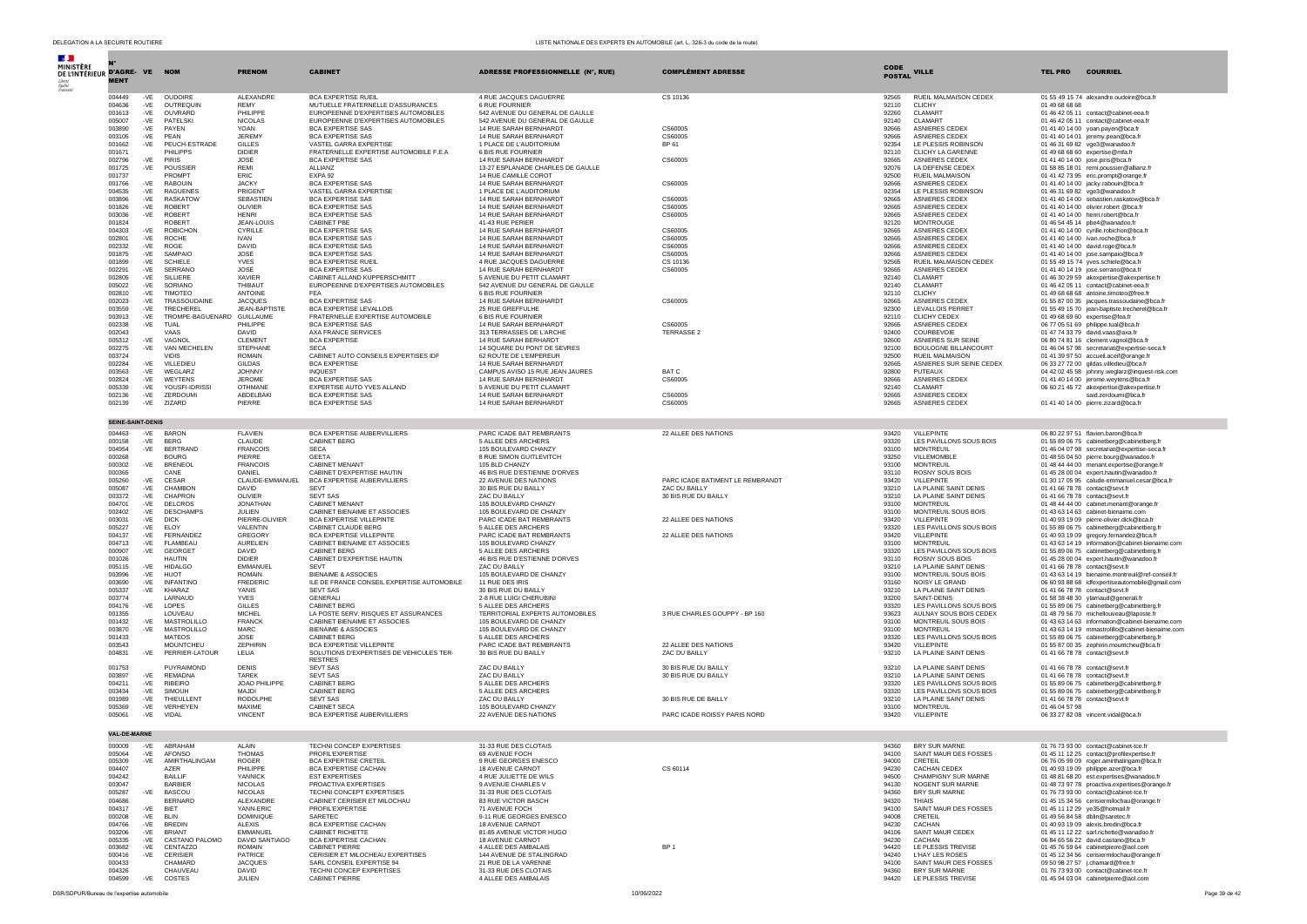| $\mathcal{A}$<br>MINISTÈRE<br>DE L'INTÉRIEUR D'AGRE- VE NOM | <b>MENT</b>      |                |                                          | <b>PRENOM</b>                 | <b>CABINET</b>                                                | <b>ADRESSE PROFESSIONNELLE (N°, RUE)</b>                    | <b>COMPLEMENT ADRESSE</b>                  | <b>CODE</b><br><b>POSTAL</b> | <b>VILLE</b>                                 | <b>TEL PRO</b><br><b>COURRIEL</b>                                                           |
|-------------------------------------------------------------|------------------|----------------|------------------------------------------|-------------------------------|---------------------------------------------------------------|-------------------------------------------------------------|--------------------------------------------|------------------------------|----------------------------------------------|---------------------------------------------------------------------------------------------|
|                                                             | 004771           | $-VE$          | CROIXER                                  | WILLIAM                       | <b>BCA EXPERTISE CACHAN</b>                                   | 18 AVENUE CARNOT                                            |                                            | 94230                        | CACHAN                                       | 01 40 93 19 09 william.croixier@bca.fr                                                      |
|                                                             | 003969           | -VE            | DA CRUZ                                  | <b>FLORENT</b>                | PROACTIVA EXPERTISES                                          | 121 AVENUE DU 8 MAI 1945                                    |                                            | 94170                        | LE PERREUX SUR MARNE                         | 01 48 73 97 78 proactiva.expertises@orange.fr                                               |
|                                                             | 002397<br>004253 | $-VE$<br>-VE   | <b>DA CUNHA</b><br>DE OLIVEIRA           | LAURENCO<br>WII LIAM          | CABINET LETHIPHU.FR<br>PROACTIVA EXPERTISES                   | <b>BP 16</b><br>121 AVENUE DU 8 MAI 1945                    |                                            | 94290<br>94170               | VILLENEUVE LE ROI<br>LE PERREUX SUR MARNE    | 01 49 61 30 00 lourenco.philippe@cabinetlethiphu.fr<br>01 48 73 97 78 will405-8@msn.com     |
|                                                             | 004668           | -VE            | DENIZET                                  | CLEMENT                       | BCA EXPERTISE CACHAN                                          | 18 AVENUE CARNOT                                            |                                            | 94230                        | CACHAN                                       | 01 40 93 19 09 clement.denizet@bca.fr                                                       |
|                                                             | 004345           | -VE            | <b>DIAS</b>                              | <b>JOFFRAY</b>                | PROACTIVA EXPERTISES                                          | 121 AVENUE DU 8 MAI 1945                                    |                                            | 94170                        | LE PERREUX SUR MARNE                         | 01 48 73 97 78 proactiva.expertises@orange.fr                                               |
|                                                             | 003979<br>002324 | $-VE$          | <b>DINH</b><br>DJAHON-RUDEL              | CHRISTOPHE<br>ERIC            | <b>BCA EXPERTISE CACHAN</b><br>TECHNI CONCEP EXPERTISES       | 18 AVENUE CARNOT<br>31-33 RUE DES CLOTAIS                   |                                            | 94230<br>94360               | CACHAN<br>BRY SUR MARNE                      | 06 33 27 06 50 christophe.dinh@bca.fr<br>01 76 73 93 00 contact@cabinet-tce.fr              |
|                                                             | 000678           |                | <b>DUCOUF</b>                            | THIERRY                       | CABINET PATTI                                                 | 83 RUE VICTOR BASCH                                         |                                            | 94320                        | <b>THIAIS</b>                                | 01 48 53 45 11                                                                              |
|                                                             | 004934           | -VE            | <b>DUMOUTIER</b>                         | JULIEN                        | <b>BCA EXPERTISE CACHAN</b>                                   | <b>18 AVENUE CARNOT</b>                                     |                                            | 94230                        | CACHAN                                       | 06 31 27 86 45 julien.dumoutier@bca.fr                                                      |
|                                                             | 000785<br>003449 | $-VE$<br>$-VE$ | <b>FLORES</b><br><b>FONTENAIST</b>       | EMMANUEL<br><b>BENOIT</b>     | CABINET LETHIPHU.FR<br><b>TECHNI CONCEP EXPERTISES</b>        | <b>BP 16</b><br>31-33 RUE DES CLOTAIS                       |                                            | 94290<br>94360               | VILLENEUVE LE ROI<br><b>BRY SUR MARNE</b>    | 01 49 61 30 00 flores.emmanuel@cabinetlethiphu.fr<br>01 76 73 93 00 contact@cabinet-tce.fr  |
|                                                             | 002353           | $-VE$          | <b>FOUCHARD</b>                          | NICOLAS                       | <b>DELTA EXPERTISES</b>                                       | 61 RUE DE CHARENTON                                         |                                            | 94140                        | <b>ALFORTVILLE</b>                           | 01 43 53 40 88 pfouchard@wanadoo.fr                                                         |
|                                                             | 002422<br>003514 | -VE            | GAGNOUX<br>GIRBAI                        | CHRISTOPHE<br>AI EXANDRE      | TECHNI CONCEP EXPERTISES<br>CABINET RICHETTE                  | 31-33 RUE DES CLOTAIS<br>81-85 AVENUE VICTOR HUGO           |                                            | 94360                        | BRY SUR MARNE<br>SAINT MAUR CEDEX            | 01 76 73 93 00 contact@cabinet-tce.fr<br>01 45 11 12 22 sarl richette@wanadoo.fr            |
|                                                             | 004719           | -VF<br>$-VE$   | <b>GUEGUEN</b>                           | CORENTIN                      | PROACTIVA EXPERTISES                                          | 121 AVENUE DU 8 MAI 1945                                    |                                            | 94106<br>94170               | LE PERREUX SUR MARNE                         | 01 48 73 97 78 proactiva.expertises@orange.fr                                               |
|                                                             | 004924           | -VE            | <b>HUGON</b>                             | ARNAUD                        |                                                               | 04 RUE MAURICE AUBERTIN                                     |                                            | 94490                        | ORMESSON SUR MARNE                           | 07 61 92 84 19 arnaud.hugon@outlook.fr                                                      |
|                                                             | 001074<br>001199 |                | <b>HUMBERT</b><br>LANTRAIN               | LIONEL<br>JEAN-YVES           | CABINET RICHETTE<br>SARI LANTRAIN                             | 81-85 AVENUE VICTOR HUGO<br>31-33 RUE DES CLOTAIS           |                                            | 94106<br>94360               | SAINT MAUR CEDEX<br><b>BRY SUR MARNE</b>     | 01 45 11 12 22 sarl.richette@wanadoo.fr<br>01 48 81 04 00 expert@sarllantrain.fr            |
|                                                             | 004507           | $-VE$          | <b>LASPLACETTES</b>                      | REMI                          | PROFIL EXPERTISE                                              | 69-71 AVENUE FOCH                                           |                                            | 94100                        | SAINT MAUR DES FOSSES                        | 01 45 11 12 22 contact@profilexpertise.fr                                                   |
|                                                             | 001210           |                | LATHUILLIERE                             | JEAN-PIERRE                   | CABINET ILE DE FRANCE EXPERTISES                              | 9 AVENUE CHARLES V                                          |                                            | 94130                        | NOGENT SUR MARNE                             | 01 48 73 68 56 iledeFRANCEexpertise@wanadoo.fr                                              |
|                                                             | 001230<br>001234 | -VE            | LE BIHAN<br>LE CORRE                     | HERVÉ<br>LAURENT              | BCA EXPERTISE VAL DE MARNE<br>CABINET PROACTIVA EXPERTISES    | 135, CHEMIN DES BASSINS<br>121 AV DU 8 MAI 1945             | <b>HAMEAU B</b>                            | 94046<br>94170               | CRETEIL CEDEX<br>LE PERREUX SUR MARNE        | 01 41 94 11 79 herve.le bihan@bca.fr<br>01 48 73 97 78 proactiva.expertises@orange.fr       |
|                                                             | 003699           | -VE            | LE LOUS                                  | KRISTELL                      | BCA EXPERTISE CACHAN                                          | 18 AVENUE CARNOT                                            | CS 60114                                   | 94230                        | CACHAN CEDEX                                 | 01 69 93 00 27 kristell.lelous@bca.fr                                                       |
|                                                             | 003528           | $-VE$          | LEAL                                     | JULIEN                        | <b>BCA EXPERTISE CRETEIL</b>                                  | 135 CHEMIN DES BASSINS                                      |                                            | 94000                        | CRETEIL                                      | 01 41 94 11 29 julien.leal@bca.fr                                                           |
|                                                             | 004811<br>001310 | -VE<br>$-VE$   | LEQUERTIER<br>LEVRAGUE                   | <b>KENNI</b><br>CHRISTIAN     | <b>CABINET PIERRE</b><br>PROFIL EXPERTISE                     | 4 ALLEE DES AMBALAIS<br>69/71 AVENUE FOCH                   |                                            | 94420<br>94106               | LE PLESSIS TREVISE<br>SAINT MAUR CEDEX       | 01 45 94 03 04 cabinetpierre94@gmail.com<br>01 45 11 12 22 expertauto@levrague.fr           |
|                                                             | 004857           | -VE            | LIRIA                                    | <b>ALEXIS</b>                 | <b>BCA EXPERTISE CRETEIL</b>                                  | 135, CHEMIN DES BASSINS                                     | HAMEAU B                                   | 94046                        | <b>CRETEIL CEDEX</b>                         | 01 41 94 11 79 alexis.liria@bca.fr                                                          |
|                                                             | 004513           | -VE            | LOISEAU                                  | <b>OUENTIN</b>                | PROFIL EXPERTISE                                              | 69-71 AVENUE FOCH                                           |                                            | 94100                        | SAINT MAUR DES FOSSES                        | 01 45 11 12 22 contact@profilexpertise.fr                                                   |
|                                                             | 004011<br>005261 | -VE<br>$-VE$   | LOPES<br>LOPES FERREIRA DE               | <b>DAVID</b><br>GABRIEL       | CABINET LETHIPHU.FR<br>LANG ET ASSOCIES ILE DE FRANCE         | <b>BP 16</b><br>71 AVENUE FOCH                              |                                            | 94290<br>94100               | VILLENEUVE LE ROI<br>SAINT-MAUR-DES-FOSSEES  | 01 49 61 30 00 flores.emmanuel@cabinetlethiphu.fr<br>01 45 11 12 22 cabinet94@groupelang.fr |
|                                                             |                  |                | MELO                                     |                               |                                                               |                                                             |                                            |                              |                                              |                                                                                             |
|                                                             | 003864           | -VE            | LORENZINI                                | MAXIME                        | BCA EXPERTISE CACHAN                                          | 18 AVENUE CARNOT                                            | CS 60114                                   | 94230                        | CACHAN CEDEX                                 | 01 40 93 19 09 maxime.lorenzini@bca.fr                                                      |
|                                                             | 001387<br>004675 | -VE<br>-VE     | MANDRA<br>MARECHAL                       | PHILIPPE<br>LIONEL            | CABINET RICHETTE<br><b>BCA EXPERTISE CACHAN</b>               | 81-85 AVENUE VICTOR HUGO<br><b>18 AVENUE CARNOT</b>         | CS 60114                                   | 94106<br>94230               | SAINT MAUR CEDEX<br>CACHAN CEDEX             | 01 45 11 12 22 sarl.richette@wanadoo.fr<br>01 40 93 19 09 lionel.marechal@bca.fr            |
|                                                             | 004380           | -VE            | MAURO COVES                              | MATHIEU                       | BCA EXPERTISE VAL DE MARNE                                    | 9-11 RUE GEORGES ENESCO                                     |                                            | 94000                        | CRETEIL                                      | 01 41 94 11 79 mathieu.maurocoves@bca.fr                                                    |
|                                                             | 001477           | -VE            | MESSAOUI                                 | MAI FK                        | CABINET MESSAOUI EXPERTISES                                   | 68 AVENUE CARNOT                                            |                                            | 94100                        | SAINT MAUR DES FOSSES                        | 01 55 12 02 02 expertises@cabinet-messaoui.fr                                               |
|                                                             | 001499<br>001509 |                | MILOCHAU<br>MOMMAYOU                     | THIERRY<br>CHRISTIAN          | CERISIER ET MILOCHEAU EXPERTISES<br>CABINET MOMMAYOU SA       | 144 AVENUE DE STALINGRAD<br>144 AVENUE DE STALINGRAD        |                                            | 94240<br>94240               | L'HAY LES ROSES<br><b>L'HAY LES ROSES</b>    | 01 45 12 34 56 cerisiermilochau@orange.fr<br>01 45 12 34 56 mommayou@wanadoo.fr             |
|                                                             | 004073           |                | MUTTE                                    | <b>EREDERIC</b>               | CABINET I ETHIPHU.FR                                          | <b>BP 16</b>                                                |                                            | 94290                        | VII I ENEUVE LE ROI                          | 01 49 61 30 00 flores.emmanuel@cabinetlethiphu.fr                                           |
|                                                             | 005236           | $-VE$          | PARTOUCHE                                | NATHAN                        | TECHNI CONCEP EXPERTISES                                      | 31 RUE DES CLOTAIS                                          |                                            | 94360                        | <b>BRY SUR MARNE</b>                         | 01 76 73 93 00 contact@cabinet-tce.fr                                                       |
|                                                             | 001630<br>004778 | $-VE$          | PATTI<br>PEREZ                           | STEPHANE<br><b>IGNACIO</b>    | CABINET PATTI<br><b>BCA EXPERTISE CRETEIL</b>                 | 83 RUE VICTOR BASCH<br>135 CHEMIN DES BASSINS               |                                            | 94320<br>94000               | <b>THIAIS</b><br>CRETEIL                     | 01 48 53 45 11 stephane.patti@wanadoo.fr<br>01 41 94 11 79 ignacio.perez@bca.fr             |
|                                                             | 005378           | $-VE$          | PEROLAT                                  | <b>VINCENT</b>                | BCA EXPERTISE CACHAN                                          | 18 AVENUE CARNOT                                            |                                            | 94230                        | CACHAN                                       | 01 41 94 11 79 vincent.perolat@bca.fr                                                       |
|                                                             | 001682           | -VE            | PIERRE                                   | THIERRY                       | <b>CABINET PIERRE</b>                                         | 59 AVENUE DU GENERAL DE GAULLE<br>9 AVENUE CHARLES V        | BP <sub>1</sub>                            | 94510                        | LA QUEUE EN BRIE                             | 01 45 94 03 04 cabinetpierre@aol.com                                                        |
|                                                             | 001694<br>004642 | $-VE$<br>$-VE$ | PINHEIRO<br>POUSSIN                      | PAULO<br><b>ROMAIN</b>        | PROACTIVA EXPERTISES<br>BCA EXPERTISE CACHAN                  | <b>18 AVENUE CARNOT</b>                                     | CS 60114                                   | 94130<br>94230               | NOGENT SUR MARNE<br>CACHAN CEDEX             | 01 48 73 97 78 proactiva.expertises@orange.fr<br>01 40 93 19 09 romain.poussin@bca.fr       |
|                                                             | 004942           | -VF            | <b>REDY</b>                              | KEVIN                         | BCA EXPERTISE CACHAN                                          | 18 AVENUE CARNOT                                            | CS 60114                                   | 94230                        | CACHAN CEDEX                                 | 01 69 93 83 33 kevin.redy@bca.fr                                                            |
|                                                             | 001792           | $-VE$          | RENAUD                                   | <b>HERVE</b>                  | <b>BCA EXPERTISE CRETEIL</b>                                  | 135, CHEMIN DES BASSINS                                     | <b>HAMEAU B</b>                            | 94046                        | CRETEIL CEDEX                                | 01 41 94 14 00 herve.renaud@bca.fr<br>01 40 93 19 09 serge revert@bca.fr                    |
|                                                             | 001795<br>004036 | -VE            | <b>REVERT</b><br><b>RIBEIRO</b>          | SERGE<br>GIL                  | <b>BCA EXPERTISE CACHAN</b><br><b>BCA EXPERTISE CACHAN</b>    | 18 AVENUE CARNOT<br><b>18 AVENUE CARNOT</b>                 | CS 60114<br>CS 60114                       | 94230<br>94230               | CACHAN CEDEX<br>CACHAN CEDEX                 | 01 40 93 19 09 gil.ribeiro@bca.fr                                                           |
|                                                             | 004943           | $-VE$          | ROMANKO                                  | <b>GUILLAUME</b>              | BCA EXPERTISE CACHAN                                          | <b>18 AVENUE CARNOT</b>                                     | CS 60114                                   | 94230                        | CACHAN CEDEX                                 | 06 80 22 09 35 quillaume.romanko@bca.fr                                                     |
|                                                             | 002516<br>002174 | $-VE$          | SANCHEZ<br>SANNA                         | SÉBASTIEN<br>PHILIPPE         | CABINET PIERRE<br><b>CABINET SANNA</b>                        | 59 AVENUE DU GENERAL DE GAULLE<br>30 RUE SALVETAT           | BP <sub>1</sub>                            | 94510<br>94600               | LA OUEUE EN BRIE<br><b>CHOISY LE ROI</b>     | 01 45 94 03 04 cabinetpierre@aol.com<br>01 48 52 10 58 psanna@free.fr                       |
|                                                             | 005059           | $-VE$          | SIDEMION                                 | <b>DAVID</b>                  | BCA EXPERTISE CACHAN                                          | 18 AVENUE CARNOT                                            | CS 60114                                   | 94230                        | CACHAN CEDEX                                 | 06 76 05 99 98 david.sidemion@bca.fr                                                        |
|                                                             | 001981           |                | <b>TERRIER</b>                           | PHILIPPE                      | CABINET TERRIER                                               | 5 RUE DE LA CORDERIE                                        | CENTRA 386                                 | 94596                        | <b>RUNGIS CEDEX</b>                          | 01 56 70 65 70                                                                              |
|                                                             | 005407<br>003581 | $-VE$<br>-VE   | TRESTKA<br>TRUTAUD                       | DANIEL<br>JOEL                | CABINET PIERRE<br>CABINET EST EXPERTISES                      | 4 ALLEE DES AMBALAIS<br>4 RUE JULIETTE DEWILLS              |                                            | 94420<br>94500               | LE PLESSIS TREVISE<br>CHAMPIGNY SUR MARNE    | 01 45 94 03 04 cabinetpierre94@gmail.com<br>01 48 80 68 20 i.trutaud@voila.fr               |
|                                                             | 002057           | -VF            | VANNEREAL                                | AI AIN                        | TECHNI CONCEP EXPERTISES                                      | 31 RUE DES CLOTAIS                                          |                                            | 94360                        | BRY SUR MARNE                                | 01 76 73 93 00 contact@cabinet-tce.fr                                                       |
|                                                             | 002113           | -VE            | WALFERDEIN                               | LOUIS                         | BCA EXPERTISE VAL DE MARNE                                    | 135, CHEMIN DES BASSINS                                     | <b>HAMEAU B</b>                            | 94046                        | CRETEIL CEDEX                                | 01 41 94 11 79 louis.walferdein@bca.fr                                                      |
|                                                             | VAL-D'OISE       |                |                                          |                               |                                                               |                                                             |                                            |                              |                                              |                                                                                             |
|                                                             | 004240<br>004863 | $-VE$          | BA<br><b>BARRAU</b>                      | OMAR<br><b>FLORENT</b>        | CABINET SAURON ET ASSOCIES<br><b>CABINET CMS</b>              | 10 RUE DE PARIS<br>10 RUE DE PARIS                          |                                            | 95500<br>95500               | GONESSE<br>GONESSE                           | 01 39 85 12 99 cbt.sauron@orange.fr<br>01 39 85 12 99 contact@expertcms.fr                  |
|                                                             | 004081           | $-VE$          | <b>BEDNARZ</b>                           | <b>ROBERT</b>                 | CABINET CHRISTOPHE MAISON                                     | 13 AVENUE DE LA MARE                                        | ST OUEN L'AUMONE                           | 95042                        | CERGY PONTOISE CEDEX                         | 01 34 42 80 00 rbednarz.cabinetmaison@orange.fr                                             |
|                                                             | 003316           | -VE            | <b>BERGER</b>                            | ROMUALD                       | CABINET MAISON                                                | 111 RUE DE BEAUCHAMP                                        |                                            | 95150                        | <b>TAVERNY</b>                               | 01 39 95 98 88 cabinetmaison@wanadoo.fr                                                     |
|                                                             | 005075<br>004915 | -VE<br>$-VE$   | <b>BEROULE</b><br><b>BEUCHER</b>         | <b>THOMAS</b><br><b>KEVIN</b> | AVFA<br>BCA EXPERTISE PONTOISE                                | 13 ROUTE DE LA MARE<br>12 CHAUSSÉE JULES CÉSAR              | <b>PAIES BETHUNES</b><br>IMMEUBLE LE CÉSAR | 95310<br>95520               | SAINT OUEN L'AUMONE<br>OSNY                  | 01 34 42 80 00 contact@aveaidf.com<br>01 30 17 05 95 kevin.beucher@bca.fr                   |
|                                                             | 002870           | -VE            | <b>BIDAULT</b>                           | AYMERIC                       | EEXAM                                                         | 2 PLACE CAMILLE FOUINAT                                     |                                            | 95250                        | <b>BEAUCHAMP</b>                             | 06 07 33 02 93 a.bidault@eexam.fr                                                           |
|                                                             | 003951           | -VE            | <b>BLONTROCK</b>                         | FABIEN                        | <b>BCA EXPERTISE PONTOISE</b>                                 | 12 CHAUSSÉE JULES CÉSAR                                     | IMMEUBLE LE CÉSAR                          | 95520                        | OSNY                                         | 01 30 17 05 95 fabien.blontrock@bca.fr                                                      |
|                                                             | 003053<br>003794 | $-VE$<br>-VE   | <b>BONISSENT</b><br><b>BOUELLE</b>       | <b>FRANCOIS</b><br>LAURENT    | <b>CEAV TISSIER</b><br>CABINET LE ROY                         | 8 RUE DES PATIS<br>7 RUE DESCARTES                          | BP 80032                                   | 95300<br>95331               | <b>PONTOISE</b><br>DOMONT CEDEX              | 01 30 30 78 30 contact@ceavtissier.fr<br>01 39 91 53 04 cbt.leroy@wanadoo.fr                |
|                                                             | 004691           | $-VE$          | CADORET                                  | <b>ROMAIN</b>                 | <b>CEAV TISSIER</b>                                           | 8 RUE DES PATIS                                             |                                            | 95300                        | PONTOISE                                     | 01 30 30 78 30 contact@ceavtissier.fr                                                       |
|                                                             | 004918           | -VE            | CHALVET                                  | PHILIPPE                      | <b>BFEA</b>                                                   | 37 RUE GUSTAVE EIFFEL                                       |                                            | 95190                        | GOUSSAINVILLE                                | 01 39 88 56 39 philippe.chalvet@bfea.fr                                                     |
|                                                             | 000441<br>004919 | -VE<br>$-VE$   | CHAPULS<br>COLIN                         | ALPHONSE<br>GEOFFREY          | <b>CABINET CHAPUIS</b><br>SARL MACADAM FRANCE                 | 13 RUE MAURICE BERTEAUX<br>BAT L - LES ARALIAS PARIS NORD 2 | 66 RUE DES VANESSES - BP 46052-VILLEPINTE  | 95500<br>95913               | LE THILLAY<br>ROISSY CHARLES DE GAULLE CEDEX | 01 34 38 97 54 chapuisexpertises@gmail.com                                                  |
|                                                             | 004436           | -VE            | CROCHEZ                                  | ALEXANDRE                     | BCA EXPERTISE PONTOISE                                        | 12 CHAUSSÉE JULES CÉSAR                                     | IMMEUBLE LE CÉSAR                          | 95520                        | OSNY                                         | 01 58 02 09 93 geoffrey.colin@macadam.eu<br>01 30 17 05 95 alexandre.crochez@bca.fr         |
|                                                             | 000559           |                | CURNIFR                                  | <b>BERNARD</b>                | VALEUR CAMPING CAR                                            | 3 SENTE DE MONTROUGE                                        |                                            | 95000                        | <b>BOISEMONT</b>                             | 01 34 42 49 61 bernard-curnier@wanadoo.fr                                                   |
|                                                             | 002605<br>003978 | $-VE$          | DA COSTA<br><b>DEVILLE</b>               | ANTONIO JULIO<br><b>REMY</b>  | SARL ADC EXPERTISES<br>CABINET SAURON ET ASSOCIES             | 2 RUE DE PARIS<br>10 RUE DE PARIS                           |                                            | 95330<br>95500               | <b>DOMONT</b><br>GONESSE                     | 01 34 38 08 03 antonio.dacosta@adc.expert.fr                                                |
|                                                             | 003386           | $-VE$          | <b>DOMINGUES</b>                         | FRIC.                         | <b>CEAV TISSIER</b>                                           | 8 RUE DES PATIS                                             |                                            | 95300                        | PONTOISE                                     | 01 39 85 12 99 cbt.sauron@orange.fr<br>01 30 30 78 30 contact@ceavtissier.fr                |
|                                                             | 002241           | $-VE$          | DOMINGUES CARDOSO PAULO<br><b>MENDES</b> |                               | ADC EXPERTISES                                                | 37 RUE GUSTAVE EIFFEL                                       | ALPHA PARK - BAT A3                        | 95190                        | GOUSSAINVILLE                                | 01 34 38 08 03 cabinet.adc@orange.fr                                                        |
|                                                             | 003754<br>004133 | $-VE$          | -VF DUARTE<br><b>DUFRESNE</b>            | MAXIME<br><b>ALEXIS</b>       | <b>CEAV TISSIER</b><br>CABINET AVEA                           | 8 RUE DES PATIS                                             |                                            | 95300<br>95042               | PONTOISE                                     | 01 30 30 78 30 contact@ceavtissier.fr                                                       |
|                                                             | 005393           | $-VE$          | DURU                                     | <b>JEROME</b>                 | LANG ET ASSOCIES 95 (C.E.A.V-D TISSIER)                       | 13 AVENUE DE LA MARE<br>34 RUE AMPERE                       |                                            | 95300                        | CERGY PONTOISE CEDEX<br><b>ENNERY</b>        | 01 34 42 80 00 contact@aveaidf.com<br>01 30 30 78 30 contact95@groupelang.fr                |
|                                                             | 000827           |                | <b>FREMY</b>                             | ALAIN                         |                                                               | 2 AVENUE PIEDALLU                                           |                                            | 95290                        | L'ISLE ADAM                                  | 01 34 69 49 04                                                                              |
|                                                             | 002426<br>004364 | $-VE$<br>$-VE$ | <b>GENCARELLI</b><br>GUENDJIAN           | <b>LINO</b><br>CEDRIC         | CEAV TISSIER<br>CEAV TISSIER                                  | 8 RUE DES PATIS<br>8 RUE DES PATIS                          |                                            | 95300<br>95300               | PONTOISE<br>PONTOISE                         | 01 30 30 78 30 contact@ceavtissier.fr<br>01 30 30 78 30 contact@ceavtissier.fr              |
|                                                             | 002489           | $-VE$          | HAZAN                                    | <b>ROBERT</b>                 |                                                               | 8 RUE WALDECK ROUSSEAU                                      |                                            | 95310                        | SAINT OUEN L'AUMONE                          | 01 34 30 00 55 robert.hazan@orange.fr                                                       |
|                                                             | 005048           | -VE            | <b>HERMAN</b>                            | ALEXANDER                     | <b>BCA EXPERTISE PONTOISE</b>                                 | 12 CHAUSSEE JULES CESAR                                     | <b>IMMEUBLE LE CESAR</b>                   | 95520                        | OSNY                                         | 06 48 04 31 74 alexander.herman@bca.fr                                                      |
|                                                             | 003257<br>004990 | $-VE$          | <b>HUBERT</b><br><b>JAMES</b>            | <b>DENIS</b><br>CHRISTOPHER   | BCA EXPERTISE PONTOISE<br>AVEA                                | 12. CHAUSSÉE JULES CÉSAR<br>13 AVENUE DE LA MARE            | IMMEUBLE LE CÉSAR                          | 95520<br>95042               | OSNY<br>CERGY PONTOISE CEDEX                 | 01 30 17 05 95 denis.hubert@bca.fr<br>01 34 42 80 00 contact@aveaidf.com                    |
|                                                             | 002762           | $-VE$          | <b>JOUAN</b>                             | <b>FRANK</b>                  | MACADAM FRANCE                                                | BAT L - LES ARALIAS PARIS NORD 2                            | 66 RUE DES VANESSES - BP 46052-VILLEPINTE  | 95913                        | ROISSY CHARLES DE GAULLE CEDEX               | 01 58 02 09 93 frank.jouan@macadam.eu                                                       |
|                                                             | 002855           | -VE            | KAI CAN                                  | <b>THOMAS</b>                 | CABINET I E ROY                                               | 7 RUE DESCARTES                                             | BP 80032                                   | 95331                        | DOMONT CEDEX                                 | 01 39 91 53 04 cbt.leroy@wanadoo.fr                                                         |
|                                                             | 004724<br>002239 | $-VE$          | KIEJNA<br>-VE LAKHDARI                   | PHILIPPE<br>MUSTAPHA          | SARL ADC EXPERTISES<br>AXE MAJEUR EXPERTISE AUTOMOBILE (AMEA) | 2 RUE DE PARIS<br>12 CHAUSSE JULES CESAR                    | IMMEUBLE LE CESAR                          | 95330<br>95520               | <b>DOMONT</b><br>OSNY                        | 01 34 38 08 03 cabinet.adc@orange.fr<br>01 30 38 04 70 cabinetamea@sfr.fr                   |
|                                                             | 005121           | -VE            | LAKHDARI                                 | <b>MOSLIM</b>                 | <b>SAS AMEA</b>                                               | 12 CHAUSSEE JULES CESAR                                     |                                            | 95520                        | OSNY                                         | 01 30 38 04 70 expertise@cabinetcae.fr                                                      |
|                                                             | 001209           |                | LATARGERIE                               | MICHEL-RENE                   | CABINET MICHEL LATARGERIE                                     | 23 RUE JEAN BORDEREL                                        |                                            | 95100                        | ARGENTEUIL                                   | 01 39 61 46 52 latargeriexpert@wanadoo.fr                                                   |
|                                                             | 004170           |                | LEGROS                                   | PATRICE                       | MACADAM FRANCE SARL                                           | BAT L - LES ARALIAS PARIS NORD 2                            | 66 RUE DES VANESSES - BP 46052-VILLEPINTE  | 95913                        | ROISSY CHARLES DE GAULLE CEDEX               | 01 58 02 09 93 patrice.legros@macadam.eu                                                    |

DSR/SDPUR/Bureau de l'expertise automobile automobile 10/06/2022 Page 40 de 42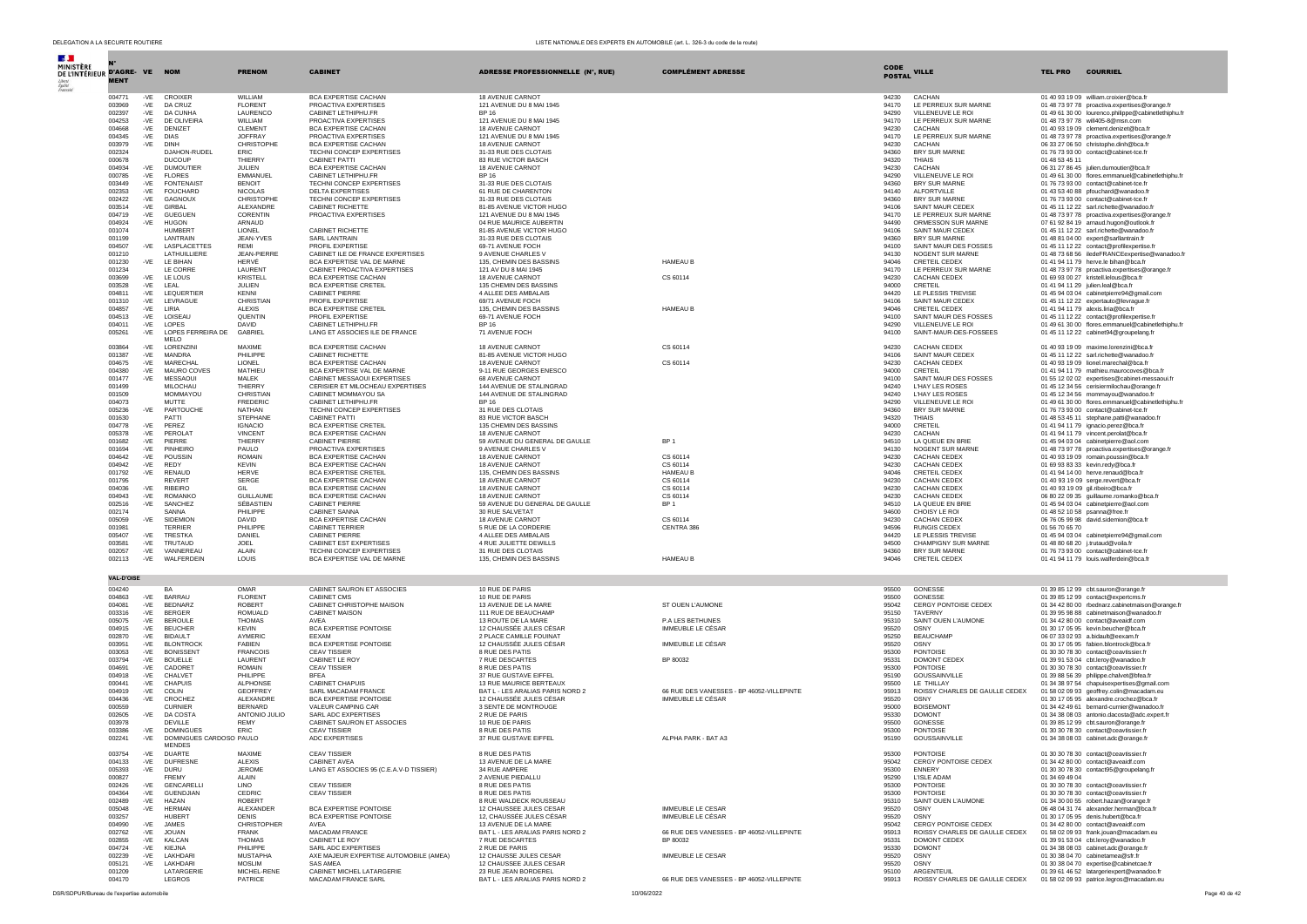| DELEGATION A LA SECURITE ROUTIERE |                   |                |                                      |                                |                                                                           | LISTE NATIONALE DES EXPERTS EN AUTOMOBILE (art. L. 326-3 du code de la route) |                                                                       |                |                                              |                                                                                           |
|-----------------------------------|-------------------|----------------|--------------------------------------|--------------------------------|---------------------------------------------------------------------------|-------------------------------------------------------------------------------|-----------------------------------------------------------------------|----------------|----------------------------------------------|-------------------------------------------------------------------------------------------|
| <b>SALE</b>                       |                   |                |                                      |                                |                                                                           |                                                                               |                                                                       |                |                                              |                                                                                           |
| MINISTÈRE                         |                   |                |                                      |                                |                                                                           |                                                                               |                                                                       | CODE           |                                              |                                                                                           |
| DE L'INTÉRIEUR D'AGRE-VE          |                   |                | <b>NOM</b>                           | <b>PRENOM</b>                  | <b>CABINET</b>                                                            | ADRESSE PROFESSIONNELLE (N°, RUE)                                             | <b>COMPLÉMENT ADRESSE</b>                                             | <b>POSTAL</b>  | <b>VILLE</b>                                 | <b>COURRIEL</b><br><b>TEL PRO</b>                                                         |
| Liberté<br>Égalité<br>Fraterio    | <b>MENT</b>       |                |                                      |                                |                                                                           |                                                                               |                                                                       |                |                                              |                                                                                           |
|                                   | 004731            | $-VE$          | LYAMANI                              | <b>AYOUB</b>                   | ACTION AUTO EXPERTISE                                                     | 7 RUE DESCARTES                                                               |                                                                       | 95330          | <b>DOMONT</b>                                | 01 39 91 53 04 cbtleroy@wanadoo.fr                                                        |
|                                   | 002173            |                | MAISON                               | CHRISTOPHE                     | <b>CABINET MAISON</b>                                                     | PARC D'ACTIVITÉS DE BÉTHUNES                                                  | 13 AVE13 AV DE LA MARE IMMEUBLE DE FRANCE                             | 95042          | ST OUEN L'AUMONE/CERGY PONTOISE              | 01 34 42 80 00 cabinetmaison@wanadoo.fr                                                   |
|                                   | 004433            | $-VE$          | MANCEAU                              | MATHIEU                        | BCA EXPERTISE PONTOISE                                                    | 12, CHAUSSÉE JULES CÉSAR                                                      | IMMEUBLE LE CÉSAR                                                     | 95520          | OSNY                                         | 01 30 17 05 95 mathieu.manceau@bca.fr                                                     |
|                                   | 004629<br>001407  | $-VE$<br>$-VE$ | <b>MARCHANT</b><br><b>MARION</b>     | YUUHOL.<br>DOMINIQUE           | <b>CABINET BFEA SAS</b><br>CABINET MARION                                 | 37 BAT A3 RUE GUSTAVE FIFEEL<br>111 RUE DE BEAUCHAMP                          |                                                                       | 95190<br>95150 | GOUNAINVILLE<br><b>TAVERNY</b>               | 01 39 88 56 39 contact@bfea.fr<br>01 30 72 09 74 cabinet-marion@wanadoo.fr                |
|                                   | 005285            | $-VE$          | <b>MENDES</b>                        | <b>THOMAS</b>                  | AVEA                                                                      | 13 AVENUE DE LA MARE                                                          | P.A LES BETHUNES                                                      | 95310          | SAINT OUEN L'AUMONE                          | 01 34 42 80 00 thomas-mendes@hotmail.fr                                                   |
|                                   | 002992            | -VE            | MENGUY                               | CHRISTOPHE                     | CABINET MENGUY SAURON - CMS                                               | 10 RUE DE PARIS                                                               |                                                                       | 95500          | GONESSE                                      | 01 39 85 12 99 contact@expertscms.fr                                                      |
|                                   | 003574            |                | <b>MERCIER</b>                       | <b>PATRICK</b>                 |                                                                           | 6 CHEMIN DU PARC                                                              |                                                                       | 95230          | SOISY SOUS MONTMORENCY                       | 01 39 64 10 41 patrickmercier95@free.fr                                                   |
|                                   | 005286<br>003172  | $-VE$<br>$-VE$ | PARMENTIER<br><b>PATRIARCA</b>       | <b>DYLAN</b><br><b>LIONEL</b>  | AVFA<br>CABINET MENGUY SAURON - CMS                                       | 13 AVENUE DE LA MARE<br>10 RUE DE PARIS                                       |                                                                       | 95310<br>95500 | SAINT OUEN L'AUMONE<br>GONESSE               | 01 34 42 80 00 dylan.parmentier@yahoo.fr                                                  |
|                                   | 002790            | $-VE$          | PELTIER                              | YVAN                           | SARL MACADAM FRANCE                                                       | BAT L - LES ARALIAS PARIS NORD 2                                              | 66 RUE DES VANESSES - BP 46052-VILLEPINTE                             | 95913          | ROISSY CHARLES DE GAULLE CEDEX               | 01 39 85 12 99 cabinet.cms@orange-business.fr<br>01 58 02 09 93 yvan.peltier@macadam.eu   |
|                                   | 005141            | $-VE$          | <b>PERIGAULT</b>                     | <b>GUILLAUME</b>               | <b>BFEA SAS</b>                                                           | 37 RUE GUSTAVE EIFFEL                                                         |                                                                       | 95190          | GOUSSAINVILLE                                | 01 39 88 56 39 contact@bfea.fr                                                            |
|                                   | 004262            | $-VE$          | PIERRET                              | <b>VINCENT</b>                 | BCA EXPERTISE PONTOISE                                                    | 12 CHAUSSÉE JULES CÉSAR                                                       | IMMEUBLE LE CÉSAR                                                     | 95520          | OSNY                                         | 01 30 17 05 95 vincent.pierret@bca.fr                                                     |
|                                   | 003295<br>005144  | $-VE$<br>$-VE$ | PIRONNEAU<br>PISSOT                  | FRÉDÉRIC<br>RÉGIS              | <b>IDFEA</b><br>ACTION AUTO EXPERTISE                                     | 2 ALLEE DES HORTENSIAS<br>2 RUE DE PARIS                                      |                                                                       | 95120<br>95330 | ERMONT<br><b>DOMONT</b>                      | idf-expertise-automobile@outlook.fr<br>01 39 91 53 04 t.kalcan@aae-idf.com                |
|                                   | 004905            | $-VE$          | RAULIQUE                             | PHILIPPE                       | CEAV                                                                      | 8 RUE DES PATIS                                                               |                                                                       | 95300          | PONTOISE                                     | 01 30 30 78 30 contact@ceavtissier.fr                                                     |
|                                   | 001787            | $-VE$          | <b>REINERMANN</b>                    | WILFRIED                       | REINERMANN WILFRIED EXPERT AUTOMOBILE LITI-                               | 3 RUE DE L ESPLANADE DE PARIS                                                 | BP 88265                                                              | 95801          | CERGY PONTOISE CEDEX                         | 01 34 20 09 10 reinermann.wilfried@gmail.com                                              |
|                                   |                   |                |                                      |                                | GE@UTO.COM                                                                |                                                                               |                                                                       |                |                                              |                                                                                           |
|                                   | 002539<br>002194  | -VE            | SABBE<br>SABOUREAULT                 | LUDOVIC<br><b>MARC</b>         | AXE MAJEUR EXPERTISE AUTOMOBILE (AMEA)<br>MARC SABOUREAULT                | 12 CHAUSSE JULES CESAR<br>110 ROUTE DE SEINE                                  | <b>IMMEUBLE LE CESAR</b>                                              | 95520<br>95240 | OSNY<br><b>CORMEILLES EN PARISIS</b>         | 01 30 38 04 70 cabinetamea@sfr.fr<br>06 51 12 32 96 saboureault.marc@gmail.com            |
|                                   | 001887            | -VE            | SAURON                               | JEAN-PIERRE                    | CABINET MENGUY SAURON - CMS                                               | 10 RUE DE PARIS                                                               |                                                                       | 95500          | GONESSE                                      | 01 39 85 12 99 contact@expertcms.fr                                                       |
|                                   | 001912            |                | <b>SEHILI</b>                        | RICHARD                        | CABINET SEHILI RICHARD                                                    | 20 RUE DU MARECHAL JOFFRE                                                     |                                                                       | 95270          | LUZARCHES                                    | 01 34 09 86 60 sehili@leclubauto.com                                                      |
|                                   | 003577<br>004417  | $-VE$<br>$-VE$ | SELLAKH<br>SOETAER1                  | REDA<br>OLIVIER                | SELLAKH<br>BCA EXPERTISE PONTOISE                                         | BP 61016                                                                      |                                                                       | 95293<br>95520 | L'ISLE ADAM PDC CEDEX<br>OSNY                | 06 67 98 24 10 sellakh@supmeca.fr                                                         |
|                                   | 004753            | $-VE$          | <b>VIDECOO</b>                       | <b>FLORENT</b>                 | <b>CEAV TISSIER</b>                                                       | 12 CHAUSSEE JULES CESAR<br>8 RUE DES PATIS                                    |                                                                       | 95300          | PONTOISE                                     | 01 30 17 05 95 olivier.soetaert@bca.fr<br>01 30 30 78 30 contact@ceavtissier.fr           |
|                                   |                   |                |                                      |                                |                                                                           |                                                                               |                                                                       |                |                                              |                                                                                           |
|                                   | <b>GUADELOUPE</b> |                |                                      |                                |                                                                           |                                                                               |                                                                       |                |                                              |                                                                                           |
|                                   | 004584            | -VE            | ANICET                               | PHILIBERT                      | AUTO EXPERTISE CARAIBES                                                   | 22 RES LES JARDINS DE BAIMBRIDGE                                              |                                                                       | 97139          | <b>LES ABIMES</b>                            | 05 90 82 75 22 auto-expertise-caraibes@wanadoo.fr                                         |
|                                   | 004272            |                | <b>BANET</b>                         | MAHOL.                         | BCA EXPERTISE POINTE A PITRE                                              | VOIE PRINCIPALE N° 16                                                         | ZI DE JARRY                                                           | 97122          | <b>BAIF MAHAUT</b>                           | 05 90 26 61 08 johan.banet@bca.fr                                                         |
|                                   | 000161            |                | <b>BERNADET</b>                      | <b>JACQUES</b>                 | AUTO EXPERTISE CARAIBES                                                   | 22 RESIDENCE LES JARDINS DE BAIMBRIDGE                                        |                                                                       | 97139          | <b>LES ABYMES</b>                            | 05 90 82 72 22 auto-expertise-caraibes@wanadoo.fr                                         |
|                                   | 004688<br>004690  | $-VE$<br>$-VE$ | <b>BONBONNE</b><br>CADET             | <b>JEFFRY</b><br>LUIGUY        | ANTILLAISE D'EXPERTISE<br><b>GEKA EXPERTISES</b>                          | 5 RUE MOISE POLKA<br>LOT 4 - LOCAL 4-6                                        | ZI JARRY<br>ZAC DE DUGAZON DE BOURGOGNE                               | 97122<br>97139 | <b>BAIE MAHAULT</b><br><b>I ES ARYMES</b>    | 05 90 89 69 10 jeffry@antilles-expertise.com                                              |
|                                   | 004354            | -VE            | CHAMMOUGOM                           | CHRISTOPHE                     | <b>GEKA EXPERTISES</b>                                                    | LOT Nº 4 - LOCAL4-6                                                           | ZAC DE DUGAZON DE BOURGOGNE                                           | 97139          | <b>LES ABYMES</b>                            | gekaexpertises971@gmail.com<br>06 90 83 89 69 gekaexpertise971@gmail.com                  |
|                                   | 002343            | $-VE$          | CITADELLE                            | SANDRO-ADRIEN                  | SCDA EXPERTISES AUTOMOBILES                                               | <b>BP 59</b>                                                                  |                                                                       | 97122          | <b>BAIE MAHAULT</b>                          | 05 90 94 37 71 scda.expertises@orange.fr                                                  |
|                                   | 000488            | $-VE$          | COCO                                 | <b>PATRICK</b>                 | CABINET COCO                                                              | 2 RUE ST MICHEL RAIZET                                                        |                                                                       | 97139          | LES ABYMES                                   | 05 90 04 36 41 conformitesiv@gmail.com                                                    |
|                                   | 003753<br>000544  |                | CORNIOUEL                            | PASCAL<br>RFMI                 | AUTO EXPERTISE CARAIBES                                                   | 22 RESIDENCE LES JARDINS DE BAINBRIDGE<br>502 LES SEUILS                      |                                                                       | 97139          | <b>LES ABYMES</b>                            | 05 90 82 72 22 auto-expertise-caraibes@wanadoo.fr                                         |
|                                   | 004481            | -VE<br>$-VE$   | COYO<br>DEVARIEUX                    | JEAN-DENIS                     | CONSEILS EXPERTISE AUTOMOBILE<br>AUTO EXPERTISE CARAIBES                  | 22 RESIDENCE LES JARDINS DE BAINBRIDGE                                        | RAIZET                                                                | 97139<br>97139 | <b>ARYMES</b><br>LES ABYMES                  | 05 90 91 26 15 c.e.a.@wanadoo.fr<br>05 90 82 72 22 auto-expertise-caraibes@wanadoo.fr     |
|                                   | 003591            | $-VE$          | <b>DUGAST</b>                        | JEAN-YVES                      | <b>DUGAST EXPERTISES</b>                                                  | <b>SURGY</b>                                                                  |                                                                       | 97180          | SAINTE ANNE                                  | 05 90 20 95 07 jeanyvesdugast@orange.fr                                                   |
|                                   | 003024            | -VE            | GAVARIN                              | DANIFI                         | POLE EXPERTISE GUADELOUPE                                                 | ROCADE GRAND CAMP                                                             |                                                                       | 97139          | <b>LES ABYMES</b>                            | daniel.gavarin@orange.fr                                                                  |
|                                   | 004672<br>003755  | $-VE$          | <b>HAUTCLOCQ</b><br>HURTIS-ZANDRONIS | <b>AURELIEN</b><br>RODRIGUE    | BCA EXPERTISE POINTE A PITRE<br>ANTILLES EXPERTISES                       | VOIE PRINCIPALE N° 16<br>11 C RESIDENCE CIBONEYE                              | ZI DE JARRY                                                           | 97122<br>97110 | <b>BAIE MAHAUT</b><br>POINTE A PITRE         | 05 90 26 61 08 aurelien.hautclocg@bca.fr<br>05.90.89.69.10 ant-exp@antilles-expertise.com |
|                                   | 005162            | $-VE$          | <b>HYLAIRE</b>                       | MANUEL                         | ANTILLAISE D'EXPERTISE                                                    | ZONE INDUSTRIELLE DE JARRY                                                    | LAURICISQUE                                                           | 97122          | <b>BAIE-MAHAULT</b>                          | 05 90 89 69 16 mhylaire@aexpertise.fr                                                     |
|                                   | 001110            | $-VE$          | <b>JOSEPHINE</b>                     | HENRI-EDMOND                   | ANTILLES EXPERTISES                                                       | 11 RESIDENCE CIBONEYE                                                         | LAURICISQUE                                                           | 97110          | POINTE A PITRI                               | 05 90 89 69 16 ant-exp@antilles-expertise.com                                             |
|                                   | 003262            | $-VE$          | <b>JOSEPHINE</b>                     | SABRINA                        | ANTILLES EXPERTISES                                                       | 11 RESIDENCE CIBONEYE                                                         | LAURICISQUE                                                           | 97110          | POINTE A PITRE                               | 05 90 89 69 16 ant-exp@antilles-expertise.com                                             |
|                                   | 004897<br>004383  | -VE<br>$-VE$   | <b>MAULOIS</b><br><b>MONNET</b>      | SAMUEL<br>JÉRÔME               | ANTILLAISE D'EXPERTISE<br>BCA EXPERTISE POINTE A PITRE                    | 5 RUE MOISE POLKA<br>VOIE PRINCIPALE N° 16                                    | ZI JARRY<br>ZI DE JARRY                                               | 97122<br>97122 | <b>BAIE MAHAUT</b><br><b>BAIE MAHAUT</b>     | ant-exp@aexpertise.fr<br>05 90 26 61 08 jerome.monnet@bca.fr                              |
|                                   | 002157            |                | <b>MORMAND</b>                       | <b>MARCEL</b>                  | CABINET OUTREMER EXPERTISE                                                | BATIMENT H - GRAND CAMP                                                       | 5 RES LES CANNELLES                                                   | 97139          | <b>I FS ARYMES</b>                           | 05 90 21 38 33 outremer.expertises@wanadoo.fr                                             |
|                                   | 001730            |                | PRIE                                 | MARIE-JEAN-YVES                | <b>GWAD EXPERT</b>                                                        | 39 LOT BIS SECTION BIS                                                        |                                                                       | 97115          | SAINTE ROSE                                  | 05 90 20 23 68 gwadexpert97@orange.fr                                                     |
|                                   | 003352            | -VE            | SENE                                 | SYLVIO                         | POLE EXPERTISE GUADELOUPE<br>CABINET ARREX                                | 31 ESPACE ROCADE<br>IMP FOURRIER - RUE T. EDISON                              | <b>GRAND-CAMF</b>                                                     | 97139          | <b>ABYMES</b>                                | 05 90 48 04 99 sylvio.pole-expertise@orange.fr                                            |
|                                   | 004419<br>003124  | $-VE$          | TAVERNE<br><b>TOUSSAINT</b>          | <b>ARNAUD</b><br><b>BENOÎT</b> | BCA EXPERTISE POINTE A PITRE                                              | VOIE PRINCIPALE N° 16                                                         | .1ARRY<br>ZI DE JARRY                                                 | 97122<br>97122 | <b>BAIF MAHAULT</b><br><b>BAIE MAHAUT</b>    | 05 90 41 18 31 tavernearnaud@live.fr<br>06 74 00 72 57 benoit.toussaint@bca.fr            |
|                                   |                   |                |                                      |                                |                                                                           |                                                                               |                                                                       |                |                                              |                                                                                           |
|                                   | <b>MARTINIQUE</b> |                |                                      |                                |                                                                           |                                                                               |                                                                       |                |                                              |                                                                                           |
|                                   | 004237            | $-VE$          | ALIVON                               | <b>JEHAN</b>                   | ALIVON EXPERTISES                                                         | <b>VILLA DIJON</b>                                                            | FORD BOURLET                                                          | 97222          | CASE PILOTE                                  | 05 96 75 26 79 jehan.alivon@gmail.com                                                     |
|                                   | 002144            | -VE            | ANNETTE                              | JEAN-MICHEL                    | <b>JMA EXPERTISES</b>                                                     | IMMEUBLE CHAPELLE - ROUTE DU STADE                                            | PI ACE D'ARMES                                                        | 97232          | <b>IF LAMENTIN</b>                           | 05 96 57 33 44 jma.expertises@wanadoo.fr                                                  |
|                                   | 004312            |                | <b>ANTOIN</b>                        | <b>GUILLAUME</b>               | CARAIB'EXPERTISE SARL                                                     | 597 AVENUE LEON GONTRAN DAMAS                                                 | CITE DILLON                                                           | 97200          | FORT DE FRANCE                               | 05 96 60 46 60 g_antoin@orange.fr                                                         |
|                                   | 004572<br>003638  |                | <b>BAISLEAU</b><br><b>BEUZE</b>      | SANDRINE<br><b>JOHAN</b>       | CABINET MONNELY<br>JBT EXPERTISE AUTO                                     | 4 ATELIER BERGES DE KERLYS<br>CANAL COCOTTE                                   |                                                                       | 97200<br>97224 | FORT DE FRANCE<br><b>DUCOS</b>               | 05 96 71 63 39 direction@monnelv.fr<br>05 96 73 04 75 jbt.expertise-auto@orange.fr        |
|                                   | 003807            | $-VE$          | CHAMPIAU                             | <b>RENAUD</b>                  | <b>BCA EXPERTISE MARTINIOUE</b>                                           | 5 LOTISSEMENT DE LA PLAINE                                                    | CITE PETIT MANOIR                                                     | 97232          | LE LAMENTIN                                  | 05 96 63 68 88 renaud.champiau@bca.fr                                                     |
|                                   | 003566            | $-VE$          | CORINTHE                             | CLAUDE                         | CEC EXPERTISES EIRL                                                       | RUE DES ARTISANS ZAC DU BAC                                                   |                                                                       | 97220          | <b>TRINITE</b>                               | 05 96 69 41 74 ccorinthe@wanadoo.fr                                                       |
|                                   | 002531<br>000580  | -VE<br>-VE     | COUTE<br><b>DARGENTON</b>            | JEAN-MICHEL<br><b>BRUNO</b>    | COUTE<br>SCP MADIN EXPERT AUTO                                            | 1 RUE SCHOELCHER<br>N° 4 LOTISSEMENT BARDINET DILLON                          |                                                                       | 97245<br>97200 | RIVIERE SALE<br>FORT DE FRANCE               | 05 96 48 22 22 jeanmichel.coute@gmail.com<br>05 96 73 38 08 contact@madin-expert-auto.com |
|                                   | 004851            | $-VE$          | DEKEISTER                            | <b>BENJAMIN</b>                | BCA EXPERTISE FORT DE FRANCE                                              | 5 LOTISSEMENT DE LA PLAINE                                                    | CITE PETIT MANOIR                                                     | 97232          | LE LAMENTIN                                  | 06 96 74 04 60 benjamin.dekeister@bca.fr                                                  |
|                                   | 003505            | $-VE$          | <b>DURAND</b>                        | PHILIPPE                       | <b>DEAM EXPERTISE</b>                                                     | PLACE D'ARMES                                                                 |                                                                       | 97232          | LE LAMENTIN                                  | 06 96 05 18 18 deam.expertise@gmail.com                                                   |
|                                   | 003261            | $-VE$          | JEAN-BAPTISTE                        | THIERRY                        | JBT EXPERTISE AUTO                                                        | C CIAL ESPACE 92 - BUR E1                                                     | ZI CANAL COCOTTE                                                      | 97224          | <b>DUCOS</b>                                 | 05 96 73 04 75                                                                            |
|                                   | 004368<br>004577  | $-VE$<br>$-VE$ | <b>JOACHIM</b><br>LAFONTAINE         | JEAN-YVES<br>SAMUEL            | CABINET D'EXPERTISE VICTOR MONNELY<br>BCA EXPERTISE MARTINIQUE            | ATELIERS DES BERGES N° 4<br>5 LOTISSEMENT DE LA PLAINE                        | KEREYS BP 6140<br>CITE PETIT MANOIR                                   | 97255<br>97232 | FORT DE FRANCE<br>LE LAMENTIN                | 05 96 71 63 39 cabinet.monnely@wanadoo.fr<br>05 96 63 68 88 samuel.lafontaine@bca.fr      |
|                                   | 002912            | $-VE$          | LOUIS-JOSEPH                         | <b>HENRI</b>                   | CABINET LOUIS-JOSEPH                                                      | BAT D4, ET. 1                                                                 | ZAC RIVIERE ROCHE                                                     | 97200          | FORT DE FRANCE                               | 05 96 54 16 16 expertiselouisjoseph@orange.fr                                             |
|                                   | 005274            | $-VE$          | LYCEE                                | <b>JOHAN</b>                   | <b>JBT EXPERTISE AUTO</b>                                                 | CENTRE COMMERCIAL ESPACE 92 CANAL COCOTTE                                     |                                                                       | 97224          | <b>DUCOS</b>                                 | 05 96 73 04 75 jbt.expertise-auto@orange.fr                                               |
|                                   | 001517            | $-VE$          | <b>MONNELY</b>                       | <b>VICTOR</b>                  | CABINET D'EXPERTISES VICTOR MONNELY<br><b>EXPERTISES MONNELY</b>          | ATELIERS DES BERGES Nº 4                                                      | KERLYS BP 6140                                                        | 97255          | FORT DE FRANCE                               | 05 96 71 63 39 cabinet.monnely@wanadoo.fr<br>05.96.71.63.39 cabinet.monnely@wanadoo.fr    |
|                                   | 004900<br>003286  | -VE            | MONNELY<br>NORBERT                   | <b>DAVID</b><br><b>DANIEL</b>  | SCP MADIN EXPERT AUTO                                                     | 4 ATELIER DES BERGES DE KERLYS<br>N° 4 LOT. BARDINET DILLON                   |                                                                       | 97200<br>97200 | FORT DE FRANCE<br>FORT DE FRANCE             | 05 96 73 38 08 madinexpert@wanadoo.fr                                                     |
|                                   | 004432            |                | NORBERT                              | <b>NICOLAS</b>                 | <b>CEC EXPERTISES</b>                                                     | RUE DES ARTISANS                                                              | ZAC DU BAC                                                            | 97220          | TRINITE                                      | 05 96 69 41 74 c.e.c-expertises@orange.fr                                                 |
|                                   | 003288            | $-VE$          | PADERNA                              | NATHANIEL                      | CABINET COUTE                                                             | 1 RUE SCHOELCHER                                                              |                                                                       | 97215          | RIVIERE SALE (MARTINIQUE)                    | 05 96 48 22 22 expertauto@cabinetcoute.com                                                |
|                                   | 003712<br>004258  | $-VE$          | RENE-CORAIL<br><b>VICTORIN</b>       | KARL<br>ANTONY                 | CARAIB EXPERTISES<br>SCP MADIN EXPERT AUTO                                | 11 RUE DES ARTS ET METIERS<br>SCI CENTRE SECURITE AUTO                        | IMMEUBLE AVANTAGE ENTREE A - DILLON STADE<br>Nº 4 LOT BARDINET DILLON | 97200<br>97200 | FORT DE FRANCE<br>FORT DE FRANCE             | 05 96 60 46 60 maxima-rc@hotmail.com                                                      |
|                                   |                   |                |                                      |                                |                                                                           |                                                                               |                                                                       |                |                                              | 05 96 73 38 08 madinexpert@wanadoo.fr                                                     |
|                                   | <b>GUYANE</b>     |                |                                      |                                |                                                                           |                                                                               |                                                                       |                |                                              |                                                                                           |
|                                   | 000032            |                | ARRAGON                              | PIERRE                         |                                                                           | LOTISSEMENT CALIMBE N° 983                                                    | ROUTE DU TIGRE                                                        | 97300          | CAYENNE                                      | 05 94 30 78 92                                                                            |
|                                   | 004714            | $-VE$          | GAL                                  | MAXIME                         |                                                                           | 18 RUE LOUIS BLANC                                                            |                                                                       | 97300          | CAYENNE                                      | 06 77 63 77 29 maximegal.mg@gmail.com                                                     |
|                                   | 001216            | -VE            | LAURENT                              | <b>BENJAMIN</b>                | CABINET AEG                                                               | 15 RUE DES BOURDONS                                                           | ZI COLLERY OUEST - PARKING HERTZ                                      | 97300          | CAYENNE                                      | 05 94 30 15 26 expert@autoexpert973.com                                                   |
|                                   | 004626<br>001312  |                | LESUPERBE<br>LEZIN                   | <b>FRANCKY</b><br>CLAUDE       | BCA EXPERTISE CAYENNE<br><b>CLEDOM EXPERTISES</b>                         | 12 RUE VERMONT POLYCARPE<br>135 RESIDENCE LA TRINITE                          | CHEMIN ST ANTOINE                                                     | 97300<br>97300 | CAYENNE<br>CAYENNE                           | 06 90 52 16 14 francky.lesuperbe@bca.fr<br>05 94 31 36 08 cledomexpertises@orange.fr      |
|                                   | 004825            | $-VE$          | NEFE                                 | <b>MILTON</b>                  | <b>GUYANE EXPERTISE</b>                                                   | 1301 ROUTE DE REMIRE                                                          | RESIDENCE DE CLOS DE SAMANA B4                                        | 97354          | REMIRE-MONTJOLY                              | 05 94 30 76 25 guyanexpertises@orange.fr                                                  |
|                                   | 002511            | $-VE$          | ZOBEIDE                              | MARC-ANDRE                     | CABINET ZOBEIDE                                                           | PARC D'ACTIVITE ECONOMIQUES DE DEGRAD-DES-CANNES                              |                                                                       | 97354          | REMIRE-MONTJOLY                              | 05 94 37 55 52 zobeide.marc-andre@orange.fr                                               |
|                                   |                   |                |                                      |                                |                                                                           |                                                                               |                                                                       |                |                                              |                                                                                           |
|                                   | <b>LA RÉUNION</b> |                |                                      |                                |                                                                           |                                                                               |                                                                       |                |                                              |                                                                                           |
|                                   | 005067<br>002681  | $-VE$<br>$-VE$ | ATTE<br>BAUD                         | <b>VINCENT</b><br>LIONEL       | REUNION EXPERTISE AUTOMOBILE<br>AGENCE AUSTRALE ASSISTANCE ET D'EXPERTISE | 6 AV THEODORE DROUHET<br>45 RUE MARIUS ET ARY LE BLOND                        | LOCAL Nº 9 ZAC 2000                                                   | 97420<br>97410 | LE PORT<br><b>SAINT PIERRE</b>               | 02 62 42 63 63 rea974@rea.974.fr<br>02 62 96 98 98 3ae@wanadoo.fr                         |
|                                   | 003725            | $-VE$          | <b>BEGUE</b>                         | ALEXANDRE                      | CABINET BETA                                                              | 10 LOTISSEMENT GRANDE TERRE                                                   |                                                                       | 97424          | PITON SAINT LEU                              | 06 93 64 86 86 info@expertauto.re                                                         |
|                                   | 003327            | -VE            | <b>BENOIT</b>                        | <b>STEPHANE</b>                | BENOIT EXPERTISE ET CONSEIL AUTOMOBILE                                    | 18 CHEMIN MAINGARD                                                            | <b>BOURBIER LES RAILS</b>                                             | 97470          | SAINT BENOIT                                 | 06 92 38 72 80 s.benoit3327@voila.fr                                                      |
|                                   | 005186            | $-VE$          | <b>BERHAULT</b>                      | YOAN<br>JEAN-MANUEL            | SARL 3AE<br>DIRECTION DE LA POSTE                                         | 45 RUE MARIUS ET ARY LEBLOND                                                  |                                                                       | 97410          | SAINT-PIERRE<br>SAINT DENIS CEDEX LA REUNION | 02 62 96 98 98 3-ae@wanadoo.fr                                                            |
|                                   | 000348<br>003727  | -VE            | CADEL<br>CADET                       | EDDY JEAN FABIEN               | SARL SAVEX                                                                | 62 RUE MARECHAL LECLERC<br>14 RUE DE LA REUNION                               | ZA FOUCHEROLLES MOUFIA                                                | 97405<br>97490 | SAINTE CLOTILDE                              | 06 92 76 39 73 jean-manuel.cadel@laposte.fr<br>02 62 92 10 14 savex@wanadoo.fr            |
|                                   | 002873            | $-VE$          | CAUMETTE                             | <b>FREDERIC</b>                | 974 EXPERTISE                                                             | 13 CHEMIN ROBIN                                                               | <b>BERIVE</b>                                                         | 97430          | LE TAMPON                                    | 06 92 41 80 93 caumette.frederic@974expertise.nc                                          |
|                                   | 000423            |                | CHAGROT                              | <b>HERVE</b>                   | BCA EXPERTISE LA REUNION                                                  | 30 RUE ANDRE LARDY                                                            | IMMEUBLE LES CUVES DE LA MARE - BATIMENT A                            | 97438          | SAINTE MARIE                                 | 02 62 41 09 70 Herve.CHAGROT@bca.fr                                                       |

DSR/SDPUR/Bureau de l'expertise automobile 10/06/2022 Page 41 de 42 and the 10/06/2022 Page 41 de 42 and the 12 and the 12 and the 12 and the 12 and the 12 and the 12 and the 12 and the 12 and the 12 and the 12 and the 12